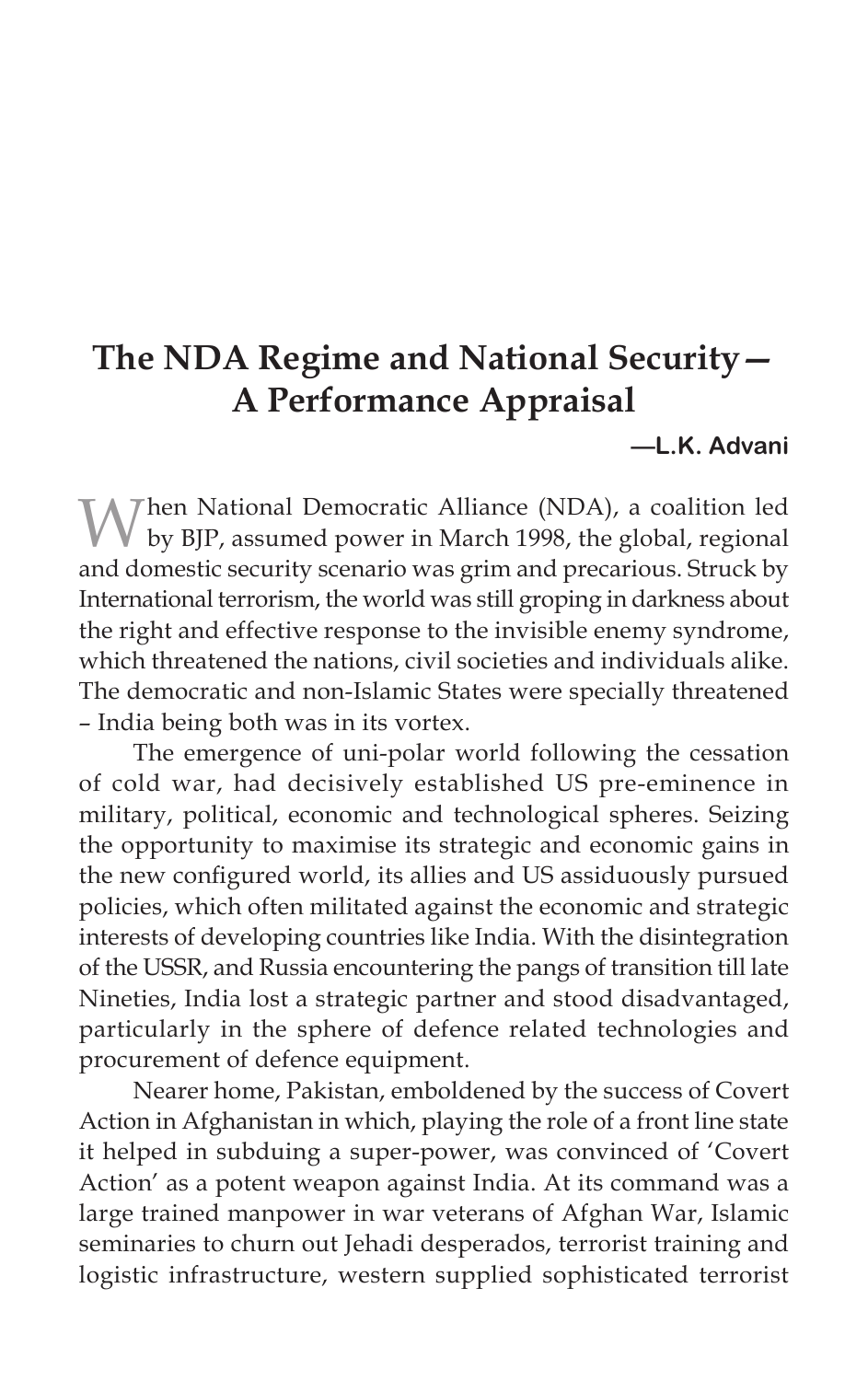weapons and hardware and Indian experience in Punjab behind it to pursue its Kashmir agenda. In furtherance of its policy of bleeding India by 'inflicting thousand cuts', it carried forward the doctrine of 'war through other means' to the barbaric limits of letting lose a virulent form of terrorist violence. Using Pakistani soil and state apparatus to recruit, train, equip, finance and provide strategic and tactical guidance to the terrorists, saboteurs and subversive groups it facilitated their global networking with crime mafias, drug syndicates, currency counterfeiters, money launderers and gun runners.

In Afghanistan, Taliban with full Pakistani support and backing had usurped power in almost entire country, except Northern Areas, mercilessly annihilating opponents of the regime in the name of Islam. Pakistan, one of the three countries to have recognised Taliban regime, saw in it an opportunity to export Talibani variety of Islam to other parts of the world. It helped them in establishing training camps for the Jehadis from all over the Islamic world for 'Mission Jihad' against the infidels. This had brought the epicentre of international terrorism close to Indian borders. The ISI had also deeply entrenched itself in Nepal, Bangladesh and Middle East as part of its well deliberated strategy of encirclement of India for covert warfare.

Deep entrenchment of Left Wing Extremists in Nepal and weakening of democratic polity there had serious security and political implications for India, particularly in the backdrop of exponentially growing Left Wing Extremist Movement in India. Demographic invasion from Bangladesh and fast accretion in strength and resources of Islamic fundamentalist groups there also had serious portents for India's security. Besides, Bangladesh, Myanmar and Bhutan had emerged as safe shelters and sanctuaries for the North-Eastern militants.

Most disturbing, however, was the domestic security landscape. Jammu and Kashmir stood highly destabilised with terrorist violence stabilising at an unacceptably high level, threatening the national sovereignty, democratic polity, and the civic society. The entire Hindu population of the valley had become refugees in their own country where their co-religionists constituted over 80% of the population—a unique historical paradox. In the hinterland,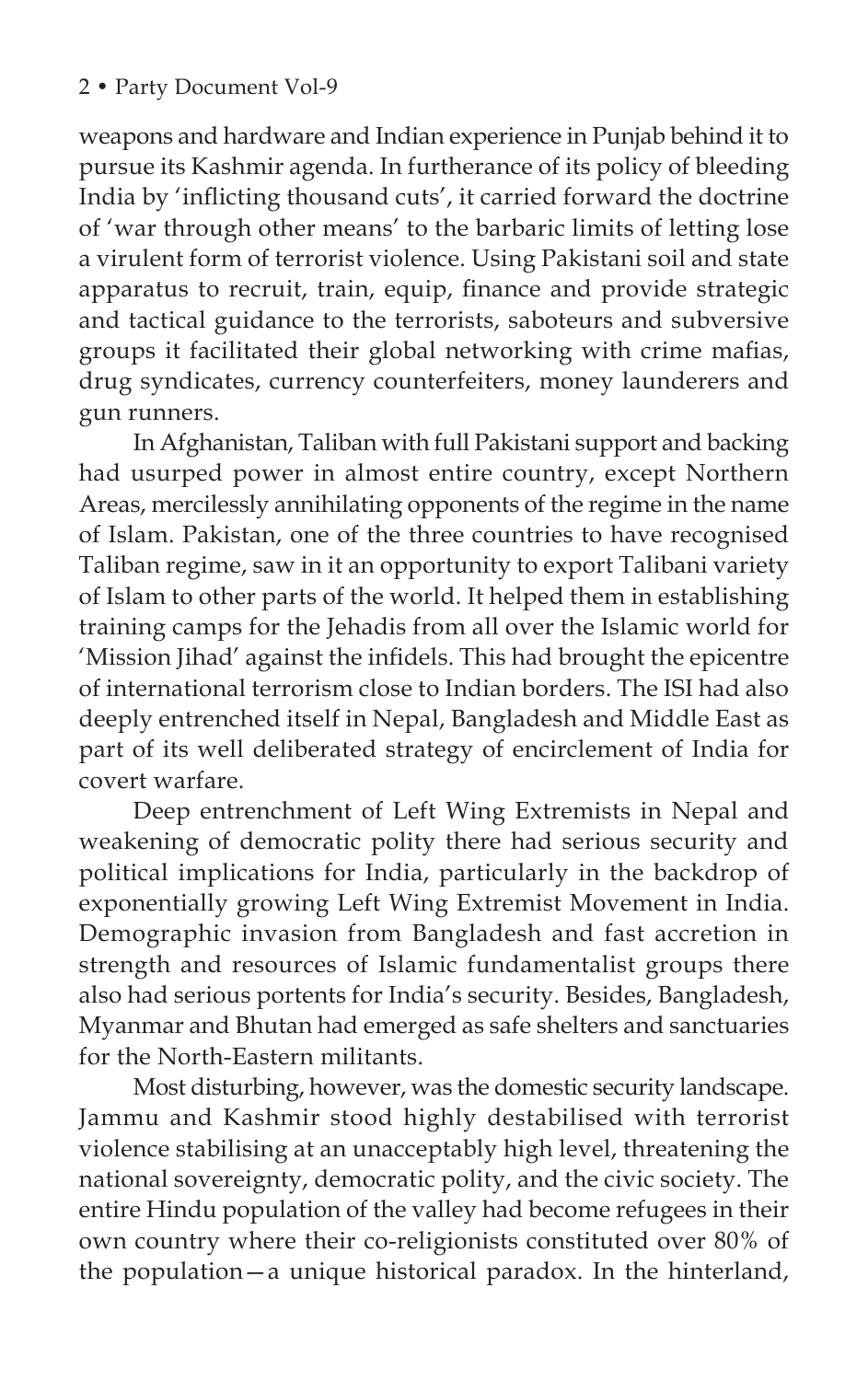numerous covert modules of sabotage, subversion and espionage had sprouted operating with near impurity in collaboration with indigenous radical Islamic groups with pan-Islamic linkages.

Left Wing Extremists had spread their tentacles to over 120 districts in 11 states, acquired sophisticated weapons, streamlined their organisational structure and with their popular *Jan Adalats* were poised to undermine the legitimacy of lawful Government in large tracks of inaccessible areas. All the states in North-East, with the exception of Mizoram, were affected by one form of insurgency or the other.

On the defence side, the modernisation process had remained in a deep freeze for over a decade as successive Governments from 1987-88 onwards had injudiciously deepened real term cuts in the defence budget. This had led to lowering of operational preparedness, training, maintenance of equipment and logistic support to our fighting forces. The defence research and development programmes had also suffered a set back partly due to paucity of resources and partly due to pursuance of time and technology inconsistent procurement policies; the decisions often being taken on considerations other than the best national interests. Various ongoing projects like Light Combat Aircraft, Main Battle Tank were held in limbo and faced inordinate delays.

The intelligence agencies in the country were beset with three main maladies. Firstly, the coordination between themselves as also with other security agencies, particularly in respect of operational intelligence, was more for record than substance. Secondly, they had degenerated into big bureaucracies churning out plethora of reports, which they considered vital and consumers found barely usable. Both the capability of the system to be intelligence literate and of the producers to gauge consumer needs was at fault and there was no institutional mechanism to correct the distortion. Lastly, they were resource and technology deficient, partly due to paucity of funds but more importantly due to cumbersome controls and procedures they were subjected to. The new genre of threats required real time response with best people of highest motivation and skills to match their formidable adversaries and total systemic synergy. It was lacking at all levels.

The police, being the state subject, over the years received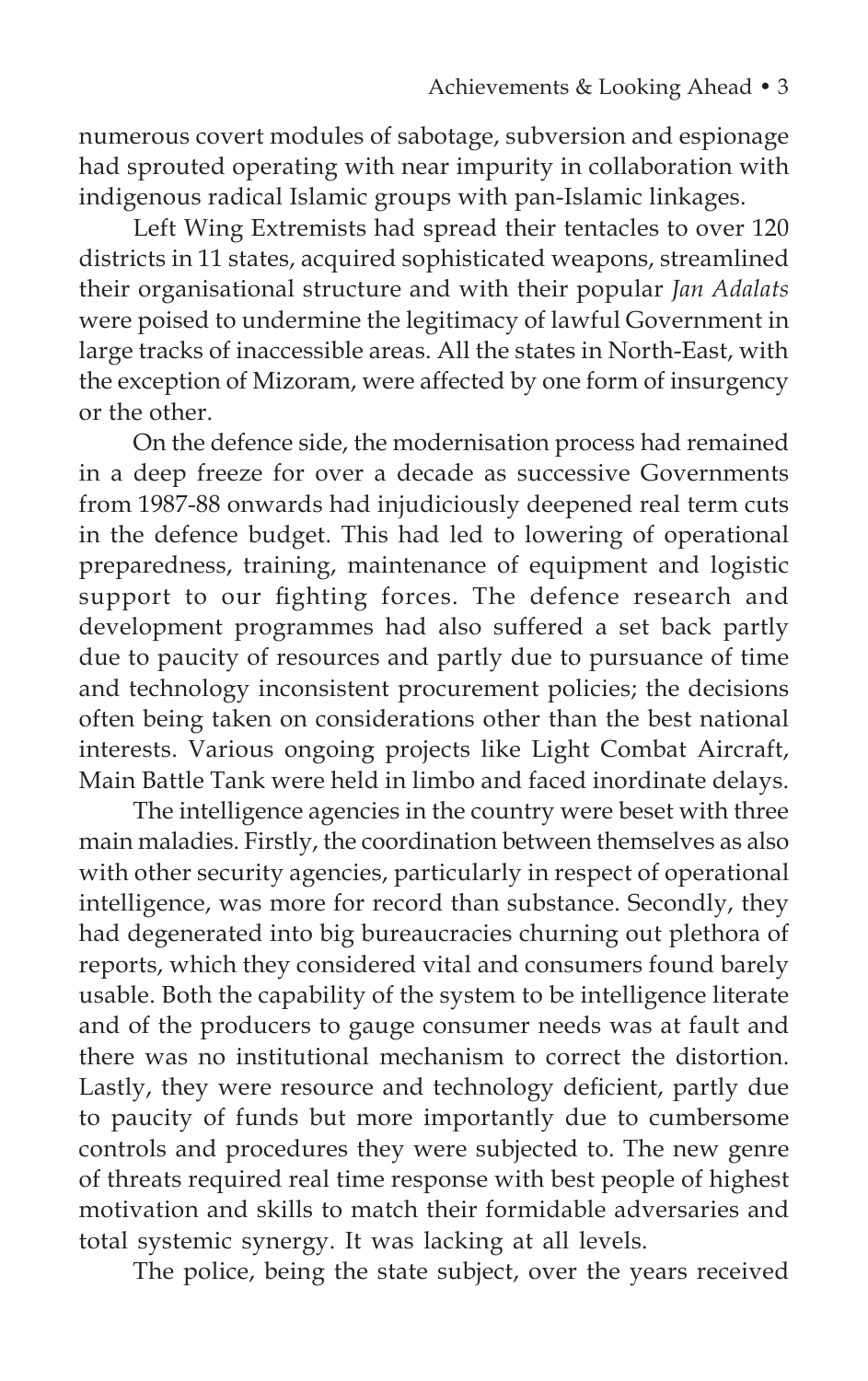scant attention of the Centre and was in a state of abysmal neglect seriously compounded by its high politicisation. The need of a long term planned development of police forces under a national programme to meet the requirements of a free and developing India was never envisioned. Various recommendations of the police commissions and other bodies had become casualties of turf battles, bureaucratic rivalries, indecisions and resource constraints. It rendered them deficient not only in their equipment, training, communications, mobility etc., but more painfully their morale and values.

The NDA thus inherited a huge, but cost and efficiency ineffective, security apparatus that was too inadequately trained, equipped and provided for to bear the heavy strains and stress of formidable challenges at hand. The years of neglect, faulted policies and missed opportunities had all around compounded India's security problems. India was ushering into the new millennium with a baggage, which was retarding its march towards a strong and secure nation and its rightful place in the comity of nations. The security system over the years had not only been rusted, lacking cohesion and synergy, but more ominously had become highly susceptible to pressures, corruption and machinations of vested interests. Transforming this system was both difficult and important but equally, if not more, pressing was the need to grapple with the challenges and threats, which were immediate and real.

# **BJP – National Security in its Political Philosophy and Vision**

BJP, which led the NDA coalition, was voted to power for its strong ideological moorings and national commitment in whose priorities National Security occupied the central position. The party and its precursors were offshoots of a strong indigenous nationalist tradition, which entered Indian political arena primarily to assert protection and preservation of 'India', as defined and understood by them. Their connotation of national security transcended the narrow bandwidth of physical security and maintenance of law and order. India, in their perception, was as much a cultural and civilisational reality, which had existed for millenniums, as much a politico – territorial entity that came into existence in 1947. Both intricately intertwined, were vital and mutually complimentary and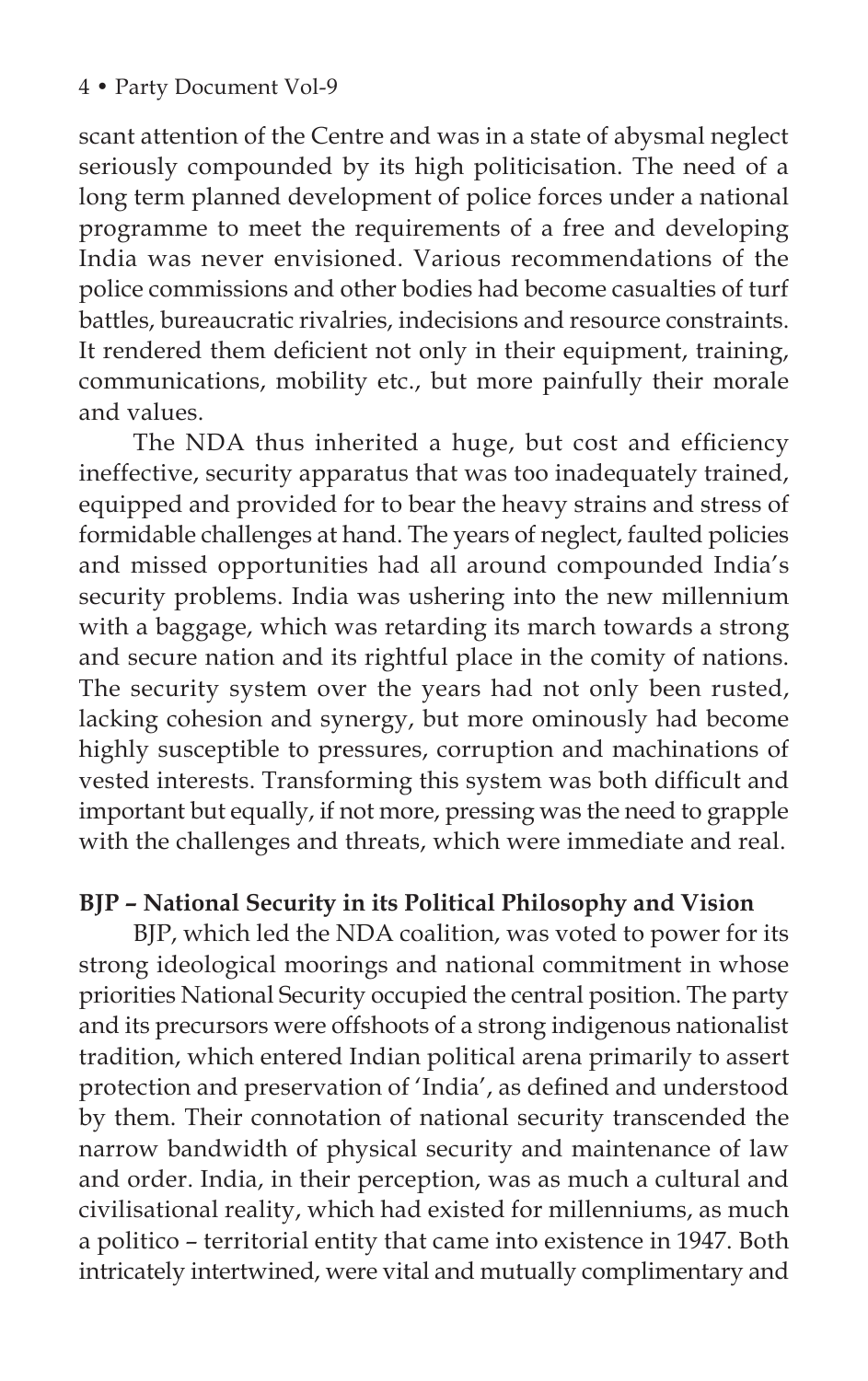their survival was interdependent on each other. National security for them meant preservation and protection of both.

They vehemently opposed the doctrine that assertion of traditional India's cultural and civilisational reality was obscurantist and will accentuate disintegrative social fault lines. On the contrary, they felt that only they could cement these artificially created fault lines and lay the foundation of a strong and resurgent India. Taking a much deeper and broader view of nation building, they felt that a modern India could not be built without protecting and strengthening the traditional India. Securing and strengthening this twin India, one representing its body and the other its soul, one defining its tangible form and the other its vital life force, were mutually complimentary, and should constitute fundamental doctrines of our national security.

Their existentialist thinking, within its matrix, carried the scars of India's painful historical experience of not being able to leverage sum total of its state power to insure security of its land, people, culture and religion, notwithstanding its inherent strengths. This, they felt, could largely be attributed to faulty exercise and application of power by those who controlled it, invariably using it for furtherance of their narrow and short-term personal and political interests, compromising the larger and long-term national cause. Over the centuries it cumulatively generated a deeply ingrained defeatist and escapist social psyche and successive generations remained mute spectators to their cultural, civilisational, religious and social degradation The centuries of persecution and domination drained the people of the courage and will to resist injustice, lest it invited unaffordable retribution. They felt that in the task of nation building and ensuring its security the foremost task was to resurrect and rebuild the vital missing block of national will, the foundation on which the nationhood and its security rests. These political thinkers started the task of people's mobilisation on nationalist and patriotic lines as part of a national security endeavour stressing primordial civilisational and cultural pride and identity, which should subsume religious, caste, linguistic, and ethnic identities.

They were disillusioned when the political elite, which dominated the national political scene in the post independent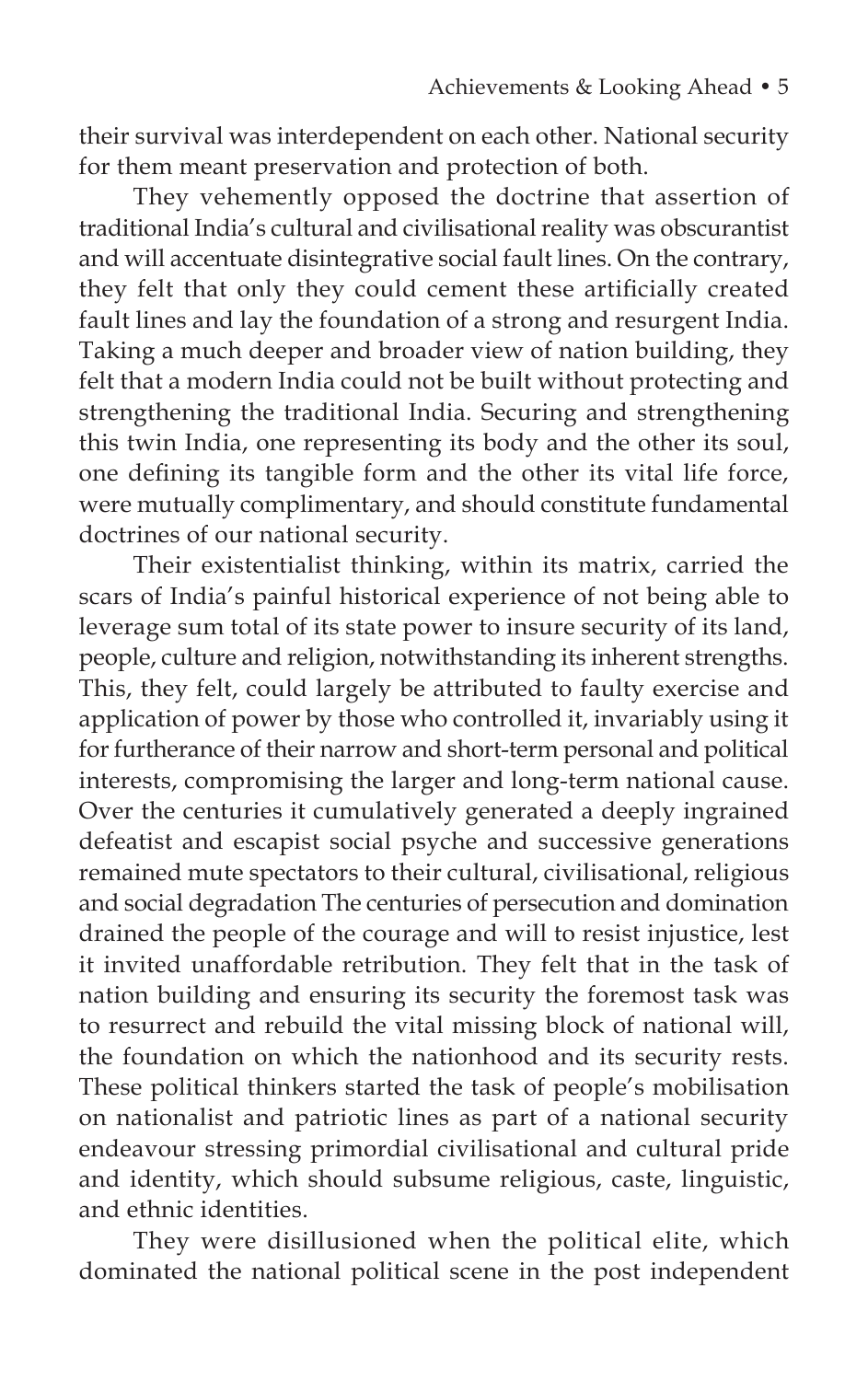India, did not share this vision and deemed it their patriotic duty to raise their voice against it. They regretted that the political vision of the leaders, who succeeded the British colonial rule continued to be deeply influenced by the Western political thought, of which they were the products. Political philosophies of the right liberals, emphasising democracy and individual freedom, and the radical left trumpeting social and economic justice had evolved in the West based on the historical experience of Europe. They felt it could not be superimposed over a country like India that had a long politico-historical experience of its own, without due indigenisation and validation. The ominous portents of the new ruling elite finding it politically inexpedient even to acknowledge the realities of traditional India and of its cultural and civilisational past, leave aside striving to strengthen it, alarmed the nationalist school. At one end, through social mobilisation, they made a concerted effort to awaken, educate and organise the people under Rashtriya Swayam Sewak Sangh (RSS) and on the other created a political platform, which could lead the country and provide a Government, for architecting a strong, secure and stable India on the core components of its nationhood. They envisioned that the duo working in tandem could bring about an Indian political and social renaissance. Achievement of this mission was the raison d'etre behind floating the political platform of which the present day BJP is an inheritor. As a party with a difference, driven by high ideals and commitments, it was envisaged not to indulge in the game of competitive power politics, which thrived on fragmentation and not consolidation, division and not unity, self-aggrandisement and not service to the nation.

BJP, being the main constituent of the NDA, though brought with it this broader national vision of security, had to calibrate its stand on various issues in deference to compulsions of coalition politics. The achievements and failures of the BJP led NDA Government has to be judged and evaluated in this perspective. Nevertheless the NDA in its election manifesto of 1999 underlined that "The Security of the nation is our paramount duty. In fulfilment of this sacred duty we will ensure that the neglect of defence preparedness by the previous Governments during the last decade shall be concerted". On the internal security the manifesto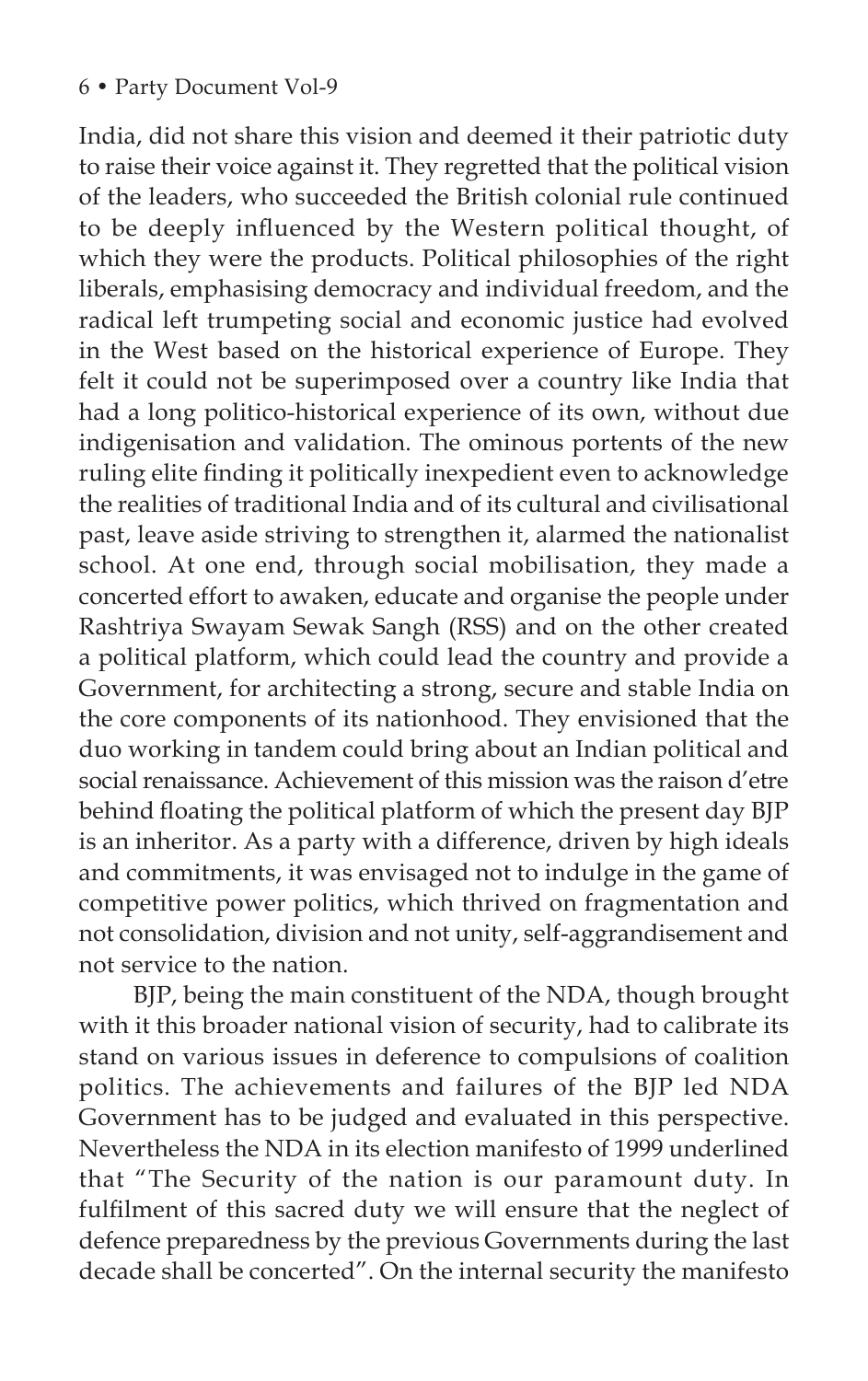emphasised that, "We are committed to ensuring the safety and security of all citizens in all parts of the country. For reaching this goal we will take effective steps to create a riot-free order and a terrorism-free India."

# **The Structural and System-based Infirmities of Security Management Inherited by NDA**

On attainment of independence India inherited an archaic colonial security apparatus, which was essentially designed to meet the requirements of a colonial rule and protect the political, economic and military interests of the British Empire. The 'native' army was raised to subdue the princely states and merge them in the British Empire or force them to accept British Paramountcy. Following the consolidation of British Empire India there was selective extension of their role as a support component to British army where British interests were threatened. The police and revenue administration were intricately intertwined for maintenance of law and order, collection of land revenue and subduing any threat to the British authority. The intelligence service, which was established in India before it was formed in UK, was designed to forewarn and counter any activity, which may threaten British rule or its interests.

In independent India, this model was adopted lock, stock and barrel without evaluating ab-initio the security needs of the free India. India as the second most populous and seventh largest country of the world, land borders extending over 15,000 kms., a coastline of nearly 7,500 kms. and a geo-political setting, which, in fast changing international scenario, was assuming high strategic import, required massive reorganisation and restructuring. It also required well-deliberated long-term national security objectives, strategies to achieve them, institutionalised control and coordination mechanism and resource mobilisation plans. However, the changes which were brought about were episodic in nature-essentially as reactions to adverse developments like wars thrust on us by Pakistan and China, insurgencies in North-East, Naxalite movement of sixties, militancy in Punjab, threats of terrorism etc. In the absence of a seamlessly integrated and duly empowered institutional mechanisms with in-built mechanism for accountability, the system got bureaucratised, politicised, non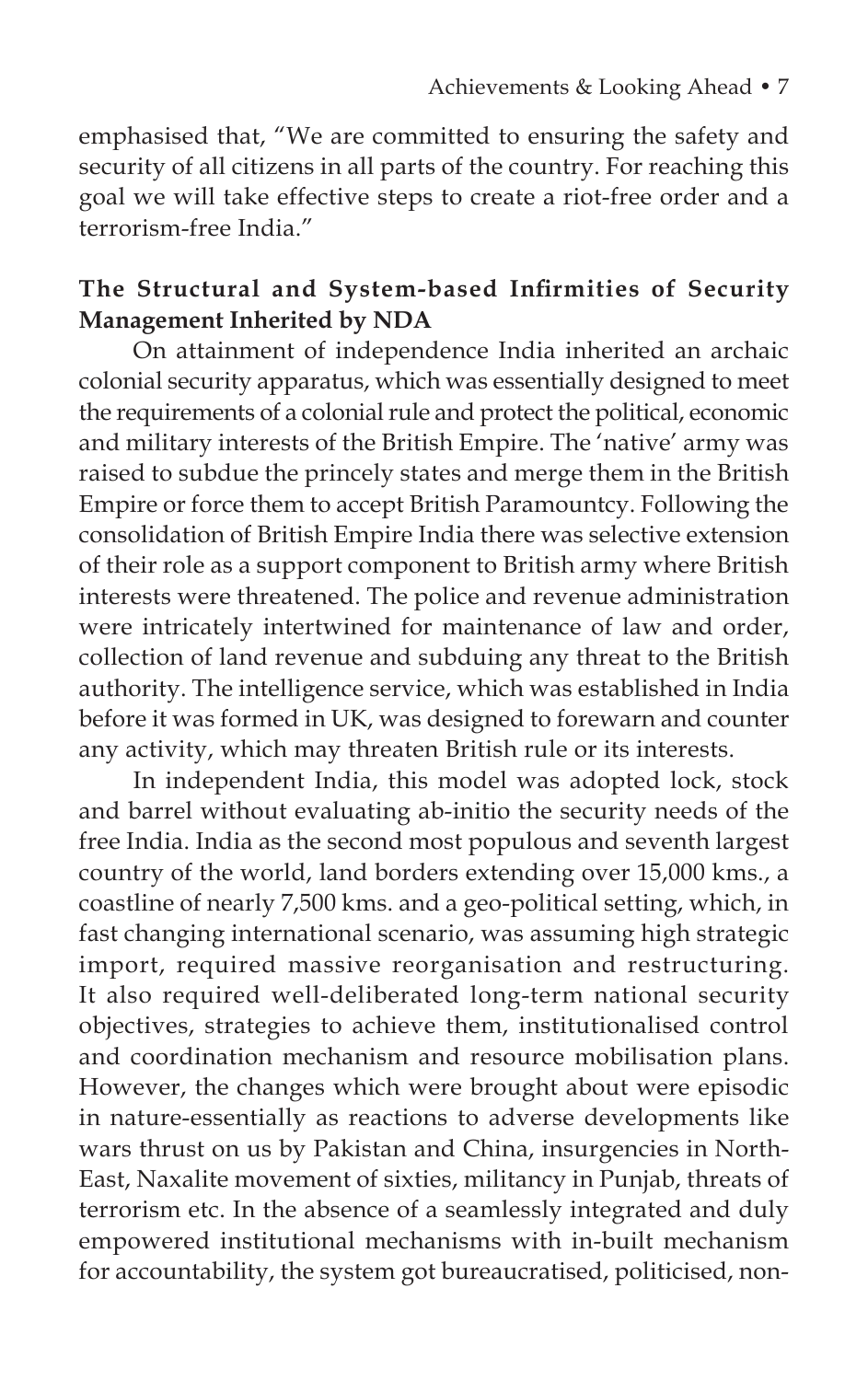responsive, corrupt and defused in its focus. Personalities, events and vested interests determined the course of evolution and growth of security systems. While excellence and isolated achievements in certain fields were achieved, the system as a whole could not attain the desired strengths as an organic whole. In security terms, both within and outside the country, the nation was perceived as a soft state, which could not protect its legitimate security interests even *vis-à-vis* its smaller and much weaker neighbours.

The successive Governments attributed low priority to national security build-up exercises except in times of wars or serious crisis, the focus lasting only as long as he problem persisted. Broadly speaking, when the NDA assumed power the security system was besieged with following long-standing infirmities.

- (a) Failure to lay down nation's long-term policy objectives and appropriate doctrines and action plans to achieve them. Net national assessments of futuristic threats and conscious formulation of our mission objectives in diverse security areas was lacking. 'Play it by the ear' became the working doctrine thereby forcing us to remain in 'episodic response mode' which is the most cost effective way of security management not only in financial terms but cost to the nation in terms of lives lost, political instability, impact on the national will and moral etc. This also left the initiative of war or peace, negotiation or confrontation always in the hands of our adversaries. Quite often, political expediency and electoral interests prevented development of national consensus in areas of vital national security interest.
- (b) National security management lacked coordination and synergy and was dealt in a bureaucratic and compartmentalised manner. This domain exclusiveness led to avoidable turf wars and security agencies in the country were unable to fully compliment each other's efforts and insure seamless integration in their functioning, infrastructure sharing, pooling up of experience, technology transfer etc. In the contemporary security landscape where conventional lines of demarcation between internal and external security, strategic and tactical objectives, overt and covert offensive, intelligence for action and intelligence for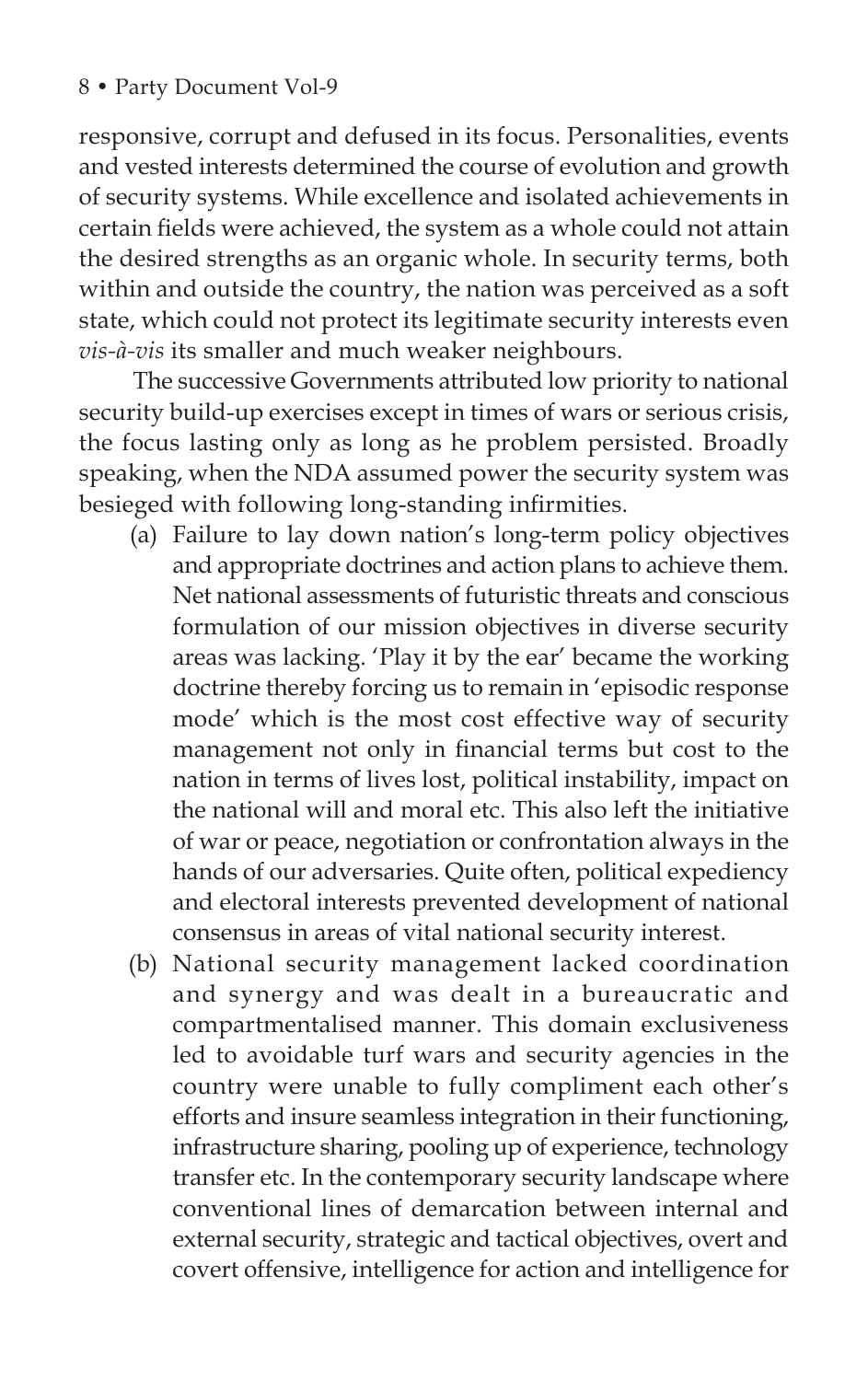policy are getting blurred compartmentalised functioning only helped the adversaries. In the new global order even economic, environmental, technological, information, communication, power and water related decisions have profound security implications and the world has been fast adopting an integrated approach. However, in India, neither strong institutionalised arrangements nor the systems and work culture existed which could promote this. Whatever contraption existed on the ground was too feeble and nebulous. Recognising this need BJP underlined in its manifesto that it will "ensure of greater coordination between the armed forces, police organisations and administration."

- (c) In view of India deciding to pursue an independent foreign policy and not joining any of the power block there should have been greater emphasis on building indigenous technological and R&D capabilities in the defence sector. The need was further pressing in view of having two hostile neighbours in Pakistan and China. It is noteworthy that even in high technology areas like nuclear, space, oceanography etc., where India wanted to be self-sufficient it was able to do so through indigenous efforts. However, it was an irony that in areas employing intermediate technologies it had continued to remain dependent on foreign sources, which failed or nearly failed in critical times. The Defence Research and Production Programme in the country, except in few selected areas, was badly disorganised and lacked clarity of thinking and a long-term perspective. Procurements were often done in a haphazard manner lacking transparency and quite often inadequately meeting the real requirement. The NDA manifesto asserted that "Technological upgradation must be achieved in all areas of security management particularly defence, intelligence and police forces."
- (d) Neglect of internal security by the Central Government on the premise that law and order was a state subject has been another serious systemic distortion in the country's security management. The framers of India's Constitution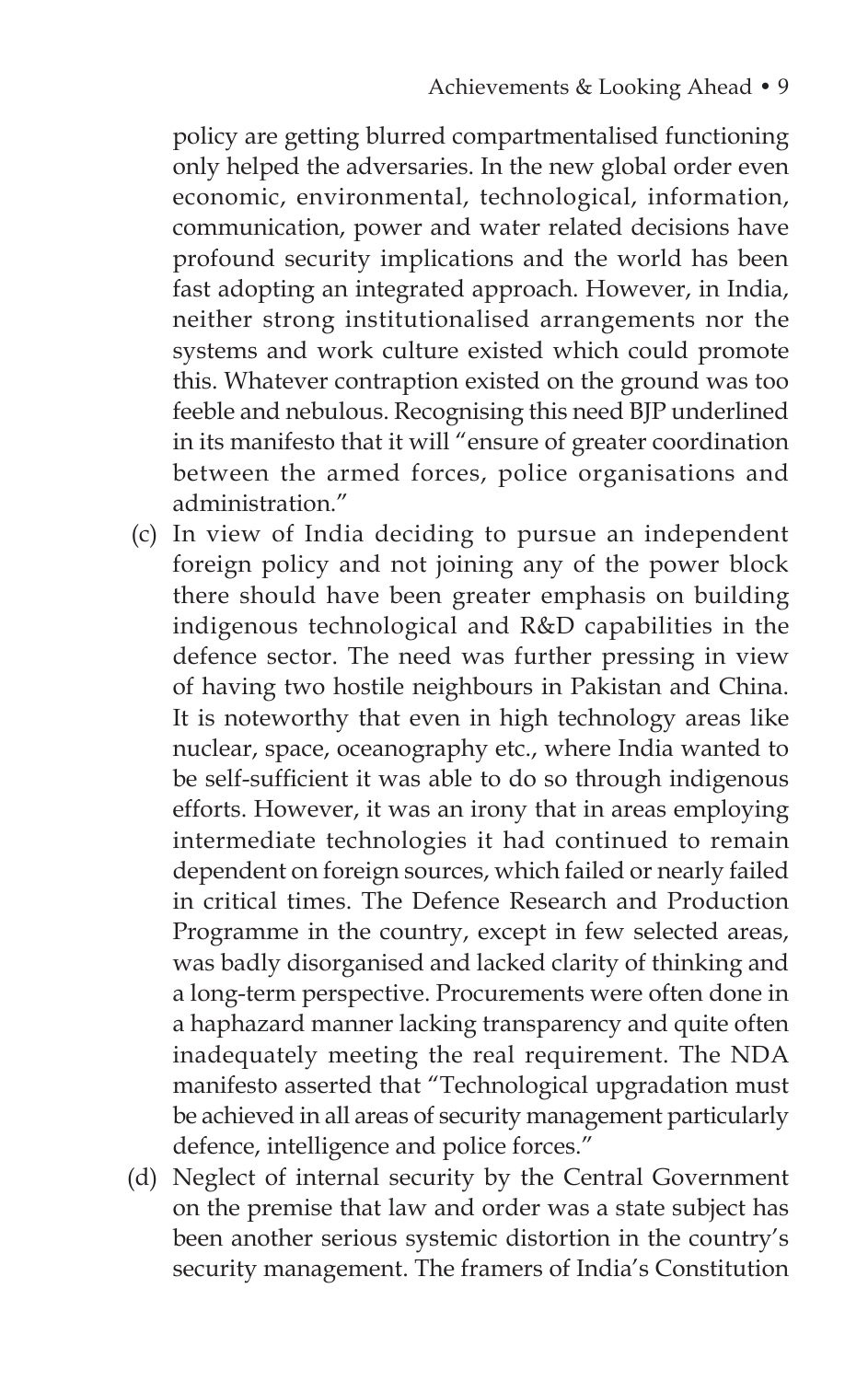in early years of independence could not have visualised the turbulence that the free India may have to face in the years ahead. While law and order may justifiably be a state subject, if the threats endanger national sovereignty, integrity, stability or have trans national linkages it necessitates a national response. Effective legislations, national policies, systems and machinery, should have been evolved to meet such threats. Terrorism, sabotage, espionage etc. are a few such areas, which warranted a synergised national response, and legal and administrative disabilities should not have been allowed to prevail over larger national interests.

- (e) By mid-eighties, both our indigenous experience and international trends had made it amply clear that large varieties of futuristic threats will have higher degrees of surprise and secrecy as the adversaries would increasingly take recourse to covert operations to achieve their political and strategic objectives. These trends clearly underlined the primordial role of intelligence in security management. India, which had witnessed most vicious form of terrorism and other forms of covert action at a very heavy cost, needed a state of the art intelligence capability befitting its size, complexities and vulnerabilities, both internal and external. The heterogeneous and fragmented Indian society and polity had many fault lines, often accentuated by political vagaries, which could have serious security implications. However, no substantial national effort was ever made in this direction.
- (f) Foreign policy is necessarily an instrument of effectively promoting and furthering core national interests, particularly the nation's security interests. Unfortunately, in our diplomatic initiatives and demarches the national security related matters tended to remain a low priority item. When Pakistan launched terrorist action in Punjab by subverting groups of Sikh Youth our embassies could hardly build a favourable international operation to castigate Pakistan. Similarly, on Kashmir issue Pakistan was successfully able to project the terrorists recruited, trained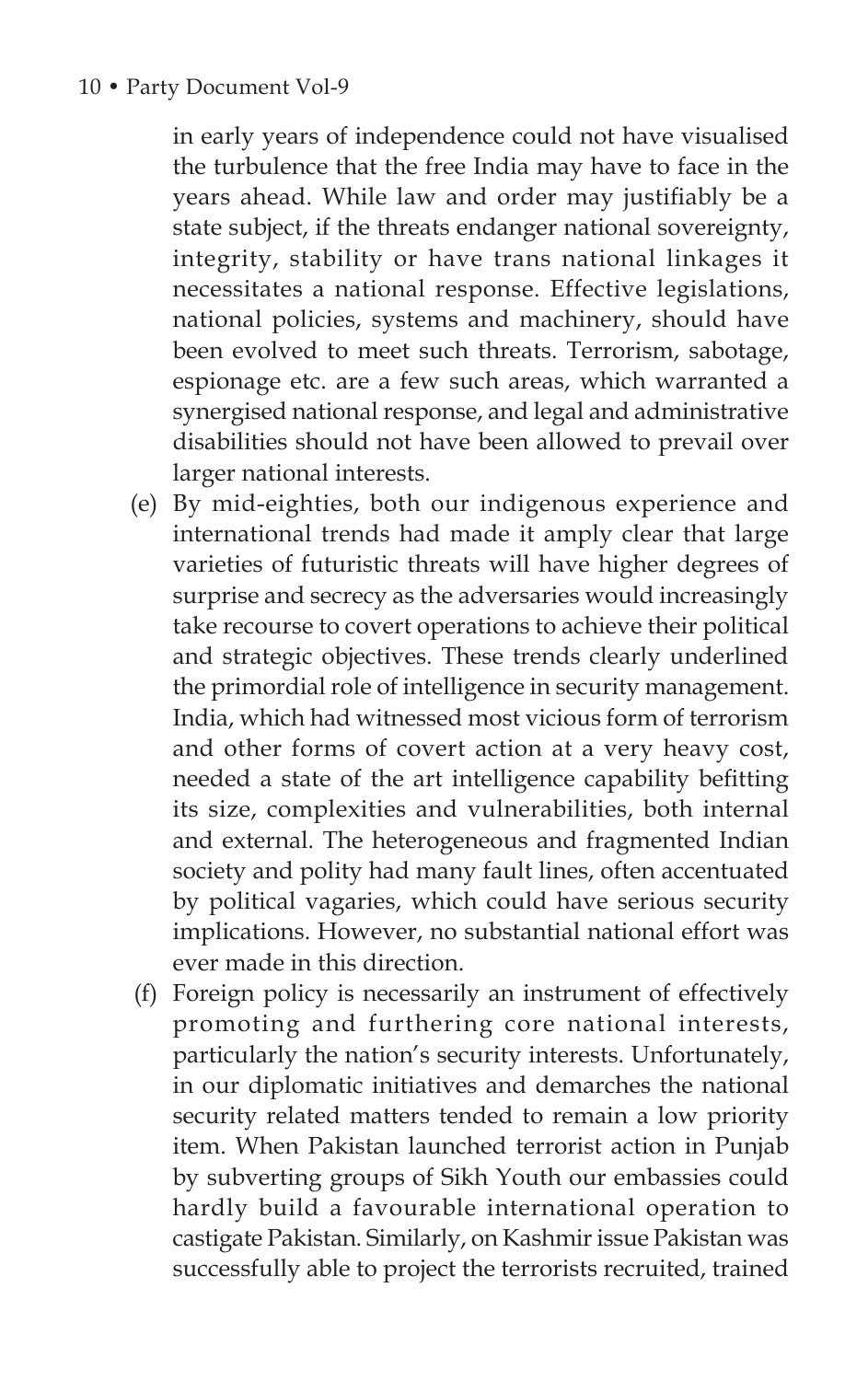and equipped by it as indigenous freedom-fighters.

# **NDA's National Security Objectives and Response Doctrines**

One of the infirmities of our national security management in post independence era has been lack of clearly defined security objective and a doctrinal response framework through which these objectives were to be achieved. The conceptual parameters of the BJP to tackle multifarious security needs of the country, both long and short-term, largely encompassed its political philosophy, nation's historical experience, fast changing dynamics of domestic and international security environment and rapid advances in technology which required to be factored in for formulating a national response. Broadly speaking, the NDA during its rule framed its security policies encompassing the following:

- (a) India, taking a long-term view, should build its national security capabilities based on the realities of its geo-political conditions, strategic vulnerabilities, and internal and external threats and not on the intentions of the adversaries. Intentions can change over night or can be wrongly assessed. India's military, intelligence, technological and other security segments should adequately meet enemy capabilities.
- (b) State has a symbiotic relationship with power as it expresses and conducts itself through power. India, to be strong and secure, besides military power, should ensure accretion in all the ingredients of the state power like technology, infrastructure, human capital, financial resources, enterprise etc. All major decisions in seemingly nonsecurity areas like energy, water resources, environment, communications, must invariably factor in the security aspects in decision-making. This should be achieved through an institutionalised mechanism, which is highly professional and capable of making multi-disciplinary assessments.
- (c) National will is vital ingredient of national power. All tangible and determinable ingredients of power fail to achieve desired results in the absence of this vital element. India should build and strengthen this national will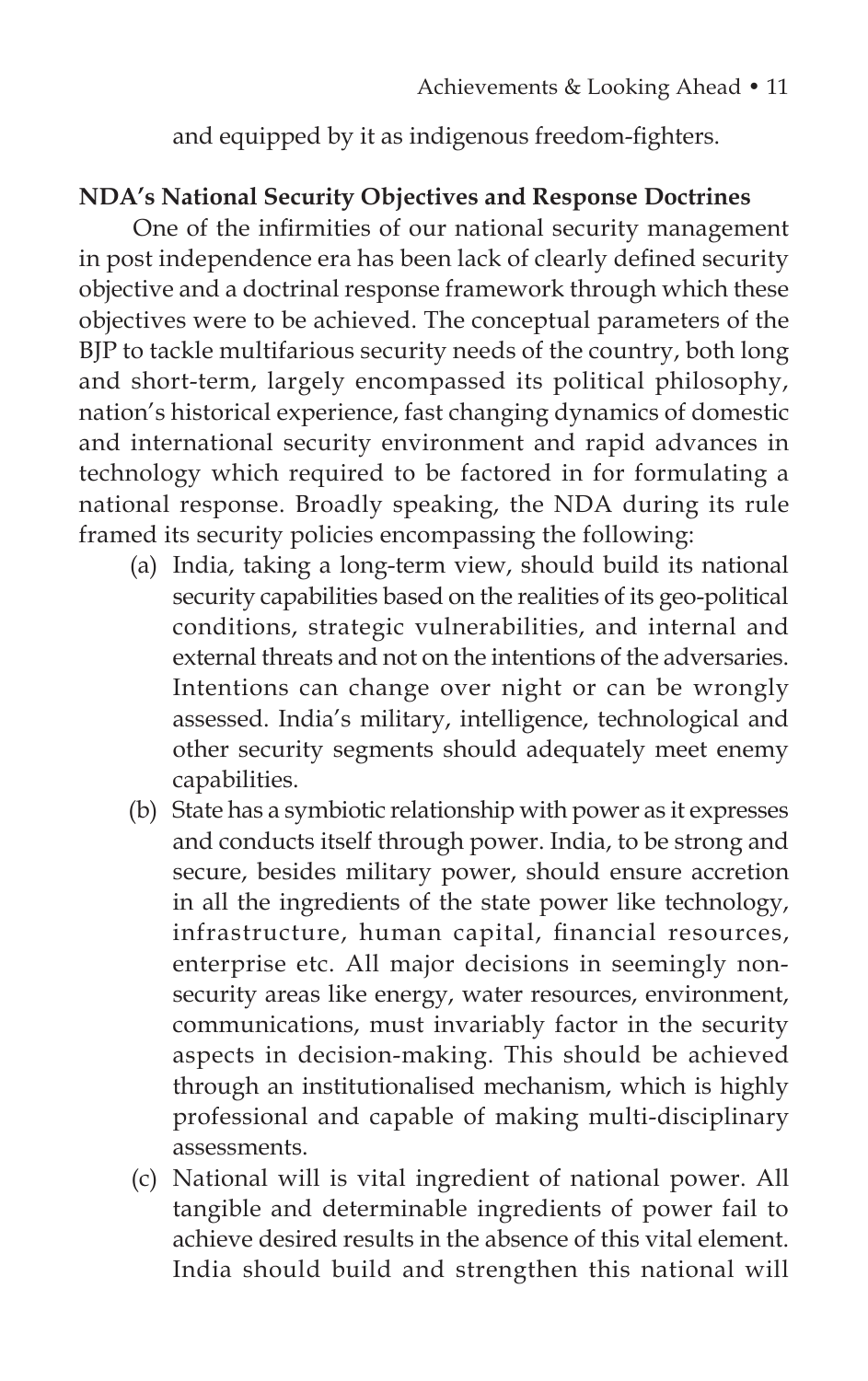#### 12 • Party Document Vol-9

and counter all efforts to erode and weaken it. India's perceived image as a soft state, a fragmented and corrupt society, a country, which can be bled with impunity by its external and internal adversaries needs to be corrected both by concerted actions, effective power projection and perception management. As the then Dy. Prime Minister, Shri Advani addressing the DGPs in October, 2003 asserted that the soft state image militated against the country's external and internal security interests both in the short and long run.

- (d) In the post cold war scenario, denial of technology or its transference to the adversaries has emerged as an effective tool of exercising hegemonistic control. India rightfully trying to achieve a major power status must develop or acquire competitive edge over its contemporary and potential rivals. As it is opposed to join any power block or military alliance, it should build indigenous capabilities by pursuing a well-caliberated and focussed R&D and defence production action plan.
- (e) Since 1991, the combat preparedness of the nation's defence forces had come down due to steady decline in defence budgets in real terms. BJP strongly felt that there was no conflict between national security and development and should there be one the former should prevail. It felt that national policies should be so architected that the security and developmental policies fully complemented each other. The security forces, intelligence set ups, the DRDO and defence production establishments, should be enabled, empowered and modernised. BJP in its manifesto promised establishment of National Security Council to go into all these aspects, which it did. The election manifesto asserted that, "To establish a National Security Council to constantly analyse security, political and economic threats and render continuous advice to the Government this Council will undertake India's first-ever Strategic Defence Review to study and analyse the security environment and make appropriate recommendations to cover all aspects of defence requirements and organisation."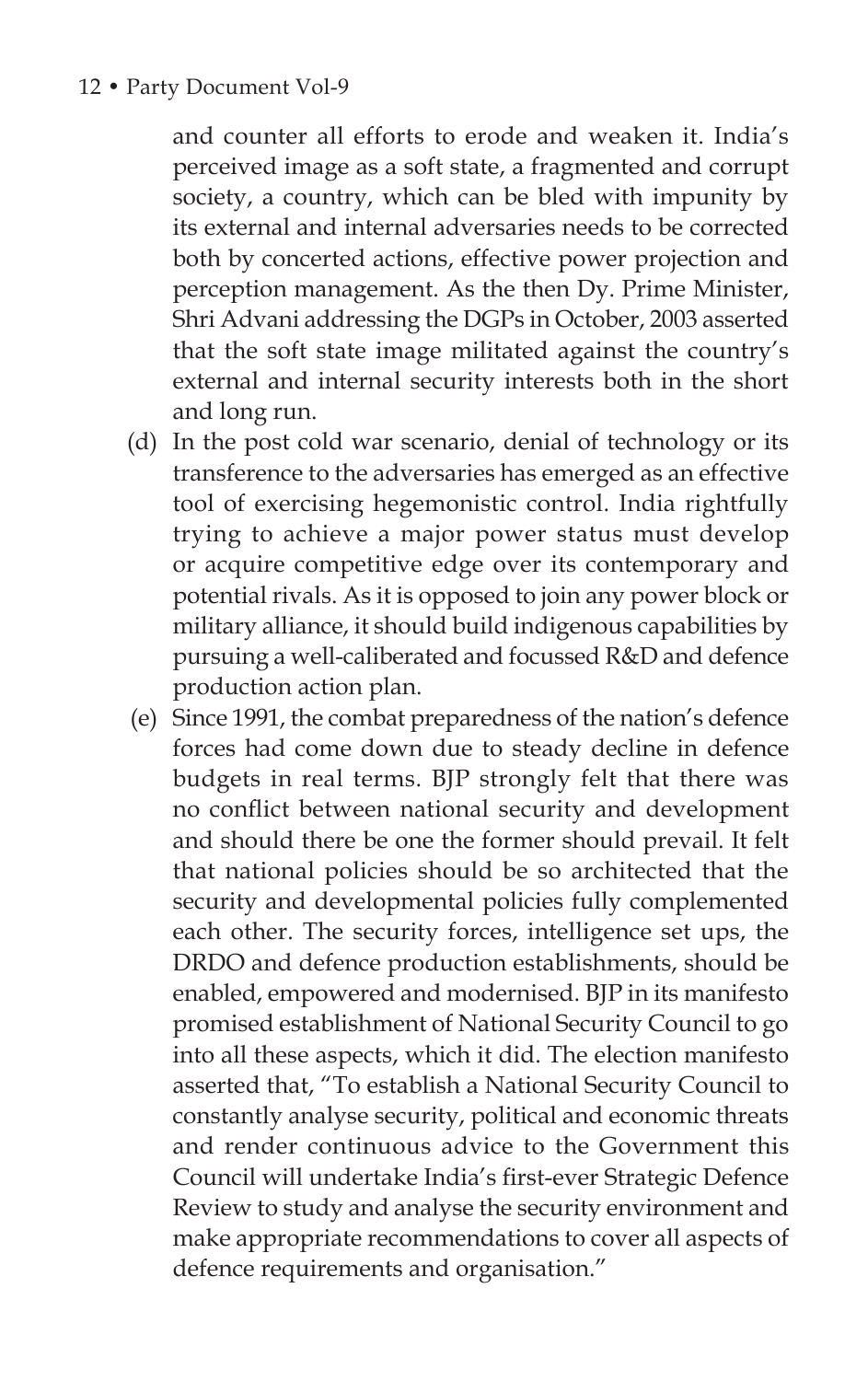- (f) Accepting the inadequacy of legal framework and structural arrangements to meet national security vulnerabilities, it envisaged bringing about necessary changes in these areas to cope with the new genre of threats. In view of the transnational and inter-state character of some high intensity internal security threat which endangered country's sovereignty and integrity it felt there was a need to bring about legislative changes to deal with them at a national level through concurrent empowerment of the centre through necessary legal or constitutional amendments.
- (g) Recognising that Covert Actions, which had become an instrument of state policy of Pakistan, and is likely to remain as a futuristic threat, the NDA Government desired to bring about qualitative improvement in nation's apparatus. The malignancy of invisible enemy could only be met through an efficient and highly professional intelligence service for which fundamental structural and systemic changes needed to be brought about in the country's intelligence agencies. In its manifesto it emphasised that, "The BJP Government will revamp the intelligence agencies to enhance their effectiveness and ensure greater coordination with security and police forces."
- (h) The NDA Government was convinced that management of national security was an integrated function and involved concurrent management of country's external environment, internal security, defence preparedness, technology integration, maintenance of law and order, border policing etc. Developing better coordination and synergy was vital to achieve this. In its manifesto BJP emphasised that "The BJP Government will ensure far greater coordination between the armed forces, police organisation and the administration in areas beset with insurgency and terrorism. Armed insurgents and foreign mercenaries will be eliminated. Our security forces will be given a free hand to deal with armed insurgency and terrorism."
- (i) Recognising the Central role of police organisations in internal security management, NDA Government also envisaged the need of revamping, restructuring and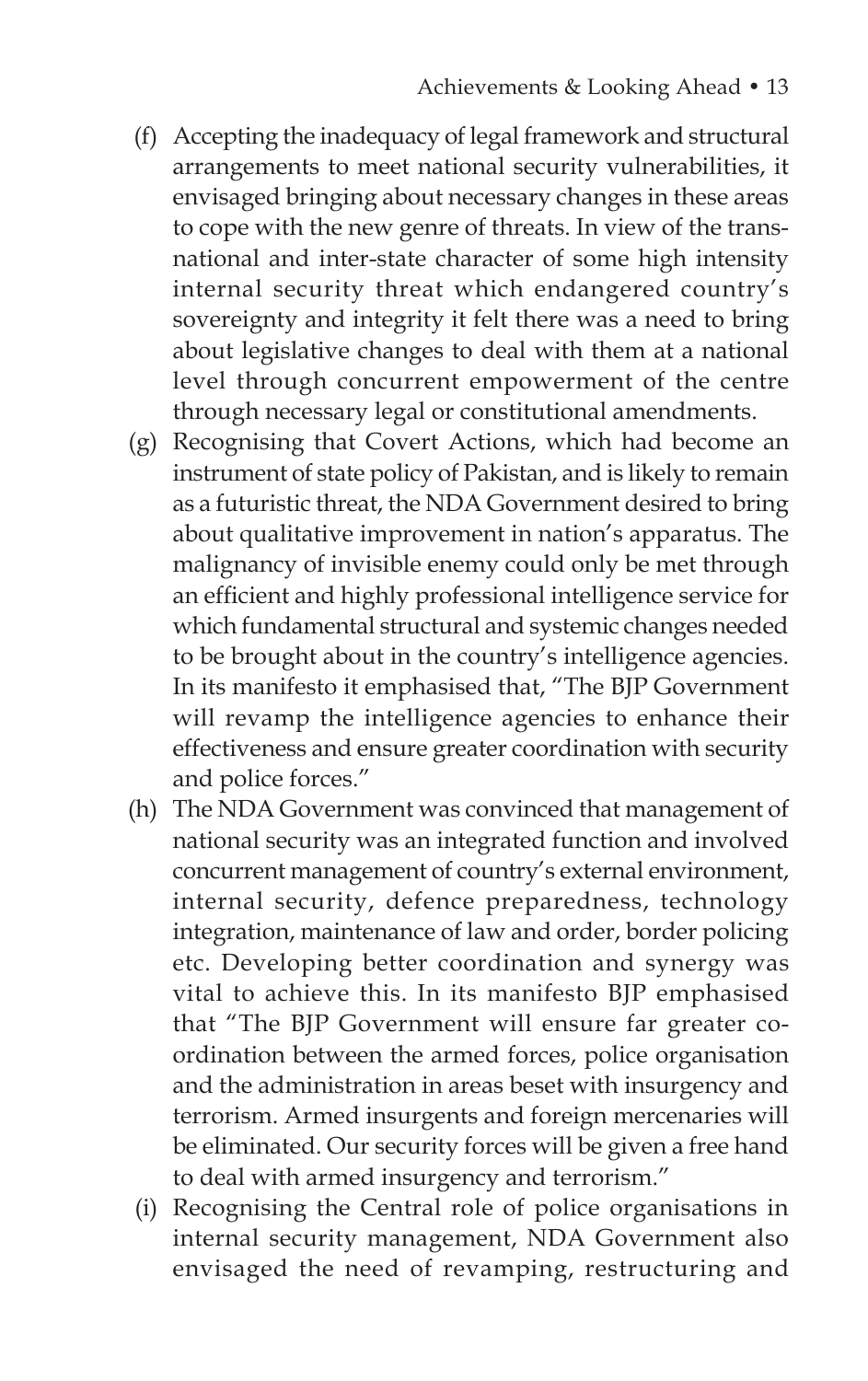rationalising various central police, organisations, state police forces, immigration control and other internal security platforms. Etc. This involved modernisation of these forces, removing deficiencies in their equipments; improvement in training, and keeping their morale and motivation levels high. As the group of ministers chaired by Shri. L.K. Advani observed, "The traditional structures and processes for the management of national security are under considerable stress. Not only are most of them over 50 years old, but their effectiveness has also, over time, been attenuated. These need to be suitably restructured and strengthened, to cope with the new and emerging challenges facing us in the areas of Intelligence, Internal Security, Border and Defence Management, so as to help develop a more efficient and cost-effective national security system for the 21st century."

# **External Security**

It needs to be underlined that parameters of India's security clearly extend well beyond the confines of its conventional geographical land borders. Given its size, location, trade links and extensive Exclusive Economic Zone (EEZ), India's security environment extends from the Persian Gulf in the west to across the Straits of Malacca in the east, and from the Central Asian Republics in the north to the equator in the south. The nation of one billion people with seventh largest land area, its land frontiers exceed 15,000 kms and it shares common borders with Pakistan (3,244 kms), China (4,056 kms), Bangladesh (4,351 kms), Myanmar (1,643 kms), Nepal (1,751 kms) and Bhutan (270 kms). India's peninsular shape provides it a vast coastline of 7,600 km. It has a large number of far flung island territories, and an Exclusive Economic Zone (EEZ) of over two million square kilometres. The exploration and exploitation of resources in our EEZ, our maritime assets and infrastructure, our far-flung island territories and significant imports from the Gulf through this region all have complex security implications.

# **Global Security Environment**

By late Nineties when NDA assumed power the cold war had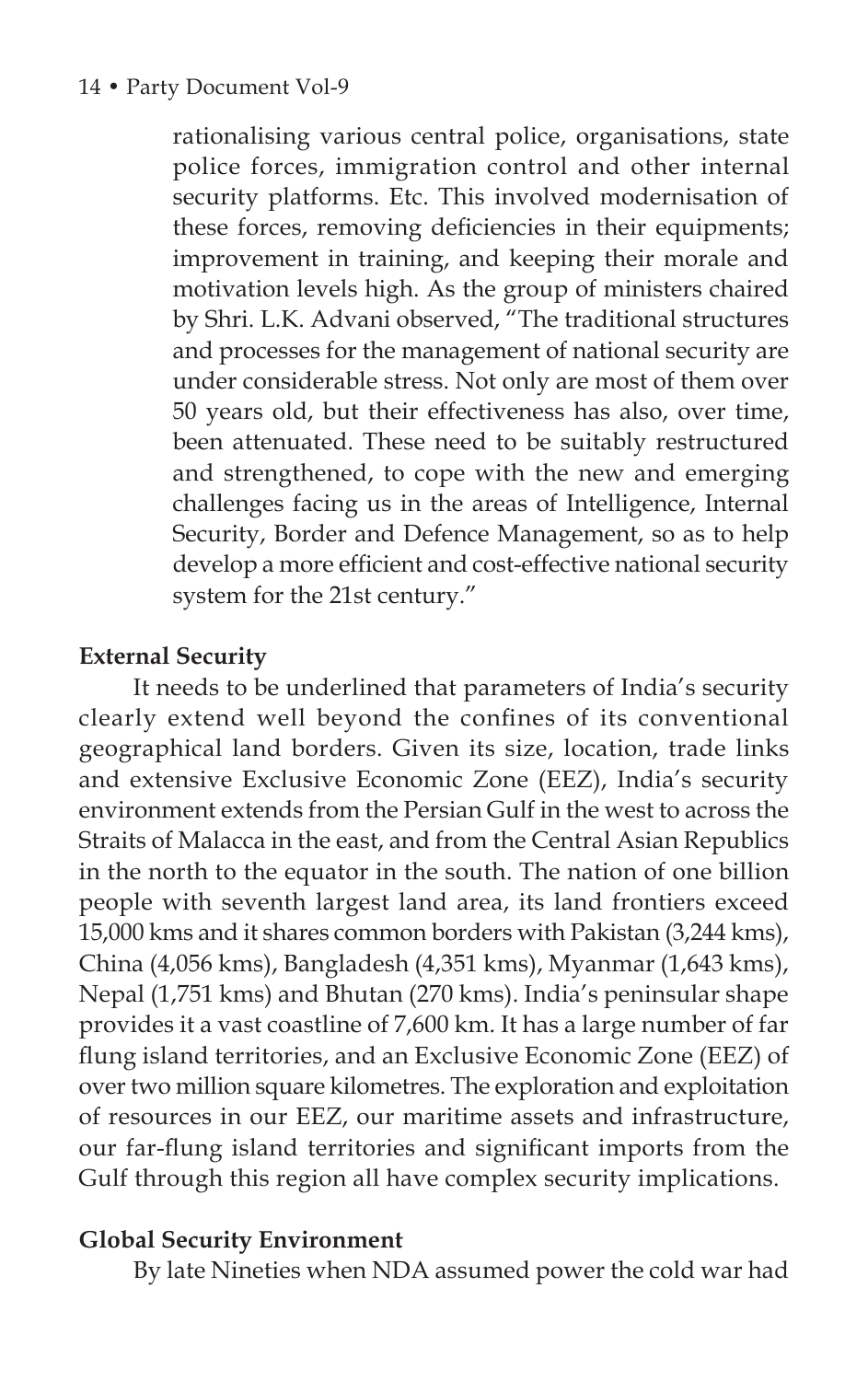ended and the world had moved into a uni-polar mode. Soviet Union, a strategic partner of long standing, had disintegrated and its polity for quite sometime had remained unstable-undergoing pangs of transition. US with its pre-eminence in the political, economic, military and technological spheres, was able to force its will on most countries of the world and on most issues. Though not very vociferously articulated, this unbridled power of the USA generated a subterranean sense of concern in many parts of the world including China, Europe and Russia. A global regime of mutual accommodation, with barely hid under-currents of suspicions, coexisted. Aggressively focussed on its economic and political agenda, US pursued its global interests, which often militated against economic and strategic interests of countries like India. Indian position during WTO deliberations and nuclear tests in May 1998 is illustrative. The global compulsions, however, made it necessary that India broadly pursued its political, economic and other policies, which emphasised the positives and underplayed points of difference.

On the positive side, post cold war dispensation heralded new possibilities of cooperation and positive engagement with the West. The process of globalisation offered India new economic opportunities and placed it in a new and higher strategic orbit.

The end of cold war leading to globalisation also affected some other aspects of national life like exponential increase in international travel, revolution in informatics, problems relating to migration, globalised communication and opening of cyber space etc.

# **(A) US and Indian Security**

 The NDA Government handled the new realities of Indo-US relationship with commendable deftness and skill leading to increased dialogue and engagement with US on a broad range of bilateral, regional and international issues. India was able to convincingly mobilise US support on important security related matters like Pakistan's armed intrusion in Kargil, the military takeover in Pakistan, the evolving situation in Afghanistan and the problem of terrorism.

 It was particularly creditable in the backdrop of difficult and delicate situation following India's nuclear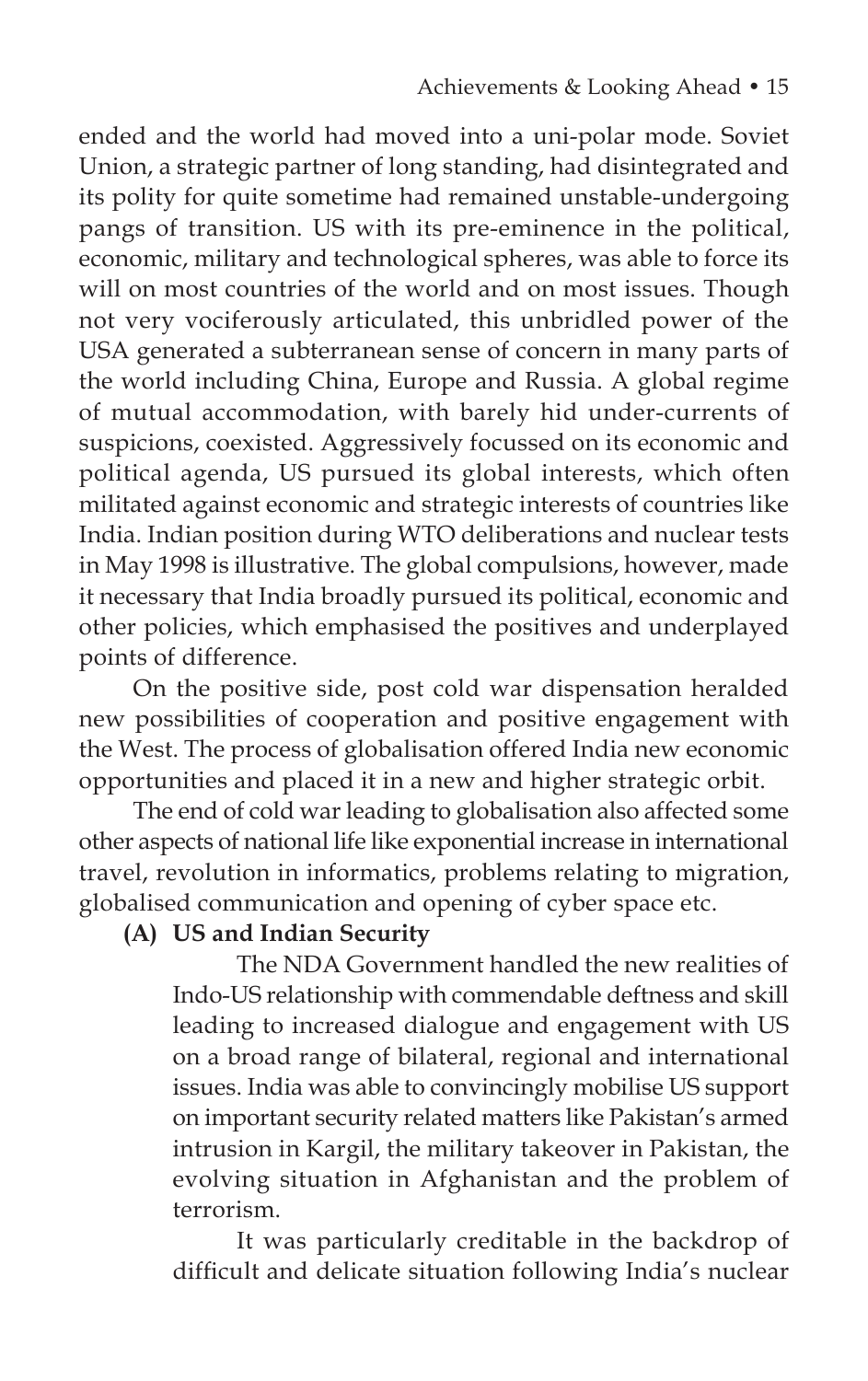tests in May 1998 and slapping of various restrictions by the US under its domestic laws. Following the tests, India engaged US in a comprehensive bilateral dialogue at various levels, including institutionalised dialogue between Shri Jaswant Singh, External Affairs Minister, and Strobe Talbot, Deputy Secretary of State. The talks encompassed comprehensive proposals that India had put forward on disarmament and non-proliferation, its unilateral moratorium on future tests, willingness to convert this moratorium into a de jure obligation and offer to enter into constructive negotiations on FMCT. India also reaffirmed its policy of stringent control on export of sensitive technologies. The dialogue focused on four issues like the CTBT, FMCT, export controls and the defence posture.

 As a result of these initiatives, the US lifted some of the restrictions imposed by it with effect from 1st December 1998. Again, on 27th October, 1999, fresh waivers were issued under the Defence Authorisation Act, passed by the US Congress in October 1999.

 The NDA Government was able to bring about substantial change in US perception in relation to problem in Jammu and Kashmir, role of Pakistan in abetting terrorism, the trans-national dimension of terrorist groups operating in India etc. Despite US reluctance to pressurise Pakistan beyond a point due to the use it had of it in dealing with terrorist groups in Afghanistan and Pakistan, it did respond to Indian demarches, though not fully to India's satisfaction. The Dy. PM, Shri L.K. Advani played a seminal role in it by effectively and unambiguously impressing on Americans the need to revise their policy in respect of international terrorism and make it non-discriminatory. He warned that the democracies might have to pay a heavy price if a selective view was taken in dealing with the terrorist groups and states sponsoring them. All this helped India in putting pressure on Pakistan to revise its policy towards terrorism directed against India. It was recognised by US that Pakistan supported cross-border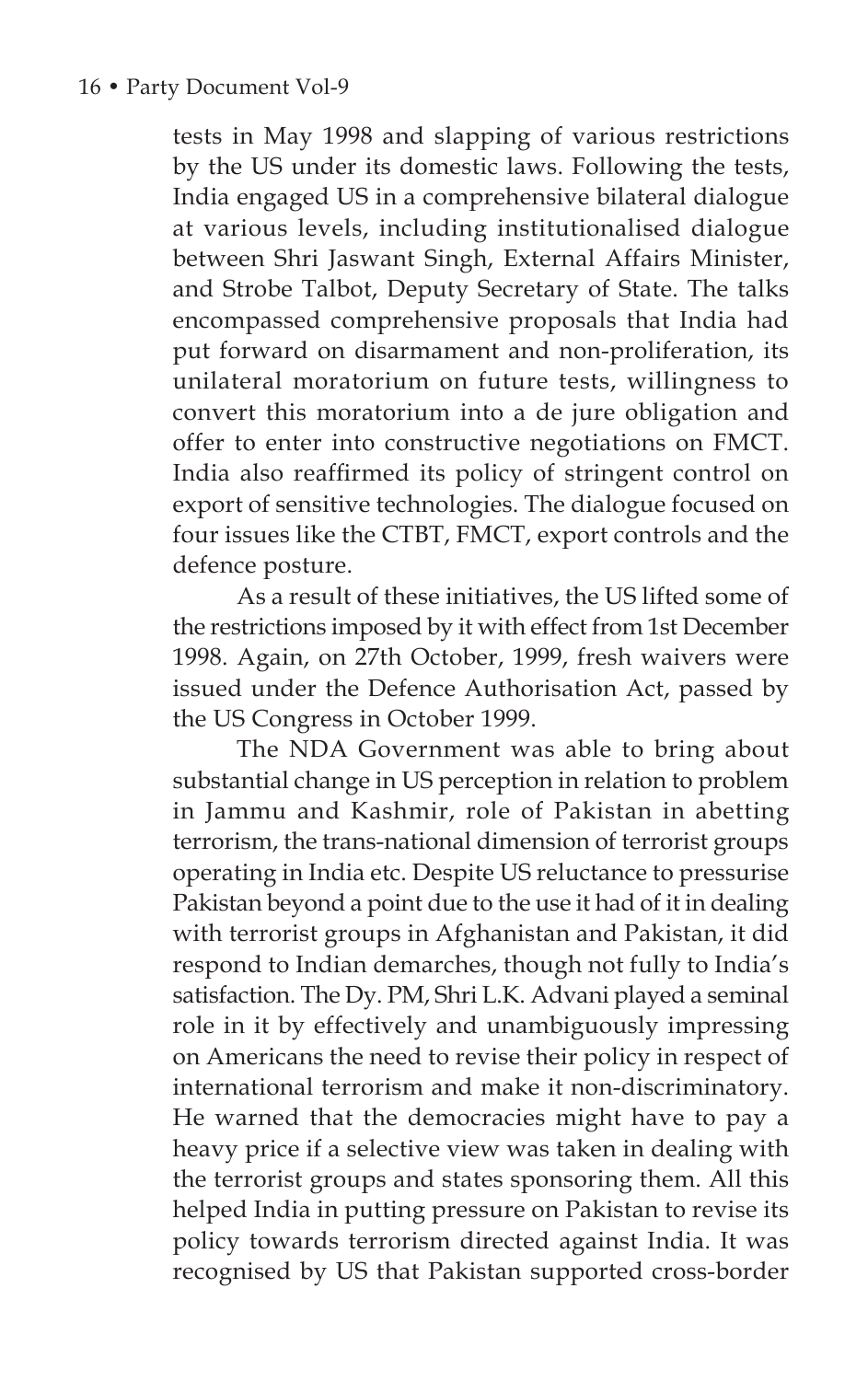terrorism was responsible to a large extent for violence and instability in J&K and Pakistan should take immediate and effective steps to roll back terrorist infrastructure, wind up the training camps, stop cross-border infiltration and refrain from providing logistic, financial and other assistance to the militant groups. Defence Secretary Donald Rumsfield and Assistant Secretary Armitage made a series of public statements emphasising that the terrorist infrastructure should be rolled back permanently and irrevocably. On conclusion of the election process in Jammu and Kashmir, the US State Department issued a press statement on 10th October, 2002 in which it welcomed the successful conclusion of the elections and described Prime Minister Vajpayee's personal commitment to make them transparent and open as the critical factor in the election process. Condemning the terrorist attacks on Indian Parliament and J&K Assembly it characterised them as efforts aimed at disrupting the democratic process and intimidating the Kashmiri people. The United States also stressed the need to end cross-border infiltration and terrorism from the Pakistani side.

 As part of the Indo-US dialogue process on matters relating to terrorism, official level talks were held in Washington from 2-3 September, 1999, which were followed by another round of talks in New Delhi on the 17th September 1999. The two Governments agreed to intensify cooperation in this vital area. The Indo–US Extradition Treaty was signed on 25th of June 1997 in Washington and came into force after the exchange of the instruments of ratification on 21st July 1999 in New Delhi. It was an achievement of sorts as it removed a bottleneck in the law enforcement operations between India and USA in the area of counter terrorism. During the NDA regime United States and India further institutionalised their cooperation in this field by constituting a Joint Working Group on counter terrorism. The group had its first meeting on 7-8 February, 2000 and, thereafter, the meetings were held regularly on periodic basis, which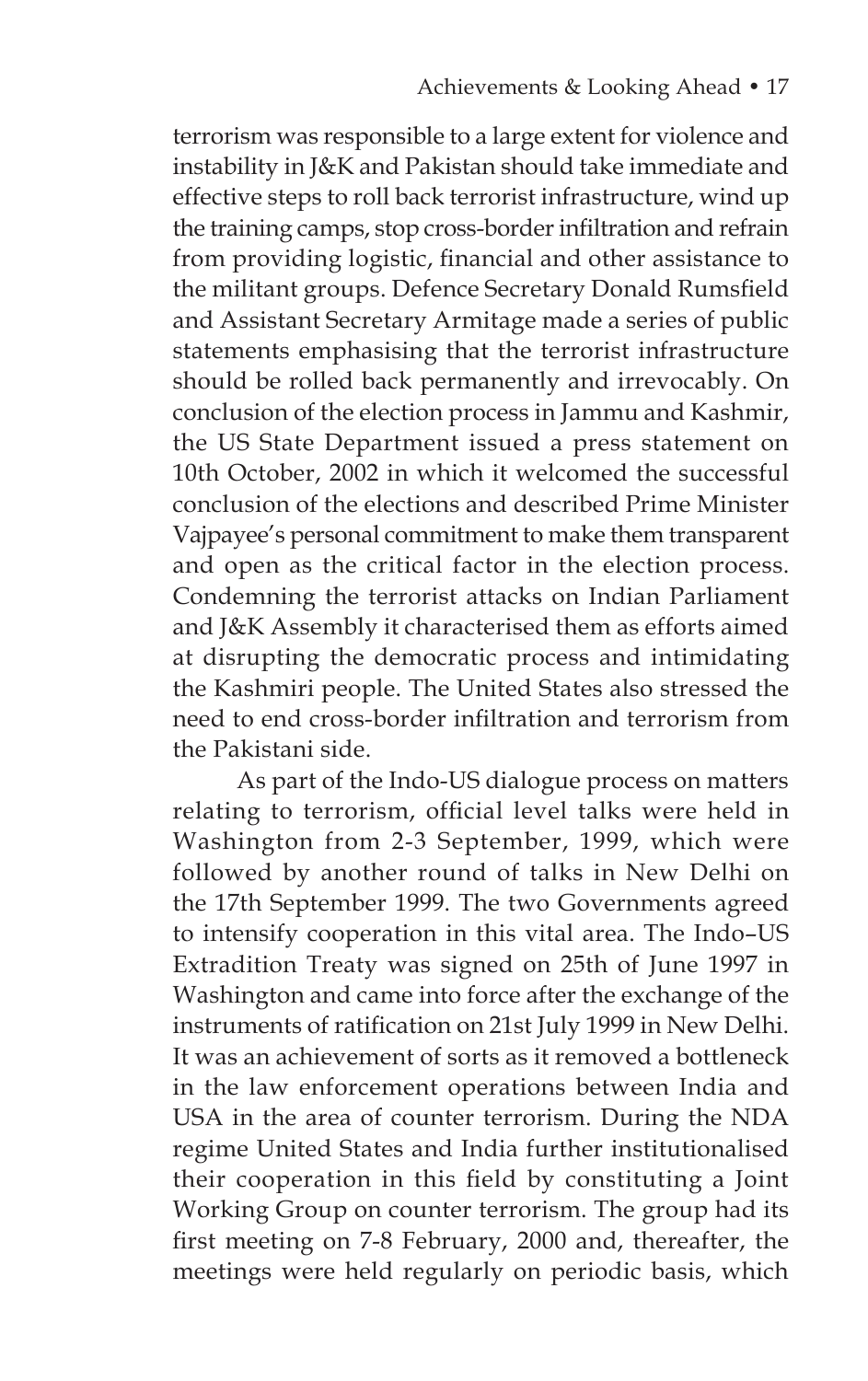considerably helped India in containing terrorism. It was only through these incessant efforts that India was able to get Lashkar-e-Toiba, Jaish-e-Mohammad etc. declared as 'Foreign Terrorist Organisations' by UN, USA and various other countries. Dawood Ibrahim was got declared as an 'international terrorist'. These steps made all activities of these organisations, supporting and financing them or providing them shelter, violative of international antiterrorist regime.

 Following Pakistan's armed intrusion in Kargil and operation Vijay launched by India to evict the intruders, India kept the US, as also other key interlocutors¸ informed of the developments and the nature of the intrusion. As a result of Indian efforts, US firmly stood by India and called upon Pakistan to withdraw the intruders. The US also expressed appreciation of the restraint and responsible manner in which India conducted operation Vijay. India's position drew unequivocal support not only from the US Congress and the US media but the world at large.

 During NDA regime India and US also strengthened their institutional framework of engagement in the area of defence and build the foundation for resumption of defence relations that was laid during the resumed Defence Policy Group meeting in December 2001. In addition to the high-level exchanges, broad-based engagement continued through institutional mechanisms. The apex level Defence Policy Group met in 2002. The bilateral executive steering groups of the Army, Navy and Air Force, the Security Cooperation Group to coordinate Defence Supply Relationship and the Joint Technical Group to advance Research and Development Cooperation in defence production met every six months. During 2003, the two sides conducted mutually beneficial combined exercises in India and the United States, exchanged visits of expert groups, carried out joint trainings and revitalised Defence Research and Development Cooperation and defence supplies relationship.

To strengthen the strategic framework for increased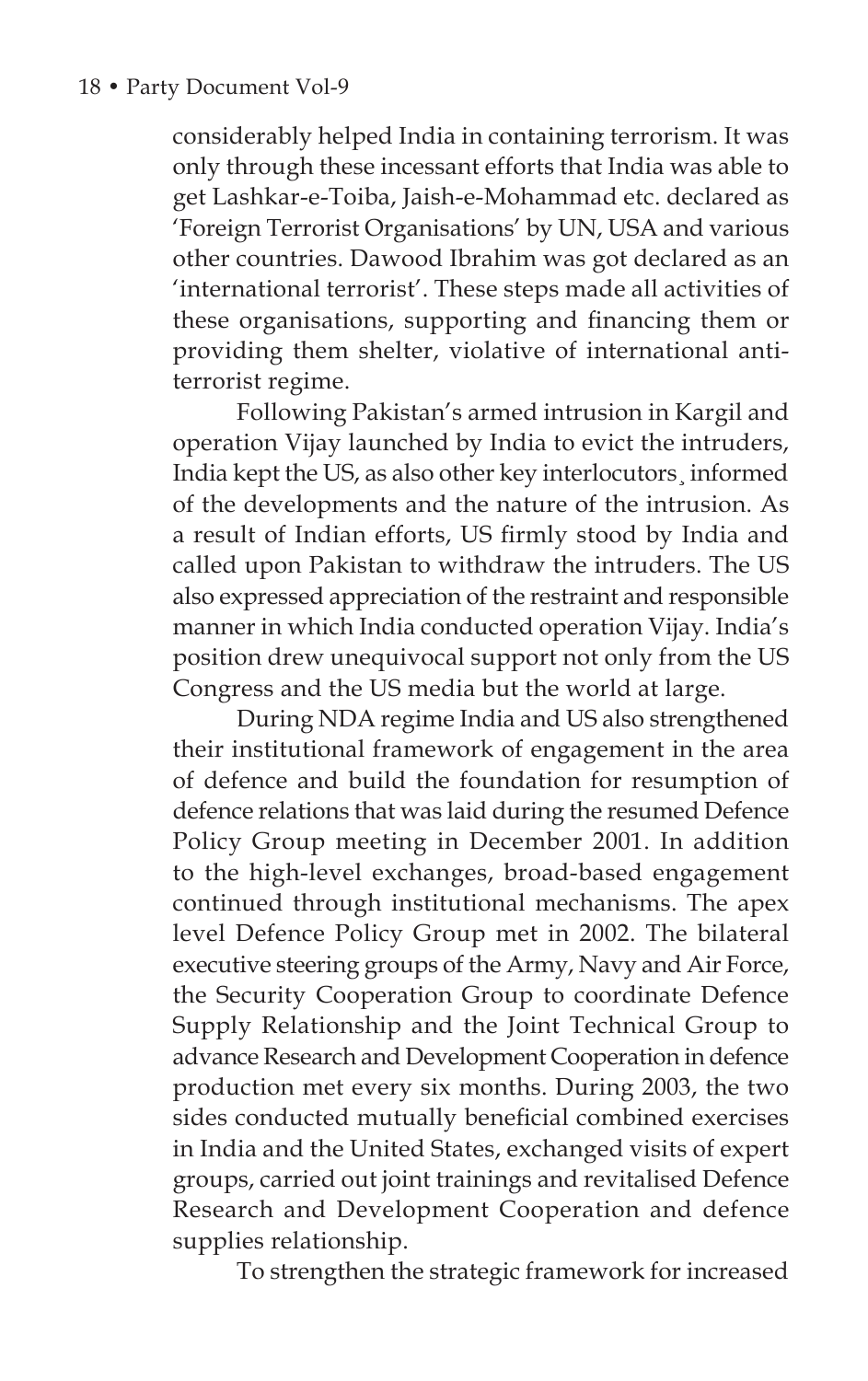defence and security relations, two sides launched the political-military dialogue at official level in April 2002. A delegation from Ministry of Defence and the Ministry of External Affairs participated in an Indio-US bilateral workshop on missile defence in Colorado Springs in May 2002. Another Indian delegation attended a major defence exercise 'Roving Sands' in the United States in June 2003.

 President Clinton visited India from 21 to 25 March, 2000 – a US presidential visit after 22 years. President Clinton's visit in March 2000 was followed by the visit of Prime Minister Vajpayee from 13 to 17 September, 2000 making it for the first time in the history of their bilateral relations two exchange visits in the same year. On 21st March, the two towering leaders representing largest democracies of the world, in a joint statement, outlined the vision of a new relationship for the 21st century between India and the United States. They further agreed to wideranging institutional dialogue as a means to pursue the new relationship. Prime Minister Vajpayee's visit in September 2000 gave a new momentum to building up the new relationships where, besides addressing a joint sitting of the US Congress, he held separate meetings with the Speaker, the House Democratic Leadership, and the Senate Foreign Relations Committee. In addition to these state visits there were series of engagements on other matters of global, regional and bilateral interest.

 This momentum was maintained even with the change of guards in the US and taking over of Bush as the new president in January 2001. Prime Minister Vajpayee's summit meeting with President Bush in New York in September 2002 represented a major watershed in Indo-US bilateral ties. During the summit, both the leaders not only reiterated their commitment to qualitatively transform their bilateral relationship in view of their acknowledged common strategic objectives in Asia and beyond but also expanded the scope of their relationships.

 However, United State's special relationship with Pakistan, which had launched a vicious covert war against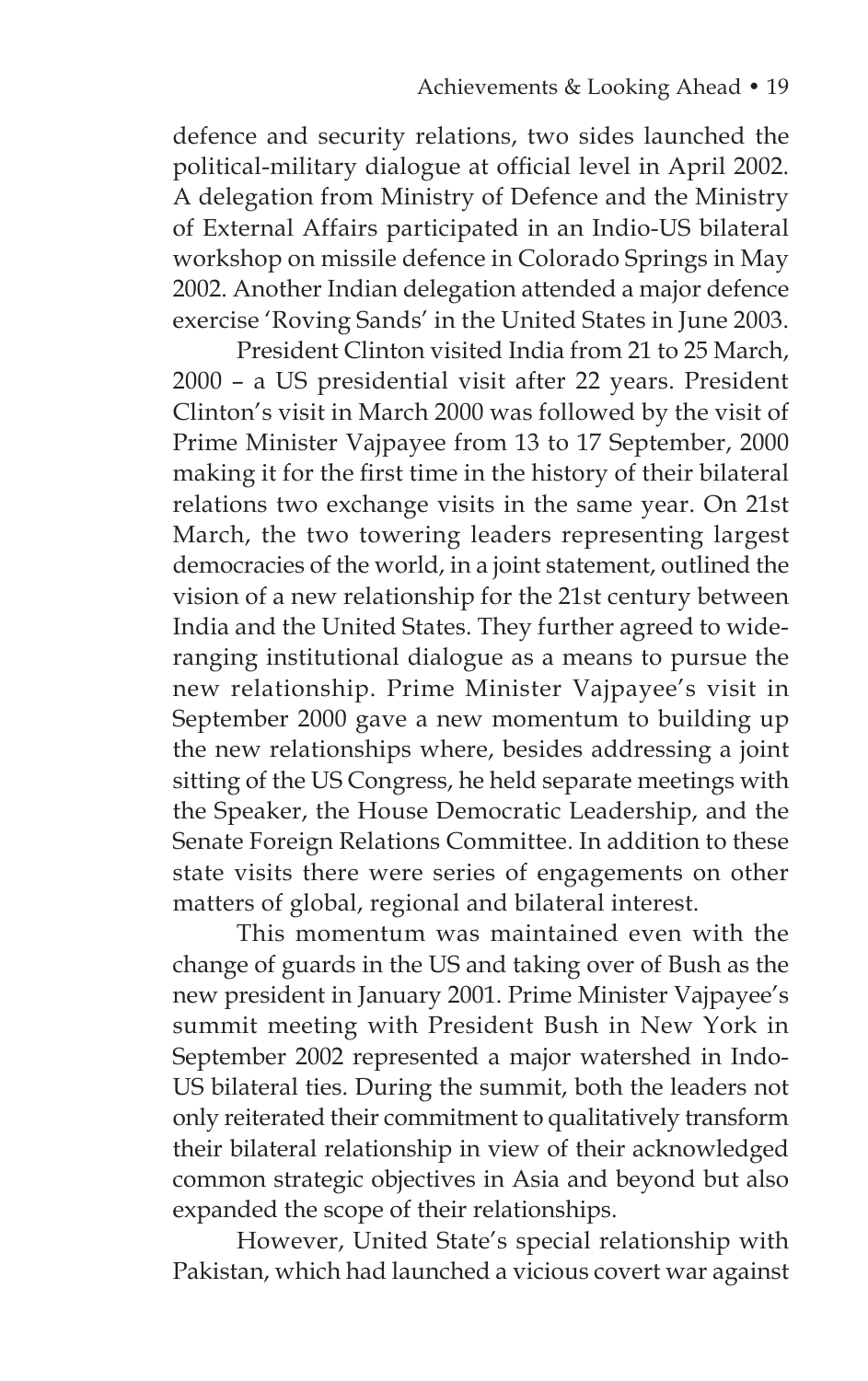#### 20 • Party Document Vol-9

India through terrorist groups, saboteurs, subversive elements and crime syndicates presented a complexity having a serious bearing on management of Indo-US relationship. India was hard put to convince US that unless sufficient pressure was mounted on Pakistan, the export of Islamic terrorism from Pakistan and Afghanistan to other parts of the world could not be controlled. In the post 11September, 2001 setting, in which the reach and lethality of International Islamic Terrorism had become evident to the West, the reality that India had been emphasising for long, the cooperation and response expected by India, did not fully meet its expectation. The military regime in Pakistan was seen by US as an important ally to tackle Al-Qaeda and Taliban and a strategic partner in fight against terrorism with US interest as the primary consideration. It created a piquant situation for India, as Pakistan on one hand became a frontline state for the west in its war against terrorism and on the other continued to remain a major exporter of terrorism to India. Its special relationship with US not only gave it certain advantages but also limitised Indian options. US response to Pakistan's pursuance of its clandestine nuclear and missile programmes and dubious global linkages in these spheres with countries like North Korea, China, Iran etc. was not found to be in consonance with America's declared non-proliferation and missile containment policies.

#### **(B) Emergence of International Terrorism as a Major Threat**

When the NDA Government assumed power International terrorism had acquired serious proportions and the world was in a state of high alert. Islamic zealots with their war cries of Jihad had issued a Fatwa, signed by Osama Bin Laden and 5 others in 1998 exhorting the Muslims to wage holy war against the infields. The fact that four of these signatories belonged to or lived in India's immediate neighbourhood and their organisations had close links with Indian terrorist groups amply underlined its import for India. Osama Bin Laden's assertion on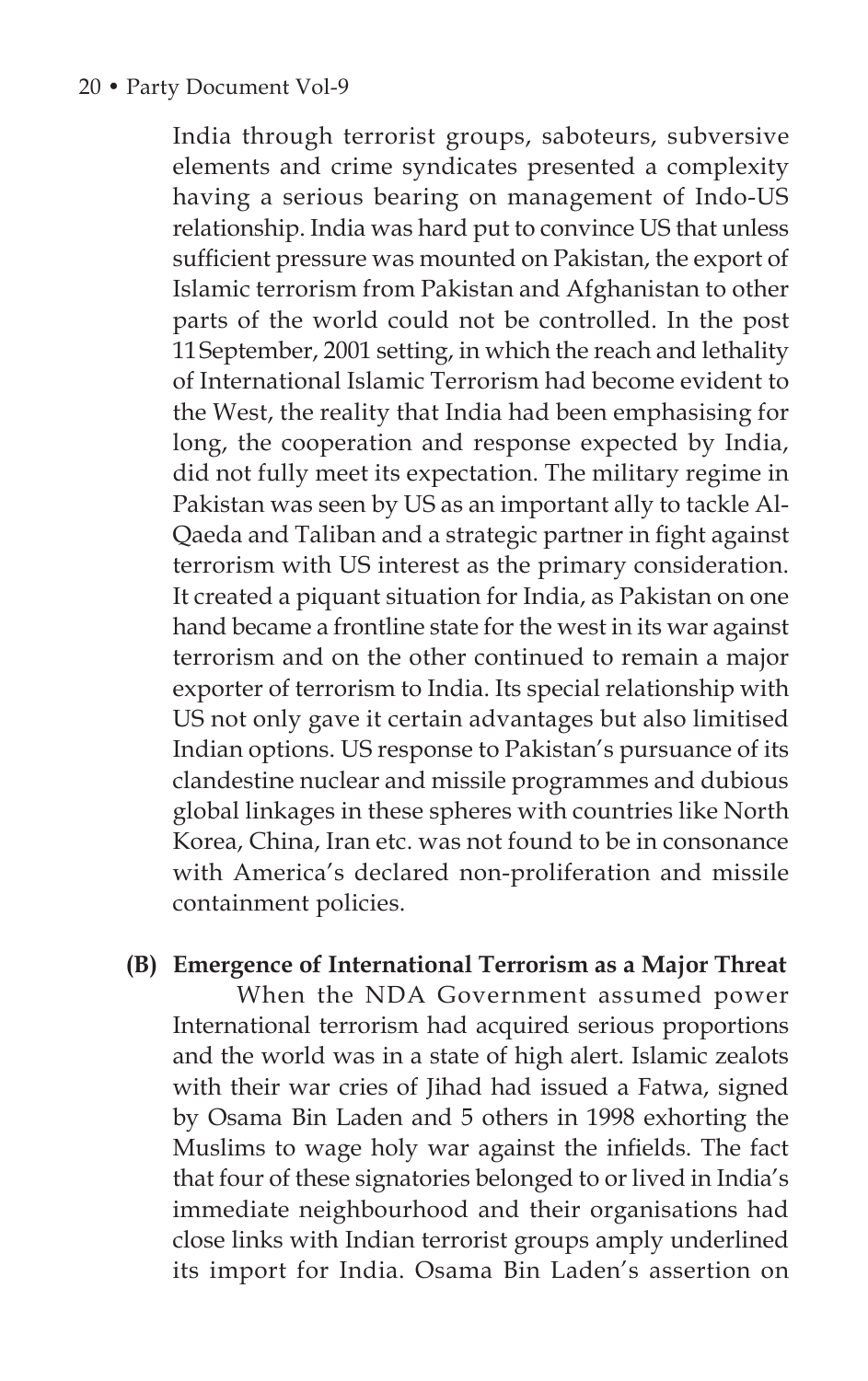August 27, 2000 that "Fighting Jihad against India was an Islamic duty of the Muslim world. Kashmir issue cannot be resolved by any means other than Jihad" was indication enough of the intention and perceptions of international terrorist groups *vis-à-vis* India. Fazlur Rehman Khalil, General Secretary, Harkat-ul-Mujahideen, another signatory to the Fatwa of Jihad issued by Osama Bin Laden made their sinister intentions more implicit in his address to the cadres on 4 September, 2000 when he asserted "we are fighting not only for Kashmir but to hoist our flag on New Delhi. Our war will continue till restoration of Muslim rule in India". The language and tenor of the Indian extremist groups was also in full consonance with this spirit of Jihad. Safdar Nagouri, Gen. Secretary of SIMI in an article wrote in 11 October, 2001 asserted that "Osama Bin Laden is not a terrorist and neither is Jammu and Kashmir an integral part of India". Their official publication 'Islamic Movement' in July 2001 averred, "The ideologies of democracy, secularism and nationalism have replaced the objects of worship of the past. It is our duty to demolish these ideologies and establish the Caliphate as enjoined upon us by Allah". These assertions by international terrorist groups and their Indian counterparts had ominous portents for India.

 The emergence of religious fundamentalism as an ideology with global reach, inexorable trans-national collaborative networks, mushrooming of terrorist outfits and sponsorship of terrorism as an instrument of State policy by certain countries led to acquisition of unprecedented strength by the terrorist groups. Access to advanced technology, vast financial resources, international networking and support from countries like Afghanistan, Pakistan, Saudi Arabia etc. had empowered and enabled the Islamic fundamentalists to acquire formidable reach and lethality. Besides sophisticated weapons and ordinance grade explosives they made extensive use of the stateof-the-art communication systems, cyber technologies, global financial channels (both open and covert). Even the possibility of use of weapons of mass destruction could not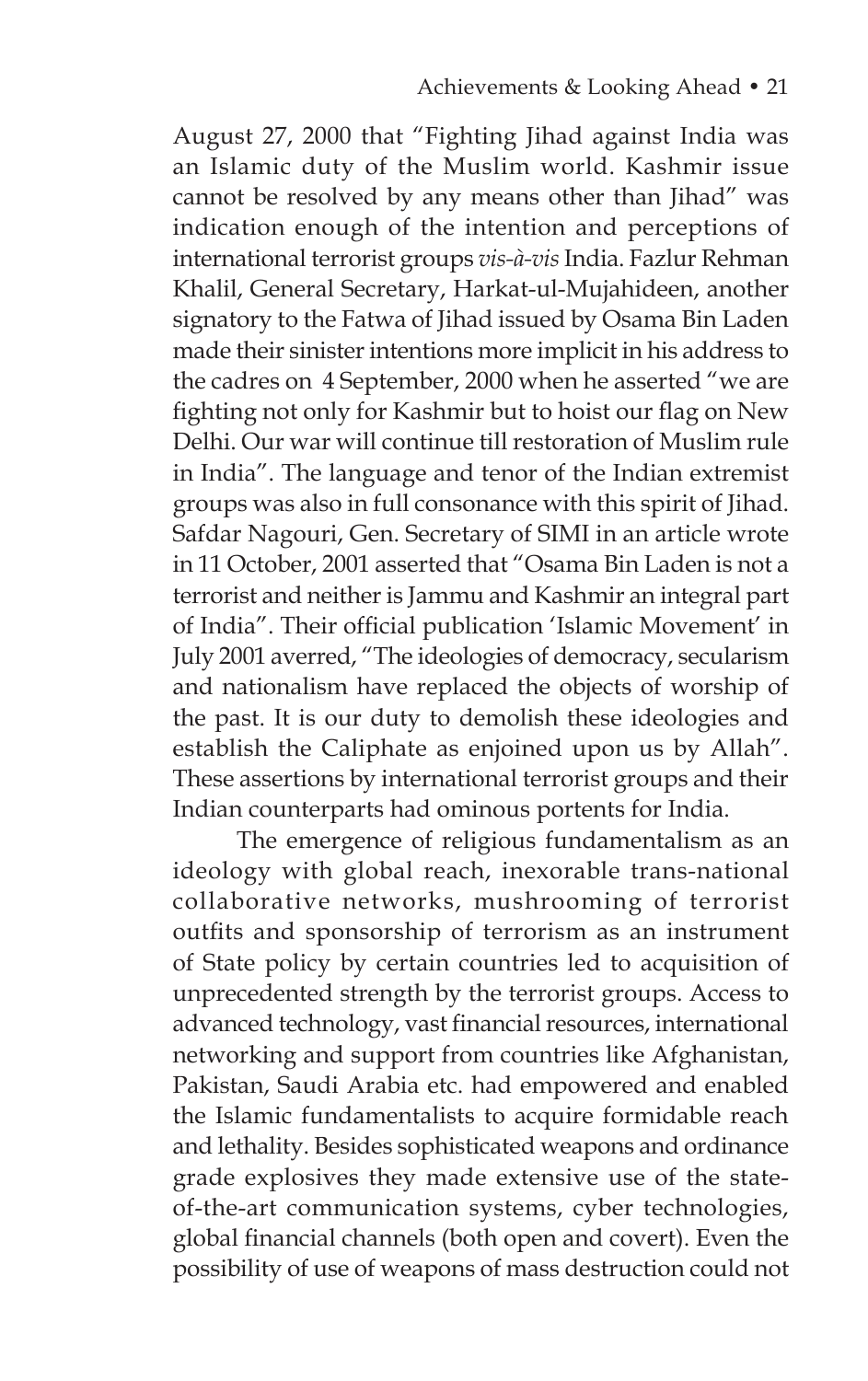be ruled out.

 Given the multi-faceted nature of the problem, an effective strategy to counter it at international level required a comprehensive and coordinated approach and pooling of the experience and resources of nations at multiple levels. During NDA Government's rule the issue occupied a centre stage position in various bilateral and multilateral engagements.

 NDA made concerted efforts to combat the menace and their ability to substantially subdue it can well be recorded as its major achievement. It consistently took the stand that terrorism was a global threat that could not be justified on any grounds-religious, political, ideological or any other. Advocating pursuance of a non-discriminatory regime, it wanted international community to adopt a long term, comprehensive and non-selective action. India insisted that international action must cover both the perpetrators as well as the states that sponsor, support or provide safe haven to terrorists. While keeping the doors open for dialogue it pursued the policy of no concession under threat of terror. Efforts to contain terrorist violence was also based on the doctrine of 'minimum use of force' within the framework of the law of the land and due considerations to protection of human rights.

 At the international level, India piloted the Comprehensive Convention on International Terrorism (CCIT) at the UN and supported Security Council Resolutions 1269 and 1378 (which identify terrorism as a threat to international peace and security) It has also supported and fully implemented Resolution 1267, 1333 and 1363 relating to the Taliban in Afghanistan. It welcomed and fully supported UN SC Resolution 1373 and took prompt action to submit its national reports to the UN Counter Terrorism Committee. At the operational level, for coordinating international exchange of information and developments, India entered into three types of bilateral treaties namely Agreements to Combat Terrorism and Organised Crime (8 countries), Extradition Treaties/ Arrangements (24 countries) and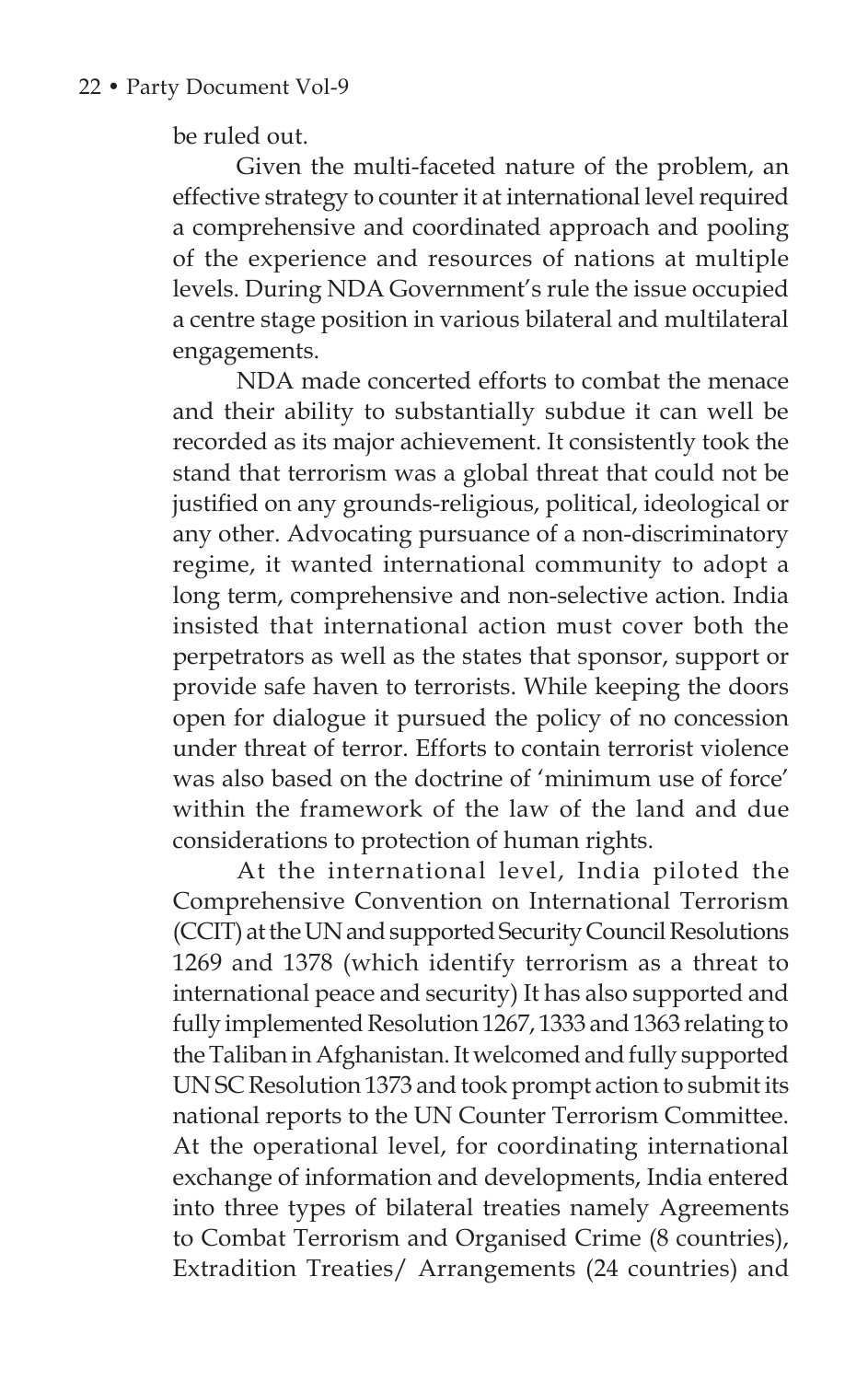Mutual Legal Assistance Treaties (13 countries). In addition Joint Working Groups were formed with 17 countries to facilitate operational exchange and cooperation in security matters and counter terrorism.

#### **(C) The Nuclear Issue**

 When the NDA Government came to power, the powerful nuclear-haves dictated the global position on the issue of nuclear non-proliferation leaving little space for India to pursue its legitimate security interests. Justifiably, the BJP had always felt that India should develop its nuclear capabilities, essentially as a deterrent, to meet its security requirements. India was sandwiched between two nuclear states China and Pakistan, the former with an ambitious programme and resources to acquire military primacy not only in the region but also far beyond it and the latter with a covert and devious nuclear programme. Their working in tandem seriously compounded the problem and India could not imperil its vital security interests to placate international opinion. Though the stated position of China remained that its nuclear cooperation with Pakistan was only for peaceful purposes, the ground realities were quiet different and India was in no doubt about their common programme of strategic containment of India. China in any case had been tenaciously pursuing their long-term programme at a pace and intensity which was a cause of serious concern for India.

 When NDA came to power it redeemed its long made promise and carried out five nuclear tests in May 1998. It was a major step of far reaching consequences and placed India in a new strategic orbit. The step, however, expectedly invited sharp international reaction, particularly from the nuclear club members as also India's nuclear neighbours. Various sanctions were slapped on India and it attracted adverse publicity and comments from west controlled media, think tanks and their lobbyists within the country. Pakistan, which for long had been pursuing a covert nuclear agenda, followed it up by nuclear tests of its own. China,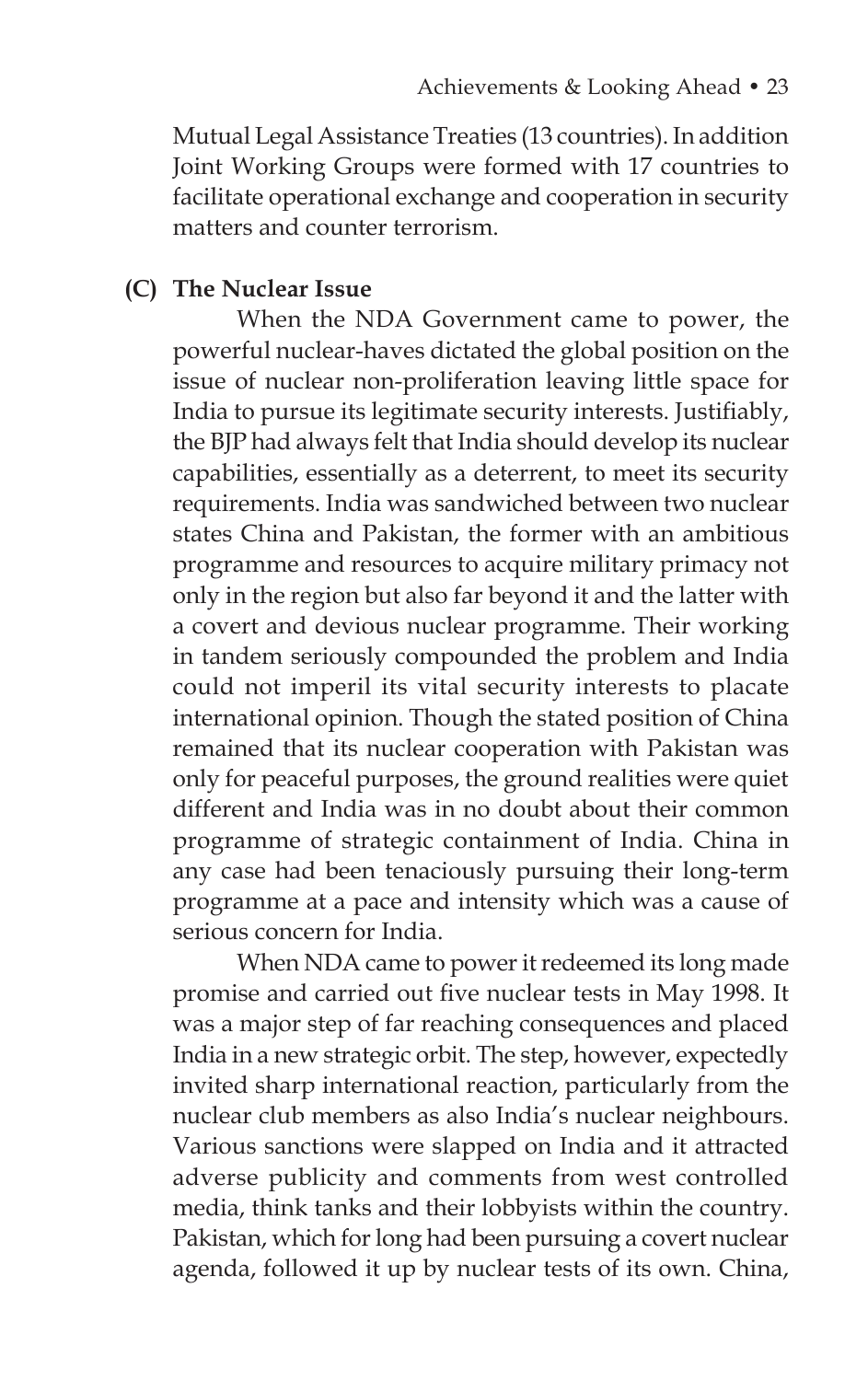#### 24 • Party Document Vol-9

which already had a close and secret partnership with Pakistan in respect of nuclear and other strategic weapon systems, further intensified it. Pakistan, with Chinese and North Korean assistance, also stepped up its clandestine missile acquisition programme.

## **(D) Emergence of Covert Action as a New Tool of State Action**

 With conventional wars increasingly becoming cost ineffective instruments of achieving politico-strategic objectives, the use of 'Covert Actions' as instruments of state policy assumed new import and level of perfection. It's being pursued as a high intensity exercise by Pakistan where ISI operated was a state within the state, democratic institutions were non-existent, army enjoyed over-riding powers, both in policy formulation and execution, was a matter of great security concern for India. Successful deployment of this instrument against USSR had enabled Pakistan to perfect the trade-craft and technology of this dubious warfare. In its aberrated form it was employed by Pakistan for indulging in high intensity criminal activities, raising terrorist armies against its adversaries, Promoting drug trafficking to finance Covert Action Programmes, leveraging crime syndicates and underworld networks for wet operations, using state apparatus for counterfeiting of currencies etc.

 The decade of Nineties witnessed an exponential growth and up-gradation in the capability, resources, support base and technology accessibility of various subterranean groups, globalisation leading to increase in international travel, commercialisation of security relating gadgetry, growth of fast and difficult-to-monitor communication systems, easy movement of funds etc. The conventional legal, security and administrative machineries, particularly available with democratic societies, increasingly found themselves inadequate to cope with the new genre of threats. The support and assistance rendered by terrorist sponsoring states not only enhanced their capabilities but made them intractable. Emergence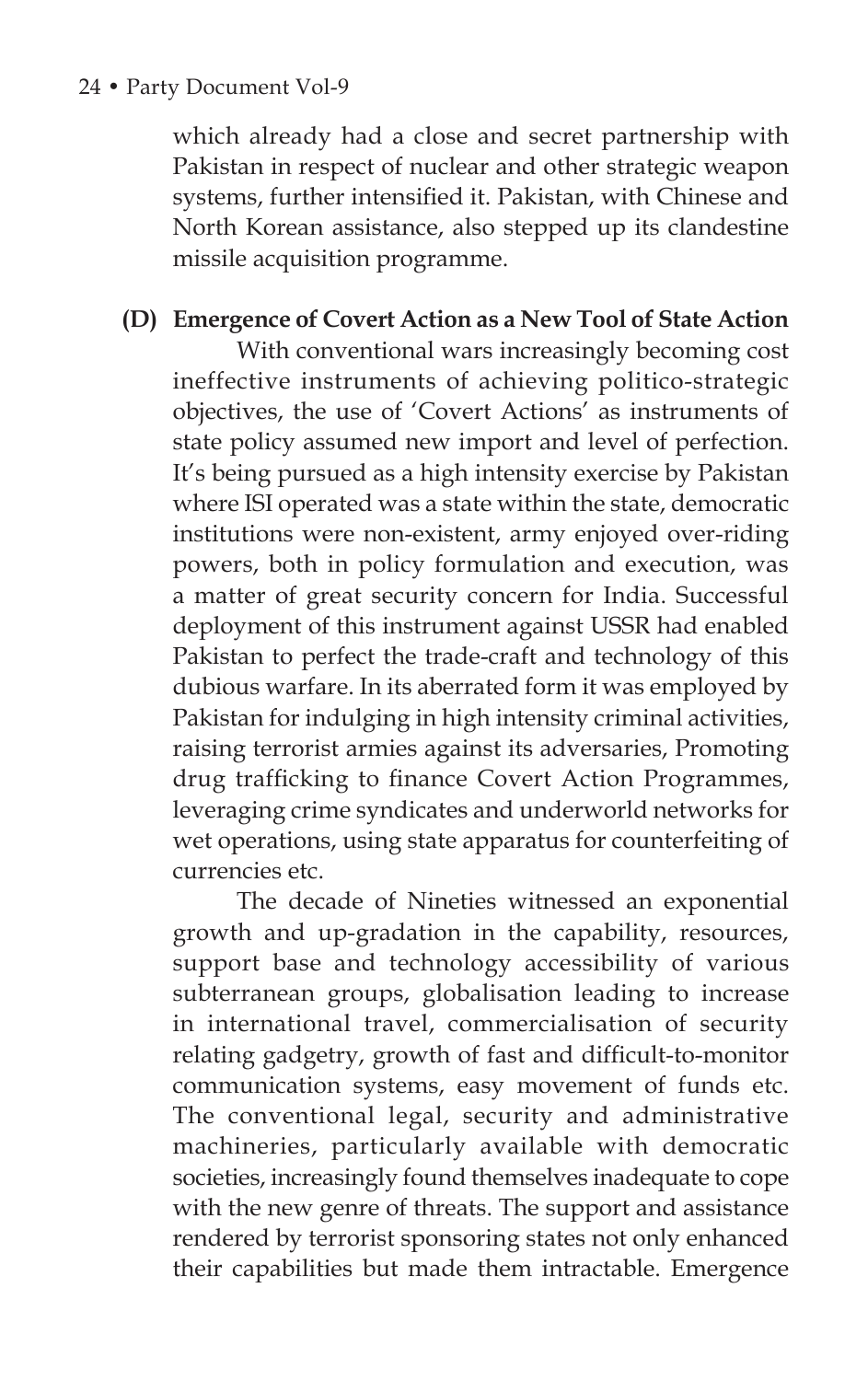of this warfare blurred the usual lines of demarcation between internal and external security, military and nonmilitary threats etc. leading to response dilemma. Covert Action, as practised by different states, had variants ranging from politically destabilising unfriendly regimes to political assassinations and sponsorship of terrorism. The covert operations were also extensively used for psy-war offensives as also to gain economic advantages against target countries. Weaker states found Covert Action as cost effective instruments against their asymmetric adversaries, whom they could not subdue militarily or politically.

 For the NDA Government countering this threat was of prime national importance as the country had remained in vice like grip of this phenomenon for over two decades claiming over 70,000 lives. The NDA Government took series of steps to contain and counter the threat, which substantially improved the position. Besides mounting pressure on Pakistan and taking various preventive measures it streamlined country's internal security set up which led to neutralisation of large number of terrorists and 172 covert modules during NDA's tenure.

## **(E) Energy Security**

 Both for the developed and developing countries energy was increasingly emerging as an important security issue. All major powers of the world were trying to create political and military settings where they could build, control and access energy sources. Their competitiveness for energy had catalysed conflicts and power rivalries not only in areas with hydrocarbon deposits but also the transit regions and the countries, which enjoyed special relationship with them or proximity to oil producing regions. Deficient states like India were seriously affected by sharp escalations and fluctuations in the oil prices and impacted both on its security and developmental programmes. Their impact on economy and domestic prices also casted its shadow on political stability and internal security.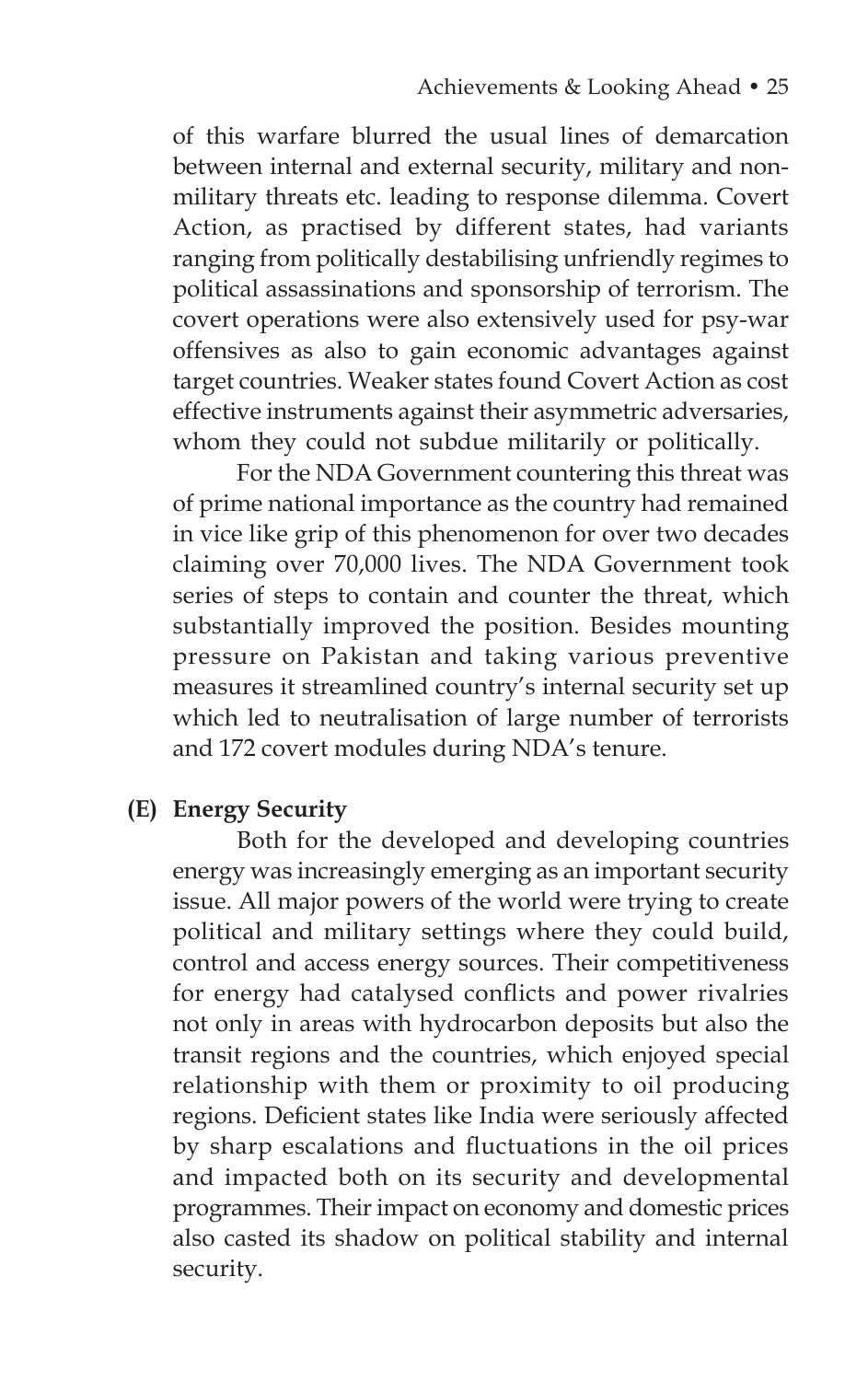#### **(F) Indian Ocean**

 The Indian Ocean, which is of considerable strategic interest to India, was getting rapidly and heavily militarised. It had long-term economic, political and military implications for the country. It was necessary for India to ensure that the security and stability of the Sea Lanes of Communications (SLOC) in the Indian Ocean were safeguarded as they were closely linked to our economic, trade and energy security. China had been taking series of initiatives to increase its presence in the Indian Ocean region using Pakistan, Myanmar and Bangladesh as its surrogates. US nuclear power submarines equipped with long-range missiles were operating in the region and US had substantially augmented its military presence and capabilities in its Diego Garcia base.

## **(G) Enhanced Role of Technology in Security**

 Both in its offensive and defensive mode, technology in security assumed new importance in the post cold war period. At one end, acquisition of appropriate defence technologies became more cumbersome and expensive and on the other failure to do so brought the level of defence preparedness many notches down. The fast technological developments in weapon systems, equipment for surveillance, reconnaissance, communications, electronic warfare, avionics, space, missiles, etc. had made it a daunting effort to maintain technological edge over one's adversaries. China, with its new acquired economic prowess, was able to pursue an ambitious long-term militarisation programme, including development and acquisition of strategic weapon systems, which India had to take due cognisance of Pakistan, which resorted to questionable methods to acquire denied technologies in the nuclear, missile and other fields, was acquiring these weapons much beyond its legitimate security needs which India had to cope with. Concurrently, denial of technology had became a powerful tool in the hands of developed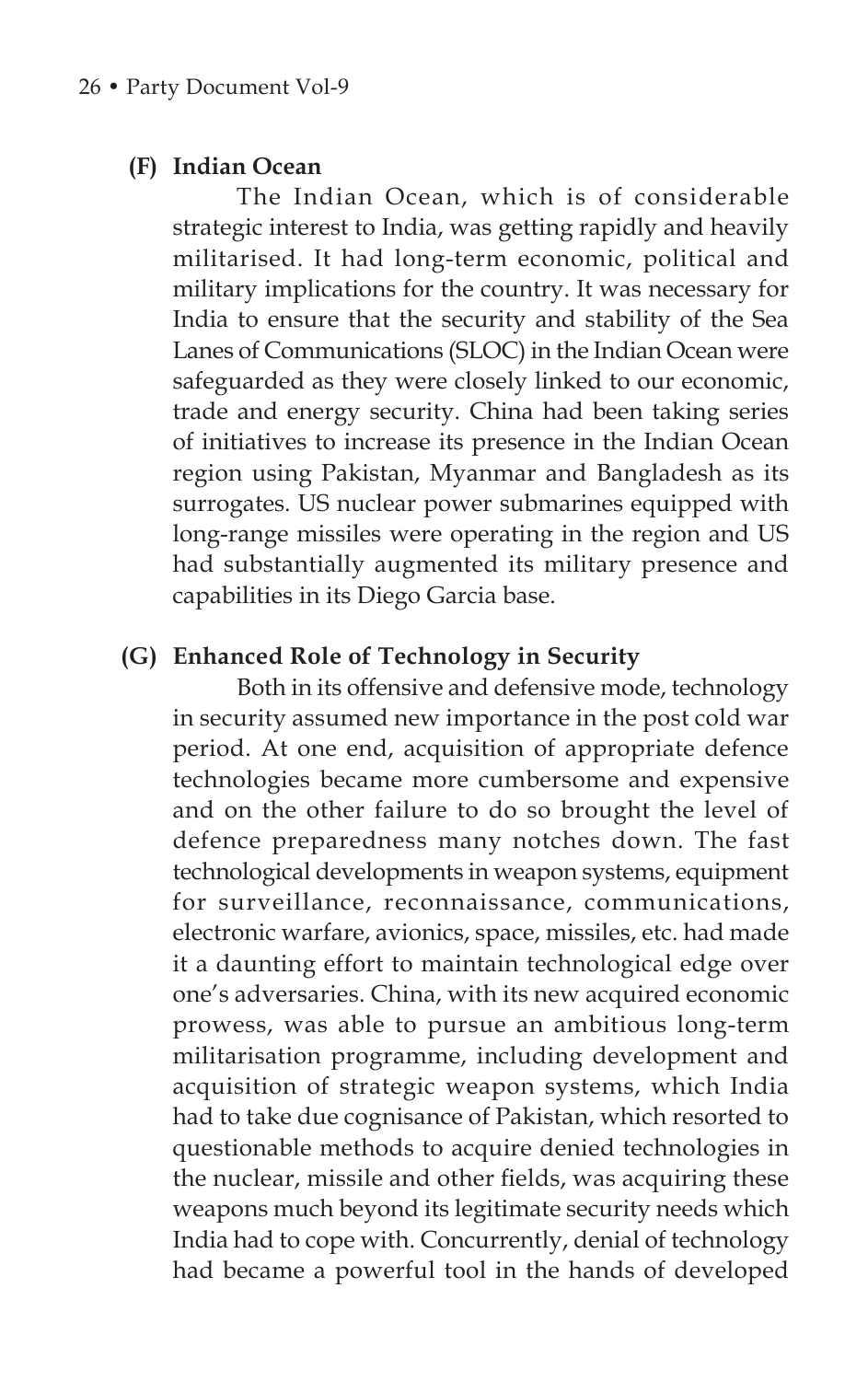countries to impose their will on technology deficient countries and in the post sanction era it became a cause of overwhelming concern for India. In this backdrop the impetus that the technology development received during NDA rule was a major achievement; recording highest achievements in last decade and a half.

The other dimension of the role of technology was easy availability of lethal tools of destruction in the hands of terrorists, saboteurs and other anti-national elements. They had developed access and resources to acquire most sophisticated and expensive gadgets and equipments, both through commercial and non-commercial channels. Apprehensions of weapons of mass destruction were increasingly being seen as a reality. In the global security environment the role of technology in security management was thus increasingly getting vital and as discussed later in the note, the NDA Government took series of steps, which were aimed at adding intrinsic strength to our defence preparedness.

# **(H) Growing Influence of Media, Non-governmental Organisations etc. on Security Environment**

 The revolution in informatics and the role of non-state actors like think tanks, NGOs, voluntary organisations etc. in building perceptions, influencing course of events and mounting pressures on the Governments have emerged as important areas influencing security management of a country. Most visible example was the role of media during Kandhar Hijacking in December 1999, which practically forced a decision on the Government to concede to the demands of hijackers against its better judgement. Similarly, following India's nuclear tests the orchestrated clamouring by the interested think tanks and western media completely distorted the Indian viewpoint. Seemingly independent, a large number of these platforms are raised, patronised and financed by the interested states and their intelligence agencies to sub-serve the interests of the sponsoring state.

These non-state actors, however, at times have also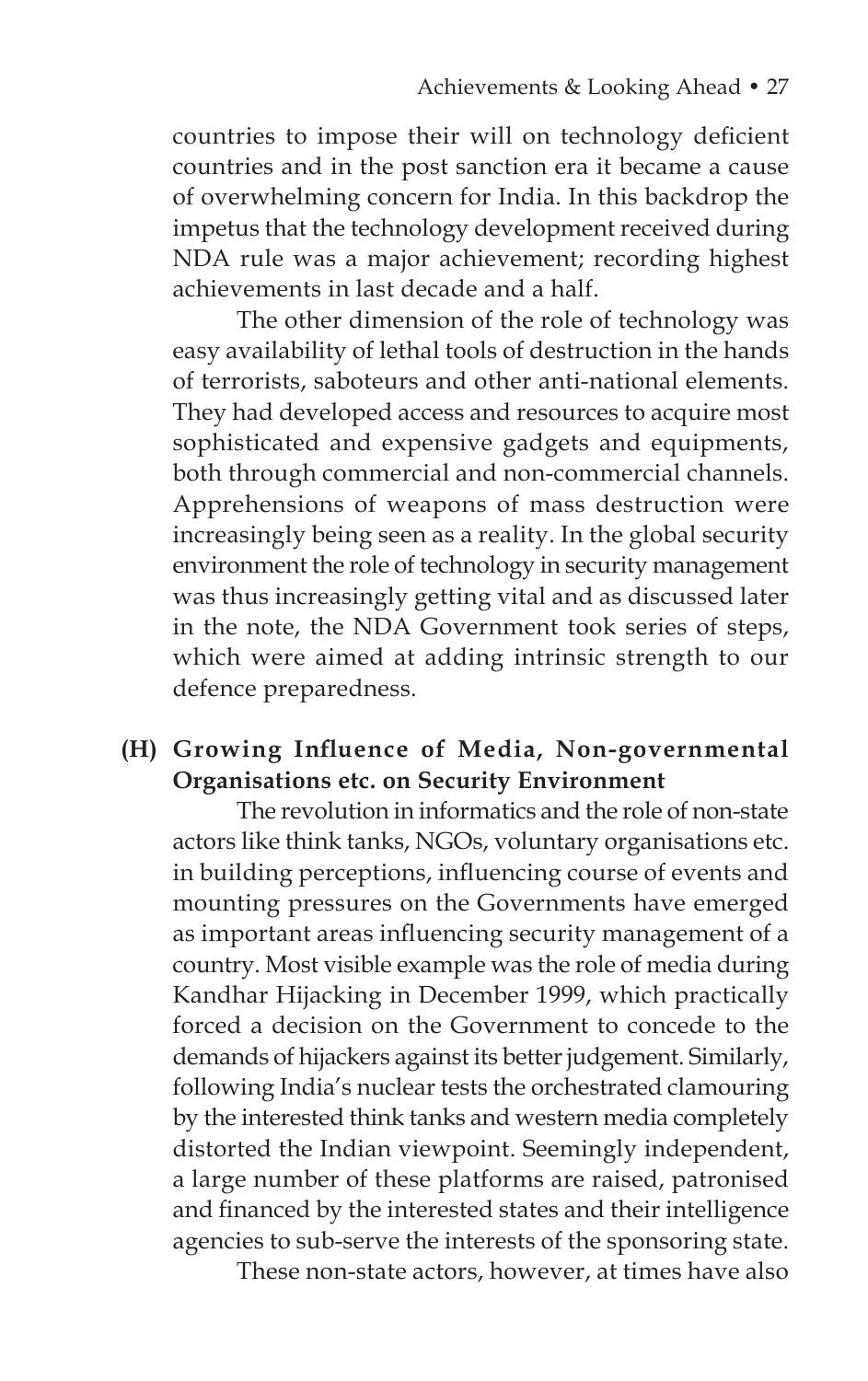come to play a constructive and a positive role in areas like conflict resolution, prevention of human rights violations and building up international opinions on issues like state sponsored terrorism etc. Following the 11September terrorist attacks, these NGOs played a significant role in focussing the world attention towards the danger presented by Islamic terrorism as also generated desired pressure on terrorist sponsoring states like Pakistan.

## **The Regional Environment**

India's regional environment has been the main source of its security concern not only from external point of view but also on account of its impact on internal security. When NDA assumed power, conditions both in its immediate and extended neighbourhood were not conducive to its best security interests.

## **(A) Pakistan**

 After bleeding India in Punjab for over a decade, Pakistan mounted a virulent form of trans border terrorist offensive in  $\delta$  K using the infrastructure, terrorist hardware and the trained cadres, which were raised with western support for anti-Soviet operations in Afghanistan. Besides J & K, it targeted other parts of the country for sabotage, subversion and espionage in collaboration with fundamentalist groups, organised crime syndicates, drug traffickers, gunrunners, currency counterfeiters etc. Pakistan also made sustained efforts towards intelligence encirclement of India by establishing its Covert Action bases in Bangladesh, Nepal, and Middle East etc. Large and extensive networks of spies, saboteurs and subversive groups, launched and controlled by ISI station Chiefs in Kathmandu, Dhaka, Dubai, Riyadh etc. were operationalised to undermine India's security. The intelligence' bases facilitated movements of terrorists, channelising of funds, counterfeiting and distributing fake currency, gun running etc. for the terrorists and other groups.

ISI was providing sanctuaries, camps for training,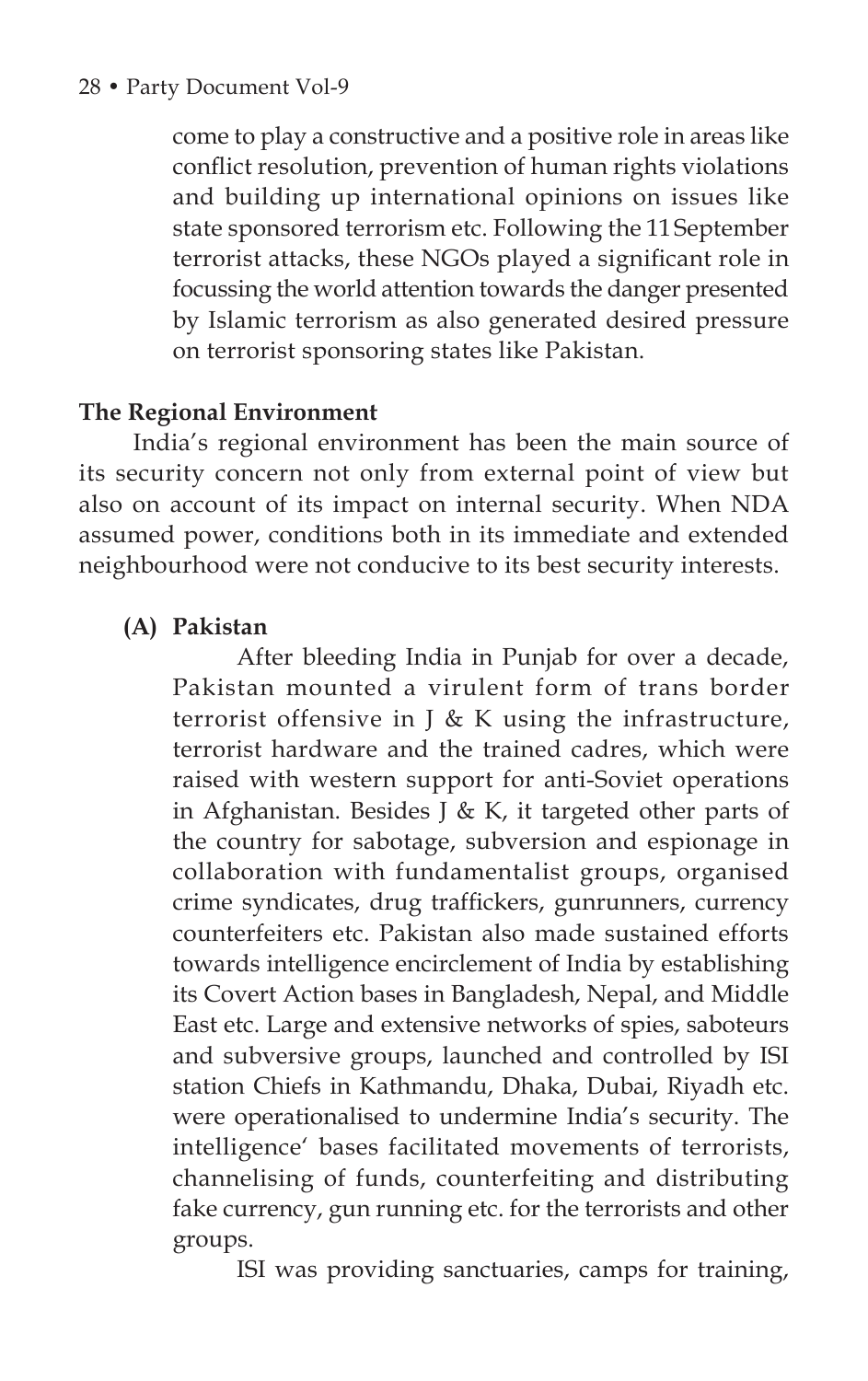weapons and finances to different terrorist outfits, like Lashkar-e-Toiba, Hizbul Mujahideen, Harkat-ul-Ansar, Harkat-ul-Jehadi-Islami etc. Financial, logistic and other support was extended to these groups in proportion to their ground performance, thereby encouraging competitive violence. The covert offensive was carried out under an extensive, well coordinated and calibrated action plan, at least till 2002 when under increasing Indian pressure and changed global scenario it had to be more circumspect and cautious in handling its covert operations.

 In mid-1999, Pakistani regulars in disguise and heavily weaponised intruded in large numbers into Kargil sector of J&K and occupied some features of high military value. The unprovoked aggression was a well-planned move to take control of the strategic heights in the Kargil Sector thereby threatening the Leh artery endangering Ladakh sector. This posed a major military and political challenge to the NDA Government and on both the counts the NDA Government gave an excellent account of itself. Vacating the intruders from its entrenched position it was able to reclaim all its territory and achieve military dominance in this difficult high altitude area. Politically, it was able to mobilise international opinion and fully expose Pakistan's dubious and treacherous game plan in J&K. In the face of global condemnation Pakistan was internationally isolated and its sustained propaganda on J&K lost much of its credibility and legitimacy.

 With the military coup in Pakistan in October 1999 and General Musharraf, the architect of Kargil, usurping power, the security environment from India's perspective got further vitiated. At that point of time his pro-Taliban and pro-terrorist proclivities did not behove well for the peace process, which had been started by Prime Minister Vajpayee with his historic visit to Lahore. Musharraf's aggressiveness and perfidy during Agra Summit in July 2001 were clearly indicative not only of his pathological fixation on centrality of Kashmir issue, but more disturbingly refusing to accept violence in Kashmir as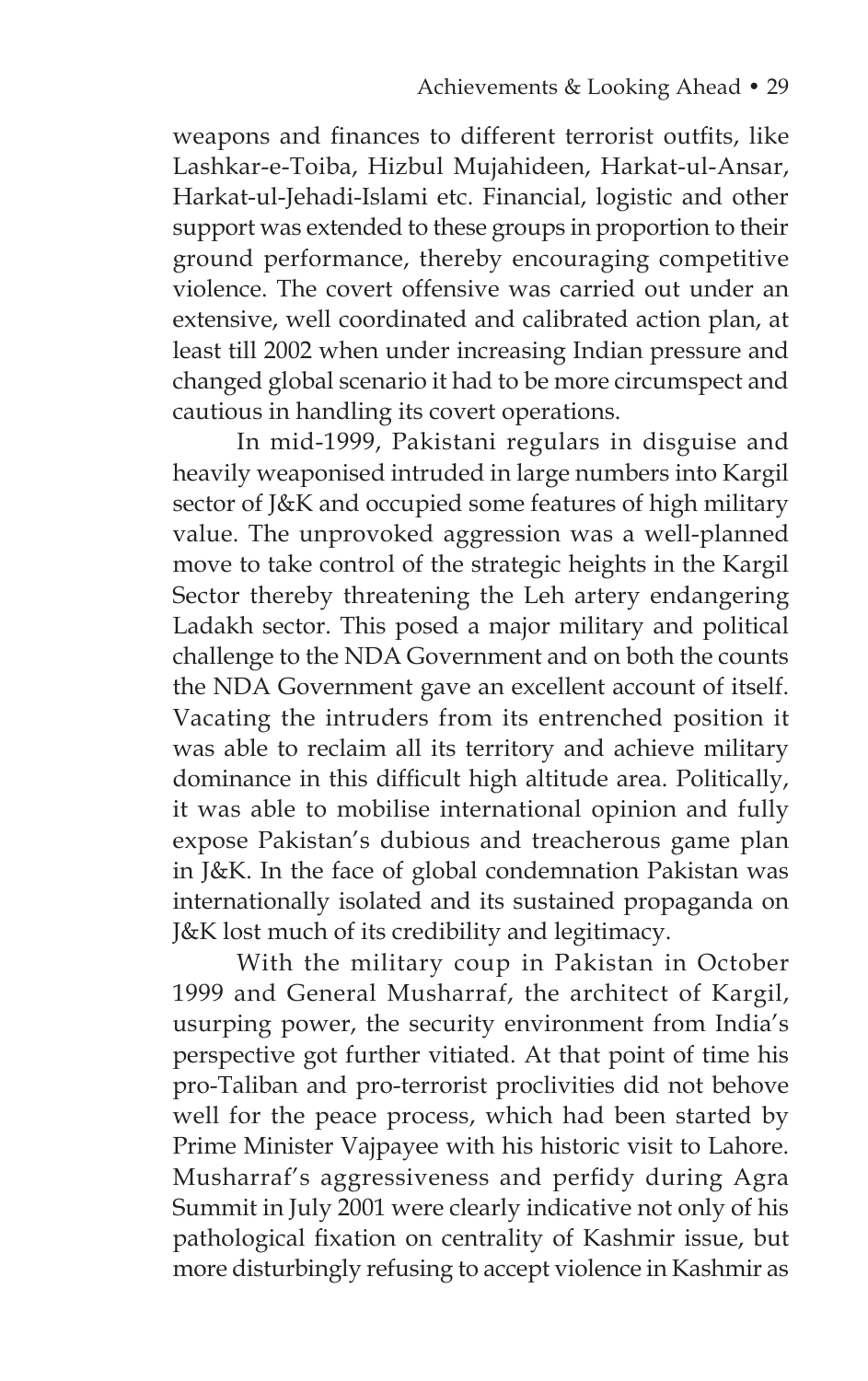#### 30 • Party Document Vol-9

a terrorist phenomenon and justifying it as an indigenous freedom movement of the Kashmiris. This amounted to Pakistan unwilling to abandon the option of supporting terrorism as the means to achieve its political objectives in Kashmir.

 Pakistan was also pursuing its policies in Afghanistan with an object of gaining the strategic depth *vis-à-vis* India. Its China policy was also essentially India-centric. It was using the OIC platform, leveraging its Islamic identity, to garner support for Pakistan's position on Kashmir, an effort in which it did achieve some success. Acquisition of Nuclear capability by Pakistan in mid 1998 intensely complicated the security scenario seriously limitising India's response options.

 The major achievement of NDA's Pakistan policy during its five-year term broadly included:

- (a) Vacation of armed intrusion in Kargil and firming up its defence on strategic height of this important sector which provided the lifeline to entire Ladakh sector. International denunciation and isolation of Pakistan considerably strengthened Indian position on Kashmir.
- (b) Though its political and diplomatic demarches it was able to expose Pakistan as a terrorist sponsoring and exporting state. Though the compulsions of the West in post September 2001 scenario prevented adequate and decisive action against Pakistan, the complicity and connivance of Pakistan in supporting Islamic Terrorism was universally acknowledged. It was subjected to international pressure to roll back its terrorist infrastructure, which helped India to some extent.
- (c) NDA was able to initiate a peace process with Pakistan without giving it any concessions in its principled position in respect of terrorism or diluting its stand on Kashmir.
- (d) It succeeded in seriously eroding the control and influence of Pakistan over separatist groups like Hurriyat, with moderates defying them and opening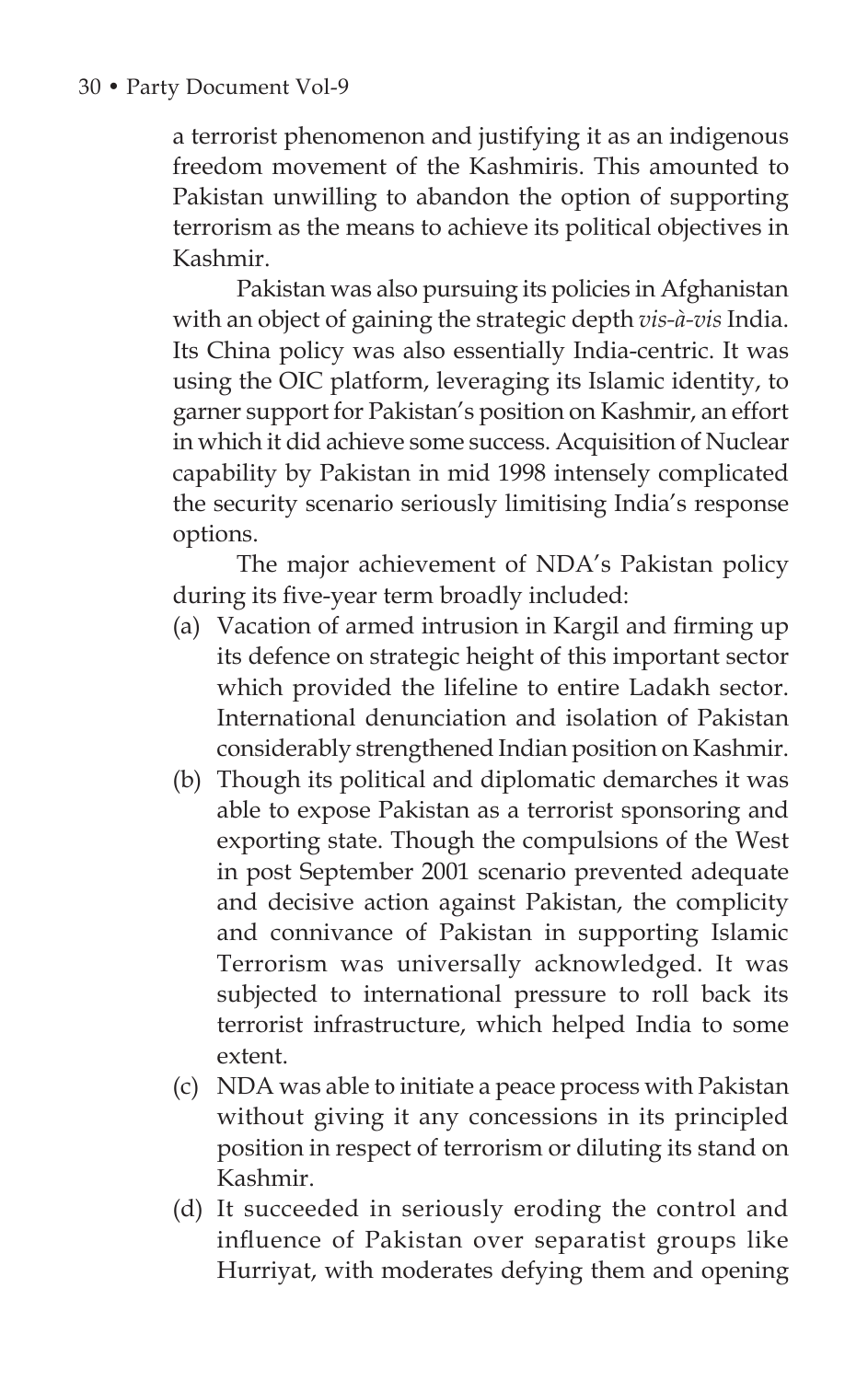up the dialogue process with the Government.

#### **(B) China**

 Following India's major military setback in 1962 war against China and losses of territories in Western and Eastern sectors the bilateral relations between the two countries have continued to remain strained. Despite commonality of interests and perception on many international issues, the unresolved border dispute prevented growth of optimal relations between the two major Asian neighbours. NDA Government aware of the long-term strategic need of tackling China, which was fast gaining new strengths and capabilities, both economic and otherwise. Following its modernisation programmes, there had been spectacular accretion in China's economic, military and political strengths.

 India had to match its strategic capabilities to protect its interest against a neighbour with whom it shared a 4,056 kms long border and had a long pending border dispute. China's growing atomic and missile capabilities, ambitious naval expansion programmes, new defence technology acquisition and development programme, defence oriented infra-structural build up in Tibet all presented a serious security challenge for India. China was also making concerted efforts to expand its arc of influence to India's disadvantage by forging defence cooperation with almost all the countries surrounding India. Besides Pakistan, with which it had a long established relationship spanning over 3 decades, it was actively engaging Myanmar, Bangladesh, and Sri Lanka etc. in this endeavour.

 China's spelling out its strategic goals in its white paper brought out in October 2000 only confirmed India's strategic apprehensions. Painting a gloomy picture of international security scenario it stated, "China will have to enhance its military capability to defend its sovereignty and security through military means." The principles of Chinese defence policy, including the doctrines governing use of nuclear weapons, were clearly indicative of its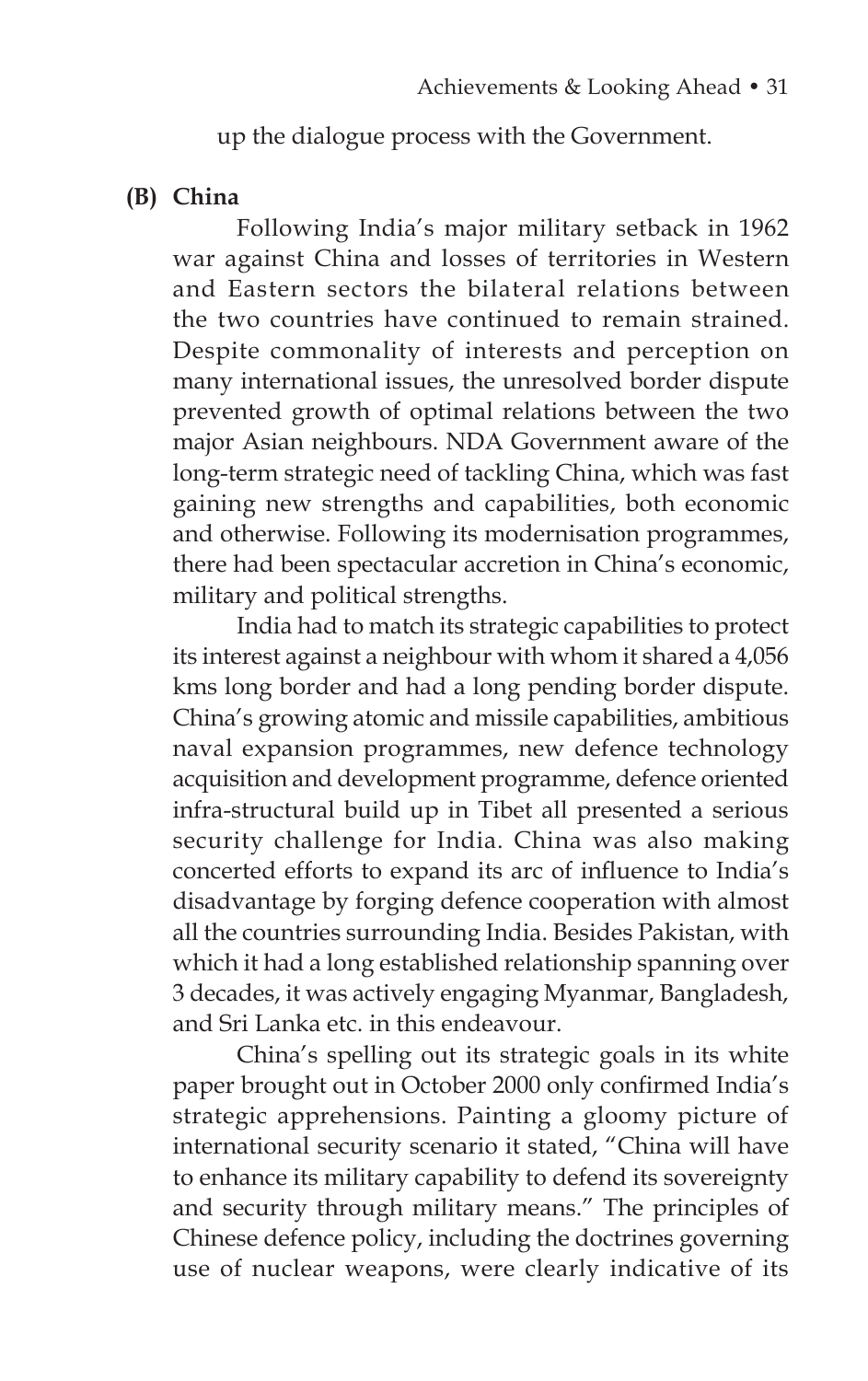pursuing an assertive military policy. China in its strategy paper also came out with extensive justifications supporting enhancement of power projection in the region and the world and the document asserted that "the primary objective of its strategy was to develop armed forces with the ability to dominate military affairs in the South and East China Seas by about 2010.

 Taking a long term and comprehensive security view the Government took series of initiatives to beef up its security preparedness *vis-à-vis* China. The following steps in this connection are notable:

 To match China's development and acquisition of strategic weapon systems, particularly in the field of nuclear and missile development, the Government took some bold decisions. In May 1998, nuclear tests were undertaken which was aimed at developing a credible deterrence. This objective was fully achieved. Simultaneously, series of efforts were made to develop our Surface to Surface to Air and Air to Surface Missile systems. India successfully carried out its Missiles testings.

 The Policing of Chinese border was improved. Following the principle of 'one border one force', Indo-Tibetan Border Police was entrusted with the responsibility of guarding the entire Tibetan border. Border patrolling, observations and surveillance was considerably upgraded. Keeping in view our tactical and strategic requirements, infrastructural facilities along the Tibet border were also augmented.

 As part of its overall policy, the NDA Government made serious efforts to engage China in a dialogue process and improve the level of bilateral trust in their relationship. External Affairs Minister, Shri Jaswant Singh visited China in June 1999, a visit of an Indian External Affairs Minister after a gap of eight years. There were useful exchanges of views and the two sides agreed to jointly celebrate the forthcoming 50th anniversary of establishment of diplomatic relations in 2000. In June 2000 to celebrate the anniversary, President of India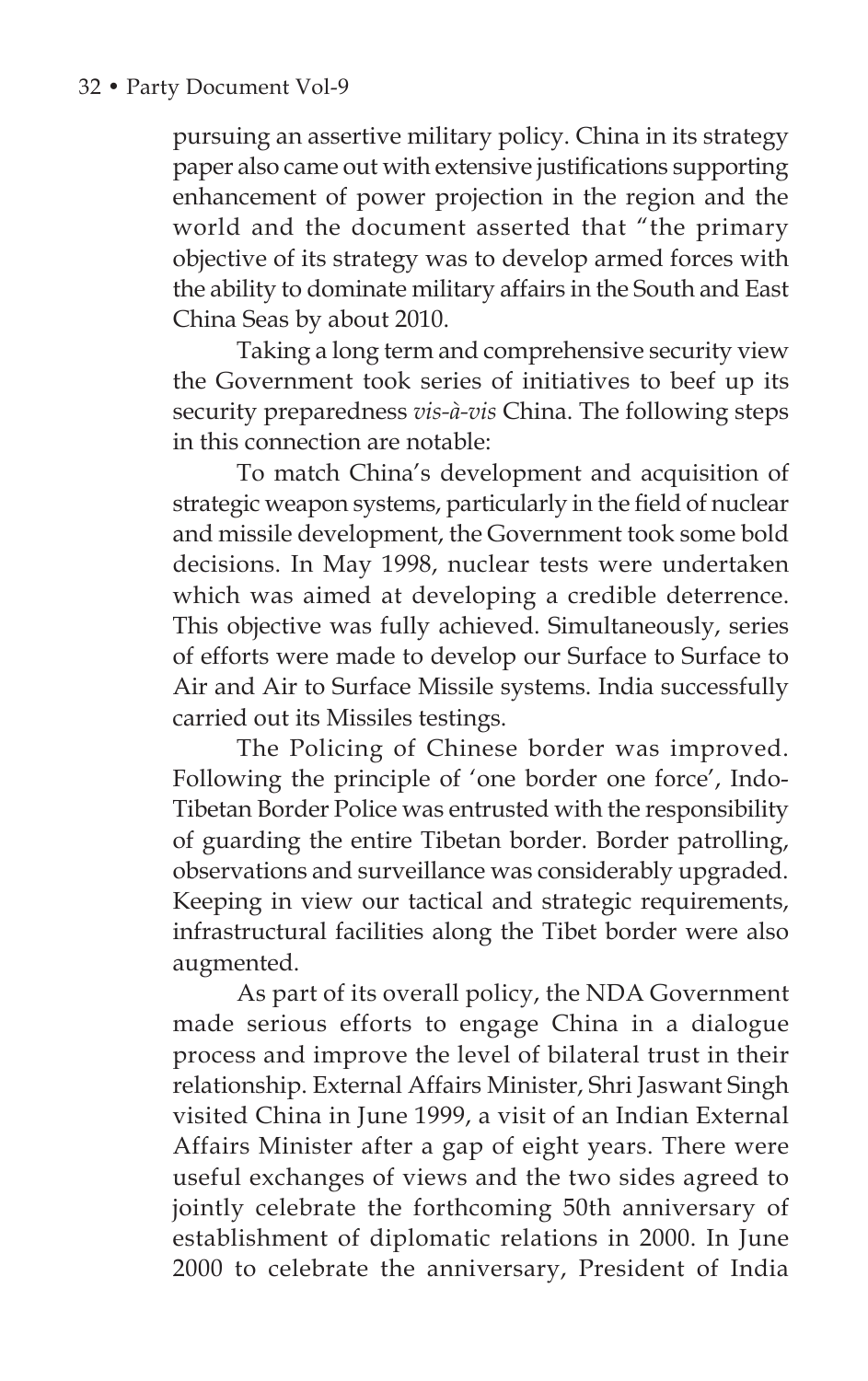paid a state visit to China in May 2000. During the visit the two Presidents agreed to enhance bilateral interactions, to enhance mutual cooperation. An eminent persons' group was also formed.

 The visit of Mr. Li Peng, Chairman of the Standing Committee of the National People's Congress, in January 2001 was an important event in bilateral relations of the two countries. Li Peng in his speech in Delhi asserted that deepening understanding, fostering friendship and strengthening cooperation, was necessary for the future of two countries. He stated that China did not consider India as a threat and would like to develop closest neighbourly relations with it. In continuation of this increased high-level interface, Chinese Premier Zhu Rongzi paid an official visit to India in January 2002. This was a visit by a Chinese Premier after a gap of ten years and was of considerable political importance. Premier Zhu stated that his visit was to "develop friendship, deepen trust and expand cooperation". During the visit the two sides also agreed to establish a bilateral dialogue mechanism.

During the NDA's rule, meetings of the India China Joint Working Group on the Boundary Question were regularly held. Both sides maintained peace along the LAC. There was serious and fruitful engagement of defining the LAC for which both sides exchanged maps of the LAC, as perceived by them in the Middle sector.

 During NDA's rule the India-China relations achieved a new level of trust and understanding. The trade and economic cooperation between two countries also showed an upward trend.

# **(C) Afghanistan**

 When NDA assumed power, in Afghanistan Taliban, controlled and guided by Pakistan, was practically in control of whole of Afghanistan, except secluded Northern Areas. Northern Alliance troops confined beyond Panjsheer valley were badly led, fragmented and ill equipped. Patronised by Taliban, Al-Qaeda led by Osama Bin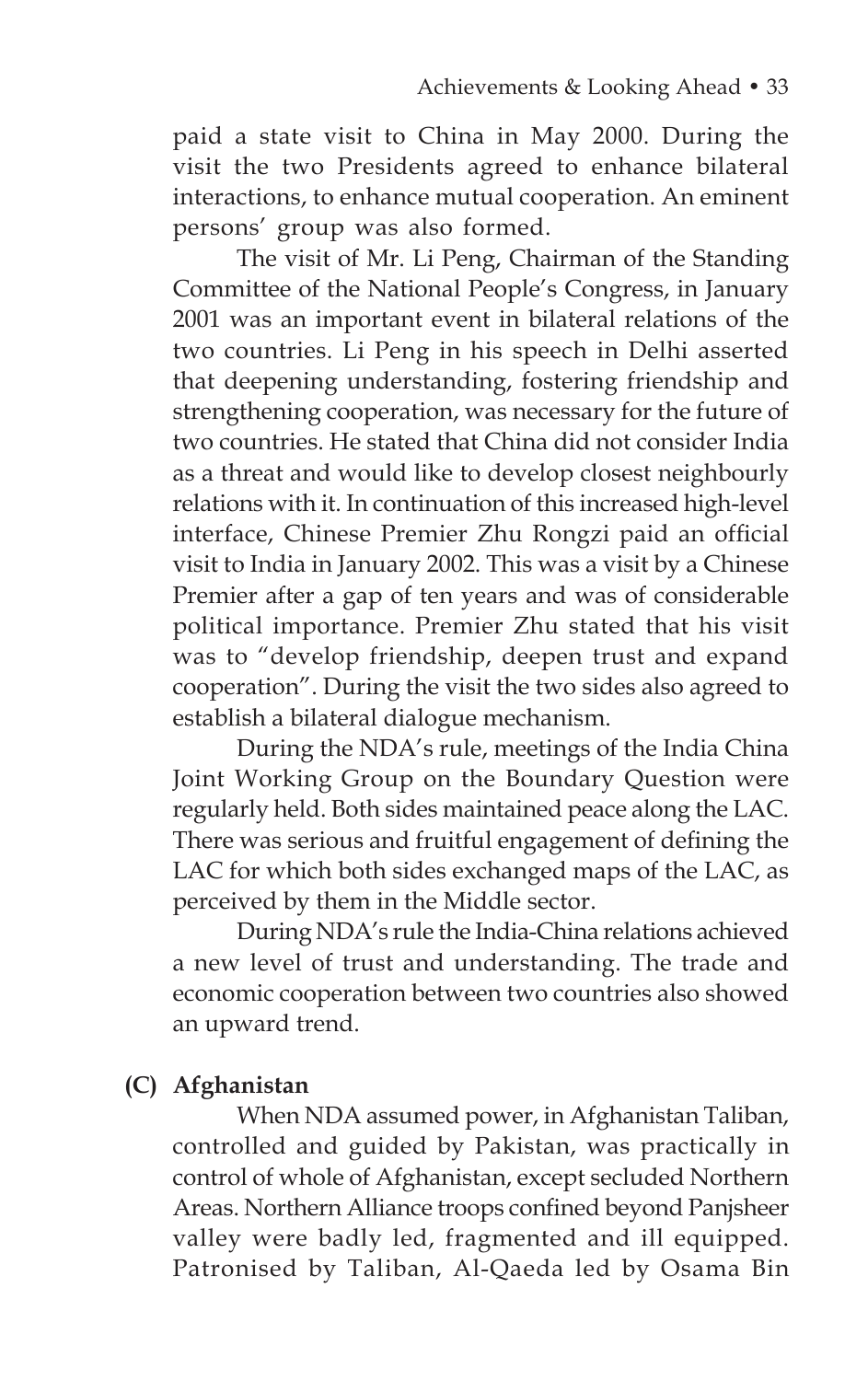Laden had established its garrisons in Kandhar and other important locations in Afghanistan from where it was relentlessly carrying out its crusade against the perceived enemies of Islam which included India. Pakistan army and the ISI were working in close tandem with the Taliban and under an institutionalised arrangement Pak ISI and army officers were both in tactical and strategic control of matters having a bearing on internal or external security.

 Though Taliban had started attracting international ire for its brutality, religious intolerance, drug trafficking, gunrunning etc, no concerted international action was taken against them, and their mentors in Pakistan. The world at large could not gauge their terrorist potentialities till the inevitable happened on 11 September, 2001. Ironically, in December 1999 when Indian Airlines plane was hijacked to Kandhar the international pressure on Afghanistan and Pakistan was more for form than substance.

 The situation underwent a fundamental change following US military action after September 2001 leading to throwing away of Taliban regime and degradation of their cadres in the military action that ensued. The NDA Government taking advantage of the changed situation took series of steps to recoup some of the lost ground that it had conventionally held in Afghanistan. Under Ambassador S.K. Lambah a team was specially constituted to help Afghanistan in its reconstruction effort. Special relations were developed with Karzai's Government, high level visits were exchanged and India took series of initiatives on developmental side as also infra-structural build up.

## **(D) Bangladesh**

 On assuming power the NDA Government found the situation in Bangladesh not conducive to India's best security interests. Following the assassination of Sheikh Munjib in 1975, there had been steady erosion in India's clout and influence there and deep entrenchment of anti-India and Islamic fundamentalist forces. In 1976, ban over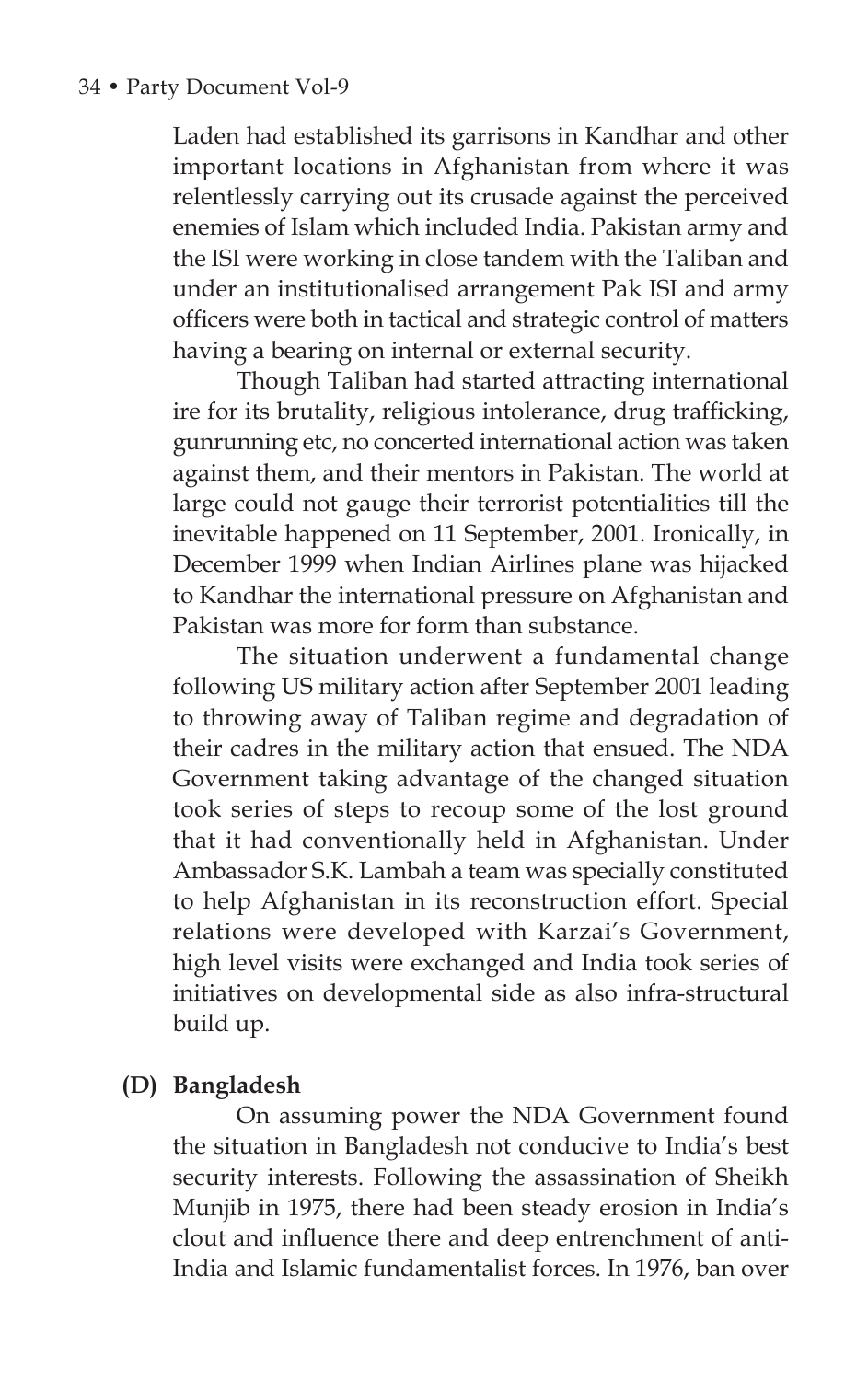pro-Pak organisations was lifted and in 1977 the nation bid farewell to secularism. In 1988, Islam was declared as the state religion and by 2001 Jamiat-e-Islami, which stood totally discredited during the freedom movement, became part of the coalition Government.

 With the strengthening of fundamentalists, Pakistan was able to increase its influence and control over Bangladesh including its Government, political parties, Army, intelligence agencies and Islamic groups, both at the policy formulation and functional levels. This trend became particularly pronounced after Khalida Zia, supported by Islamic parties like JEI, came to power.

 In Bangladesh, extremist Islamic group of the Jehadi variety had mushroomed, notable among them being Harkat-ul-Jehad Islami (HUJI), Okeya Jot, Harkat-ul-Ansar, Chhatra Shibir etc, which seriously militated against India's security interests. It is significant that Mir Hamza of Bangladesh's Jamait-e-Ulema along with Osama Bin Laden was one of the signatories to the Fatwa of Jehad jointly issued in 1998 by 'International Islamic Front for Jehad'. Following the September 2001 crackdown by US troops in Afghanistan against Taliban and Al Qaeda activists, a good number of them escaped for safety to Bangladesh with the connivance of ISI. The local fundamentalist groups provided them shelter, with the connivance and assistance of local security agencies. The growing strength of Islamic bodies/ forces and their wide acceptability was evident when in January 2002 Tabligh Jamiat organised a congregation, which was attended by over 40 lakh supporters from 63 countries. This menacingly growing influence and support base of the fundamentalist forces was a matter of serious concern to India. The minorities in Bangladesh had been totally subjugated.

 Bangladesh with impunity has been providing safe sanctuaries to North East insurgent groups particularly ULFA and NDFB of Assam, NSCN (IM) of Nagaland and NLFT of Tripura. The intensity of demographic invasion from Bangladesh had also assumed serious proportions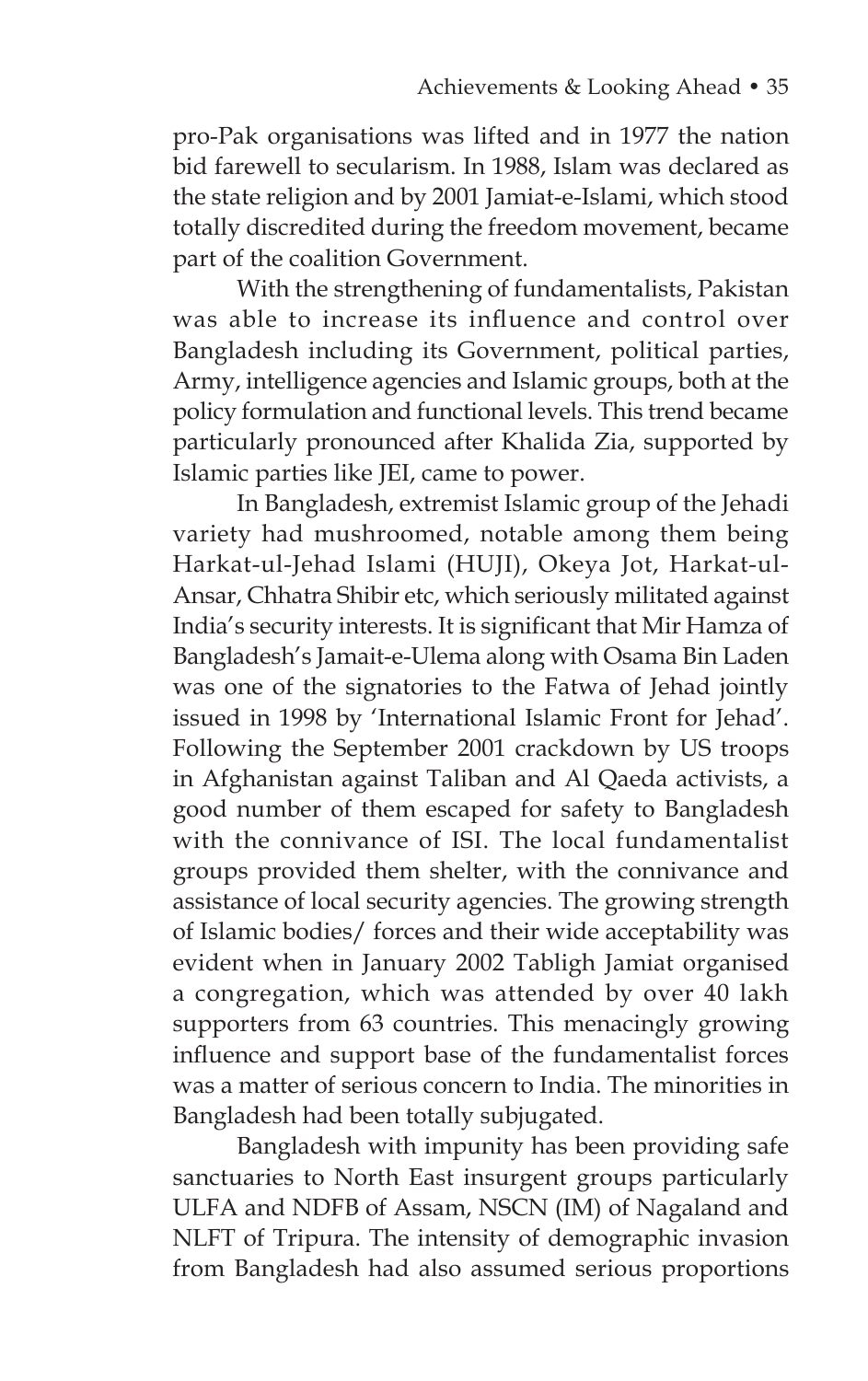While the bordering states of North-East, West Bengal and Bihar were worst affected, the illegal immigrants had found their way to many other parts of the country in the hinterland including UP, Maharashtra, Orissa, Delhi etc. The policing of 4,351 kms border, large stretches of which were highly porous and treacherous, posed a serious problem. The problem got compounded with the thinning out of BSF in J&K and North-East from Bangladesh border for maintenance of internal security. Bangladesh also provided a safe route for supply of weapons to Indian terrorist and insurgent groups in which the connivance of some senior Government functionaries was strongly suspected. The arms haul with over1400 AK series of rifles being smuggled through Chittagong, in which the complicity of a senior JEI Minister was strongly suspected is a case in point.

 The other area of concern for India was the increasing defence cooperation between Bangladesh and China. This cooperation had strategic import for India, particularly in the context of India's security interests in Indian Ocean.

#### **(E) Myanmar**

 Myanmar continued to be ruled by the military junta, which was less than responsive to India's security and other concerns. Over the years India had pursued the policy of relative disengagement with the military regime, as it was opposed to the movement for democracy. Partly contributed by India's indifference, by mid-Nineties Myanmar had almost totally slipped into Chinese sphere of influence. The two countries had forged strong military ties leading to setting up of new ports with Chinese aid, building up of ambitious China-Myanmar road, development of river communication system etc. Through Myanmar, China had practically got access to the warm waters of Bay of Bengal, which had security implications for India. China was further able to establish a radar station at Great Cocoa Island with a 150 feet antenna, which could well be used for monitoring India's rocket test site at Balasore in Orissa.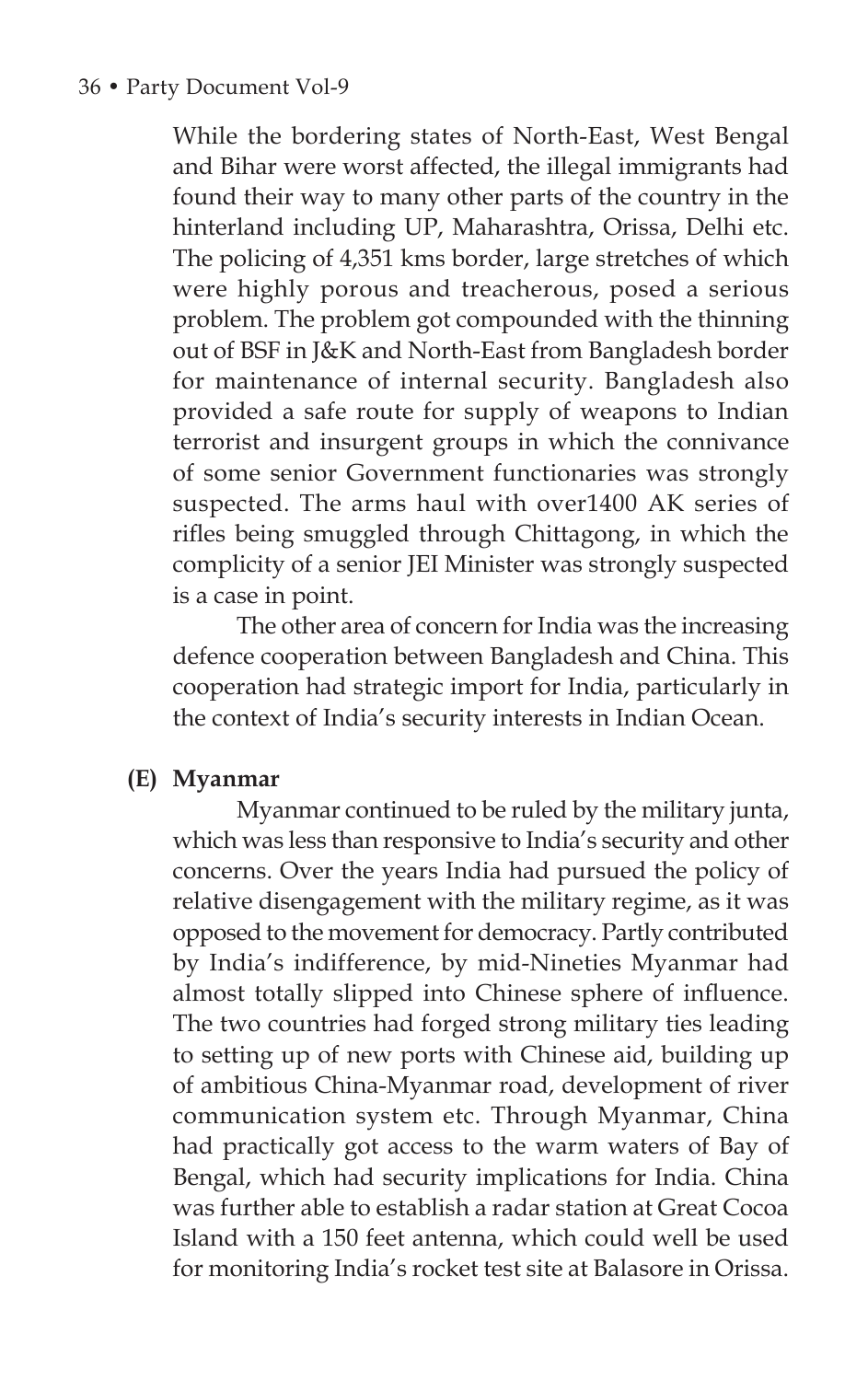All these developments militated against India's security interests.

 Myanmar had long been a safe sanctuary for North-Eastern insurgents. The NDA Government had to tackle this problem, as North-Eastern insurgencies could not be effectively tackled as long as their trans bordered bases remained intact. Myanmar had also become a conduit for smuggling of weapons and drugs through our Eastern frontiers.

#### **(F) Nepal**

 As the only Hindu State in the world, BJP had special interest in developing close relations with it. In Nepal, the fast erosion in the credibility and legitimacy of the state institutions, particularly the monarchy and democratic parties was pushing Nepal towards political instability, if not anarchy, when the NDA Government assumed power. Exponential growth of Maoists had become a major threat to the Himalayan Kingdom, which had a weak security infrastructure to contain their activities. The entrenchment of Maoists also had implications for India's internal security, as the Left Wing Extremism was fast spreading its tentacles in India's hinterland. With long, unmanned and porous border with easy accessibility and close affinities among the border people, any destabilisation or disturbances in Nepal were bound to have repercussions for India. Any civil war situation or serious break down in law and order could lead to large-scale migration of population.

 Pakistan since mid-1980s had established its intelligence bases in Nepal which had developed access and influence in Nepal's corridors of power. ISI's mission objective in Nepal was to support the ongoing covert operations in India. By the time NDA came to power it had become a strong ISI base, safe infiltration route for top terrorist commanders, route for channelisation of terrorist funds, source of smuggling of counterfeit Indian currency and drugs and under world heaven for Indian crime syndicates. Most of the Pak ISI espionage networks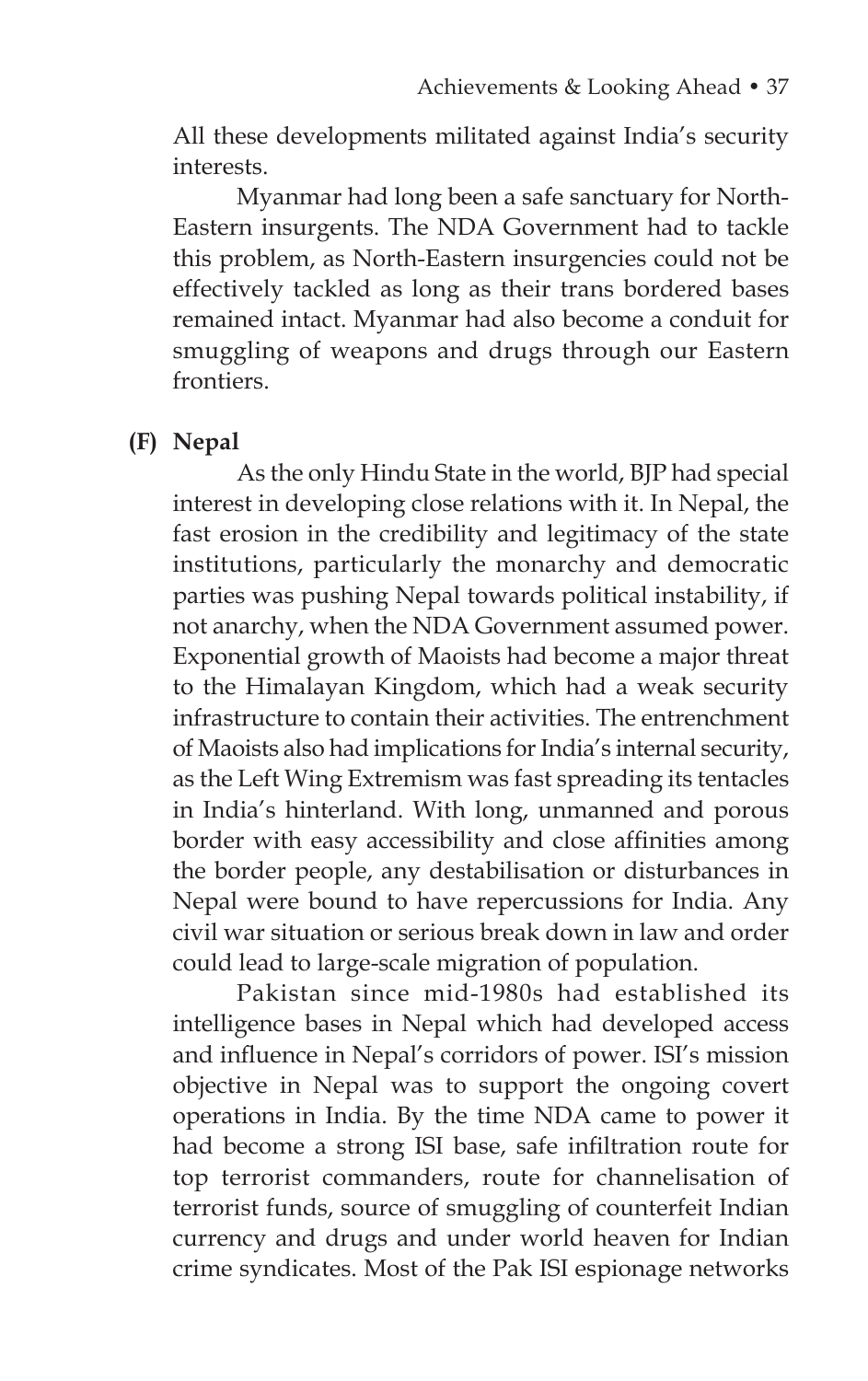directed against India were launched and controlled from Nepal.

### **Internal Security Scenario**

When the NDA Government came to power country's internal security situation was highly vitiated by a virulent form of terrorism, let loose in J&K, festering insurgencies in North-East, deep entrenchment of left extremists in the badly governed hinterland and sprouting of foreign controlled modules of sabotage, subversion and espionage in distant parts of the country. It had an insecure and porous border with Pakistan and Bangladesh, an unsettled border with China and a totally unguarded border with Nepal. It also had coastal border of nearly 7600 kms that was frequently poached and large scale smuggling through high seas was a regular phenomenon. The vote bank policies and wrong policies of the successive Government had created fissures in the civic society which stood fragmented in communal, caste, ethnic and linguistic lines. Expertise in dividing the people along these fault lines for political advantage had become the hallmarks of political capabilities and genius. Power politics had become an instrument of dividing rather than uniting the society and the country. The nexus between crime and politics had assumed painful proportions. The corruption had permitted itself deeply in every area of governmental functioning and consequently despite good policies the delivery system of the administration to provide succour and relief to the common man was a far cry. The bad governance caused disaffection, alienation and anger amongst people particularly in tribal and backward areas, thereby releasing forces of instability, violence and lawlessness.

A major chunk of the army had been diverted from its conventional role to help civil administration in maintenance of internal security thereby adversely impacting on their combat preparedness, training, morale etc. Despite sharp accretion in the strength of Para military forces, the Centre was finding it difficult to cope up with the ever-increasing requirement of different State Governments in the wake of fast deteriorating law and order situation. The security forces were suffering casualties at unaffordable rate in terrorist infested areas and the average casualty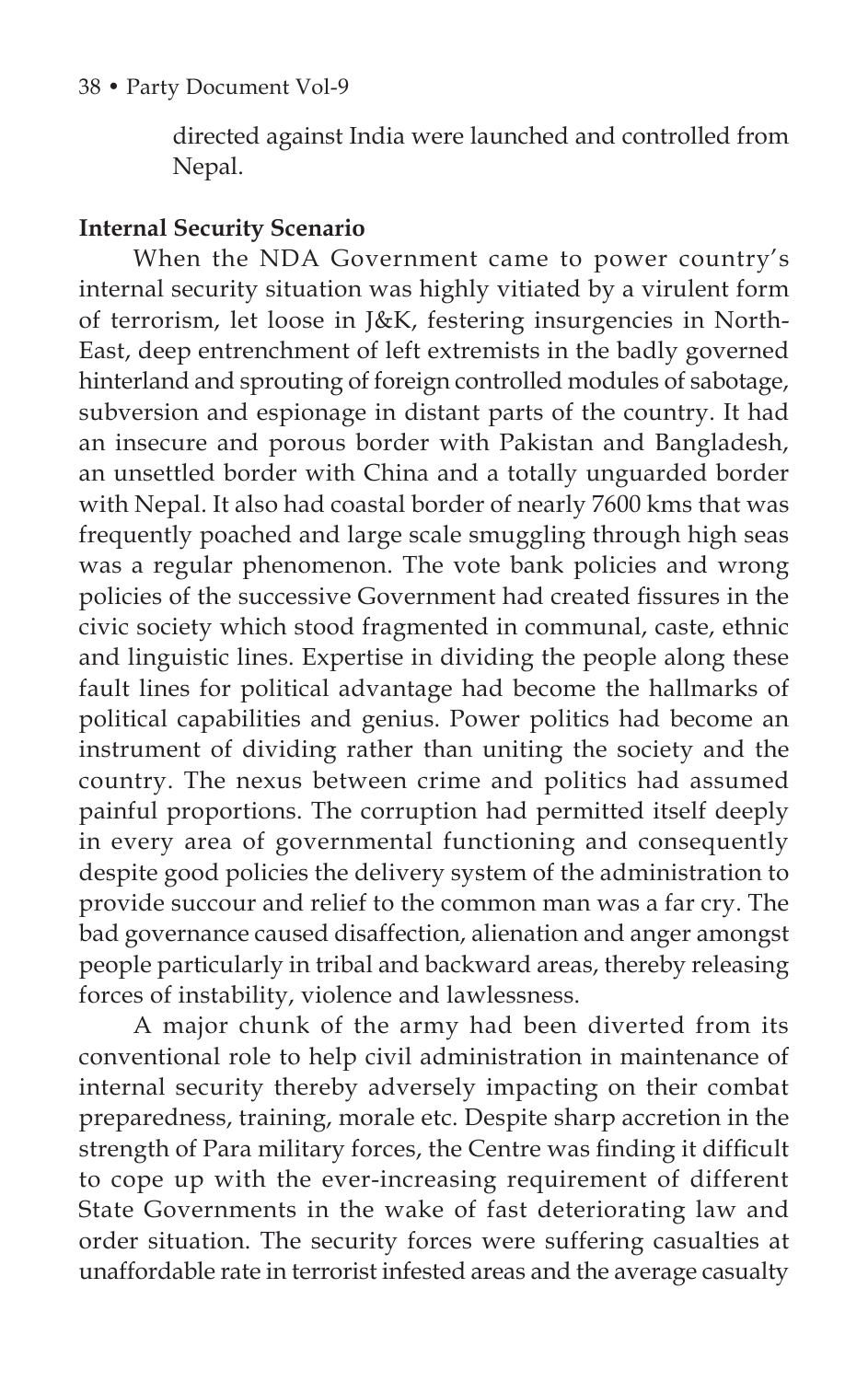figure for police men alone was over 1000 a year.

The Group of Ministers constituted for reforming national security underlined the centrality of internal security in the country's security. They emphasised that, while the threats from "inter-state wars had significantly declined threats to internal security had considerably increased due to cross-border interference by one State in the internal environment of others. This trend is likely to continue at least in the short and medium terms." This view was corroborated by all the national and international studies on India's security management. US Defence Analyst Group Report stated that, "India's 80% security vulnerability is domestic in nature – though often accentuated by external factors."

Internal security, often a low priority item with the Centre on the premise that of law and order was state subject, received the deserved high attention during the NDA regime. Grappling with terrorism, and other forms of Pak sponsored covert offensive, became a national imperative in the wake of global and domestic developments of far reaching consequences. The 11 September terrorist attacks in the US radically changed the global perception of the viciousness, reach and dangers of Islamic terrorism, a fact that India for long has been at pains to explain to the world.

### **(A) Terrorism**

 Both at the internal security front and in its international context terrorism occupied the center stage position during NDA's rule. The epicenter of global terrorism had shifted to South Asia with an exponential enhancement in threat levels. Access to sophisticated weapons, state of the art communication equipment, availability of ordinance grade explosives and global financing had given unprecedented strength to terrorist groups. The emergence of 'suicide attacks' as a potent tool multiplied destructive potential of the scourge.

 India had been a major victim of cross-border terrorism for more than two decades. Till 2004, it had taken a toll of over 62,000 lives in Jammu and Kashmir, Punjab, North-East and naxalite affected states. It included more than 32,000 persons killed in J&K and 18,500 in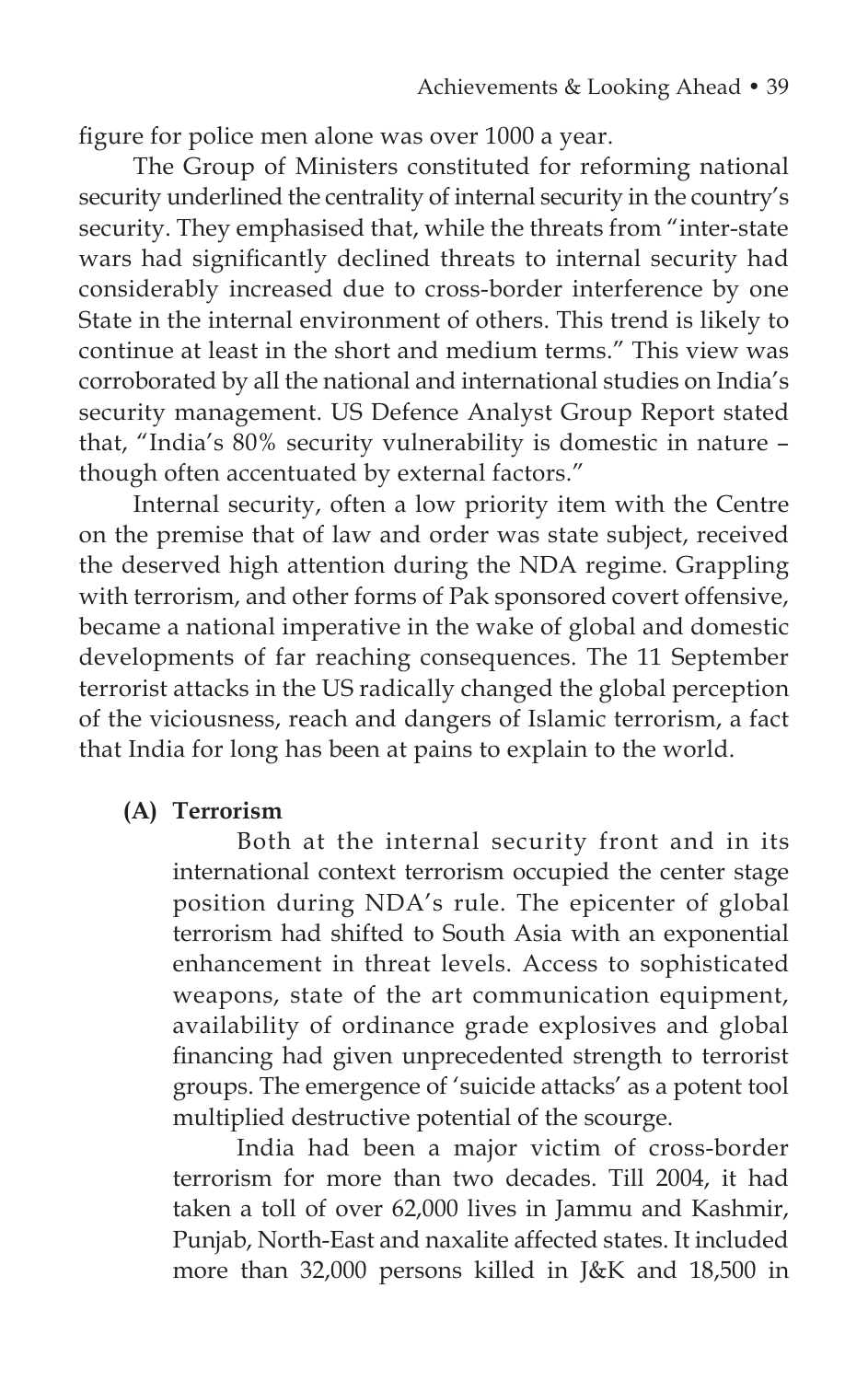Punjab alone. Over 7,50,000 persons had been rendered homeless in their own country and forced to leave their homes in the wake of terrorist threats. The seizure of over 50,000 weapons, mostly AK series of assault rifles, rocket launchers and machine guns, 70,000 grenades, 40,000 kgs of explosive and over 40,00,000 rounds of ammunition provides a glimpse of the fire power acquired by the terrorist groups. Besides these astounding physical losses its impact on India's polity, its national will, core values of the constitution etc, though non quantifiable, had been colossal.

 The threat to the democratic polity was clearly visible in the attacks on the Indian Parliament, J&K assembly, killing of a large number of political activists (over 400 killed in Jammu and Kashmir alone) and representatives of media, intellectuals etc. Repeated conspiracies to assassinate the Union Home Minister and attempts on the lives of other VIPs, like Chief Ministers of J&K, Gujarat, Andhra Pradesh etc. are indicative of their designs to destablise the democratic polity. Attempts to disrupt elections in J&K, open threats to candidates who participated in or were elected during the J&K elections, killing of Abdul Gani Lone, a moderate Hurriyat leaders were all in furtherance of the strategy to stun to silence all opposition through bullet.

 Terrorism also constituted a threat to the national economy in various forms. Direct attacks on economic targets like stock exchanges, vital installations, power lines, bridges, financial institutions etc. by the Islamic terrorists, North-Eastern insurgents and Left Wing Extremists have been quite frequent. The second variant has been money activities like forcible collections, kidnapping for ransom, counterfeiting of Indian currencies, smuggling, drug trafficking, elicit trades practices etc. Hawala activities and illegal receipt of funds from unauthorised sources like ISI has been another source of concern. At the social front steps like 'Banning' of TV, attacks on beauty parlours, enforcement of dress code etc. are frequent attempts made to undermine traditional tolerant cultural and social practices aimed at forcing their ideologies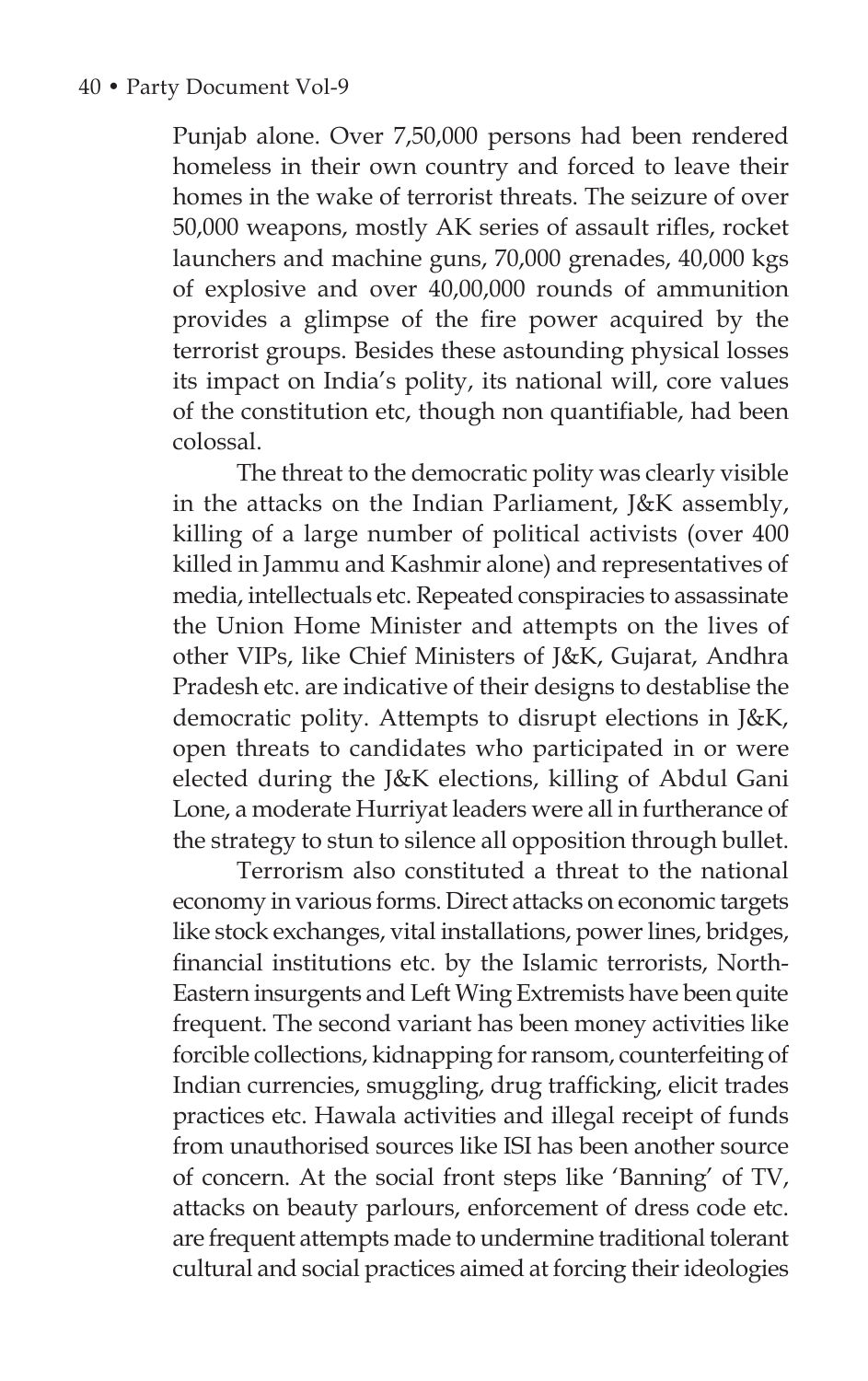over people through coercion.

 A sinister dimension of the phenomenon has been networking of terrorist groups with the criminal underworld, gunrunners, smugglers, drug peddlers and the network of 'hawala' operators. Investigations in the Mumbai blasts (12 March, 1993), the Lajpat Nagar blasts (21 May, 1996), the shoot out at the American Centre in Kolkata (22 January, 2002), Kandhar hijacking etc. clearly established it. The tendency to operate from globally dispersed modules was also clearly visible. In Nepal, the Jammu Kashmir Islamic Front (JKIF), Al Umar Mujahideen (AUM), Jammu Kashmir Liberation Front (JKLF), Jaishe-Mohammad, Lashkar-e-Toiba, etc. had their bases and infiltration routes for which all the infra-structural support was provided either by the Pakistan mission there or the crime syndicates. Illustratively in the case of the hijacking of IC-814 from Kathmandu to Kandhar, Pakistan Diplomatic Mission played an active role including facilitating movement of men and material, emigration help and providing Indian currency to the hijackers.

 Pakistan's support was central to the growth, sustenance and survival of terrorist outfits operating in India. It had been acting as the fountainhead of terrorist activity directed at India, providing logistical support across the entire spectrum including bases for recruitment, motivation, training, infiltration, exfiltration, arm supply, safe haven, finance, planning and guidance (strategic, tactical and operational) to terrorist groups. A large number of training camps and transit-cum-office camps were located in Pak Occupied Kashmir and Pakistan. Leaders of Islamic fundamentalist groups and other Islamic scholars engaged by the ISI were frequently used for recruitment and motivation of the youth. Most of the top leaders including Syed Salauddin, HM Supremo and the Chairman of the PoK based United Jihad Council, Bilal Ahmed Beg, JKLF Chairman, Mushtaq Latrum, Chief of Al Umar Mujahideen, Prof. Hafiz Syeed, Chief of Markaz-Daawa-wal-Irshad, Zaki-ur-Rehman, Chief of Lashkar-e-Toiba, Bakht Zameen,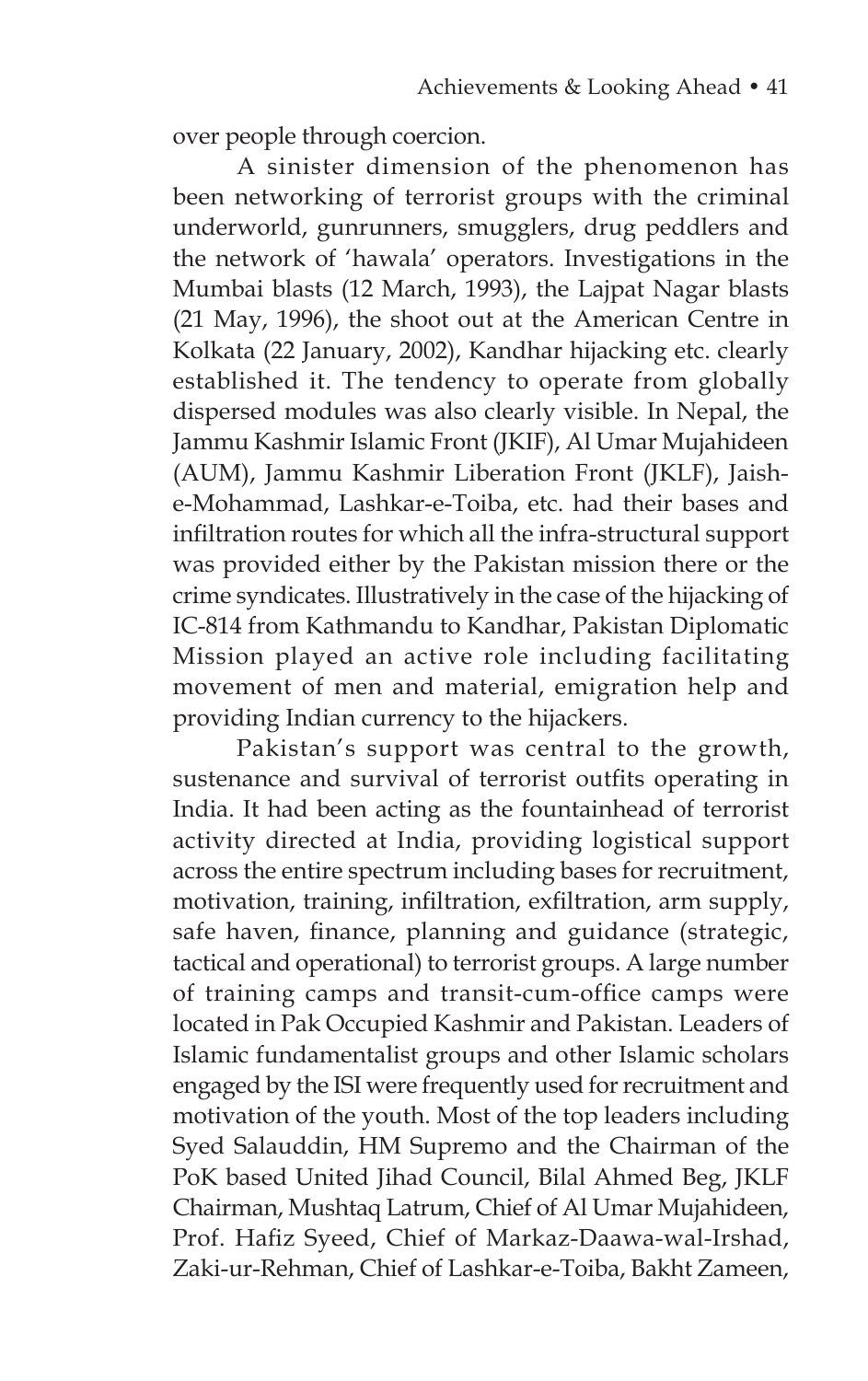Al Badr Chief and Maulana Masood Azhar, Jaish-e-Mohammad Chief etc. had been provided shelters, bases and all facilities for running their outfits and organising terrorist acts in India. Despite repeated assurances given at the highest level to the international community regarding non-use of its territory for terrorism, Pakistan took only cosmetic steps to dismantle the terror infrastructure, stoppage of cross-border terrorism, infiltration etc.

 In Jammu and Kashmir, terrorism was at its worst when NDA Government came to power. A large number of terrorist outfits had mushroomed, notable among them being Hizbul Mujahideen, Lashkar-e-Toiba, Harkat-ul-Ansar, Harkat-ul-Mujahideen, Harkat-ul-Jehadi Islami, Al-Umar etc. The infiltration was in full swing and in 1997 the State Government had reported infiltration of nearly 2,600 militant cadres. (The corresponding figure for 2003, the last completed fear in office by NDA stood at 383.)

 The attacks on Indian Parliament on 13 December, 2001, J&K Assembly on 1 October, 2001, Akshardham temple in Ahmedabad on 24 September, 2002, American Centre in Kolkata on 22 January, 2002, etc. are illustrative of the reach, intensity and nefarious designs of the terrorists. It, however, goes to the credit of NDA Government that the terrorists involved in all such spectacular incidents of violence were duly accounted for and could not escape the consequences of their inhuman depredations. While in the Parliament attack case all the five terrorists were killed before they could take on their intended targets. However, 9 police force personnel laid down their lives in protecting the highest seat of Indian democracy. Dy. Prime Minister L.K. Advani personally supervised and guided the follow up action that led to arrest of other persons who were behind this conspiracy. Eventually, the Jaish-e-Mohammad operational Chief Ghazi Baba who had master-minded this operation was also killed in an encounter. Similarly, in the attack on Akshardham temple in Ahmedabad in which thirty people were killed and over 100 injured both the terrorists of Lashkar-e-Toiba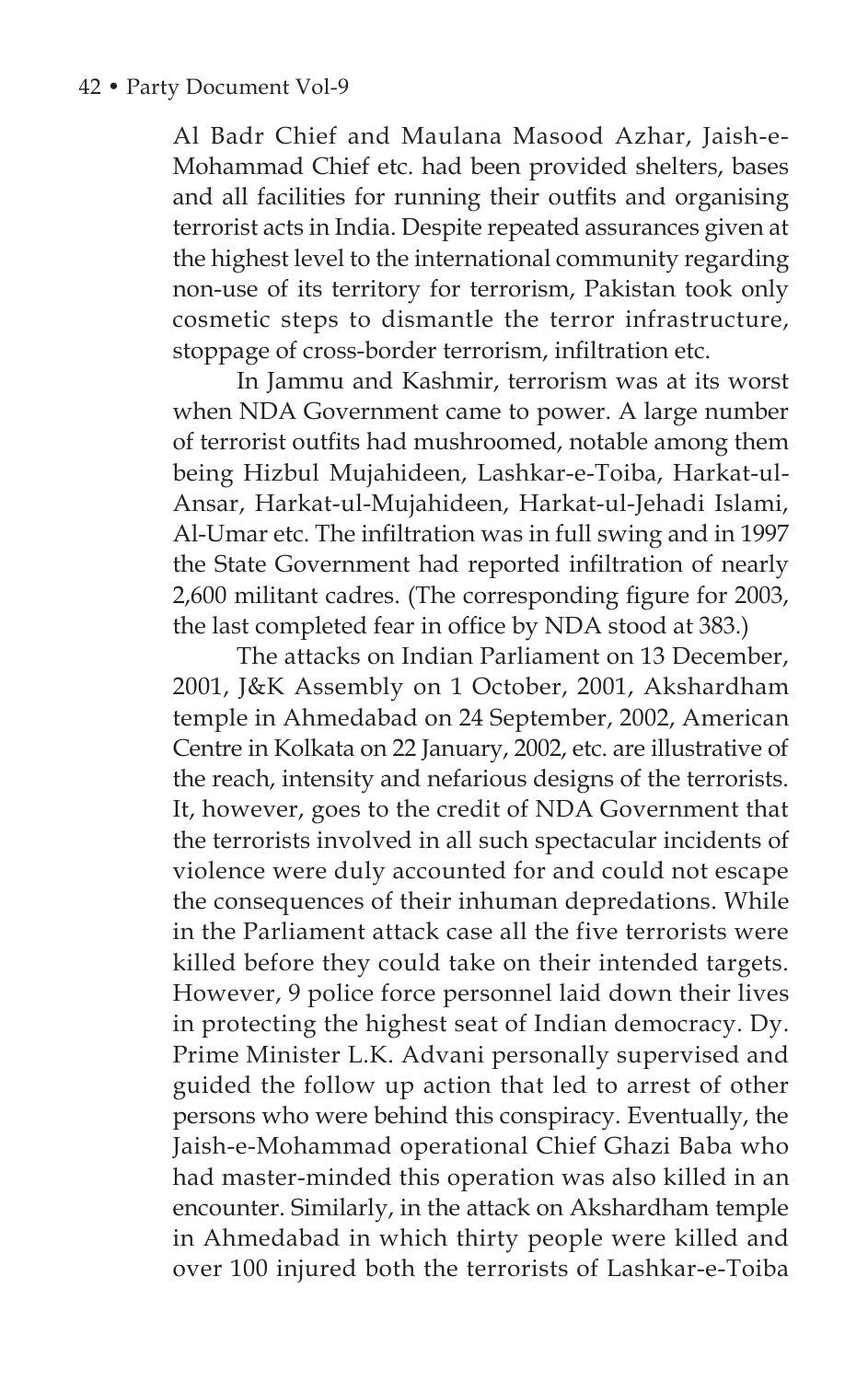responsible for the massacre were gunned down by the NSG commandos, two of them becoming martyrs in the process. The clear political direction and leadership raised the morale of Intelligence agencies and security forces that were prepared to make highest sacrifices for meeting the grave national threat. During five years of NDA rule nearly 9000, large number of them terrorists, were killed and nearly 900 arrested who had let lose a mayhem in different parts of the country. This is an unparalleled record of achievement that the NDA Government can rightly be proud of. However, more importantly it considerably dented the will of terrorists.

 Another notable event on terrorist front during NDA regime was the hijacking of Indian Airlines flight from Kathmandu in December 1999. Five terrorists owing allegiance to Jais-e-Mohammad hijacked the Indian aircraft to Kandhar in Afghanistan. The hijackers, supported and helped in Kandhar by ISI backed Taliban regime and Al-Qaeda leadership which was closely affiliated to the outfit, demanded release of 36 of terrorists lodged in Indian jails, and US \$200 million in return for release of the hostages and the aircraft. Following the killing of Rupen Katyal and serious injuries to Satnam Singh it was amply clear that the threat was real and eminent. The domestic pressure, mainly from the relatives and friends of the hostages, unduly hyped and emotionalised by the media made it difficult for the Government to handle the hijacking in a totally professional manner and in a way it considered best for the country and safety of the hostages. With the mounting pressures on one hand and the possibility of hijackers taking recourse to a desperate action the Government tried to minimise the losses. With the release of three of the imprisoned terrorists from Indian jails the hostages and the aircraft were safely brought back to New Delhi. However, immediately after the event, a small group was formed in the Intelligence Bureau to prepare a draft of national policy to deal with such terrorist related incidents. The policy was framed by the Home Minister and it was clearly laid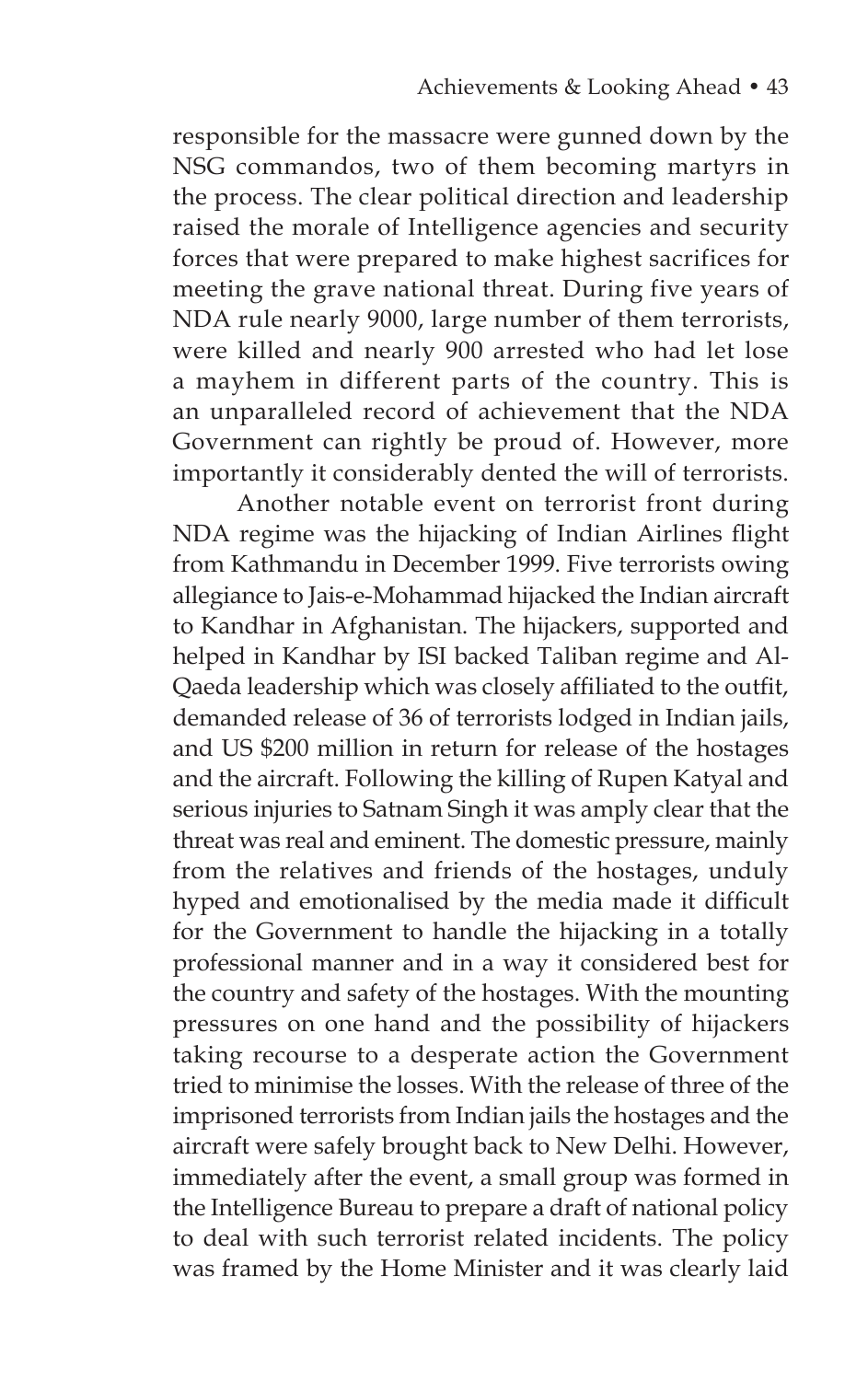#### 44 • Party Document Vol-9

down that as a matter of policy no concessions, political or otherwise, will be made to the terrorist demands under coercion.

 With a view to strengthening the hands of the security agencies in dealing with terrorism and allied threats, the Government initiated several legislative measures. The Prevention of Terrorism Act (POTA) was enacted which was found to be extremely effective in dealing with the terrorists, their supporters and financers. This enactment was indicative of the Government's firm resolve to crush the forces of terror. The Act was also in consonance with various UN resolutions on terrorism to which India was a signatory. The Prevention of Terrorism Act (POTA) covered a wide spectrum of activities including recruitment, enticement, harbouring or participating in meetings of the terrorists besides possession, procurement, transportation of arms, explosives and other items of terrorist use. It incorporated stringent provisions for dealing with the financing of terrorism, distribution and use of funds, and made it possible under the law to freeze, seize or forfeit such funds/property. The Act had adequate safeguards to prevent its misuse and abuse. The Act brought about some major procedural changes to deal with the terrorist cases like admissibility of certain types of evidence, which considerably strengthened the hands of police. Around 30 major terrorist groups operating in India and abroad like Al Qaeda, Lashkar-e-Toiba, Jaishe-e-Mohammad, Harkat-ul-Mujahideen, Harkat-ul-Ansar, Babbar Khalsa International, Khalistan Commando Force, International Sikh Youth Federation etc. were banned under the Act. The step taken by Government of India made it possible for it to prevail over USA, UK, European Union etc. to declare them as terrorist organisations.

 The Law Commission and various other organisations had been suggesting review of the existing Criminal Justice System to bring about qualitative improvements in the justice delivery system. The Government appointed a committee under the chairmanship of Justice V.S. Mallimath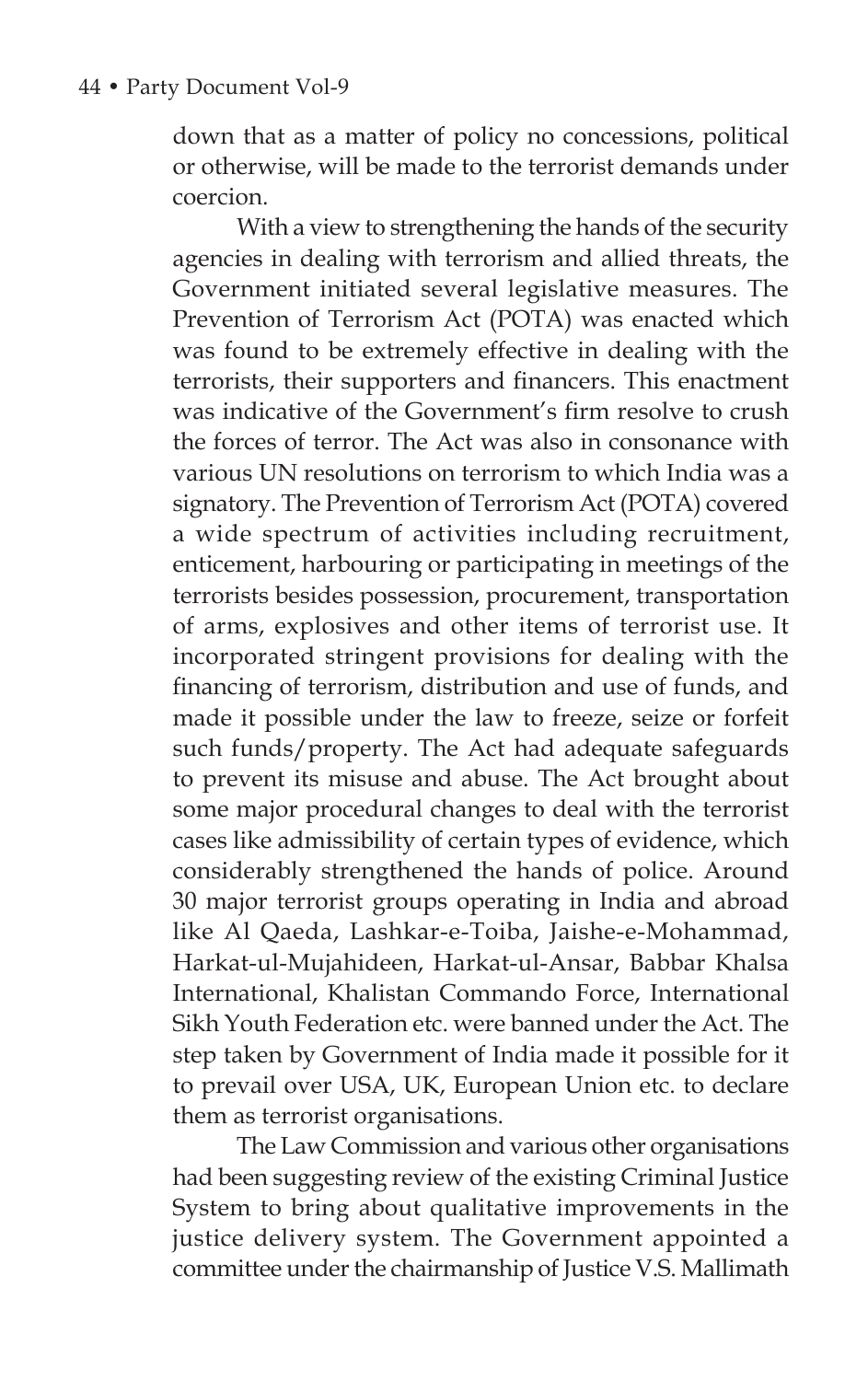to go into the whole gambit of judicial administrative system in the country and suggest improvements. The Committee submitted its report in 2003 and its recommendations were under active considerations of the NDA Government for implementation when it was voted out of power.

 In terms of executive actions to bring about synergy and coordination, the Government constituted Multi Agency Centre and Joint Task Force in Intelligence Bureau to create central and state security agencies, pooled all their information in respect of terrorism and well-coordinated operational actions were planned and executed. The three armed forces were also represented in Multi Agency Centre through their intelligence directorates.

 The Government was able to formulate clearcut policies to deal with terrorism and militancy. The police was directed to deal with them firmly within the framework of law that had been suitably amended to meet their genuine requirements in fighting the battle against terrorism. Their infirmities in terms of equipment, weapons, communications etc. had been largely met through allocation of Rs. 1,000 crores annual modernisation grant. The army was essentially used to contain trans-border infiltration, disruption of communication and logistic supply networks and undertaking surgical operations against terrorist targets requiring higher firepower. As a result of all these measures, in J&K alone over 7,100 terrorists, over 45% of them foreign terrorists, were killed between 1999 and 2003. Over 2,100 terrorists were killed in the year 2001 alone, marking it the highest level of terrorist neutralisation since the inception of terrorism in J&K. This is an unparalleled record in fight against terrorism anywhere in the world, which the NDA Government can rightly be proud of. More importantly, it broke the will, disrupted the infrastructure and denuded the terrorist groups of their senior leadership.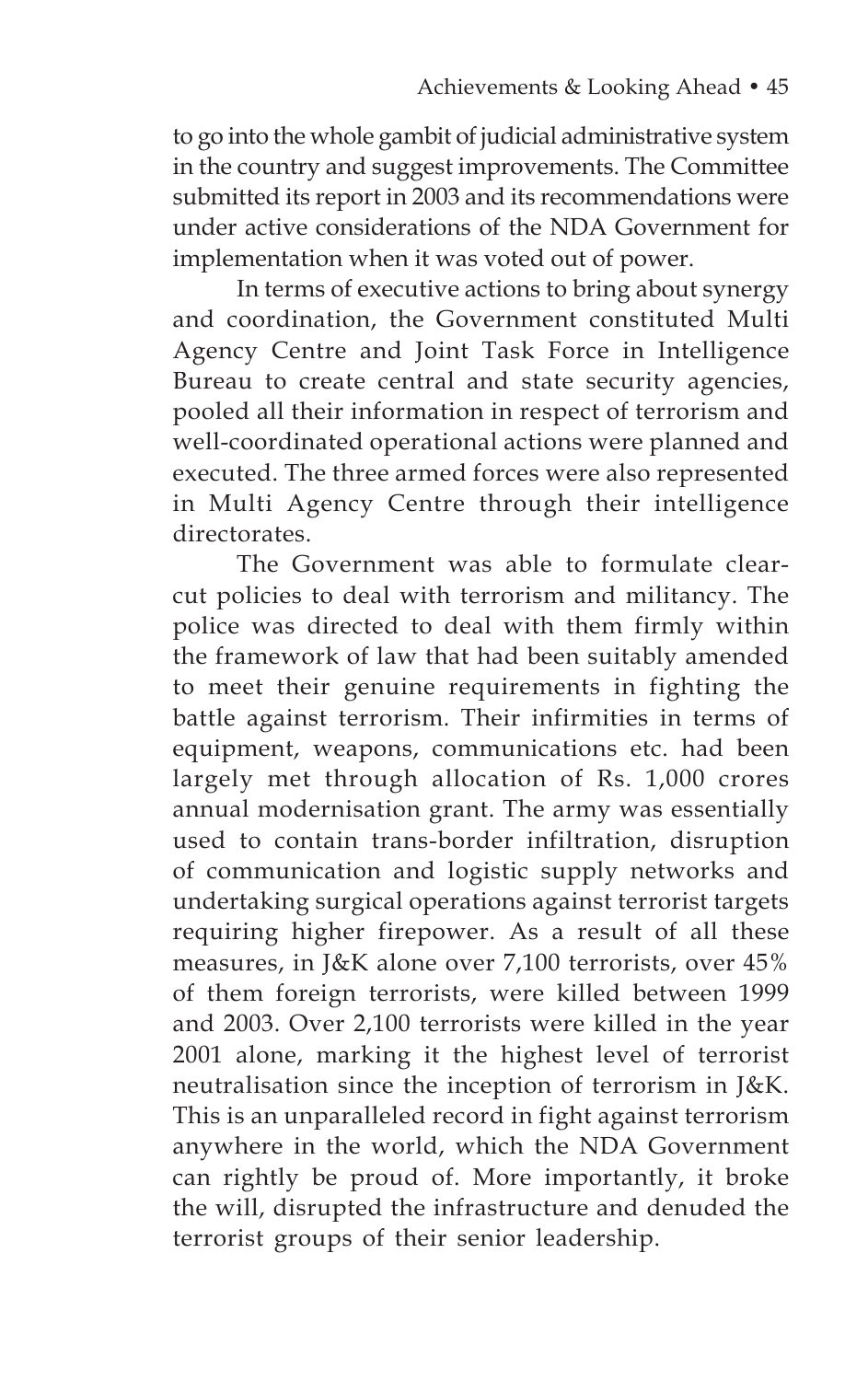### **(B) Jammu and Kashmir**

As a consequence of historic drifts and missed opportunities, emboldenment of Pakistan after its successfully bleeding India, in Punjab and Covert Action success in Afghanistan, Pakistan let lose a virulent form of terrorism in J & K. The terrorist groups controlled, weaponised and financed by Pakistan had deeply entrenched themselves throughout J&K, except Ladakh. The attrition rate of Indian security forces, which averaged at between 1991 and 1997, was at an acceptably high level. The borders were porous and Pakistan through an elaborate network of border guides, carriers of weapons and launching Commanders of each out fit were able to infiltrate over 1500 militants annually for causing terrorist depredations in J&K. Covering fire by Pak Rangers was often given to ensure safe passage and divert the attention of Indian border forces.

 Pakistan had positioned on the ground a well-oiled system for replenishment of weapons and explosives to the terrorists, ensuring adequate supply of weapons to them. Arm caches at safe places in collaboration with overground workers were established to ensure steady supply of weapons. It was a serious and daunting challenge for the NDA to restore a semblance of normalcy in J&K at the terrorist front.

 All Party Hurriyat Conference (APHC), an over ground front of the separatists floated by Pakistan to provide political veneer of an indigenous 'freedom movement' to a blatant form of state sponsored terrorism, had acquired political space and influence disproportionate to its actual support. Fear of the gun was absolute and Pakistani terrorists and separatists virtually controlled the media.

 The Pak sponsored proxy war in Jammu and Kashmir received highest attention of the Government and concerted efforts made brought about a perceptible improvement in the situation. By the time, NDA demited office in mid-2004, terrorist situation in J&K had been brought well under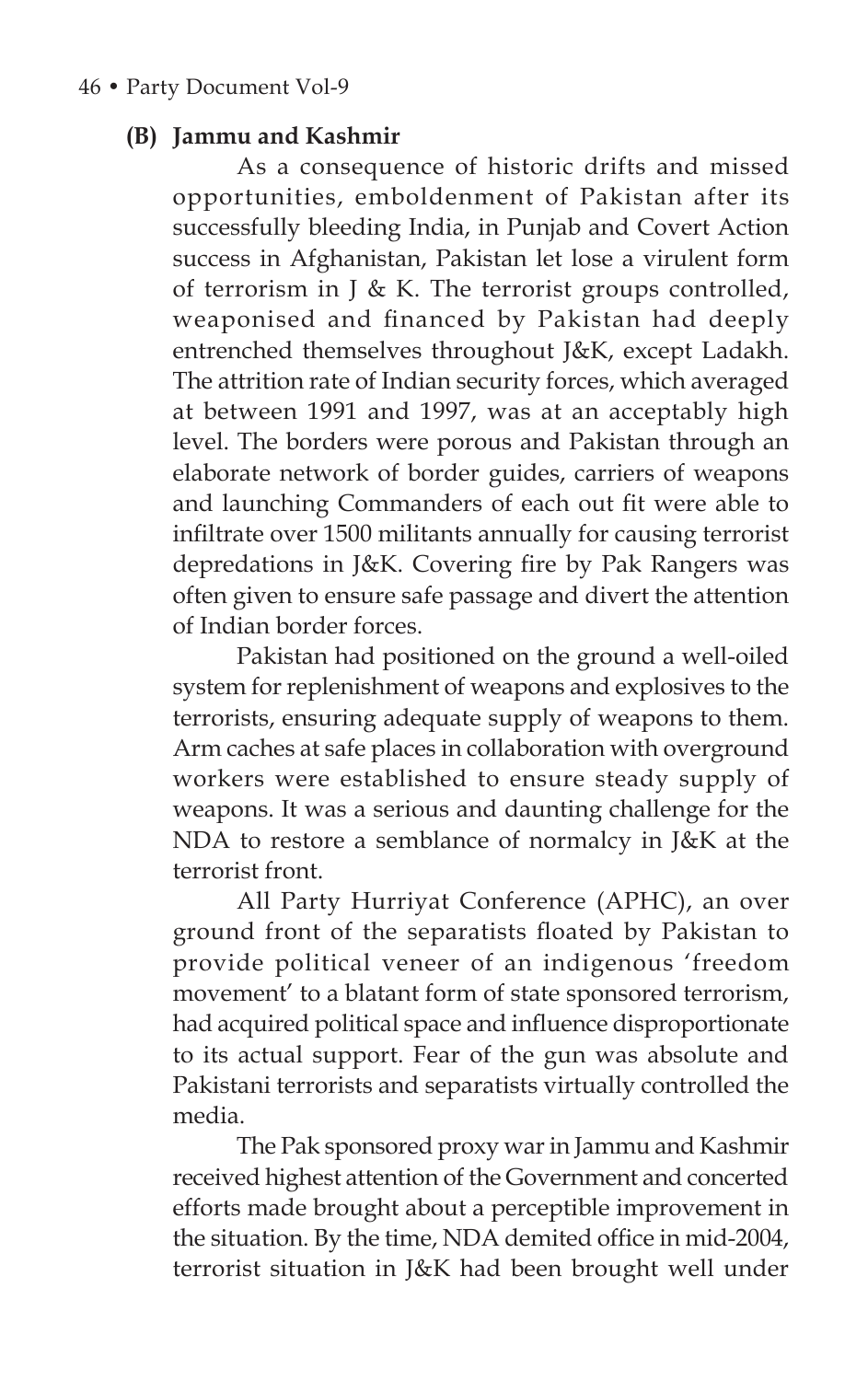control and most of the terrorist outfits had suffered heavy degradation including neutralisation of over 250 senior commanders.

 The average civilian casualties prior to 1998, which stood over 1100 persons killed every year, came down to below 800, a decline of about 30%, for the period 1998 to 2004. Similarly, taking 1998 as the base year, incidents of terrorist violence in last four years declined by nearly 28%. There was thus a perceptible improvement in the security environment in the state with local recruitment to terrorist ranks falling below 68%. The support base of the separatists had also undergone sharp erosion and there was much greater cooperation from the people in counter-terrorist operations.

 Conduct of successful Assembly elections in September 2002 in the face of serious threats extended by the terrorist outfits was a major achievement. Despite terrorist attacks on prospective candidates, six hundred and ninety eight (698) candidates contested for 87 Assembly seats and braving the terrorist warnings over 44% caste their votes. The elections, which were widely covered by the national and international media, were widely acclaimed for their fairness and orderly conduct.

 Series of measures were initiated by the NDA Government to strengthen border security as bringing down the level of infiltration from across the border, deployment of additional forces was considered by it the crucial element in control of terrorism the most important and ambitious plan undertaken was of fencing the border and LoC in the face of heavy firing and resistance from the Pakistani side. By mid-2004 more than 500 kms of border in the state of J&K had been fenced. In addition, installation of sophisticated intruder detective systems, development of roads to inaccessible areas, beefing up border intelligence etc., were undertaken, which considerably enhanced the interdiction capabilities of the security forces. While over 14,000 terrorists had infiltrated into J&K in the four-year period prior to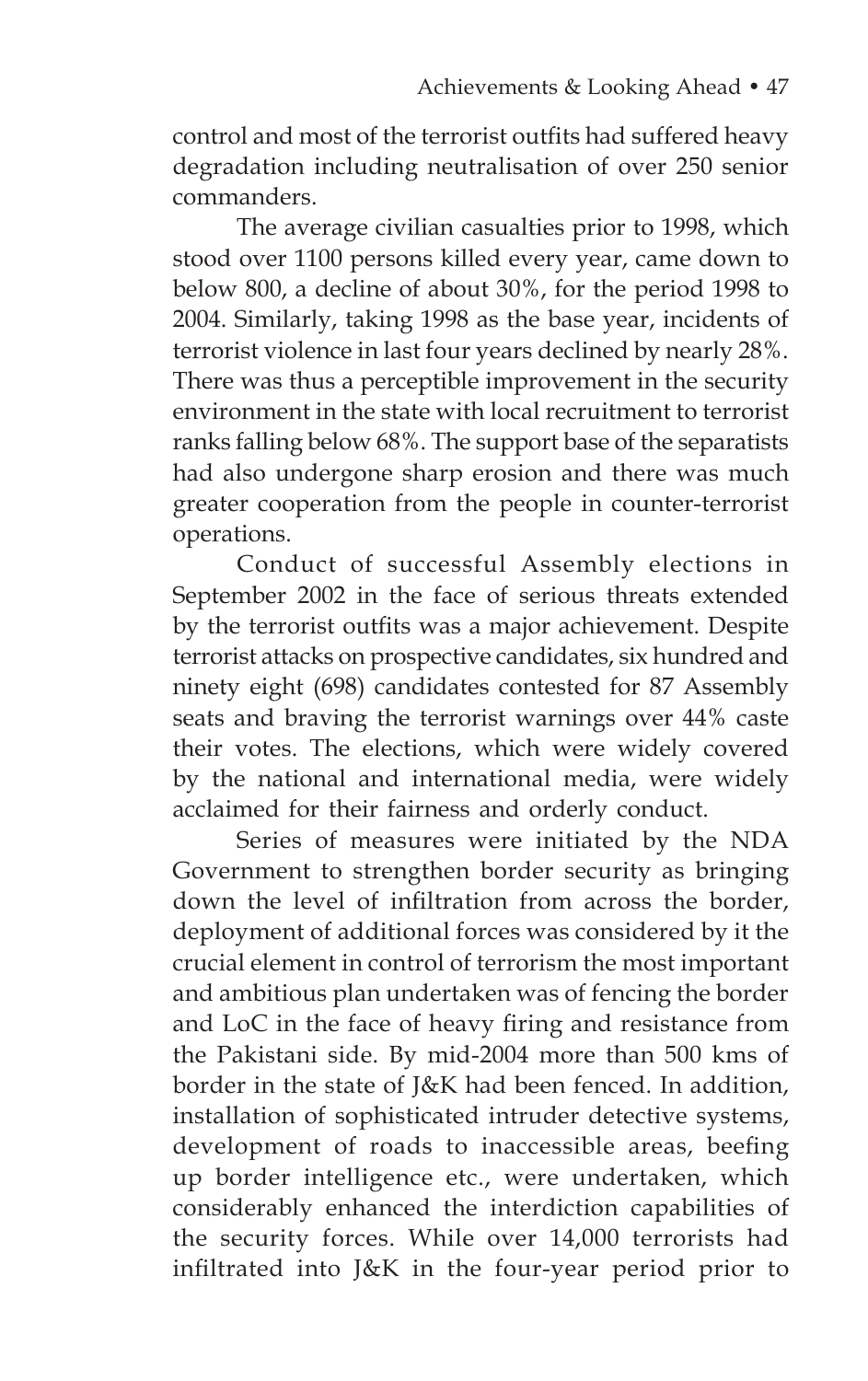1998, the figure came down to nearly 9,000 in post 1998 period, depicting a 35% decline.

 A comprehensive action plan for J&K was formulated by the Government in 1998, which laid particular emphasis on bringing down the level of militancy, improvement in border management, protection of minorities and isolating the separatist forces. This long-term policy paper became the strategy paper for J&K and proved highly useful. As a result of various measures taken, nearly 8000 terrorists were neutralised during 1998 and 2004. Significantly, the number of foreign mercenaries killed during this period was over 2100, as compared to less than 800 during the corresponding period prior to 1998. The SF operations also resulted in large scale recoveries of terrorist weapons during the period which included over 90 missiles, 1200 rocket launchers, 150 grenade launchers, 7500 AK rifles, 36500 grenades, 16800 Kgs. of explosives, 7000 kgs RDX, 4195 bombs, 3152 rockets and 2300 WT sets. The record recoveries substantially dented firepower of the militants.

In order to prevent the flow of funds to terrorist and separatist outfits in J&K, an operational offensive was launched in 2001, which resulted in busting of about 15 Pakistan sponsored financial channels and recovery of currency amounting to over Rs. 4 crores.

 Reducing the alienation levels of people in J&K, the 1998 policy paper also laid emphasis on various steps aimed at good governance. The Government took various steps to address the genuine grievances of the people and undertake various developmental initiatives. While terrorism was being fought with full vigour initiating a political process for conflict resolution was also attempted. The Prime Minister announced a ceasefire during the Ramzan period on 28 November, 2000 providing an opportunity to the alienated sections, including militants, to join the process of reconciliation and resolution. However, since the separatists declined to respond to the offer under pressure from Pakistan, after several months of unilateral ceasefire security forces started (31 May, 2001)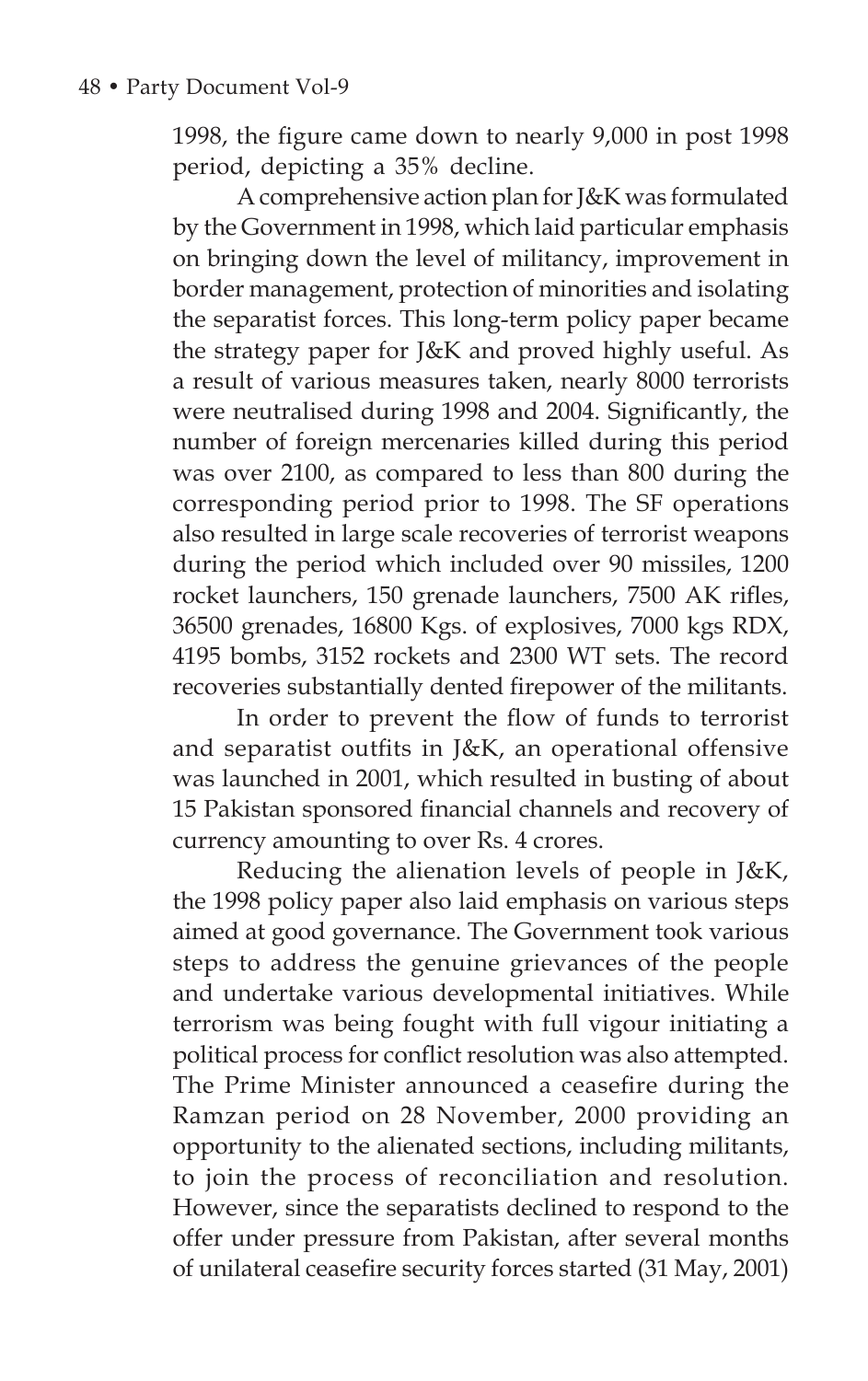anti-terrorist operations. With the objective of providing another opportunity, on 5 April, 2001 the Centre set up to a committee headed by Shri K.C. Pant as the Chief Negotiator to conduct a dialogue with a cross-section of people, including the separatists, in the quest for peace before calling off the ceasefire. To address the demand of autonomy, in July 2002, Shri Arun Jaitley was appointed as the 'Representative' of the Central Government to hold discussions with the 'representatives' of the Government of J&K and other groups/persons on the issue of devolution of powers.

 To carry forward the process of reconciliation and engaging the recalcitrant groups in the peace process Shri N.N. Vohra was appointed as the Government of India's interlocutor for J&K with a mandate to engage all parties, groups and sections of the J&K civic society in the peace process. The most notable initiative was, however, taken in October 2003 when the NDA Government announced its willingness to talk to Hurriyat. It was a very bold initiative and created a wedge between the hard liners like SAS Gilani, who were totally opposed to any peaceful process and the moderates, who were willing and in much greater majority. The hardliners were isolated and despite all the pressures mounted by Pakistan and the threats extended by terrorist groups, two rounds of talks were held between the Hurriyat leaders and Dy. PM in 2004. The talks helped in raising the level of mutual trust and confidence and Hurriyat giving positive indications of distancing itself from violence and no more willing to be dictated by Pakistan.

 The Government was also successful in exposing Pakistan's role in sponsoring terrorism in J&K during various bilateral and multilateral meetings, as a result of which there was greater understanding and support for Indian position on Jammu and Kashmir. Efforts in this direction led to declaration of organisations like Jaish-e-Mohammad, Lashkar-e-Toiba and Harkat-ul-Mujahideen as terrorist outfits by USA, UK, Canada, European Union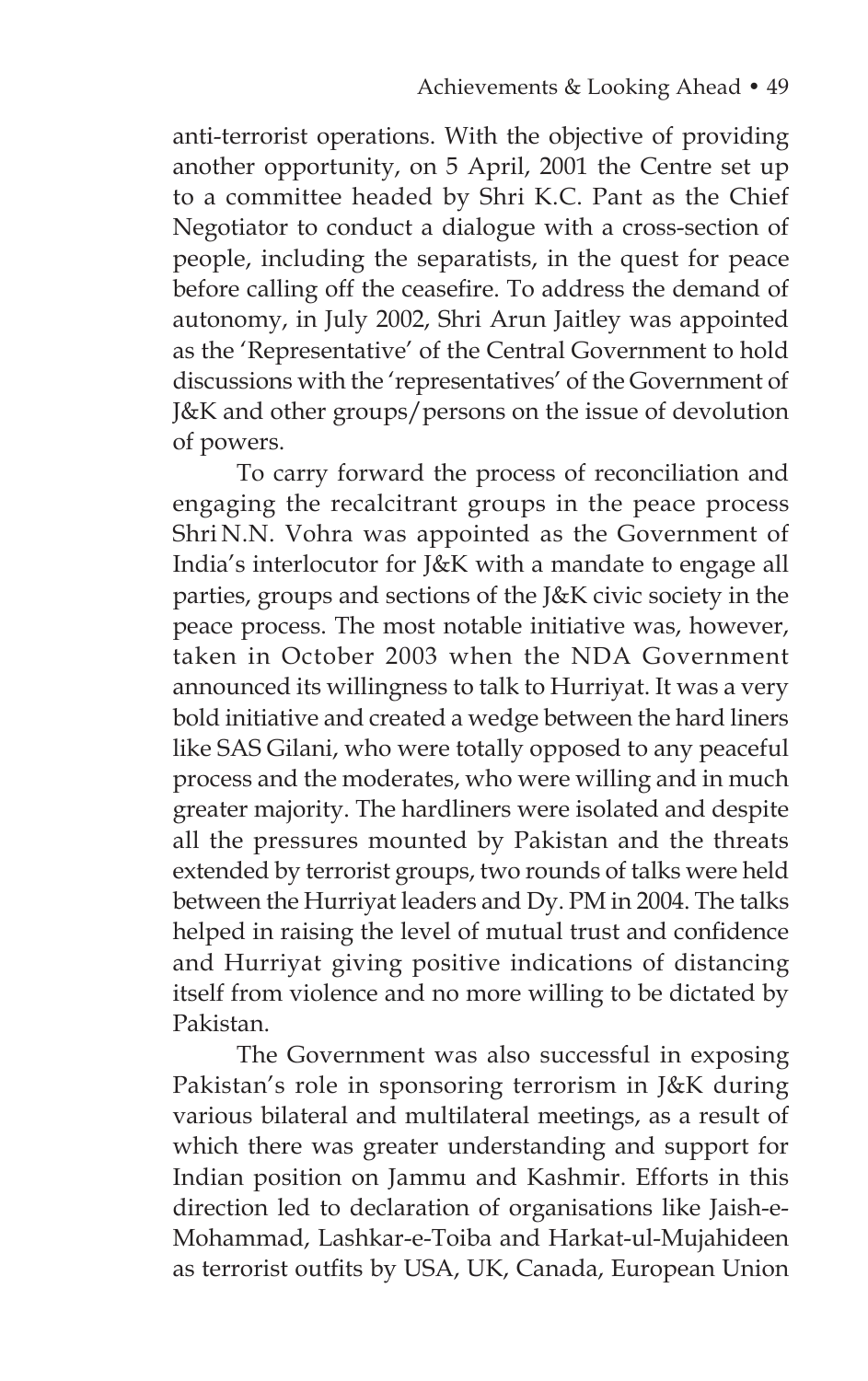etc.

 Under the comprehensive J&K action plan of 1998, Rs.192.53 crores were earmarked for strengthening/ modernisation of J&K police. Under the plan, 3 Battalions of India Reserve Battalions, 5 Companies of District Armed Reserve, 114 Border Posts, 3,700 Special Police Officers, Rs.10 crores grant for modernisation of vehicles and arms and ammunition were provided. The Central assistance helped in strengthening the J&K police and augmenting its operational efficiency.

**(C) North-East**

North-East, as a region, has some unique characteristics and consequently problems, which are quite peculiar to it. Nearly 99% of the region's 5200 kms border is with other countries and only little above one percent with rest of the country. Of the total international frontier of 5,123 kms, 1,126 kms is with China, 1,561 kms with Bangladesh and 1,961 kms with Myanmar. With all these three countries, India enjoys low degree of comfort level on one count or the other. The borders with Bangladesh and Myanmar, which are used by North-East insurgents as their hideouts, are porous and easily negotiable. The thick forests, hilly terrain, poor communications and weak security and administrative infrastructure make it an ideal terrain for guerrilla warfare. The population living on both sides of the international border has linguistic, ethnic, cultural and historical linkages. All these factors render access control from security point of view difficult.

 Nearly 40% of the region's 3.2 crores population is tribal, divided in over 200 tribes, living in insulated socioeconomic environment and educationally and economically backward. All these factors have prevented the local population from getting integrated with the national mainstream in socio-political life of North-East, religion plays a relatively dominant role in conditioning the social and political thinking of the people, particularly the gullible tribal population. Spread of alien religion of non-Indian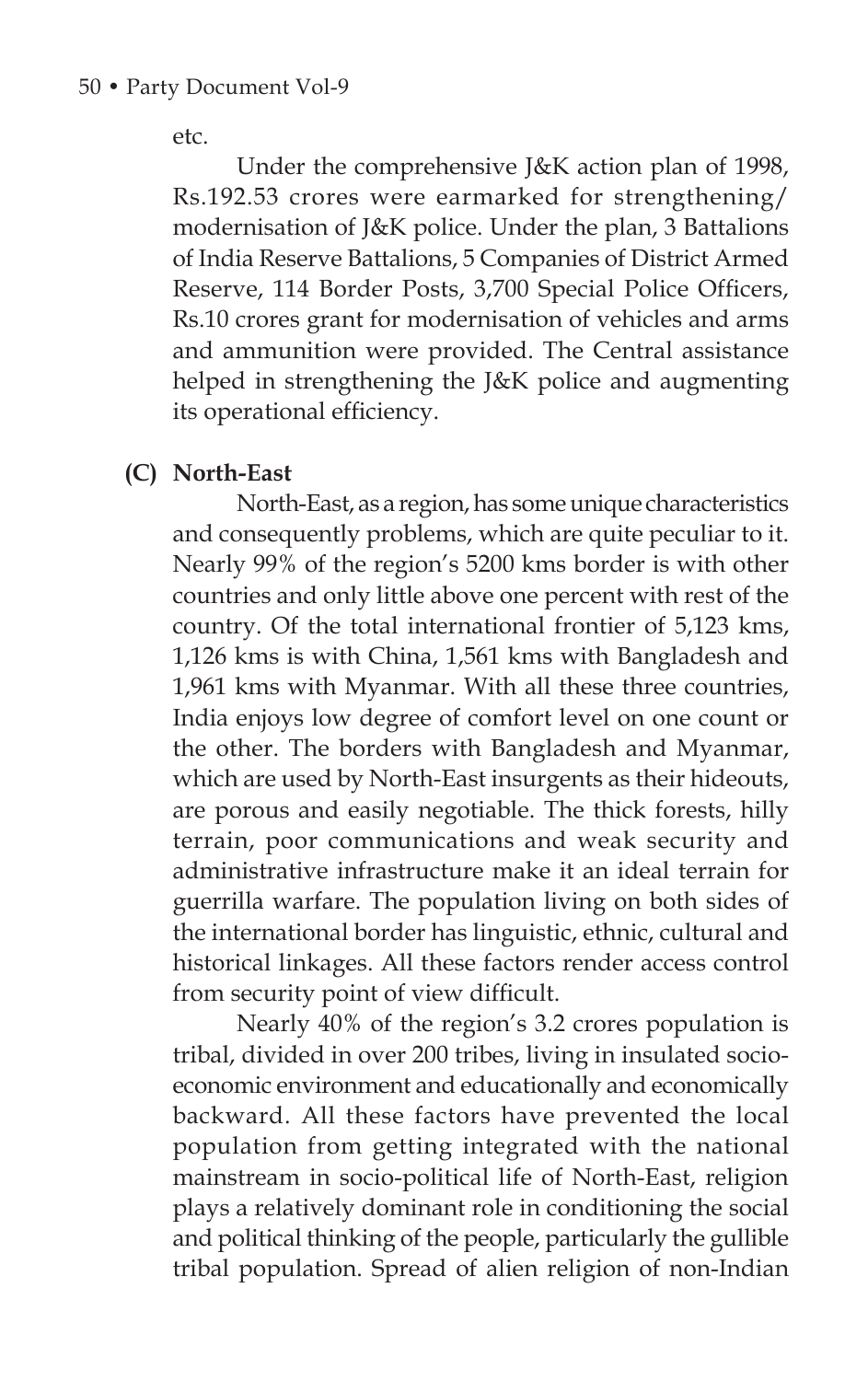origin and near disappearance of their tribal belief systems has generated its own divisive dynamics. Immediately after independence, the Naga Hill areas of the region were affected by insurgency. Since then new areas have come under its spate. Today, in terms of area, 80% of the region is affected by one form of conflict or the other.

 The major interface of the common people in the region with rest of the country has been through Indian security forces or some unscrupulous businessmen from the mainland who saw an opportunity in these remote areas of making easy money, particularly after the Government poured in huge developmental funds for economic growth. In course of years, political and administrative mismanagement, vested interests and bad governance accentuated their sense of alienation, as the fruits of various well-intentioned schemes could not reach the common people.

 As a cumulative result of all these factors, security profile of the region has remained vitiated. There are more than 24 ongoing insurgencies with 9,000 cadres and more than 16,000 weapons scattered in a small population of three and a half crores. Presently, Assam is the worst affected state with United Liberation Front of Assam (ULFA) and National Democratic front of Bodoland (NDFB) operating as the main insurgent groups. ULFA possesses more than 700 weapons. It has nearly 33 camps in Bangladesh and 12 in Myanmar. Till December 2002 it had a strong presence in Bhutan when the Royal Bhutanese Army took military action to oust them from the Bhutanese soil.

 Manipur had been another problematic area heavily plagued by insurgency intricately intermeshed with local politics. Among eight active insurgent groups PREPAK, PLA, UNLF, KLA are notable. They all have their camps in Myanmar and maintain close relationship with other insurgent groups both of North-East and Myanmar. Over the years, these insurgent groups have developed capabilities to influence political developments in the state, mainly using the instrument of coercion.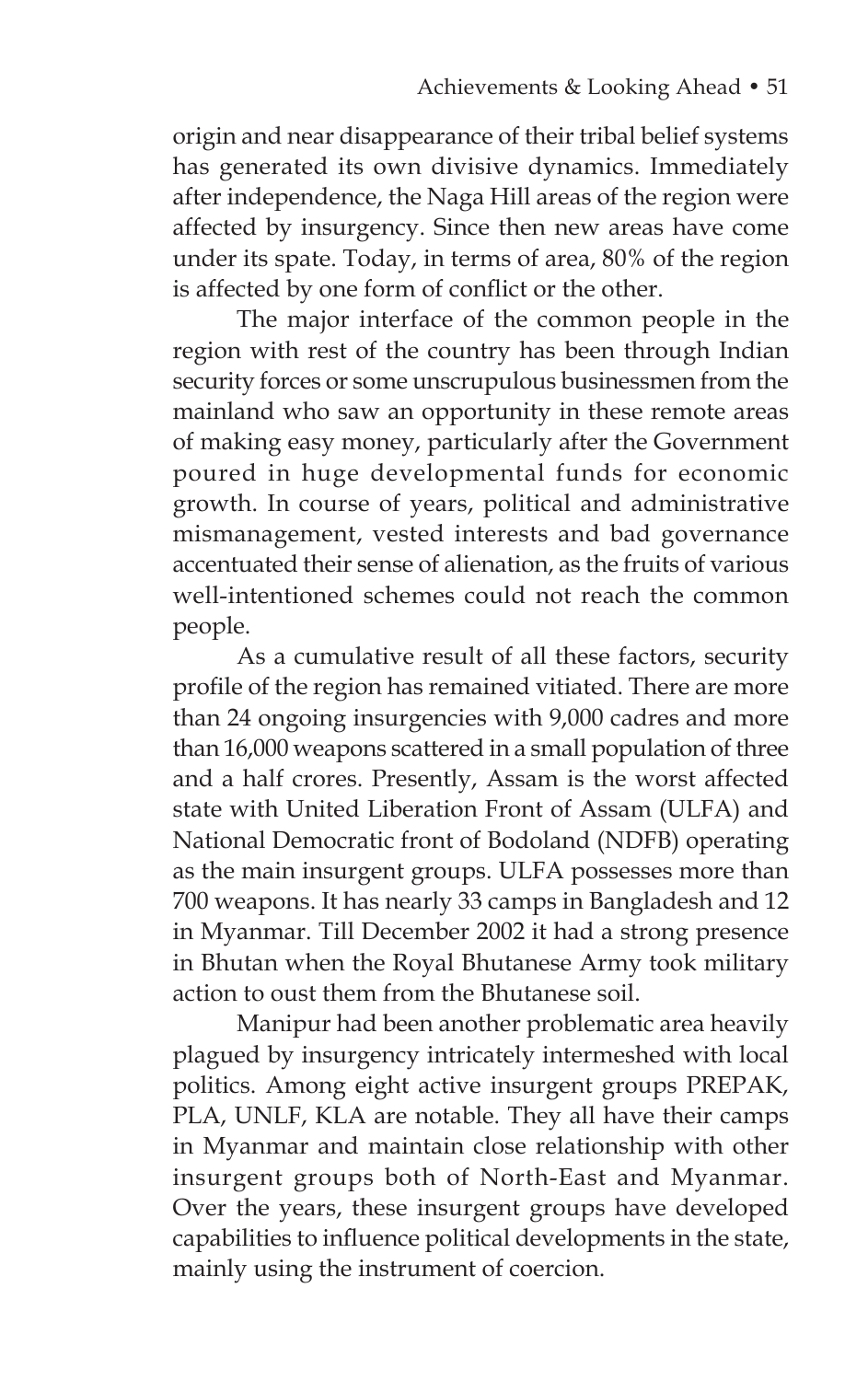Tripura had been another badly affected state. Taking advantage of over 800 kilometres long border with Bangladesh, insurgent groups like National Liberation Front of Tripura and All Tripura Tigers Force had been operating with impunity and escaping to Bangladesh after committing acts of terrorist depredations. Both these groups have cadre strengths of over five hundred each and weapon holdings of nearly 400 and 350 respectively. Insurgency in Tripura also has serious communal overtones and tribals versus non-tribals dimensions often leading to violence.

 Insurgency in Nagaland has though been mother of all North-Eastern insurgencies, following the peace initiatives with NSCN (IM) and NSCN(K) the state has been relatively violence free except for sporadic incidents of inter group clashes between the rival insurgent groups.

 The major achievement of the NDA Government was, however, persuading the Bhutanese Government to take military action against the terrorists operating from their soil. The action taken in December 2002 led to killing of 134 North-East and arrest of 340 North-East insurgents by the Royal Bhutanese Army. ULFA and NDFB of Assam were the biggest sufferers and lost (killed and arrested) 246 and 98 militants respectively. The action by Indian Security Forces against the fleeing cadres further led to neutralisation of 249 cadres of which 117 belonged to ULFA and 104 to NDFB proved to be a major set back to ULFA and NDFB.

 The other notable step taken was streamlining border security. Assam Rifles was brought under the Home Ministry and was entrusted overall responsibility of manning Indo-Myanmar border. Bangladesh border, which remained the responsibility of Border Security Force, was the most treacherous and action was initiated to fence it in phases. Better coordination arrangements were worked out with Bhutanese security establishment to ensure that the NE insurgent groups in future are not able to entrench themselves again. In north Bengal, security arrangements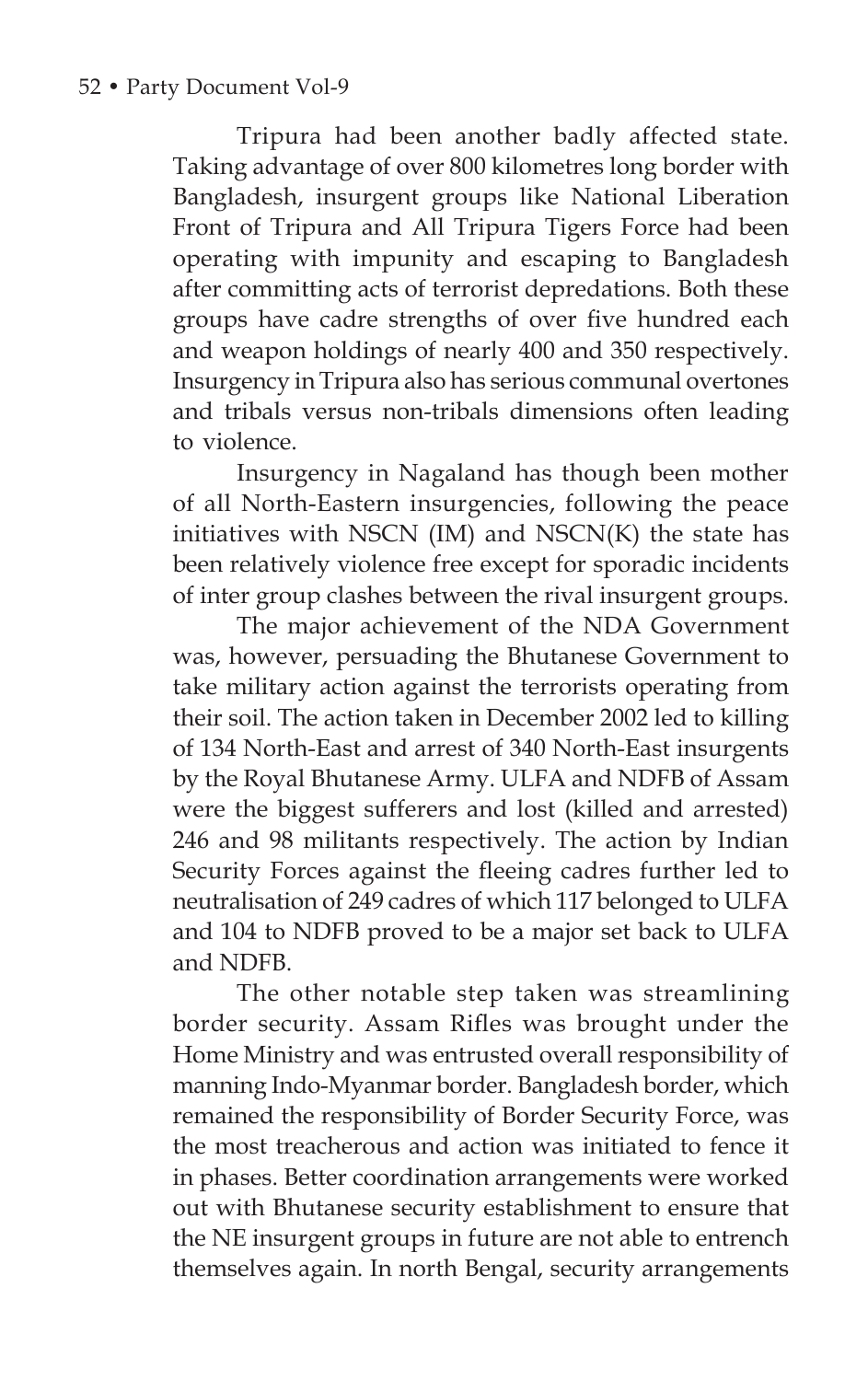along Indo-Nepal border was also strengthened. Besides, series of diplomatic initiatives with the bordering countries, particularly Myanmar and Bangladesh were undertaken to impress upon the need to take action against the Indian insurgent groups.

 In addition, the Government of India initiated various steps to restore peace in the region through process of reconciliation. While considerable progress was made in softening the NSCN (IM) and NSCN (K) ceasefire agreements were worked out with these groups and a ceasefire monitoring mechanism was put in place under Lt. Gen. Kulkarni. Successful talks were concluded with Bodo Liberation Tigers (Assam) that led to their cadres abjuring violence and joining the national mainstream under Constitution of India. Similar peace initiatives had been undertaken to tackle some other smaller insurgent groups like United Peoples Democratic Solidarity (UPDS), which helped in defusing the situation in North East.

 In addition the Government of India undertook concerted actions to acclaim the pace of economic growth of these states, various developmental ministries were directed to earmark 10% of their allocations for developmental work in the North-Eastern states. A special Department of North-East Region (DONER) had been set up to address developmental problems of the North-Eastern states.

### **(D) Islamic Extremism**

 The vote bank politics of Congress later to be emulated by other regional and sectarian parties, aimed at garnering the Muslim votes, partly by following the policy of appeasement and partly by accentuating their imaginary fears, has been one of the contributory factors in growth of Muslim Communalism in the country. The grave security implications of this short-sighted policy of expediency were either not fully gauged or its implications ignored. The consequence of this ill-conceived policy led to steady growth of Islamic radicalism in the Indian society, which was ignored for political convenience.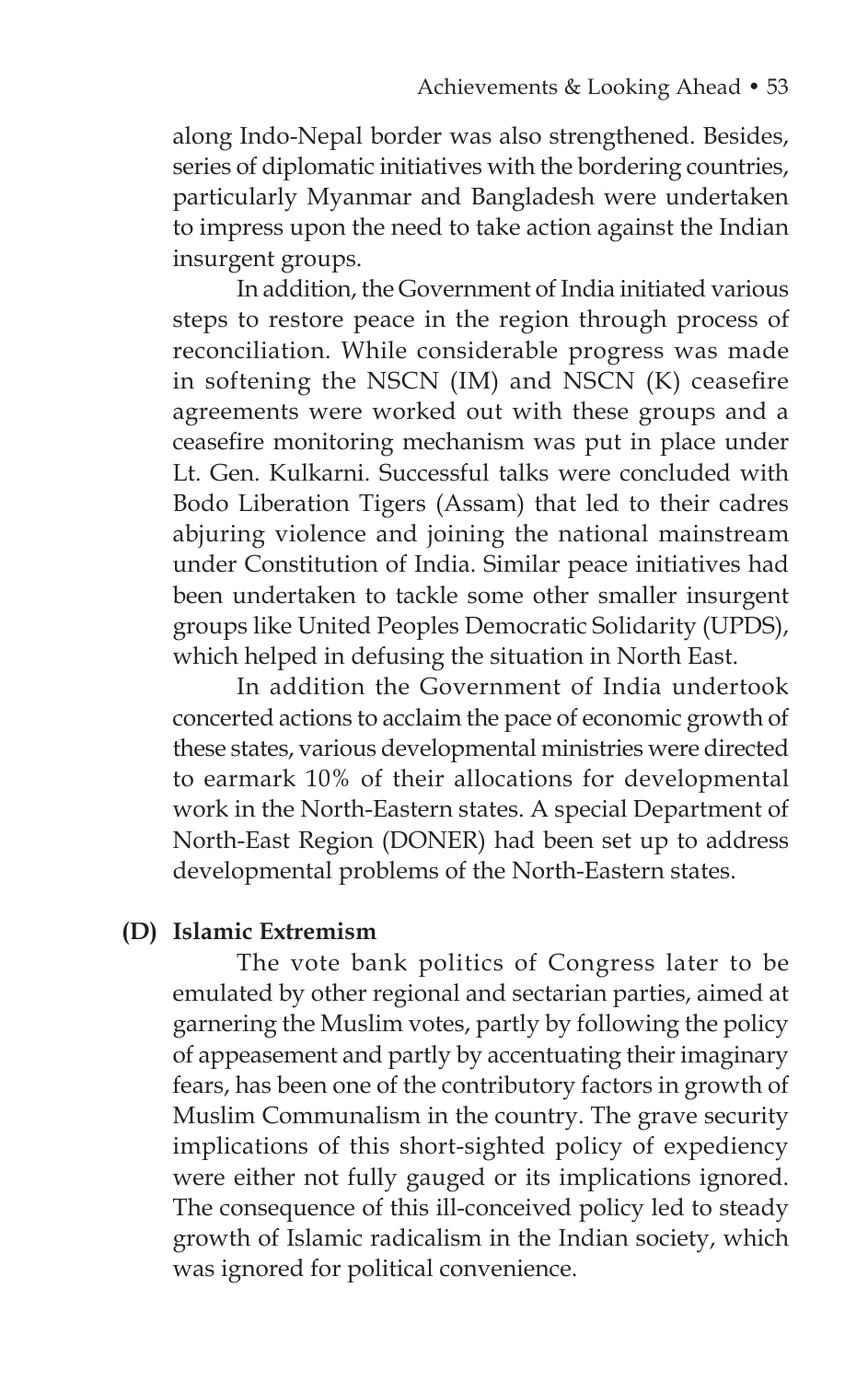Islamic terrorism, which in recent years has attracted the world attention and become a source of global concern, is only a visible manifestation of a much deeper malaise of steadily growing radicalisation in Muslim society under the influence of some extremist Islamic bodies. Following the oil boom of mid Seventies and consequent growth of Pan-Islamic ideologies its debilitating impact on Indian Muslim psyche also became evident. The phenomenon was catalysed by the patronage and financial support extended by some official and non-official sources in Middle-East countries to propagate a particular variety of Islam, alien to Indian ethos. As a result of these activities while in the Muslim majority states the conflict profile took the form of struggle between the moderates and extremist forces for acquiring power, in countries like India it led to Muslims adopting an exclusive aggressive and communal stance. The extremist fringe amongst them, mostly the products of Madrassas run by externally financial Islamic fundamentalist groups, developed propensity for violence in the name of Islam.

 One of the important contributing factors to the growth of Islamic fundamentalism in India has been the inflow of foreign funds, mainly from Saudi Arabia and the Gulf States. While only a small segment of these funds found its way into the country through legal channels, the rest is canalised through clandestine channels. The money factor has led to mushrooming of various Islamic bodies often with a Pan-Islamic agenda, which militates against national security interests.

 Another worrisome dimension of Islamic fundamentalism has been large scale 'demographic invasion' from Bangladesh and concentration of new pockets of settlements along the Indo-Bangladesh and Indo-Nepal borders. The large-scale intrusion of illegal Bangladeshi immigrants had significantly altered the demographic complexion of North-Eastern states and has serious long-term political, social and economic implications.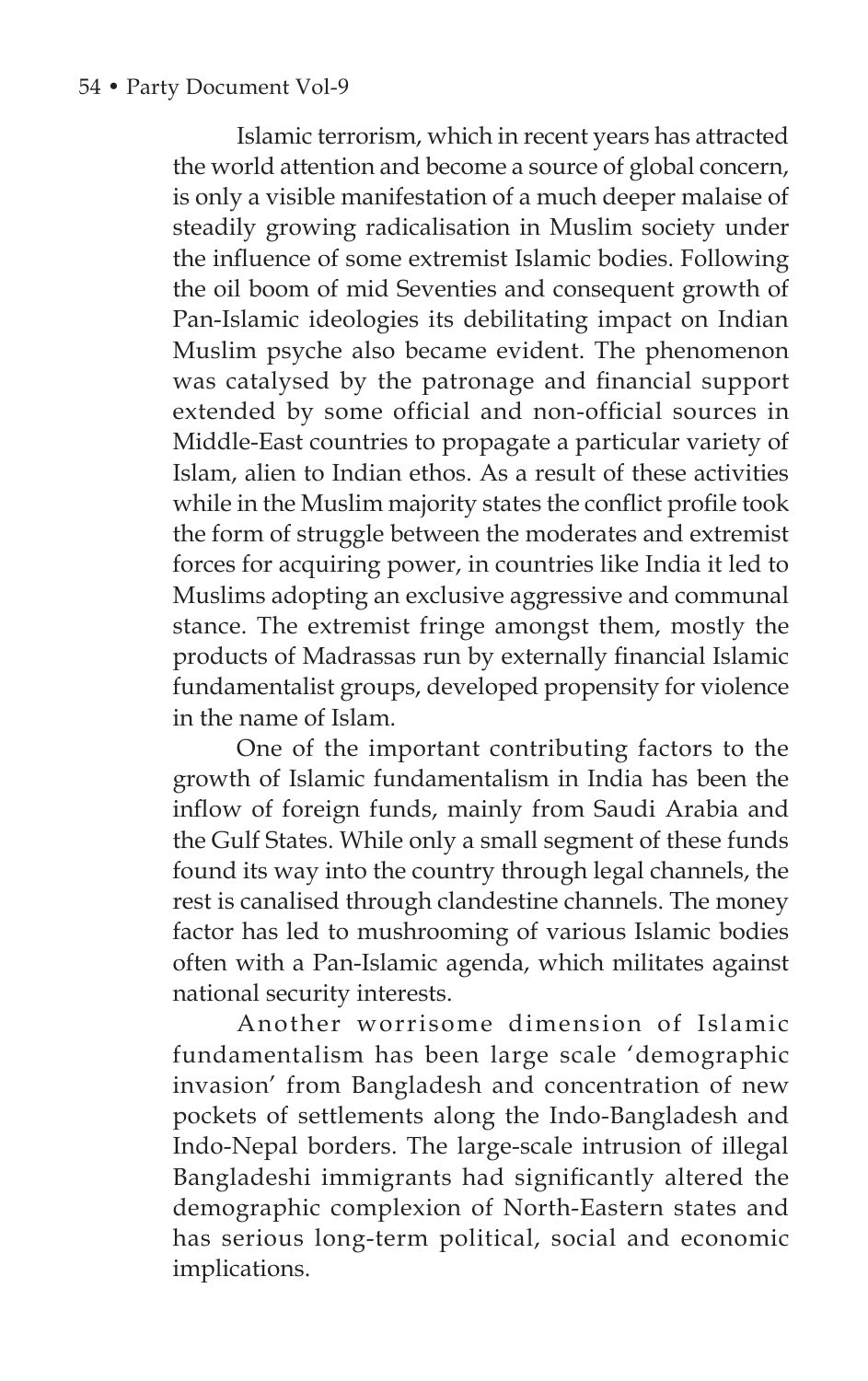In the promotion of Islamic fundamentalism, the madrassas owing allegiance to fundamentalist organisations have played a seminal role. There has been large scale mushrooming of madrassas, particularly in the border areas, which had been channelising young impressionable minds towards Islamic extremism. Madrassas have also been extensively misused by inimical elements for antinational activity ranging from subversion to active support of terrorism.

 The NDA Government on assuming power soon realised that in a systematic and sustained manner Pakistan using the complex network of fundamentalist groups, terrorist outfits, criminal mafia etc. was purusing a well caliberated and precisionally crafted agenda to destablise India and threaten its security. While in J&K the primary force was on terrorism, in rest of the country the modus operandi was to establish long-term covert modules for sabotage, subversion, espionage etc. The NDA Government during five years of its rule was able to bust 272 of these modules, which included 97 espionage networks, and 113 modules of sabotage and subversion. It is significant that in preceding five years from 1994 to 1998 only 28 such modules had been busted. In these low publicity but highly sensitive operations from 2000 to 2003, 31 persons were killed and 608 persons arrested which included a large number of Pakistani nationals.

 In this phenomenon the role of Islamic fundamentalist organisations, which had sprouted in different parts of the country and engaged themselves in activities prejudicial to national interest had played a seminal role. NDA in its rule did try to contain the activities of these groups. Organisations like SIMI, Al-ummah were banned and a larger number of its activists were arrested and tried for various militant linked activities.

 Following are some of the radical Islamic groups operating in the country:

 **(a) Student Islamic Movement of India (SIMI):** Student Islamic Movement of India (SIMI) whose avowed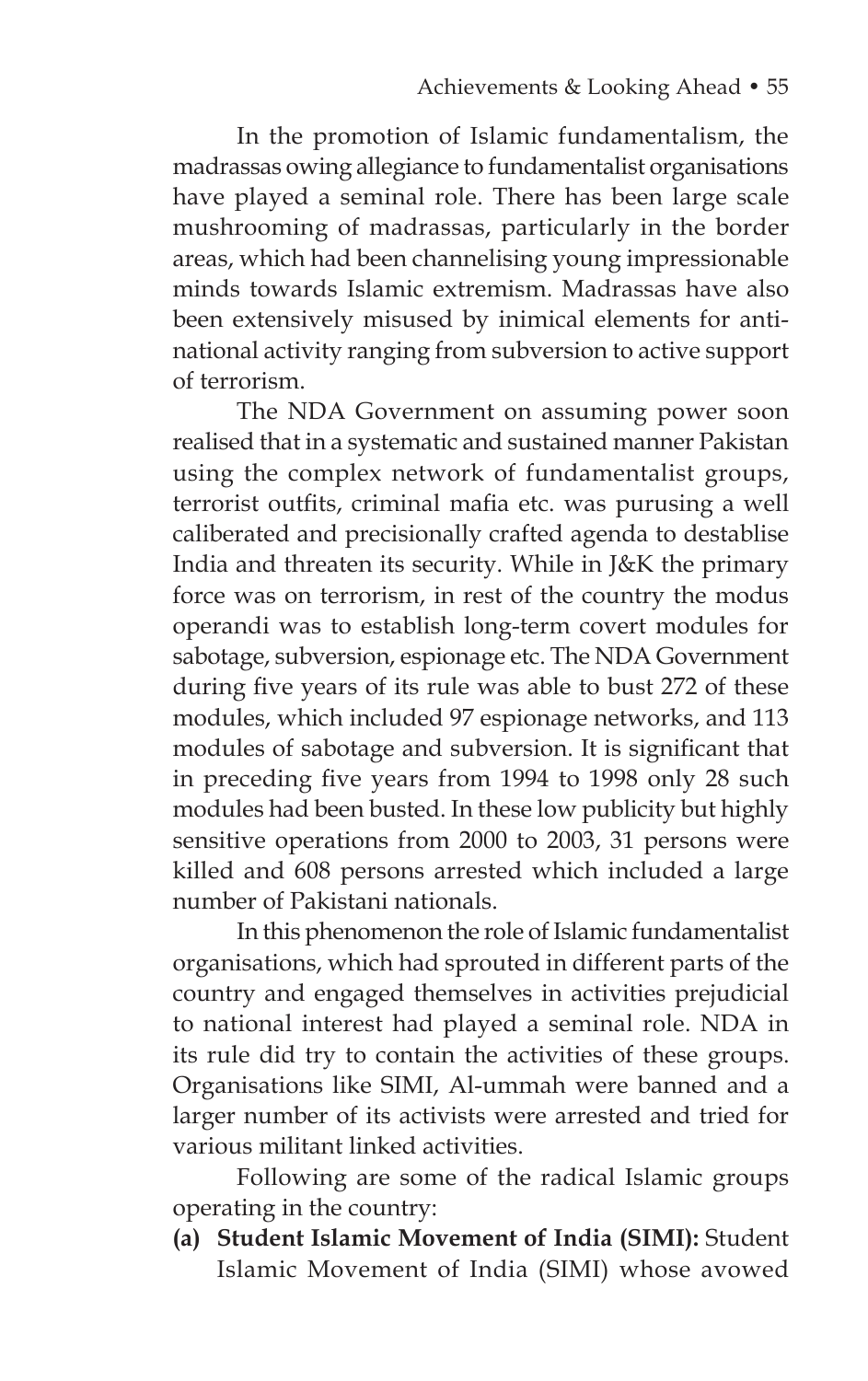objective is to achieve "Allah's pleasure through reconstruction of human life according to principles given by Allah and its messenger" consider core values of Indian Constitution like secularism, democracy and nationalism un-Islamic. They assert that Muslims who owe their allegiance to Allah cannot be the subjects of a man-made Constitution. Aiming to achieve worldwide Khilafat, its war cry is 'Allah is our Lord', 'Mohammad is our leader', 'Quran is our Constitution', 'Jehad is our Path' and 'Shahadat is our Desire'.

Though SIMI's links with militancy have been known for long, concrete evidence of it came during investigation of fourteen cases of terrorists' violence that caused 15 deaths and injuries to 80 in UP and Delhi during 2000-01. The investigations brought out a deep nexus between SIMI and Hizbul Mujahideen (HM), a Kashmiri terrorist outfit, and their joint indulgence in serious acts of terrorist violence. One Abdul Momin, a SIMI activist and a student of Aligarh University, was involved in setting up a base for HM activists in Aligarh with the assistance of some other SIMI members. The links of SIMI with Lashkar-e-Toiba (LeT) also came to notice during the investigation of bomb blasts in Ghatkopar, Mulund and Mumbai during 2002-03 and some SIMI activists were arrested. There have been series of incidents in which SIMI workers have been involved in fomenting communal violence and indulging in criminal activities. In this connection Aurangabad Police arrested Ziauddin Sadiqui, former General Secretary of SIMI in March 2001 and his interrogation revealed many startling facts about the organisation's subversive agenda. SIMI activists also played similar role during communal riots in Kanpur in 2001 in which Additional District Magistrate (City) Kanpur was killed.

 SIMI has also come to notice for maintaining links with international terrorist organisations like Al-Qaeda, HAMAS, Muslim Students Union of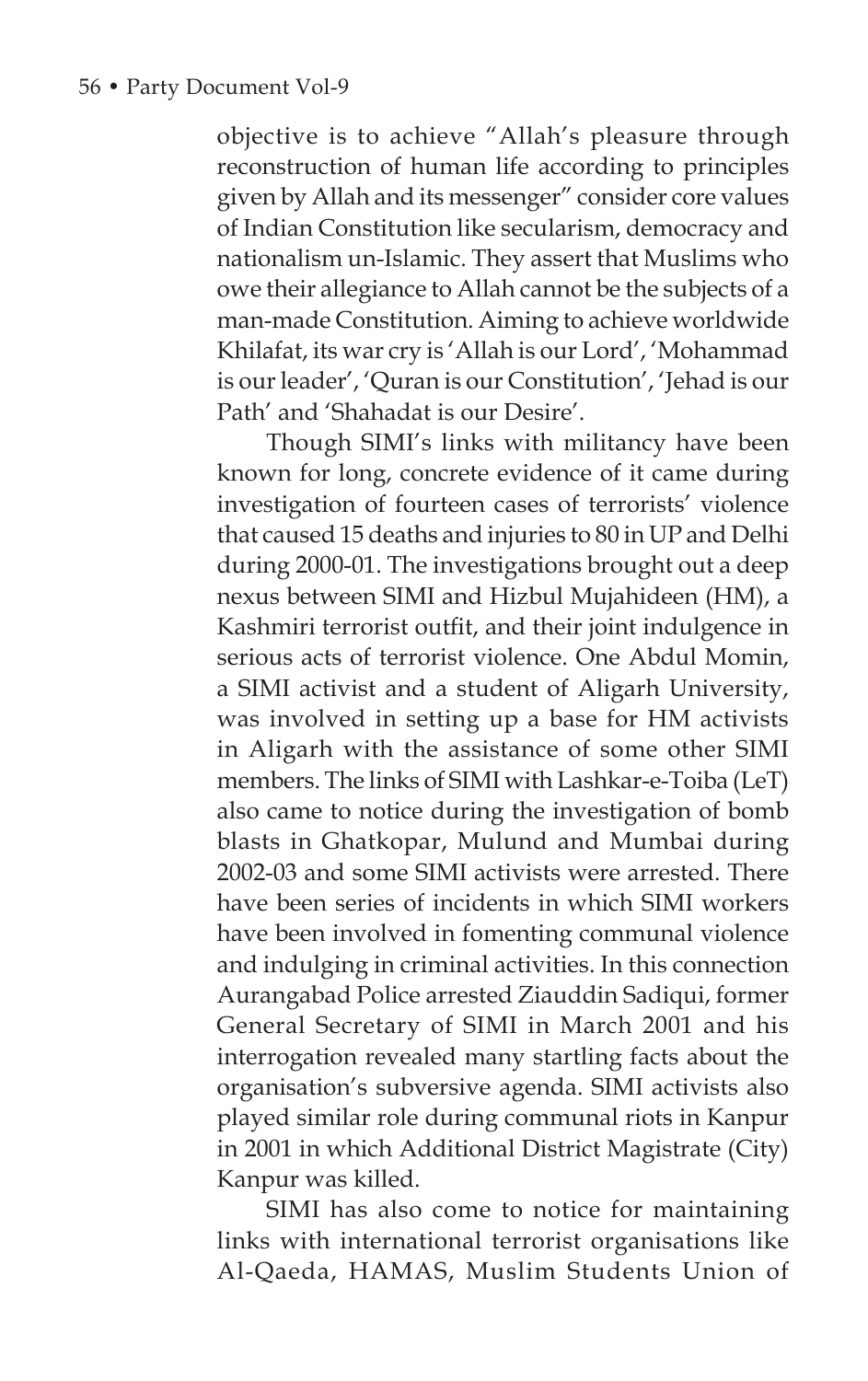Palestine, and World Assembly of Muslim Youth of Saudi Arabia etc. Masood Azhar, the founder of Jaishe-Mohammad (JeM), who was released in Kandhar following the hijacking, is ideolised by SIMI and his highly provocative anti-India cassettes are played and distributed during SIMI's training camps.

 The organisation was banned on 27 September, 2001 by the Government and action was initiated against its activists. A large number of its activists were arrested from different parts of the country and the Government was able to keep a lid over its subversive activities.

 **(b) Jamaat-e-Islami Hind (JEI – H):** Its loud pretensions notwithstand, ideologically, the JEI-H are opposed to the concepts of the secularism, socialism and democracy, the core values of Indian Constitution. The organisation has all through maintained links with JEI-Pak, JEI-Bangladesh, JEI-Nepal, JEI-PoK and similar bodies in other countries. In J&K, Hizbul Mujahideen, a terrorist outfit is an offshoot of JEI (J&K) and its Chief Salahuddin has been a Rukun of JEI (J&K). Having an all India spread, it derives its inspiration from the Muslim Brotherhood (Ikhwan-ul-Musalmeen), of Egypt. The organisation is financially sound and its main sources of finance are from subscription by RUKUNS, earnings from Zakat and Waqf properties and donations from abroad, mainly Saudi Arabia and other Gulf countries. JEI (H) has nearly 5,000 Rukuns and 3,000 Muttafaqeen (sympathisers) in the country.

The central unit of the organisation comprising an eight member Advisory Council (Markazi Majlis-e-Shoora) and a 103 member Council of Representatives (Majlis-e-Numaindgaan) are the apex bodies, both in organisational and operational matters. An Amir who is assisted by 3 Naib Amirs, one Secretary General and 5 hosts of secretaries heads the organisation. The zonal units (halqa) comprise of Halqa Amir and zonal Majlise-Shoora. Jamiat has 14 Halqas and 535 local jamaats.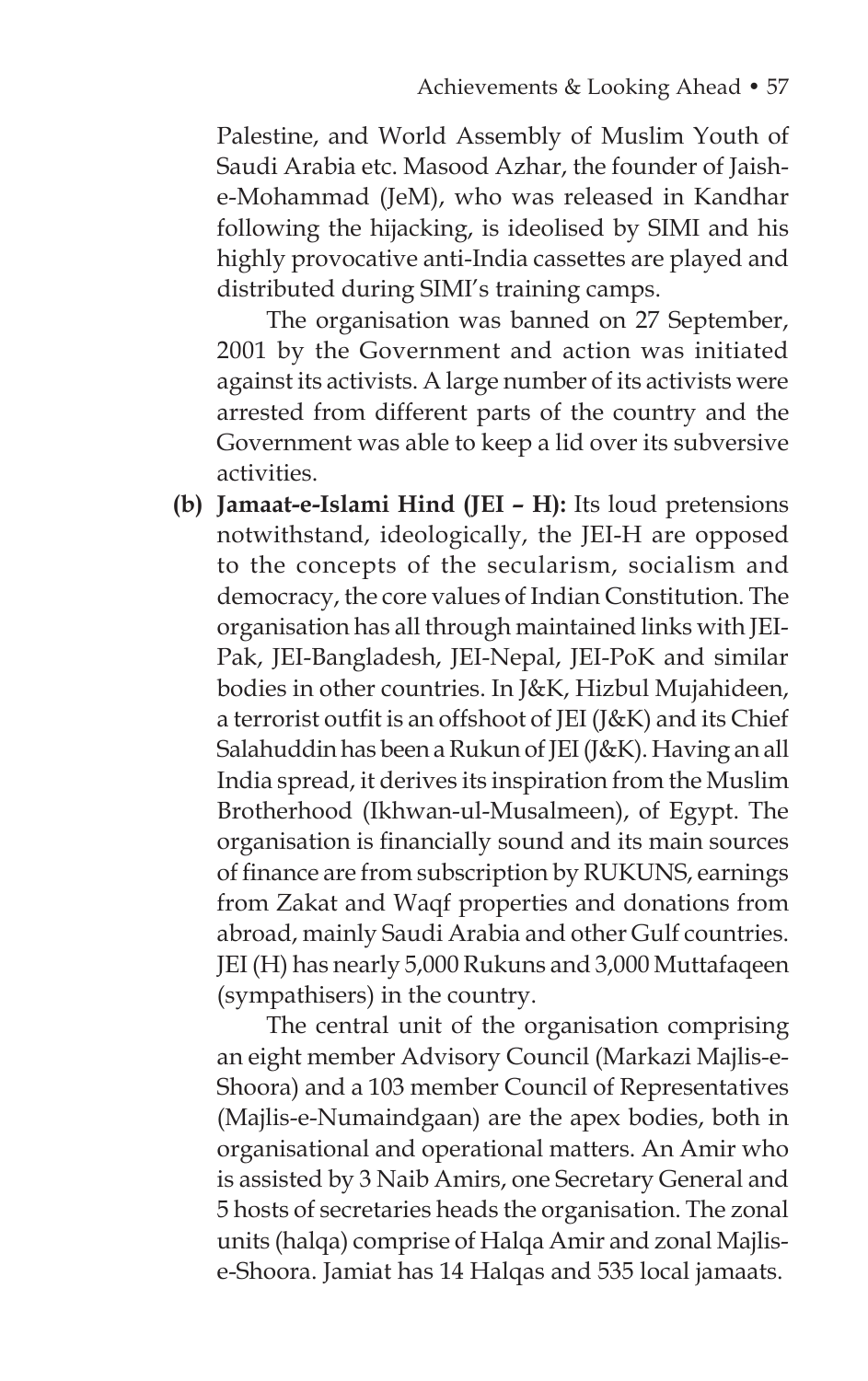#### 58 • Party Document Vol-9

- **(c) Ahle Hadis:** Ahle Hadis is though lesser known is an important organisation, which subscribes to Wahabism of Saudi Arabia and promotes an extreme form of Islam. Lashkar-e-Toiba an important terrorist outfit subscribing to the same interpretation of Islam, enjoys very close relationship with the organisation. The organisation has constructed mosques, particularly along the Indo-Pak, Indo-Bangladesh and Indo-Nepal borders from the funds reportedly received by it from some International Islamic bodies, particularly in the Gulf. The 'Tauheed Educational Trust' in Kishanganj (Bihar) has become an important centre for spread of Ahle Hadees ideology, which is particularly active along Indo-Bangladesh, and Indo-Nepal borders. The Jamaat Ahlul Quran Val Hadis (JAQH), an Ahle Hadees affiliated outfit, is the fountainhead of fundamentalism in Tamilnadu, while the Kerala Nadwatul Mujahideen (KNM) promotes Wahabi fundamentalism in Kerala. In Pakistan, the Markaz Dawa-wal-Irshad and premier terrorist group Lashkar-e-Toiba, both Ahle Hadees linked organisations, having been working in tandem and indulging in militant activities in J&K and other parts of the country. A large number of cases were detected in which Ahle Hadees came to notice for sheltering and assisting Lashkar-e-Toiba militants in furtherance of their terrorist activities.
- **(d) Tabligh Jamaat:** Tabligh Jamaat (TJ) though a low profile theological body, wields considerable influence throughout the sub-continent. In a very systematic and sustained manner. It promotes pan-Islamic orthodoxies among the masses in a very extensive manner. Small groups parties, consisting of volunteers known for their puritan lifestyle and dedication to the Islamic cause move throughout the world propagating orthodox Islamic thought the main emphasis being on the concept of Islamic Millat to which all Muslims should subscribe cutting across their national or other identities. In recent years, it had organised 'World Ijtemas' in Bhopal,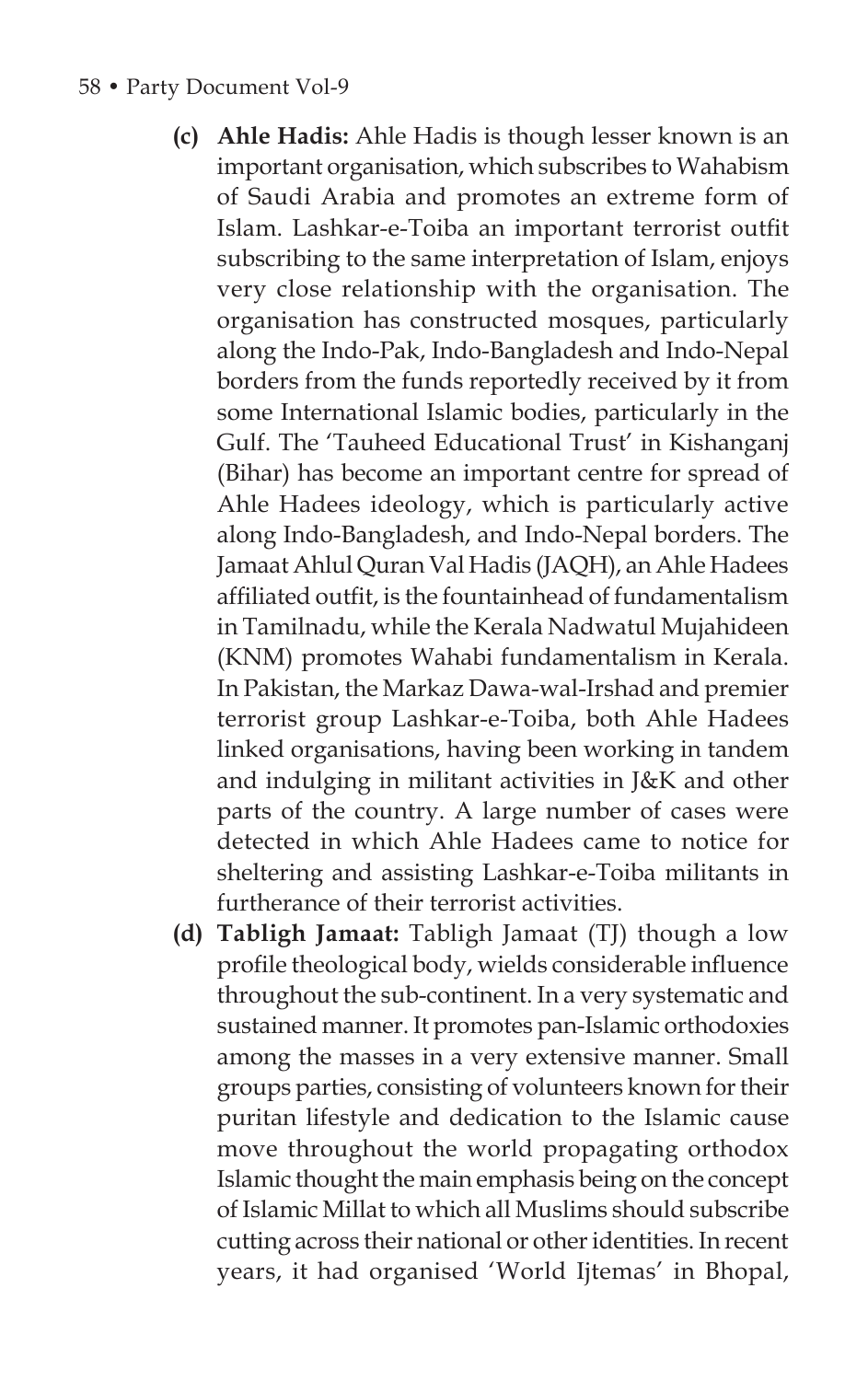Dhaka and Raiwind (Pakistan) which were attended by hundreds of thousands of followers, in addition to large Ijtemas within the country. Nearly 60 lakh volunteers attended the Dhaka congregation from 40 countries in which impassioned and provocative statements were made against the infidels.

After the death of Maulana Inamul Hassan (Amir, TJ) on 10 June, 1995, no new Amir has been elected. However, Maulana Mohd. Ahmed Lat, Maulana Zubair, Maulana Umar Palanpuri, and Maulana Saad are important personalities of the organisation. Tabligh Jamaat followers have been providing shelter and support to illegal Bangladeshi Muslims in India whom they consider as part of Islamic Millat. They feel that large Muslim emigration in the long run will help in enhancing religious and political clout of the Muslims and converting India into Darul-Islam, the home of Islam.

 **(e) Jamaat-ul-Ulema-e-Hind (JUUH and Darul Uloom Deoband):** Propounders of one of the most important Schools of Islamic Thought in the sub-continent JUUH has a long history and is closely linked to Darul uloom Deoband, an institution located at Deoband near Saharanpur (UP). It was set up in 1866 to counter the influence of English education and preserve Islamic values among the Muslims. In last hundred years it has produced a chain of Ulemas who influenced Muslim society in India, Pakistan, Bangladesh, Afghanistan, Malaysia, Indonesia and other countries. The influence of Darul Uloom declined after the death of Maulana Qari Mohd. Tayyab and factionalism, which led to emergence of two rival factions, under Maulana Asad Madani (President, JUUH) and Mohd. Salim Qasmi (Mohatmin of Darul Uloom – Waqf) respectively. Many of the madrassas in Pakistan and Afghanistan that have been the nurseries of terrorists are followers of this School of Thought. Even the Taliban in Afghanistan claim to be adherents of the Deobandi School.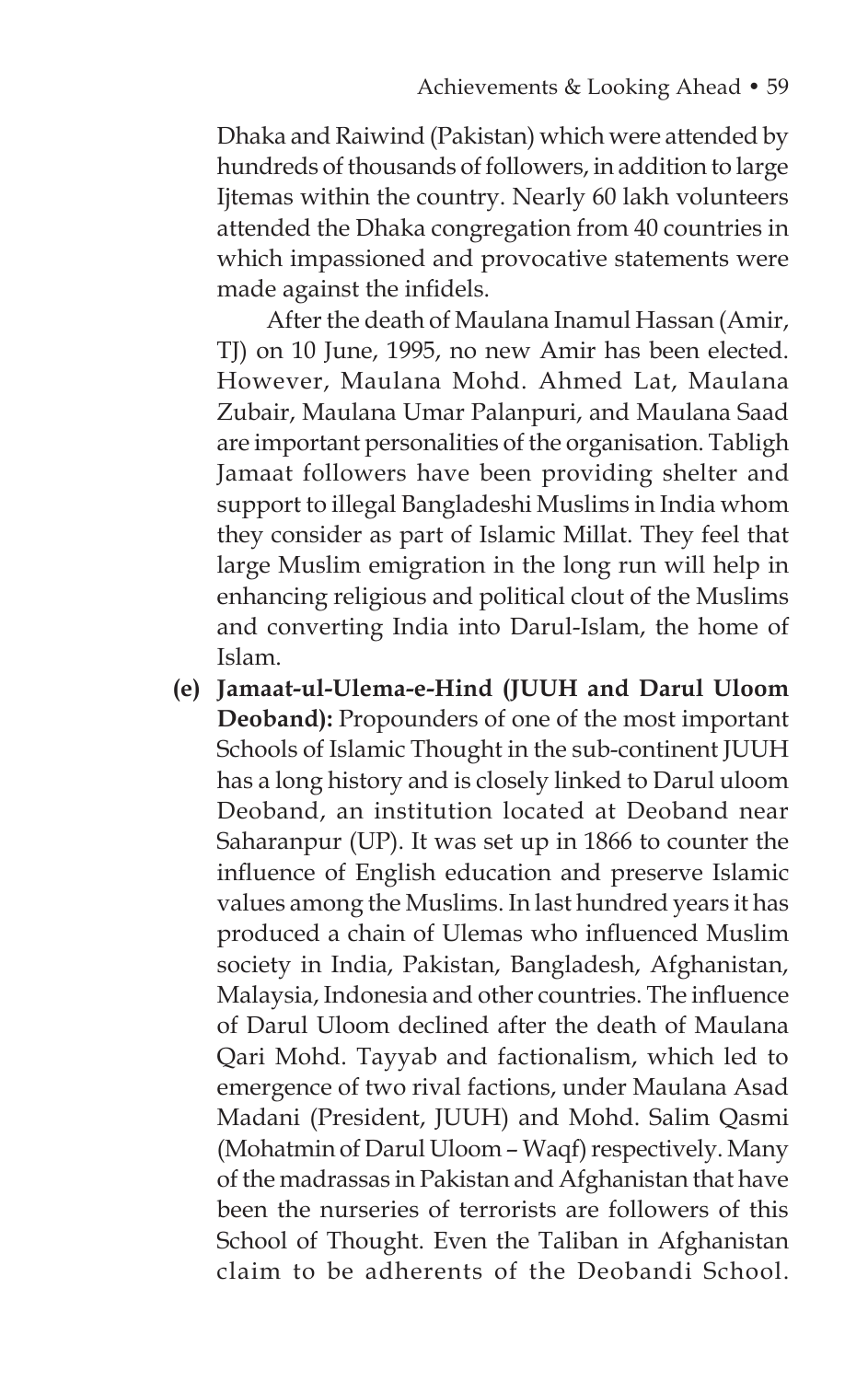Terrorist organisations like Harkat-ul-Ansar, Harkatul-Mujahideen, Harkat-ul-Jehad Islami and Jaish-e-Mohammad ideologically are affiliated to Deoband School.

Jamaat-ul-Ulema-e-Hind (JUUH) which was founded in 1999 at Deoband (Saharanpur, UP) by a group of Muslim Ulema led by Maulana Mehmoodul Hassan (President, Darul Uloom Deoband) supports the ideal of secularism, democracy and national solidarity and had played a positive role in the nation's freedom movement. However, it is opposed to amendments in the Muslim Personal Law and any modern influences on Islamic practices. It has been in the forefront of championing the cause of persecution of Muslims in Gujarat and had been collecting funds for them.

 **(f) National Development Front (NDF):** In Kerala, the National Development Front (NDF, a pro-SIMI body) actively promotes fundamentalism and militancy. Although ostensibly involved in social welfare activities, it maintains a clandestine apparatus and has been involved in many acts of violence. The NDF runs a number of training centers in Kerala. It also maintains an office in Jeddah, for networking with pan-Islamic organisations. Of late, the NDF has embarked on an ambitious programme of expanding its influence in the state, through new recruitment and propaganda among the Muslims, which has met with considerable success.

Having a secretive cadre-based hierarchical structure, the NDF has a 5-tier structure. The smallest unit is known as the 'unit' and comprises 20 persons enrolled by the Area Convenor. 5 units comprise on 'Area Council', which has the responsibility of coordinating and expanding activities of the NDF. 15 areas comprise a Sub-Division, which has Sub-Divisional Council. Two or more Sub-Divisions comprise a Division, which is managed by a Division Council. The General Council includes Divisional and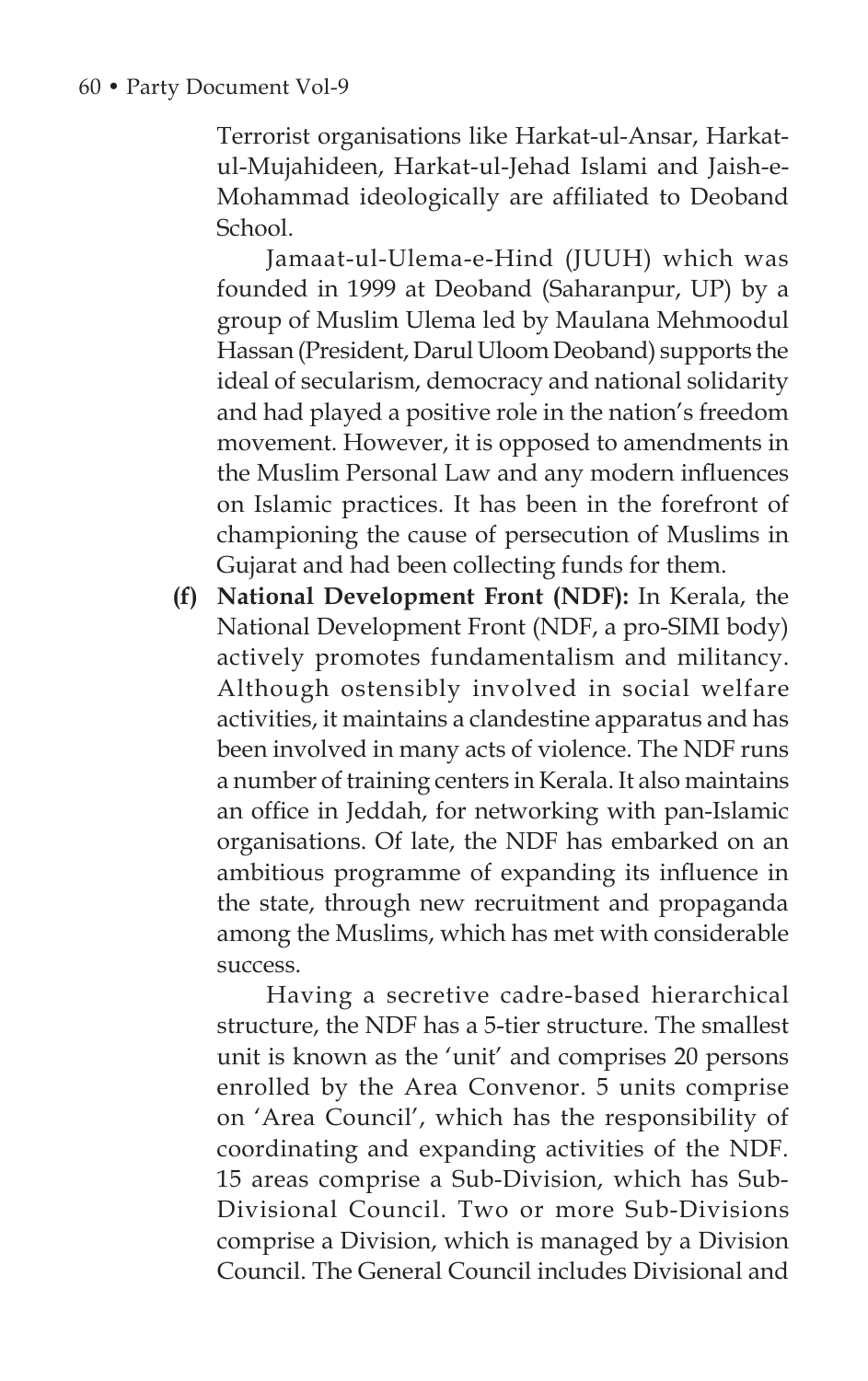Sub-Divisional Convenors. The General Council elects 9-member Supreme Council. At the apex is the Chairman of the NDF, who is assisted by a 5-member secretariat nominated by the Chairman. E. Amboobacker is the present Chairman of the organisation. The organisation has a claimed membership of about 23,000 and is spread in 10 districts of Kerala, *viz.* Thiruvananthapuram, Kottayam, Trichur, Ernakulam, Palghat, Malappuram, Calicut, Wynad, Kasargod and Kannur.

 The members of the organisation have rabidly communal and fundamentalist disposition. It has been undertaking the task of indoctrination of Muslims on a massive scale and has some unknown sources of funds including from some Middle-East countries.

- **(g) Al-Ummah:** The Al-Ummah, which was set up by S.A.Basha in Tamil Nadu in 1992, has been involved in a large number of violent actions, which includs murders and bomb explosions. Its most sensational involvement was in the serial bomb blasts in Coimbatore in February 1998. The Al-Ummah maintains close ideological and operational links with SIMI. It was banned on 14 February, 1998 by the Tamil Nadu Government under clause (b) of sub-section (2) of section 15  $& 16$  of the Criminal Law (Amendment) Act, 1908. Most of its top leadership was arrested and tried in the Coimbatore bomb blast cases. Its area of activities extends to Tamil Nadu, Kerala and Andhra Pradesh.
- **(h) Deendar Anjuman:** Deendar Anjuman, a Hyderabadbased Muslim organisation, with strong Pakistani linkages, was responsible for series of explosions in places of worship belonging to Christians, Muslims and Hindus during 2000. It had been pursuing a very dubious agenda of catalysing communal clashes and creating acrimonies between various communities. It had also come to notice for fomenting caste tensions between dalits and non-dalits in Maharashtra and coastal Andhra. The Central Government under section 3(1) of Unlawful Activities (Prevention) Act, 1967,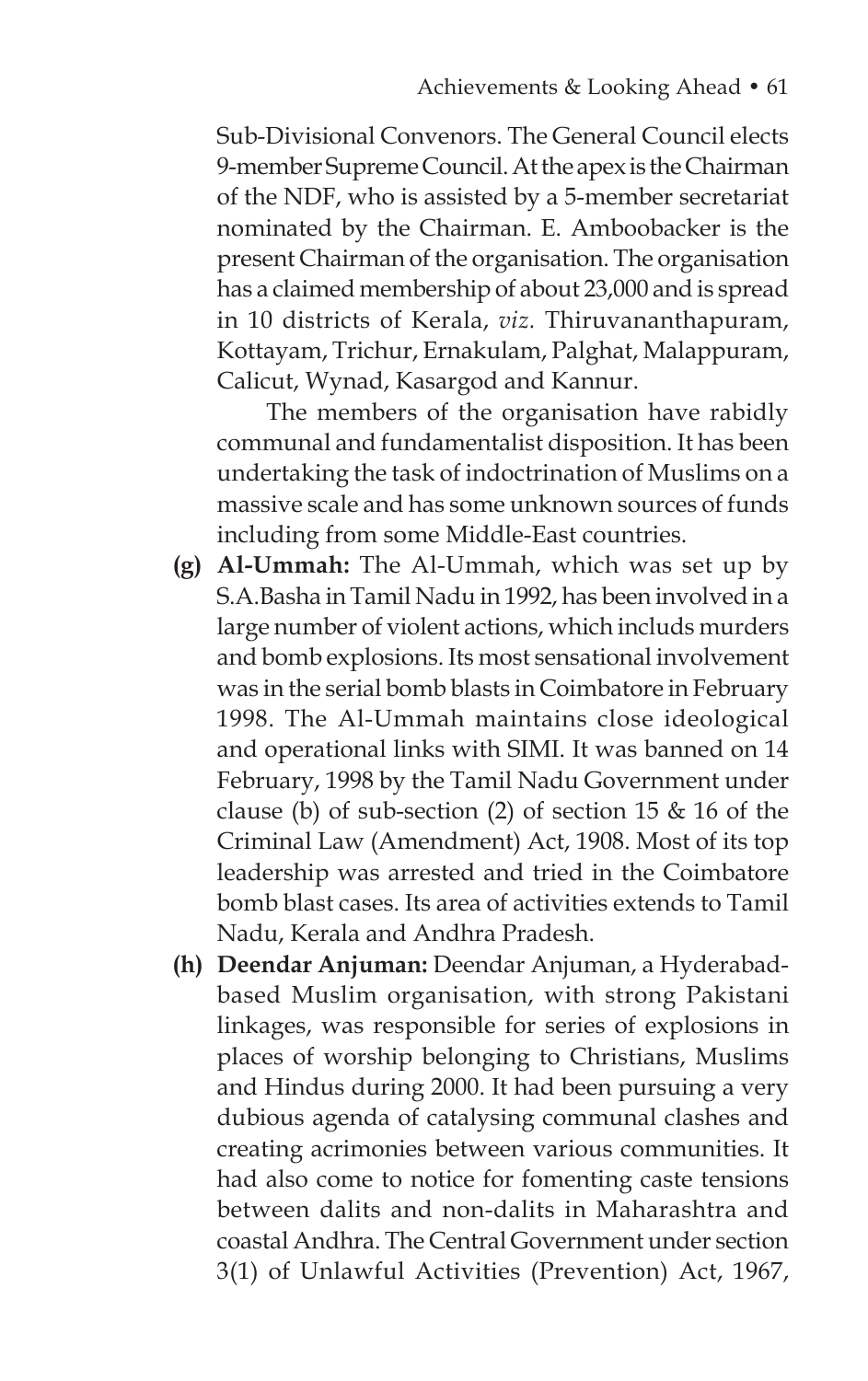banned the organisation, on 28 April, 2001 leading to arrest of many of its important activists. Mohd. Jafar Sadiq Asrar is the Amir of the organisation and the total strength of the organisation is about 131.

## **(E) Left Wing Extremism**

 One of the other important internal security threats, which the NDA Government had to cope with, pertained to inexorable growth of Left Wing Extremism in the country's hinterland. At the time of assuming power left wing extremism had engulfed 115 districts in 10 states of which 33 districts were very highly affected. Consequented by poor governance and prolonged socio-economic neglect of large tracks of tribal and other impoverished areas, the left extremists were able to entrench themselves in Andhra Pradesh, Bihar (which included present Jharkhand), Madhya Pradesh (which included present Chhattisgarh), Orissa, Maharashtra etc. The movement which appeared to have been successfully subdued in early 1970s, resurfaced with vengeance during Nineties and quickly expanded to new areas. The movement increasingly got militarised with institutionalised system of indoctrination, recruitment, training etc. It also developed capabilities of communication, carrying out operations with speed and surprise.

 There has been steady accretion since 1995 in Cadre strength of Left Wing Extremism, particularly Maoist Communist Centre (MCC) and Peoples War Group (PWG) the two front ranking Left Extremist groups. In 2005 they merged together, their combined strength seriously accentuating the problem. They have also been able to acquire substantial quantities of sophisticated automatic weapons and become adapt in their use. Taking the services of some ex-servicemen to train their cadres, they have developed expertise in handling of weapons in field craft, tactics, ambush etc. Most importantly, they are able to fabricate Improvised Explosive Devices (IED) and use them with telling effect against diverse targets like VIPs,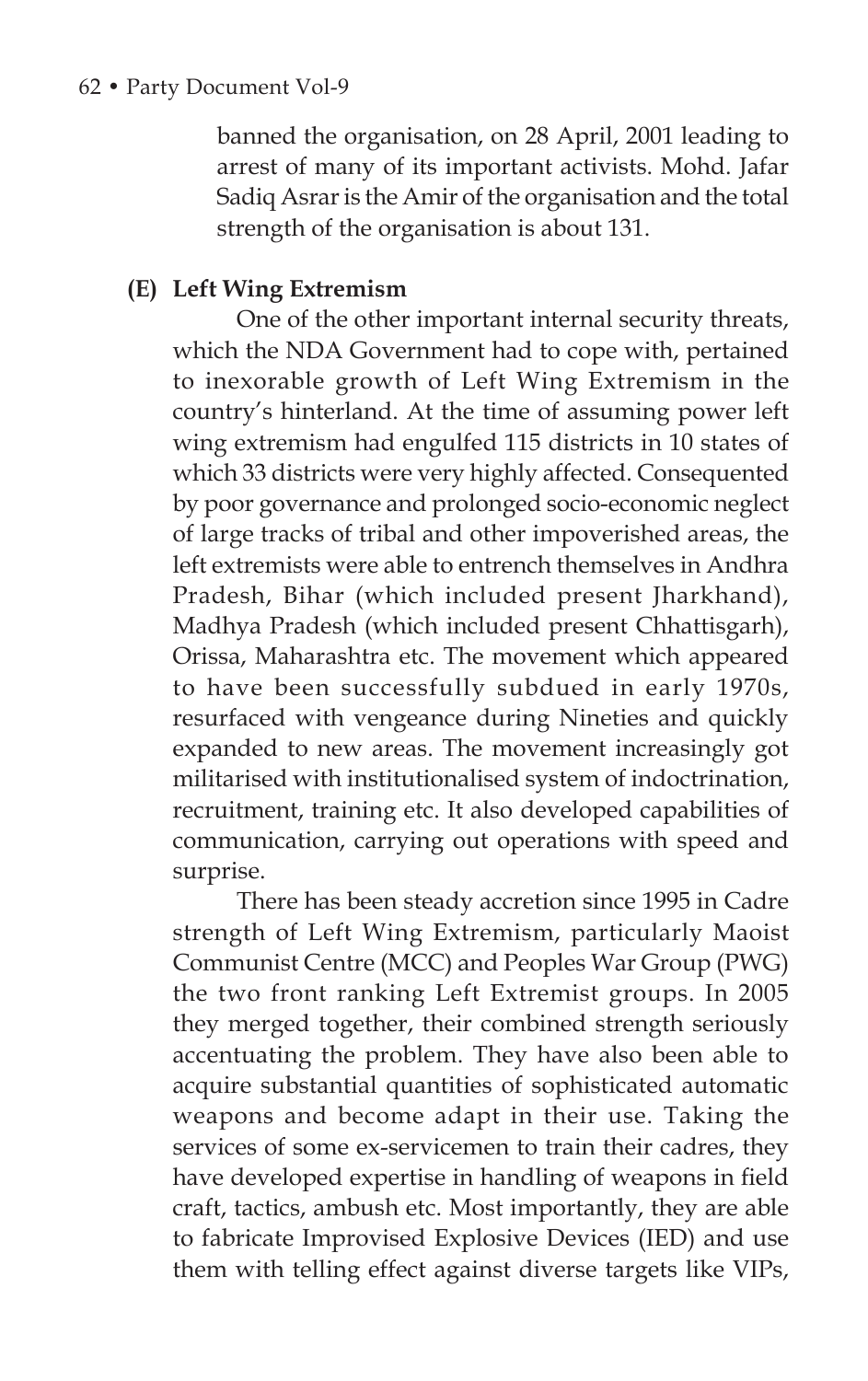police stations, police convoys etc.

 They have developed sources of raising regular stream of funds from road and civil contractors, levies on vehicles carrying forest and coal produce, transporters, query owners, rich farmers etc. Siphoning of developmental funds through intimidation or connivance of corrupt Government officials has also become a lucrative source of financing the movement. To undermine the authority of the lawful Government they hold their own courts, euphemised as '*Jan Adalats'* where summary justice was dispensed readily and ruthlessly. Heavy fines are also imposed particularly on rich land lords, which has also emerged as a channel of financial earnings.

 The left wing extremists have also established a wide network of over ground supporters, floated numerous front organisations and regularly disseminate propaganda material to expand their support base. Public support is also mobilised through village congregations, meetings, cultural functions, demonstrations, protest marches etc.

 The NDA Government saw the growth of Left Wing Extremism as a major internal security challenge and it took various policy initiatives. They, however, met with limited success. The strategy to provide assistance to the concerned States for tackling the menace both on amelioration of socio-economic conditions of the people and firmly ensure maintenance of law and order did not prove to be cost effective as evidenced by increase in LWE activities in successive years as also its growth to new areas. Most of the socio-economic developmental programmes remained on paper.

 The NDA Government set up of a Coordination Centre in 1998 under the chairmanship of the Union Home Secretary with representatives from the Central and State Governments to coordinate anti-naxalite efforts in an integrated manner. Besides coordinating the security efforts of various affected states, it also focused on improving the quality of left and undertaking economic developmental programmes in the naxalite-infested areas. To bring about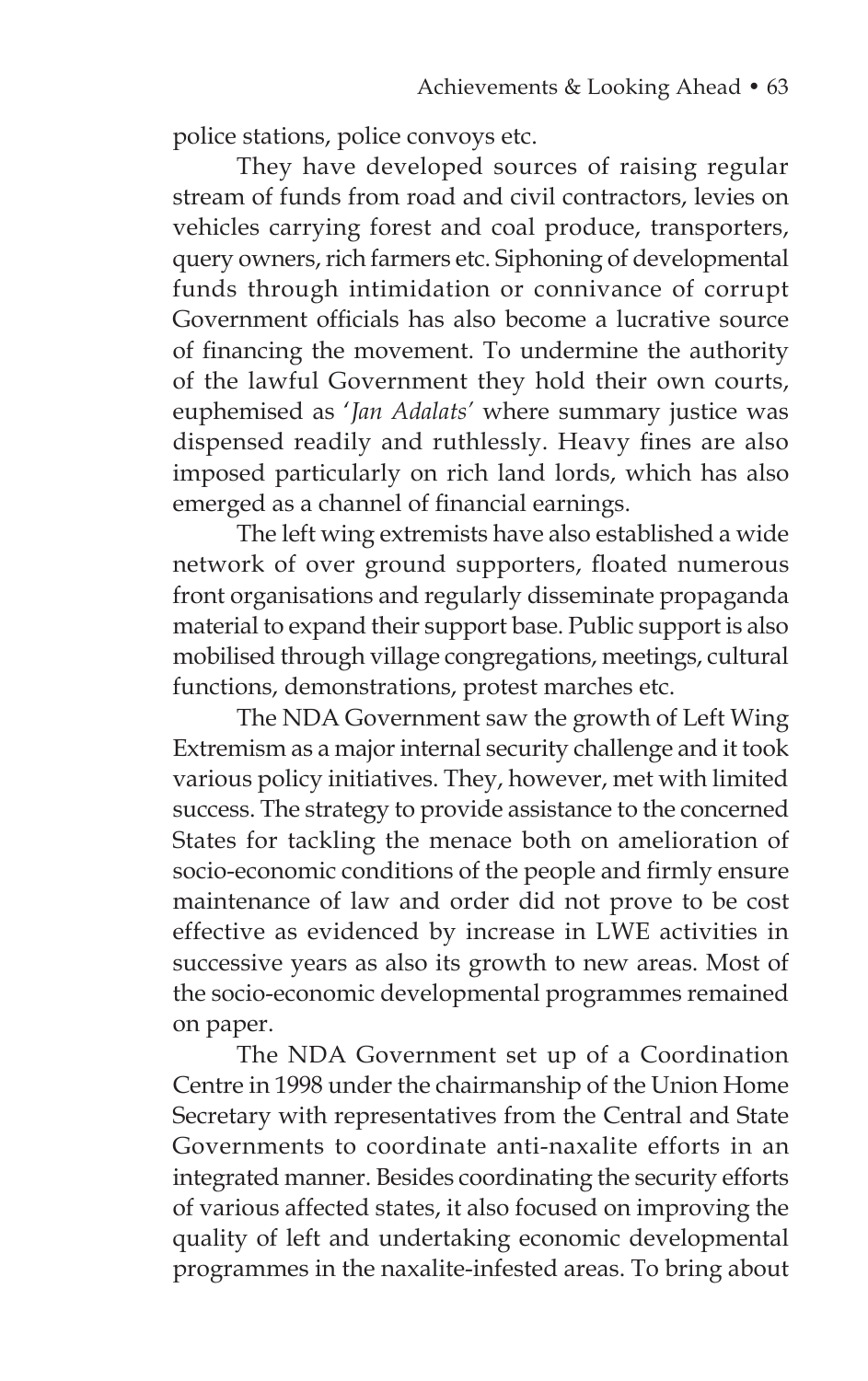operational synergy and better coordination, the Inter-State Coordinated Action Group was constituted in 2000 under the chairmanship of DGP/Andhra Pradesh for guiding anti-naxalite operations cutting across the state boundaries.

The Union Home Ministry identified 53 naxaliteaffected districts in 9 states (Andhra Pradesh, Madhya Pradesh, Maharashtra, Orissa, Bihar, Jharkhand, Chhattisgarh, UP and West Bengal) and provided them with special assistance to counter the naxalite menace. The assistance includes reimbursement of up to 50% of all security-related expenditure in these districts by the Centre.

 The Centre has also been providing Central Paramilitary Forces to the extent possible, to assist antinaxalite operations of the state police forces. Similarly, the central intelligence agencies had been making special efforts to provide operational intelligence to the Central and state forces in affected states, which though led to some successful intelligence-driven operations did not bring about any positive change in the ground situation.

 With the objective of weaning away the misguided youth, the Government also formulated a model surrender and rehabilitation policy in 1999. Most of the affected States have adopted this policy with suitable local amendments. Initially, the scheme did have a positive response but it soon reached a plateau.

To ensure firm handling of violent naxalite groups, MCC and CPML (PW) were enlisted as terrorist organization under POTA in December 2001. Subsequently, Akhil Bharat Nepali Ekta Samaj (ABNES), a front of Maoist Communist Party of Nepal, was also included in the schedule of terrorist organizations under POTA.

 To maintain the pressure on the naxalite groups, series of operations were undertaken by the concerned States in collaboration with the Central agencies. During 1999 to 2003, 1017 extremists were killed and 2618 weapons seized from them. In addition, anti-naxalite operations led to arrest of 11,121 activists. Special intelligence led operations were also initiated against CPN (Maoist) cadres,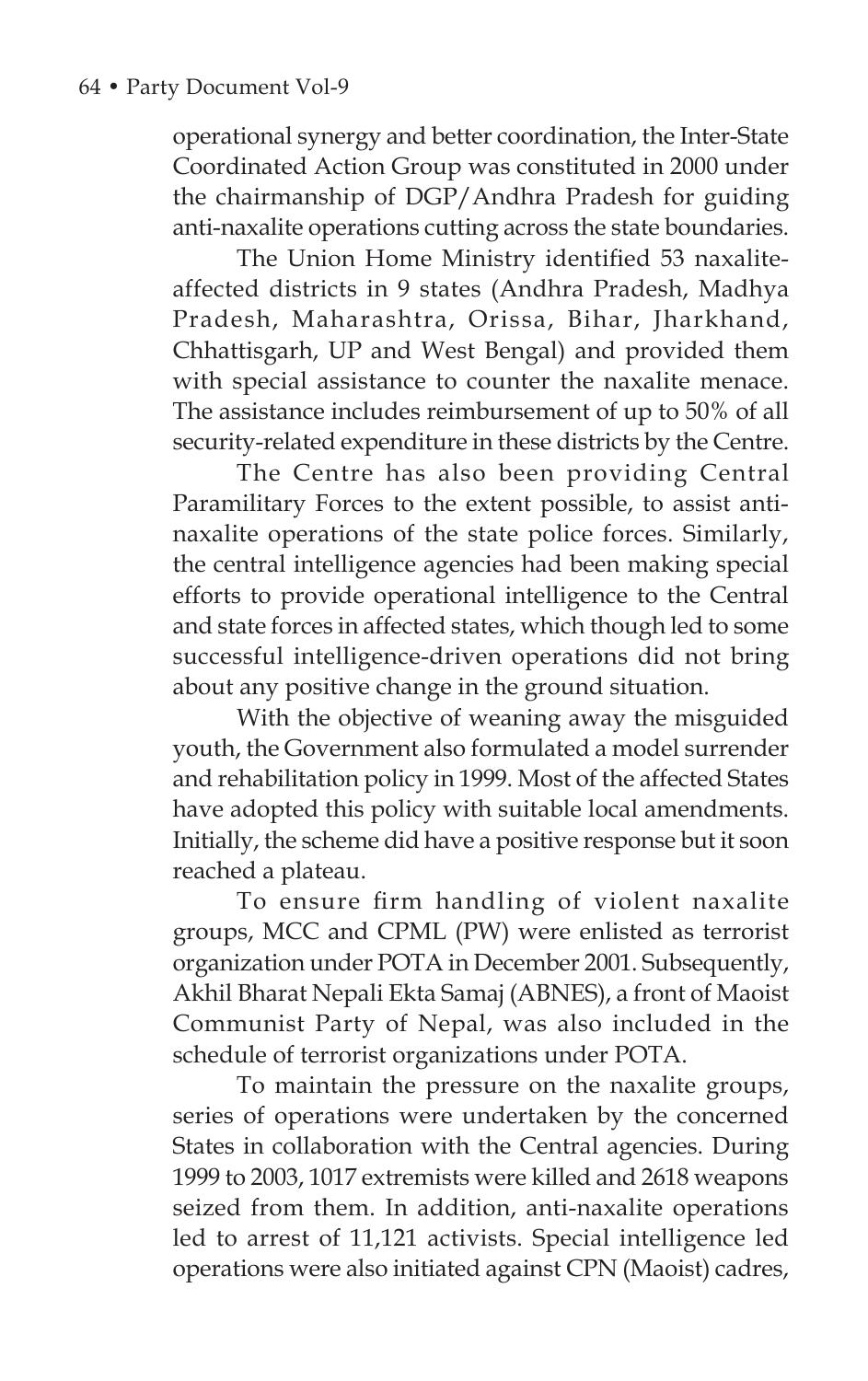which led to the arrest of 64 activists during the year 2003.

#### **(F) Fake Currency and Money Laundering etc.**

 When NDA Government came to power one of the major problems that it had to face was the problem of terrorist financing which included, Hawala transactions, currency counterfeiting, money laundering etc. Money had become a major catalyst in promotion of anti-national activities and in North-East large number of insurgent groups had mushroomed only to make easy money. Besides, money factor had started playing a vital role in criminalisation of politics and corruption in high places impacting on national security. The money power of the black money and the muscle power of the crime mafias have seriously influenced the working of genuine business operations. Emergence of various mafias like construction mafia, land mafia, timber mafia, coal mafia, power mafia, involving huge amounts of money and compounded by political patronage or administrative collusion had assumed serious proportions. Money laundering of proceeds from criminal activities, including drug trafficking, was being canalised for anti-national activities. Large amounts of fake Indian currency was being produced by Pakistan and smuggled into the country through various routes and utilised for financing of terrorists, saboteurs etc.

 Among various steps taken by the NDA Government to control the menace, enactment of Prevention of Money Laundering Act was an important step as it considerably strengthened the hands of law enforcement agencies in tackling the problem. As part of a composite effort to strengthen economic security series of steps were initiated to control illegal movement and use of money. A Financial Intelligence Unit (FIU) under Ministry of Finance was constituted with representatives from premier intelligence and enforcement agencies. The Narcotics Control Bureau was shifted from Ministry of Finance to Ministry of Home to ensure its optional effectiveness in complementing internal security effort. The Central Economic Intelligence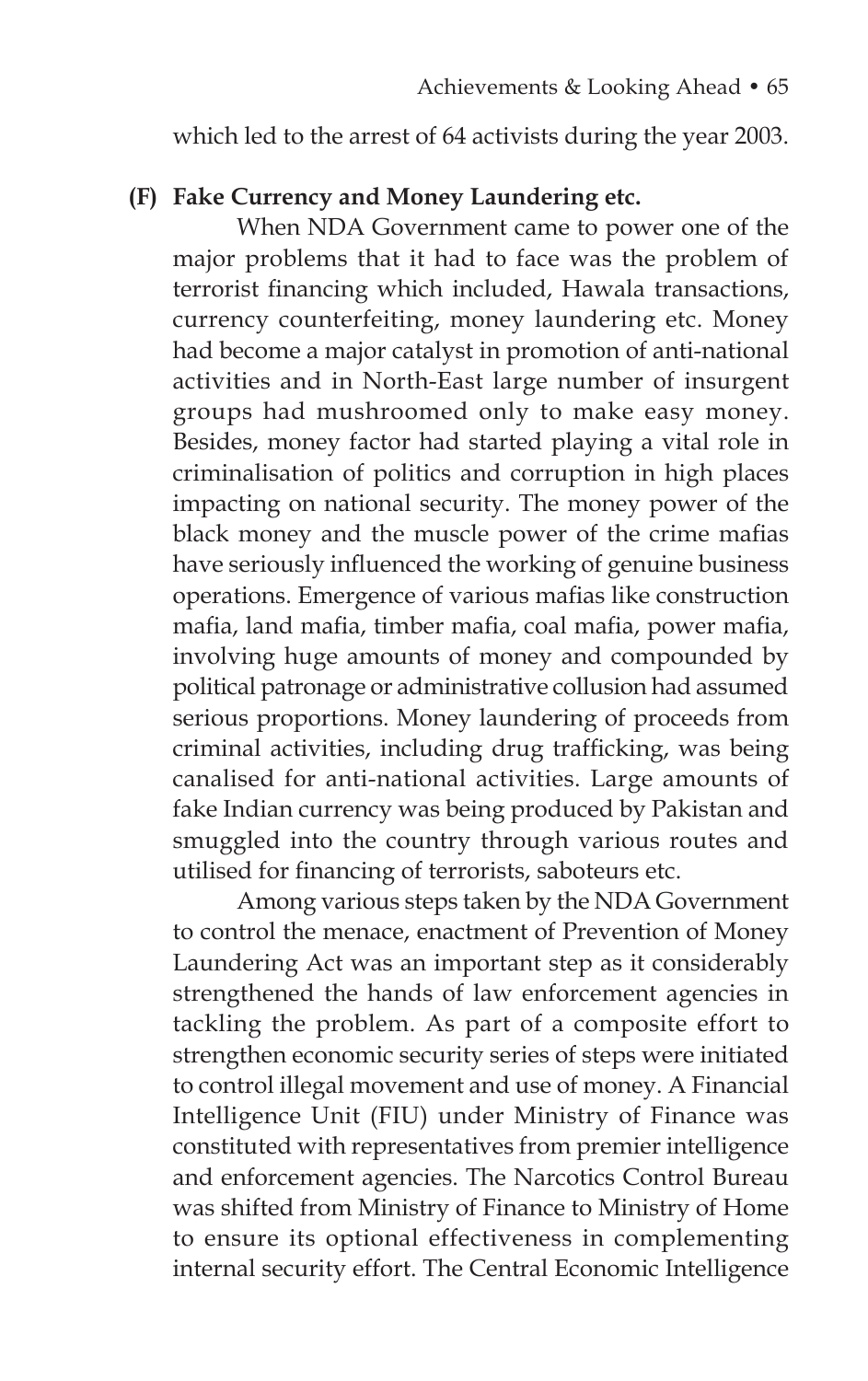Bureau, which was constituted to coordinate and strengthen intelligence-gathering activities, the investigating efforts and enforcement action was overhauled. Its charter was revised and it was allotted a wide ranging role to monitor implementation of decisions taken by the Economic Intelligence Council, collection and dissemination of intelligence in cooperation with IB and RAW, work as a think tank, building up of a comprehensive data bank in respect of *hawala* dealers, money launderers, use and movement of unaccounted money etc.

### **(G) Illegal Emigration**

One of the major causes of long-term security concern to the country had been an exponential increase in illegal migration, particularly from Bangladesh. Consequented by faulty policies, prolonged neglect of the borders and electoral politics taking precedence over larger national interests, the problem both in its magnitude and geographical expanse had assumed formidable proportions. The demographic invasion had seriously impacted on internal situation in the North-East. Late Nineties estimated the post 1971 illegal migration from Bangladesh into various States of the North-East estimated to be over 14 million people. This had triggered a host of destabilizing political, social, economic, ethnic and communal conflicts. Politically, the Bangladeshi migrants were in a position to influence the results of the elections in a large number of constituencies in the North-East (about 36% of the constituencies in Assam). Economically, large-scale acquisition of lands by the Bangladeshis, increased pressure on land, depletion of forest wealth, undercutting of wages of unskilled workers, forcible occupation of Government lands by illegal immigrants and a host of other such issues, generated serious problems. Islamic extremist groups like Muslim United Liberation Front of Assam, Muslim Tigers Force etc. had sprung with inspiration and support of fundamentalist organisations which were engaged in organising the Muslim youth on militant lines. Some had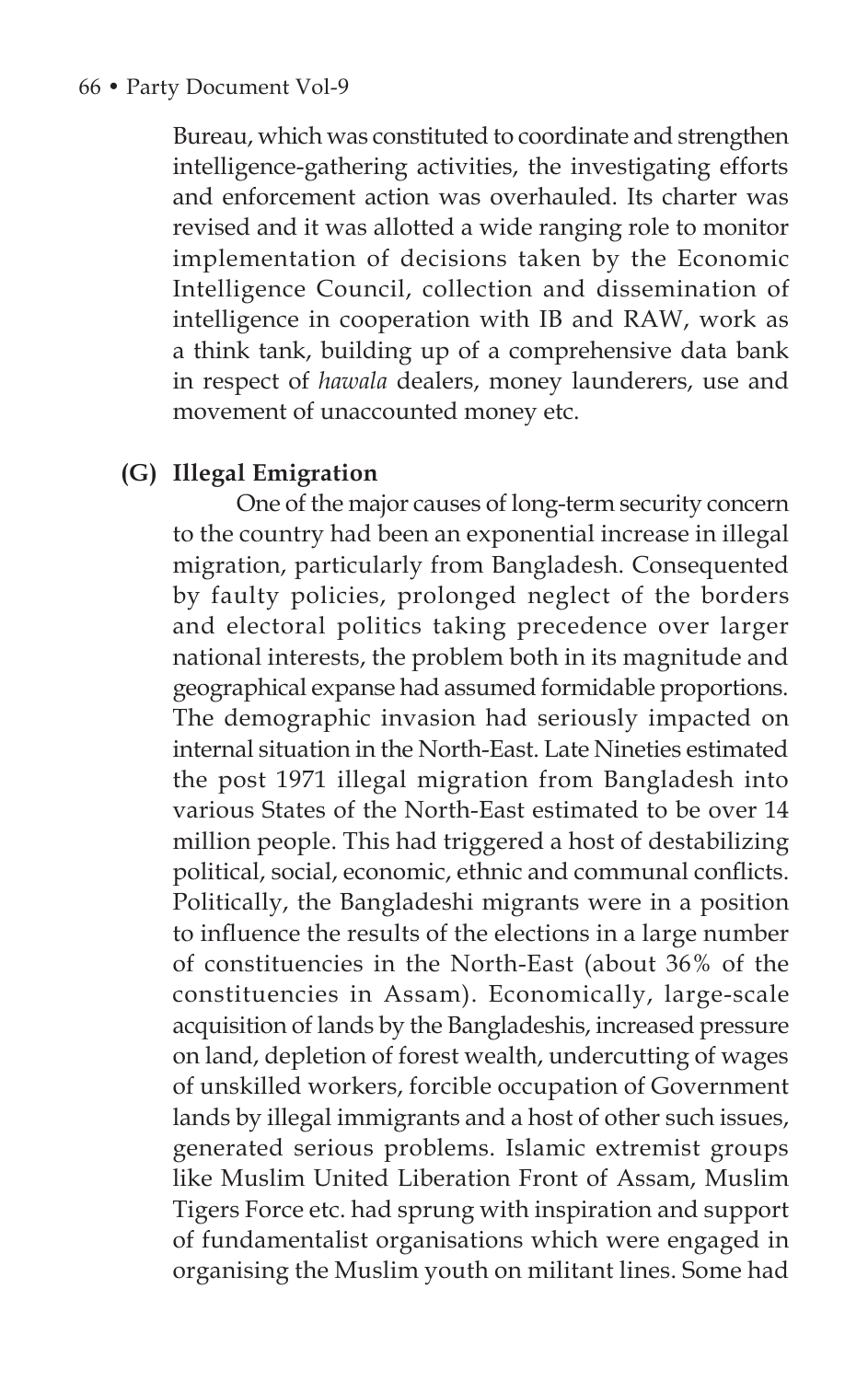been sent to Bangladesh for the handling of arms where they were able to forge operational linkages with various Islamic extremist groups acting in Bangladesh like Harkat ul Jehadi Islami, Okeya Jote, and Islamic Chhatra Shibir etc.

## **(H) Caste, Communal and Sectarian Violence**

 The Encouragement to Muslim communal assertion and appeasement for political gains had steadily allowed the growth of Islamic fundamentalism in the country. A large number of outfits had mushroomed in different parts subscribing to intolerance and emphasising Islamic Millat as opposed to Indian nationalism. They threatened the pluralistic and secular fabric of the Indian nation. In some parts of the country like J&K and Assam there was largescale movement of people outside the state for safety. The caste tensions had also exacerbated in the country mainly as a result of caste politics taking a centre stage position in Indian democracy. Widespread political mobilisation on the basis of caste had deeply divided the Indian society and done irreparable damage to its cohesion and unity.

 Barring unfortunate developments in Gujarat, the overall communal situation in the country remained peaceful during the NDA rule. During 1999 to 2003 there were nearly 2300 communal incidents in the country as compared to more than 3000 during preceding four years. The Godhra incident and the communal clashes which followed, however, took the toll of nearly 950 lives in over 1150 incidents.

 All out efforts were made to control and contain the communal situation following Godhra incident of unprovoked attack on some Hindu religious passengers and subsequent communal clashes. The steps taken included tightening of security and imposition of curfew in affected areas of the state, deployment of CPMFs, registration of thousands of criminal cases and arrest of large number of persons, appointment of a two-man commission to enquire into the disturbances etc. In addition, the state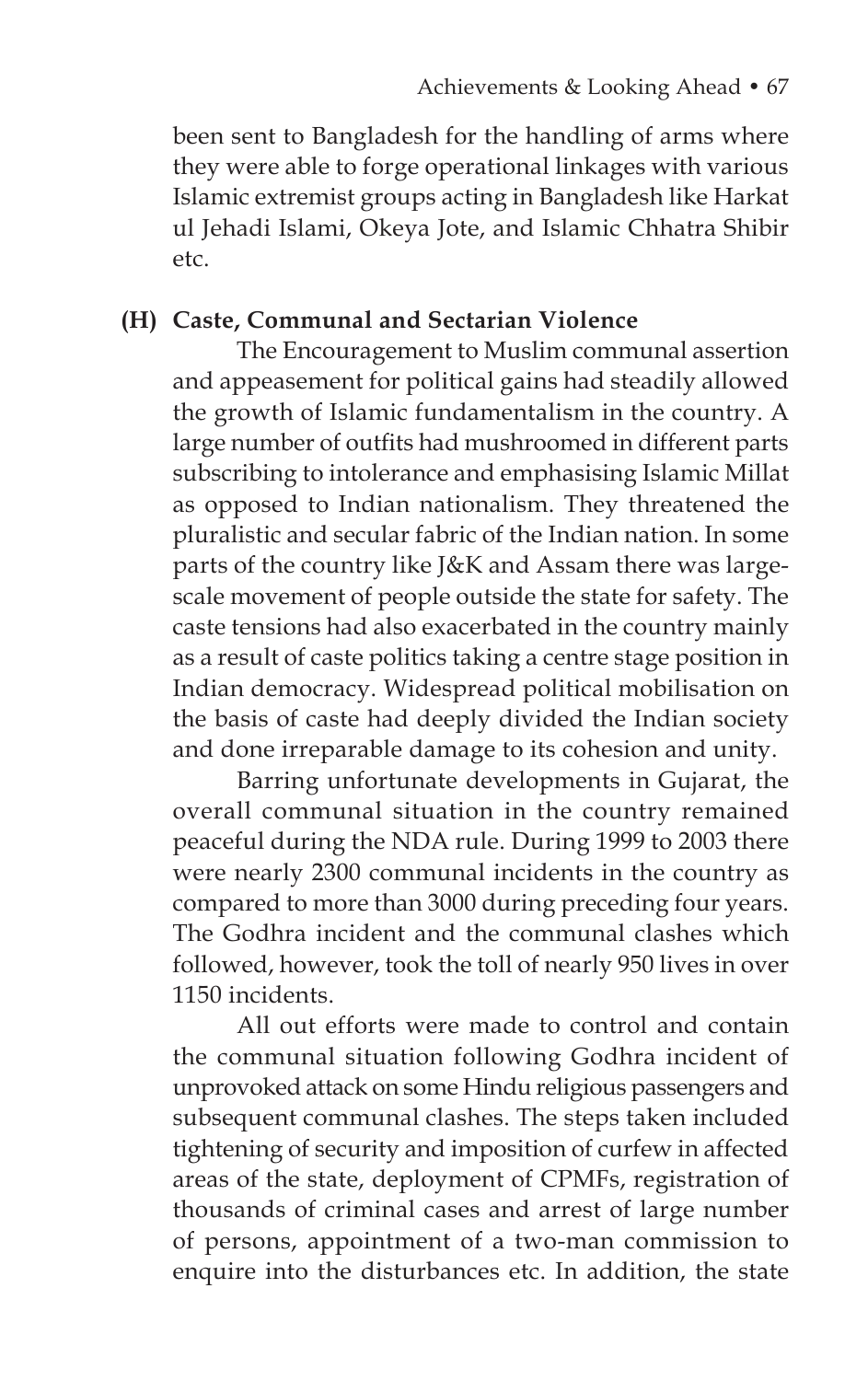Government established large number of relief camps and provided rehabilitation packages to the victims of communal violence.

### **Major Achievments**

# **(A) Emergence of India on The World Scene as a Major Power Player**

India's global clout at the end of NDA's five-year rule had increased manifold and it was able to outlive the image of a low performing, badly administered state to the league of world's fastest growing high potential states. The world leaders, think tanks, media and expert bodies all estimated India to be on the global fast track with a world role and pre-eminence in the region.

 Even the bitterest critics of India's Nuclear tests in 1998 grudgingly admit that it was a watershed point in India's emergence on the global horizon as a major power player. There was an international appreciation of the fact that India a strong and stable democracy, a worldclass human resource, economic potential, technological edge and military power could substantially contribute to international stability, peace and development. One of the most eloquent indicators of India's new image was the increase in self-esteem and confidence of the Indian diaspora that for the first time started publicly asserting their identity with a sense of pride.

 Strategic analysts both in the US and the West were surprised by the remarkable all round progress achieved by India in high technology areas in the midst of post nuclear tests sanctions and resilience of its economy during debilitating Asian financial crisis. The political stability despite the pulls and pressures of coalition Government raised India's stock as a mature and stable democracy. The restraint exercised by India in Kargil also depicted India in a very positive light as a confident, powerful and responsible nation. By the close of NDA's rule even the sanction imposed in the wake of nuclear tests also had been diluted considerably.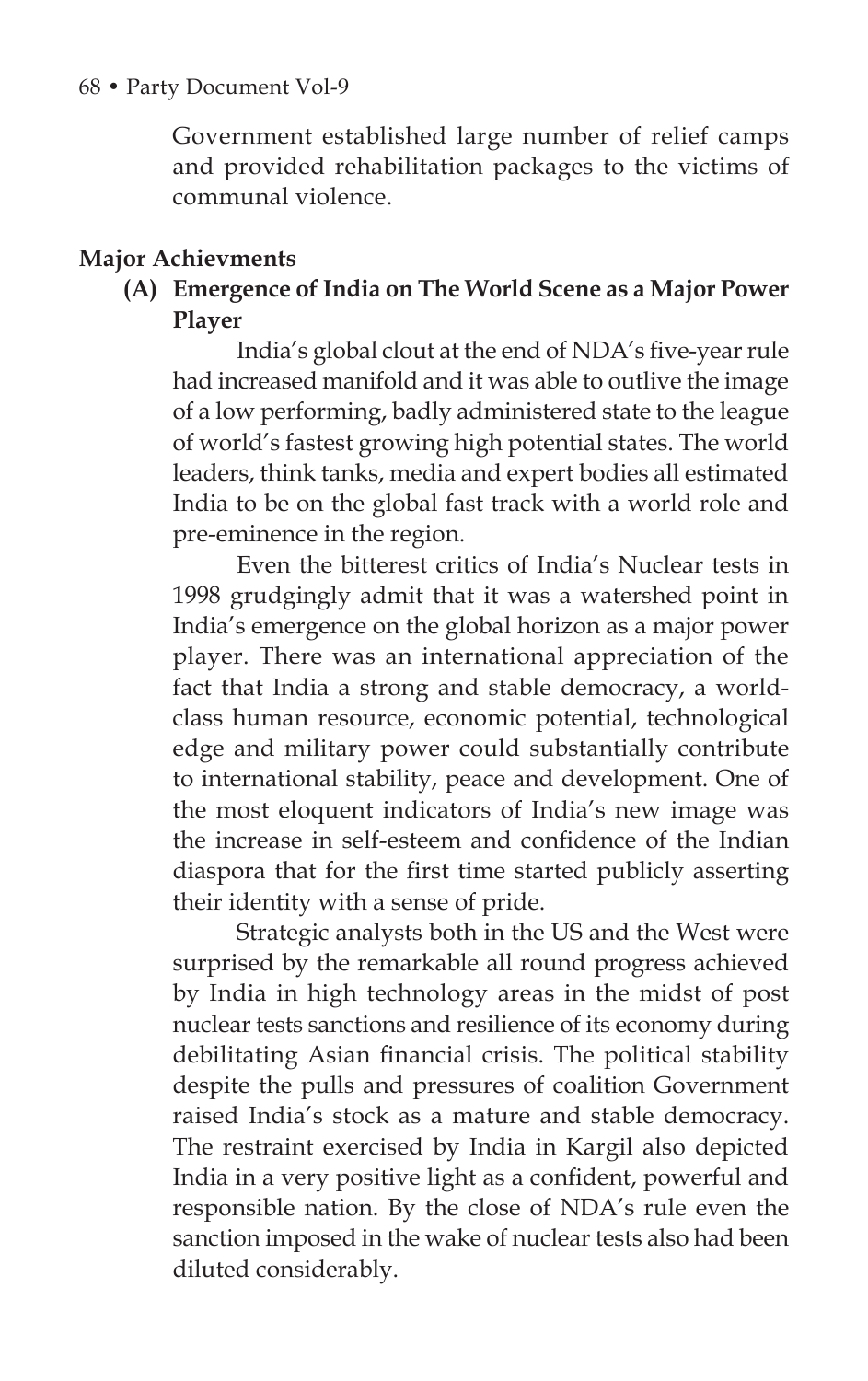This fast changing perception of India was quite evident when despite India's nuclear tests; American President Clinton came on a visit to India – a visit by an American President after a gap of more than two decades. India's role in maintaining regional security and stability was duly recognised in various joint communiqués, including Clinton-Vajpayee vision statement for the 21st century issued on 21 March, 2000. US and the west at the highest levels made it amply clear that they considered India as the dominant power in the region and aspired to have a long term, multi point strategic partnership with it.

 The international perception in respect of Kashmir also underwent a discernible shift. Indian assertion that the violence in J&K was essentially a proxy war launched by Pakistan in collaboration with terrorist and Islamic fundamentalist groups and not a freedom movement was widely accepted.

#### **(B) Politico-Military Handling of Kargil War**

 In furtherance of its nefarious designs on Kashmir, Pakistani army, in collaboration with some of its irregulars, carried out an armed intrusion in Kargil area of Jammu and Kashmir in May 1999. India launched operation Vijay to vacate the intruders from their occupied positions along the line of control from Batalik to Drass areas in Ladakh. The resolute army action backed by strong political will led to successful conclusion of the operation Vijay forcing the Pakistanis to withdraw from intruded areas and vacate all the Indian positions by July, 1999. The Indian army suffered loses of 413 men killed and 584 wounded.

After successful conclusion of operation Vijay and driving away the intruders from the areas occupied by them in Kargil, the NDA Government decided to constitute a high powered committee to review the events leading up to the Pakistani aggression in Kargil and recommend such measures to safeguard national security against such intrusions. The Committee was appointed on July 29, 1999 within a fortnight of Prime Minister Vajpayee declaring the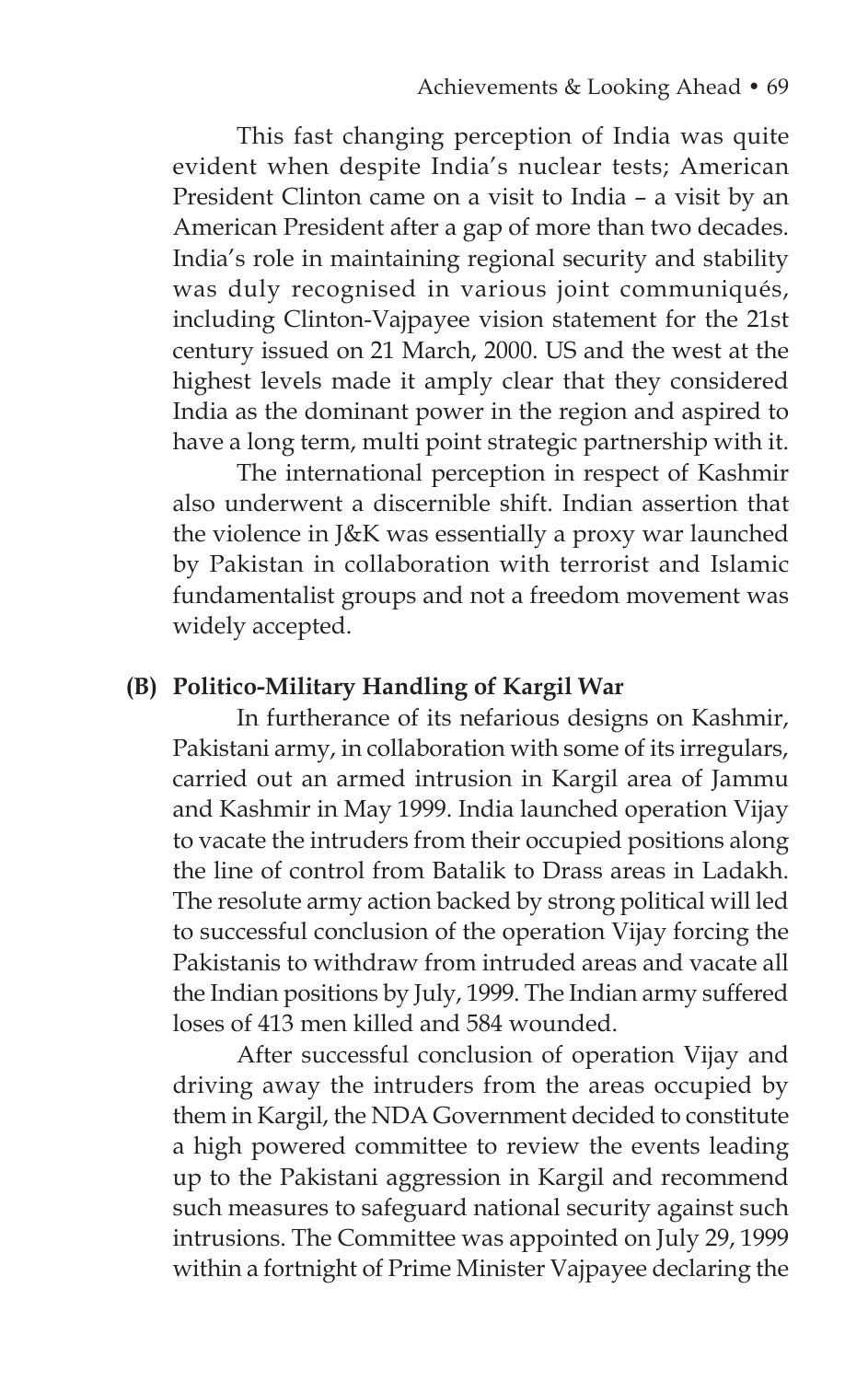success of Indian Security Forces on 14 July. The Committee submitted its report on 15 December, 1999. The Committee made series of recommendations on revamping of National Security, upgrading intelligence apparatus, effective border management etc.

### **(C) Peace Engagements with Pakistan**

The NDA Government was aware of the fact that if India had to achieve its potential status in the comity of Nations it was necessary for it to emerge as a stabilising factor in stability of South Asia. Pakistan's compulsive hostility against India and Kargil war notwithstanding, Atal Bihari Vajpayee took a historic bus trip to Lahore on 20 February, 1999 to improve bilateral relation with Pakistan and give peace a chance. Musharraf, however, derailed the process, with deposition of Nawaz Sharif in a military coup.

 In July 2001, President Musharraf was invited to India for talks. The NDA Government insisted on unequivocal denunciation of terrorism and an assurance by Pakistan that it would not allow its soil to be used by the terrorist groups for carrying out terrorist actions in India. Musharaf's intransigent attitude, constant harping on Kashmir issue and insistence on characterising violence in J&K as an indigenous freedom movement led to failure of talks. The firm and principled position taken by India was, however, vindicated when Prime Minister Vajpayee again visited Lahore in January 2004 and a joint declaration was issued which categorically denounced terrorism and affirmed resolution of all matters through peaceful methods. Pakistan gave an unequivocal assurance to India that it would not allow its soil to be used for terrorist activities. As a sequel to these parleys institutionalised mechanism for resolving all outstanding disputes was worked out and positioned in place when the NDA Government demitted office.

**(D) Conduct of Nuclear Tests and Handling of Post Test Situation**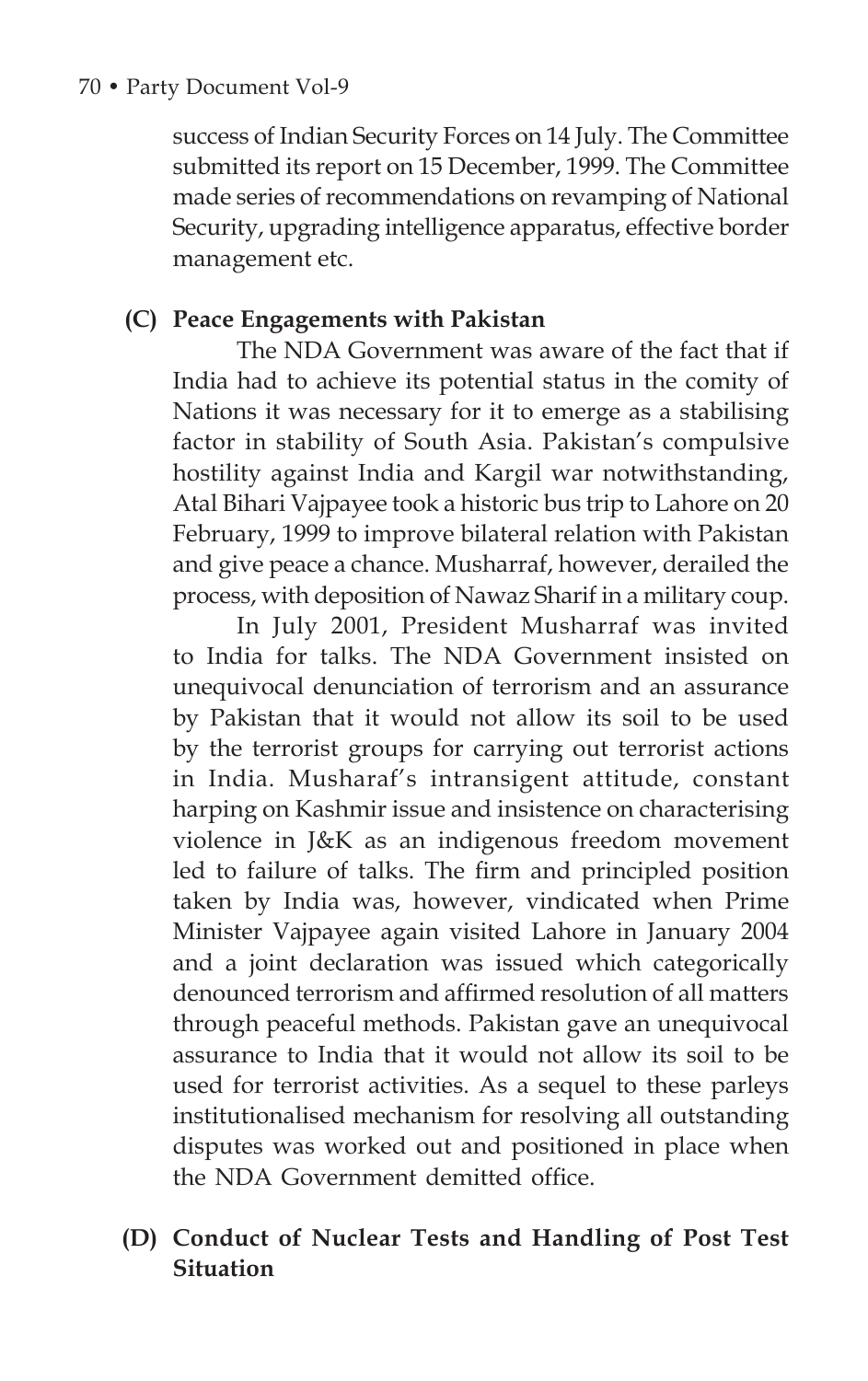After concluding the test in May 1998, India announced a voluntary moratorium on further tests. During the NDA regime India had always BEEN supportive of nuclear non-proliferation and total elimination of Nuclear Weapons Systems. However, it had been opposed to discriminatory international regime which placed the Nuclear have-nots, who faced threat to their security from Nuclear states into a position of gross strategic disadvantage. Sandwiched between Nuclear China and Pakistan, which pursued a clandestine nuclear program. India considered it necessary to acquire minimum nuclear deterrence to safeguard its vital security interests. India for long had indigenous technological capability and infrastructure support to carry out such tests but could not muster the political will to execute it. In consonance with commitment to the people of India the Vajpayee-led Government within two months of its coming to power carried out three nuclear tests at Pokharan in Rajasthan on 11 May, 1998 and two more on 13 May, 1998.

 India formulated its nuclear doctrine; the basic principles of India's nuclear doctrine included the following:

- (a) Building and maintaining a credible nuclear deterrent;
- (b) A Posture of 'No-First Use': nuclear weapons will only be used in retaliation against a nuclear attack on Indian territory or on Indian forces anywhere;
- (c) Nuclear retaliation to a first strike will be massive and designed to inflict unacceptable damage;
- (d) Nuclear retaliatory attacks can only be authorised by the civilian political leadership through the Nuclear Command Authority;
- (e) Non-use of nuclear weapons against non-nuclear weapon states;
- (f) However, in the event of a major attack against India, or Indian forces anywhere, by biological or chemical weapons, India will retain the option of retaliating with nuclear weapons;
- (g) A continuance of strict controls on export of nuclear and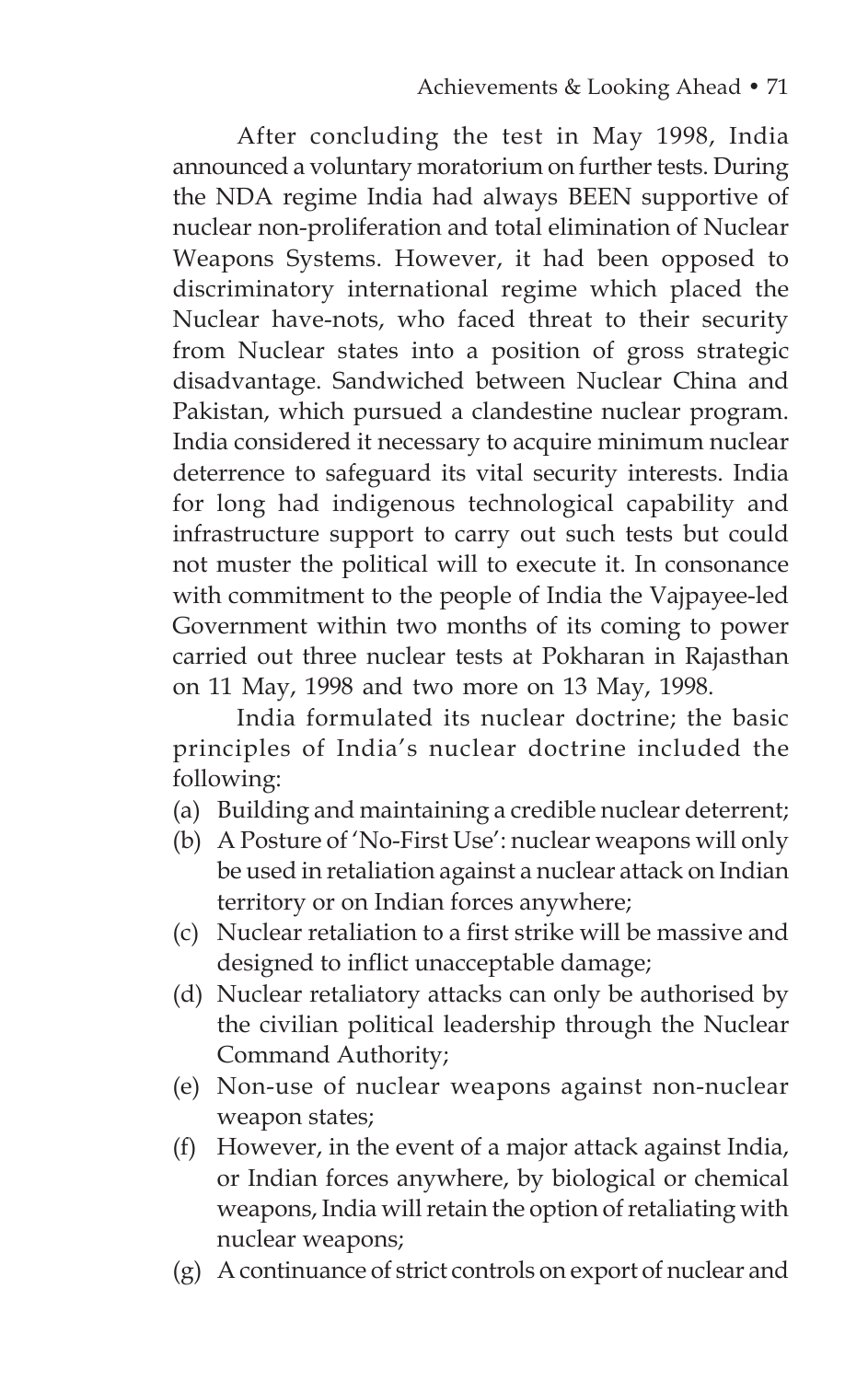missile related materials and technologies, participation in the Fissile Material Cut-off Treaty negotiations, and continued observance of the moratorium on nuclear tests;

 (h) Continued commitment to the goal of a nuclear weapon free world, through global, verifiable and nondiscriminatory nuclear disarmament.

 This doctrine forms part of a responsible and restrained approach to the security challenges of the future. It provides for transparency and predictability and should, therefore, serve the purpose of deterrence and stability.

 During the NDA regime in all forums concerned with disarmament India continued to insist on verifiable, non-discriminatory and universal nuclear disarmament. Consistent with the principle of equal and legitimate security for all, India's position on disarmament was anchored on the assessment of its own national security interest. Through multilateral, bilateral and regional dialogue on strategic issues Vajpayee Government was able to bring about greater harmonisation between India's national security interest concerns and International concerns on non-proliferation. India's commitment to non-discriminatory and universal nuclear disarmament continued to be reflected in its policy pronouncements and diplomatic initiatives. The country's stand on issues related to disarmament and international security in various multilateral and regional forums was premised on India's national security interests and the nation's tradition of close engagement with the international community.

 The series of bilateral dialogues commenced after May 1998 continued to be pursued. Dialogues were held with Russia, UK and China. In addition, the first dialogue with USA on non-proliferation and disarmament was held in September 2002. All these led to progressively greater appreciation of India's security concerns and its role as a responsible member of the international community. On the regional level, India's participation in the confidence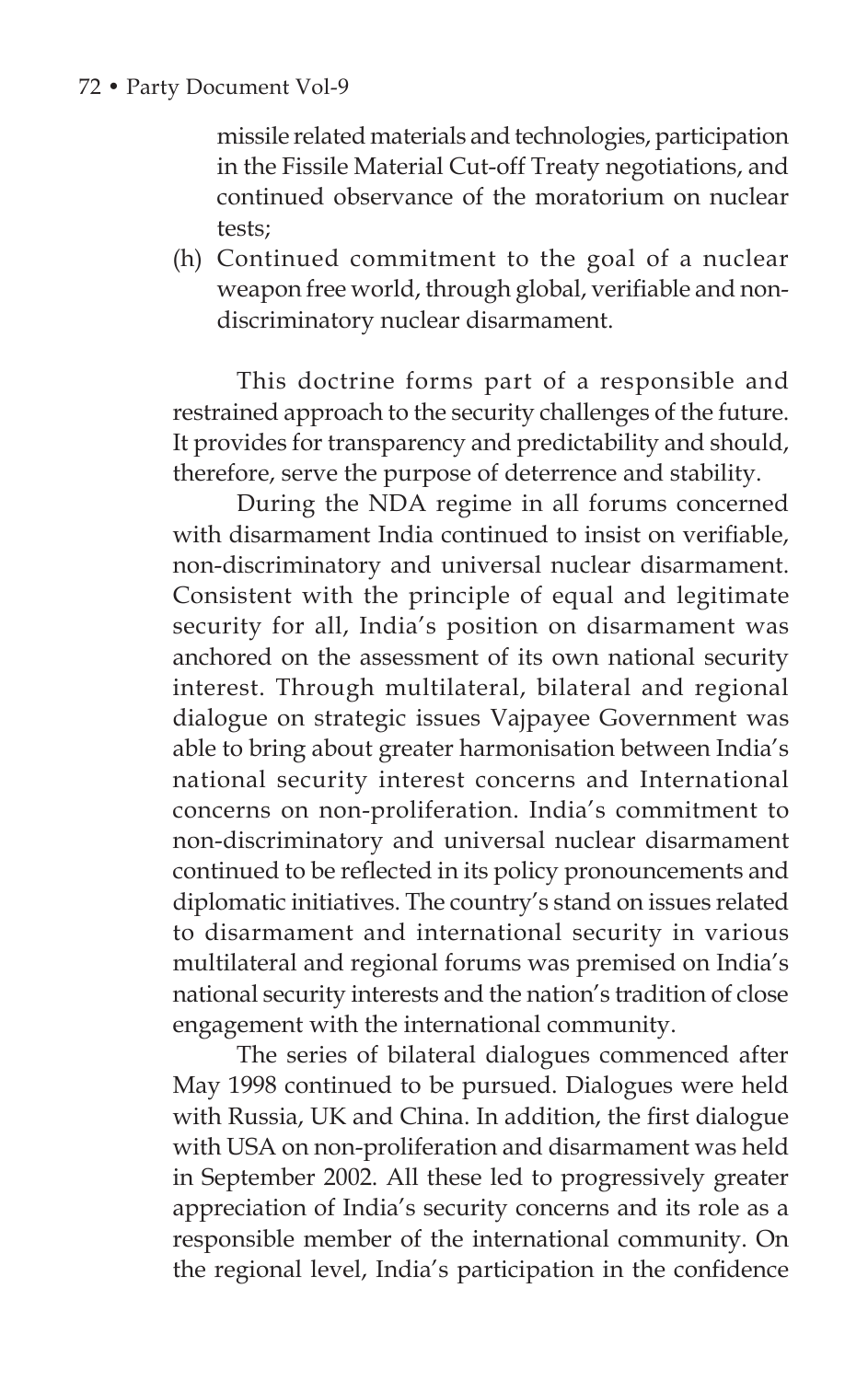and security building process and structure under the ASEAN Regional Forum also acquired greater momentum. India actively participated in the first summit meeting of Conference on Interaction and Confidence Building Measures in Asia (CICA), which took place in Almaty in June 2002. Prime Minister's presence at the CICA Summit in Almaty lent India's support behind this initiative on Confidence Building Measures in Asia.

# **(E) Appointment of Group of Ministers for Integrated National Security Response**

 Working on the promise that security of the country was indivisible and could not be dealt in watertight bureaucratic compartments, the NDA Government tried to bring about structural, doctrinal and strategic changes in the nation's security apparatus. For the first time in independent India an extensive exercise was undertaken aimed at synergising and complimenting various policy initiatives and executive actions on the security front. A Group of Ministers (GoM) under Shri L.K. Advani, Home Minister, External Affairs Minister, Defence Minister and Finance Minister as its members was constituted. It submitted its report dealing with Internal Security, Border Management, Management of Defence and Intelligence Apparatus.

 The high powered body taking a long term and strategic perspective made far reaching recommendations focussing on improvement aimed at coordination, technological up gradation, modernisation and systematic improvements, stressing improved management of the borders it introduced 'one border one force' concept to ensure better control and command specialisation leading to areas/problems specific response capabilities and accountability. For improved management of internal security recommendations were made laying stress on modernization of police, legislative changes, building up capabilities to counter national level threats like terrorism, espionage, sabotage etc. Special stress was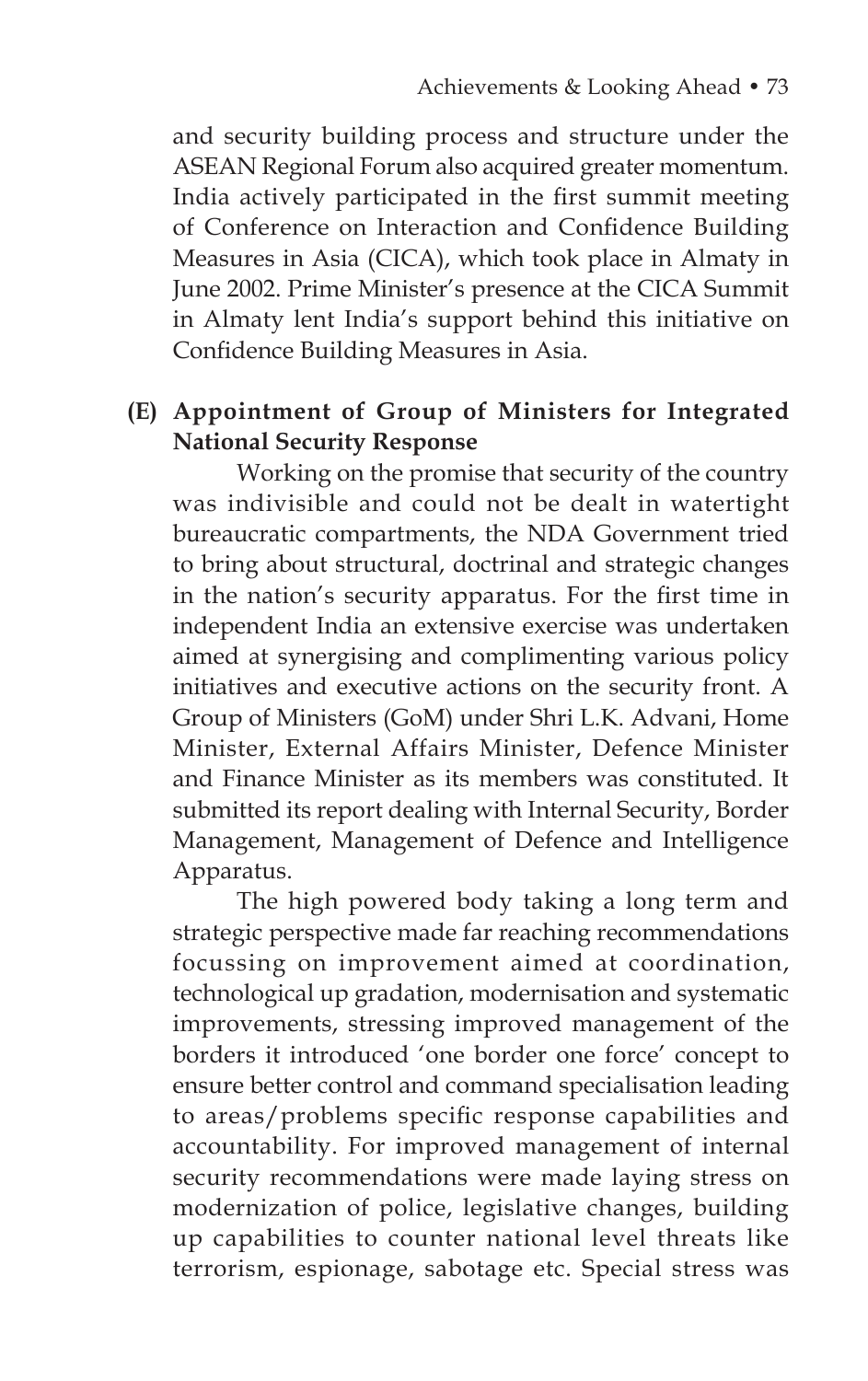### 74 • Party Document Vol-9

laid on providing improved weapons, communication equipment and mobility to police forces and bringing about qualitative improvements in training of police personnel. As all futuristic threats were assessed to have higher covert component complete reorganisation of country's premier intelligence agencies was envisaged.

The GoM submitted the recommendations in February 2001 and all the recommendations soon received the cabinet approval. High-powered implementation committees were constituted to ensure implementation of the recommendation under a time bound programme. The National Security Council Secretariat closely monitored implementation of these recommendations and it is a tribute to the NDA Government that before it demitted office in May 2004 over 72% of the recommendations had been implemented. It is a record of the sorts in the backdrop of National experience of committees and the fate of their recommendations.

### **(F) Efforts towards Synergising The National Security Effort and Bringing in Greater Coordination**

One of the major achievements of the NDA Government has been its sustained effort to synergise the national security apparatus at all possible levels. At the apex level a National Security Council headed by the Prime Minister and with the Home, Defence, External Affairs and Finance Ministers as its members was formed. A post of the National Security Advisor was created and attached to the Prime Minister's Office for bringing about coordination in relation to all aspects of national security management. A National Security Council Secretariat, a multi-disciplinary platform was created to study all national security problems and prepare net national assessments, option papers, and policy recommendations etc. for consideration of the National Security Council. A Strategic Policy Group was constituted with the three chiefs of the defence forces, two intelligence chiefs and secretaries of Ministries of Home, Defence, External Affairs and Finance. This apex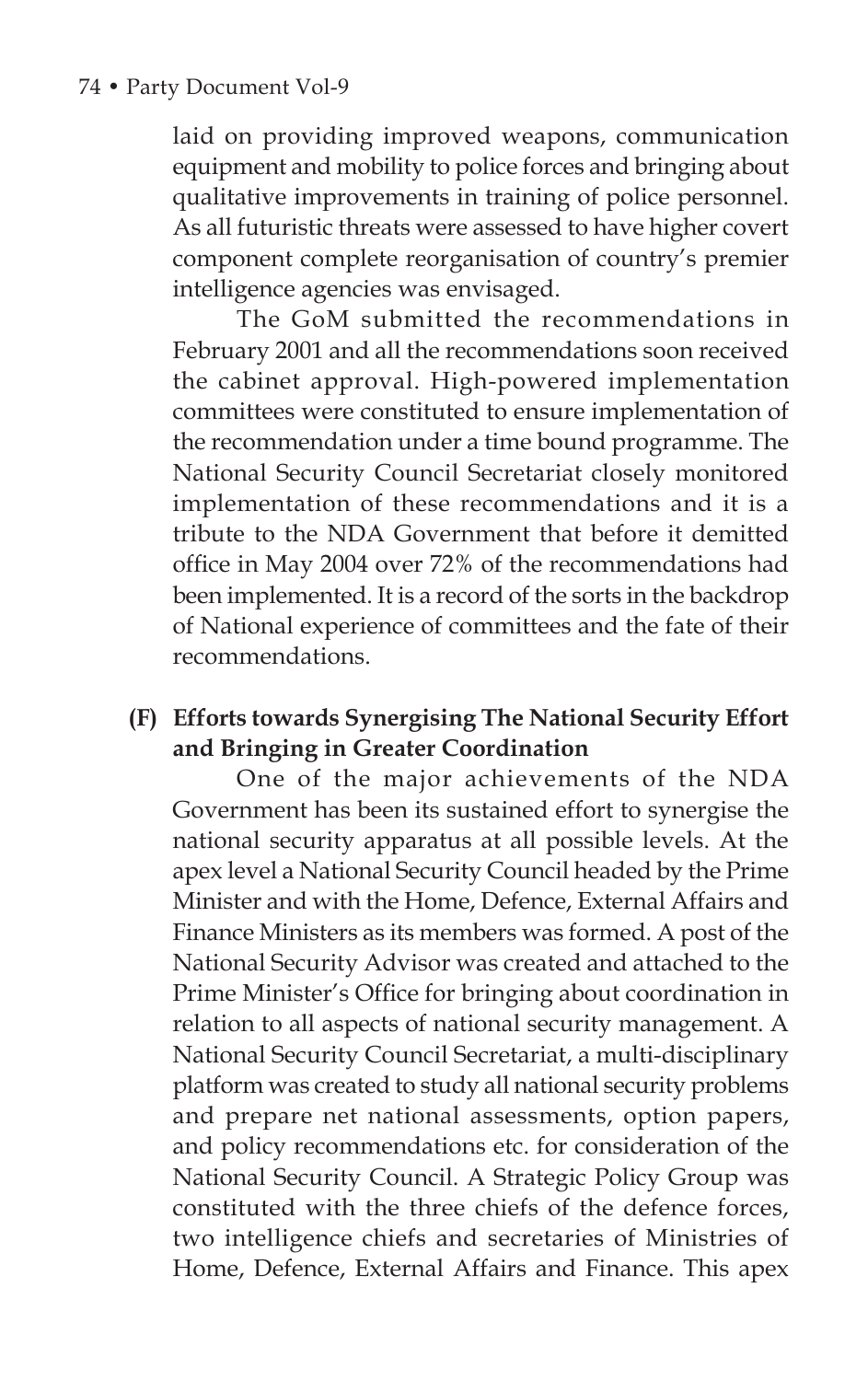group at professional level was envisaged to ensure total coordination in executive decisions making, implementation of action plans and monitoring various security problems beleaguering the country. Intelligence Coordination Group was constituted under the National Security Advisor as an apex intelligence coordination body for over-sight of the intelligence community, ensuring adequate allocation of resources to them, annual review of the quality of inputs and preparing annual tasking for intelligence generation.

 In the defence forces creation of the post of Chief of Defence Staff was recommended though it could not become a reality till the NDA Government demited office. The Chief of Defence Staff was expected to provide singlepoint, military advice to the Government, administer strategic force, enhance efficiency and effectiveness of the planning process through intra and inter-service consultations and bringing about required 'joint ness' in the armed forces'.

 During the NDA Government a Defence Intelligence Agency (DIA) was also constituted for coordinating functioning of the Directorate of Military Intelligence, Directorate of Air Intelligence and Directorate of Naval Intelligence. The DIA was expect to promote greater integration in the intelligence gathered by different services intelligence directorate as also preparing integrated assessments in respect of defence related issues. The Chief of DIA was to be the principal intelligence advisor to the Defence Minister and Chief of Defence Staff.

 The creation of Multi Agency Centre (MAC) under the Intelligence Bureau for combating terrorism and other forms of covert threats was another major step towards integration. The Multi Agency Centre, during the NDA regime, became a highly efficient set-up, which effectively dealt with terrorism and its allied manifestations, not only in J&K and North-East, but also in other parts of the country. A record number of covert modules operating from different parts of the country were unearthed and neutralized as a result of joint efforts. Similarly, Joint Task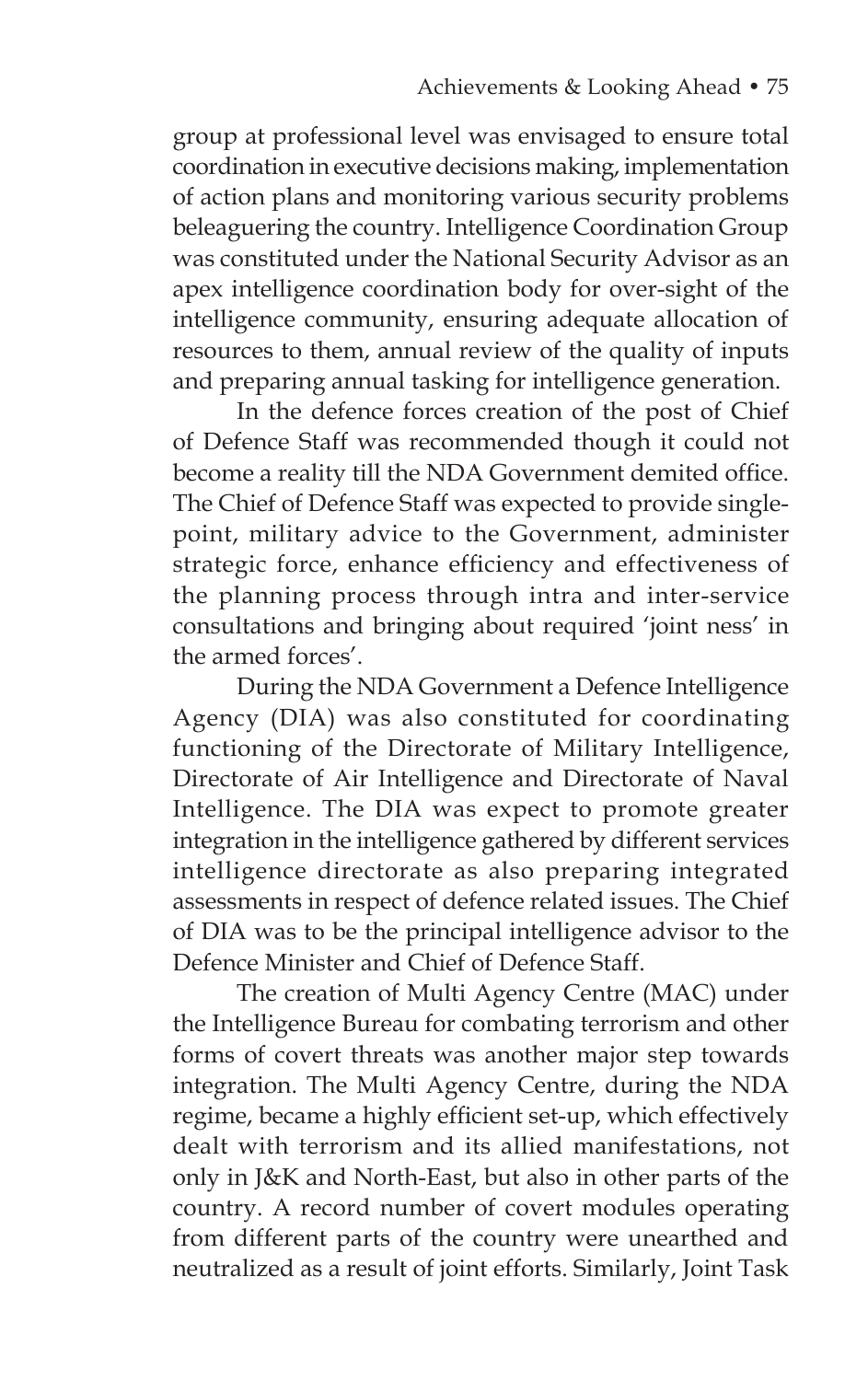For Intelligence was created under the IB with the object of bringing about seamless integration between the central and state agencies in areas, which threatened national security or had inter-state ramifications.

 As technology is increasingly playing an important role in National Security Management, National Technical Facilities Organisation (NTFO) was created (later renamed as National Technical Research Organisation) with the objective of bringing about a quantum jump in technical capabilities of the intelligence agencies. This set-up was also expected to provide common facilities to various intelligence organisations where the costs involved in their procurement were prohibitive.

 It is noteworthy that in post independence India it was first-ever effort made towards tackling national security in an integrated manner. Various initiatives taken by the NDA Government and different structures and systems positioned by them brought about a qualitative change in inter-disciplinary coordination and convergence. It facilitated a holistic national response to security problems. The earlier turf wars were minimised and there was better utilisation of resources – technical, financial, manpower in the service of the country.

# **(G) Improved Security of the Borders**

 The NDA Government soon after coming to power realised that India's borders, particularly the land borders, were highly porous facilitating illegal infiltration of terrorists, smuggling of weapons and explosives, and illegal immigration. It took series of concrete measures not only to strengthen border security but also dovetail the security efforts with overall management of the borders. One of the important tasks undertaken was to fence the border in J&K in the face of heavy opposition by Pakistan. Despite Pakistan's heavy artillery shelling along the international boundary and the line of control, most of the borders were successfully fenced. This was a stupendous task, as besides heavy firing from the Pakistani side, the climatic conditions,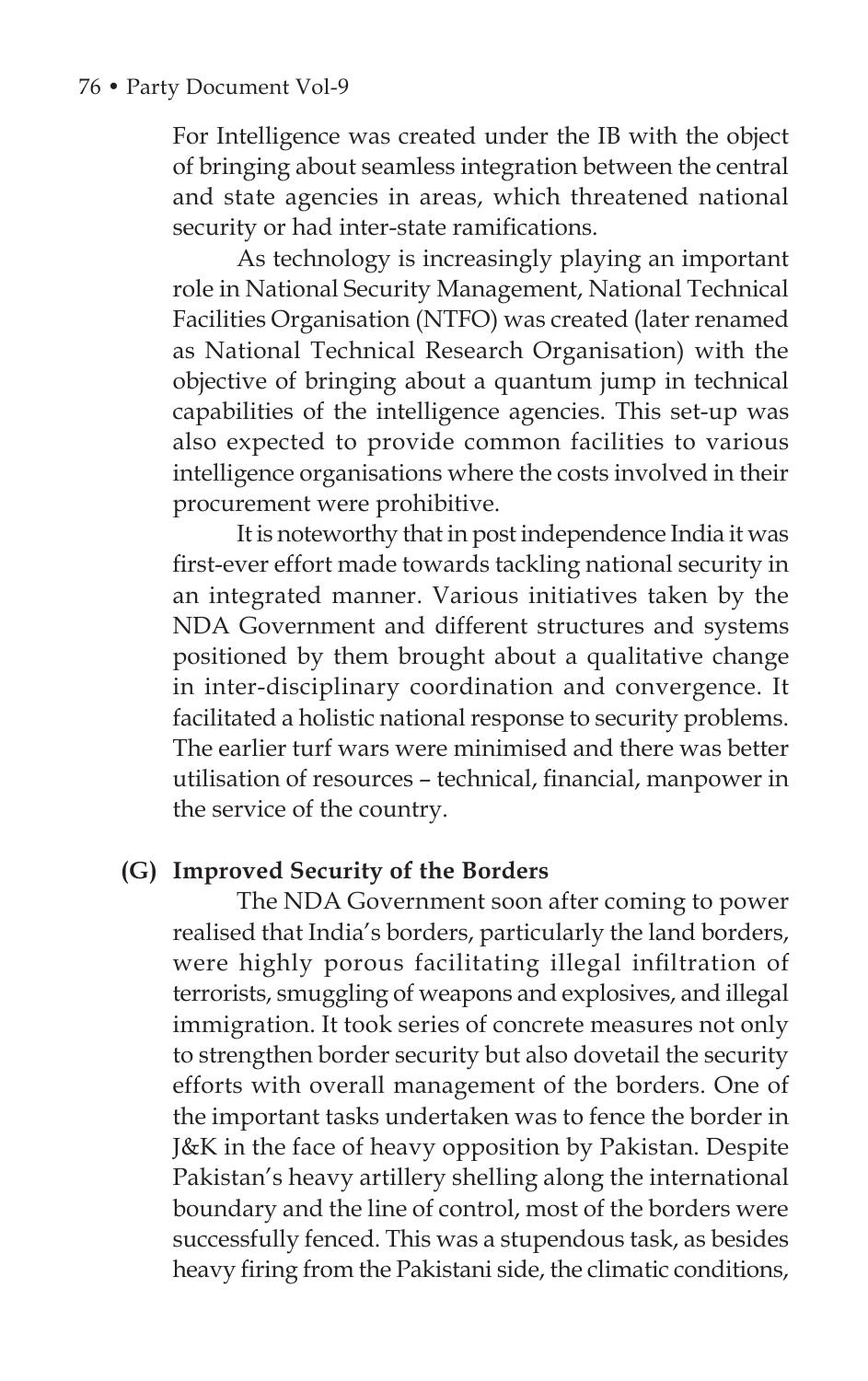fast flow of mountainous rivers made it a formidable task. In the eastern sector, where Bangladesh as a matter of its state policy consciously supporting illegal immigrants to India, fencing was completed in most of the areas.

### **(H) Police Reforms and Modernisation**

The NDA Government soon after coming to power prepared a comprehensive modernisation programme, both for the States and Central police forces, which envisages enhancement in their strength, modernisation of equipment, up gradation of training and improvement in their working conditions. Modernisation plan costing more than Rs. 4,000 crores for the Central Police Organisations was approved. For the States, the Centre's annual modernisation grant was increased from Rs. 200 crores to Rs. 1,000 crores per year.

 To meet frequent demands of the States for Central forces and better management of the borders, the Government approved raising of 209 Battalions of the Central Para Military forces. In addition, the Centre strengthened the State armed police and 50 additional India Reserve Battalions were sanctioned, majority of them for terrorist, insurgency and Left Wing extremism affected states.

### **(I) Beefing up of Airport Security and Immigration Control**

 To deal with aviation related threats, including hijacking as also ensuring better access control, the Government took series of steps to strengthen Airport security and streamline its Immigration Control Systems. Various steps taken included handing over of security of 45 airports to the Central Industrial Security Force (CISF), deployment of Sky Marshals, formulating contingency plans to tackle hijack situation and installation of technical security gadgets at all sensitive airports. The Bureau of Immigration was totally over-hauled and immigration control work at 22 international check posts was entrusted to it. Foreigners (Report to Police Order – 2001) order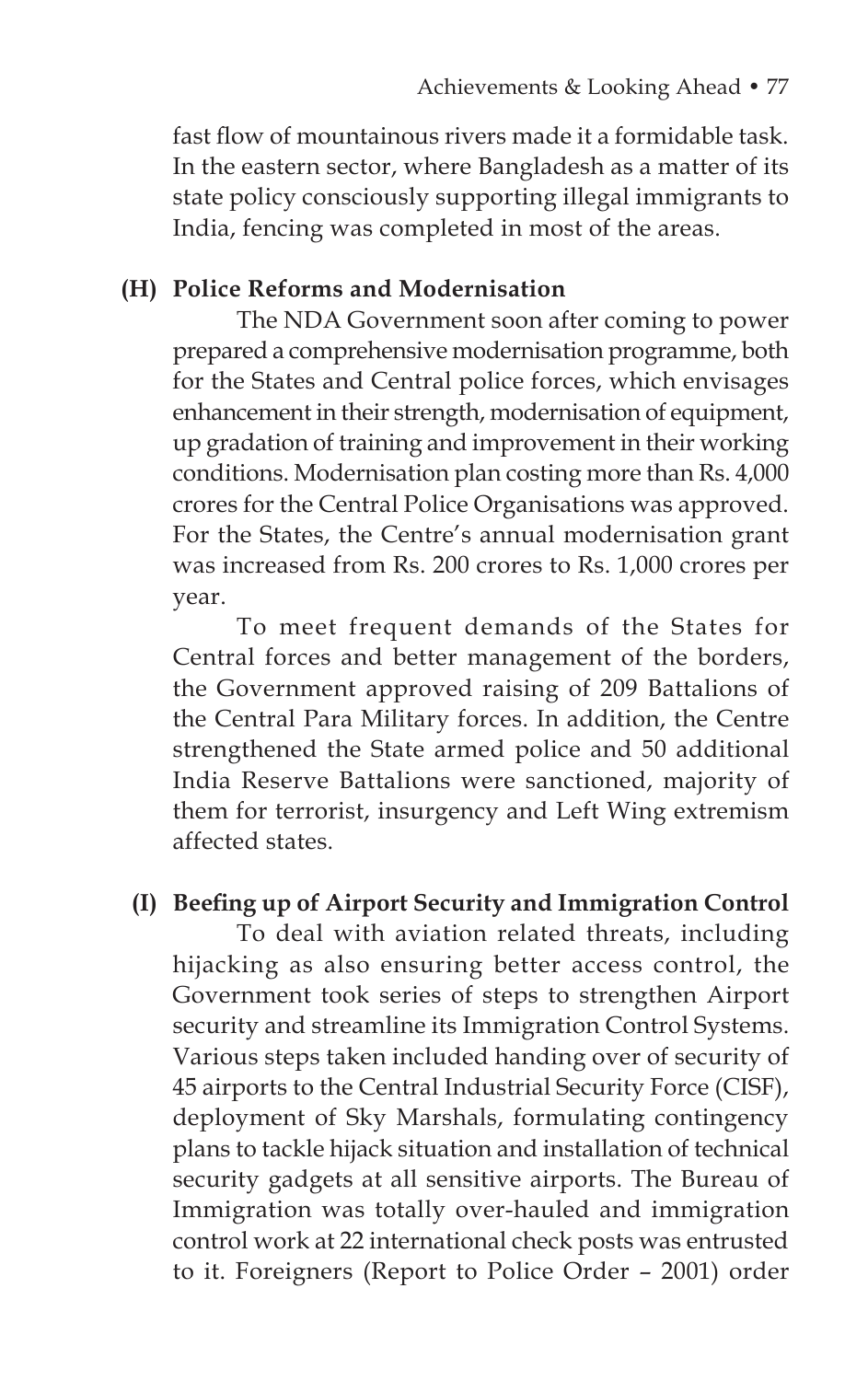was issued in August 2001 to check illegal infiltration, particularly of Bangladeshis, and overstay of foreigners. List of Pak nationals over-staying in India were prepared and steps taken for their detection and deportation.

 Technological upgradation of the border forces was another major step which included providing them access control devices, thermal sensors, night vision devices, communication equipments etc. Installation of these gadgets along the border in conjunction with the fencing and reinforcment of forces on the border had a salutary effect on bringing down the level of infiltration.

 Protection of our maritime boundaries also received special attention of the NDA Government. The coastguard was strengthened and provided new vessels and equipment for effective patrolling and quick operational response, greater coordination between the coastguard and Indian Navy on one hand and Coast guard and state Governments was also brought about. The water wing of Border Security Force was strengthened, particularly in Gujarat and West Bengal. In Gujarat, they were given special responsibility in Sir Creek area.

### **(J) Successful Counter-Insurgency Operations in Bhutan**

 Taking advantage of geographical proximity, difficult mountainous terrain, and relatively weak ground control of Bhutanese police and army, the Indian insurgent groups of North-East had created safe hideouts and camps for themselves in the Himalayan kingdom. The territory was being used for training of cadres, communication control centres and safe retreats after carrying out terrorist depredations on the Indian side. For many years Government of India had been trying to persuade the Bhutanese Government to flush out these insurgents from their soil as it seriously impacted on India's security interests. The Government of Bhutan, apprehensive of retaliation by the insurgent groups both in the Bhutanese territory and its interests in Assam and other adjoining areas, could not muster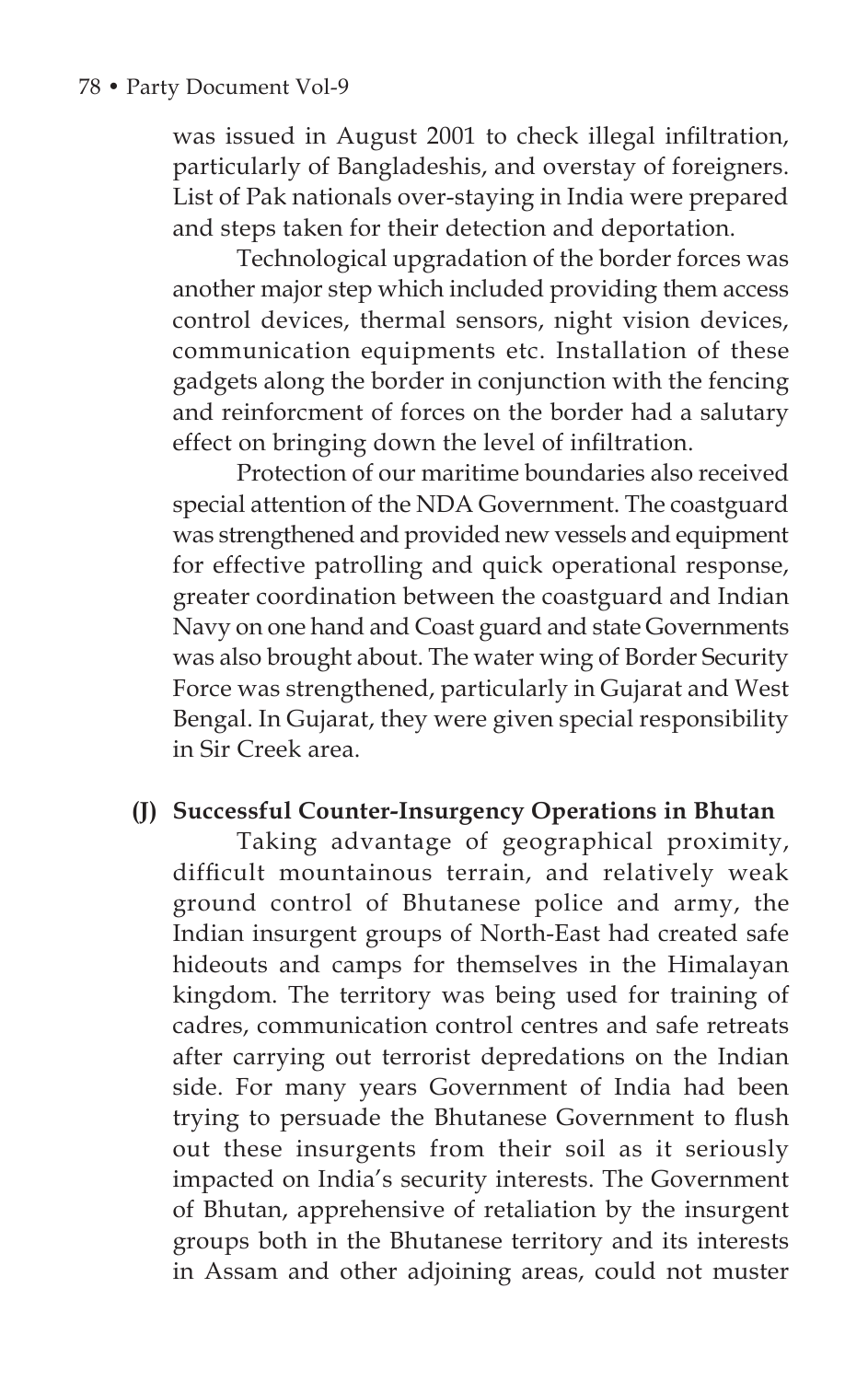sufficient courage to take any deterrent action against them. The Indian insurgent groups did not take their persuasive efforts and occasional warnings seriously. The NDA Government was able to prevail upon the Royal Bhutanese Government, provide them definite intelligence and assure them of total support in case of retaliation made Bhutanese Government to relent and agree to undertake military action to flush them out.

 In a three weeklong operation launch on 15 December 2003, Bhutanese Army was able to attack 30 camps in thickly forested areas of South-East Bhutan, which bordered India. The operations were undertaken after close consultations with Indian Intelligence and Security Agencies. The camps of the United Liberation Front of Assam (ULFA), National Democratic Front of Bodoland (NDFB) and Kamatapur Liberation Organisation (KLO) were attacked and destroyed. The casualties suffered by the Indian insurgents were quite substantial and included killing of 134 insurgents and arrest of 340 by Bhutanese Army. In addition, the supportive action taken by the Indian Army on the Indian side of the border led to neutralisation of another 249 insurgents that included 117 of ULFA and 104 of NDFB when they were trying to flee to India from their encampments.

 These operations had a telling effect on the organisation, structure and moral of these North East insurgent groups. They were forced into a state of disarray following heavy casualties, disruption of their command hierarchy communication system, destruction of training camps etc. This also established a model of bilateral cooperation between two countries in fighting the menace of terrorism and substantially upped the level of security cooperation between the two countries.

### **(K) Technology Upgradation for National Security**

 One of the major contributions of the NDA Government has been the special emphasis laid by it on technological upgradation of our entire security apparatus.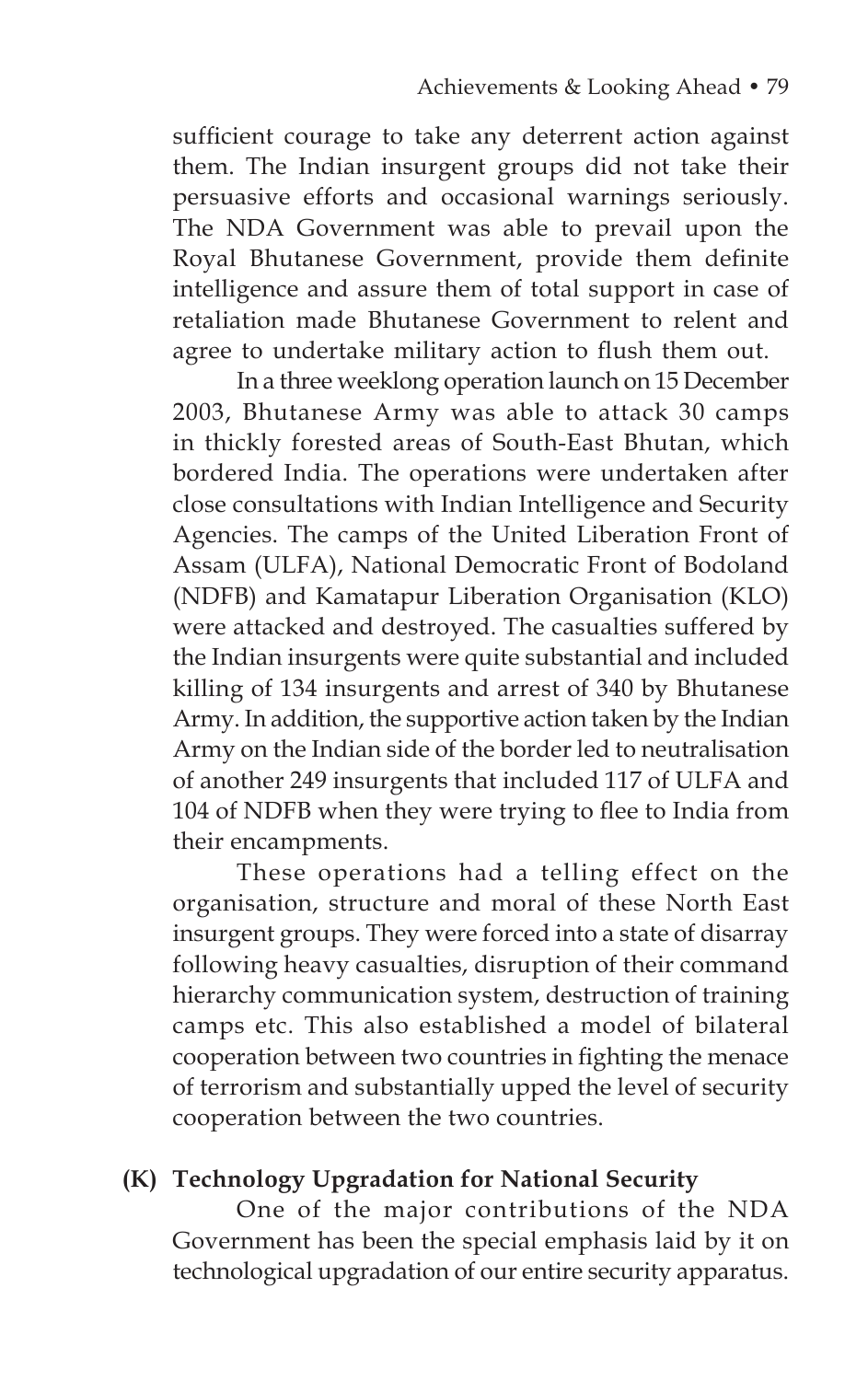Convinced that it was imperative for India, aspiring for a major power role and unwilling to surrender its decisional autonomy by joining a military alliance, to be self reliant to the possible extent. It vigorously pursued Research and Development Programmes focusing both on immediate and long-term needs of the defence forces and other security outfits. In its manifesto it had lamented that "Inadequate pace of defence research and development despite abundant talent available in DRDO". It added that our scientists and technologies are second to none and it is lack of political will and clarity on strategic issues that is the main cause of the delay." India enjoyed advantages like having a large pool of world-class scientists and engineers, high technological based and a decisive edge in certain core sectors like space, electronics, oceanography, metallurgy, communications, etc. Senior leaders of the BJP like Shri L.K. Advani also felt that many Indian scientists abroad that had achieved excellence in some critical areas could be persuaded and mobilised to augment India's technological capability.

 There has been a discernible decline in last decade and a half in overall performance of our research establishments and defence production units. Many factors like bureaucratic delays and neglect, lack of coordination between end users and research production units, resistance of strong lobbies supportive of induction of imported weapons and equipment, lack of clarity on long and intermediate term strategic defence requirements etc. contributed to their low performance. Some of the programmes like Light Combat Aircraft had been unduly delayed for a decade and a half. Under the NDA Government the first Technology Demonstrator Light Combat Aircraft (LCA) was flight-tested for the first time on 04 January, 2001 at Bangalore. Analysis of test flight results indicated a total match between flight tests and design objectives. The Prime Minister christened the LCA as Tejas on 4 May, 2003, and the same day formation flights of Tejas were demonstrated. It successfully crossed the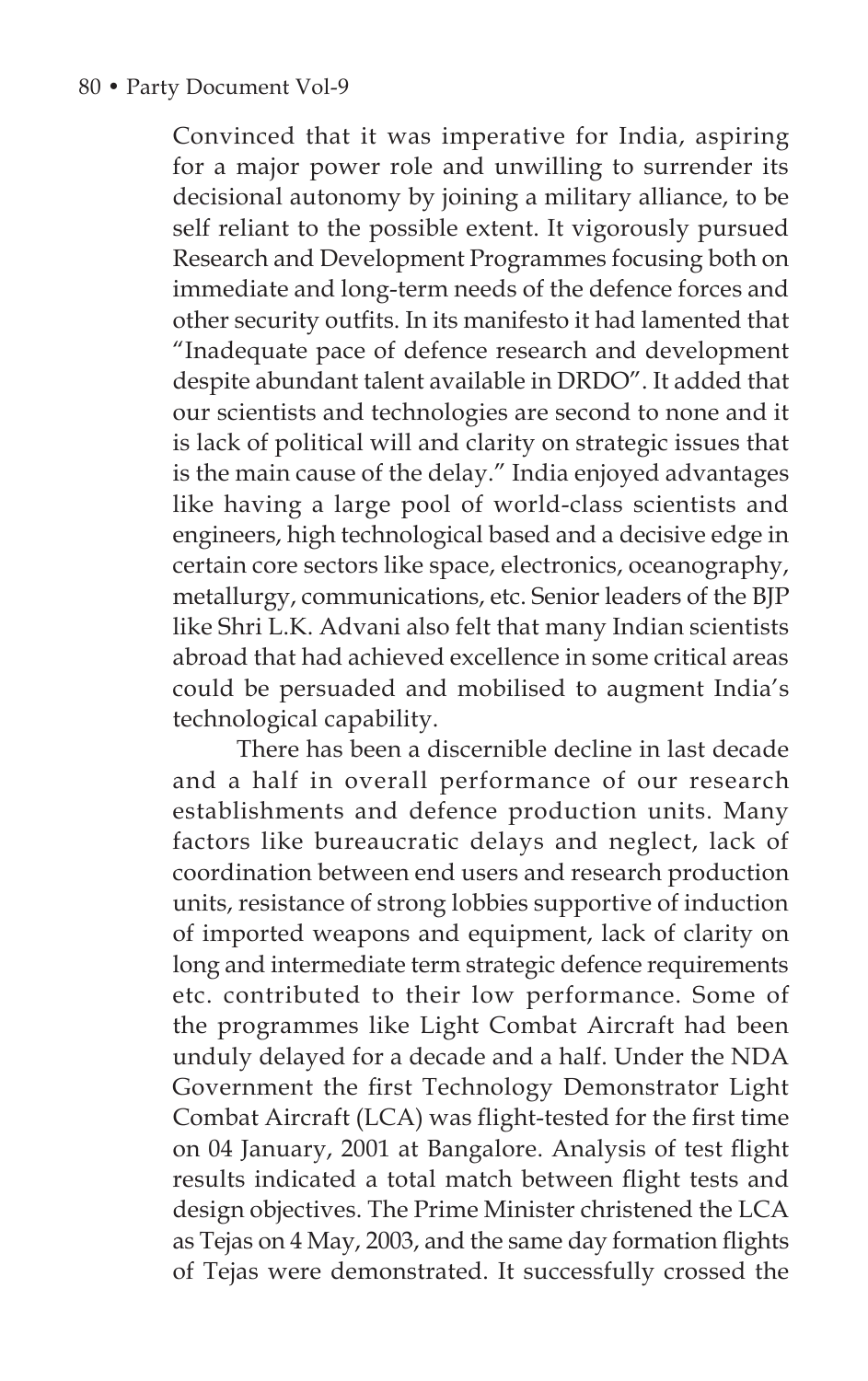sound barrier on August 2003 and carried out supersonic flights up to 1.15 mach.

 The strides made in missile development program were also noteworthy. Nine developmental trials of surface-to-air missile (SAM)-Akash were undertaken between January 2003 and March 2004. Consistently high performance of propulsion, control and guidance system was demonstrated against simulated targets. The distance achieved in all these flights was within specifications. Production facilities were developed at Bharat Dynamics Limited (BDL), Hyderabad and the missiles are being integrated and checked out at BDL. For Akash, the Rajendra Radar was integrated with Battery Control Centre (BCC-II), Battery Surveillance Radar (BSR) and Akash Self Propelled Launcher (ASPL-II). Further, 3D Central Acquisition Radar (3D-CAR) was demonstrated to the Air Force and the Navy. All radars showed consistently high performance.

 Nag, the third generation anti-tank guided missile, with 'Fire & Forget ' and 'Top Attack during Day and Night' capabilities was achieved through three consecutive flight tests with Imaging Infra Red (IIR) Seeker in which direct hits were scored on targets. The reconfigured Nag Missile Carrier 'Namica MK-II ' was successfully field tested in desert terrain during 2003.

 Trishul, a quick reaction and guided surface-to-air missile system stands fully developed for all the three Services. It has also been successfully test fired against remotely piloted flying targets. Four flight tests were carried out in June 2003, and February and March 2004 demonstrating high accuracy, reliability of performance and proper functioning of the warhead in an integrated mode.

 Dhanush, the naval version of the Prithvi missile system, with a range of 250 kms was designed and developed and all details worked out for its early induction and weaponisation on ships is under progress. Longerrange version of Prithvi (P-II), tactical battlefield surfaceto-surface missile system was successfully flight tested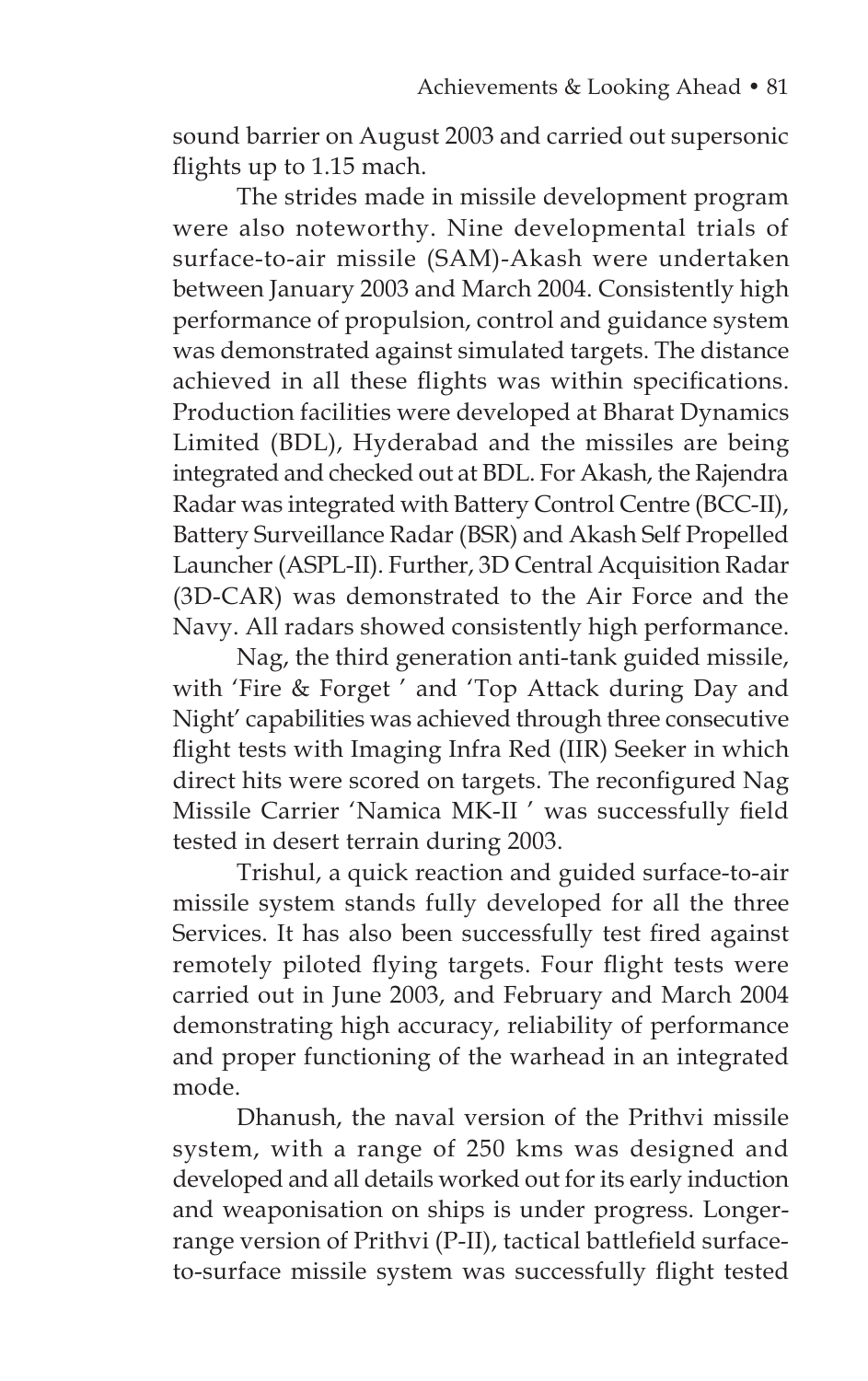during March 2004 with Inertial Navigational System-Global Positioning System (INS-GPS) in integrated mode to enhance its accuracy.

 Defence Advanced Research Establishment (DARE), Bangalore developed Electronic Warfare Systems comprising of Radar Warning Receivers (RWR) and Self Protection Jammer (SPJ) for different fighter aircraft of IAF like Jaguar, MiG-23, MiG-27 and Mig-21. They also designed and developed Automatic Test Equipment (ATE) and Ground Support Equipment (GSE) to test and maintain the developed EW Systems. Development and field trials of Communication segment of Samyukta (an Electronic Warfare Programme for Army) was completed by 2003 and production orders for Samyukta were placed.

 Production of Pilot Less Target Aircraft (PTA) named, as 'Lakshya' was another major achievement during the NDA regime. It is a reusable aerial target system remotely operated from ground to provide aerial target to gun and missile crew and air defence pilots for all the three services. Delivery of the five Lakshya to Air Force, three to Navy and two to Army were completed by 2003 end. Earlier, Lakshya successfully carried out 26 operational flights for Air Force during 2001-02. Similarly, under project Phalkan a Remotely Piloted Vehicle (RPV), NISHANT was envisaged to carry out battlefield surveillance, reconnaissance, and real time engagement of targets by artillery fire and for damage assessment. It is designed to carry electro-optical payloads on board for surveillance, target acquisition and target tracking. More than 84 developmental flights of NISHANT were carried out during 2002-03 and, thereafter, it was decided to induct in the arsenal of Indian Army as it fully met their qualitative requirements.

 During the NDA regime production of Combat Improve Tank 'Ajeya' was commenced at Avadi after incorporating various modernisation features. Concurrently, DRDO undertook the project for developing futuristic Infantry Combat Vehicle (ICV) for replacement of BMP-II. Various systems of this vehicle were in advanced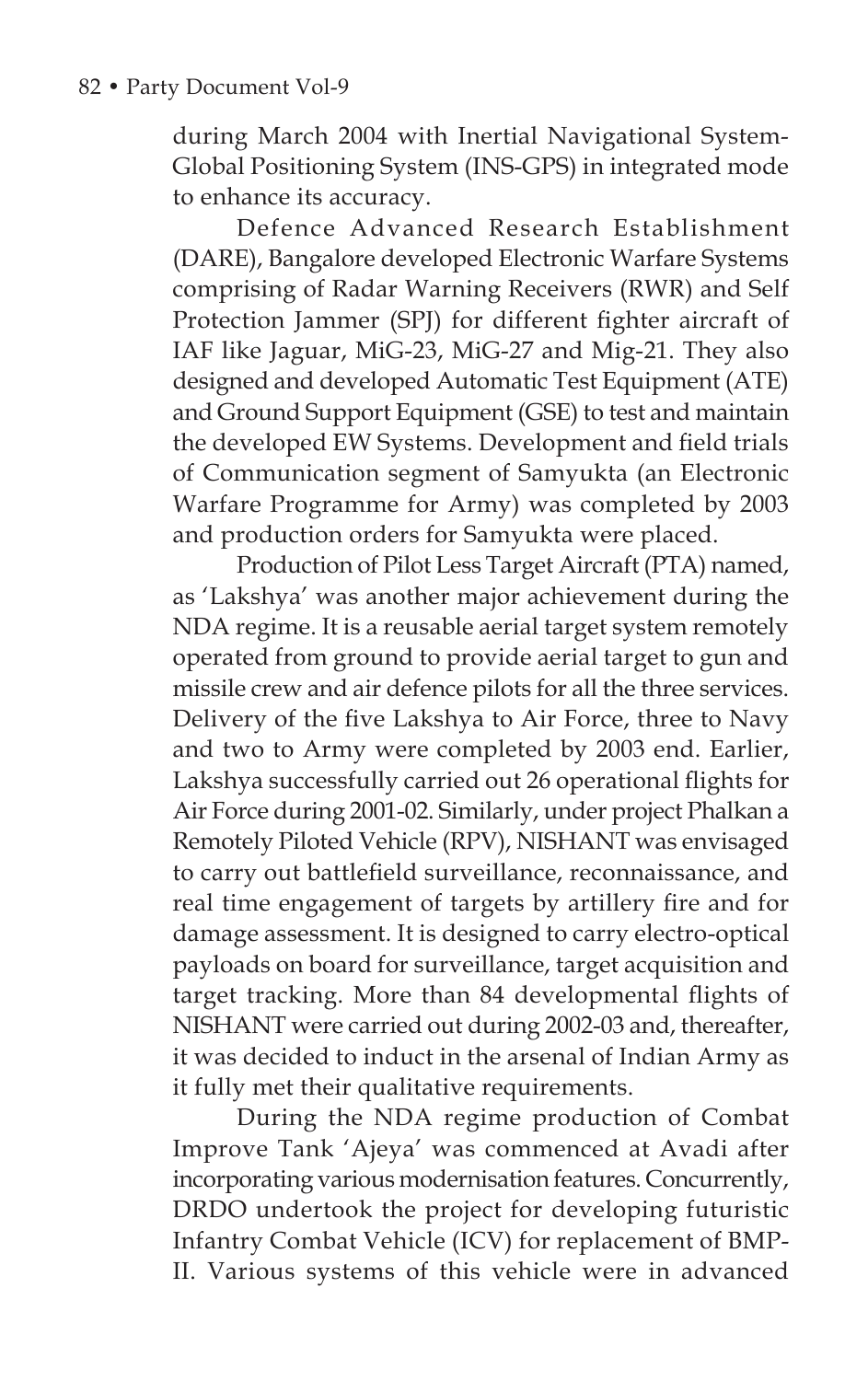stage of development by 2003 end.

 These are a few illustrations in the long list of progress made in R&D programmes, technology development and innovations to beef up nation's defence preparedness. The NDA Government also gave a new impetus to basic research initiatives in areas of strategic importance namely, Aeronautics Research, Armament Research, Naval Research, and Life Sciences Research.

 The need for technological upgradation of Intelligence agencies also received a new impetus under NDA Government. As per the recommendations of the Group of Ministers headed by Shri Advani, Home Minister, a National Technical Facility Organisation, later renamed as National Technical Research Organisation (NTRO), was constituted. It is an independent organisation headed by an officer of the rank of secretary of the Government of India, which will undertake intelligence related technological research and provide them technical support in area of high specialisation. A Core Intelligence Group (CIG) headed by the National Security Advisor with Director IB and Secretary(R), Secretary (NSCS) etc. as its members was constituted to identify and prioritise technical requirement of the Intelligence Agencies make required resources available. The establishment of NTRO has met a long felt requirement of intelligence agencies and in the long run is expected to prove highly cost effective by providing common services and facilities wherever feasible.

 It, however, needs to be underlined that most of the research and developmental projects have a long gestation period and their contribution and import does not percolate down to the common people. However, they constitute most important building block in enhancement of nation's defence preparedness and power projection capabilities. The momentum which has been generated by the NDA Government if sustained in the times ahead it will be able to catapult India to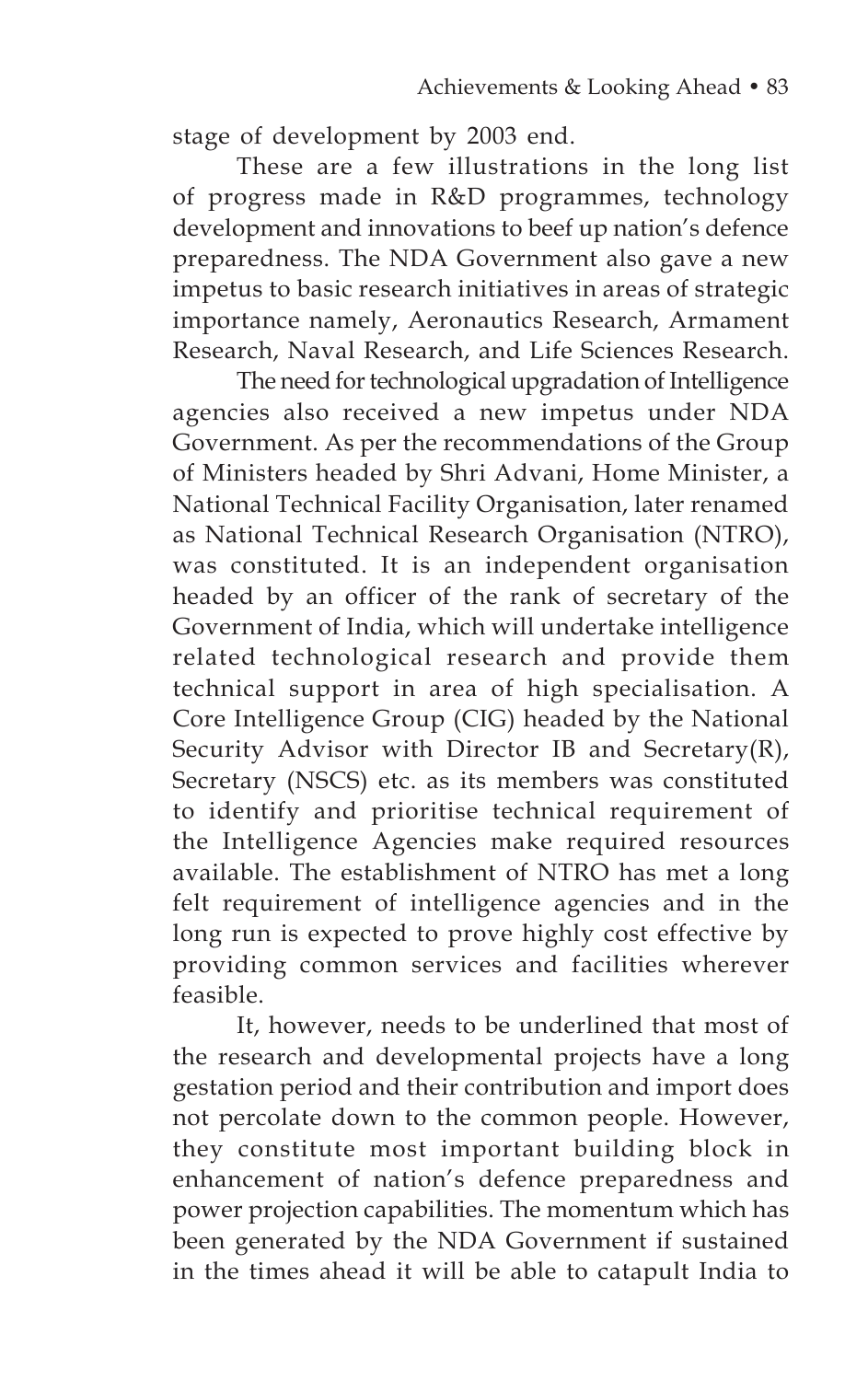### 84 • Party Document Vol-9

the league of technologically most advanced nations in the field of defence and security technology.

 $\Box$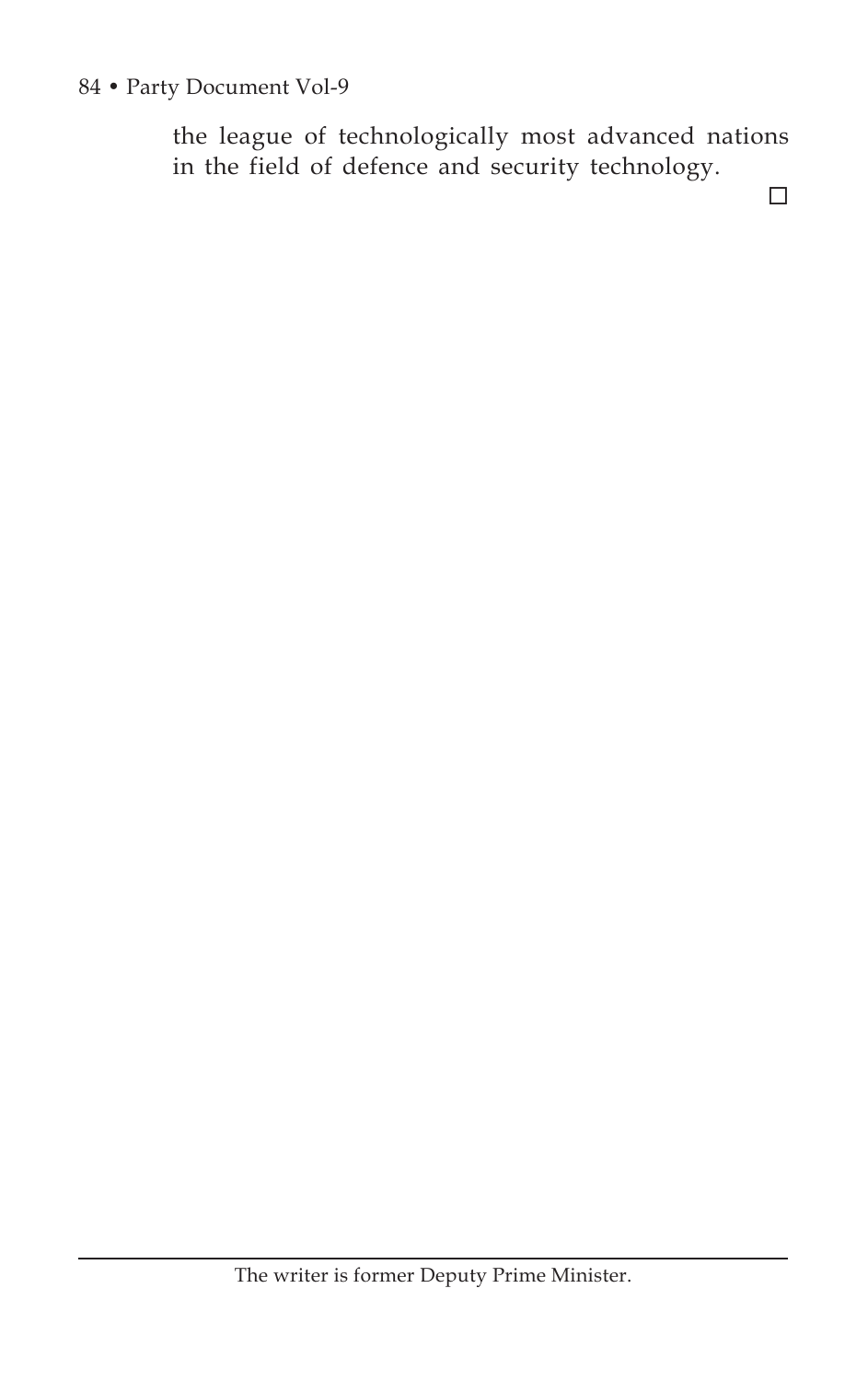# **Pokharan-II and Security Ramifications External and Internal**

**—K.C. Pant**

History is not kind to nations which make wrong choices. As India today reaches out to grasp the promise of enticing possibilities, it would do well to profit from the lessons of its journey through the ages with its triumphs and failures, victories and defeats, and ensure that the mistakes of the past are not repeated. The central lesson is that national interests cannot be protected without adequate national power.

The enhancement of national power is the strategic objective of nation States. The components and projection of that power vary with national capabilities and situations, but at its core, in all cases, lie economic and military strength and the spirit of the people. For a buoyant India, conscious of its potential, the edifice of national power appeared incomplete without an essential building block. The significance of Pokharan-II is that it filled that critical gap.

Pokharan-II was a defining event. The nuclear tests conducted by India at Pokharan in May 1998 were a resounding affirmation of the nation's sense of self-esteem and self-worth. In the words of the then Prime Minister Shri Atal Bihari Vajpayee: "Millions of Indians have viewed this occasion as the beginning of the rise of a strong and self-confident India. I fully share this assessment and this dream."

The Prime Minister was giving voice to the widespread popular support evoked by Pokharan-II. Even people, who did not closely follow the intricacies of the nuclear debate, knew that the decision to go nuclear could not have been an easy one for the Government.

For decades, India had been under pressure to sign the NPT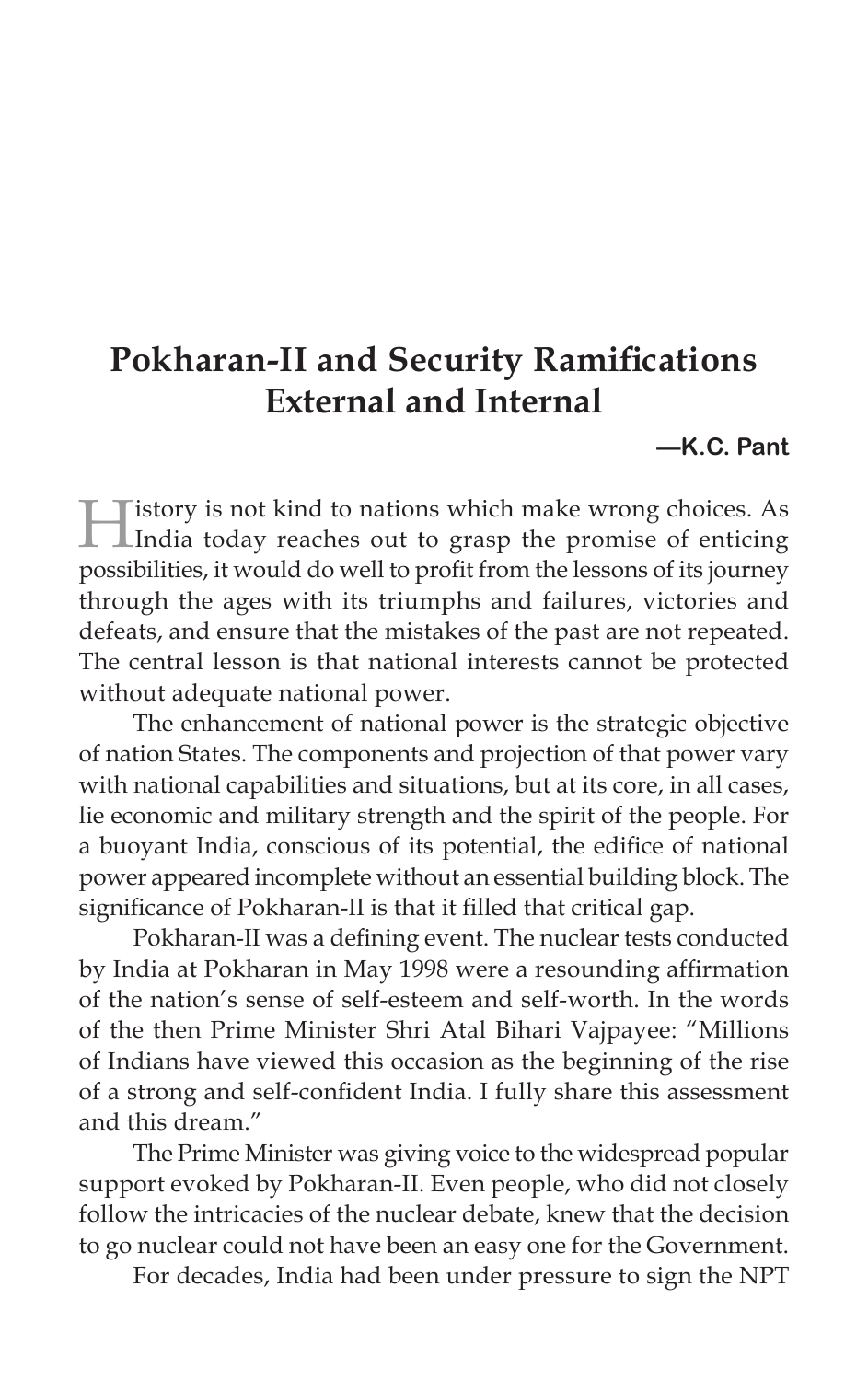and accept full-scope safeguards. All along, India's position was that it favoured a nuclear-weapon-free world and a non-discriminatory international nuclear order. With the passage of years, it became clear that nuclear-weapon states were not prepared to accept an approach which did not discriminate in their favour.

The pressure on India became intense in 1974, when a PNE was carried out at Pokharan. The pressure was not unexpected but Mrs. Indira Gandhi decided to go ahead with Pokharan-I inspite of it. However, the intensity of the pressure can be gauged from the fact that there could be no follow-up to the single PNE.

Being aware of this background, it took political courage as well as firmness of purpose to go ahead with Pokharan-II knowing full well that it would trigger off a Pavlovian storm of protest.

# **As Shri Vajpayee put it**

"The decision to carry out these tests was guided by the paramount importance we attach to national security. …. Important measures that are guided by national security considerations don't follow immediate compulsions. Rather, they are guided by longterm imperatives based on a sound appraisal of regional and global security realities."

The reality is that the last 50 years have seen the emergence of overt as well as covert nuclear-weapon states and that India lives in a dangerous neighbourhood.

With the passage of time, as India adds to its economic and military muscle, observers may well wonder – not why India went nuclear, but why it waited as long as it did, considering the awesome responsibility of safeguarding the freedom and security of a billion people.

While the ultimate decision to go nuclear was political, behind it lay the outstanding and dedicated contribution of Scientists and Engineers who developed India's nuclear and missile capability in spite of denial of access to critical technologies and supplies. What is more, they did so without violating any international obligations.

It was no mean feat that there was no chink in the blanket of secrecy covering the preparations for Pokharan-I in 1974 and the PNE caught the world unawares. But to have maintained the cover of secrecy for Pokharan-II as well, in spite of the special interest of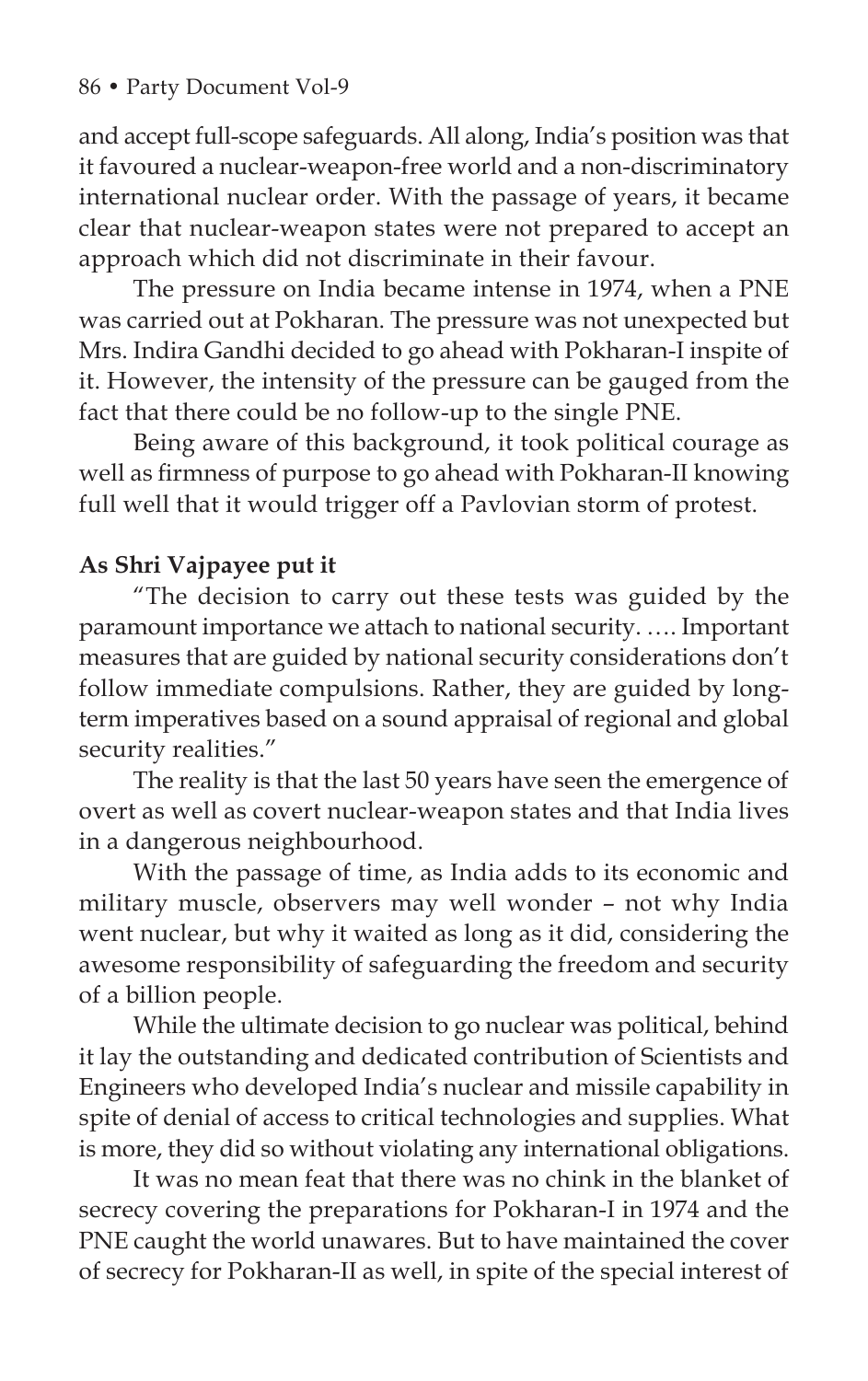intelligence agencies and sophisticated satellite surveillance, was nothing short of remarkable.

Shri Vajpayee paid a tribute to those who built up the nuclear programme in the following words: "Our nuclear scientists and engineers have done a splendid job and naturally, the entire nation has risen to salute their professional excellence, discipline and patriotism. They have had the benefit of having been led in the past by great men like Homi Bhabha and Vikram Sarabhai. Also, we should not forget that a visionary like Pandit Jawaharlal Nehru understood the importance of nuclear science and gave full personal support to the founding of a world-class nuclear establishment. All the Prime Ministers who followed him have continued to support India's indigenous research and development in the nuclear field. What we are doing today is to build the superstructure on that solid foundation."

Today, the country is one of the few that are entirely selfreliant. It has excellent research and development centers, a nuclear design set-up, engineering test labs, and a large construction and operating manpower. It has also mastered the complete fuel cycle from uranium mining and fuel fabrication to spent fuel reprocessing and radioactive waste disposal.



Figure: Historical sharing of Nuclear Weapons knowledge indicating the self-reliance of the Indian Nuclear Weapons Development Program (from Paine & McKinzie, Reference 4)

The significance of this achievement is brought out by Dr. Chidambaram in an article on Pokharan-II in the following words and diagram – "It is universally recognised that India's nuclear weapons development programme is based on self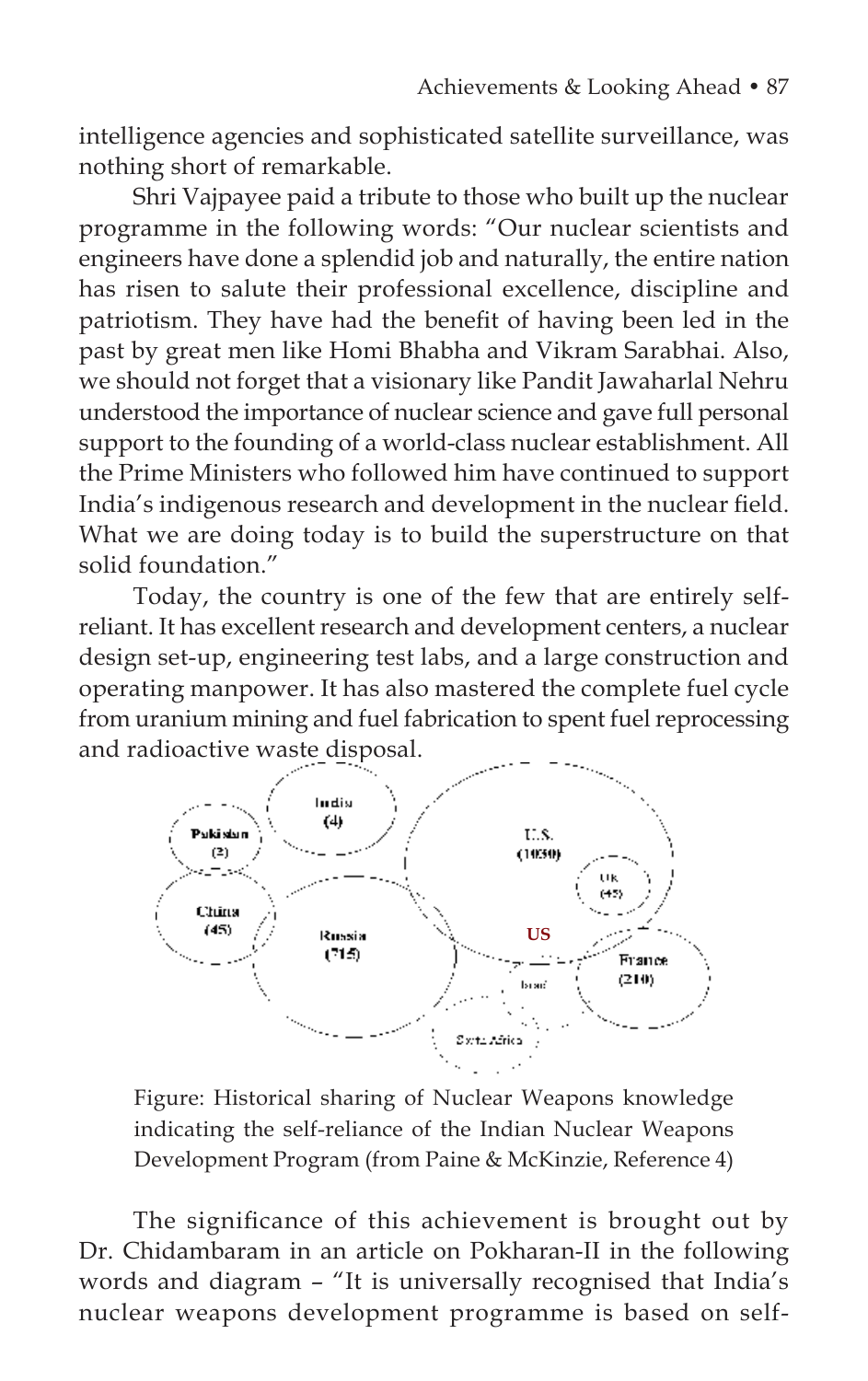reliance. An example is the Venn Diagram (See figure) showing the historical sharing of nuclear weapons knowledge among countries in the article by Paine & McKinzie on US Science-based Stockpile Stewardship Program, which shows the self-reliant unique nature of the Indian weapons programme. Sharing of knowledge is expressed by intersection of circles. The number in the brackets after each country is the number of tests carried out by it."

India's nuclear programme, apart from being self-reliant, was unique in another important respect. It was broad-based and focused on the peaceful harnessing of nuclear energy for power generation, scientific research, health, agriculture, food preservation etc. It is a matter of record that when Rajiv Gandhi was Prime Minister, he had gone to the UN and proposed a time-bound, phased commitment to nuclear disarmament. Had that been accepted it would not have hampered India's peaceful use of nuclear energy in any way. That is because the essential thrust of India's nuclear programme, unlike that of the other nuclear weapon states, was not weapon-centred.

The story of each country's journey to and across the nuclear threshold has been the subject of lively public interest, internationally, but none has attracted as much adverse notice as that of Pakistan.

It is a matter of record that the design of centrifuges for enrichment of uranium used for Pakistan's nuclear weapons programme was stolen by Dr. A.Q. Khan from a European facility. The firms involved were from countries which are signatories to the nuclear Non-Proliferation Treaty.

Now Pakistan has admitted that Dr. Khan sold these centrifuges to other countries. Going by the information made available to the US by Libya when it abandoned its nuclear weapon programme, Khan emerges as a sinister figure at the centre of a network of proliferation. The facts have been widely reported. Uncomfortable questions about the complicity of the Pakistan Government in Dr. Khan's clandestine activities or about the double standards which threaten the credibility of the international campaign against nuclear proliferation cannot be swept under the carpet. Indeed, there is a baffling disconnect between the hesitant, if not permissive, attitude of the international community towards these revelations and its avowed concern about the dangers of proliferation.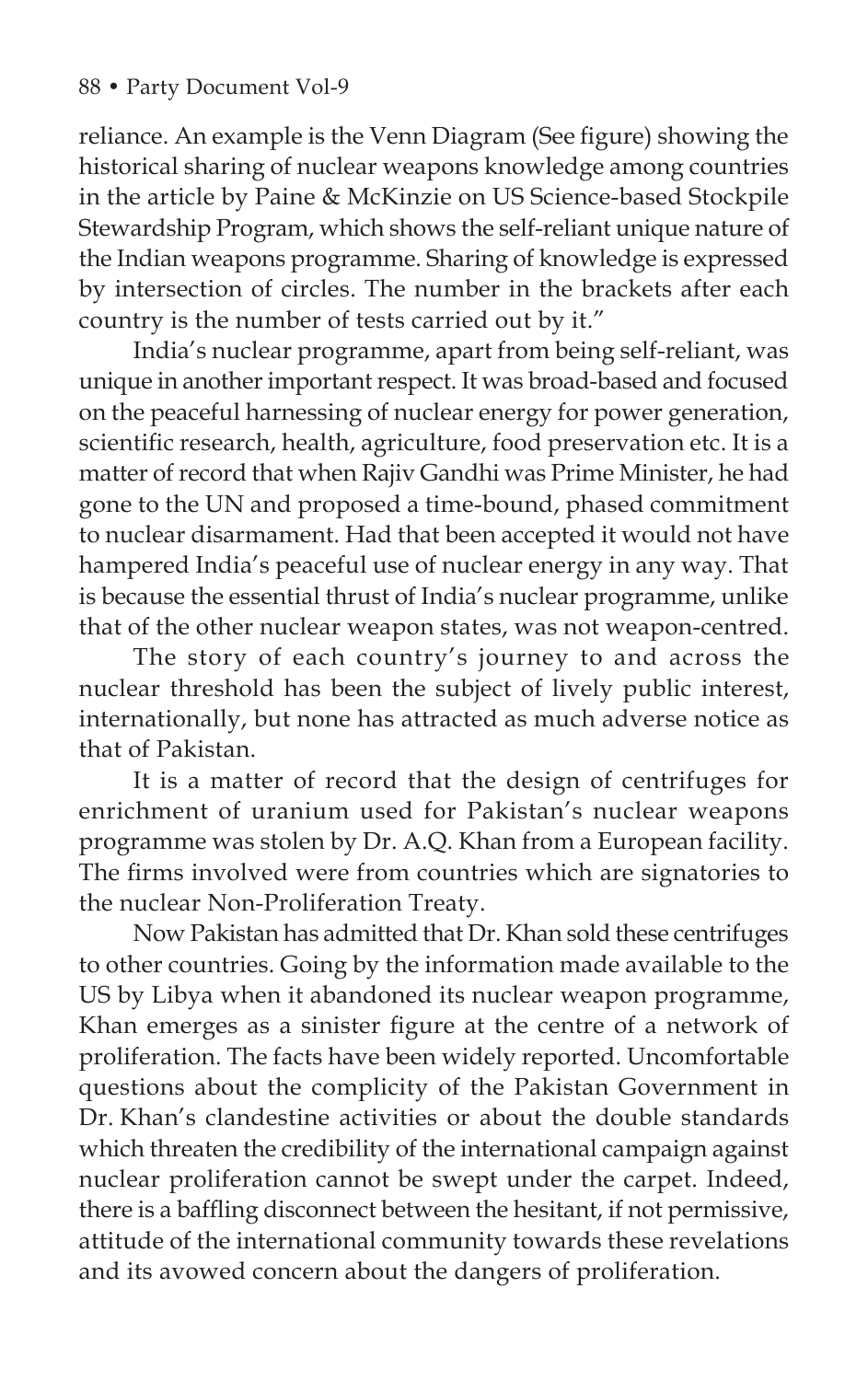As Foreign Minister Natwar Singh said on 28 March, 2005 – "Approaches which have failed to restrain, let alone punish those guilty of proliferation, need to be replaced by a new framework which ... is effective in curbing proliferation and, at the same time, does not inhibit legitimate cooperation in peaceful uses of nuclear energy by States whose non-proliferation records are beyond doubt".

India has always been against proliferation as a matter of conviction, not compulsion. It has a blemishless record of honouring its international commitments. It is a responsible nuclear weapon power which has all along followed a consistent policy. As the international community grapples with new dangers, like nuclear bombs in the hands of terrorists. India is prepared to play a constructive role in facing upto these challenges as an equal partner of other responsible nuclear weapon powers.

Having proclaimed itself a NWS India has to ensure that its nuclear doctrine is not just a declaration of intent but a promise of credible deterrence. Possession of nuclear weapons and delivery systems is necessary but their credibility is defined by their numbers, reach, deployment and readiness.

The no-first-use doctrine is meaningful in terms of credibility only when it is backed by the capability of inflicting unacceptable damage through an inescapable retaliatory strike. This in turn raises a number of questions like deterrence against whom and speed of retaliation.

We need to continuously review the various determinants of our nuclear capability to ensure the element of credibility. Apart from putting in place the kind of system that would automatically trigger off an immediate retaliatory strike in case of nuclear attack, India would have to keep track of international developments relating to strategic weapons.

### **The Strategic Weapon Scenario**

Under the Non-Proliferation Treaty, the nuclear weapon states accepted an obligation to reduce their stockpiles to 'nuclear zero'. The Treaty also provided for a review of the progress made after twenty-five years. When the review meeting took place in New York in April 2000, the US declared that it would require nuclear weapons indefinitely. Though the 187 NPT signatories reminded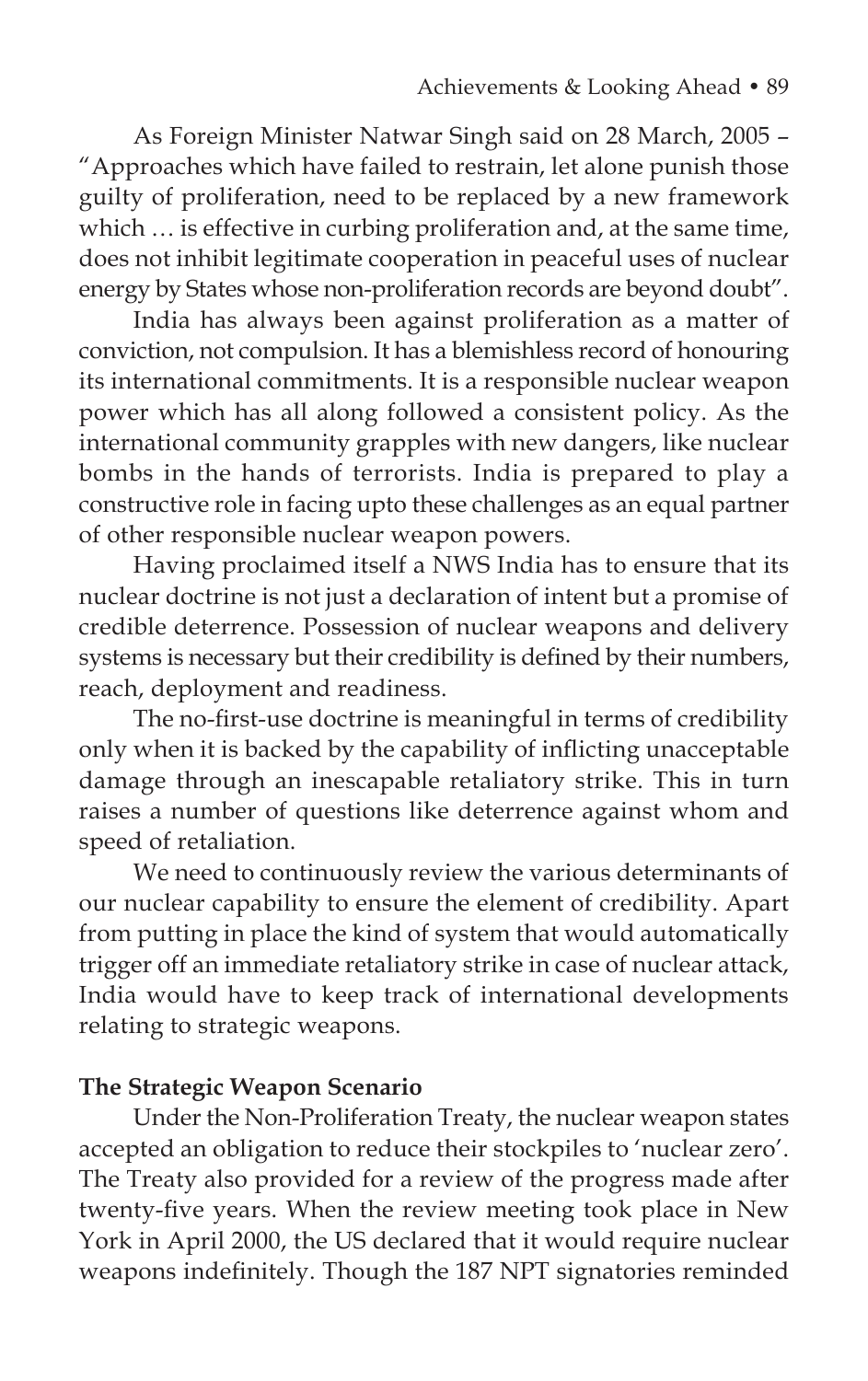the five nuclear weapon states of their Treaty obligation in no uncertain terms they could elicit no commitment in response.

Another treaty, the Comprehensive Test Ban Treaty (CTBT) created a lot of heat and controversy before its passage through the UN General Assembly. This treaty allows for novel, technology advanced, means of designing and testing new, more versatile and lethal, nuclear weapons. This option, while theoretically available to any signatory State, is all but inaccessible except to the US and its closest European allies, because of the costs and complexity of the high-tech alternatives to underground testing.

The face-off between USA and USSR during the armament spree of the Cold War years was followed by steady, if halting, progress on an agreed road-map for strategic arms control. Though there has been some dramatic reduction in the bloated Cold War nuclear arsenals, this change is far less dramatic than arms control agreements would lead us to believe. For example, though the US and Russia have agreed to bring their nuclear arsenals down to a couple of thousand nuclear warheads, both sides will maintain large numbers of weapons in various states of dismantlement, ready to be 'reconstituted' at very short notice should the situation so demand. For example, the latest nuclear arms control agreement between the US and Russia, which will bring the warheads on both sides to about 2,200, counts only 'operationally deployed' weapons in this 2,200.

The other critical strategic arms control measure was the 1972 Anti-Ballistic Missile (ABM) Treaty. This was scrapped by the USA after the break-up of the Soviet Union and the USA is now engaged in attempting to erect a National Missile Defence System based on anti-ballistic-missile missiles. It remains to be seen what effect this will have on the arms control edifice and whether it will not arouse an apprehension in the countries of the European Union that a workable ABM system will make the US self-sufficient, securitywise, and hence detach Europe from American military protection.

All these trends and developments along with the impact of the ongoing 'revolution in military affairs' will have to be factored into the formulation of security planning in India. The goal has to be maximisation of strategic autonomy. There is no room for complacency or faint-heartedness in the pursuit of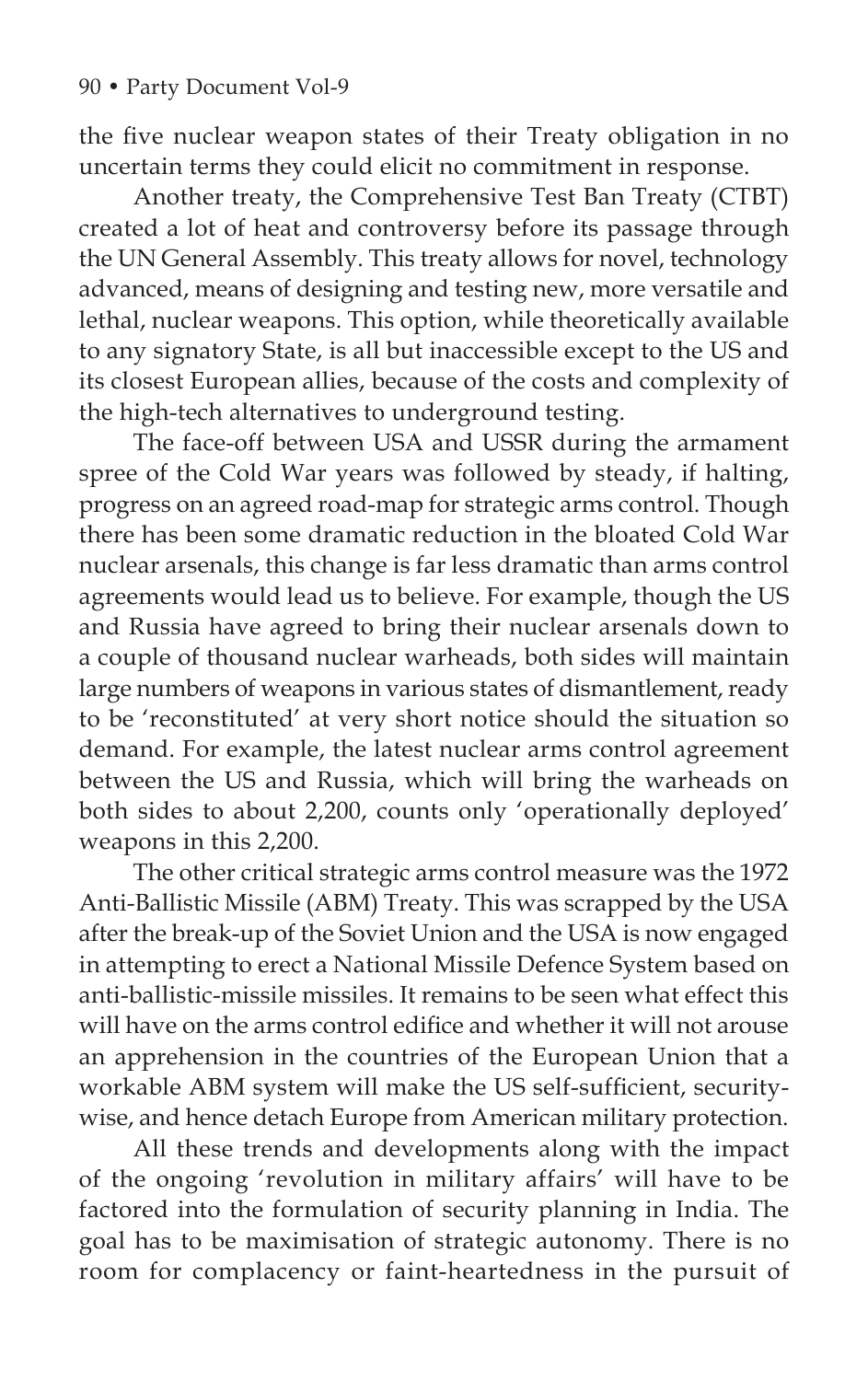sensitive programmes like development of thermonuclear and ICBM capabilities. The Government of the day will be faced with hard decisions in the light of global developments in the defence sector. New technologies and weapon systems, the paralysing effect of precision attacks on the command and control structure of modern armies and the strengths and vulnerabilities of electronic warfare call for continuous evaluation of options. Hard choices will have to be made, keeping in mind the availability of resources and the need for a cost-effective integrated approach synergising and optimising the requirements of the Defence Services. As the Government keeps all these aspects under constant review, it would do well to draw an important lesson from Pokharan-II, *viz.* that the genuine demands of national defence cannot be made hostage to international approval.

It is also necessary that the acquisition of necessary weapon systems or equipment should not be made a plaything of competitive politics. If there is corruption, it should be punished. But if an impression is created that a change in Government means bringing Defence purchases made by the previous Government within the range of suspicion, it puts sand into a decision-making process, which is slow-moving at the best of times. The need of the hour is to develop Defence R&D, particularly in sensitive, sanctionprone areas, and to leverage our sizeable expenditure on import of armaments to give a fillip to Indian industry through co-production, joint ventures, etc. Both the Government and the opposition would readily agree with this, but to give effect to it they have to put their heads together and agree on a process of acquisition of Defence equipment, which brings transparency into decision-making and order, efficiency and predictability into Defence supplies.

### **India in the Emerging World order**

Ever since Independence, one of the key objectives of India's foreign policy has been the preservation of its freedom of judgement and action in international affairs. This has enabled it to adjust itself to the new world order that emerged from the end of the cold war. Despite the expected hiccups following Pokharan-II, the acquisition of nuclear weapons at this juncture helped India to fashion its responses to the changing international situation with greater confidence.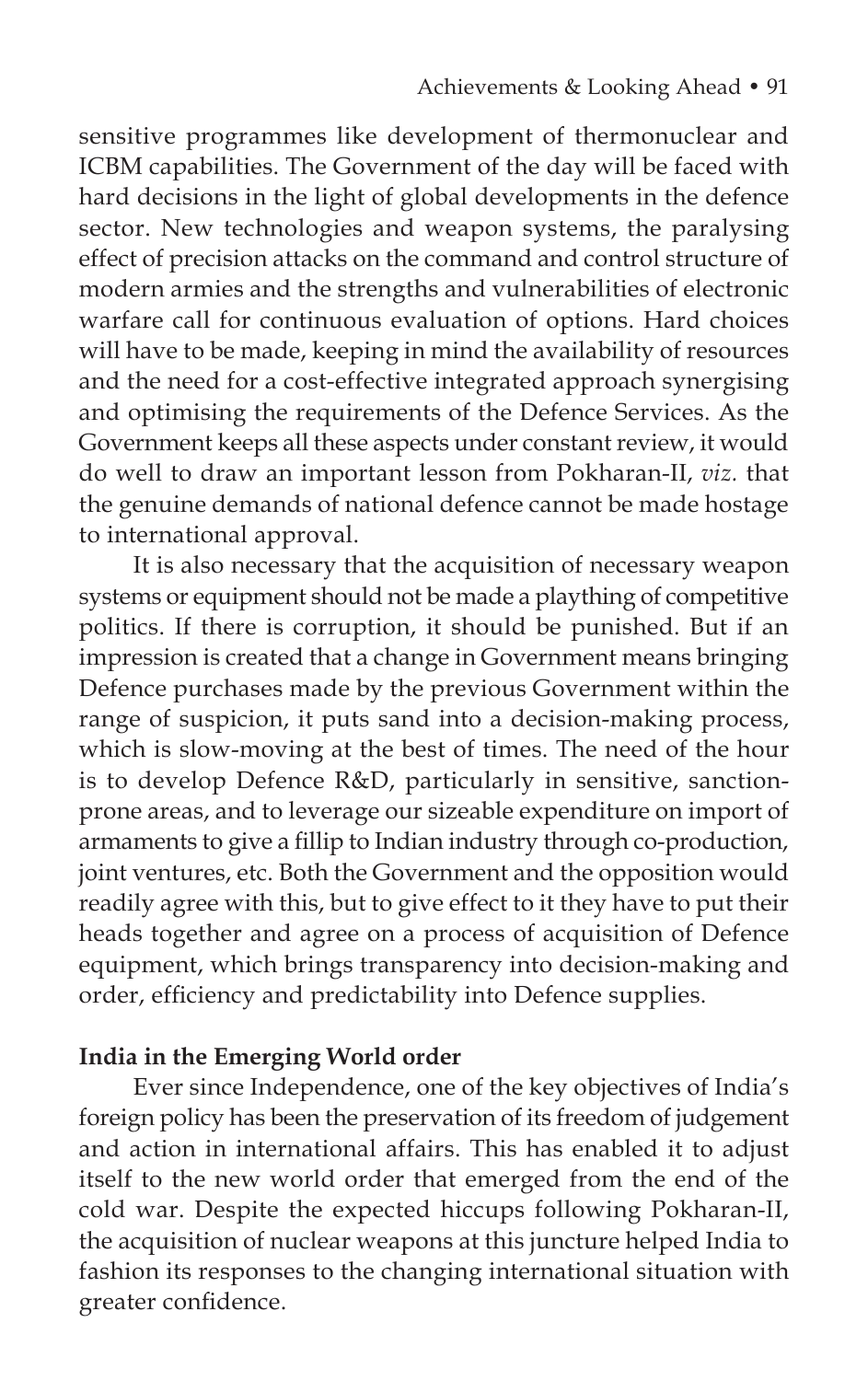### 92 • Party Document Vol-9

The changing geo-political situation and the growing importance of geo-economics have enlarged the range of options in international relations. Only countries which act proactively and re-position themselves will be able to take advantage of the emerging global landscape.

The centre of gravity of the global economy is shifting gradually but inexorably from the Atlantic to the Pacific and Indian Oceans. The break-up of the Soviet Union has deprived the Atlantic Alliance of its common enemy. Russia is in the process of re-construction. China's rapid economic growth has made other powers sit up and take notice. It is estimated that India, which is now the fourth largest economy in terms of purchasing power, will overtake Japan and become the third major economic power by 2015. In this scenario, India would have to fashion its bilateral relations with any country, in the light of its strategic view of India's global and regional role.

India has had very close and friendly relations with Russia. The Non-Aligned Movement helped India to articulate the aspirations of the developing world in the UN and other international fora. India's relations with the UK and other commonwealth countries, with the EU, with Germany and France, and with the countries of Eastern Europe, are based on mutual understanding.

While the reality of a nuclear armed, non-proliferating India is accepted by all countries, some had reacted on expected negative lines at the time of Pokharan-II in 1998. In this context, it would be interesting to briefly examine the evolution of India's bilateral relations with a few countries which inevitably figure in any discussion on India's security.

### **USA**

Indo-US relations, over the years, have passed through many phases. Underlying them have been affinities based on shared democratic ideals. But India did not share the logic of the Cold War which divided the world into friends or foes. The end of the Cold War opened the door to India and US exploring the possibility of building closer relations on the strong foundation of shared values. This exercise suffered a serious setback when the USA led the campaign to impose sanctions on India because of Pokharan-II in May 1998.

It is a measure of the step-by-step improvement in bilateral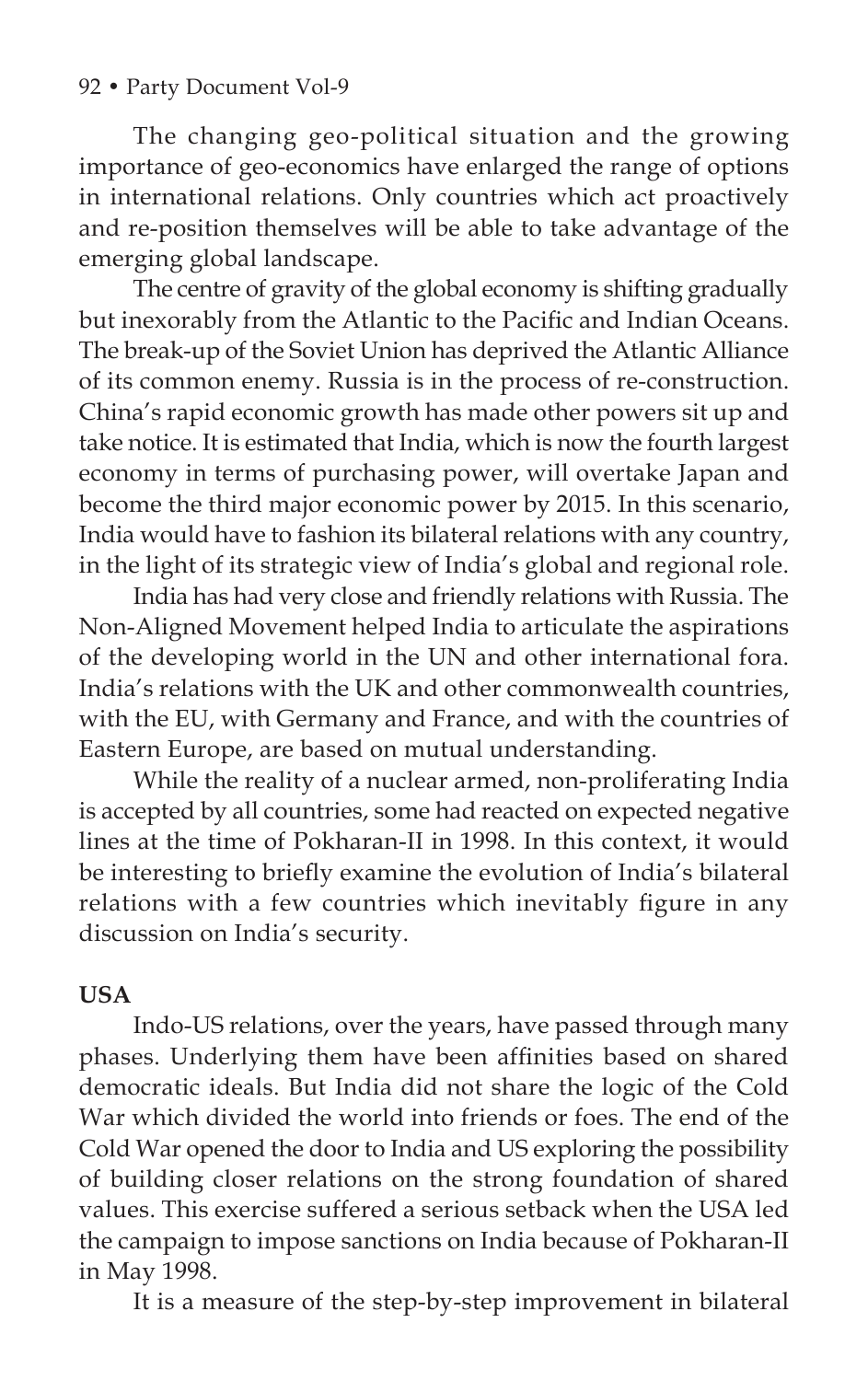relations in the last six to seven years that US is today offering cooperation to India in areas like nuclear power generation, space, co-production of fighter planes, etc. Many factors have contributed to this development – the extended dialogue between Shri Jaswant Singh and Mr. Strobe Talbot; the statesman-like restraint exercised by the Prime Minister and the NDA Government in handling Kargil and the eyeball to eyeball confrontation between the armies of India and Pakistan during Operation Parakram (19 December, 2001 to 6 October, 2002) after the terrorist attack on the Indian Parliament on 13 December, 2001; and a better understanding of each other's security perceptions as a result of frank discussions among experts and diplomats, and above all, at the level of the political leadership.

It is difficult to say how long this process would have taken had the situation not been transformed by the terrorist attack on the Twin Towers on 9/11. Indian warnings against a permissive attitude towards terrorism, of which it had been a victim for two decades, hitherto largely ignored, were now accepted with a sense of urgency. India became a part of the global fight against terrorism. US action in Afghanistan leading to the fall of the Taliban Government and its sustained campaign against the Al Qaeda, put a check on the growing menace of terrorism. Pakistan also came under US pressure to take action against Jehadi groups. As far as India is concerned, while infiltration across the border has come down, the infrastructure of terrorism has not been destroyed. While US and India are together in the fight against terrorism, US priorities do not always reflect Indian concerns. It is in the interest of the US, Pakistan and India to ensure that terrorists are left in no doubt that no Government will allow them to carry on their nefarious activities. It is also in our common interest to see that every possible step is taken to eliminate the risk of nuclear weapon capability falling into terrorist hands.

The steady improvement in India's bilateral ties with the USA can be attributed as much to growing convergence of strategic perceptions, interests and concerns as to a mutual desire to enlarge the common ground on which stronger and deeper relations can be built. The culture of democracy in both countries has made this easier. Economic co-operation has grown but the untapped potential in trade and investment is huge. India's profile in the US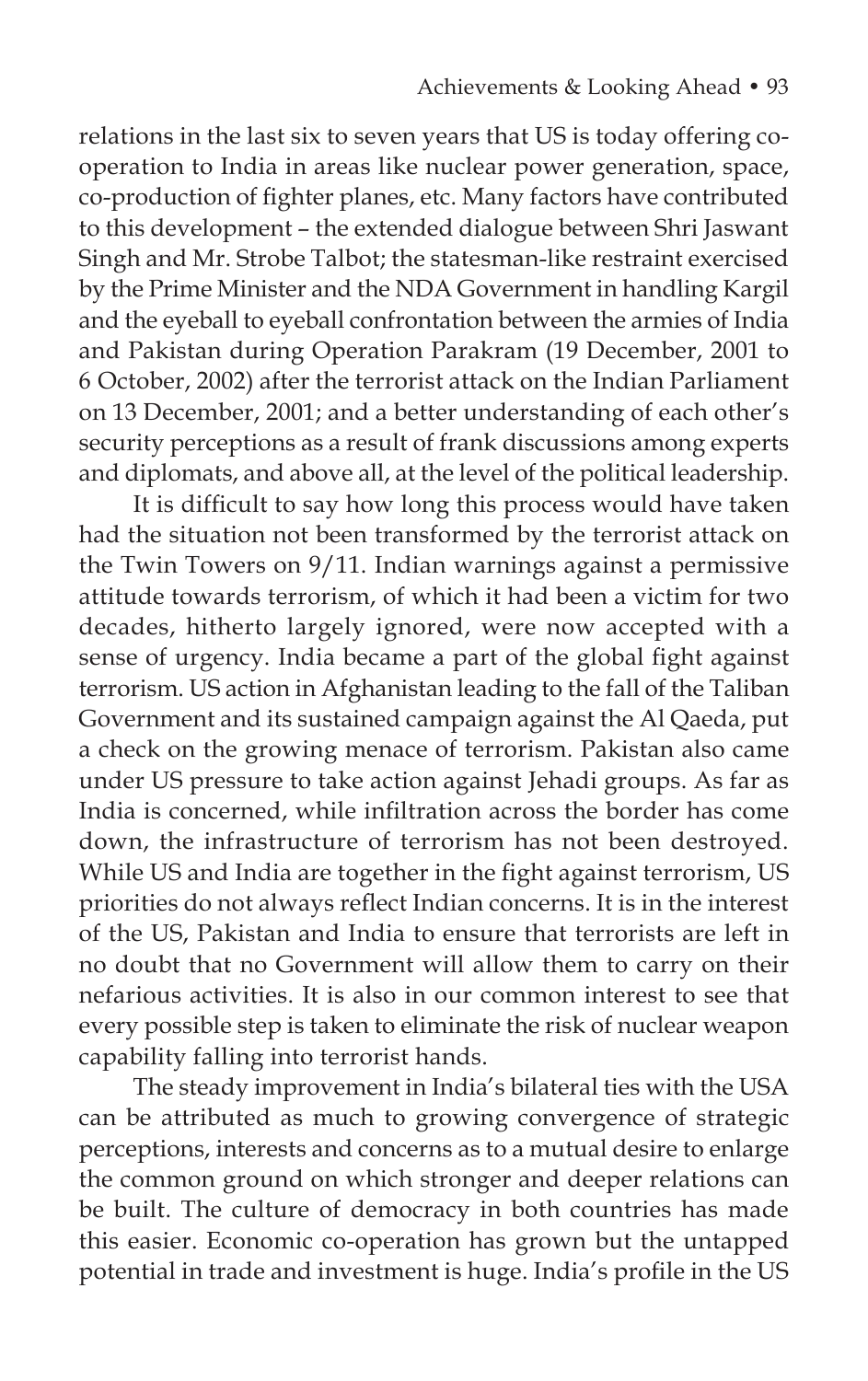has gained in stature as a result of the success of NRIs and their contribution to diverse spheres of national life. India's strides in the IT Sector have received widespread publicity in the US as a result of the debate on outsourcing. Respect for the quality of skilled manpower emerging from the portals of apex Indian professional institutions has further reinforced the credibility of Indian claims to self-reliance in areas like nuclear energy and space.

The fact that the USA has now adopted a positive approach to co-operation with India in these sectors and in technology, as well as co-production of sophisticated defence items, marks perceptible progress in the sphere of security and defence.

The buoyancy in Indo-American relations was reflected in what Mr. David C Mulford, US Ambassador to India, had to say after the visit of Secretary of State Condoleeza Rice to Delhi in March 2005:

"The US and India are poised for a partnership that will be crucial in shaping the international order in the 21st century. ….The US and India must not only broaden their strategic partnership, but move into new and substantively more complex areas.

"The Next Steps in the Strategic Partnership (NSSP) initiative launched by President Bush and Prime Minister Vajpayee in January 2004 helped build trust and cooperation in areas of the greatest sensitivity to our two nations – civilian nuclear technology, civil space technology, high-technology trade and a dialogue on missile defence. Important progress has been made in each of these areas, and more is coming with the expected completion of Phase II in the near future."

Writing in the Wall Street Journal on 'A New Deal for New Delhi', Mr. Robert D. Blackwill, US Ambassador to India from 2001-03, and Deputy National Security Adviser for Strategic Planning in 2003-04, asked a question : "What next for the US-India relationship?" and suggested steps that both countries should take to improve this relationship, for example :

"The US should integrate India into the evolving global nonproliferation regime as a friendly nuclear weapons state. We should end constraints on assistance to and cooperation with India's civil nuclear industry and high-tech trade, changing laws and policy when necessary. We should sell India civil nuclear reactors, both to reduce its demand for Persian Gulf energy and to ease the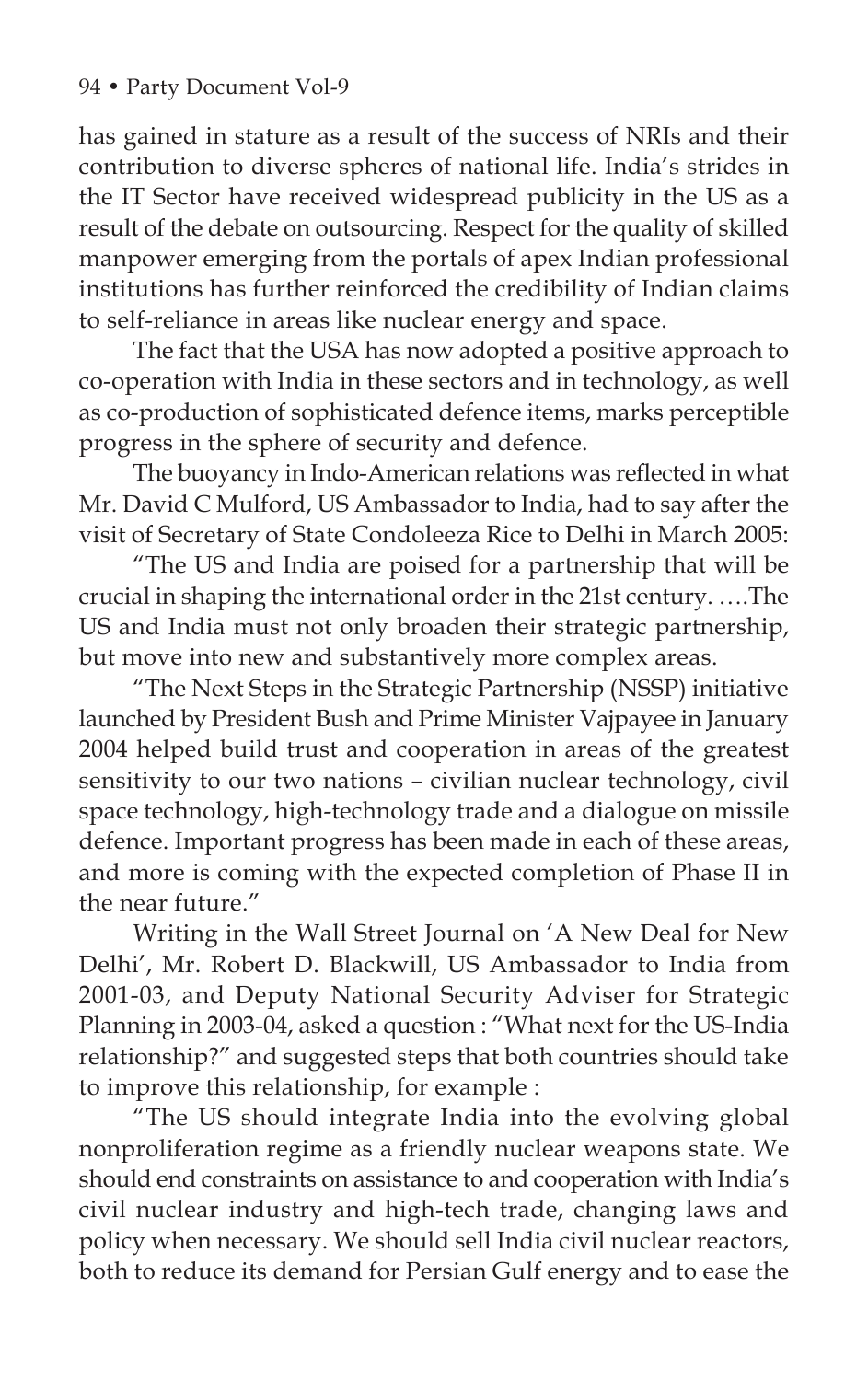environmental impact of India's vibrant economic growth".

"We should enter into a vigorous long-term program of space cooperation with India. …. Why should the US want to check India's missile capability in ways that could lead to China's permanent nuclear dominance over democratic India?"

"Given the strategic challenges ahead, the US should want the Indian armed forces to be equipped with the best weapons systems and that often means American. To make this happen, the US has to become a reliable long-term supplier, including through co-production and licensed manufacture arrangements, and to end its previous inclination to interrupt defense supplies to India in a crisis".

"We should announce that in the context of the basic reforms of the UN, the US will support India as a permanent member of the Security Council."

The acceptance and implementation of these suggestions can raise Indo-US relations, already on a sound footing, to new heights.

### **China**

Down the ages, India looked upon the Himalayas to the North and the Ocean to the South as its first and natural line of defence. Many invaders crossed the natural barrier in the North-West, but none came from the East. India was never an expansionist power and its interactions with countries beyond its eastern borders have been in the field of trade and culture. It does not figure in the painful historical memories which form part of the collective unconscious of the people living in East and South-East Asia.

India and China are both ancient civilisations which have lived as friendly neighbours over the centuries. This unbroken tradition of peace was unfortunately shattered in 1962, when Chinese troops crossed the Himalayas and entered Indian territory. For the Indian people, who harboured nothing but friendly feelings for the people of China, this military incursion came as a rude shock, heightened by a sense of outrage. In retrospect, it may well have strengthened the hands of hard-nosed realists in the Indian establishment.

The relations between India and China remained frosty over the seventies. An attempt to break the ice was made by Foreign Minister Atal Bihari Vajpayee when he met China's Vice-Premier,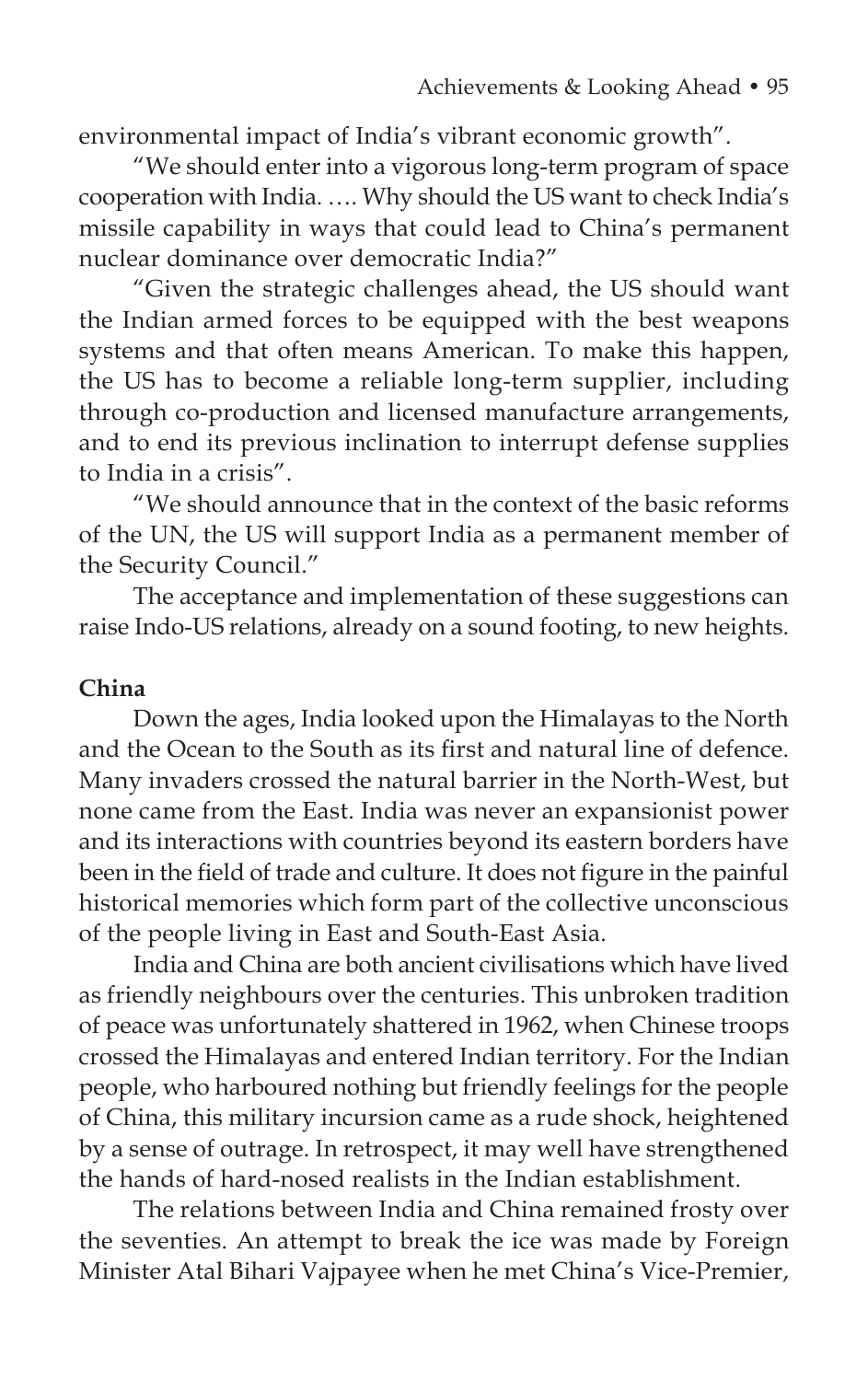Deng Xiaoping in Beijing in 1979. Prime Minister Rajiv Gandhi visited China in 1988. At the popular level that visit became famous for the length of Rajiv's handshake with Deng. At the substantive level, the two countries agreed to form a JWG on the boundary question years later, there was an agreement to maintain peace and tranquility along the Line of Actual Control.

Prime Minister Vajpayee visited China in 2003. Wen Jiabao was the Prime Minister of China. An important outcome of this visit was to recognise that the discussion among experts, legal and diplomatic, needed political guidance. Politically, empowered special representatives were appointed to explore the framework of a boundary settlement.

This process has been carried forward during the visit of the Chinese PM Wen Jiabao to India in April 2005. The two countries signed a document outlining the 'political parameters and guiding principles' for a settlement of the boundary issue which the earlier and present special representatives had worked out over several meetings. In a joint statement, the two Prime Ministers agreed to establish a 'strategic and co-operative partnership' for peace and prosperity. Among the CBMs adopted were some which strengthened the measures in force to maintain peace and tranquility along the border.

The atmospherics surrounding the visit of the Chinese PM reflected a change in style, signalling a new generation of leaders in China. China's focus at present is clearly on enhancing its economic strength and military muscle. It needs peace for this purpose. The joint statement proposes strategic and co-operative partnership for peace and prosperity. The contours and substance of such a partnership will ultimately be determined by deeds, not words.

The agreement for a five-year plan for co-operation in economy and trade seeks to give a further impetus to the growth that is already taking place. The volume of two-way trade, which stood at \$ 2.9 billion in 2000 has grown to \$ 13.6 billion in 2004, a spectacular jump from a figure of \$ 7.6 billion in 2003. Apart from the backing of the two Governments, the tempo of rapid economic co-operation is being built up by the activities of private entrepreneurs attuned to global opportunities.

For both India and China the security of energy supply is of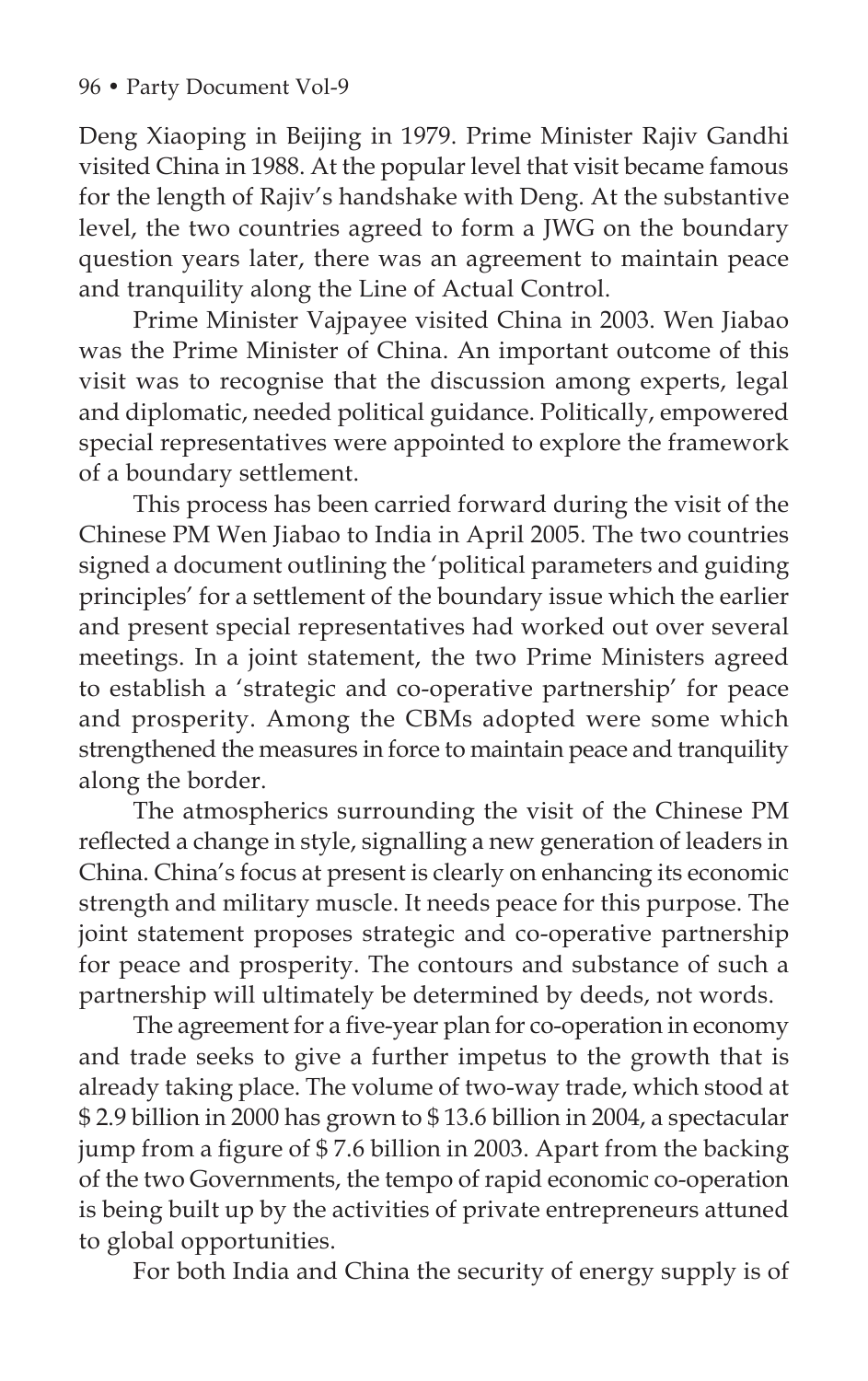critical importance. Both countries import oil and gas and are on the lookout for reliable sources of supply to meet the galloping demand in their rapidly growing economies. Co-operation in this sector has rightly been recognised as an important area of agreement between the two countries.

# **Pakistan**

Many factors have combined to enable Indo-Pak relations to emerge from a particularly dark tunnel in their crisis-ridden journey bedeviled by deep mistrust. Since around 1989, Pakistan sponsored cross-border terrorism in Jammu & Kashmir, preceded by a spell of cross-border terrorism in Punjab. The people of these states suffered grievously but did not allow the merchants of terror to prevail. They rejected the bullet for the ballot, first in Punjab and then in Jammu & Kashmir.

Pokharan-II followed by the Pakistani nuclear tests created a qualitatively different security situation. But it did not put an end to the low-intensity conflict stoked by cross-border infiltration. Against this backdrop, the famous bus journey to Lahore undertaken in February, 1999 by Prime Minister Vajpayee was a bold and unorthodox initiative. It broke the ice, but when it was followed by the surreptitious violation of the LOC by Pakistan at Kargil in May, 1999 it generated a wave of anger and a sense of betrayal in India.

History will record the valour of the Indian troops, who expelled the Pakistani intruders from entrenched positions on the mountain tops in Kargil. The Government of India exercised great restraint in dealing with a calculated, deliberate act of provocation, thereby thwarting its intended devious outcome.

Another outrageous act of provocation was the terrorist act on Parliament in December 2001. The people of India were roused to indignant anger and there was a strong groundswell of opinion that some form of decisive action was called for. The Indian army was deployed on the long Western border and the two armies faced each other over a period of months. Once again, the Government of India handled a potentially explosive situation with great restraint.

The threads of the dialogue process were picked up when Prime Minister Vajpayee invited President Musharraf to Agra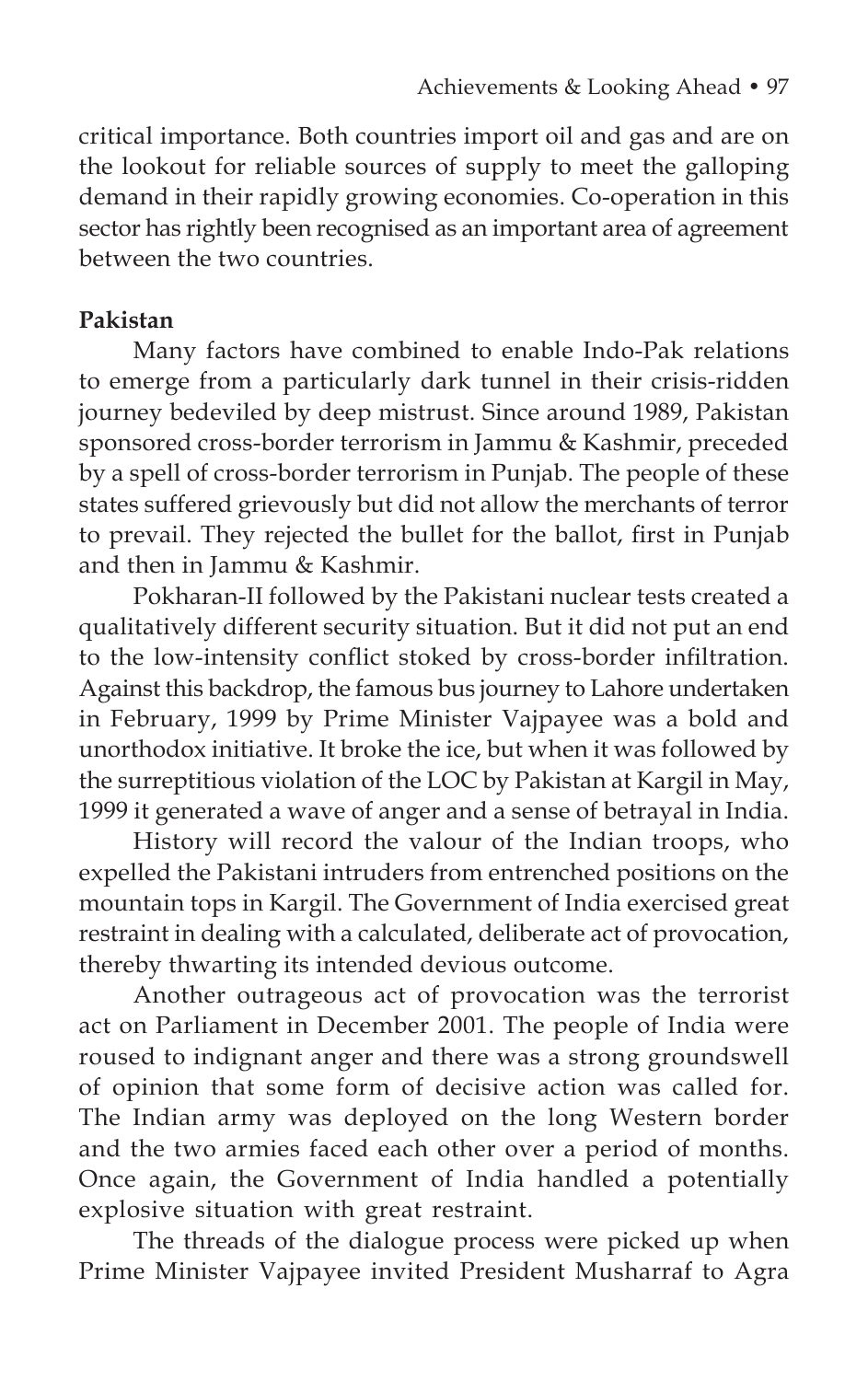in July, 2001, but the discussions came to nothing. Another bold initiative was taken by PM Vajpayee when, speaking at Srinagar in April 2003, he offered a hand of friendship to Pakistan. It led to both countries agreeing to discuss all issues, including Jammu & Kashmir. Many suggestions were mooted including the bus service between Srinagar and Muzaffarabad. The Indo-Pak peace process began to gain momentum, with a cease-fire on the Indo-Pak border and LOC being agreed upon in 2003. But a break through of sorts came only in January 2004 when a key Indian concern was addressed in a joint statement which contained a commitment on the part of Pakistan not to allow territory under its control to be used by would-be cross-border terrorists.

Infiltration has progressively come down and the situation in J&K has undergone a sea-change. Terrorists have failed in their attempts to prevent the people from participating in elections, first at the level of Parliament and the State Legislature and later to Panchayats and local bodies. Despite occasional violent incidents, life is fast returning to normal, tourism is thriving and the bus service between Srinagar and Muzaffarabad has started.

Security experts have wondered to what extent Pakistan Government's willingness to withdraw support from terrorists was influenced by the pressure of the anti-terrorist international campaign led by the USA. Pakistan joined the campaign against the Taliban Government in Afghanistan and against the Al-Qaeda in Baluchistan. In the process, it rescued its tottering economy. Perhaps the point had been reached when the costs of continuing with cross-border terrorism exceeded the benefits.

Pakistan has Islamic groups which have traditionally been anti-Indian. They are also pro-jehadi, and they have been strongly opposed to Pakistan helping the USA against the Taliban or Al-Qaeda. So much so that some of the leaders of these groups appear to feel that, in the changed situation, it would be preferable for Pakistan to improve its relations with India. These leaders can have a positive influence by muting the voices opposing the efforts to improve relations with India.

Another positive factor has been the spontaneous welcome extended in both countries to increased people-to-people contacts. The changed atmosphere is reflected in the friendly spirit in which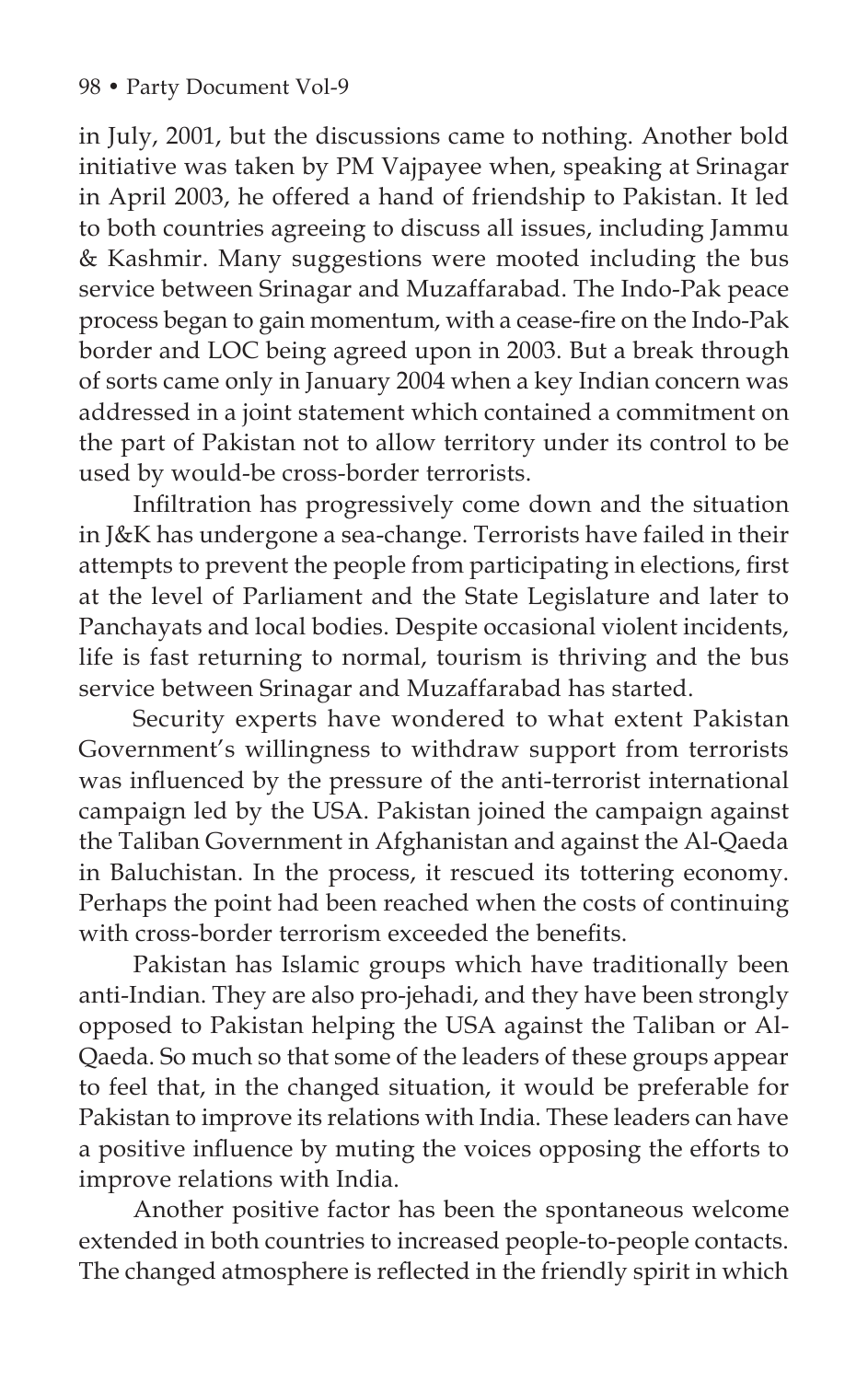cricket matches have been played in Pakistan as well as India. Track-II interchanges have brought together persons with knowledge and experience whose opinions matter. Possibilities of co-operation in the energy sector are being explored.

Better relations between India and Pakistan will be in the interest of both countries and of SAARC. But any attempt to shortcircuit the process may be counter-productive. It would be better to follow the broad approach of the dialogue between India and China, in which CBMs and other steps to foster mutual trust are not made hostage to the resolution of the border issue.

### **India's Extended Neighbourhood**

India has civilisational ties with the countries stretching from the Central Asian Republics and Iran in the West to Vietnam and further to Japan in the East. These need to be nurtured. India's look-East Policy has brought it much closer to ASEAN. Over the ages, India has never been an expansionist power, and any accretion to India's economic or military strength is bound to be a stabilising factor in the region.

In the modern era, it is beyond the capacity of any single country to keep regional and international peace. Every country has, therefore, to safeguard its national security by building bridges with countries with which its geostrategic interests are in tune.

Geo-politically, India's strength lies in the centrality of its location in the 'bay' formed by the Indian Ocean washing up against the African and Asian landmass. India's pivotal position creates the potential to switch naval and military forces and other resources either to the East or West.

The process of adjustment to the rise of China has led to a convergence of geostrategic interests between India and China's other neighbours, among them a host of other South-East Asian Countries, Japan and South Korea.

Besides, there is a shared interest in ensuring the safety of the oil bearing sea lanes from the Gulf to India and beyond to the East. The Indian Navy's initiative in this context reflects the importance it attaches to its responsibility in this respect. Gulf oil is expected to meet three-quarters of the Indian demand by 2006. Around 1,100 super tankers passed through the Straits of Malacca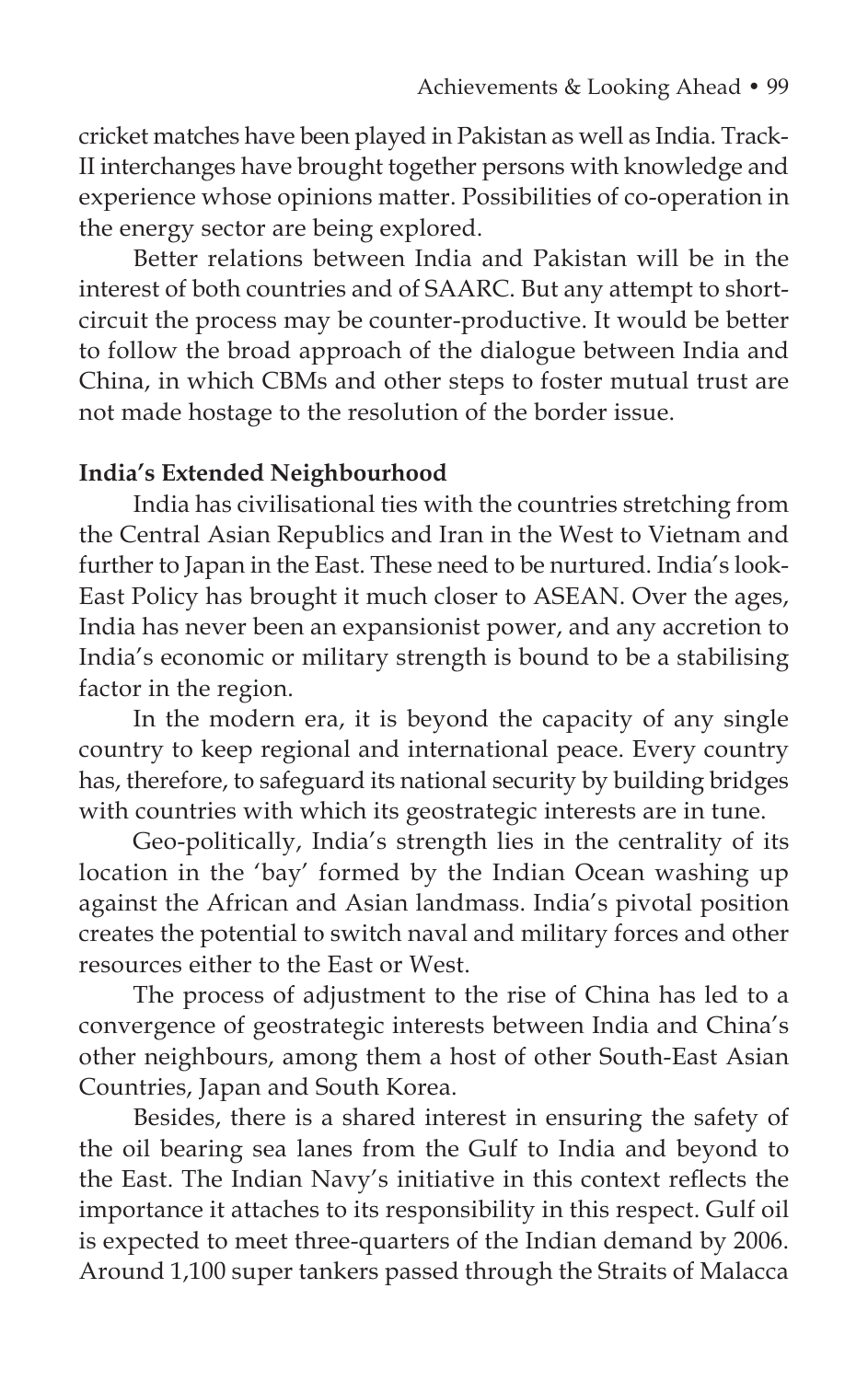in 1997. Moreover, the 7 mbd of oil shipped through these narrow seas a year earlier are expected to increase to some 14 mbd by 2015.

The Indian Navy is by slow stages preparing itself for its role in the Indian Ocean, protecting the strategic oil lanes, tackling piracy and looking after law and order on the high seas and, in co-operation with local forces, in the extended littoral.

The Indian Navy has been steadfast in building its 'blue water' capacity in terms of a wider Indian Ocean coverage and even of a 'South China Sea presence'– in the short-term by way of exercising with its Vietnamese counterpart. Indian naval vessels have since the year of the N-tests been annually exercising with the Bangladeshi, Myanmarese and ASEAN navies resulting in considerable accretion of goodwill and fellow-feeling. Not surprisingly then, the Thai Navy is looking to its Indian counterpart for help in more effective integration of a light aircraft carrier it bought from Spain into its order-of-battle. To bolster its image and presence in the oil-rich Gulf, the aircraft carrier *Viraat* held a 'demonstration' off the Emirates coast and, to balance things off, several guided missile destroyers on 'goodwill visit' to Israel docked in Haifa.

The Indian Air Force, likewise, is negotiating a deal to service the MiG 29 fighter planes in the Royal Malaysian Air Force and is discussing with Singapore the possibility of their combat pilots using the vast Indian air space for training purposes. More tellingly, it now has a genuinely inter-mediate range aircraft, the Sukhoi 30 which, coupled with aerial refuellers acquired by the Service, will give the IAF the 'legs' to back up the straightforward strategic reach of the Tu-22 bomber which will soon be available to the Indian Navy.

It is significant that, in the wake of a Defence pact with Hanoi, George Fernandez, Defence Minister in the NDA Government, talked in terms of arms sales and transfers to regional countries and of help and assistance specifically to Vietnam to encourage joint research and production of weapons systems as a means of reducing dependence of both countries on traditional suppliers.

How effective Indian nuclear capability can be in influencing the strategic balance, regionally or internationally, depends on the agility of its diplomacy. The identification and nurturing of partnerships is an ongoing process, based on shared geostrategic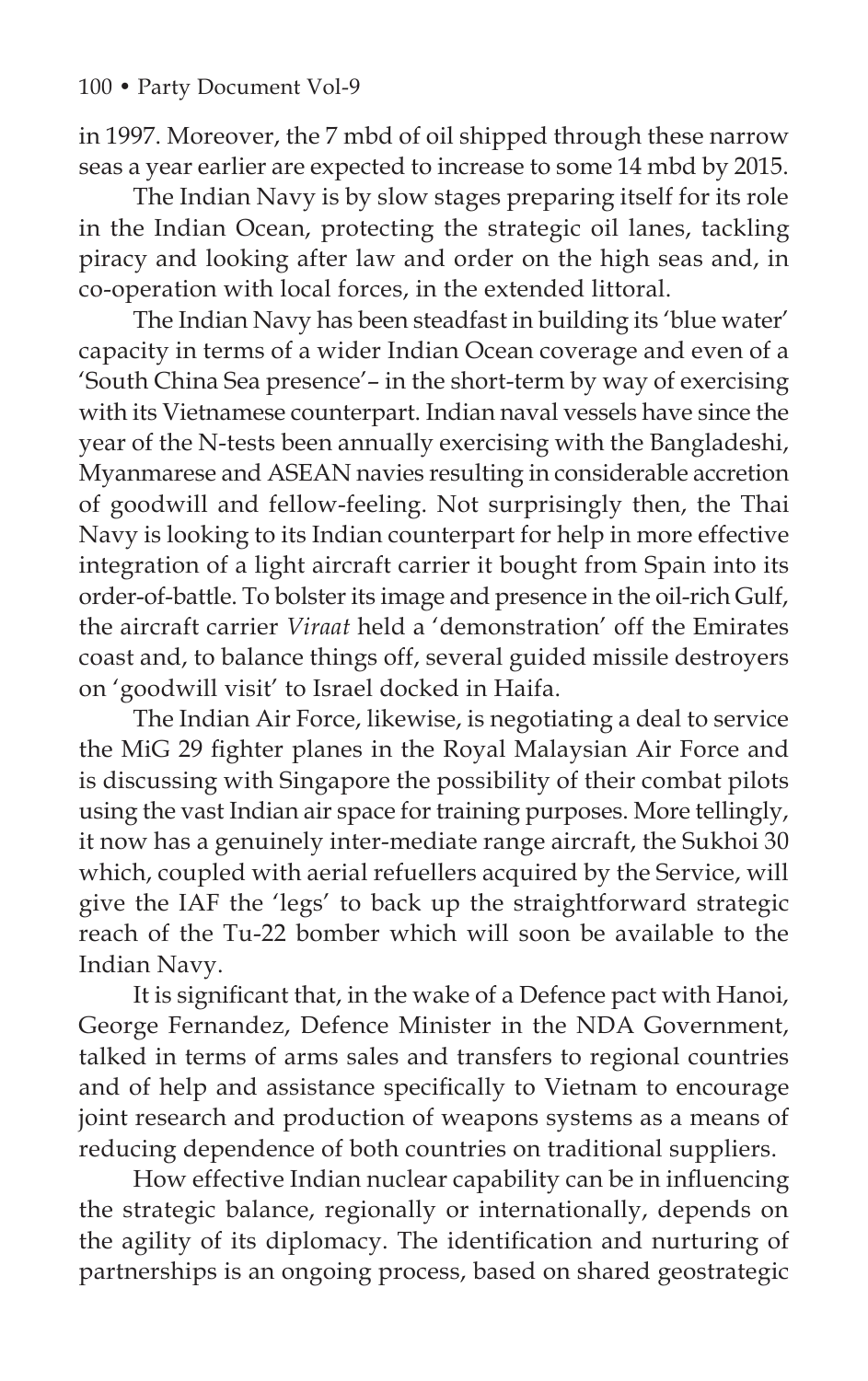perceptions or security interests. Countries which are already engaged in a 'Security dialogue' with India include the USA and Russia. Many others have evinced interest in doing so. It is no less significant that Britain and France volunteered the view, coincidentally on the same day, that India is a 'natural' for a permanent seat in the Security Council.

In this evolving situation, India needs to cement its ties with partners in the region. An initiative in this respect was taken by the NDA Government in early 2000 at the Asian Security Conference where the then External Affairs Minister Jaswant Singh spoke of "non-offensive defence doctrines" in which India's credible nuclear deterrent has a major role. He referred to these doctrines as constituting "a paradigm shift towards a bening and mutually beneficial security arrangement."

Fundamentalist Islam poses a threat to stability and social harmony in many ways. It has spawned terrorism on an international scale and lent its support to insurgency in a number of countries. In the extended neighbourhood of India, it is a matter of concern to the small sheikhdoms and emirates of the Gulf, the Central Asian Republics as well as Israel.

The contagion has been carried to the predominantly Christian Phillipines by the Al Sayaf Movement funded by Osama Bin Laden and has caused continuing turmoil in Mindanao in Indonesia.

India's credentials as a secular country enable it to reach out to elements opposed to fundamentalist Islam, among them secularminded Turkey headed by the Rabindranath Tagore-loving President Demirel, and Iran. The latter country is potentially an important strategic asset for India. In the early 1990s, Iranian President Ali Akbar Hashemi Rafsanjani referred to India, Iran and China as part of the 'axis' of 'inter-Asian cooperation'. The External Affairs Minister Jaswant Singh, on a visit to Tehran, has some seven years later chosen to return the compliment by alluding to Iran as India's 'natural partner'.

Beyond this broad arc to the West and East of India, US, Russia and China also recognise the threat posed by the spreading tentacles of Talibanistic Islam and the need to cut them off.

Arab–Israeli relations hold the key to constructive peace in the Middle East. Over the years India has championed the Palestinian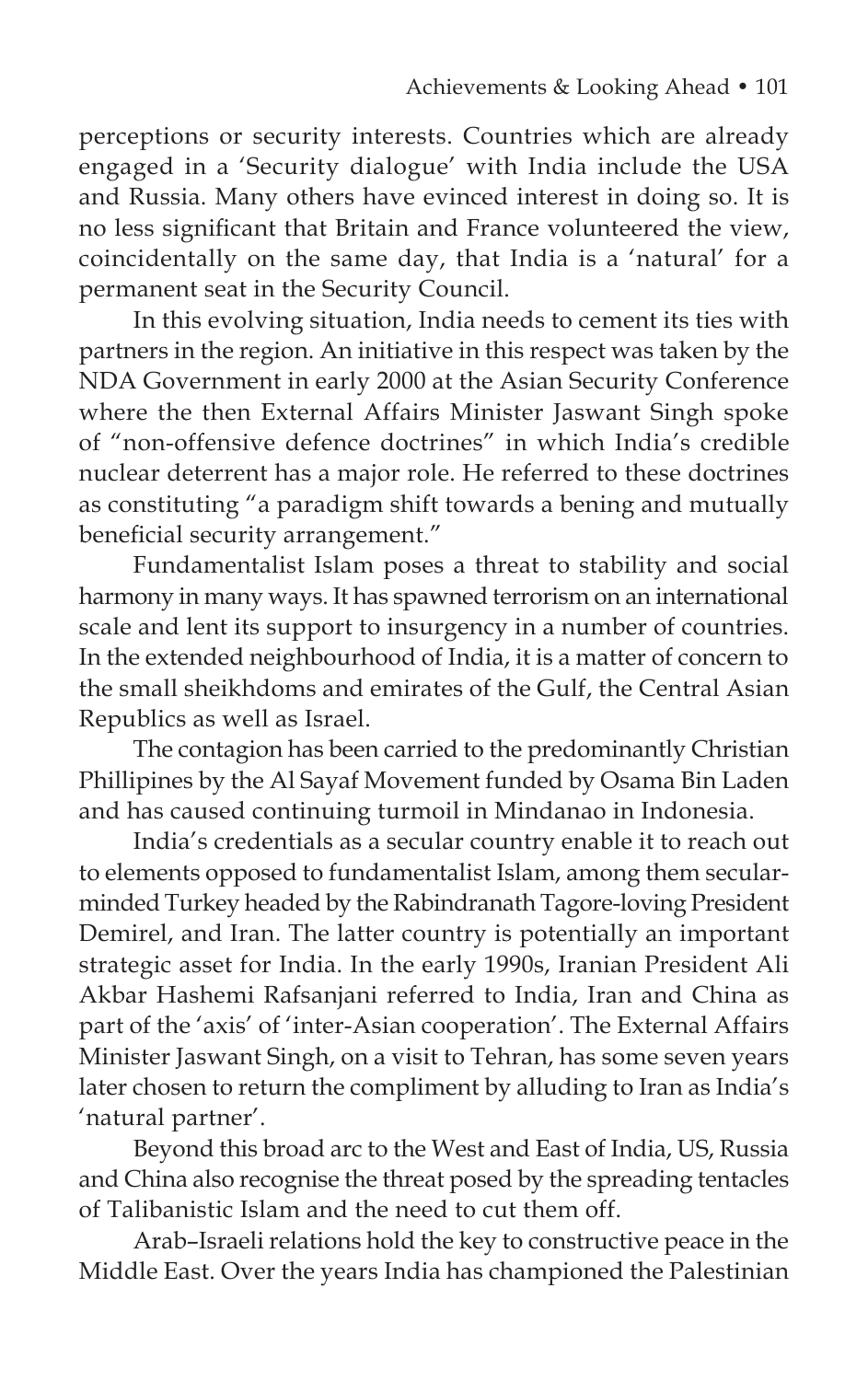cause. It has maintained close relations with Arab States. Even so, India would welcome genuine rapproachement between Israel and its neighbours. The last few years have witnessed improvement in Indo-Israeli relations. This is reflected in Defence technology ties, even though these are still at a nascent stage. A synergistic approach may succeed in Indian forces being able to access cuttingedge military technology developed by Israel. It could also lead to joint ventures to establish product lines in India to meet the needs of the two countries and to export to third countries.

As a friend of both Arabs and Israel, India should not hesitate to lend its support to the promotion and maintenance of Arab-Israeli peace.

The essential nature of international relations obliges smaller states to calculate individually whether they owe their security ultimately to a balance of power or 'to the preponderance' of any particular state in the region and the world at large. Happily for the extended Indian Ocean region, there is no real conflict of interests between the dominant State in the neighbourhood, India, and the preponderant international power, the United States.

The upswing in Indo-US relations following Clinton's visit has progressed further during the Bush Administration. The convergence of interest is aimed not against any country but rather to buttress the stability of the region – the geographical stretch of territory over land and sea with which India's interests have been historically linked.

In the nineteenth century, the British Governor General Lord Minto defined India's strategic frontiers as being bounded by East Africa, the Horn up into the Gulf, Iran and the Caspian Sea, thence in a line going north-westwards into Central Asia into the khanates of Samarkand and Tashkent before dropping down by way of Sinkiang and the Tibetan plateau into the Malayan peninsula east of the Straits of Malacca. By present reckoning, this encompasses a largish square whose southern side extends into the Indian Ocean way south of Sri Lanka and on the western and eastern ends are the East African and the South-East Asian littorals.

The perceptions, outlook and purpose of an imperial power like Britain were, of course, quite different. Today India's engagement with the countries of this region will naturally be on the basis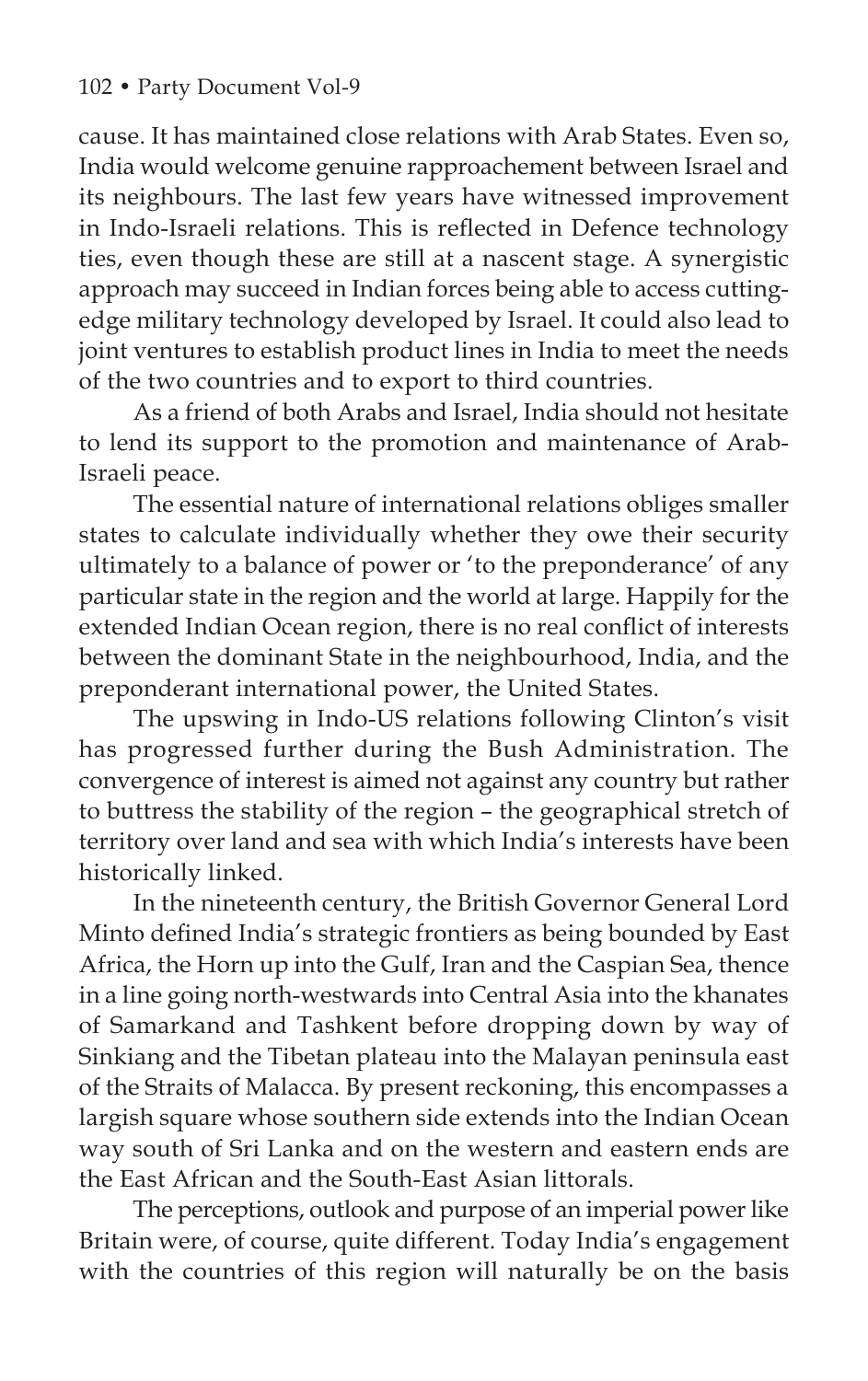of purposeful, consensual actions and bilateral and multilateral initiatives. A nuclear armed India should be able to provide democratic ballast to this broad, energy-rich swath simmering with ethnic and religions conflict and social turmoil.

The world is fast transitioning into an era in which economic power will provide the strong undergirding for a stable security system, and India's big emerging market-strengths will be able to pull in investment capital not exclusively into the country but also the extended region. The Asian tiger-economies of South-East Asia are in the van of market forces-led prosperity. With economic reforms irreversibly taking hold, India has the capacity to help in the revival of its South Asian neighbours – amongst the poorest countries anywhere.

India adopted economic reforms in 1991. Liberalisation of trade and industrial policy exposed the domestic industry to international competition pushing it to become competitive. Liberalisation has led to widespread industrial restructuring. Strengthened competitiveness helped to push exports. Share of India in world exports increased from 0.5% to 0.8% over the 1990s.

Export of services particularly software and business process outsourcing rose at an annual average growth rate of nearly 50% over the 1990s and continue to grow at over 30% annually in the current years.

Indian enterprises have also made their mark globally in a number of industries such as generic pharmaceuticals, auto components and auto vehicles. A number of Indian enterprises began to invest abroad in a significant manner in greenfield ventures as well as acquisitions of running concerns abroad.

The large pool of trained manpower developed through creation of a world-class system of higher education helped India to emerge as a key player globally in the IT software industry which also helped in changing perceptions in the outside world about the potential of India especially for knowledge-based activity from a poor country only capable of producing low value labour intensive goods.

The time has come for New Delhi to push the South Asian Free Trade Association into taking-off. Another element in the budding system of economic cooperation was put in place when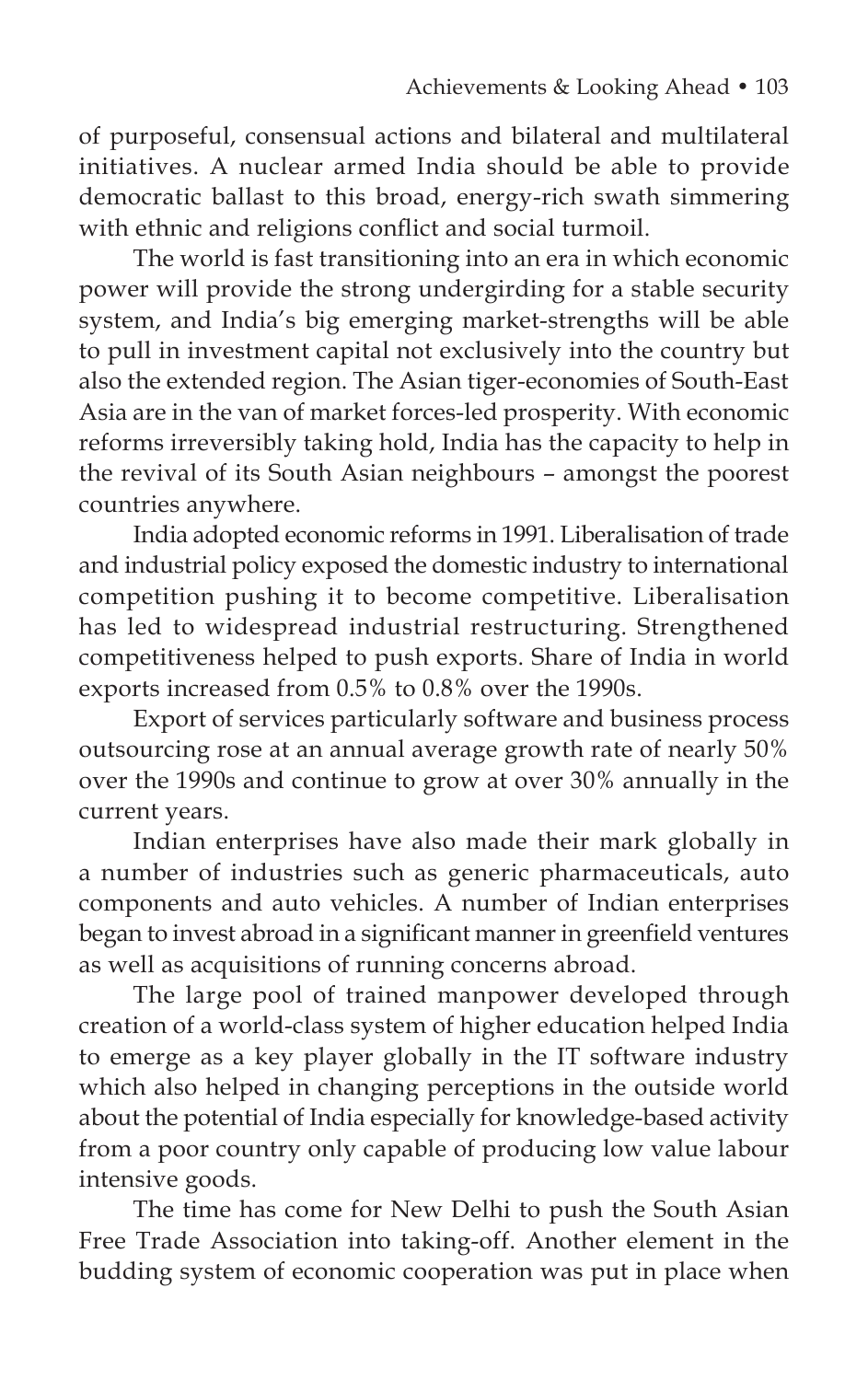the Commerce Ministers of Bangladesh, India, Myanmar, Sri Lanka and Thailand initialed an agreement to realise the long gestating BIMST-Economic Cooperation free trade zone. They adopted a common approach in the last round of the World Trade Organisation (WTO) talks.

With BIMSTEC up and finally running and SAFTA off the blocks, coupling with the ASEAN economies and Vietnam, South Korea and Japan, on the one side, and using Israel as a trade bridge to penetrate the European markets, on the other side, will create an economic momentum and high growth rates all around. The cooperative security factor will be boosted as a consequence because then each of these states, on an economically upward trajectory, will have a vested interest in the other's safety and security.

India has always had the potential. What it needs is a proactive and dynamic foreign and military policy, which can leverage its political reputation as a 'responsible' power, its economic, entrepreneurial and technological strengths and its strategic nuclear and conventional military muscle to carve out a larger, more meaningful international role for itself in the decidedly 'Asian 21st Century'.

# **Internal Security**

India has more experience than any other country in dealing with violence in many forms, insurrection, naxalism and jehadi fundamentalism.

The North-East has had more than its share of violence. However, it also provides a notable example of how the Indian State enabled an underground movement to give up arms and join the political mainstream. As it happens, the CM of Mizoram, who is today devoting all his time and energy to the development of his state, was once a leader in the underground movement.

Another state, which suffered from underground violence over a number of years, is Nagaland. Fortunately, the last few years have seen an active engagement of Naga underground leaders in a patient dialogue, and as the guns have gone quiet, the strong groundswell in favour of peace among the people of Nagaland has been a very positive factor in steering the state towards full normalcy.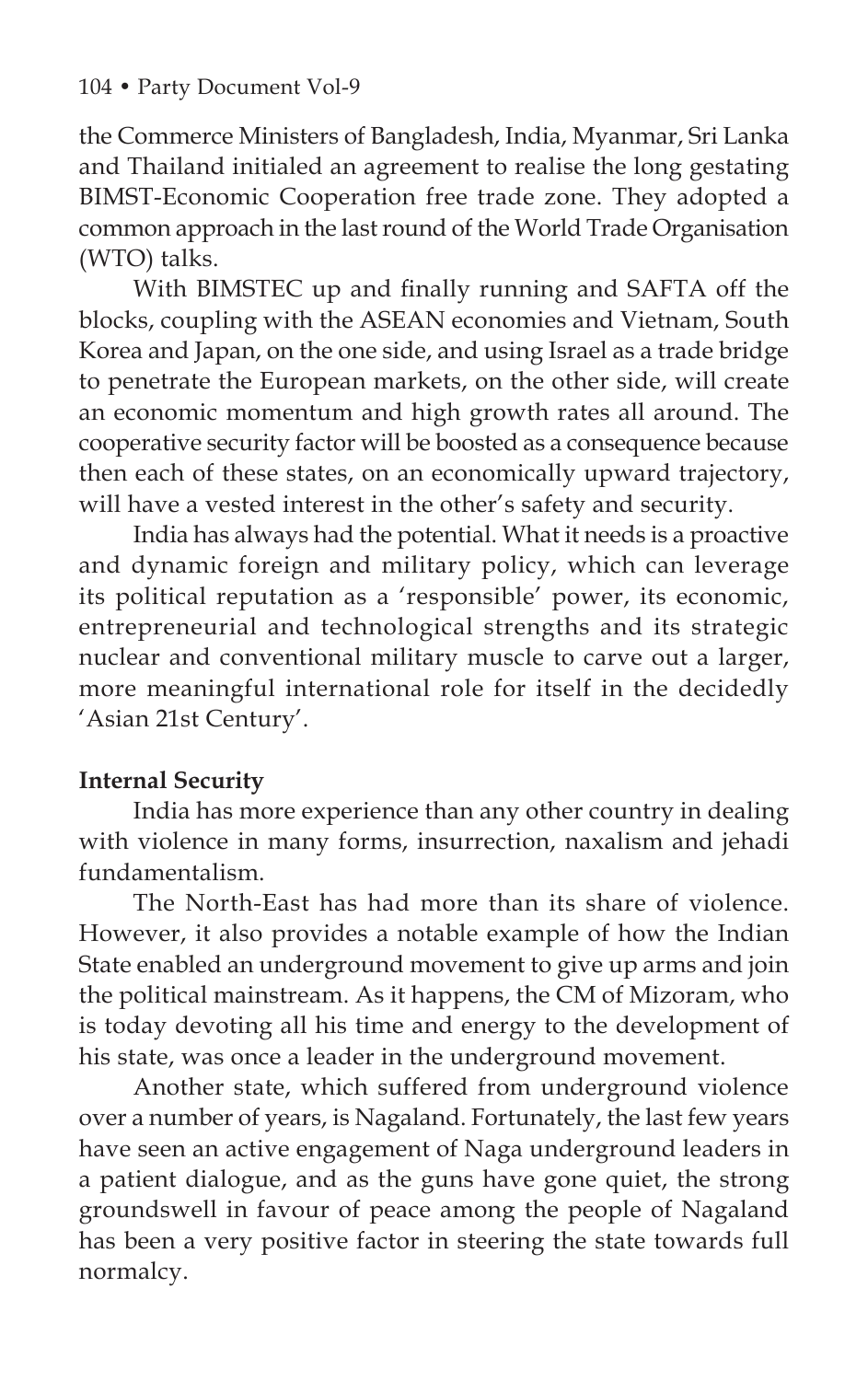At present, the state needing special focused attention is Manipur. Underground groups with links to communities or tribes, engaged in sporadic spurts of violence against the state or against each other, have created a situation which militates against the economic development of this sensitive border state and the welfare of its people. This egg and hen situation, in which slowing down of development reduces employment, unemployment breeds discontent and discontent is exploited by the forces of disorder, needs to be handled with firmness and understanding.

It is necessary to reach out, in particular, to the younger generation, in the North-East and take concrete steps to involve them in activities and provide them with opportunities that enable them to build a better life for themselves as equal partners of other young people all over the country.

Assam too has suffered from terrorist violence, but the decline of public support for violence has had a salutary effect on the situation. Besides, the NDA Government succeeded in working out an amicable arrangement in the Bodo area, which has since been further consolidated. The ULFA group suffered a grievous blow when the Government of Bhutan destroyed its camps in Bhutan.

Two negative factors are still operating in Assam as well as some of the other States. One, ULFA terrorists, including some of their leaders, have found shelter in Bangladesh. Two, infiltration from Bangladesh into Assam, in particular, and the North-East in general, has become a destabilising factor. With Myanmar and Bhutan extending full support to the Indian forces fighting the terrorists, who are also not getting help from China, Bangladesh must carefully consider the strain on Indo-Bangladesh relations caused by its attitude on these issues at a time when new bridges of understanding and co-operation are being built all around.

Cross-border terrorism hung like a noxious cloud for ten years over Punjab and even longer over Jammu & Kashmir. Its unambiguous and decisive rejection by the people of Punjab led to full restoration of normalcy and Punjab is again leading the other States of the union in the race for development.

In J & K, the people defied the terrorists and took part in elections, which were free and fair, and this created an atmosphere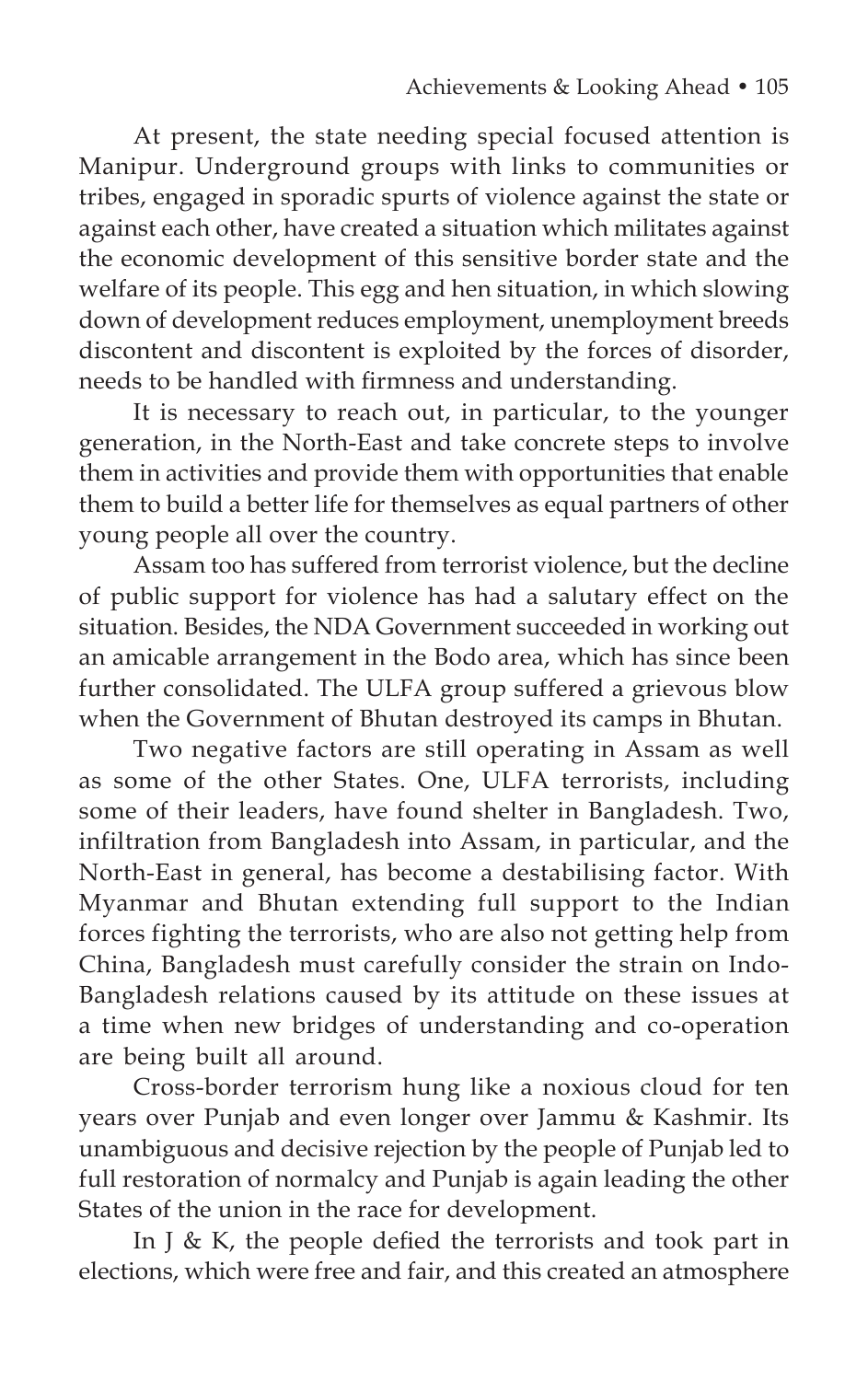in which the people's longing for peace began to assert itself. Among the initiatives taken by the NDA Government in  $J$  & K, these elections proved to be a turning point. The other initiative which eventually stemmed the tide of cross-border terrorism was the joint statement of PM Vajpayee and President Musharraf in January 2004 in which Pakistan committed itself to not allowing the use of territory under its control for cross-border terrorism. This initiative has been followed up by the UPA Government and led to further improvement in Indo-Pak relations. The nation owes a deep debt of gratitude to the security forces and to the brave people of J&K for the transformation visible in the state of which the steep jump in tourist traffic is a true index.

One of the most worrisome developments in respect of internal security in the South Asian region has been the spread of Maoist violence in Nepal. Nepal's well-being, stability and economic growth are important for India and the present situation has the potential of setting Nepal back by many years. Another matter of concern is the reported attempt by the Maoists to establish links with Naxalite groups in India.

These groups are to be found in several states starting from the border of Nepal to Andhra Pradesh. The Government of India cannot afford to treat this as a mere law and order problem to be tackled by each state with its own resources. The process of Interstate co-operation and co-ordination among the security forces with the active and constructive assistance of the Centre started by ShriL.K. Advani as Home Minister needs to be pursued vigorously. Sharing of intelligence, improved training, better weapons and a common approach to the problem of Naxalism are the building blocks of a coherent viable policy framework.

In November 2004, the National Executive of the BJP passed a Resolution on Internal Security which expressed grave concern about the situation prevailing in several parts of the country.

It pointed out that "India has been at the receiving end of both internal and cross-border terrorism. Thousands of our fellow citizens and security personnel have fallen to terror". Also, that "the issue of illegal infiltration from Bangladesh to India amounts to a demographic invasion of India. This issue cannot be handled through a politically partisan approach".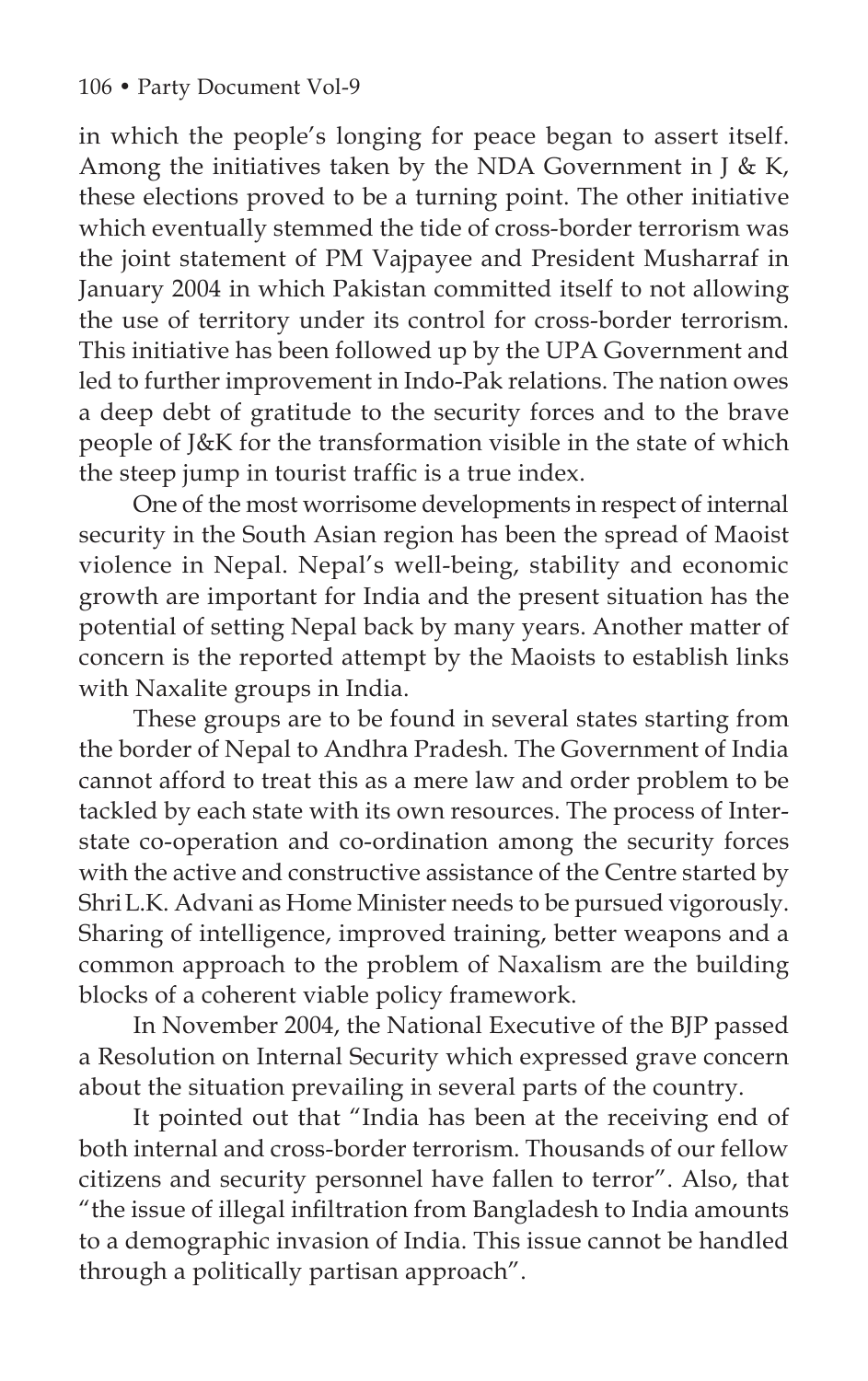Inter alia, the Resolution drew attention to "increasing ISI activity …. Lack of police reforms … crimes against women …. lack of progress in curtailing the underworld and anti-social forces especially in Bihar, UP, Delhi and Mumbai …. Rampant corruption in the police force".

Finally, the Resolution called upon the Government :

- "to take the Nation and its Parliament into confidence on its ongoing talks with Pakistan and how it wishes to proceed;
- to desist from snatching away from our defense forces instruments that are necessary to fight terrorists and secessionists;
- to scrap the IMDT Act, which has completely disabled security and civilian authorities from deporting Bangladeshi infiltrators and which has, perversely, served as an open invitation for a demographic invasion of India;
- to institute a multi-purpose National Identity Card for all citizens;
- to prohibit the carrying of arms by anyone other than an authorised member of the security forces;
- to institute forthwith an integrated command for the entire North-East;
- to institute a joint command and task force for crushing the Naxalite terrorists;
- to firmly scotch moves that seek to pull Kashmir away from the rest of India under the pretext of talks;
- to scrupulously implement recommendations of the four Task Forces that had been set up by the NDA Government in the wake of the Kargil War;
- to act on the dire warnings and detailed recommendations that intelligence agencies have given in regard to the growth and perverse use of madarsas all along the country's borders;
- to reinforce coordination with the government of His Majesty the King of Nepal, and to give it all possible assistance in fighting the insurgency that has paralysed that country;
- to expeditiously carry forward the numerous proposals that had been initiated by the NDA Government with the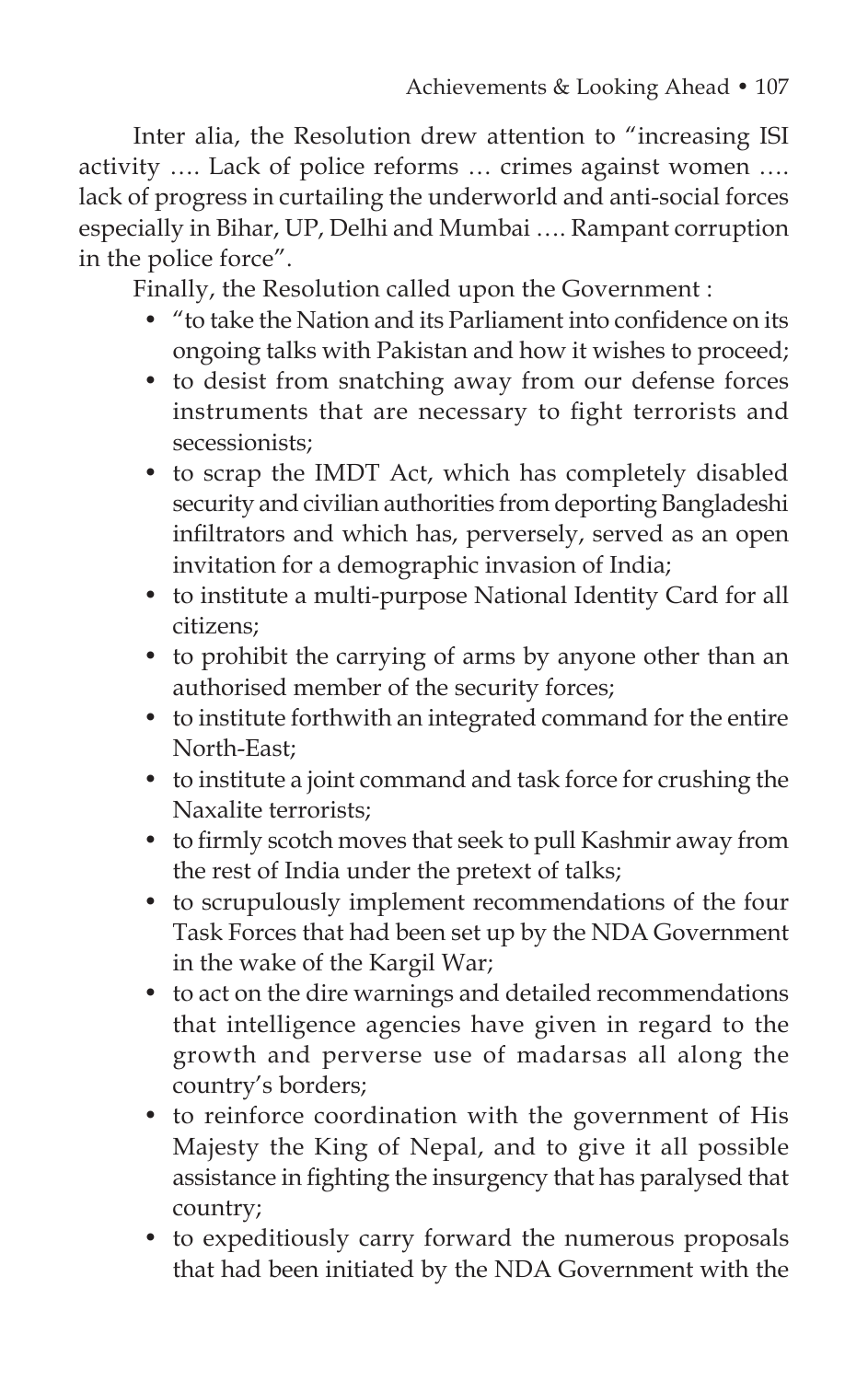### 108 • Party Document Vol-9

Government of Myanmar;

• to draft a strict and decisive strategy to combat underworld and anti-social forces.

Time is of the essence. There is no alternative to decisive action. We call upon the UPA Government to act, and do so immediately only with national interest as the priority."

There can be no meeting ground with those who reject the democratic system and the Indian Constitution and seek to replace the ballot with the bullet as an agent of social transformation. Force has to be used, and used effectively, against those who seek to grab power by hijacking democracy at gun-point.

As against such Naxalite ideologues, however, a more calibrated approach is called for to deal with their foot-soldiers. The factors that make them fall victims to Naxalite slogans have to be identified. It is no accident that Naxalism takes root in soil 'fertilised' by poverty, exploitation or remoteness of justice. It is necessary to pay special attention to improving living conditions in such areas with a sense of urgency. The NDA Government had identified backward Districts is various States and launched a programme to accelerate their development with Additional Central Assistance. At Home Minister Advani's instance, Naxal-affected districts were included in this scheme.

Continued, systematic focus on these districts, accelerating development with the involvement of the people, creating work opportunities, particularly for the young and providing peoplefriendly governance, are essential components of a strategy to counter naxalism.

India cannot remain content with its present growth rate. It must release and harness all productive forces in the economy. That is one of the key objectives of economic reforms. We need a system of education which is designed for, and capable of, imparting to all able-bodied young persons the skills needed in a growing economy. Besides, it needs to factor in the opportunities created by outsourcing on the one hand and by manpower requirements in greying societies on the other. Creation of employment opportunities for current additions to the work force and reducing the backlog of unemployment was one of the critical factors leading to the 10th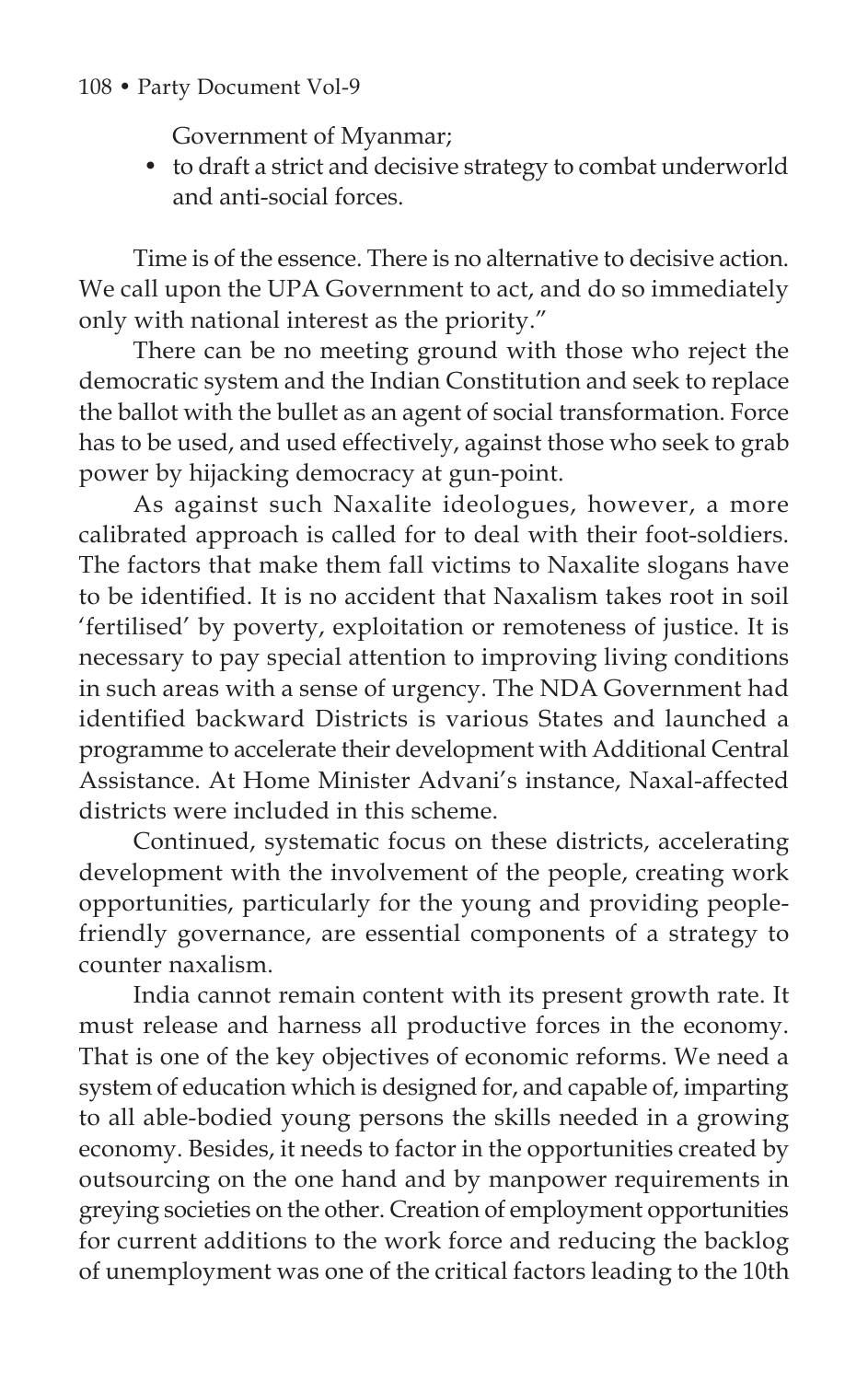Plan target of 8 percent rate of growth. Unemployment or severe under-employment are not only a waste of a valuable resource but also a cause of social unrest.

Social unrest can escalate into situations threatening internal security. The management of social unrest is, therefore, essential for sustained orderly progress. Economic growth has to be accompanied by equitable distribution. In a pluralistic democratic India with all its diversity, social harmony can be best ensured if the various groups have a stake in national progress and see their own good in the common good.

Statistics at the macro level do not tell the whole story. They have to be aligned with human development indices at the decentralised level. The removal of poverty continues to remain a pivotal objective. There are regional variations with some areas registering a much sharper decline in poverty than others. The same holds true for levels of literacy, health care and other social indices. It is a matter of concern that some of largest states of the Union are lagging behind in the indices – both economic and human development. The pace at which India as a whole undergoes the transformation from a developing to a developed country will depend critically on its success in reversing this trend.

The problem is complex and involves, interalia, governance, political and administrative, people's participation in planning and implementation and an investment-friendly climate supplemented by a supportive infrastructure. But one of the problem areas has the potential of being a part of the solution. These states have large populations and among the highest rates of growth of population. Even while efforts to bring down these rates have to be stepped up, the focus has to be on a strategy to turn the large relatively younger population into an asset.

Education and training hold the key. Universalisation of elementary education has to be accompanied by providing the means, and creating the conditions, for improving the quality of teaching/learning. Only a fraction of those passing out of elementary schools will find their way into institutions of higher learning. The rest should have access to training in skills which equip them for gainful employment, including self-employment.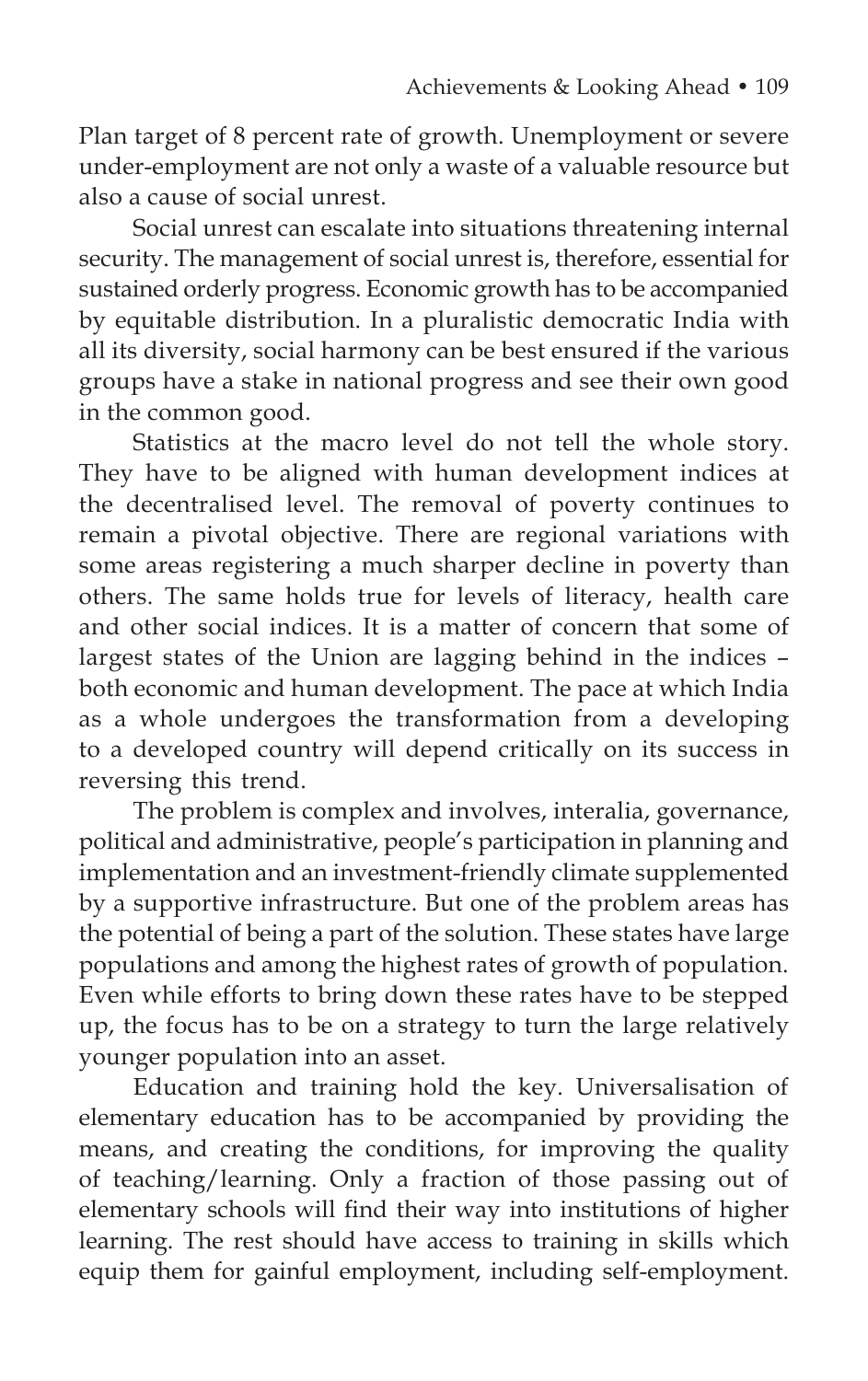This would need reforming and strengthening the vocational stream to make it flexible and responsive to the requirements of the market. The right kind of capacity building will not only make the new entrants into the work force more employable, but also enhance the productivity and efficiency of the work force as a whole.

At the international level also, a large, relatively younger population is being increasingly regarded as a competitive advantage for India. India's population of 100 crores plus is expected to grow to 160 crores by 2050. The silver lining is the growth in the work force (age group  $15 - 64$ ) – from around  $62$ crores in 2000 to about 106 crores by 2050. It is estimated that by 2020, India will have a surplus of 4.7 crores working people, while the US will be short of 1.7 crores, China of 1 crore, Japan of 90 lakhs and Russia of 60 lakh people of working age. This evolving demographic scene offers new opportunities to India, provided India can provide the skilled manpower required by greying countries with adverse dependency ratios. Whether the requirement is of skilled workers or top-notch professionals, meeting them would depend on the capacity of the educationcum-training system. In short, while a large population and an unskilled work force is a millstone round India's neck, necessary capacity building can turn it into an asset, nationally and internationally. The case for making the investment in financial and human resources required for this purpose is compelling.

# **Energy Security**

Energy security will play a key role in the realisation of India's strategic vision. How India meets the energy needs of its growing population and buoyant economy will be a formidable challenge to its policy-makers? They will be called upon to ensure supply of adequate and reliable energy at affordable prices, both from the point of view of the competitiveness of the Indian economy and the widest dispersal of incomes and opportunities.

Every household needs energy, at the barest minimum for cooking and lighting. As living conditions improve, the consumption of energy per capita goes up and non-commercial energy is replaced by commercial sources of energy. Progressively,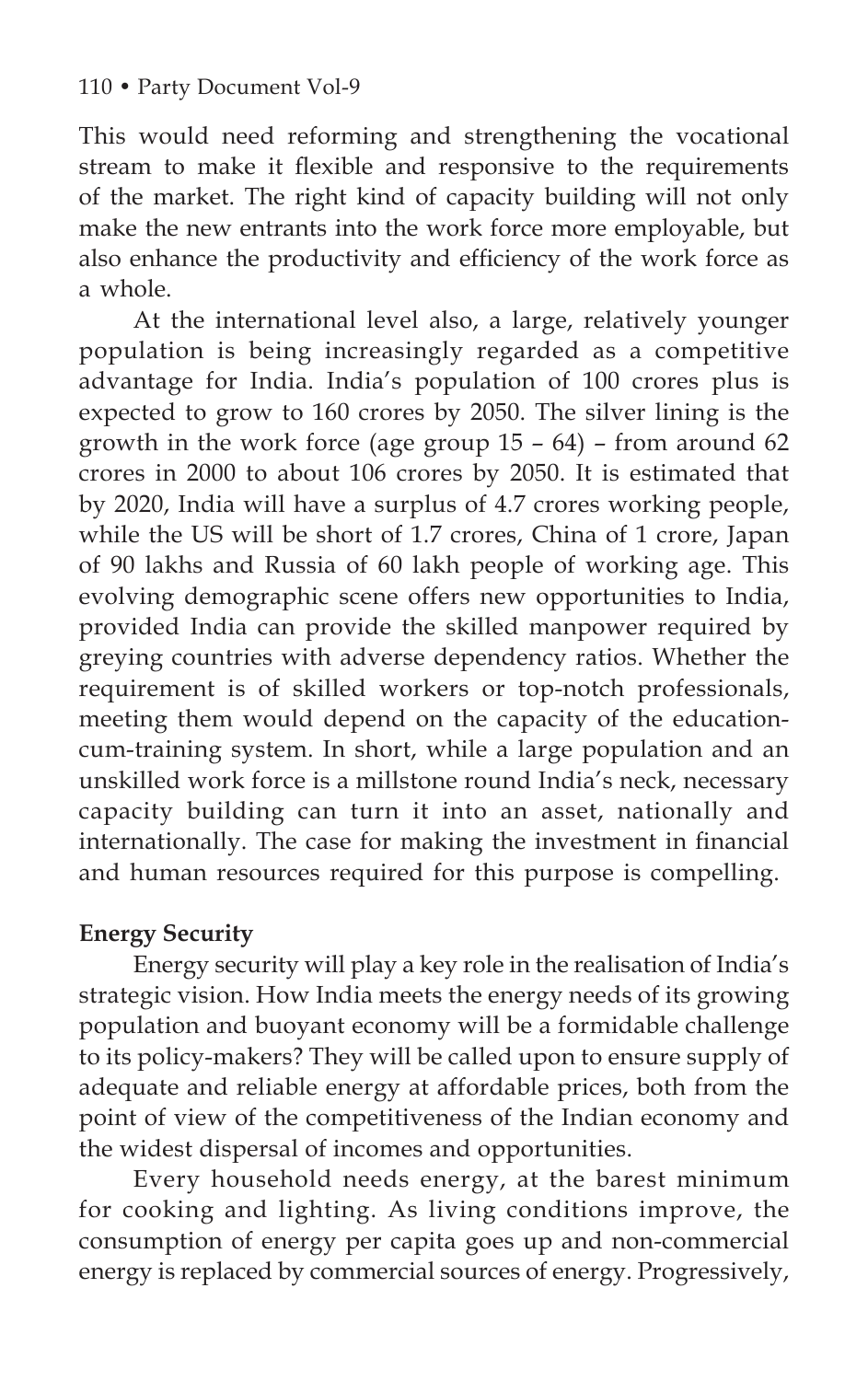therefore, commercial energy becomes a basic need for the domestic as well as other sectors – agriculture and industry, transport and communications, defence, science and technology, education and health, municipal and other services. This illustrative list brings out the pervasive criticality of energy security.

The two sectors that are currently the largest consumers of energy are power (for both industry and agriculture) and transport. For the power sector, commercial sources of energy include coal, oil, natural gas hydropower and nuclear energy, which together account for around 60 per cent of the country's energy supplies. Wood and biomass account for the rest.

India's per capita energy consumption is still low, being around a third of the world average.

The World Bank has estimated that energy demand in India will grow at 5.3 per cent per annum in the first decade of the 21st Century, and at 10 per cent by 2020. This according to the estimates of the International Energy Agency would be met by an increase in the power generating capacity from 106 GW to 212 GW between 1996 and 2010.

Over the years, the share of thermal generating capacity in the total mix has been going up. At present, coal remains the dominant fuel at 55 per cent of primary energy consumption, with the share of oil consumption at 36 per cent of total energy consumption. To the extent that the expected upsurge in power generating capacity will be met by thermal power plants, steps will have to be taken to ensure supply of fuel to them at affordable prices.

India has adequate coal deposits, though its quality is mostly poor. Modernisation of coal mines and beneficiation of coal are capital intensive, and this sector stands to benefit from policies which facilitate private investment. Beneficiation is necessary to improve the quality of coal and thereby discourage the trend to import coal. Between 1991/1992 and 1999/2000, coal imports have gone up from 6 MT to 20 MT. The scope of coal liquefaction and coal gasification have to be kept under constant review in the light of the behaviour of oil prices.

India imported 70 per cent of its oil requirement in 1999- 2000. As things stand, this is expected to increase to around 90 per cent over the next two decades. The impact of high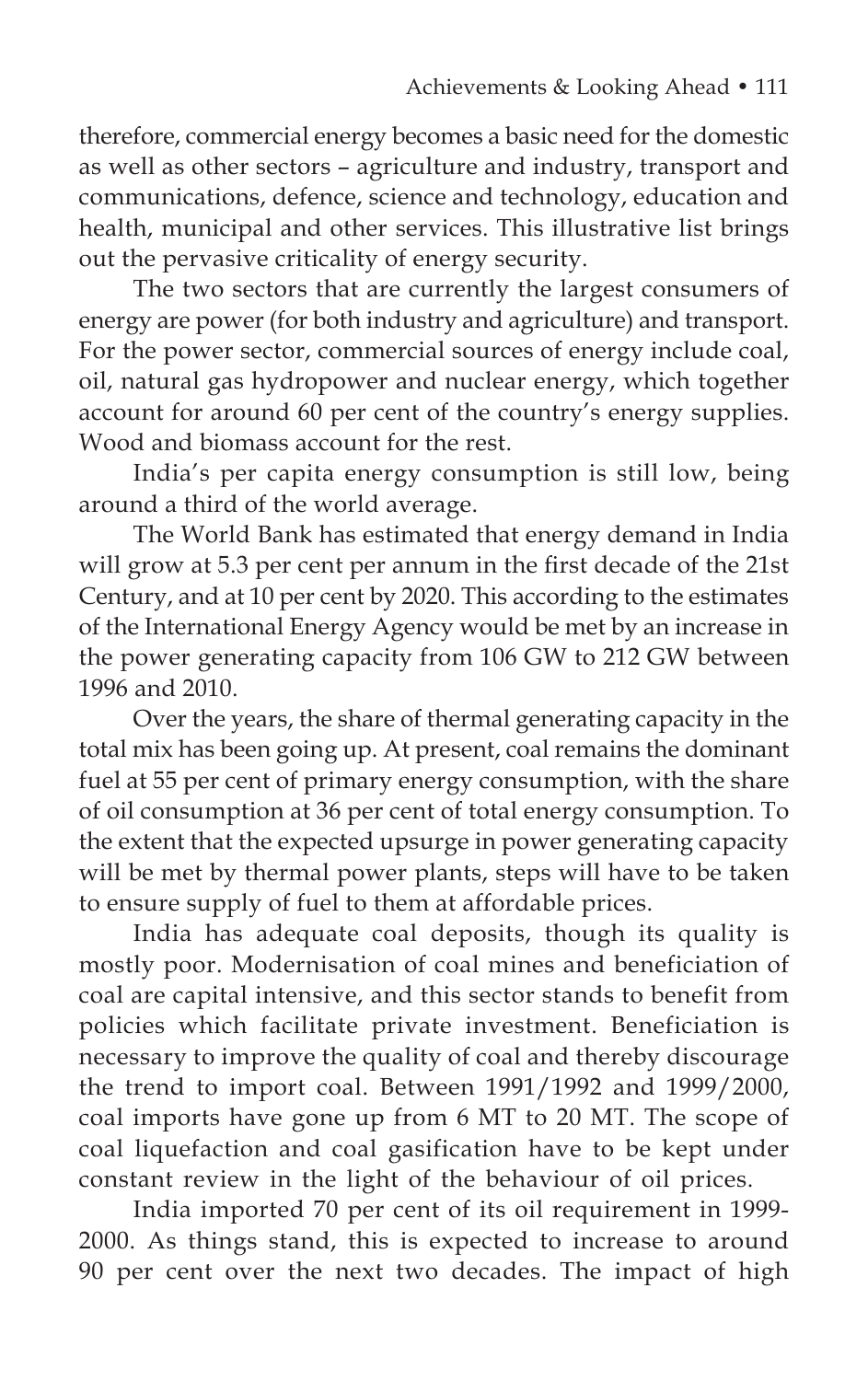oil prices on the economy can be seen from the rising import bill. India spent \$15 billion dollars (3 per cent of its GDP) on oil imports in 2003, an increase of 16 per cent since 2001. This underlines the need to step up prospecting and production of oil, on-shore and off-shore. It also lends strong support to the development of other sources of energy – solar, wind, bio-mass, geo-thermal, bio-gas, bio-diesel, alcohol, and above all, nuclear.

As of now, the focus has to be on securing stable supplies of oil and gas to meet the expected growth in demand. According to the US Energy Administration's International Energy Outlook 2004: "The countries of developing Asia account for 40 per cent of the total projected increment in world energy consumption and 70 per cent of the increment for the developing world alone." World energy consumption is expected to increase by 54 per cent over the next two decades with India and China projected as high growth centers. What is more, oil is expected to remain the dominant energy source world-wide through the next two decades, driven mainly by a robust growth in transportation.

Natural gas, which is the fastest growing source of primary energy, is projected to increase by 67 per cent. The Indian demand for natural gas is expected to grow by over 5 per cent per annum. Apart from Russia, the major gas reserves in the world are located in the Persian Gulf region. West Asia also has the largest known oil reserves in the world.

Around 67 per cent of India's oil supplies come from the Gulf. Like other major oil-importing countries, India has been diversifying its energy sources. At the same time, Indian firms are investing in overseas oil and gas fields. Till date, around \$3 billion has been invested in buying equity in overseas energy blocks, which include Russia (Sakhalin), North and West Africa (Sudan and Algeria), Myanmar, Vietnam and Syria, and India is currently negotiating with Iran for the same. India is expecting to have access to around 20 million tones of equity oil by 2020.

The previous National Democratic Alliance (NDA) Government had also taken a decision to set up Strategic Petroleum Reserves (SPR), which could be tapped in times of supply shortfalls or extreme price volatility. However, India is currently looking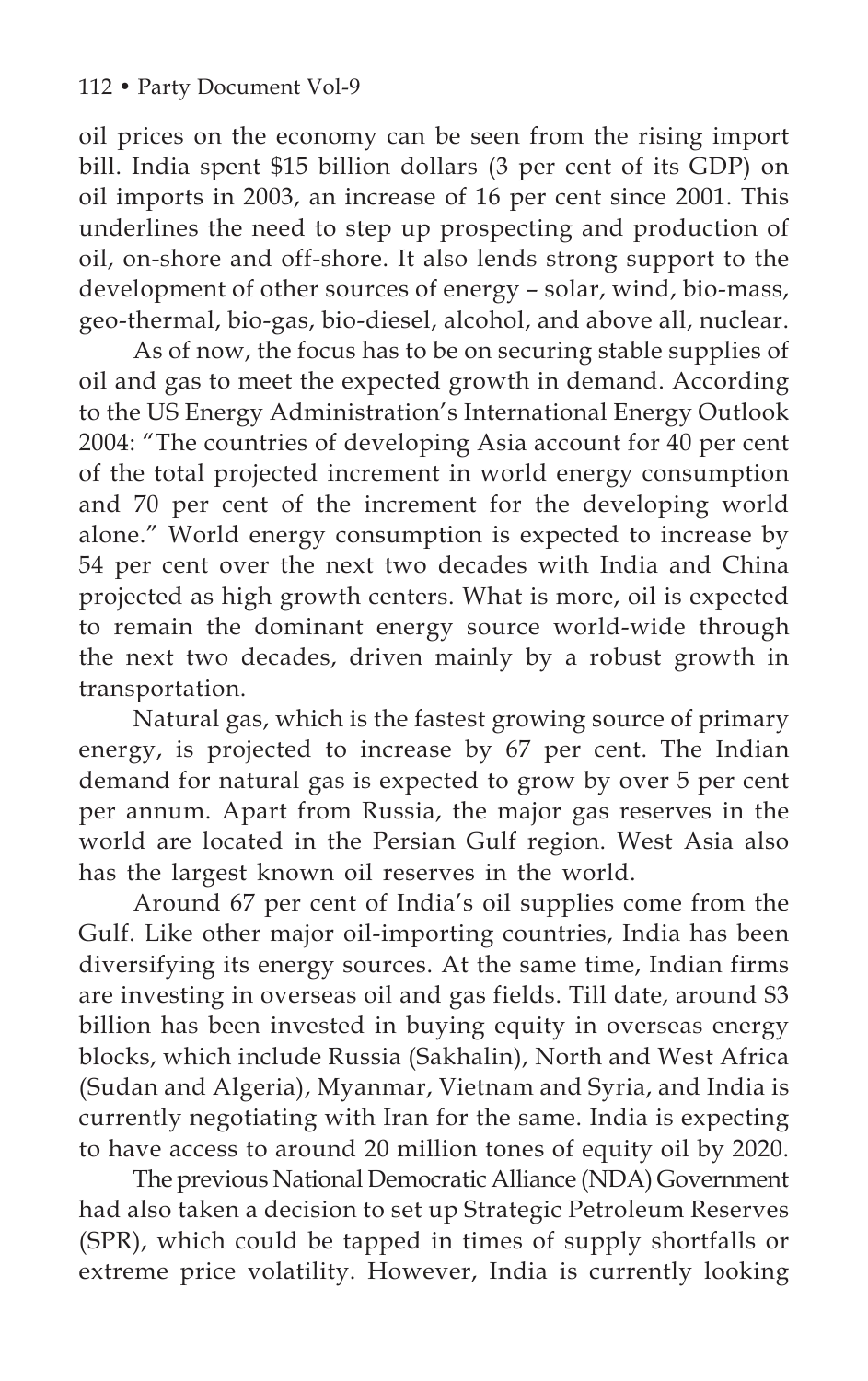at setting up a smaller, 15 million tonne SPR to begin with, which could be increased over time to allow it to have access to around 45 days worth of crude supplies.

For a country of India's size, dimensions, population and economy, safeguarding energy is a strategic priority. High dependence on energy imports raises security concerns ranging from the need to build elaborate and secure pipeline networks and other necessary infrastructure, to monitoring political and economic developments in countries/regions from where India sources the bulk of its imports.

These concerns will have to be addressed by policy-makers on a continuing basis, not only in terms of geo-politics but technological options based on the country's natural resources.

India has large thorium reserves and its nuclear programme was from the beginning designed to utilise these reserves for power generation. At a time when there is growing international concern about the environmental impact of thermal power plants, there is a strong case for India to increase the weightage of nuclear power generation in its energy mix. As India must increase energy supply substantively to accelerate economic growth and raise consumption levels, both India and the international community have a common interest in encouraging an environmentally benign option.

It is estimated that while carbon dioxide emissions from thermal power plants range from 960-1300 g/KWH for coal to 460-1230 g/KWH for gas with oil broadly in between, the figure for nuclear plants is 9-100 g/KWH. Carbon dioxide is the main substance associated with the green house effect and global warming. Environmental experts warn that the overall  $CO<sub>2</sub>$  emissions should be cut from 25 billion tones annually to 10 billion tones, even as overall energy production increases.

For India to maximise its contribution to this international effort, the handicaps which slow down its nuclear power programme need to be removed. One of these is the denial of nuclear and dual-use technology, materials and know-how to India.

India has responded to these denial regimes by indigenising the nuclear processes, materials and technology. While it has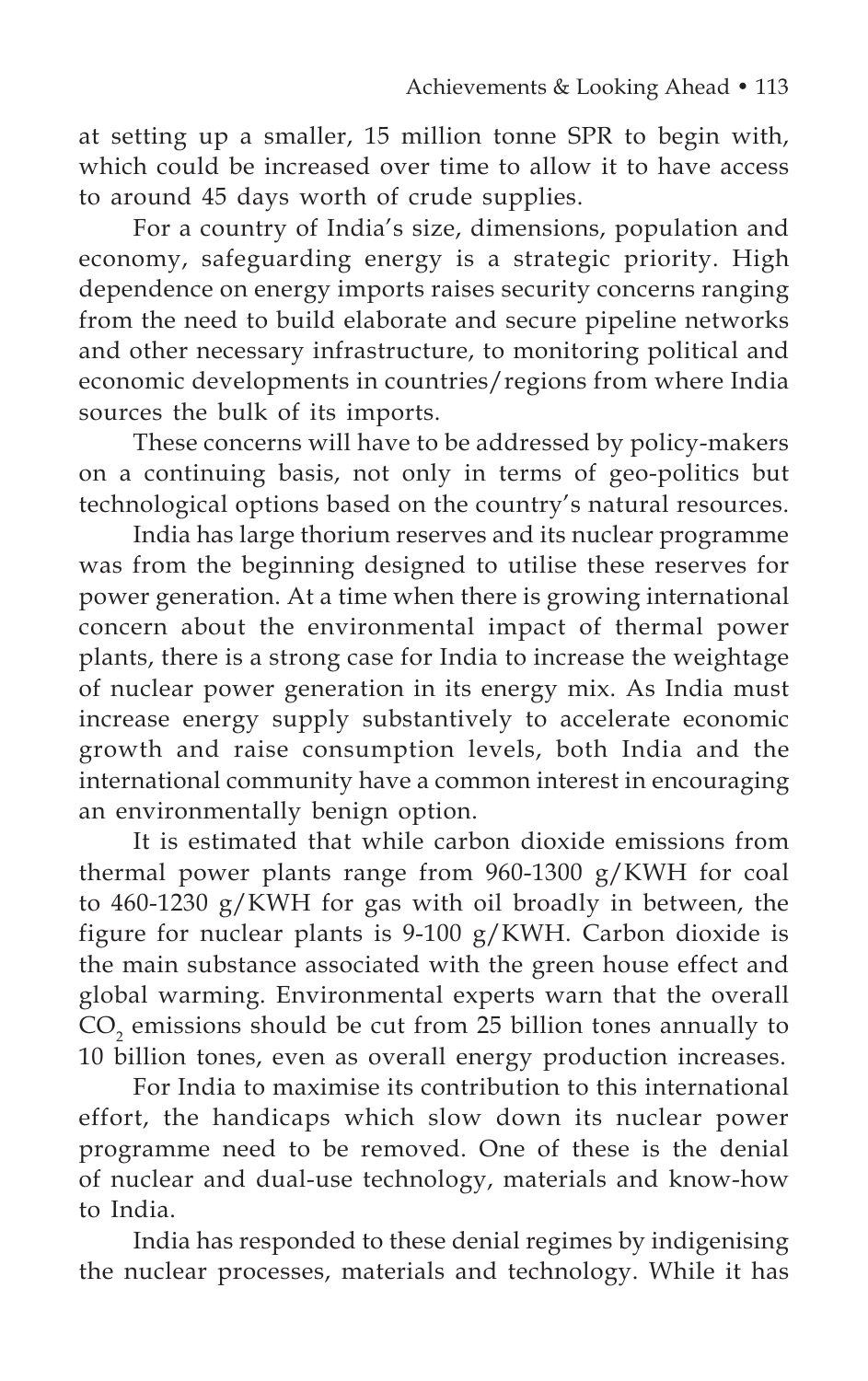achieved a high level of self-reliance that shall sustain the power programme access to technological, material and financial support from outside would give a fillip to the growth of nuclear power capacity in India.

India is a de facto Nuclear Weapon State (NWS). At a time when revelations about nuclear proliferation have involved Nuclear Weapons States (NWS) as well as non-nuclear weapon states, India's record has been not only above-board but also subject to IAEA requirements. As India's unique position is being increasingly acknowledged both in terms of its security needs and non-proliferation, and strategic partnerships are being discussed with several major countries, it should not be beyond the ingenuity of diplomats and experts, given the necessary political backing, to find a way to discontinue the application of the technology denial regime to India.

## **Conclusion**

India's real strength lies in its people. Spread across the length and breadth of this vast land, adjusting with confidence to the rising tempo of economic and social change, they are the guardians of this country's unity, democracy and sovereignty. Given the right conditions they will doubtless raise India to its full potential. It is for the polity to create those conditions. It will need greater political will and determined action than is in evidence to overcome the weaknesses in the institutions of governance, justice, education and elections. However, India must put its house in order as its stature in the world ultimately rests on its internal strength. The world came to accept the reality of Pokharan-II as it was a manifestation of national strength and confidence. As India prepares to play its part in the unfolding 21st Century, which is being projected as the Asian Century, it must take an integrated view of the mutually supportive role of internal and external security. Once they are assured of their security, the people of India will do the rest.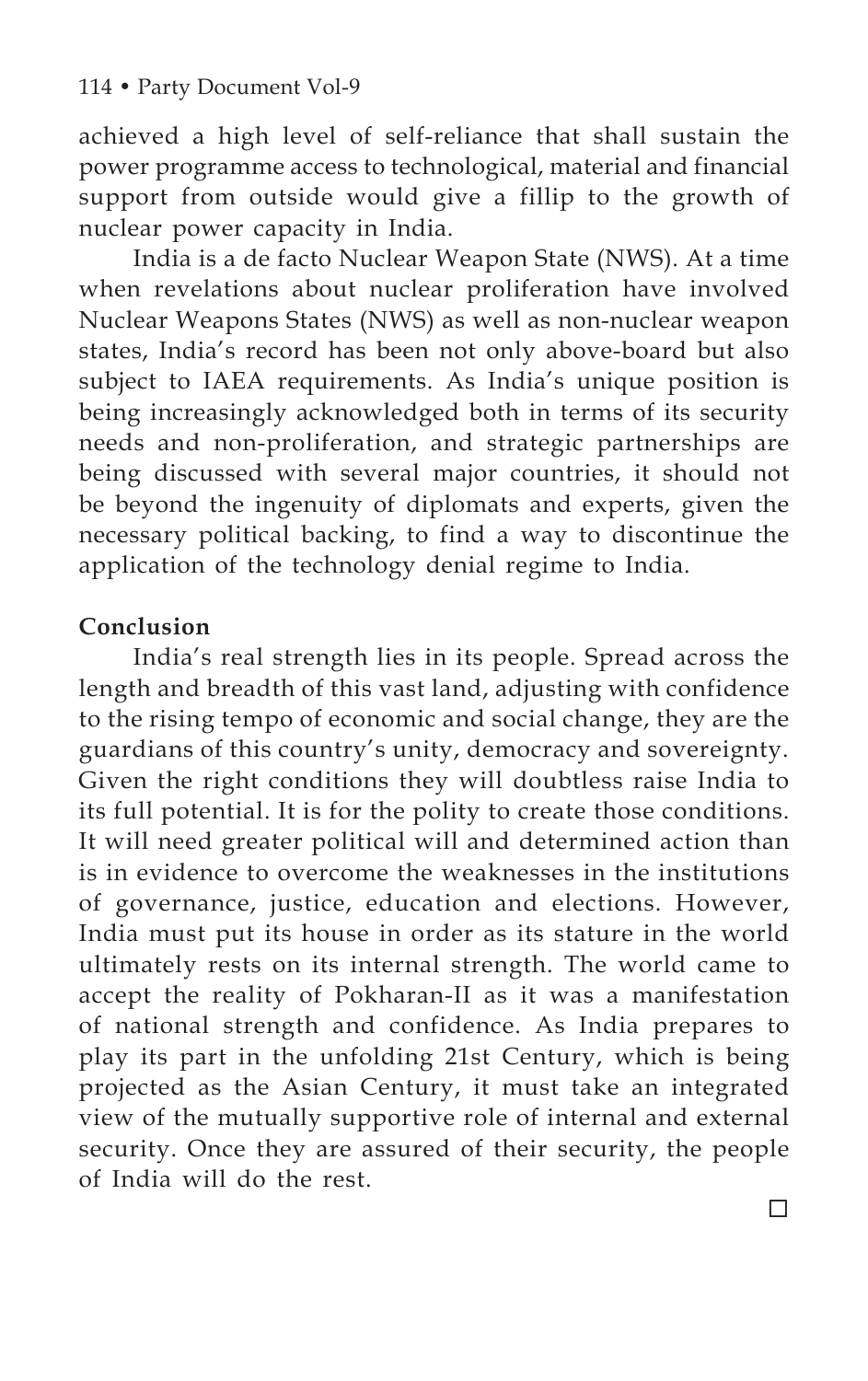# **Making India A Major Tourist Destination —Jagmohan**

## **Significance**

Presently, the Tourism Industry is one of the biggest industries in the world. Its international receipts totalled \$ 476 billion in the year 2000, and are likely to touch \$ 2000 billion by the year 2020. In terms of the tourist traffic, the number of tourists has already crossed 700 million mark and is estimated to swell to 1.5 billion by 2020. This industry provides 207 million jobs – one in every 12. In India, every million rupee invested in tourism could create 47.5 jobs as compared to 12.6 jobs in manufacturing. It could help a great deal in eliminating poverty, in ending unemployment, in creating new skills, in enhancing the status of women, in developing small towns, in preserving our vastly spread out cultural heritage sites, in improving overall environment and in facilitating the growth of a more just and fair social order. It could earn a huge amount by way of foreign exchange. It is a smokeless industry and specially suited to our conditions.

# **India's Potential**

India is one of the most ancient civilisations of the world. It has vast bounties of Nature – majestic mountains, lovely beaches, wonderful wildlife and enchanting bird sanctuaries – and also great treasures of art, architecture and philosophic thought. Its cultural and sacred space, extending from the Rock Memorial in Kanyakumari to Hampi in Karnataka, to Vaishno Devi in Jammu to Shankaracharya Hill and Amarnath Cave in Kashmir, and to the Buddhist Monasteries amidst the moonscape of Ladakh, is virtually immeasurable. Vast opportunities exist with regard to nature, adventure, rural and wildlife tourism and also in relation to our practices of Yoga, Siddha, Ayurveda and Unani systems of dealing with physical and mental ailments. It has 572 nature endowed areas – 89 national parks, 483 wildlife sanctuaries and 3606 protected monuments under the Ancient Monuments and Archaeological Sites and Remains Act. "For variety, extent, completeness and The writer is former Deputy Chairman, Planning Commission.<br>Deauty, these monuments are unsurpassed, perhaps unequalled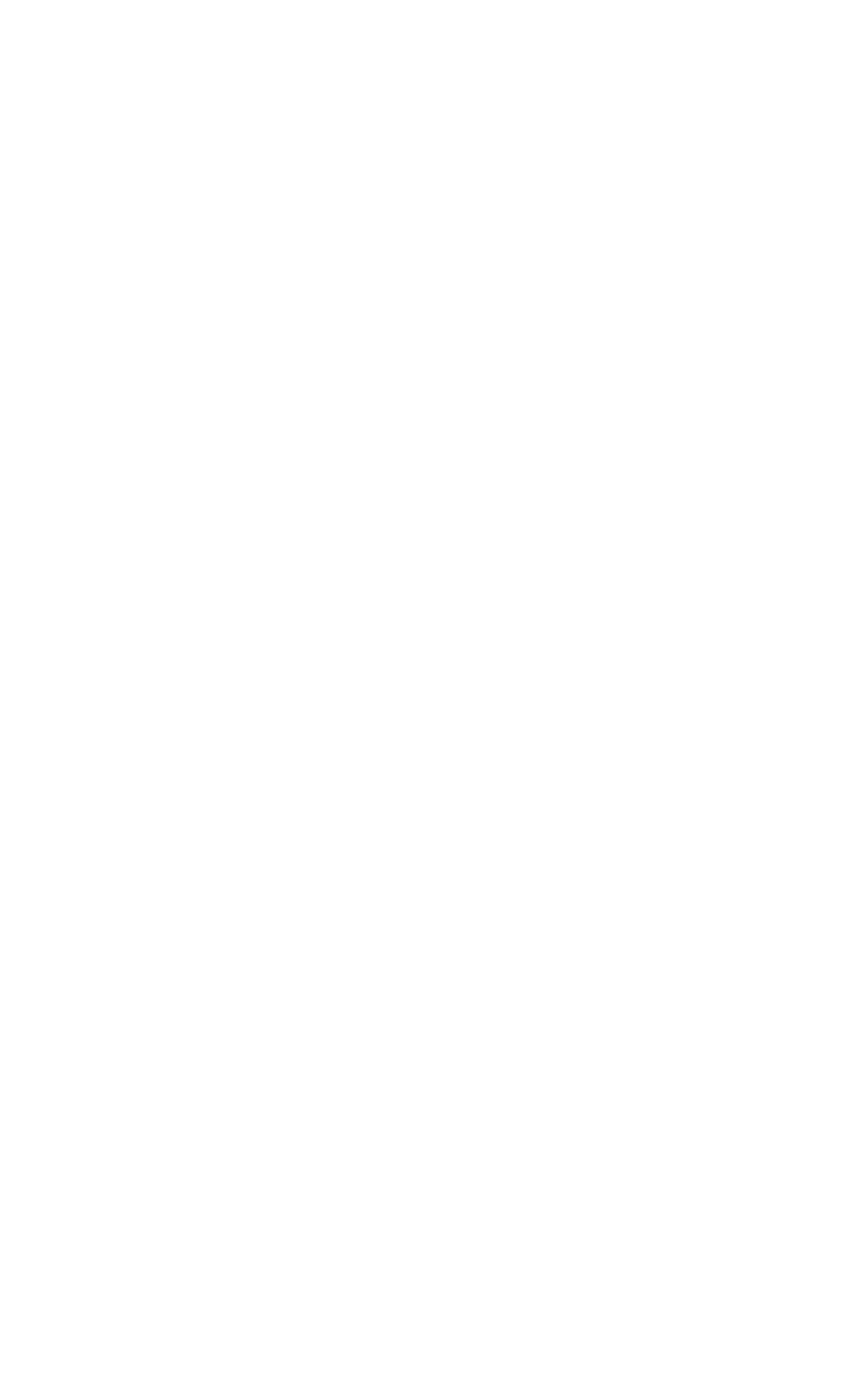in the world". "What is there that is not here", aptly sums up its many a splendoured heritage.

With this backdrop of history and heritage and the new horizons that were opened to us after the attainment of Independence, we could have presented to the world the wonder that is India – wonder not only in terms of the beauties and bounties of nature but also in terms of a civilisation that was born, bred and beckoned here and also beamed outside its geographical frontiers and left its imprint as far as Bamiyan in Afghanistan in the north-west and Cambodia in the east.

Mark Twain was absolutely right when he observed: "The one land that all men desire to see and having seen once, by even a glimpse, would not give the glimpse for all the shows of all the rest of the globe combined." In fact,

> India is a journey of mind and soul. It is a journey of the five senses. It is a journey of self-discovery. It is a journey of self-fulfilment.

Clearly, we had a great potential and could have become the tourist destination number one of the world. But, unfortunately, upto 2001, India's share of world tourism traffic remained extremely poor. We even allowed the tourism revolution, which has been sweeping most parts of the world for the last four decades, to pass us by. In 1964, the number of tourists leaving their homes, worldwide, was 100 million. This number increased to 200 million in 1974, 500 million in 1992 and 700 million in 2001. India's share, as indicated above, has remained static; in fact, it has gone down from 0.54 per cent in 1950 to 0.38 per cent in 2001. This performance looks all the more dismal when it is compared with that of China. During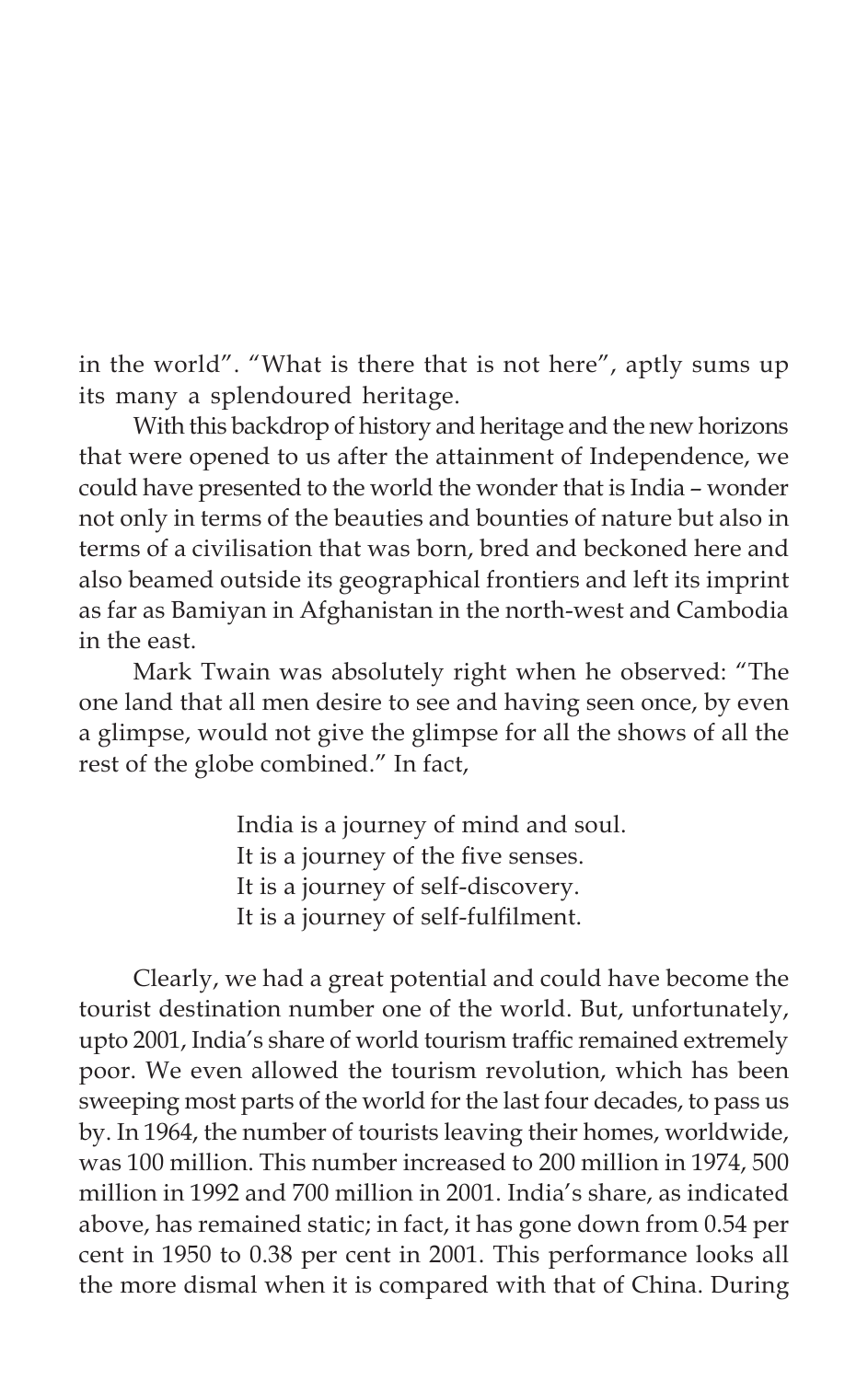the period 1985-99, tourists arriving in China have increased by 134 per cent as compared to India's increase of a mere 7 per cent. During the last decade, 1990-99, China has witnessed an annual growth of about 18 per cent.

To make good the chronic deficiencies of the past and to tap India's potential to the full, the Government of the National Democratic Alliance decided to introduce a new National Tourism Policy. After examining all aspects of the Tourism scene and subjecting connected items to an integrated look, a comprehensive policy was formulated and announced by me in the Parliament in 2002. This policy rested upon the following basic fourteen principles:

- 1. India must change its strategy to realise its full potential and also take full advantage of the changes inherent in the process of globalisation.
- 2. At the institutional level, a framework would have to be evolved which is Government-led, private-sector driven and community-welfare oriented. Government have to provide a legislative framework to regulate tourism trade and industry, ensure safety and security of the tourists and create basic infrastructure and health care facilities. The private sector has to act as a main spring of the activities and impart dynamism and speed to the process of development as well as conservation. Both Government and the private sector would be required to safeguard the stability and also the social and economic advancement of the local communities and the communities in the neighbourhood.
- 3. The deep-rooted relationship of tourism and our cultural assets should be fully recognised and provided for. Improvements and environmental upgradation of the protected monuments and the areas around them should be considered as a linchpin of the tourism industry.
- 4. Effective linkages and close coordination should be established with such Departments as Civil Aviation, Environment, Forest, Railways, Home etc.
- 5. The sustainability should serve as a guiding star for the new policy. The development and management strategies should be so worked out as to ensure that tourism largely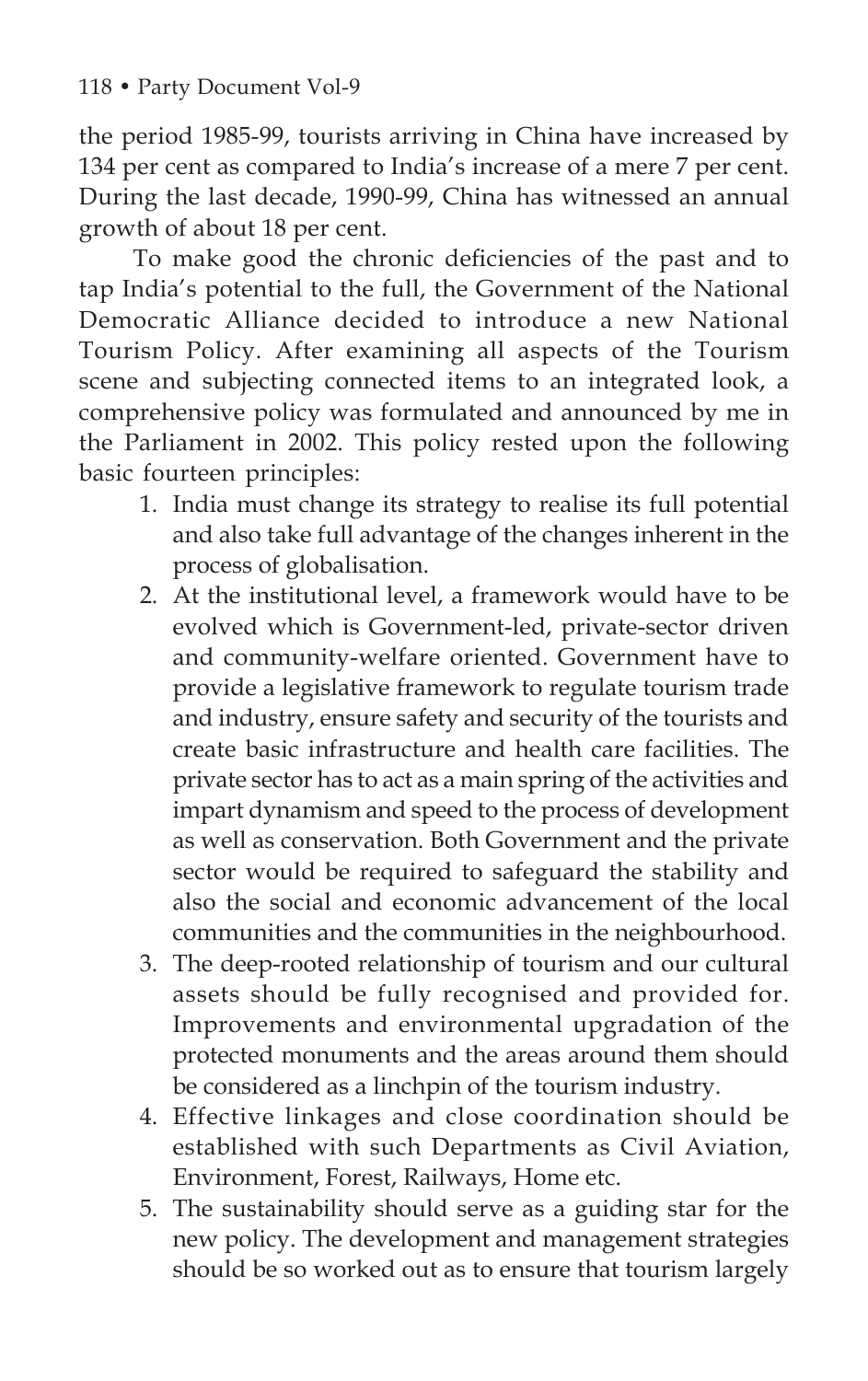acts as a smokeless industry and its ecological footprints remain as soft as possible. No one engaged, directly or indirectly, in the tourism industry, should be allowed to secure short-term gains by resorting to what has been called the darker side of tourism. Neither over-exploitation of natural resources should be permitted nor the carrying capacity of the tourist-sites ignored.

- 6. Greater emphasis should be laid on eco-tourism whose parameters should be broader than those of nature tourism alone.
- 7. Special thrust should be imparted to rural tourism and tourism in small settlements, where sizeable assets of our cultural and natural wealth exist.
- 8. Due importance should be given to domestic tourism, particularly tourism connected with pilgrimage, and it should be so designed that the infrastructure created under it serves as a backbone of international tourism in times to come.
- 9. A new class of young tourists, with marked preference for adventure and distant destinations, in hills, caves and forests, is emerging. This class is not looking for 5-star accommodation but only for simple and clean places to stay. The requirements of this class of tourists should be met and guest tourism encouraged through Panchayats and local bodies and associations.
- 10. Special attraction of tourists for the Yoga, Siddha, etc., as well as for the Indian cuisine should be made use of and effectively encouraged.
- 11. The tourist industry and travel agents should be persuaded to evolve and adopt voluntarily a Code of Ethics and its infringement should be firmly dealt with by Tour and Travel Associations.
- 12. A section of the State police should be earmarked to act as tourist police and special training should be imparted to it.
- 13. At the international level, India should play a dynamic role and make its presence felt at the World Tourism Oarganisation, World Tourism and Travel Council and Earth Council. Its unique cultural values and spiritual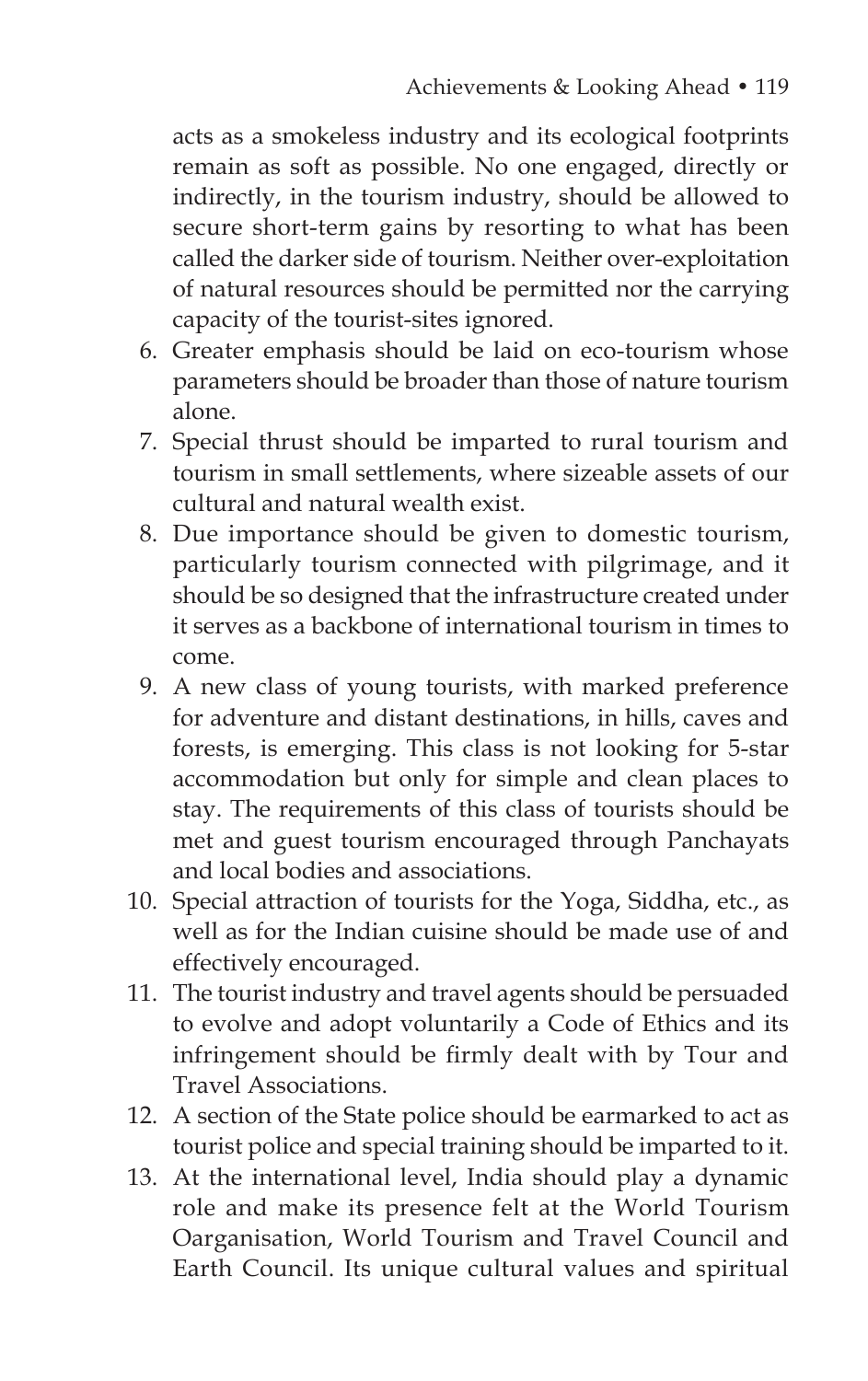heritage should be projected with dignity and elevation befitting a great nation, whenever suitable opportunity comes our way.

14. The civilisational issues as well as issues pertaining to Civic Administration and good governance must be attended to and made an effective part of the tourism policy. It should be ensured that good policies are not shipwrecked in the sea of half-hearted implementation.

The Policy laid special emphasis on the need to:

- position tourism as a major engine of economic growth;
- harness the direct and multiplier effects of tourism for employment generation, economic development and providing impetus to rural tourism;
- focus on domestic tourism as a major driver of tourism growth;
- present India as a global brand to take advantage of the burgeoning global travel trade and the vast untapped potential of India as a destination;
- acknowledge the critical role of private sector with government working as a pro-active facilitator and catalyst;
- create and develop integrated tourism circuits based on India's unique civilisation, heritage, and culture in partnership with states, private sector and other agencies;
- ensure that the tourist to India gets physically invigorated, mentally rejuvenated, culturally enriched, spiritually elevated and 'feel India from within'.

As soon as the policy and the strategy to secure its implementation was finalised, ground-level work was started. A programme of action, named New Initiative, was evolved. It sought to create Centres of Tourism excellence all over the country, giving priority to the landmarks of India's history and culture.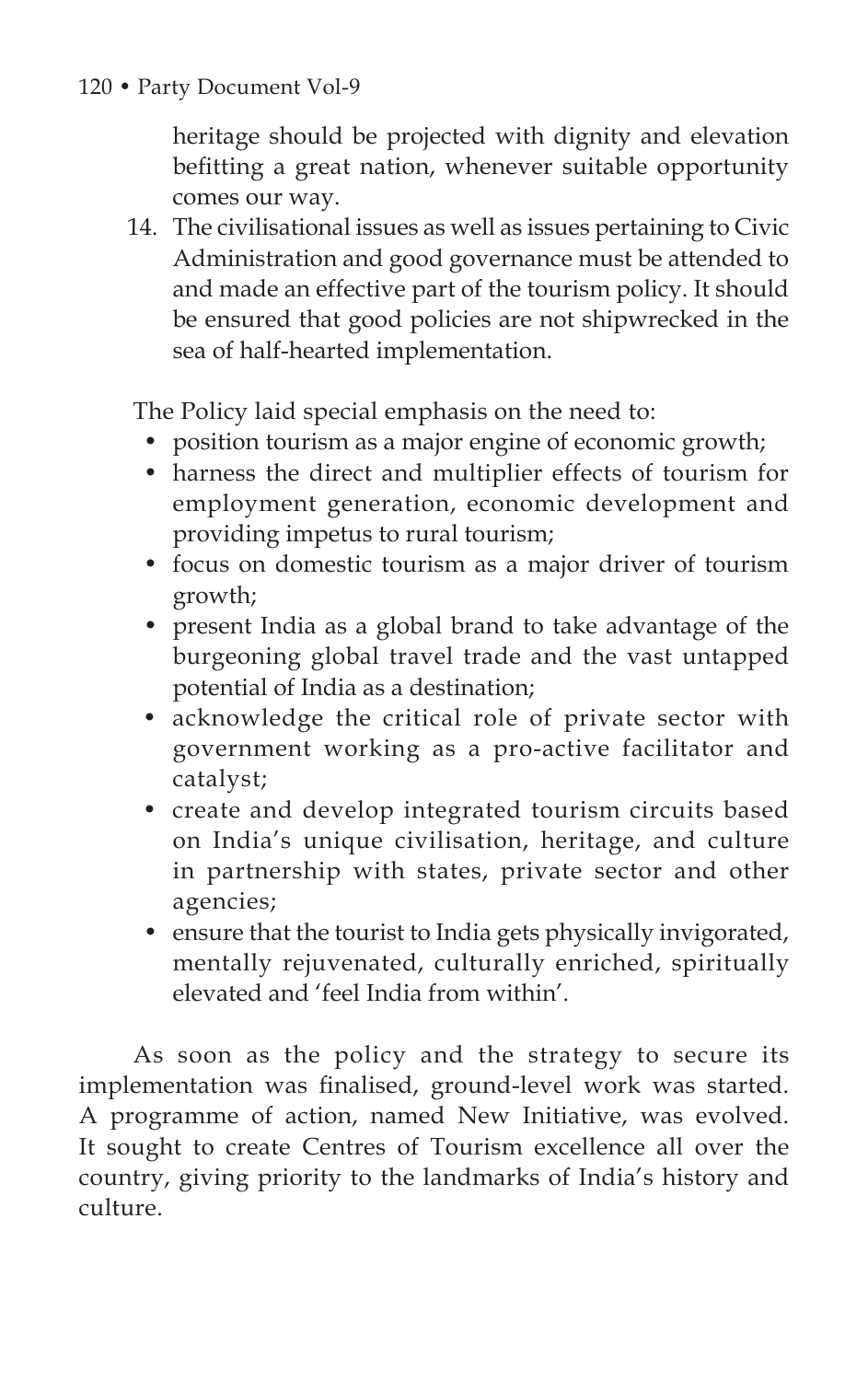How the work was actually carried out and what was the underlying motivation for it would be clear from the few typical cases the particulars of which I give in the paragraphs that follow.

#### **Kurukshetra**

I would first take up the case of Kurukshetra, a cradle of India's culture and civilisation. It was here that the epic battle of the Mahabharata was fought, triumph of good over evil demonstrated and the great message of the Gita delivered – a message that has been rightly described as the eternal message of eternal India.

#### **Gita and the Modern Man**

The Gita is not merely a sermon by Lord Krishna to a dejected Arjuna who, having seen his kinsmen and teachers arrayed on either side of the battlefield, refuses to fight. It is, in fact, a message to the whole of humanity. It presents a view of life, a vision of man's place in the universe and obligation of doing his duty without any yearning for reward. It is highly relevant to the contemporary world which, despite unprecedented affluence and advancement in knowledge, is beset by unprecedented stresses and strains.

Kurukshetra symbolises the modern world, Arjuna, the modern man and Krishna, the Great Preceptor who offers a solution to the existential crisis through an integrated vision of the cosmos and wants to lead humanity from the unreal to the real, from darkness to light and from death to immortality.

Over the years, the sands of time and storms of history had submerged the intellectual and cultural heritage of Kurukshetra. Under the New Initiative Programme, practically all the strands of this heritage were dug out of the debris of the past and reset in physically enchanting and spiritually elevating environment.

#### **Historical Backdrop**

As historical backdrop, I may indicate that Kurukshetra is named after a noble King, Kuru, who set out on a pilgrimage. He came to the bank of a holy river, Saraswati, and chose a piece of land for 'cultivation of ethical conducts'. God Vishnu appeared and asked Kuru from where he would find the seeds. Kuru offered his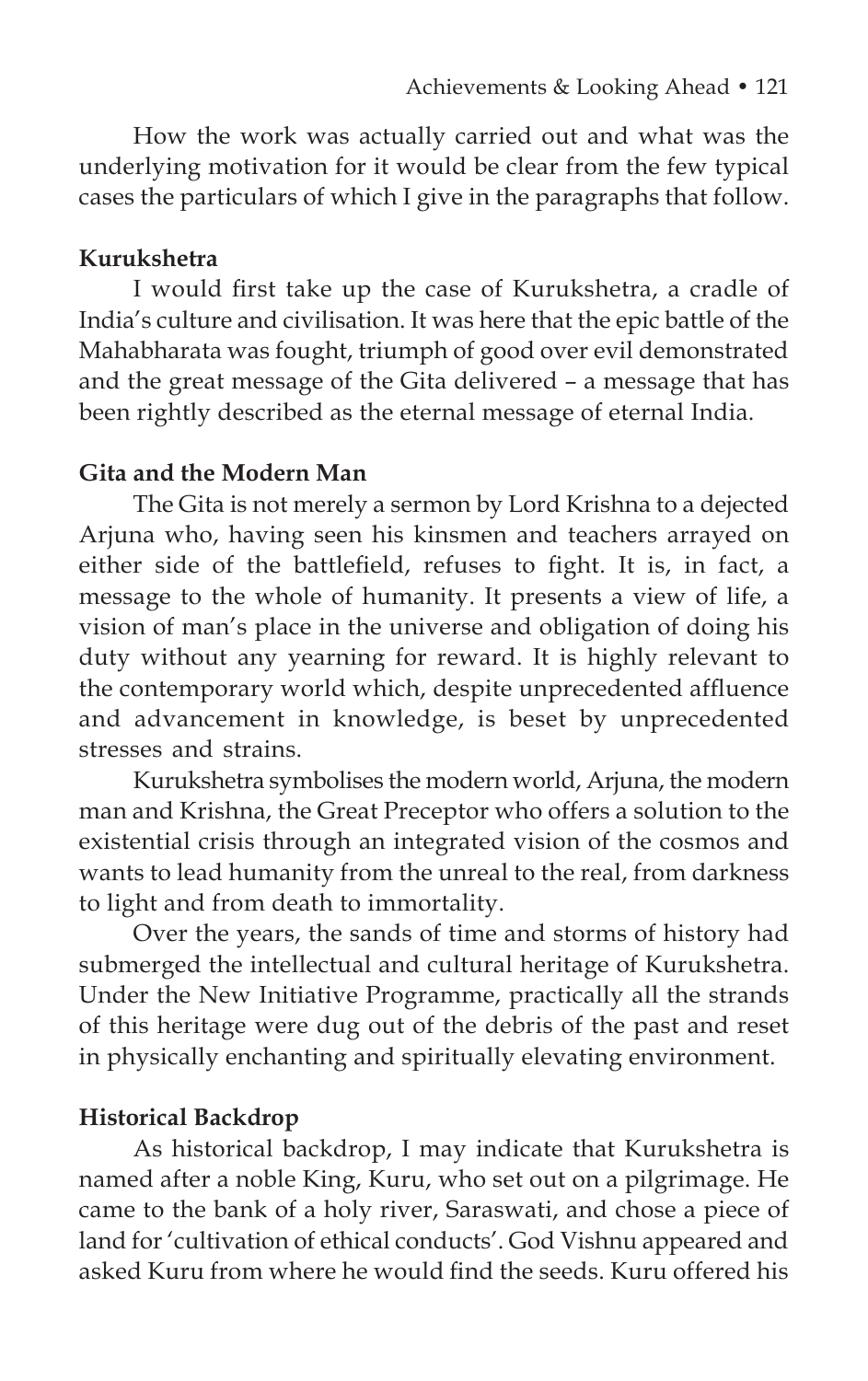limbs, one by one. God Vishnu cut them into pieces and scattered them all over the field. Touched by the noble deed of Kuru, God Vishnu declared the land to be the holiest of the holy and named it *Dharmakshetra*-*Kurukshetra*. To visit this holy place and to take a dip in its holy tank is believed to be a pious act which has the effect of removing all previous sins.

The sanctity attached to Kurukshetra is compounded by its being a scene in the Mahabharata as well. The Kauravas and Pandavas, who were the members of the ruling tribe, descending from King Kuru, were cousins. The former cheated the latter, humiliated their queen, Draupadi, and refused to concede even their most just demand. The war between the two became inevitable.

# **Site of Gita's Message**

*Jyotisar,* located at the outskirts of the existing township of Kurukshetra, is believed to be the spot in the battle-field of the Mahabharata where the Gita's message was given. It was in a state of utter neglect. When I visited the spot to draw up plans for its proper upkeep, I found nothing but a sprawling pond, full of mud and slush with masterless cattle roaming all around. The few patches of even land that existed had been badly encroached upon.

All this dirt and dross was removed and the entire complex was elegantly landscaped. It was provided with a clean water body and a platform with the ambiance of an open air theatre. An artistically designed 'light and sound' show was made a focal point of the complex. This 'show' tells visitors the story of the Mahabharata with all its dramatic features, and also transmits the message of the Gita by way of gripping narrations and captivating visuals fashioned out of the dominant features of the complex.

Through one such visual, Krishna unfolds the Cosmic Spirit which he represents and tells Arjuna, "Behold my forms! Behold now the entire universe, animate and inanimate, all unified in My body!… But you cannot see Me with your eyes. Eyes divine I give you. Behold My divine power" (Gita, 11.7, 11.8). Herein lies the core of the Indian thought which perceives Non-Dual Reality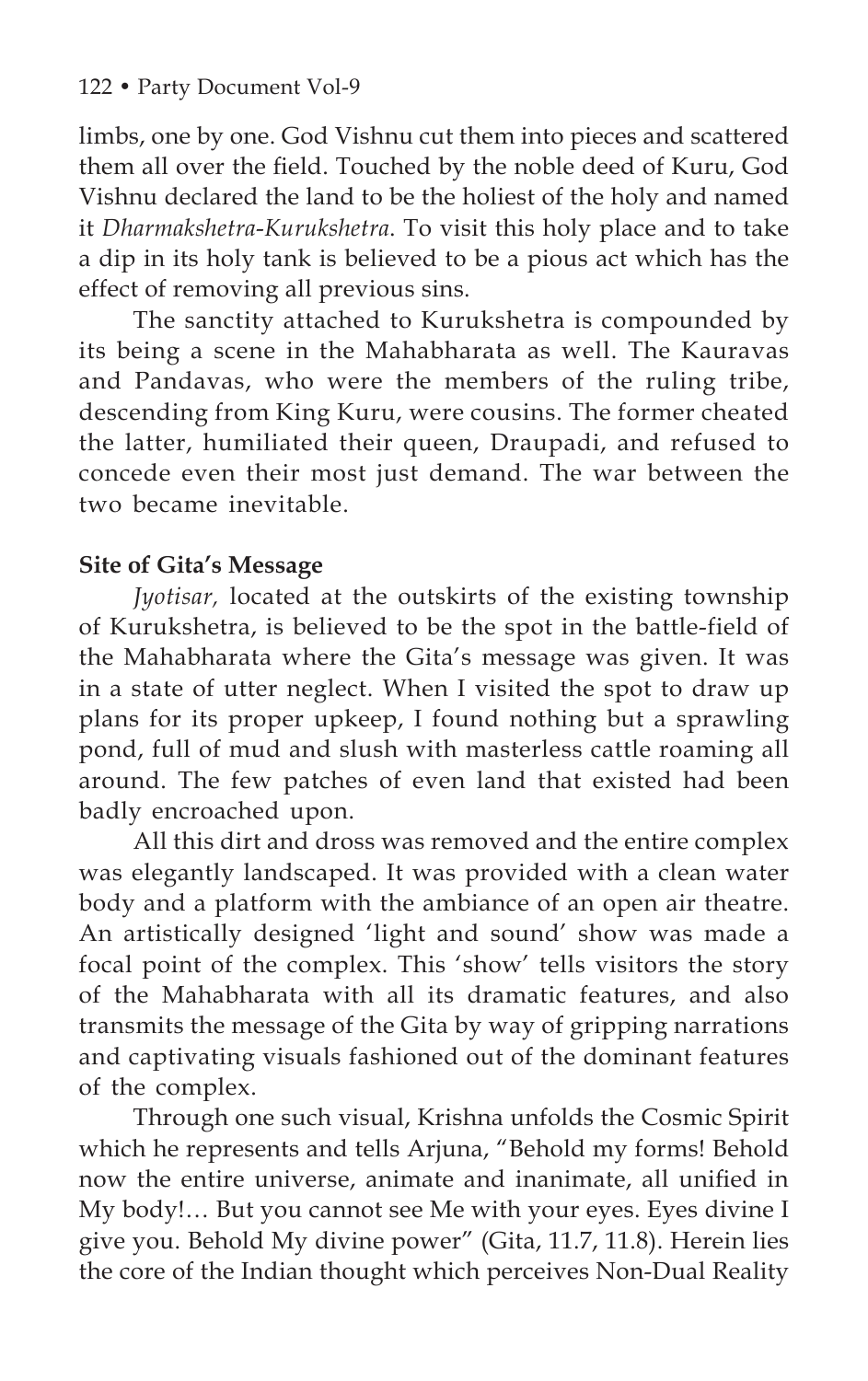behind the smoke screen of 'Surface-Duality'; a pattern of existence which constitutes an organic web and in which every item of life is inextricably enmeshed with every other item – a phenomenon of being One in All and All in One.

#### **Other Landmarks**

The other sites of cultural significance, located in Kurukshetra, were also cleaned up and improved. *Brahma Sarovar* is a huge water body, 1800 feet in length and 1400 feet in breadth. Pilgrims pray at its banks and purify themselves with a bath in it. Throughout the year, it remains filled with clean water. It is served by beautifully laid platforms and staircases. At night, it sparkles under the newly laid system of lighting. *Sanihit Sarovar* is another holy tank whose sorry spectacle has given way to a neat and clean water body. It too shimmers at night under the glow of lights.

In line with India's traditional search for peace, tranquility and communion with nature, a galaxy of parks, with a halo of spirituality created around them, have been developed. They include *Purushottama Park, Harshavardhana Park* and *Tapovana Park,* which was earlier a big garbage heap of the town.

#### **Thaneshwar Fort and Excavations**

In the immediate vicinity of Kurukshetra lies another ancient city – *Thaneshwar*. It was the capital of the great kingdom of Harshavardhana (606-647 AD) about whose noble character the famous Chinese traveller, Hsuan Tsang, has left a glowing account: "The King was indefatigable. The day was too short for him. He forgot sleep in his devotion to good work ."

The massive fort built by Harsha had been mutilated by massive encroachment and illegal constructions. All these encroachments and constructions were cleared and the fort restored to its original form. On the western side of this fort, extensive excavations were undertaken and many hidden layers of Indian history brought to light. These excavations were a part of an overall project under which scores of Harappan sites from Adi-Badri in Haryana to Dhola Vira in Gujarat, located on what is believed to be the embankment of now submerged river Saraswati, were to be excavated.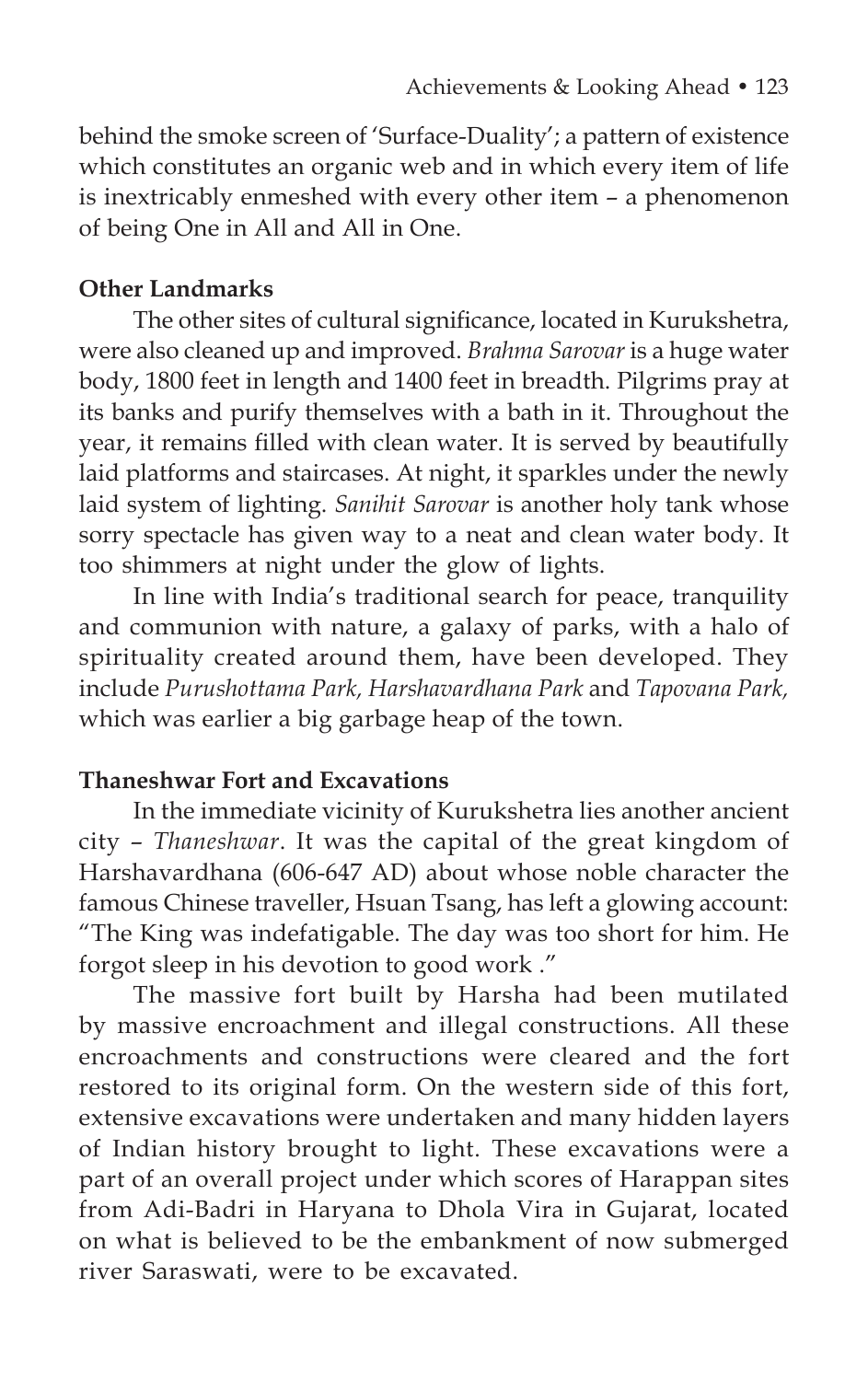## **Results**

All these and other connected measures, the details of which may not be relevant here, have broadly yielded the results that were intended to be achieved*. Kurukshetra has turned out to be one of the finest centres of the much needed awakening in India, a great nursery for greening of her barren landscape and a path-directing link in the long chain of illuminating signposts of cultural regeneration that were being set up all over the country, under the 'New Initiative', from Mahabalipuram in the South to Martand in the North and from Kumbhalgarh in the West to Kamakhya in the East. It has also become a symbol of executional excellence which shows how an inspired and focussed leadership with a new entrepreneurial style of governance but with values firmly rooted in the ancient nobility of India's temper can produce positive and wholesome results simultaneously on a number of fronts – economic, social and environmental. For local residents, too, the quality of life has improved immensely. They now take pride in their island of elegance and experience an urge within them to make their habitats still more soothing and graceful.* 

## **Ajanta**

In the spiritually elevating environment caused by the rising tide of Buddhist thought and in the wild solitude of dense and green forests and gentle and graceful streams, the Ajanta Caves were cut out of rocks and magnificent murals created on their inner walls by guilds of great artists and artisans from the 2<sup>nd</sup> century BC to the 6th century AD.

## **Rare Beauty**

Patronised by princes, these artists produced works of rare beauty which had both 'a sense of the sublime' and 'a sense of design'. The inspiration was invariably spiritual. The dedicatory inscription on Cave 16 says: "Realising that life, youth, wealth, and happiness are transitory, the prince had this magnificent dwelling constructed to be occupied by the best of ascetics. It resembles the palaces of the lord of gods. As long as the sun shines with rays reddish like fresh red arsenic, so long may this spotless cave be enjoyed."

There are 29 caves in all. Some were temples (Chaitya) and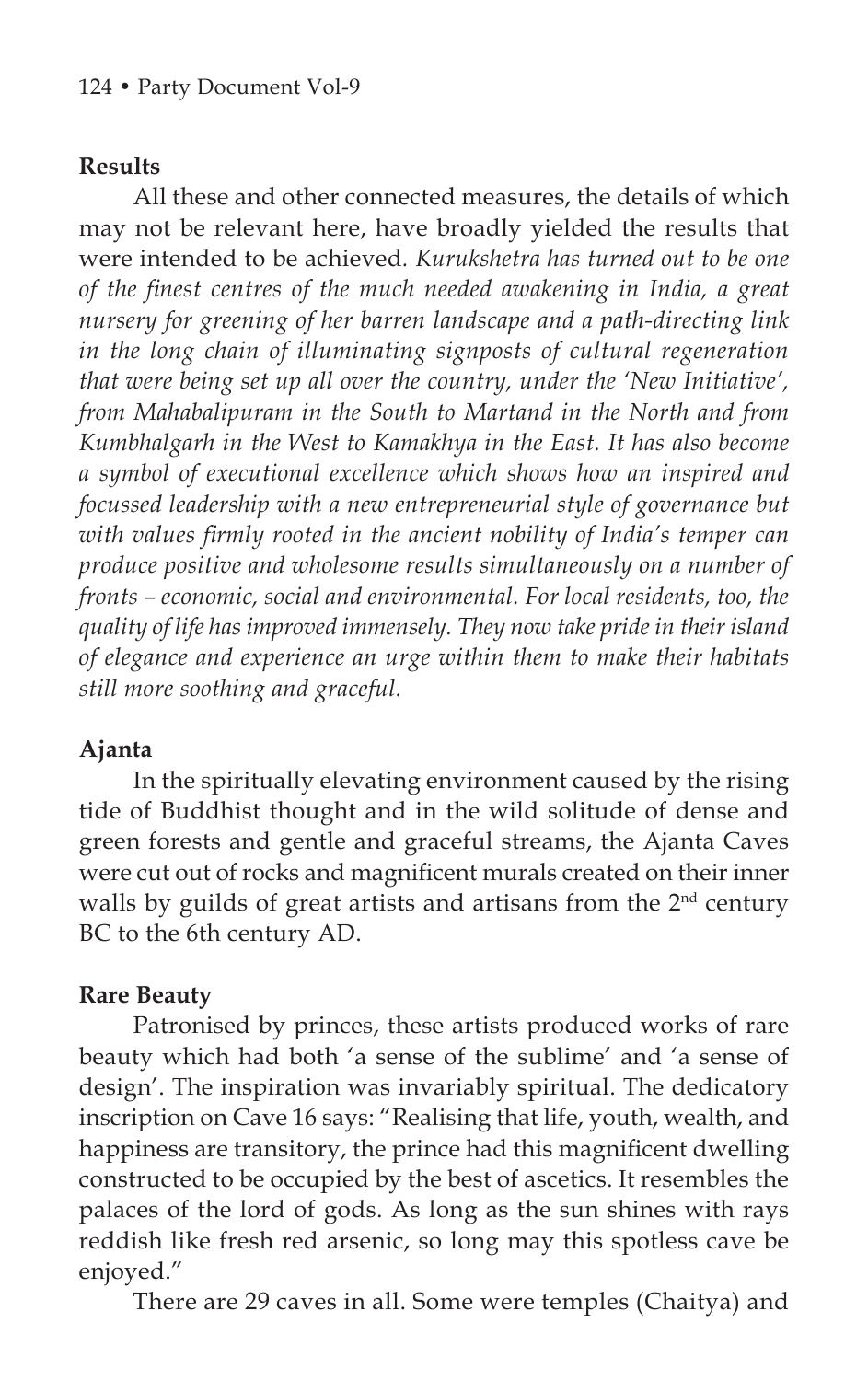others were monasteries (Vihara). They were painted in two main phases. Phase I was dominated by the Hinayana school of Buddhism which permitted Buddha to be painted only in the form of symbols. In the second phase, the Mahayana school of thought gained ascendancy and the paintings depicted Buddha in physical form.

The paintings of both phases are intensely human and mirror the history and culture of the times. Commenting on these paintings, the celebrated art historian and critic, William Rothenstein said:

On the hundred walls and pillars of these rock-carved temples, a vast drama moves before our eyes, a drama played by princes and sages and heroes, by men and women of every condition, against a marvellously varied scene, among forests and gardens, in courts and cities, on wide plains and in deep jungles, while above the messengers of heaven move swiftly across the sky. From all these emanates a great joy in the surpassing radiance of the face of the world, in the physical nobility of men and women, in the strength and grace of animals and the loveliness and purity of birds and flowers; and woven into this fabric of material beauty we see the ordered pattern of the spiritual realities of the universe.

## **Hell Hole**

Elsewhere, while analysing the work-culture of the executive, I have briefly touched the case of Ajanta caves. *Therein, I have indicated how, notwithstanding the superb quality of these 'monuments in mountains' and the world-wide reputation which Ajanta paintings had earned as being "the greatest artistic wonder of Asia", an abominable slum was allowed to come up at the very feet of caves and entry to this 'ante-chamber' of heaven passed through the hell-hole of the Indian Administration.* 

## **New Environment**

Under the New Initiative, a determined effort was made to create a new environment. A civic-cum-tourist-cum-cultural complex was constructed about 3 km from the caves. Here, amidst an elegantly landscaped space, a shopping centre with 72 units, including five restaurants, was set up. A large car and bus parking area, with scientifically designed pattern for circulation, was also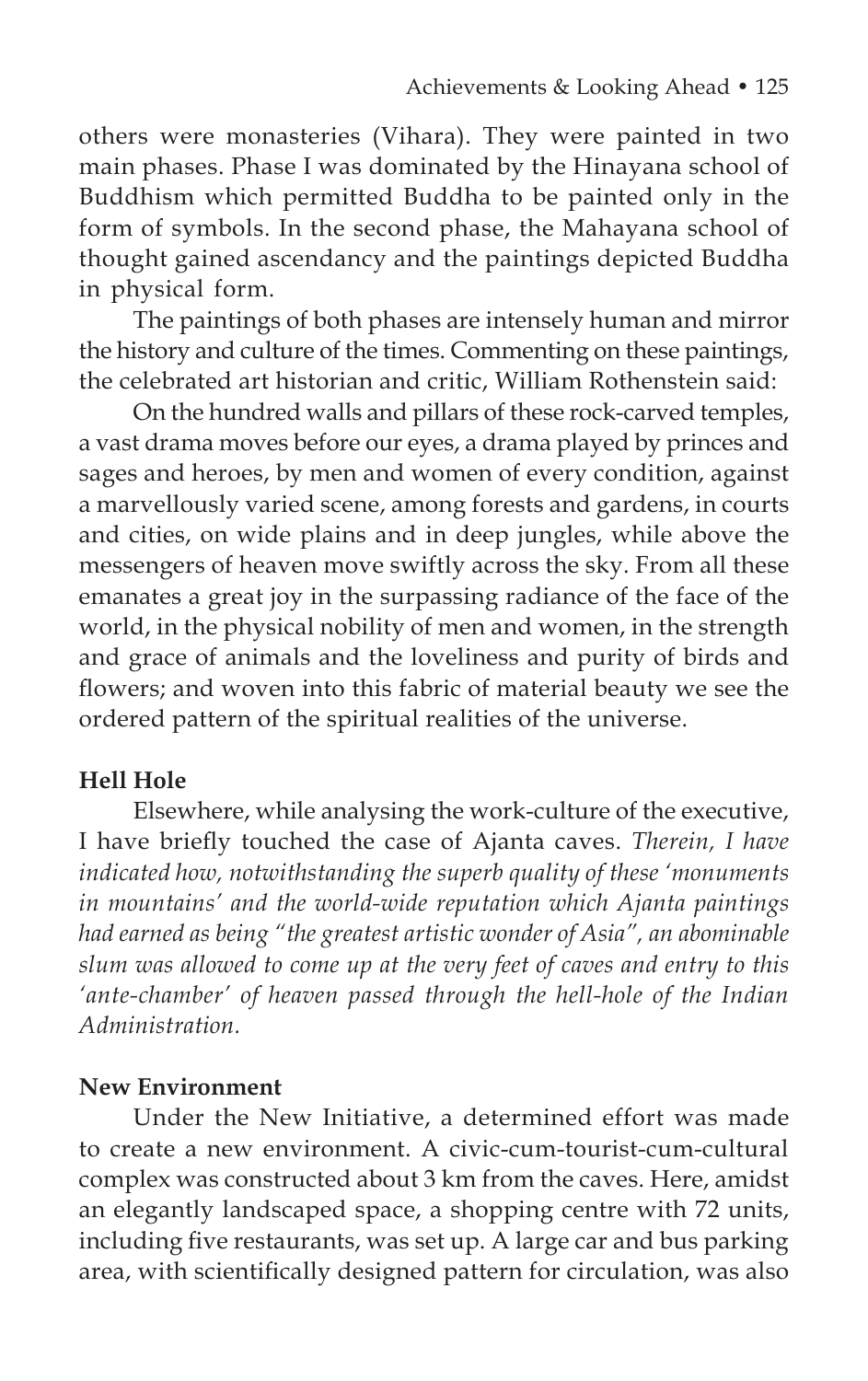brought into being. An information-cum-documentation-cuminterpretation centre, with attached facilities of medical care, is coming up. Another innovation was a green buffer that was created between the new centre and the cave complex through which only the road connecting the new centre and the cave complex now passes.

In the caves, cool fibre optics light was provided. This enables visitors to see the paintings in all their artistic glory and understand the stories they contain. The area vacated after the clearance of the slums at the foot of Sahyadri hills was landscaped, afforested and merged into the cave complex in accordance with an overall blue-print of creating the same environment in which the caves were hewed and murals painted.

The objective was to ensure that amidst the lovely greens of mountains and meadows of the Sahyadri range and the slow rustle of the Wagora river, the visitor to this massive complex of 29 caves was able to hear the '*voices of silence*' which the Ajanta paintings transmit in abundance. This objective has been realised in a record time.

The ante-chambers of heaven, as the Ajanta caves were once described, have been recreated. The soft music has been reinjected in the slow rustle of Wagora rivulets and the cosmic dance of the swinging trees on the Sahyadri hills made more meaningful and refreshing. Now, every item around lifts the visitor upward and puts him or her in a frame of mind through which could be seen the ordered pattern of the spiritual realities of the universe, and the true purpose of life in this world and beyond.

## **Ellora**

No less remarkable than the Ajanta caves is the complex of rock-cut temples at Ellora. It is an incredible masterpiece of art and architecture in India. Its astonishing quality can be seen from the fact that one of the temples, modelled on the Kailash mountain in the Himalayas, is the largest monolithic structure in the world. Its massive dimensions are double than those of the Parthenon. It took about 100 years and about 1000 men to hew out 220,000 tonnes of rock. A unique feature of this temple has been commented upon in the UNESCO publication on the World Heritage sites in the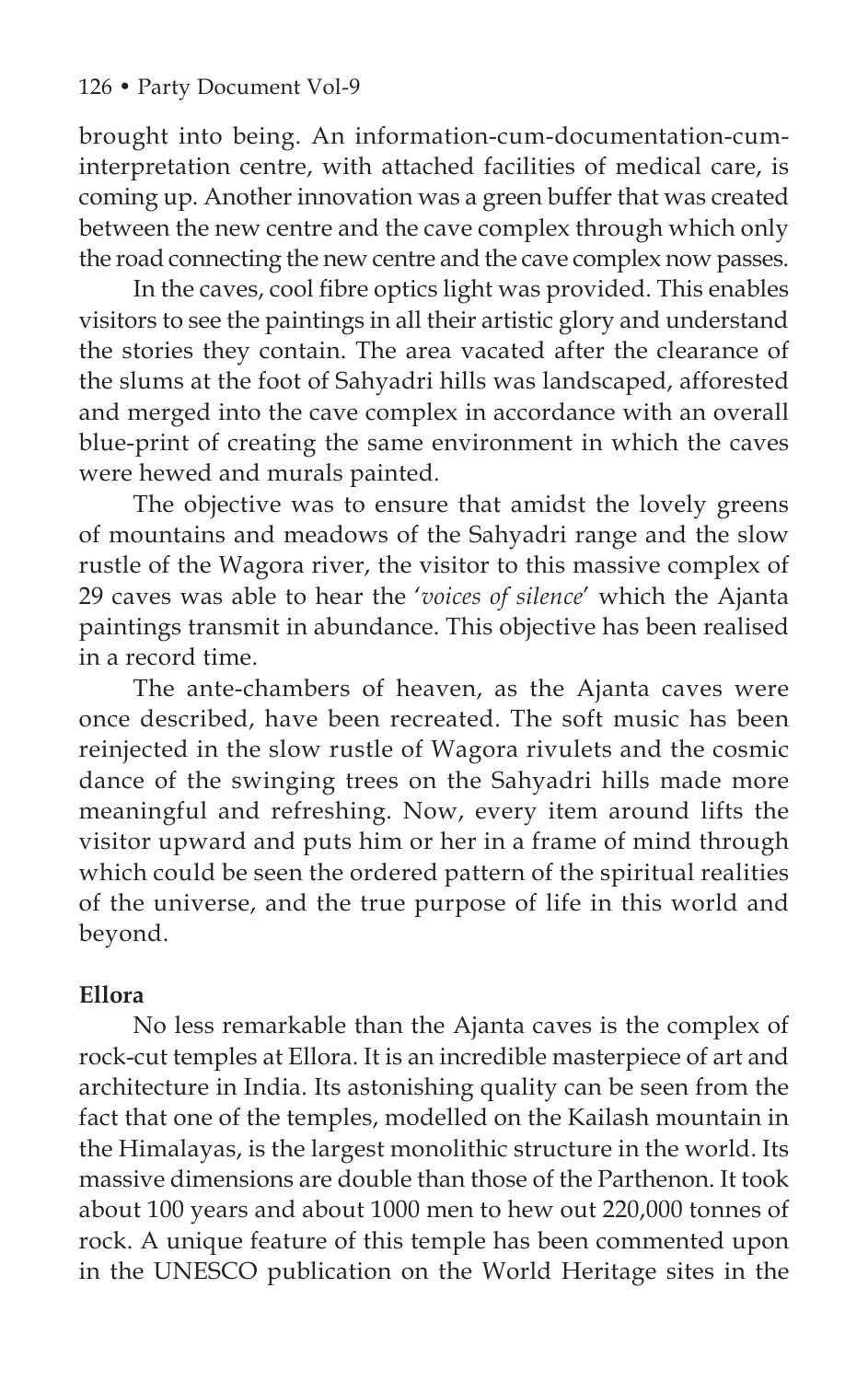following words:

The carvers were sure to use 'cinematographic' care in every detail of the sculptural work, and every bas-relief is a masterpiece in itself. The most outstanding is that of the terrible demon Ravana, who imprisoned in the bowels of Kailash, tries to free himself by shaking the mountain angrily, while Shiva, both amused and contemptuous, placates the earthquake using just the big toe of his left foot.

There are 34 temples in the Ellora complex. Twelve are associated with Buddhism, 17 with Hinduism and 5 with Jainism. Before the work of restoration and environmental improvement was undertaken in this complex under the *New Initiative*, the conditions prevailing there were as disappointing as in the Ajanta complex. Now the awe-inspiring, spectacular, panorama of Ellora serves as a magnificent window to the great arts of India. It takes the visitor to a higher horizon of thought which has always been a distinctive feature of Indian culture:

> Vast, heavenly, of unthinkable form, And more minute than minute, It shines forth, It is farther than the far, Yet here near at hand, Hidden in the cave of heart Is all that you need to see.

Restoration work within and creation of green buffers around have brought back the glow which makes you see not only what is hidden in the heart of these caves, but also what is hidden in the cave of your own heart. Such is the enduring result of a noble vision followed by an inspired and vigorous action by way of creative governance.

#### **Monuments of the Science of the Soul**

Buddhism is one of the finest thought processes which India has given to the world. It offers in the words of great Buddhist scholar, Paul Dahlke, "a unique moment to moment drama for the struggle for truth". Its great worth has been underlined by Edmond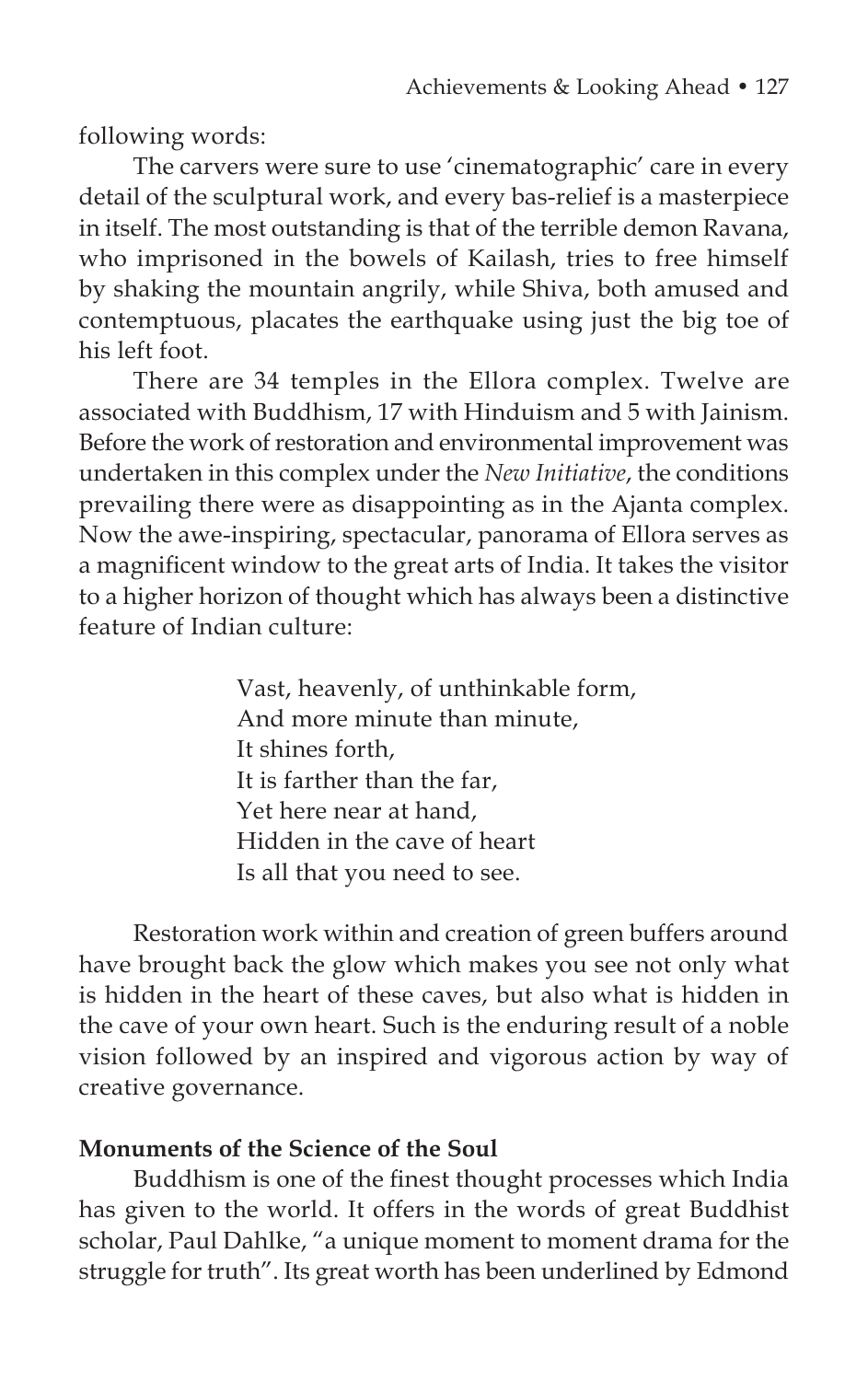Holmes in the following observation:

The ideas of Buddha are eminently congenial to the scientific tone of Western thought; and the day will come when the Conception of Life which they embody will be accepted in the West as the sanest and truest conception that the mind of man has yet devised and as the only stable foundation on which to build – what will surely be the fittest monument to Buddha's greatness – the Science of the Soul.

In India, there are a very large number of monuments which manifest this 'Science of the Soul'. I brought almost all the significant ones, such as those in Bodh Gaya, Sarnath, Chaukhandi, Nalanda, in the ambit of New Initiative Programme and undertook several restoration and improvement works on lines similar to Ajanta and Ellora.

Since my main purpose in this chapter is to give a few typical examples of each category of monuments about the results that an inspired governance machinery can achieve and since I have dealt with this category under Ajanta and Ellora, I am not going into details of these cases here.

#### **Red Fort**

In 1638, the Mughal emperor Shahjahan decided to shift his headquarters from Agra and build a new capital city on the bank of river Yamuna, near the old ruins of Firozabad, Delhi. Here, a massive Fort, called the Red Fort, with its mighty walls, gates, towers etc. was constructed in about eight years. Emperor Shahjahan lived in the Fort and ruled the empire from it. The Fort was almost a self-contained imperial township, accommodating about 5,000 persons.

## **Unique**

The layout of the Red Fort is unique. It is octagonal in conception. It has two long walls on the east and west and six smaller ones on the north and south. It contains a number of remarkable buildings, including *Diwan-i-Am,* a hall for public audience; *Diwan-i-Khas,* a hall where the high dignitaries met; *Rang Mahal,* justly famous for being the crowning jewel of Shahjahan's seraglio; and *Nahar-i-Bihist,* a branch of Ali Mardan's canal, which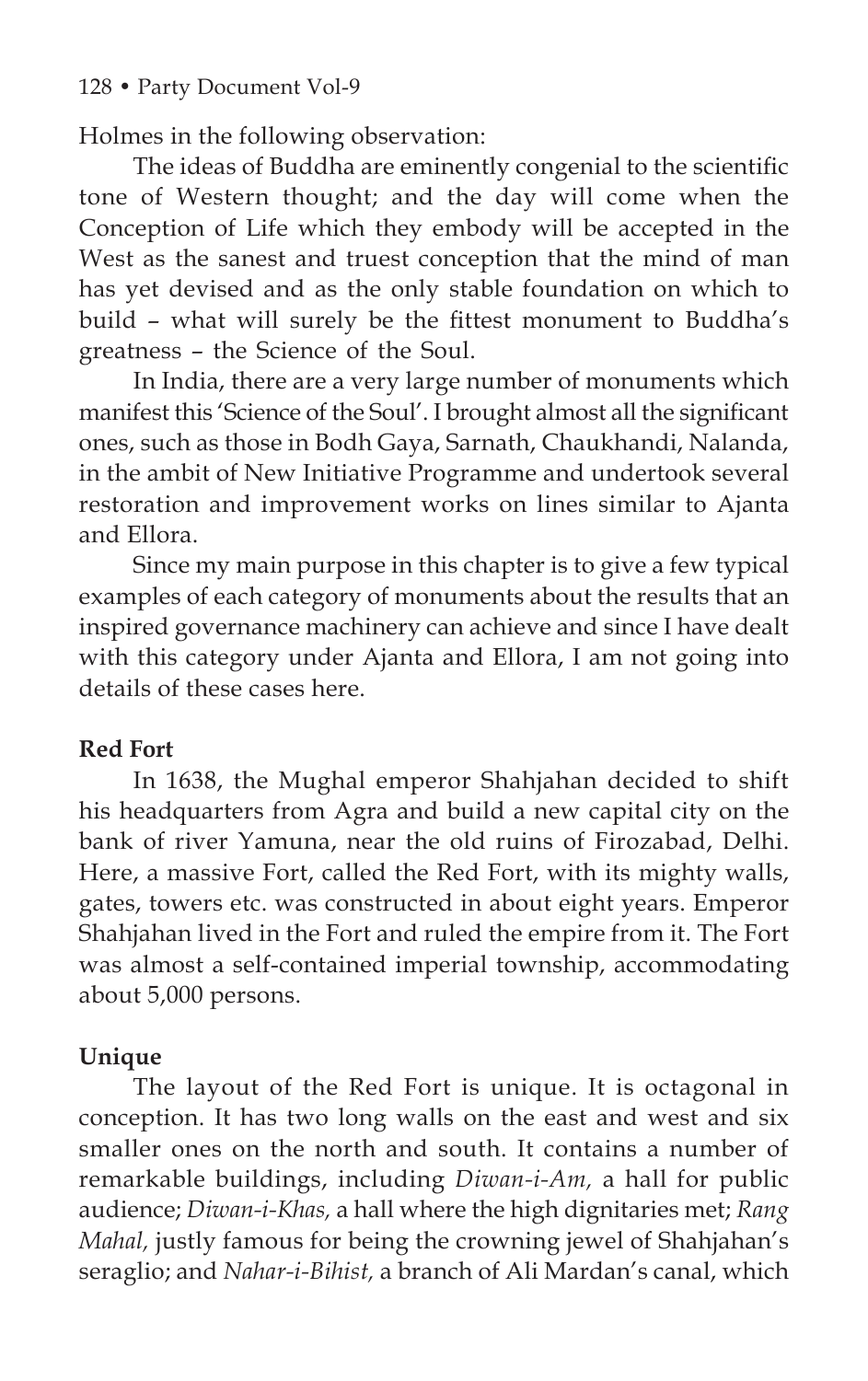fed the fountains and chutes, etc.

It was on account of the Red Fort's grand design and its glorious buildings that Ferguson described it as "most magnificent palace in the East – perhaps in the world."

## **Saga**

But the story of the Red Fort does not lie merely in the grandeur of its layout or the glory of its buildings or the grace of its parts or the gurgle of its fountains. Here, every stone, every column, every pavilion, painting, and pathway unfolds the saga of the ages gone by. They tell us how a greater empire was built, how an unmatched splendour was injected into its brilliant buildings, how compassion and cruelty were simultaneously exercised, how an absolute power-structure ultimately became a victim of its own arrogance, indolence and delusion, and how it fell into the hands of a cool and calculating company and eventually into the grip of the British rulers.

After the tragic event of 1857, the British Army occupied the Red Fort. To provide free movement for its soldiers and armoury, it demolished all the buildings within a radius of 448 yards, covering the entire area between Jama Masjid and Chandni Chowk on the one side and the Fort wall on the other. But despite these acts of destruction around the Fort, the British rulers could not but be dazzled by its imperial tradition. This tradition found full expression on 14 December, 1911, when King George-V and the Queen, with their glittering crowns and colourful robes, and with all the glory associated with the great oriental monarchs, appeared from the balcony of the Red Fort to a cheering crowd of about half a million.

To the Indian freedom fighters, too, the Red Fort remained a symbol of power. The slogan given by Netaji Subhash Chandra Bose to his Indian National Army was '*Delhi Chalo*' and the first flag of free India was also hoisted on it by Pandit Nehru on 15 August, 1947.

## **Wounds of History**

Over the years, the Red Fort had suffered at the hands of time. History had inflicted its own wounds. Casualness had sapped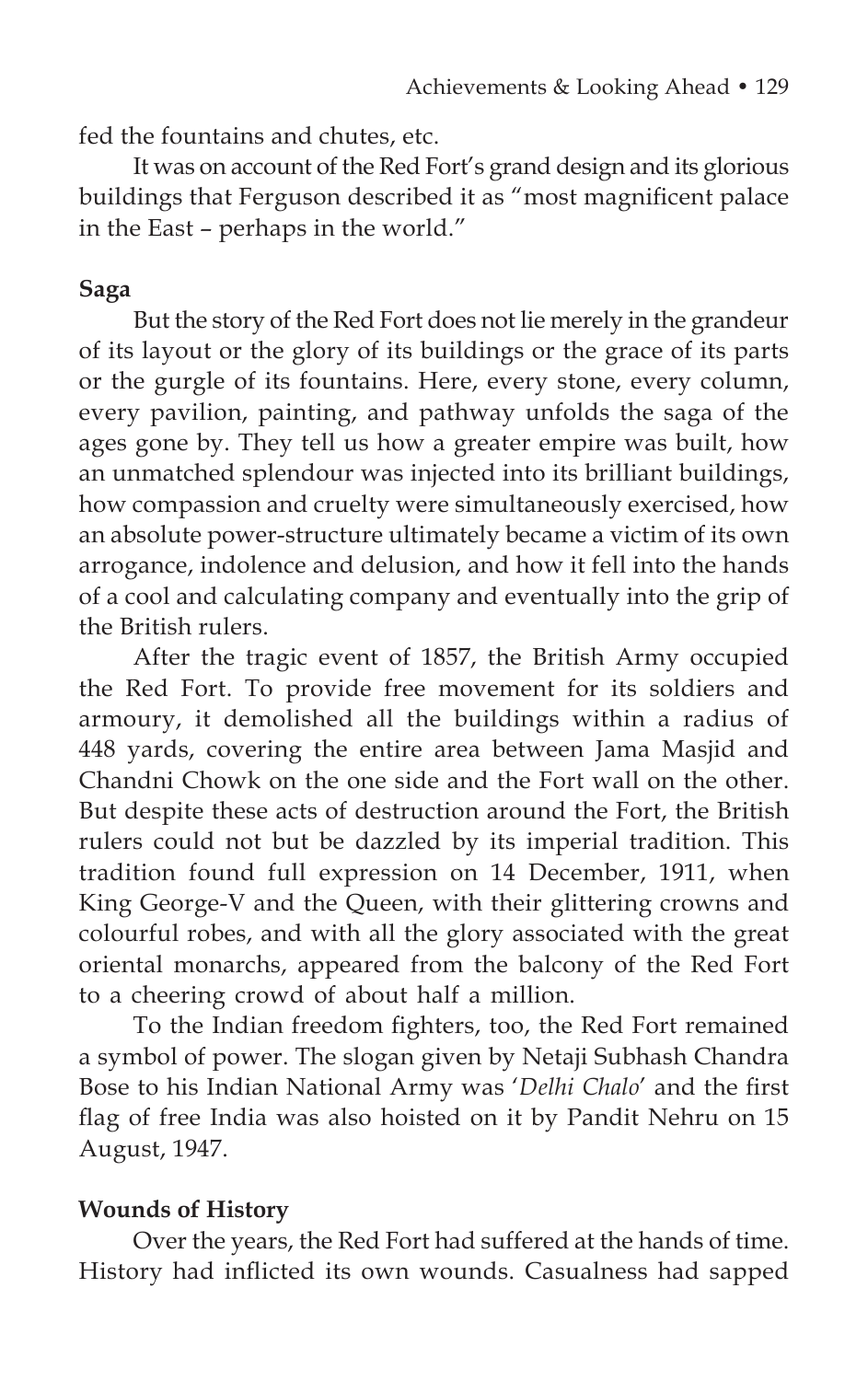whatever little energy was left in its limbs and bones.

When, after taking over as Minister for Culture and Tourism, I went to have a look at the Red Fort in depth, I came across a number of shabby structures. The open ground at the back of the Fort had become a nauseating slum. It was often used as what was called '*chor bazar*'. The overall picture was so depressing that I wondered whether any improvement plan could at all be drawn up and executed. But on further consideration, I decided to resurrect the entire complex with all the determination that I was capable of mustering. A project called 'Rebirth of Red Fort' was drawn up and executed firmly and speedily.

# **Project – Rebirth**

The entire surface of the Fort walls – 21,219 square metres– was thoroughly washed and chemically cleaned. The 1.7 kilometres long moat with massive slush accumulated over the years was cleared. About 23,000 cubic metres of debris, with a load of 3,500 trucks, was lifted from it. About 2,200 square metres of pathways which were of flag stones and were subsequently damaged were relaid in accordance with the original design. The shell plaster on the walls of *Mumtaz Mahal*, *Rang Mahal, Hamam*, which had peeled off, was refixed. All the 23 red sandstone *Jali-windows* which had broken, were remade. *Diwan-i-Khas, Khas Mahal, Naubat-Khana, Tehkhana*, too, were brought back to their old glory. The *Hyat Baksh Garden* with its fountains, channels and cascades was also restored.

The old underground passage to the Yamuna River Front, under the *Musamman Burj,* was cleared and opened on the Ring Road side. Restoration of *Nahar-i-Bihist,* which seemed almost impossible, was also carried out.

A special treatment was accorded to a virtually unknown *baoli*—step-well—which hides a small but an inspiring part of history of our freedom struggle. It had an indigenously designed bathing tank and a large courtyard, about 28 feet below the ground level, approachable through stairs. During the occupation by the British Army, the *baoli* fell into disuse and a good part of the courtyard was converted into prison cells where the freedom-fighters called dangerous prisoners by the British Intelligence were brought for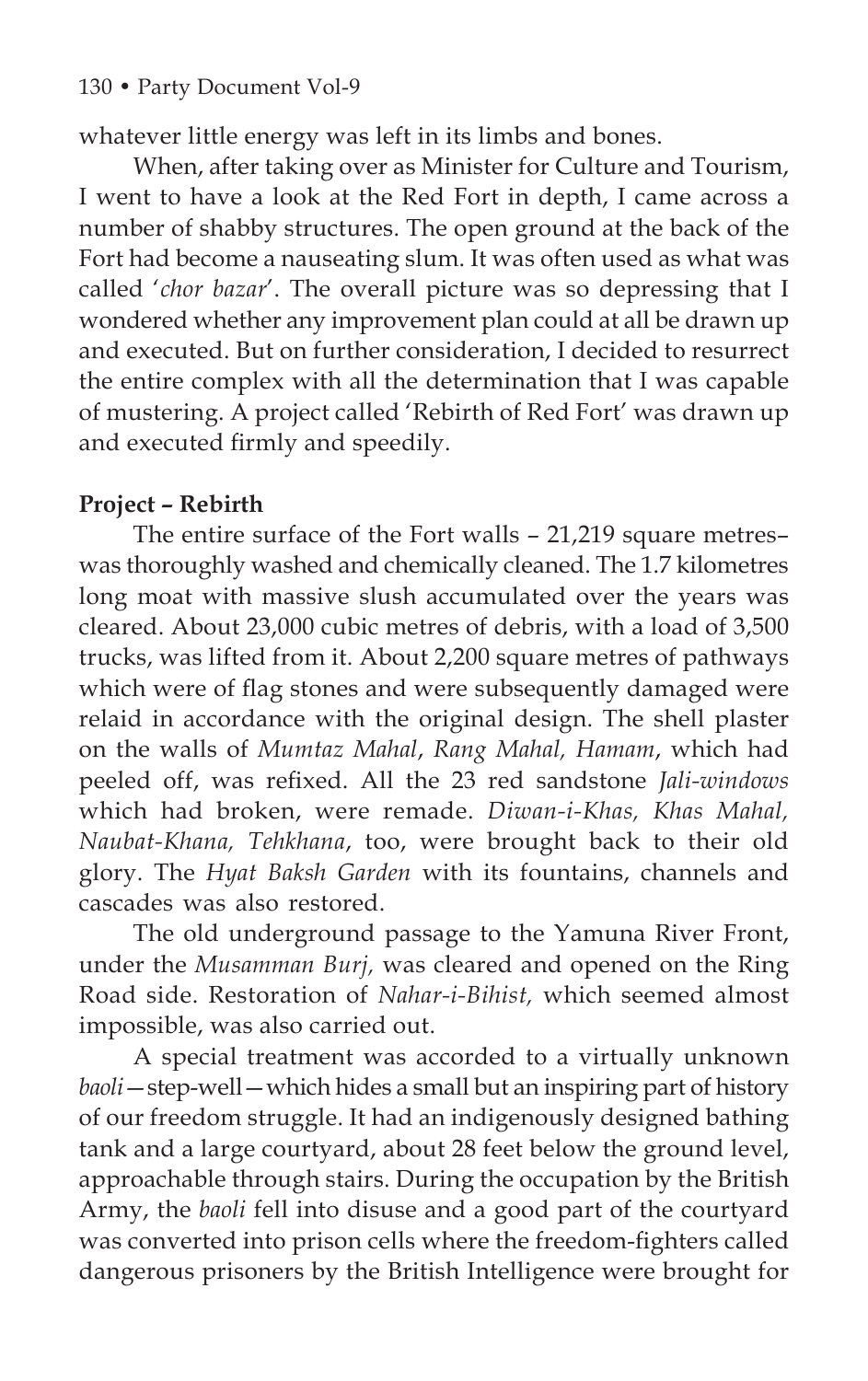interrogation. After 1945, however, the *baoli* and the cells were closed. Later on, a lot of junk, garbage and building material got dumped here. It was only after the transfer of the area from the Army that the *baoli* was cleaned. Hundreds of truckloads of garbage were removed and the prison cells and the *baoli* exposed to the view, bringing out quite a few hidden pages of our history.

#### **New Looks : New Wings**

If you now look at the back of the Red Fort, you would find a great new landmark in the capital – elegant and enchanting. The scene would be particularly pleasing if you drive or walk along the Ring Road, late in the evening, when the recently cleaned up, conserved and restored eastern side of the Red Fort is lighted up with a newly installed lighting system.

*Similar treatment was accorded to the vast uneven and uncared for area on the Chandni Chowk side which has been converted into a beautiful national park – 15 August Park. Thus, two glorious green wings were provided to the Fort, which would enable it to fly into the future with grace and confidence.*

## **CONSERVATION ACTIVITIES**

#### **Humayun's Tomb**

The Humayun's Tomb, Delhi, which provided inspiration for subsequent construction of the world famous Taj Mahal, Agra, is one of the most significant monuments of India. It reflects the synthesis of some of the finest architectural traditions of India, Persia and Central Asia. It marked "the end of the sombre style of early Indo-Islamic architecture and laid the foundation of the ornate style that characterised the mature Indo-Islamic architecture and culminated in the Taj. The rigid main lines of the building are diversified by *chattris* or pavilions essentially Hindu in origin and without impairing the strength of the design, give it a coherence foreign to its Persian prototypes."

The Humayun's Tomb has within its complex a number of other monuments, including the house where the great Sufi saint Nizamuddin Auliya lived. In fact, one of the reasons for selection of the site for Humayun burial was its close proximity to the *Dargah*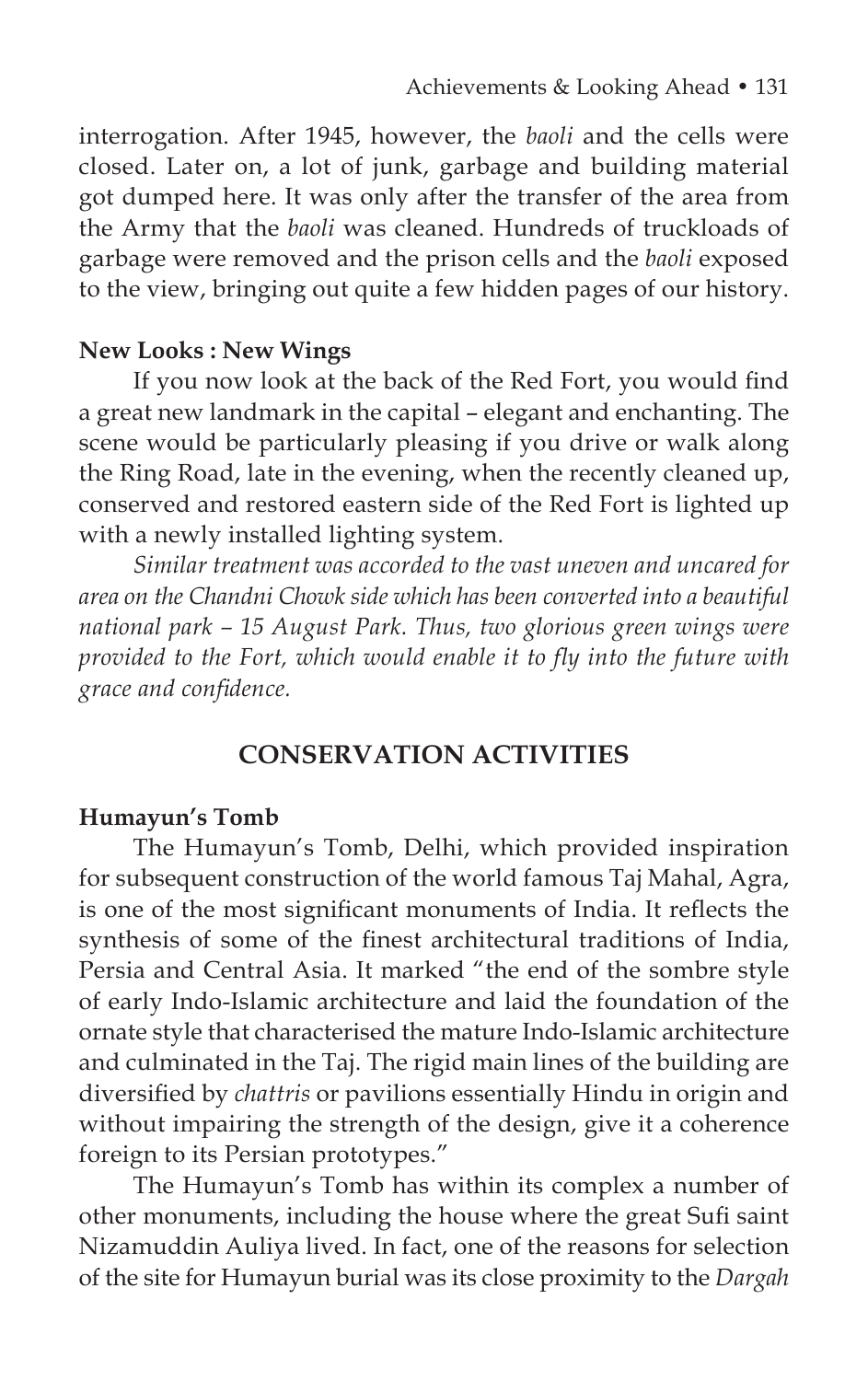of the holy preacher.

## **Previous Conditions**

For the purpose of making improvements under the New Initiative Programme, I treated all the historical buildings in the compound of Humayun's Tomb and its immediate vicinity as integrated components of one great complex, extending from *Nila Gumbad* in the north to Lodhi Road cremation ground in the south. The conditions prevailing therein were, to say the least, depressing. At the main entry of the Humayun's Tomb itself, shabby stalls had been put up under a notoriously corrupt system of municipal patronage, known as *Tehbazari*, and all sorts of heavy vehicles, which had no concern with the monuments, were allowed, albeit illegally, to occupy the open spaces. On the *Nila Gumbad* side was a huge citadel of India's vote bank politics. Here, thousands of 'slum dwellers' were kept by an influential section of political leadership to serve as 'bonded voters' during the elections to the Municipal Corporation, State Legislature and Parliament. The environment of the Dargah of Hazrat Nizamuddin Auliya had also been savagely degraded. The holy tank had become a huge cess pool of stinking slush. To prevent any mishap, the police had locked its entry-gate.

## **Improvements**

After implementation of various projects under the New Initiative Programme, the conditions in and around this complex have undergone a sea-change. All the stalls and other intrusions were removed and monuments and green spaces restored. Elegant parks and gardens now surround the monuments, adding to their dignity and grace, besides providing long, enchanting and graceful avenues to morning and evening walkers in the heart of Delhi. On the extremities of the complex, two new boulevards were laid out, one leading to the historic Gurudwara, Dum-Duma Sahib, and other to Nizamuddin Railway Station along the Barapullah Nallah, thereby making the whole area of monuments noise and air-pollution free.

On the *Dargah* side, the holy tank was thoroughly cleaned– perhaps for the first time in living memory – by using high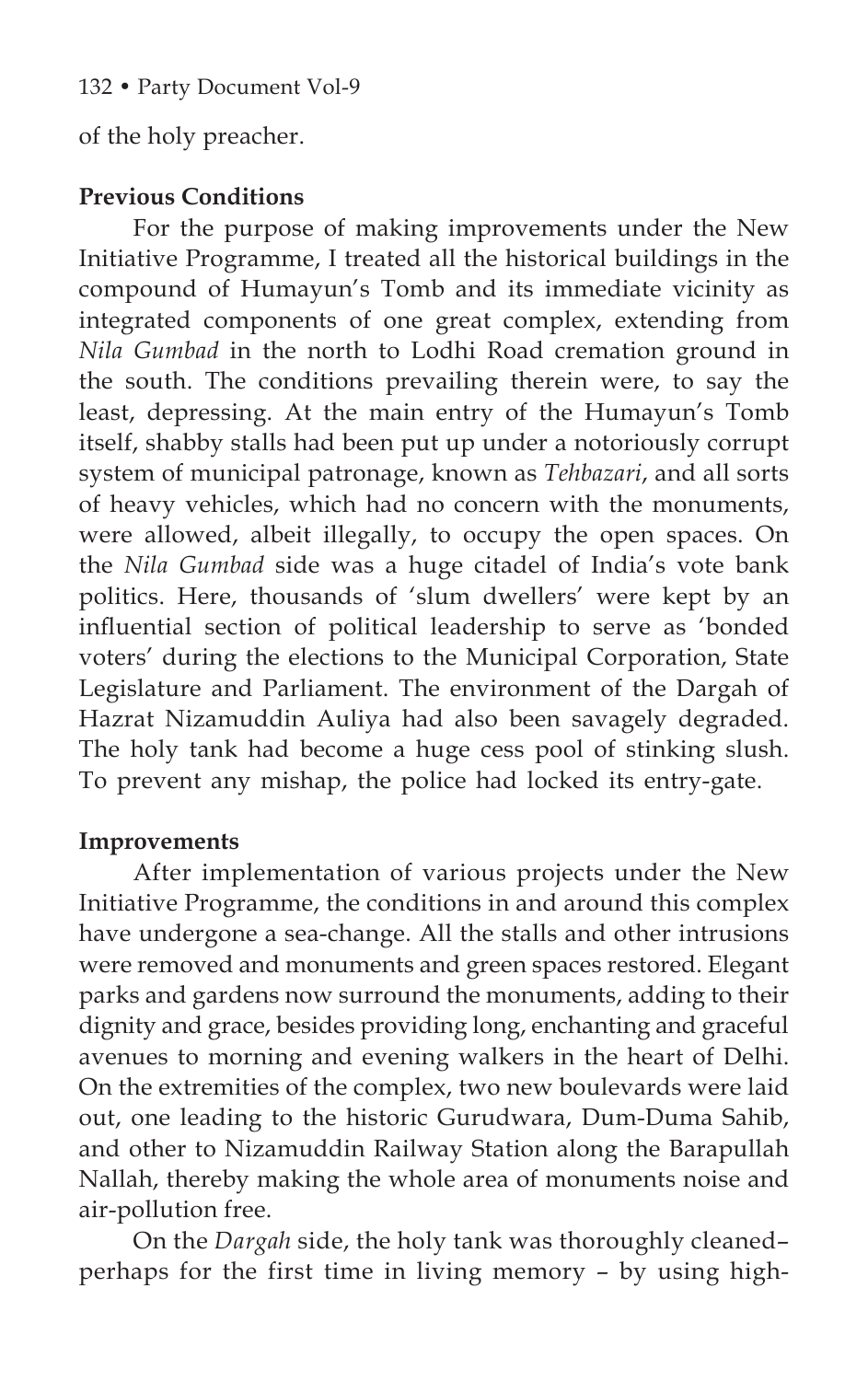pressure technology. The centuries old slush which filled scores of huge tankers, was sucked out. The important monuments in the neighbourhood, like *Chausath Khamba, Bara Khamba* and *Mirza Ghalib Mazaar* were also extensively cleaned up and restored.

#### **A Memorial to Dara Shikoh**

What specially delighted me, while executing improvement plans for this complex, was the fulfilment of my long cherished desire to give a memorial park to Dara Shikoh whose grave is located in this complex, almost unknown and unattended. He was the eldest son of Shahjahan and the most learned, the most enlightened and also the most tragic figure of Mughal history. He was an eclectic soul who wrote books underlining the common strands of Hinduism and Islam and who held promise of being another Akbar. This noble prince, whose ascendancy to the Mughal throne, instead of Aurangzeb, could have turned the course of Indian history in the right direction, certainly deserves a memorial park to keep alive his memory as well as the story of his tragic end at the hands of his younger brother. This story has been told by Stanley Lane Pool, the celebrated historian of Aurangzeb, in the following words:

Dara Shikoh was paraded through the streets of Delhi dressed in the meanest clothes, on a wretched elephant, covered with filth, and the tumult which this barbarous humiliation stirred up among the people nearly amounted to a rebellion. 'Everywhere', says Bernier, ''I observed the people weeping and lamenting the fate of Dara in the most touching language : men, women and children wailing as if some mighty calamity had happened to themselves." They showed such alarming sympathy with Dara, that Aurangzeb resolved upon his speedy execution. On the 15th of September, 1659, he was executed. When he was dead, his body was carried round the city to prove to all men that the deed was done, and 'many wept over his fate'. His head was taken to Aurangzeb, who had it washed from blood, to make sure of its identity, and then ordered it to be buried in the tomb of Humayun.

All in all, in a short span of time, a number of historical monuments in this complex have been given a fresh lease of life and green belts created around them, which nurse not only architectural legacy of the country but also its eclectic dispositions. When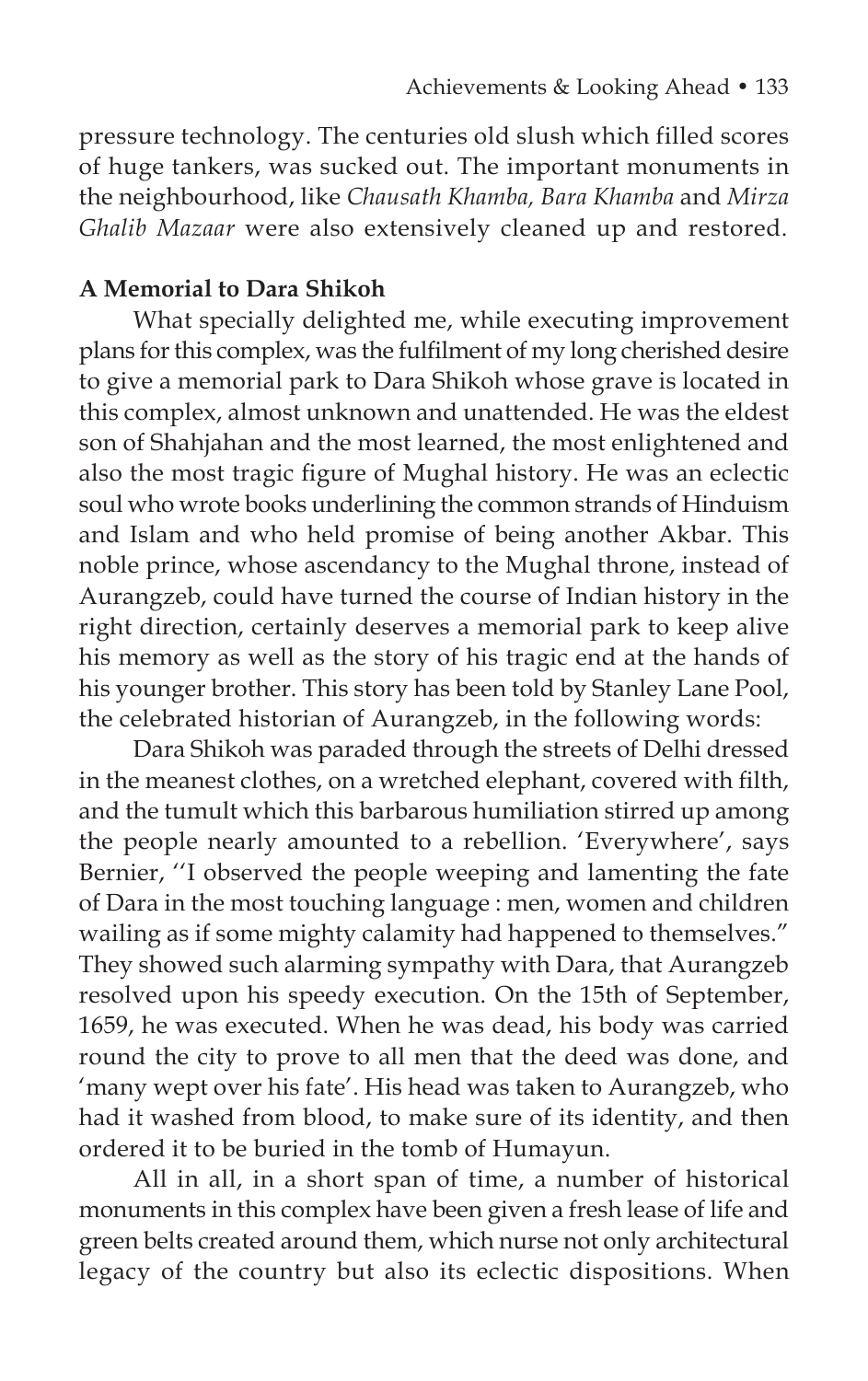illuminated at night, the monuments, particularly the Humayun's Tomb, *Nila Gumbad, Mirza Ghalib ka Mazaar,* and *Subz Burj,* look truly magnificent. It is attracting many more visitors than before. In a single year, the number of visitors has increased four times.

# **Quila Rai Pithora**

Quila Rai Pithora was, till recently, nothing but a huge, uncared for, mound, which was being used as a defecation ground by the slum dwellers living on and around it. Hardly any one, except a few scholars, knew that an important slice of Indian history lay buried underneath, including the one pertaining to Quila Rai Pithora and Lal Kot, the first of Delhi's Seven Cities, built in about 1180 and associated with the legendary Rajput ruler, Prithvi Raj Chauhan.

One of my first acts, after taking over as Urban Development Minister, was to visit this site, order its clearance, activate the Delhi Development Authority's machinery, formulate and execute a development plan. At that time, only a tiny area of the mound was 'protected'. When my portfolio was changed to that of Tourism and Culture, which included the charge of Archaeological Survey of India, I ensured that the entire mound was declared as 'protected' under the Ancient Monuments and Archaeological Sites and Remains Act, 1958, and arranged for its extensive excavation.

# **Ruined Magnificence**

Today, you see the excavated ramparts and walls of Quila Rai Pithora in all their 'ruined magnificence', whose medieval charm is enhanced manifold at night when the monument is lighted.

*The newly built Conservation Centre, with a splendid statue of Prithvi Raj Chauhan erected on it and development of green parks on all its sides, have now become an outstanding example not only of constructive restoration but also of weaving history and heritage in our urban fabric and providing freshness and tranquility in the otherwise congested and fast expanding cities.* Presently, about 10,000 persons are using these greens for morning and evening walks. Its Conservation Centre houses a permanent exhibition on the March of Indian Civilisation, from the Harappan times to the present day.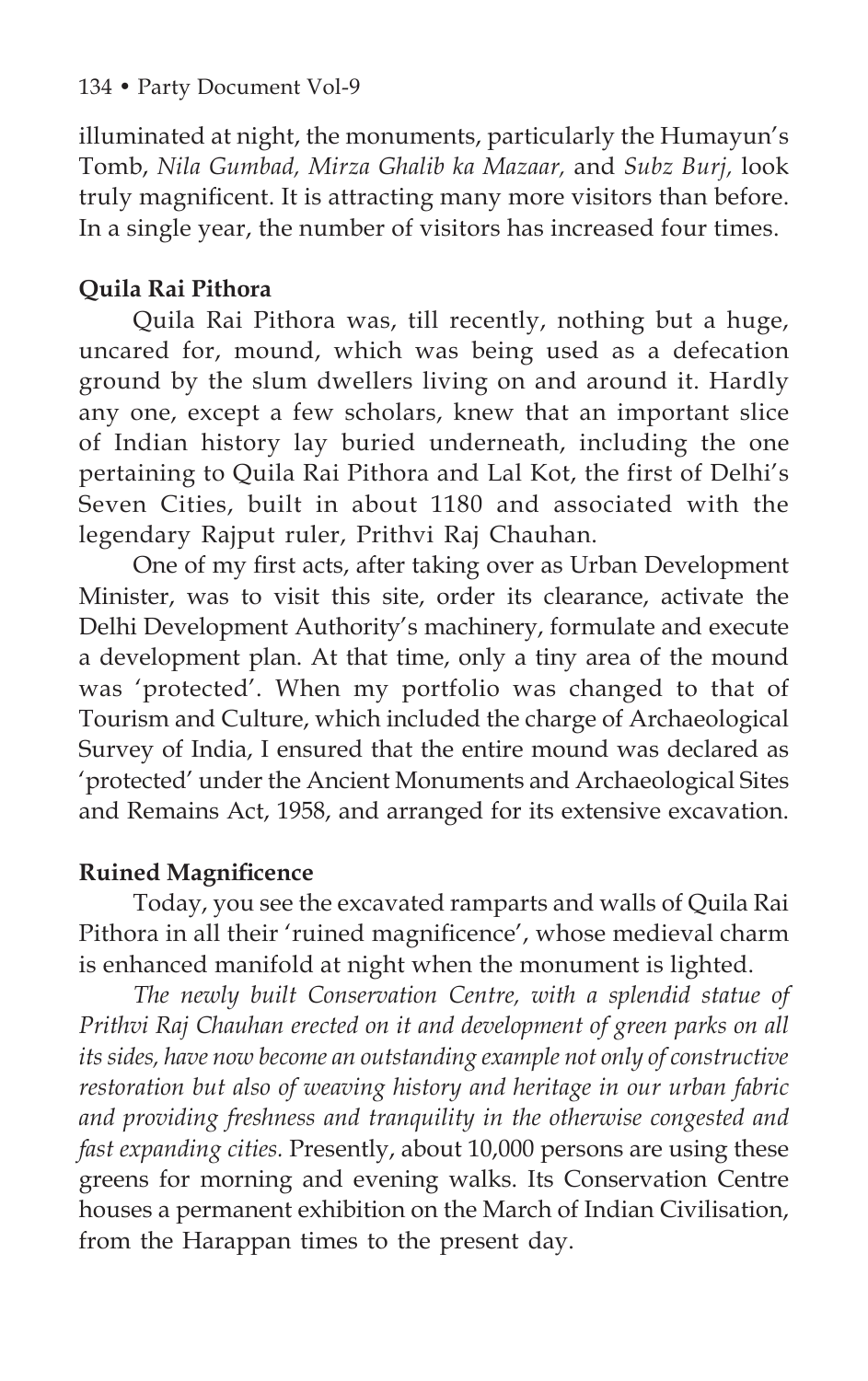## **Mahabalipuram**

The Mahabalipuram Complex, built in the seventh century, under the Pallava regime, covers some of the most remarkable Rock cut shrines of India – Arjuna's penance, a bas relief with life size images; Pancha Pandava Rathas, a set of five mini shrines carved out of one rock in the form of chariots; Mandapams, sculptural relief depicting stories from Hindu epics; and Shore Temple with a square lower storey and a pyramidal superstructure.

While inscribing this set of monuments in the World Heritage Sites, the UNESCO has observed: "This art is Indian with such purity of line, such nobility, such perfection that these works are indicative not of primitive society, but rather the zenith of a civilisation".

Under a restoration, conservation and improvement Master Plan, drawn as a part of the New Initiative, a *sparkling look has been imparted to this great heritage of India and its various temple sites integrated through elegantly laid green walkways and refreshing parks.* With its slums, shops and workshops, relocated, the majesty of the sea stands out from all sides and adds its charm to the fascinating environment.

# **Hampi**

Hampi contains the ruins of some of the finest monuments of India's classical traditions. Built during the period of the last great Hindu Empire in the South, Vijayanagar, whose significance, in the words of noted historian, R.C. Mazumdar, "is that for well three centuries it stood for the older religion and culture of the country and saved these from being engulfed by the rush of the new ideas and forces."

At its zenith, the empire's capital, Hampi, was highly prosperous and housed a population of about 5 lakhs. In the words of the Persian traveller, Abdur Razak (1443), "neither the eye has seen nor the ear has heard of any place resembling it upon the whole earth". Domingos Paes, Portugese traveller, described it as "the best provided city in the world." It fell in 1565 under the combined onslaught of the neighbouring Muslim kingdoms of Bijapur, Bahamani and Golkonda. It was brutally plundered and subjected to a carnage that was more thorough than the sack of Rome by Attila, the Hun, in the 5th century.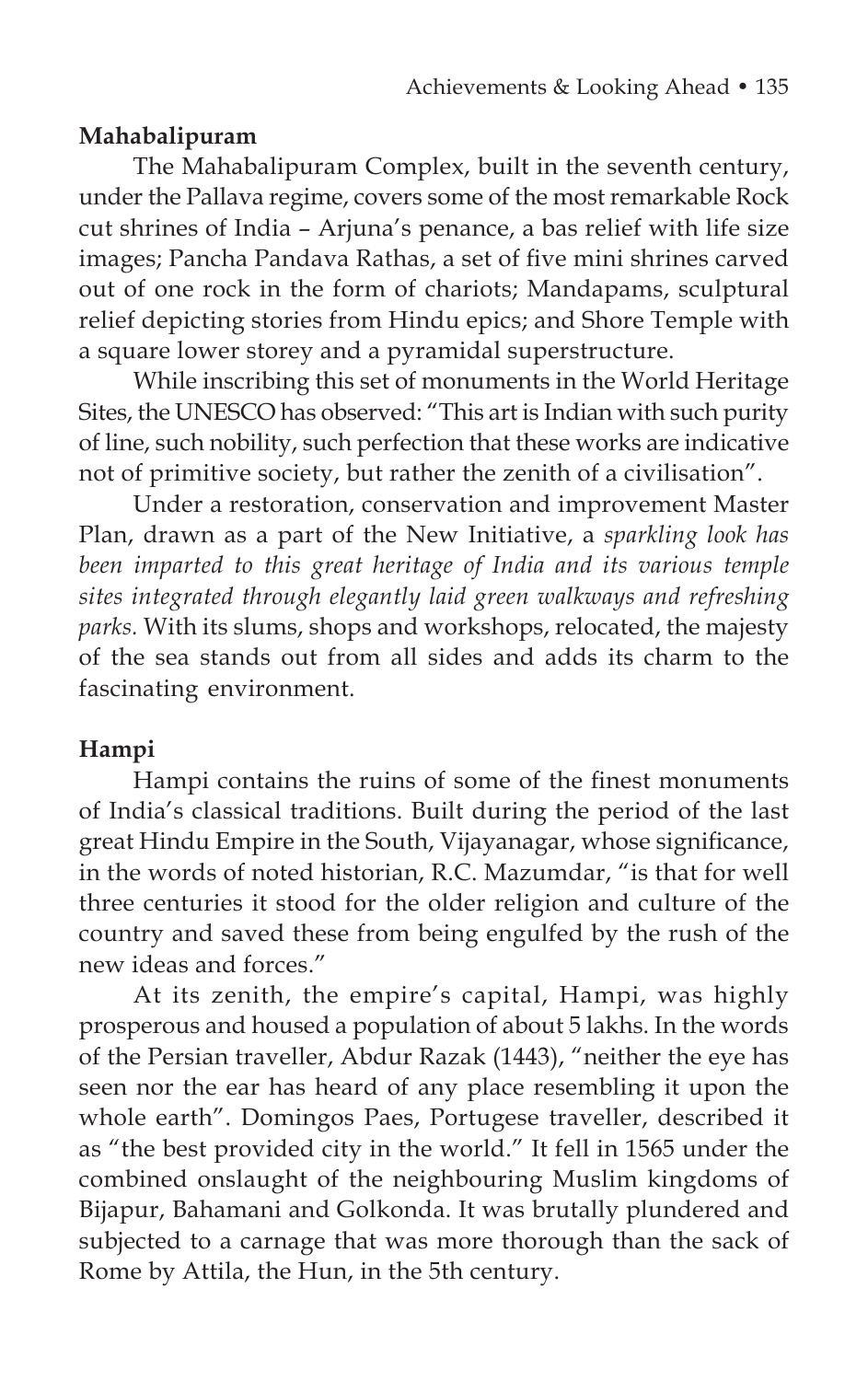Under the New Initiative, a comprehensive rejuvenation plan was formulated and executed with vigour and speed in the entire area of Hampi which falls broadly in three complexes of Virupaksha Temple Complex, Vithala Temple Complex and Royal Palace Complex.

All shops, stalls and other incompatible structures, presently located in or near the monuments, are being relocated in an elegantly built new commercial centre, wherein all facilities for visitors are also being provided. No commercial activity or residential buildings are allowed beyond this centre from where only small battery-operated buses would move to the monuments, some of which have already been restored and their ancient glory enhanced by illuminating them at night. All open and dusty spaces have been beautifully landscaped and lands in neighbourhood acquired to create 'great green buffers' between the monuments and human habitation. The movement in the immediate vicinity of the monuments is being pedestrianised and ancient paths revived. Hampi Bazar, too, is being redeveloped.

*All in all, by way of an imaginative restorative surgery, the greatness and grandeur of the 'Forgotten Empire' has been brought to surface and a great heritage of India put on the world map.*

The other projects of this nature were: Somnath and Modhera in Gujarat; Chatturgarh, Khumbalgarh Ajmer-Sharief and Pushkar in Rajasthan; Bhimbetka, Khajuraho, Gwalior and Shivpuri in Madhya Pradesh; Pandharpur and Sindhu Durg in Maharashtra; Chitradurga in Karnataka; Kanyakumari and Kanchipuram in Tamil Nadu; Nagarjuna Konda in Andhra Pradesh; Rishikesh, Haridwar, Badrinath and Hemkunt in Uttaranchal; Keylong and Kaza in Himachal Pradesh; Varanasi and Agra in Uttar Pradesh; Amritsar in Punjab; Bodhgaya, Nalanda and Vaishali in Bihar; Majuli Islands in Assam; Dakshineshwar, Sharda Math and Bishnupur in West Bengal; Udaigiri, Konark and Puri in Orissa; Ranakpur, Tijara, Adi Nath, Mahavirji, and Amer in Rajasthan; Udasin Ashram in Madhya Pradesh; Chandprabha and Kumbhariaji in Gujarat; Bahubali Kshetra in Maharashtra; Pushpanath Digambar Jain Temple in Tamil Nadu; Jain Samaj Vanasthali in Punjab and Jain Temple in Karnataka.

Special *yatras* were also initiated with a view to providing avenue for cultural awakening. These *yatras* included *Gandhi Yatra*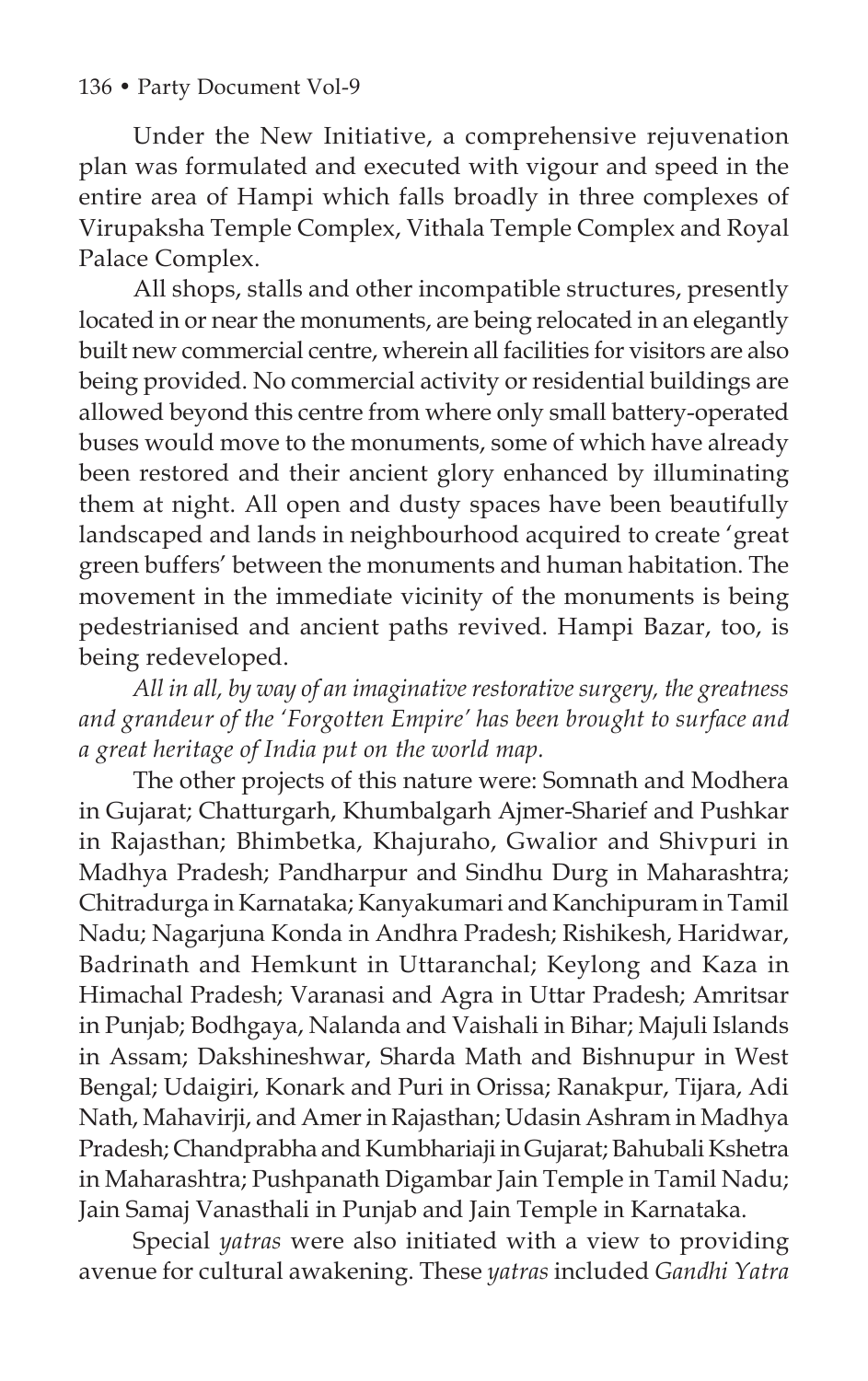from Porbandar to Rajghat; *Vivekananda Yatra* from Kolkata to Kanyakumari; *Sankara Yatra* from Kaladi to Kashmir; *Pandharpur Yatra* covering Alandi, Dehu, Vakhari, Saswad, etc.; and Ganga-*Himalayan Yatra* from Haridwar, Rishikesh, Dev Prayag, Rudra Prayag, Joshi Math, Govind Ghat (including route to Hemkunt) and Badrinath.

All the projects mentioned now serve multiple objectives. They, inter alia, act as a source of inspiration to our countrymen but also provide to our tourists opportunities for physical refreshment, mental rejuvenation, cultural enrichment and spiritual elevation and for taking a part of India within them on return to their countries. Consequently, the number of domestic tourists has increased by three crores in one year—year 2003. The foreign exchange earnings have increased in one year by Rs. 3,200 crores. All previous records have been broken by a vast margin and India has been categorised amongst the top five Destinations for Individual Travellers by 'Lonely Planet' and also amongst the top ten Preferred Destinations for International Travellers by 'Conde Nast Travellers'. The entire Travel and Tourism Industry has been galvanised and the Tourism environment has been infused with new dynamism and new foresight. It is now looking to the future with great confidence and sense of mission. The latest data shows a still higher upward swing and in terms of foreign exchange earnings, in March 2004, the increase has been phenomenal—39 per cent over the corresponding month of 2003. Foreign exchange earnings have gone up further by Rs.5500 crores. The Ajanta-Ellora Project has won PATA Grand Award. If the same approach is continued and if machinery for implementation of tourism-related projects remains in the same gear, great future awaits Indian tourism.

the contract of the contract of the contract of the contract of the contract of the contract of the contract of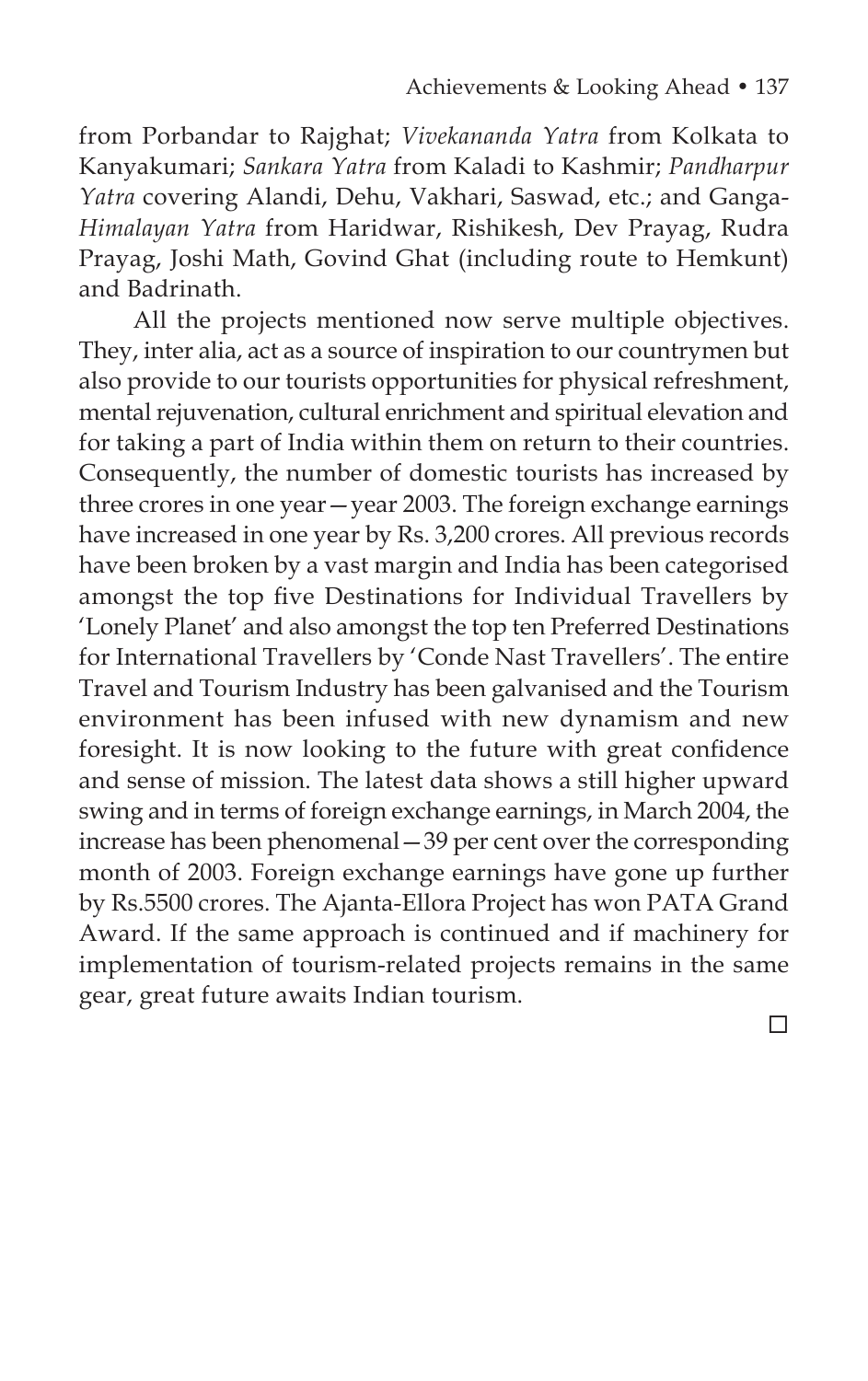# **Health for All**

## **—Sushma Swaraj**

The period of Shri Atal Bihari Vajpayee has registered several achievement in every sphere, some of which have been described in other articles appearing in this book. But some important decisions taken relating to health, will be remembered forever. I assumed the responsibility of Ministry of Health during the last year of our Government and I acknowledge this at the very outset that the degree of self-satisfaction experienced while working in Ministry of Health was never the same in any another department. We had realised it well that the porous of economic reform would prove fatal for the common man if the role of Government is not enhanced in education and health sector in this period of Globalisation and Privatisation. That is why our Government had issued new health policy as well as new population policy. It was promised in health sector that we would spent 2 per cent amount of GDP on health. Till now 0.9 per cent amount of it is spent in the regard. We had a target for enhancing GDP to 8 per cent as well. Thus, the total amount likely to be spent on health sector was around 16,000 crore rupee. After spending such a big amount on health sector there is no reason as to why anyone is left without medicine our treatment. I am to refer here systematically to some of another important decisions of our Government.

#### **One AIIMS in 50 Years while six AIIMS in one year**

When I was entrusted the responsibility of Ministry of Health, I came to know that responsibility of primary health was that of the State Government. The Centre allots funds to the states for running Primary Health Centres but the Centre doesn't have any role in the affairs of those centres. There are lakhs of Primary Health Centre and sub-centres in the country. Those are working well in the well-governed states but the same are lying almost closed in such states where general administration is in bad shape. Tertiary health care i.e. big hospitals for the treatment of big diseases can be tipped on fingers whereas this is responsibility of the Centre. AIIMS, located in Delhi, is one among such hospitals and it is the most important institution, which is shariter is former Union Minister of Tourism and Culture.<br>Which is sharing the burden of entire country. For this reason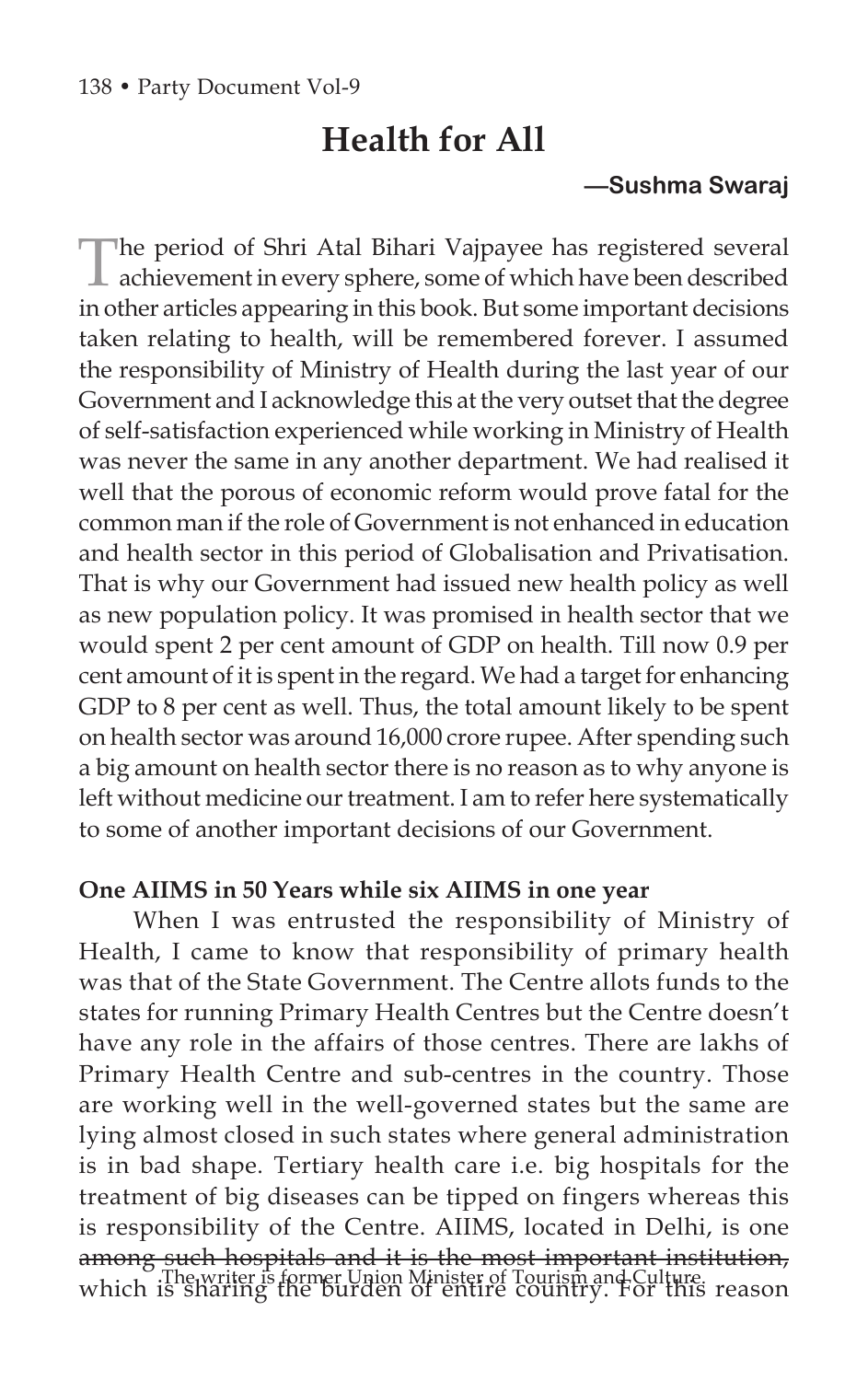only we look a revolutionary decision to establish six AIIMS in six states, which are important from medical point of view on the line of AIIMS of Delhi. The tenth Five-Year plan was already announced and six AIIMS was not part of that plan. So everyone was of the view that it was very difficult to execute that plan. But I can say with full satisfaction that with tension of the Prime Minister Shri Atal Bihari Vajpayee, personal interest shown by the Finance Minister, Shri Jaswant Singh and mine own devotion made this work possible which was looking almost impossible. Within one year hundred acres of lands from each of these states were acquired and foundation stones were laid for all the six institutions and a separate head was created in the budget. Amount of Rs. 6 crore was given to a construction agency namely HSCC for erecting boundaries of all the six proposed AIIMS. With the completion of six proposed AIIMS in the states of Bihar, Orissa, Rajasthan, Madhya Pradesh, Chhattisgarh and Uttaranchal a revolutionary change will appear in the tertiary health care sector of this country. The patients from these backward areas will not have to be brought to Delhi; they will be treated for their serious ailment at their door-steps. Meanwhile our Government had decided it also to upgrade one Medical Institution to be selected from each of the six another states of Jammu & Kashmir, Andhra Pradesh, Uttar Pradesh, Jharkhand, West Bengal and Tamil Nadu. This decision will prove milestone in the field of higher medical facilities. AIIMS of Delhi was started in 1956 and for 47 years not any other such hospital came into existence but after 47 years the construction of six new AIIMS simultaneously is an important achievement of Shri Atal Bihari Vajpayee Government which will be remembered forever.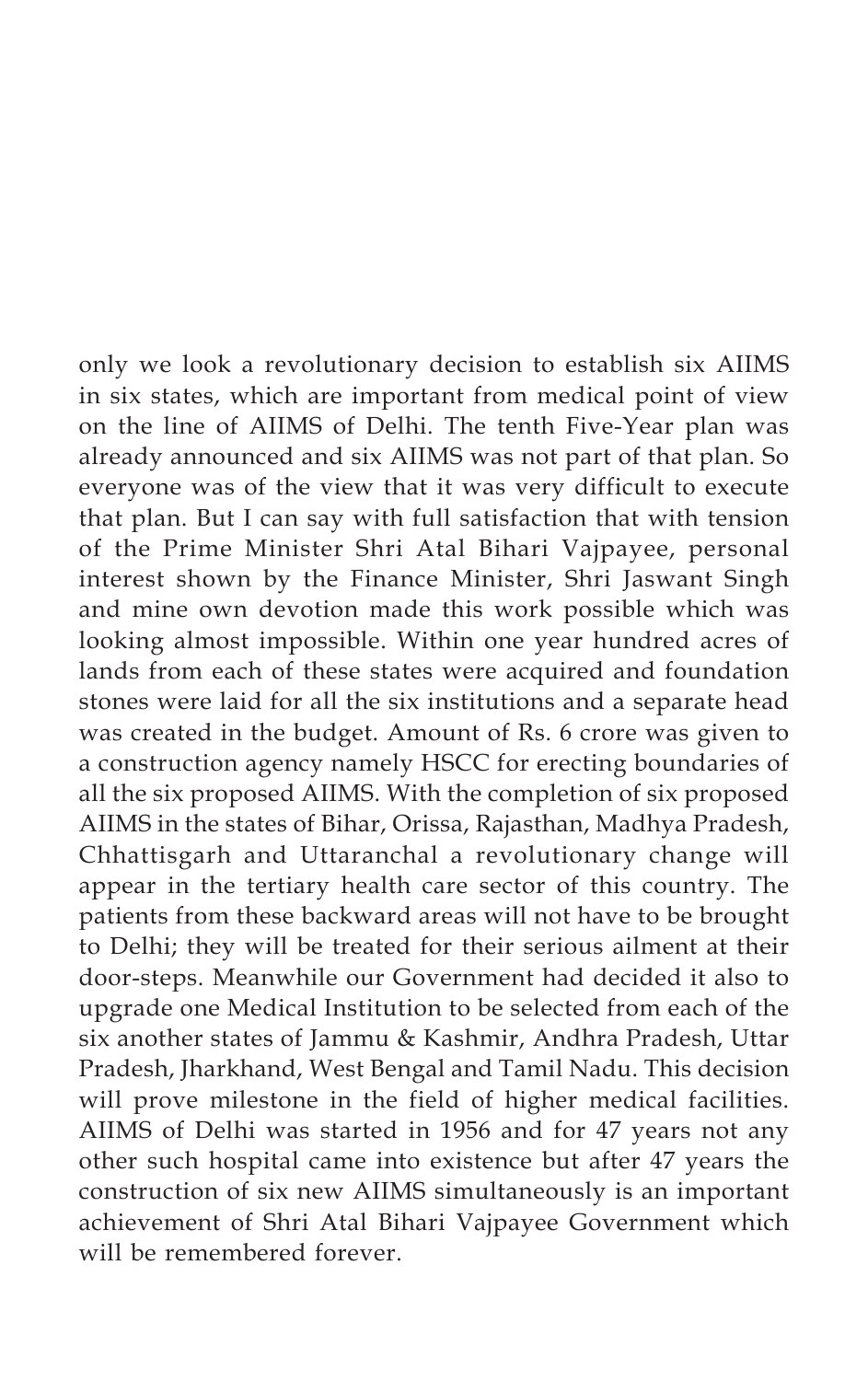#### 140 • Party Document Vol-9

#### **Successful Handling of 'Sars'**

Sometime back, some countries of the world came into the grip of the terror of a new disease. Sars disease first appeared in China and there from it spread to many countries of the world. The ill-effect of this disease destabilised the very economy of that country. This disease knocked in India also but it was dealt with very effectively. Not a single death took look place due to Sars in India because strict test was conducted at the airports and the laboratories were well-managed. The world was surprised with this aspect and it was a matter of happiness as well. India can tackle challenge like Sars so successfully created a sort of self-confidence among the public.

#### **Vande Matram Yojna**

Vande Matram Yojna is a peerless example of the participation of Government and private sector. There are thousands of experts related to maternity disease in our country, but they are not the part of Government machinery. It was appealed to them under Vande Matram Yojna to donate one day every month for the country and treat pregnant women free of cost on 9th of every month in their respective clinics. The doctors registered under this yojna, are called **Vande Matra doctors.** This yojna has been formally started on February 9, 2004. As per the information available till date around one thousand doctors have got registered themselves under this yojna.

# **The beginning of 'Beti Bachao Abhiyan' (Save girl child campaign) to cheek female foeticide**

Female foeticide is one of our burning problems. Now with the invention of device sex of the child in the womb can be determined and after this knowledge the cases of female foeticide is gaining momentum day by day. Parliament have P.N.D.T. Act to check this crime. But the social evils cannot be removed only through laws. So, our Government initiated 'Beti Bachao Abhiyan' with a view to lurk the conscience of our society. The renowned tennis star Sania Mirza was appointed the brand ambassador of this campaign through which this message was given to the entire country as to whether "Do you feel for the son when you have such daughter." This campaign proved very effective.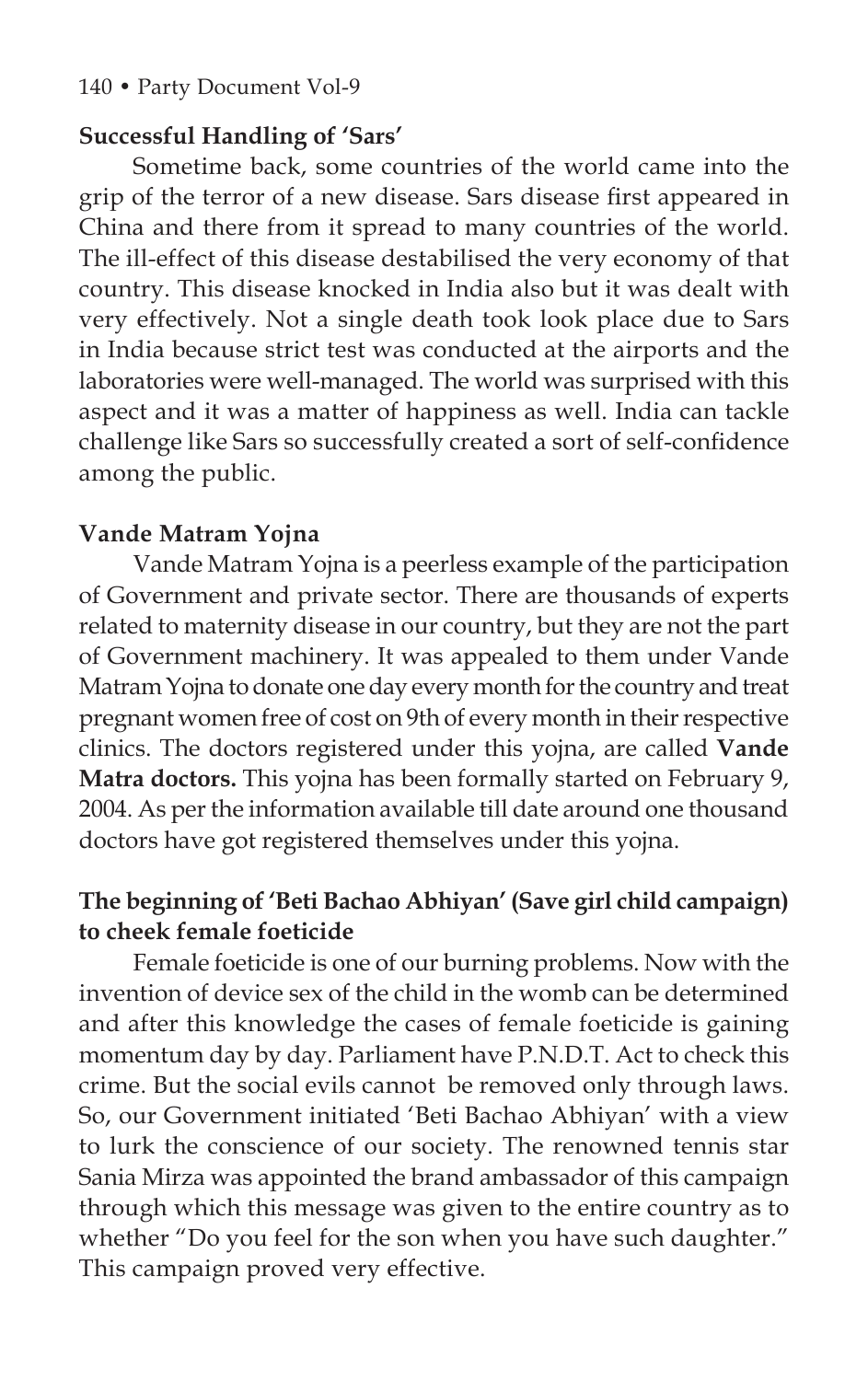## **Introduction of Bill in Lok Sabha to provide death punishment to the manufacturer of take drugs**

The take drugs trade is flourishing. The manufacturing of take drug is a serious crime equivalent to genocide. In view of the seriousness of this offence our Government presented a Bill in the Lok Sabha providing death penalty for committing this crime. Many of the organisations which normally oppose death sentence, had also supported this Bill.

## **The Bill restricting advertisements of tobacco products passed Parliament**

Tobacco is at top among the products injurious to public health. Chewing tobacco is the main reason for causing cancer of mouth, cheek, lips, tongue and neck and so is the smoking for lungs cancer. A Bill for completely banning the advertisement of tobacco products was passed by Parliament with a view to cheek this evil. Even smoking has been banned on public placed under this Bill.

## **This scheme for giving ARB medicines through Government hospitals under the HIV/AIDS programme sanctioned**

HIV/AIDS is one of the fatal diseases of present time. There are many programmes for checking the spread of this disease, but there was not any programme for its treatment at Government level. For the first time it was decided by our Government to arrange medicines at Government level for children below 15 years suffering from AIDS, pregnant women and father of the nascent children after delivery. This scheme is a boon for the poor patients suffering from AIDS.

## **AIDS-free Bellari, an unique initiative**

Our government made a novice experiment in the field of HIV/AIDS. Bellari, a district of Karnataka, is one of such districts, which have been identified as dense area from the point of number of Aids patients. To make Bellari AIDS-free it was selected as a pilot project. The Central Government, NACO and the Karnataka Government made a joint effort in this regard. This is the first attempt ever made in the world to make any district completely AIDS-free. After the success of this experiment the same may be exemplified in the whole country.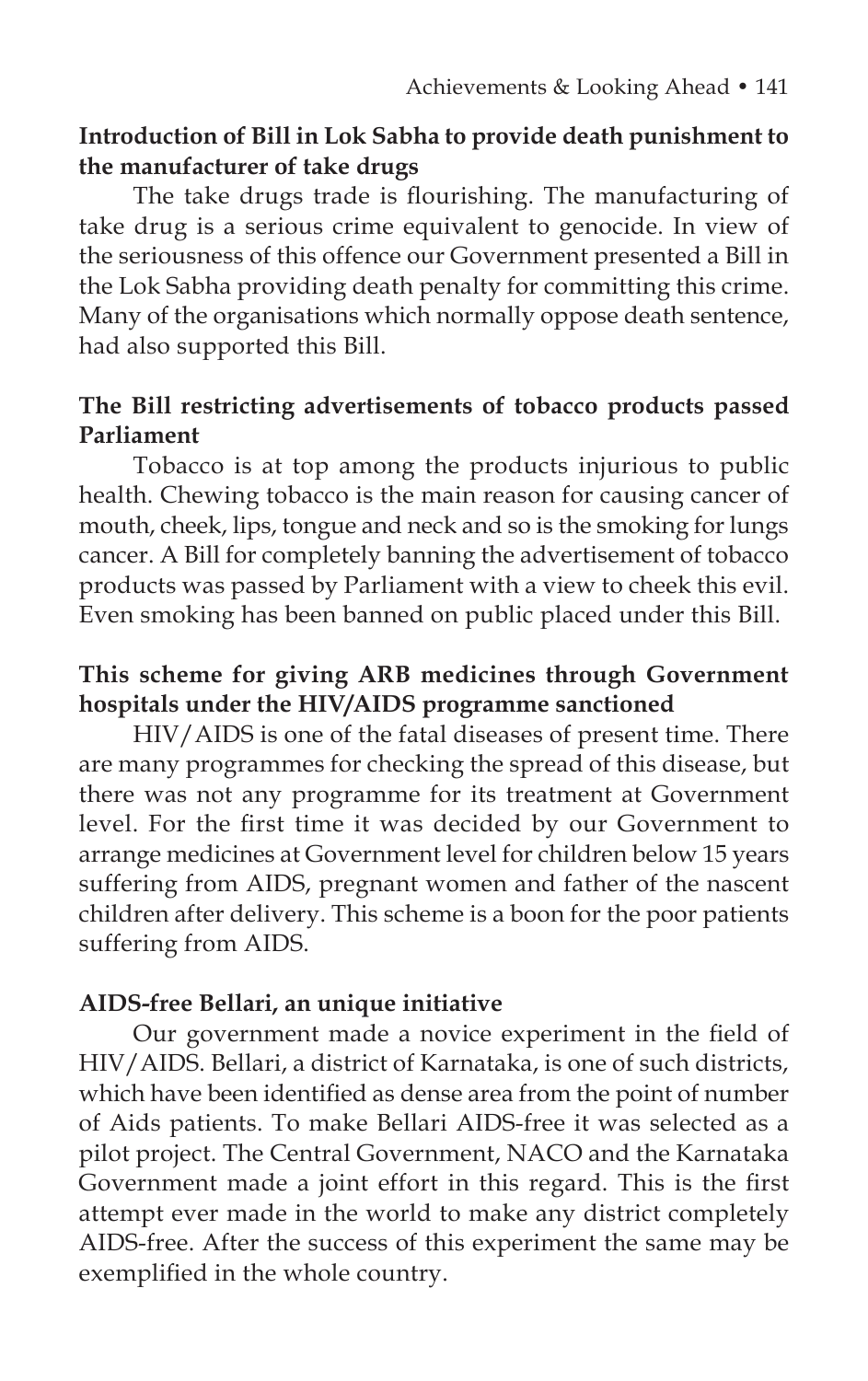#### 142 • Party Document Vol-9

#### **The target of bringing Polio to Zero-level in India**

Polio is a dreadful disease which made children handicapped. Few years back it was considered as incurable disease. But the then Minister of Health of Delhi, Dr. Harshvardhan by initiating a campaign to make Delhi Polio-free proved this that the entire country may be made Polio-free provided there must be a resolve to do so. Our Government took a resolution and a decision to make the country Polio-free by way of initiating campaign for this. By May 2004, the number of Polio cases came down to 218 in the country and the target to bring it down to the Zero-level by the end of the year was fixed. Making India Polio-free was one of the declared objectives of our Government, which was nearly achieved.

## **"Sanjeevni" to mobilise emergency medical facilities**

There are many kinds of accidents, which often occur in the huge country like India. Besides it, earthquake, cyclone, floods and other natural calamities also occur. In such situation we have to face the problem of mobilising emergency medical facilities. Our Government had decided to set up 'Sanjeevni' to deal with such challenges successfully, 'Sanjeevni' was to be mobile hospital fully equipped with all the facilities including that of an operation theatre. Test equipments of different kinds were to be provided to it. This could be carried to the accident site by road, rail or plane.

#### **The inaugural of TKDL Library**

Ayurveda is an original system of medicine in India. All medicines of this system have been scripitised and their property, quantity and effect all have been shown through the *Shlokas*. A commendable effort to compile this knowledge of in which facts regarding around 36,000 medicines through 60,000 *Shlokas* out of 14 Ayurveda books have been treasured in this library. This library has been made using 5 languages of the world–English, German, French, Spanish and Japanese in such way that no person can use this intellectual property for this on her professional benefit.

There are several such decisions, which can be mentioned in this article, but I am referring to some of prime decisions only that may reflect the direction and the attitude of our Government with regard to health sector.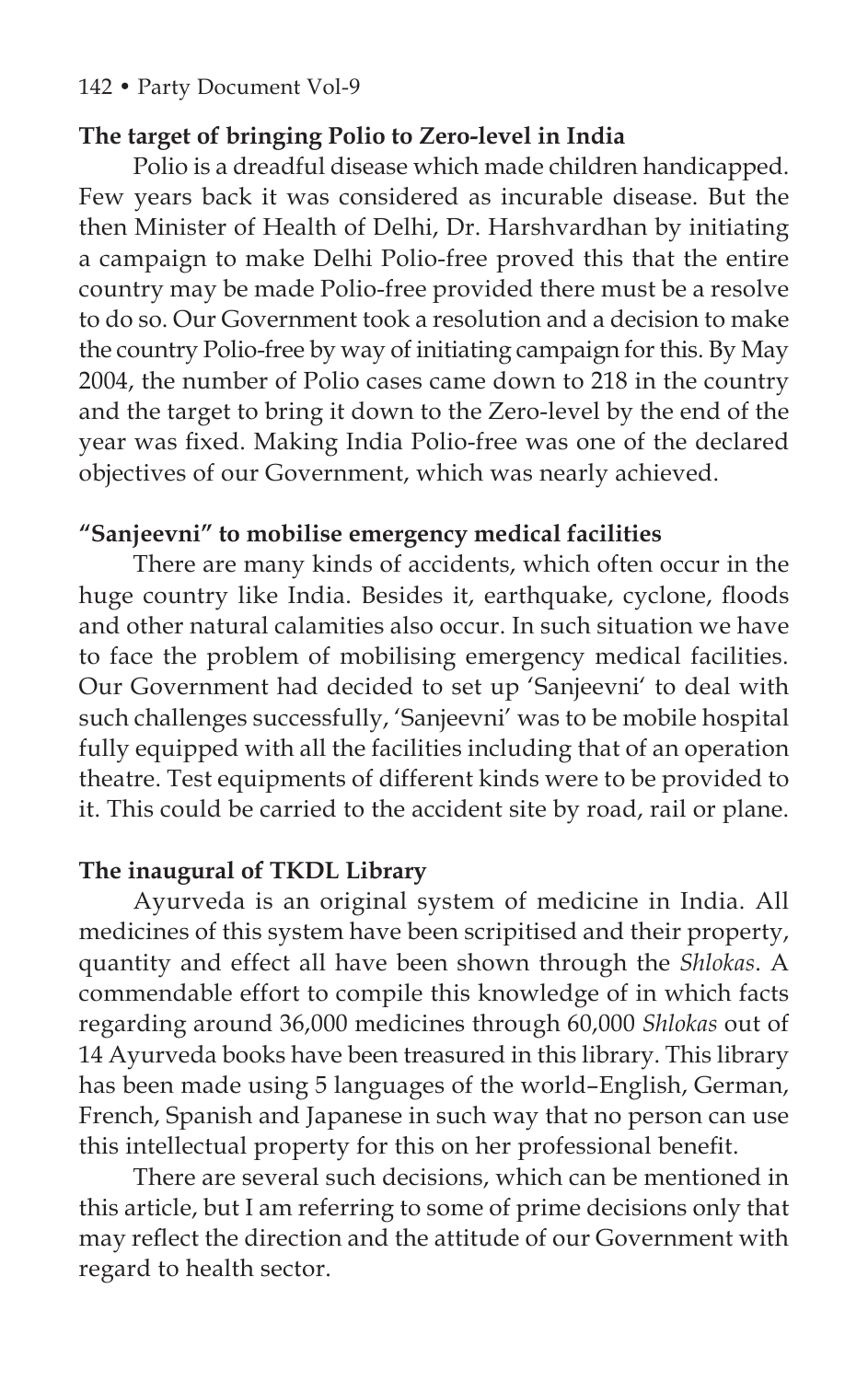#### **Vision for the future**

The target heath for all had been repeated time and again but none of the Government could have achieved this. This declaration is not a modern one in fact. Even in Early age through the chant like *'Sarve Santu Niramayah'* mentioned in our texts a wish has been made for the good health for all. To give a concrete shape to this wish a view was formed at our Government level and we intended to execute this thought after election. With losing the election that dream remained incomplete but we will definitely fulfil that dream if we get a chance in future. Under this view point 'Bharat Mata Seasthya Suraksha Yojna' would be formulated and the private doctors would be accorded the status of 'Bharat Mata Doctors' by bringing them under the fold of this scheme. Health cards for the entire population of India would be prepared on the line of Ration-card and the doctors would be prescribed for them on the pattern of Depot holders. Every man would be registered under a Bharat Mata doctor. A definite amount would be paid to these doctors on monthly basis and certain amount would be fixed as per the number of patients.

These doctors would be regarded as conductors also for various campaigns to be organised under Ministry of Health. Till now we are creating health workers by giving training to the less education fellows—but thousands of trained doctors are completely out of our health programme. The public-private partnership i.e. participation of the Government and private sector in health is a novice experiment which will ensure doctor and medicine to the reach of every men. This wouldn't be just a programme, rather this would be movement which will definitely make the chant '*Sarve Santu Niramayah*' i.e. Health for all true to life.

 $\Box$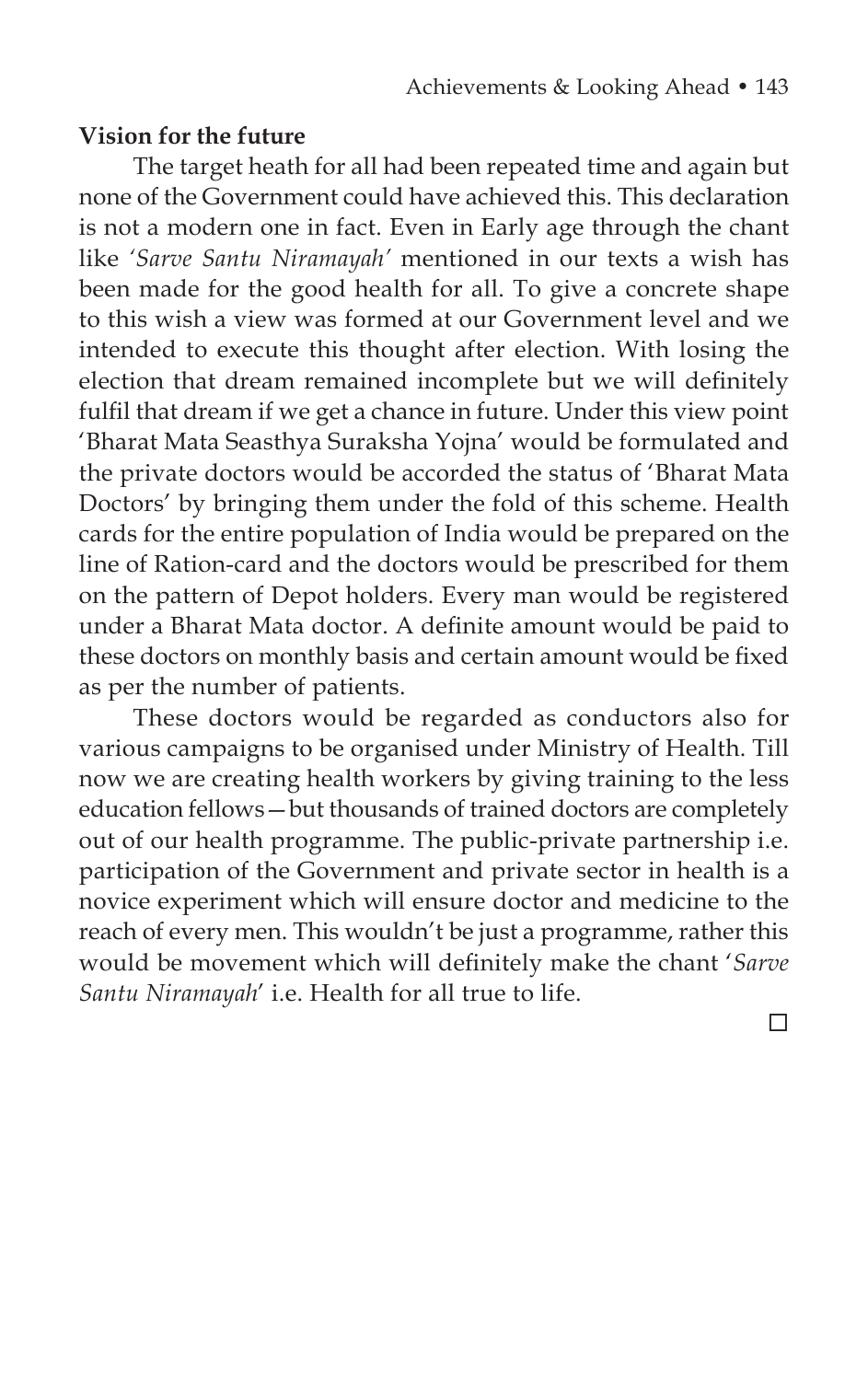# **Vision for Double Digit Growth —Yashwant Sinha**

The Indian economy, like other economies, consists of the  $\perp$  agricultural sector, the industrial sector and the services sector. When we talk of growth, we talk of growth in all the three sectors. Growth means creation of additional wealth in the economy which then gets reflected in higher per capita income for the people. Today, India ranks fairly low in the world in per capita income. Much of the poverty in India can be ascribed to low growth and low per capita income in the past. Higher growth will enable us to eradicate poverty faster. A double digit growth can dramatically change the face of the country in a decade or two. A double digit growth for India is, therefore, not merely an academic exercise but a crying need.

India has set itself the target to become a developed country by 2020. This ambitious target was set for the country during the NDA regime. When NDA demitted office in May 2004, the annual growth rate of the economy for 2003-04 had already leaped over 8%, in fact registering a growth of 8.5% in that year. The average annual growth rate for the six years that Shri Vajpayee was the Prime Minister of India was 5.93%. It was 5.36% during the five years of the Narasimha Rao Government and 5.80% during the Rajiv Gandhi Government. Thus, it is a better annual average than under any other regime in the past. In 2003-04 all sectors of the economy, manufacturing, services and agriculture registered an impressive performance. Though much ridicule was heaped upon the slogan 'India Shining', there is no doubt that the NDA left behind an India which was shining as never before. A double digit growth rate is, therefore, certainly within our grasp.

Before we come to the policy framework which is needed to achieve double digit growth, it is important for us to delve into history, look at the policies that India followed in the past, learn from the mistakes made, correct them and move forward.

It is one of the ironies of history that while we embraced competition in almost all walks of life after we gained our independence, in the economic field we followed policies which discouraged, nay vactually talled competition! Health political field,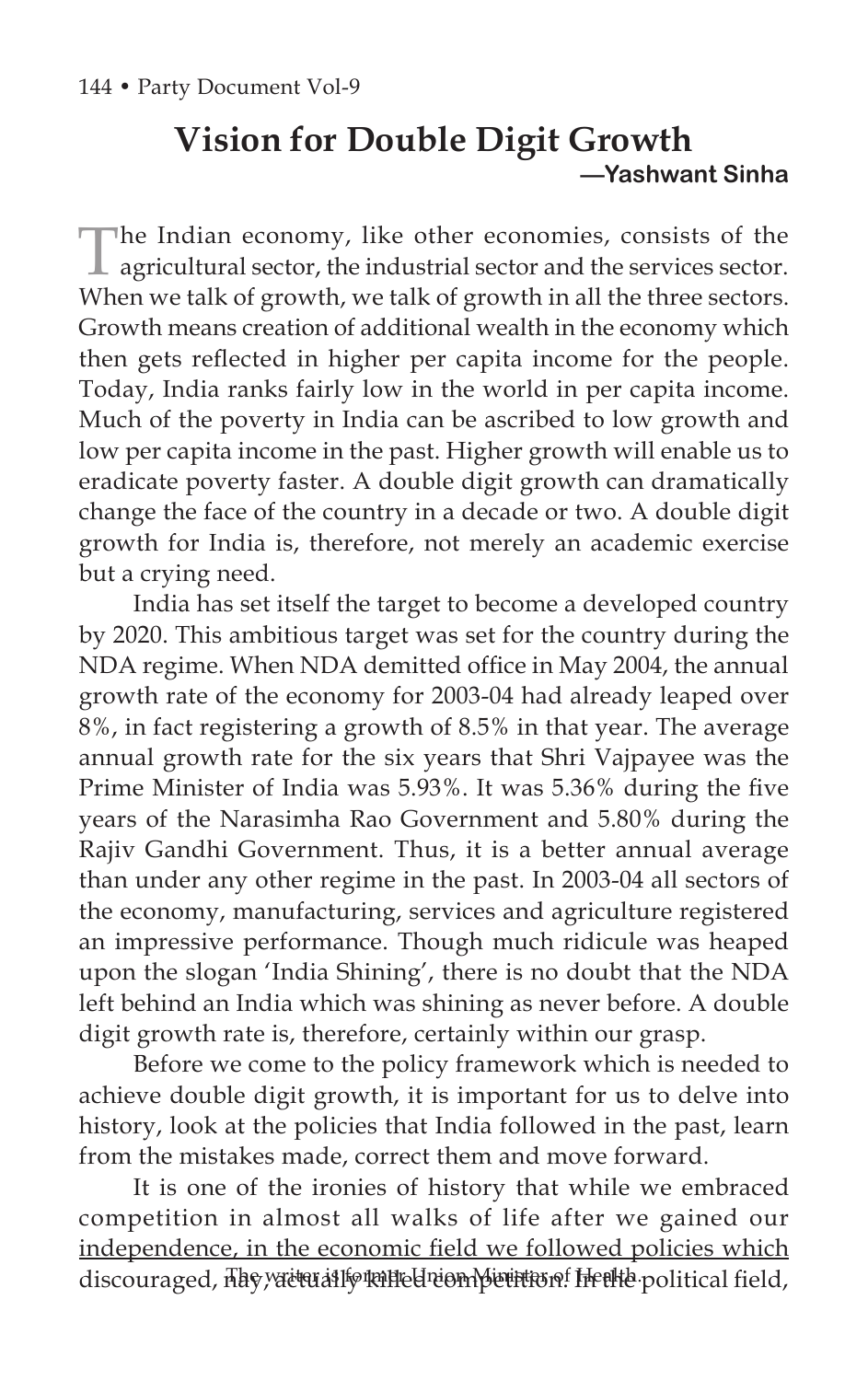we adopted democracy and rightly so. Political parties were required to compete with each other for peoples' mandate in order to secure the right to govern. Recruitment to the various civil services and the armed forces was through competitive examinations. Professionals qualified for their professions through competition and could progress in their profession only through competition. In fact, competition became the way of life in all areas of activity except the economy. Our economic policies favoured a mixed economy with a strong socialist bias. In fact, in later years the Congress party, which ruled at the centre uninterruptedly for three decades, adopted the socialistic pattern as its creed. In theory, it meant that the commanding heights of the economy would be controlled by the Government through the public sector. In fact, it meant control of all sectors of the economy by the Government. Even in sectors like homoeopathic and ayurvedic medicine, if the private sector was not forthcoming, the Government came forward to set up a Government company. Shortage of bread led to the setting up of a company to manufacture bread. Government in business became all-pervasive. Wherever the private sector was allowed to exist, it could do so only under a strict licence. Allocation of financial and physical resources was strictly controlled by the Government. Every economic activity had to secure the permission of some authority or the other. Thus, the war time regime of rationing and controls, instead of being dismantled after independence was further strengthened and an elaborate system of licence-quota-permit raj came into existence. Everyone flourished under this system. Officials and ministers of the government wielded enormous powers. The public sector was their happy hunting ground. Nepotism soon led to overstaffing in the public sector. Productivity and profitability became dirty words. Losses were worn as a badge of honour. PSUs became the extension of the ministries of the Government, to be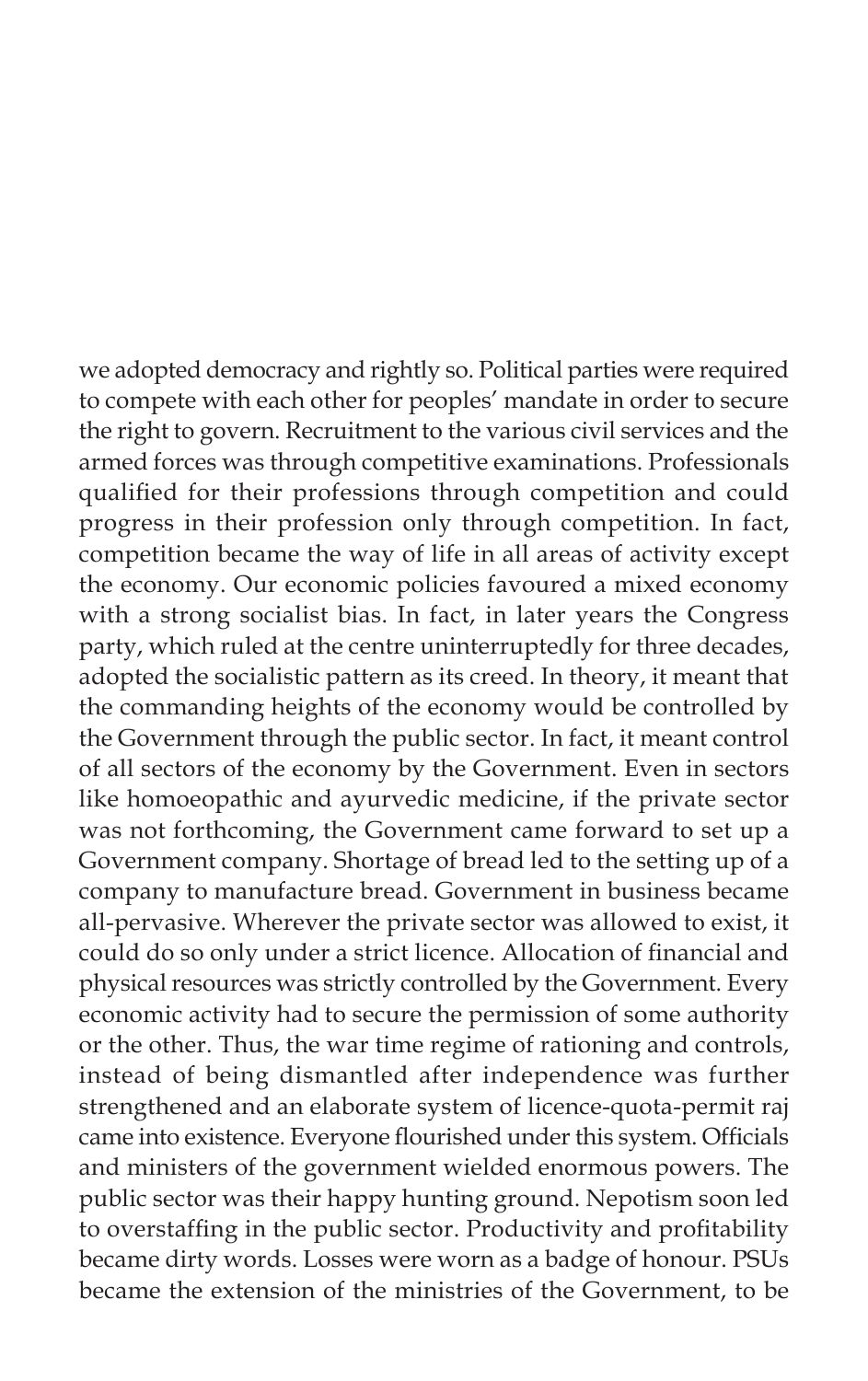preyed upon by unscrupulous elements in Government. There was a scramble amongst the private entrepreneurs for licences, permits and quotas. Those who secured them made huge profits. Vested interests developed everywhere. Competition became an anathema. Naturally, both production and productivity suffered, scarce capital was inefficiently utilised, growth became a victim and the common man suffered the most because for him everything was scarce, expensive and of poor quality. The economy lurched from one crisis to another. As a nation we were barely able to make both ends meet. The poverty of India became an issue of global concern. We went round with a begging bowl and led, as Deen Dayalji said, a ship-to-mouth existence. In these years, because there was hardly any wealth creation we distributed poverty in the name of equity and social justice.

The continued mismanagement of the Indian economy ultimately led to the worst crisis in independent India's history when we were left with only \$ I billion in our foreign exchange reserves in January 1991. This crisis did not come suddenly. It was building up over a period of time, only the rulers of the time, in their ostrich-like attitude refused to see the gathering storm. I can do no better than quote the famous economist and economic administrator Dr.I.G.Patel on the reasons that led to this crisis. "If the present crisis is the greatest we have faced since independence," he wrote in October, 1991 "it is for no underlying economic factor which is more adverse now than what we have had to contend with in the past several decades. It is because successive Governments in the 1980s chose to abdicate their responsibility to the nation for the sake of short-term partisan political gains and indeed out of sheer political cynicism." He describes the Rajiv Gandhi era, which is touted by Congressmen as the era in which the country made the paradigm shift from the Hindu rate of growth of 3.5% annually to almost 6%, in these words. "With the new wave of ushering in the twenty-first century, we had a series of financial excesses-large increases in defence expenditure, unbridled growth of subsidies, a quantum jump in public salaries and indeed a philosophy stated in so many word that money did not matter. It was already clear by 1986 that we were in an internal debt trap which would soon engulf us in an external debt trap. Rather than take any remedial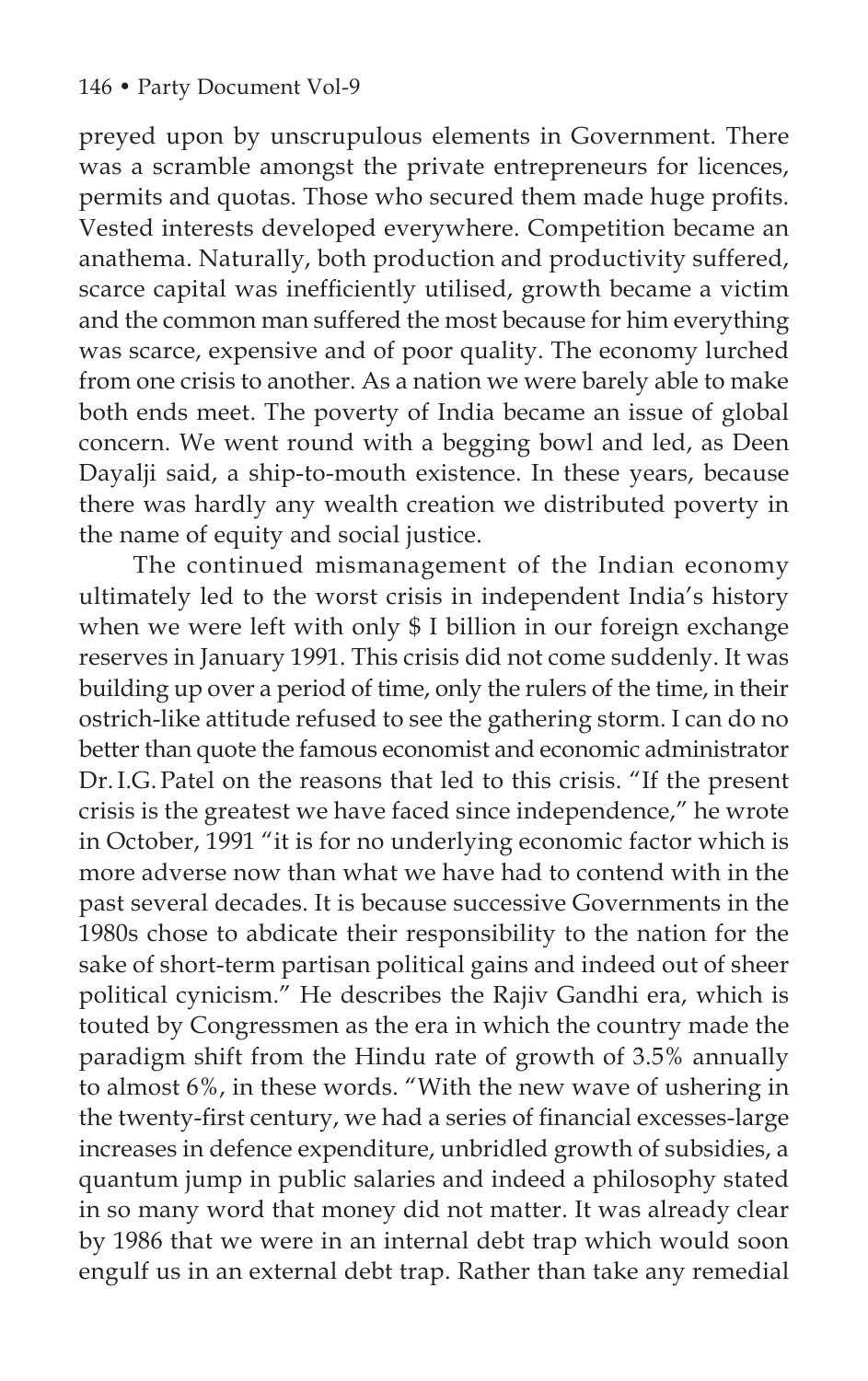action, we went merrily along, borrowing more and more at home and on shorter and shorter terms abroad. The climate for official and concessional capital had turned irretrievably adverse for many years. But our response to that was not to strive harder for selfreliance but to increase the amount as well as the proportion of short-term debt in our total external indebtedness."

"Borrowing short-term is like inviting sudden death with the slightest adverse turn in confidence, these loans will not be renewed and we will be faced immediately with a liquidity crisis. Yet nothing was done to take corrective action or to buy time for such action and create confidence, for example, by going to the IMF. This was obviously politically inconvenient in 1988 and 1989 when winning elections was the only concern. The Government of Mr. V.P. Singh could not be unaware of the writing on the wall. But it preferred to add its own fuel to the fire a la loan waivers and the red-herring of reservations. It was left to the feckless Chandrashekhar Government to start serious negotiations with the fund when it was almost too late."

The Chandrashekhar Government was not allowed to present the annual budget in February, 1991 and a few weeks later was compelled to resign. But, economic reforms could no longer be avoided. The Narasimha Rao Government, which succeeded the Chandrashekhar Government, carried forward the negotiations with the IMF and finally presented a budget largely influenced by the Fund. Reforms were thus finally undertaken under the influence and dictate of the International Monetary Fund to which we had to go for succor. While the situation did improve as a result of the reforms undertaken under compulsion, they were once again given a go by, the moment that compulsion vanished.

Economic reforms were resumed systematically, strongly and independently on our own only when Shri Vajpayee became the Prime Minister of India in March, 1998.

The Congress Government under Shri P.V. Narasimha Rao, as I have noted already, followed the reform path for about three years. Losses in state elections and mounting opposition within the party forced the Government to more or less abandon reforms after 1994. In fact, in some areas reforms were reversed. Rising inflation forced the Government to adopt a tight money policy, raise interest rates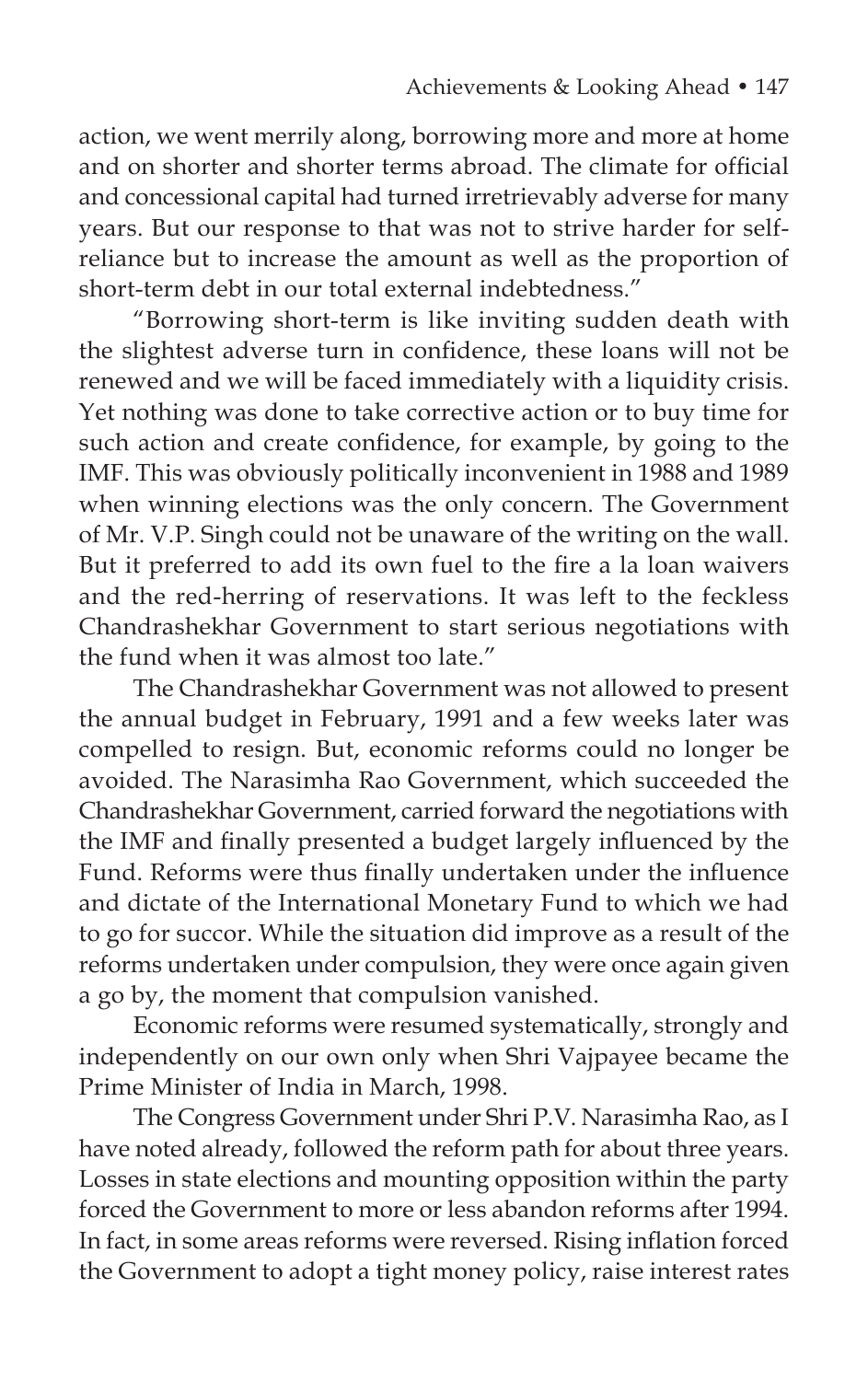and curb consumption. This, combined with political instability in India and the East Asian crisis of 1997 impacted adversely on the Indian economy with the result that growth rate of the economy dived to 4.9% in 1997-98 compared with 8.2% in 1996-97. Huge capacity created in many fields of industry remained unutilised. The major and chronic problems of the Indian economy remained unresolved.

Thus, when the Vajpayee Government assumed office in March, 1998 it inherited an economy in steep decline. The East Asian crisis was raging outside and devouring one economy after another in our neighbourhood. Indian industry was in the throes of adjustment as a result of liberalisation and our WTO commitments. Surplus capacity, high interest rates and demand constriction led to mounting losses. As if all this was not bad enough, we had to face the additional challenge of economic sanctions imposed on us by powerful economies like the USA, Japan, Germany etc. as a result of the nuclear tests of May, 1998. All these and many more challenges both internal as well as international were faced resolutely and successfully by the Vajpayee Government during the six years it spent in office. Widespread economic reforms, touching every sector of the economy were undertaken during this period. It was as a result of these steps that not only was the growth rate of the economy maintained at a high level but some of the persistent problems of the Indian economy were also comprehensively and permanently resolved. Indian economy was made fully secure.

The four chronic problems of the Indian economy have been (i) a weak, hand-to-mouth balance of payments position, (ii) perpetual food shortages and import of food grains, (iii) high inflation and high interest rates and, (iv) poor infrastructure. All these four problems were solved for good during the years 1998- 2004. When we came to office in March 1998 , the foreign exchange reserves stood at a little over \$29 billion. When we demitted in May, 2004 it stood at over \$140 billion. What is even more remarkable is the fact that for the first time after 23 years, the current account of India's BOP recorded a surplus of 0.3% of GDP in 2001-02. The external debt to GDP ratio, signifying the extent of external debt vis-a-vis domestic output, declined from 24.3% in end-March, 1998 to 17.8% at end-March, 2004. The debt service to current receipts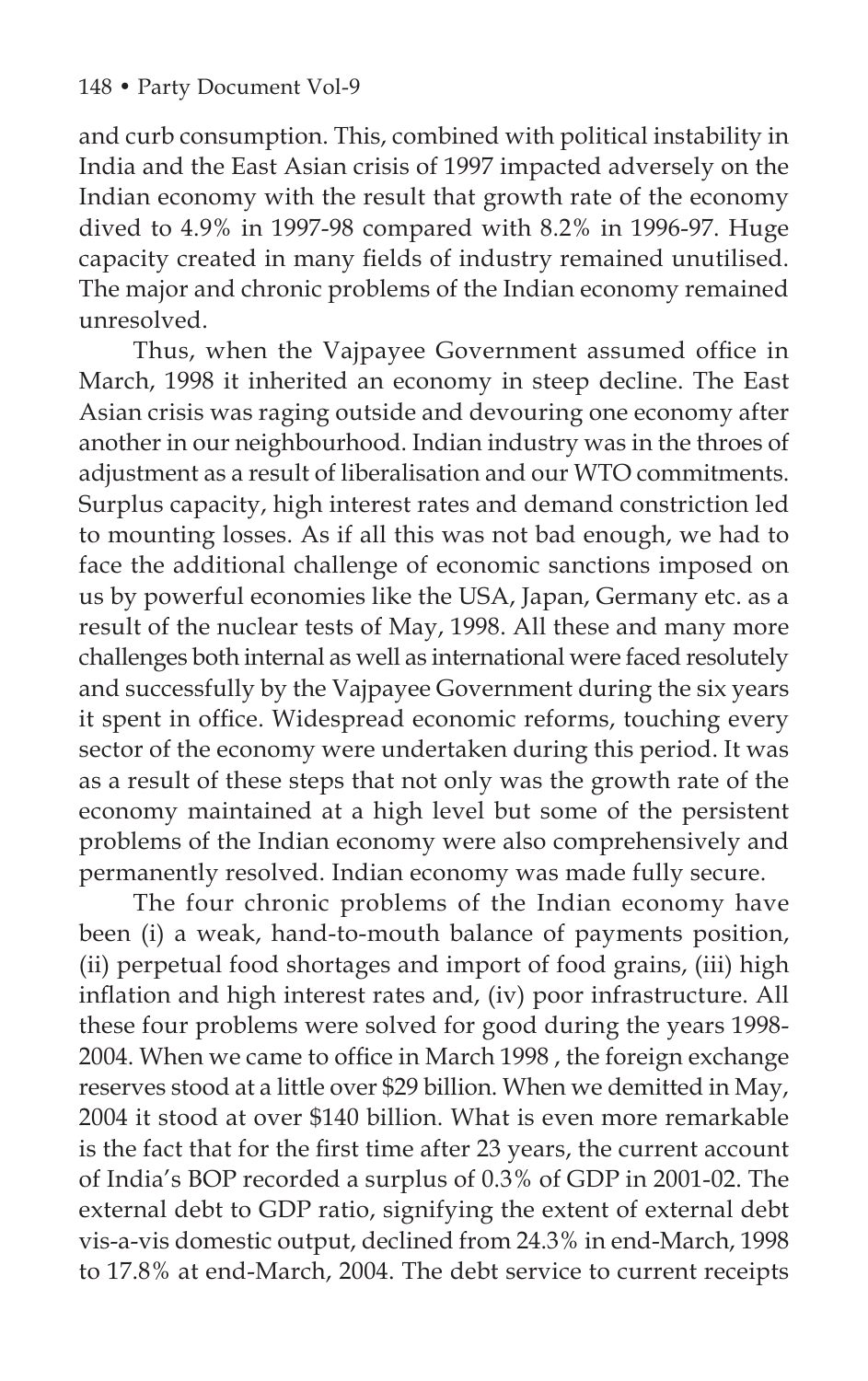ratio, that signifies the capacity of the country to meet its debt service obligations, improved from 19.5% in 1997-98 to 10.4% in 2003-04.

As far as the second chronic problem, namely food shortages is concerned, it may be noted that even in 1997 the then Government had contracted to buy 3 million tonnes of wheat from Australia to shore up its stocks. One of the first decisions of the Vajpayee Government in 1998 was to cancel this order and stop the import of food grains. During all the six years that we were in office no food grains were imported as none was needed. We followed the policy of market friendly support prices for the farmers' produce based on realistic cost of production, as a result of which we were able to procure much larger quantities from the farmers than in the past. In fact, we had the embarrassment of riches when our stocks touched 60 million tonnes. It was at this point of time that exports of food grains were encouraged and India emerged as the seventh largest exporter of food grains in the world. The transformation from being a net importer to an important exporter is a miracle which was made possible by the farmer friendly policy of the Vajpayee Government. It also encouraged us to adopt such people friendly measures like the Annapoorna Anna Yojna and the Antyodya Anna Yojna apart from strengthening the existing public distribution system. Large scale food for work programme was also undertaken. Food security was, thus, fully ensured.

It may also be noted that this was achieved despite the monsoon playing truant in most years during these six years. The deviation from normal rainfall during the years 1991-96 have been on an average-0.8. The corresponding deviation during 1998-2003 has been-5. The only year in which there was a good monsoon was 2003-04 when agricultural production recorded a growth of 9.6%.

Inflation, price rise for the common man, was an issue which ceased to exist during these years. Neither Parliament nor the people ever complained of rising prices. It became an issue once again only when the UPA Government came into power.

Remarkable progress was recorded on the infrastructure front. Rural roads and national highways, telecom, ports, housing, railways etc. all made palpably great progress during this period. India became a land of plenty from being a country of shortages. The financial infrastructure, the human infrastructure and the rural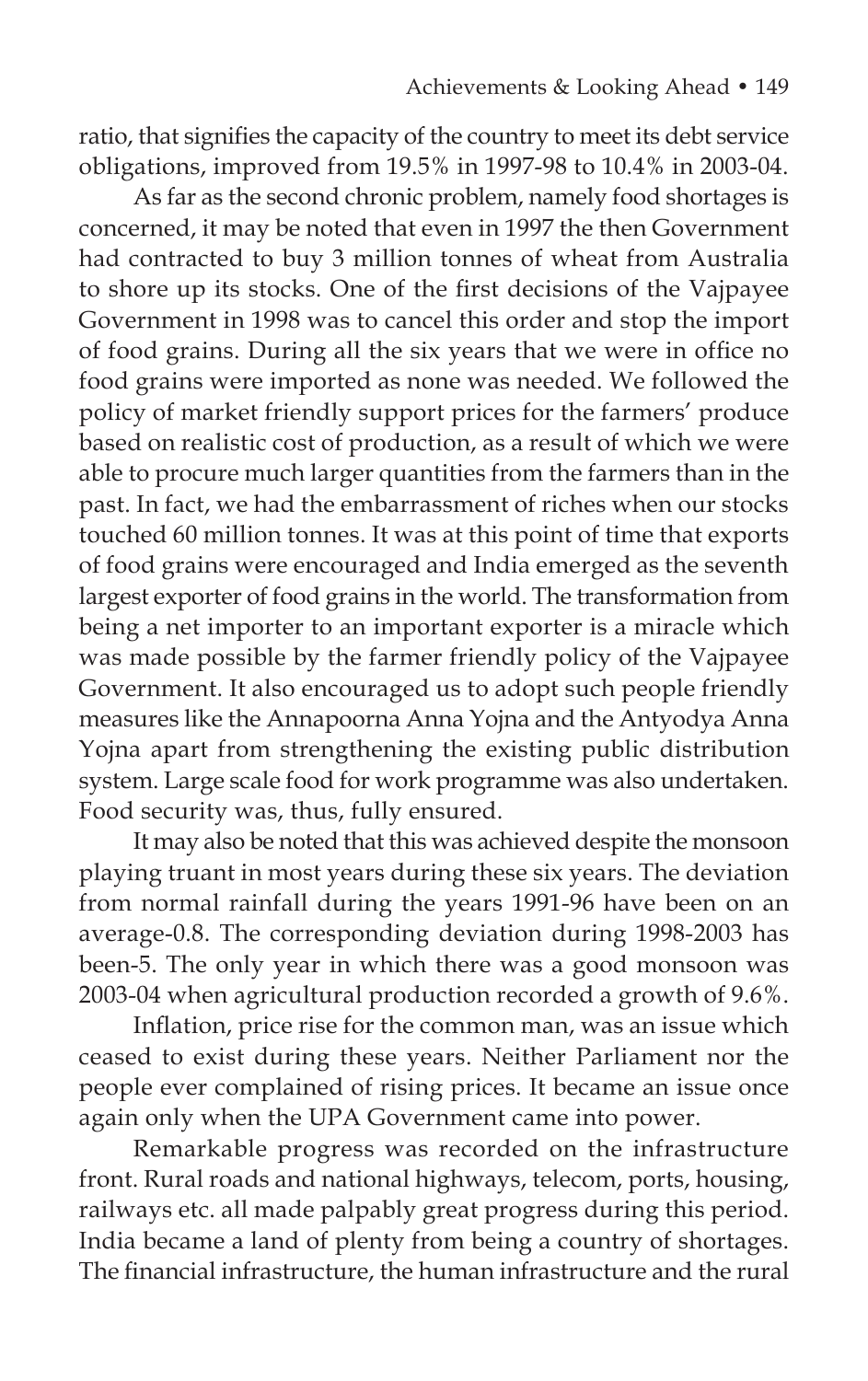infrastructure saw a paradigm shift. India was truly launched on a long-term and sustainable high growth path.

The momentum in the economy created by the policies of the NDA Government, is chiefly responsible for the growth that we see in the economy today. The UPA Government has not made much of a contribution by way of further reforms. On the other hand, many of its cheap and populist policies and those of the State Governments controlled by the Congress party are extremely detrimental for the economy. All this does not auger well for the future.

A sustained and sustainable double digit growth for the next 10 to 15 years can be achieved only through continued economic reforms. We cannot afford to rest on our oars. New situations will demand new set of policies, new reforms. Getting rid of our chronic problems is a major achievement of the Vajpayee Government. We must ensure that they do not return. We must also ensure distributive justice but an intellectual shift is necessary here. Instead of distributing poverty as we have done in the past, let us plan to distribute wealth in future. This is not an easy shift. There are many who believe that equity lies in the country remaining poor. We shall have to get rid of the mindset that creating wealth is sinful.

Secondly, double digit growth will call for matching investment. There cannot be growth without investment. Investment can come mainly out of domestic savings. Fortunately, domestic savings have shown a very healthy growth during the NDA regime rising from 21.5% in 1998-99 to 28.1% in 2003-04. But, what is worrisome is the dis-saving of the Government sector. Our policy, therefore, should be to continue to encourage household savings and private sector savings and eliminate the dis-saving of the Government sector. This can be done by keeping fiscal deficit under control and making the public sector profitable.

We shall also need foreign investment to meet the balance of our requirements. It must be noted here that India has received, over the years, only a fraction of the foreign investment that other major developing countries have received. There is much needless opposition to foreign investment in India. Most of it is uninformed. Foreign investment has generally contributed less than 1% of our GDP annually to our overall investment. So, certainly there is a scope for more. Foreign Direct Investment must remain the preferred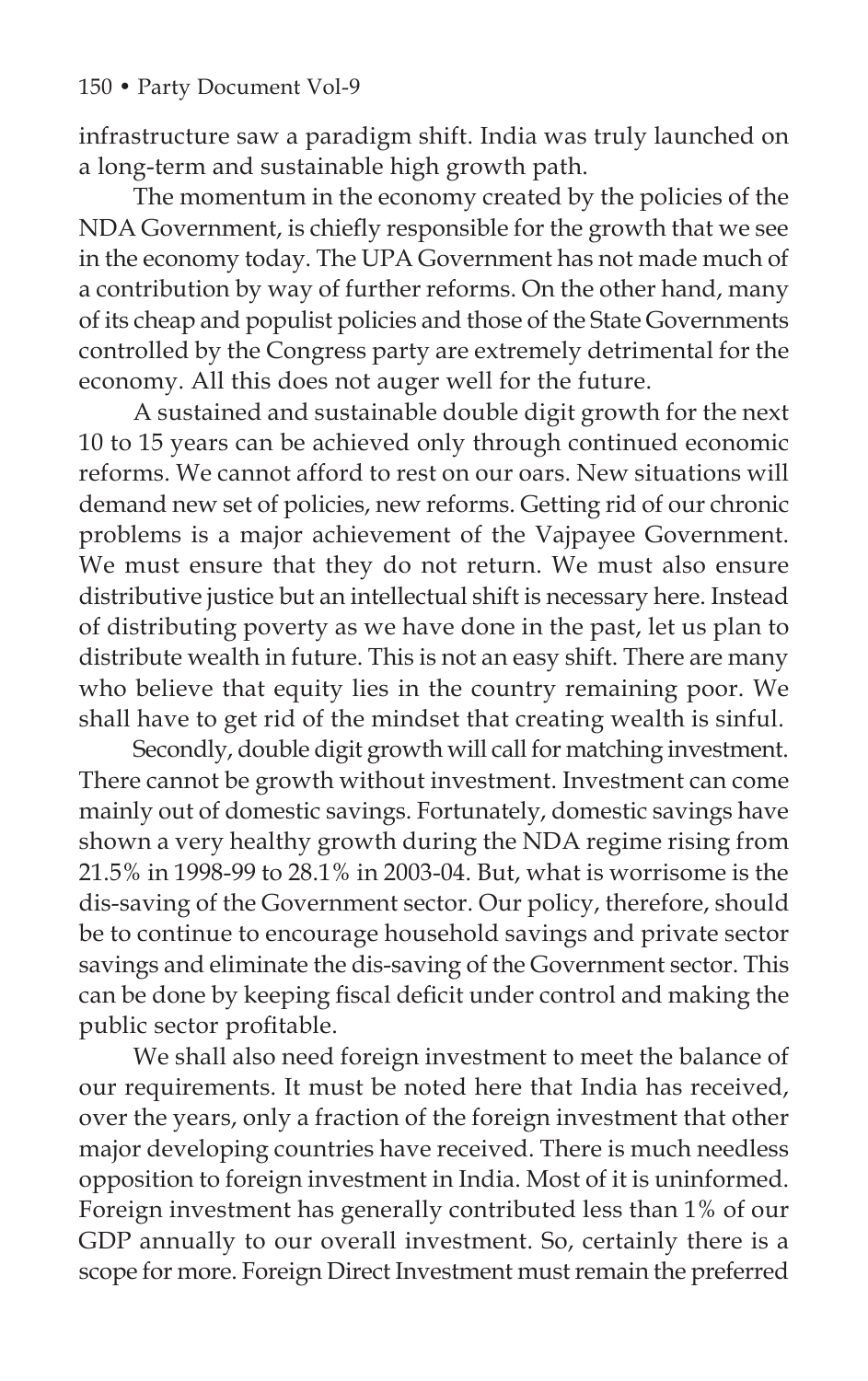form of foreign investment. But, we should not turn away other forms of foreign investment. We should also encourage Indian companies to raise both equity and loans abroad, specially if they are cheaper.

Efficient utilisation of capital is a sine qua non for building an efficient economy. We must ensure a good capital output ratio. History has proved that the state is a poor and inefficient allocator of resources and an inept owner of the means of production. The role of state, therefore, should be limited to ensure fair play amongst private and public players in the market. While socialism clearly stands discredited as a system for the management of economy, capitalism also has not covered itself with glory. Thus, while the capitalist theory of free play of market forces is a better system for more production and higher growth the trickle down theory of distributive justice is inadequate to meet the rising aspirations of people, specially in a democratic society. The state, therefore, must play its role here and provide the basic amenities to the people like roads, electricity, water, education and health. It must also ensure, through regulators, that the market functions fairly for everyone, monopolies are not able to establish themselves, that prices, quality and availability of products is to the satisfaction of the people and market manipulation and aberrations are dealt with firmly and swiftly.

The state must fight and eliminate poverty. By 2020, India must get rid of the scourge of poverty. Poverty can be of various types. The first is, individual poverty. If an individual is unemployed and, therefore, unable to earn he will remain poor, unless he was born rich. Then there is poverty at the family level. If one member of the family alone is earning and other adult members who should earn are not earning, then there will still be poverty at the family level. The third type of poverty is the poverty of the community in which one lives. An individual or a family may be having adequate income and a reasonable standard of living but if there is no electricity, water, road, educational and health facilities available in the community and the people are generally poor then the individual or the family and naturally the whole community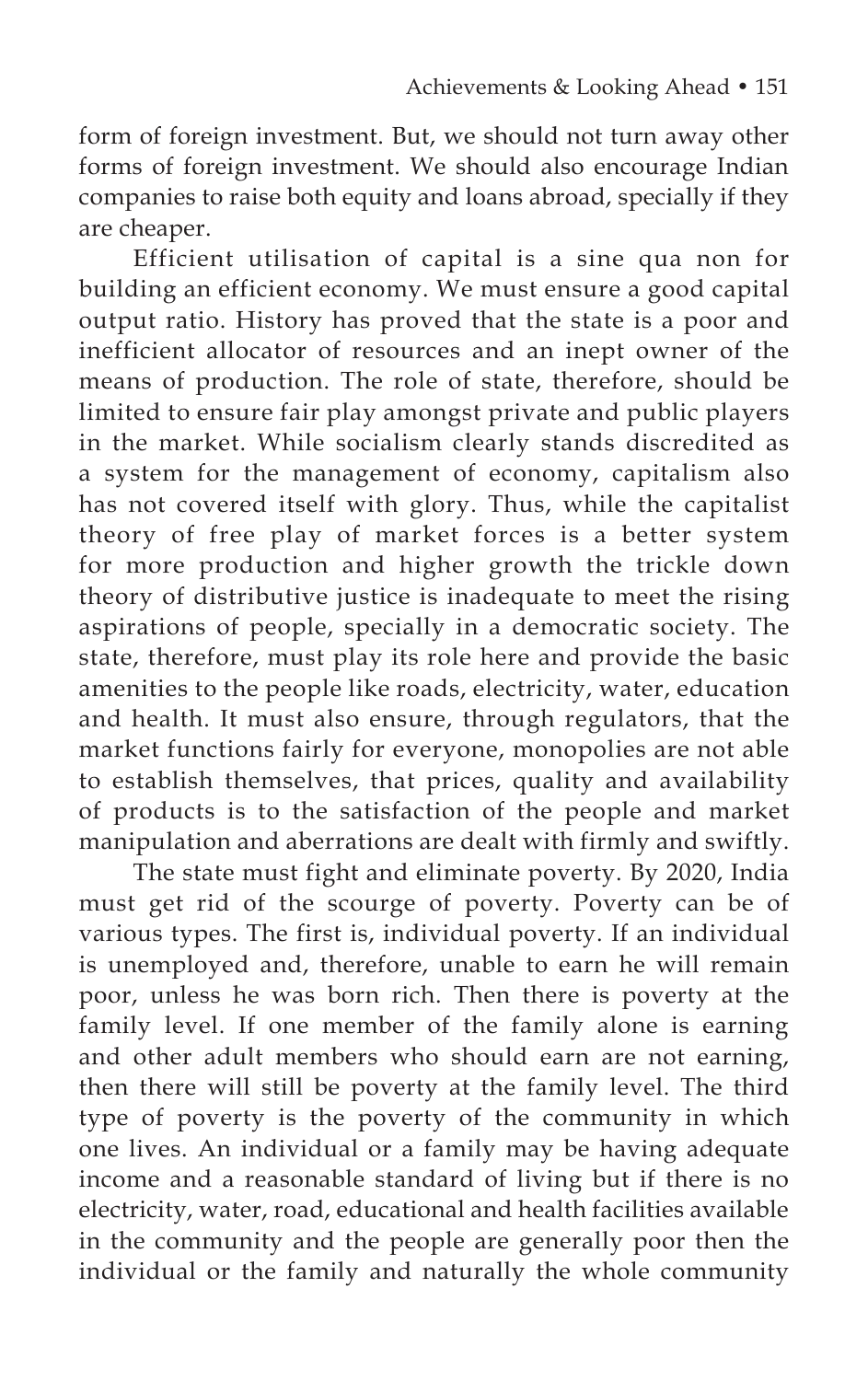will still have a sense of suffering from poverty. And finally, there is poverty at the national level. As long as a sizeable section of our people are compelled to live below the poverty line, India will continue to be a poor country, irrespective of the prosperity of an individual, a family, a community, or even a region. All these forms of poverty will have to be tackled and eliminated. This can be achieved only through double digit growth.

Poverty can be tackled by generating employment. Our economic policies must, therefore, be employment generating. The state has a role to play in generating productive employment. But, there is a need for the greatest caution here since the dividing line between productive employment and wasteful employment is very thin. There is also the added danger of mismanagement and corruption in Government run schemes. In my view, maximum employment can be generated through the creation of physical and human infrastructure. The road building programme of the NDA Government is an example. In rural areas, we need roads, irrigation, housing, electricity, drinking water, education, health and other kinds of services. All these have the potential to generate large-scale employment. Similarly, in the urban areas, all these and more can generate enough employment. In the economy as a whole, the manufacturing sector and some of the service sectors have great employment potential. Their growth must be encouraged. In other words, through well-conceived policies we must be able to eliminate unemployment by 2020, and by providing the infrastructure and services, poverty in all its forms. There is an umbilical link between employment generation and poverty eradication on the one hand and infrastructure creation, economic growth and a better quality of life for the people on the other hand. Once we establish this virtuous cycle, we shall win the war against poverty.

Inflation-price rise for the common man-must be tackled with all the instruments in Government's control. Price rise, as all economists agree, is the worst form of taxation against the poor, since it does not discriminate between them and the rich. It also increases the burden on the Government since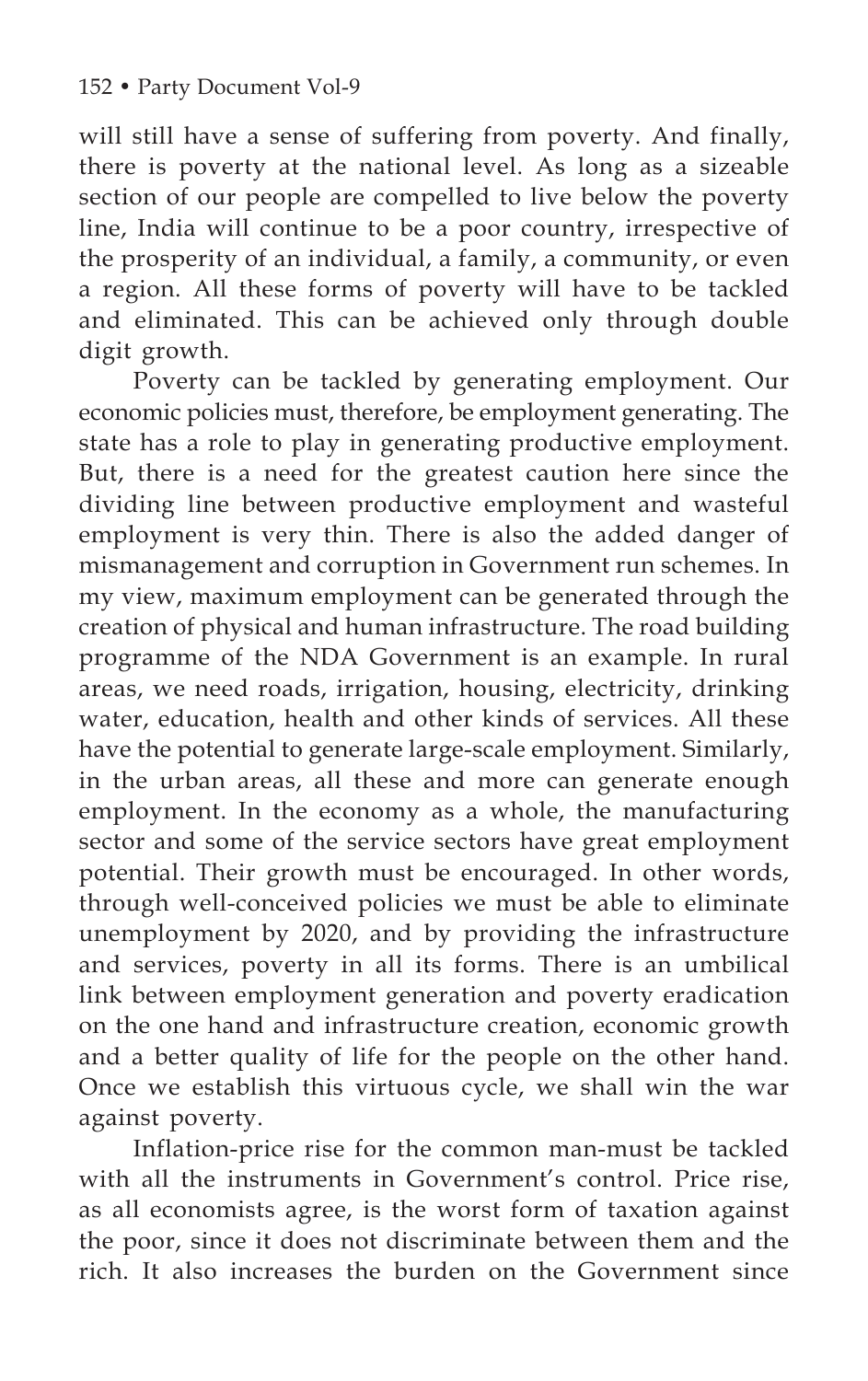Governments in India, centre and state, are big borrowers. Inflation also induces higher interest rates, which makes the economy uncompetitive globally. In fact, the biggest bane of the Indian economy ever since independence has been a vicious cycle of high inflation and high interest rates. The high cost of money was one of the chief causes of the uncompetitiveness of the Indian economy. This vicious cycle was successfully broken and replaced by the virtuous cycle of low inflation and soft interest rates by the NDA Government. The increase in essential consumption by the common man and the housing revolution which was unleashed during that period can be directly ascribed to the easier availability of cheaper finance by the banks and other lending institutions. Higher inflation is already creating pressure on interest rates. If this is allowed to take place, it will cause great harm to the economy.

No progress is possible in any sector unless we have power. This sector is with the State Governments. They must move more purposefully to clean up this sector, make it more efficient, cut losses and generate resources for further investment. All sources of energy must be simultaneously developed.

The other area to which the greatest attention must be paid is the area of water resources. Effort must be made to save every drop of water by all means possible. No amount of money is too much to spend on this sector. We must reach water to every parched throat and every dry field.

Governments must be lean and efficient. Many of the activities of the government have already become redundant as a result of liberalisation and shrinking of government's functions. Governments, therefore, must shed flab. They must also set examples in austerity. All this can be achieved through focused administrative reforms. This must be an important part of the agenda for double digit growth. Governments will still need to collect taxes. A lot of tax reform has already taken place. This must be carried forward. Our customs tariffs specially, need to be aligned to world levels. Tax administration must also be made as people friendly as possible.

It is only through a lean and efficient Government, higher growth, soft interest rates, proper user charges, moderate taxation,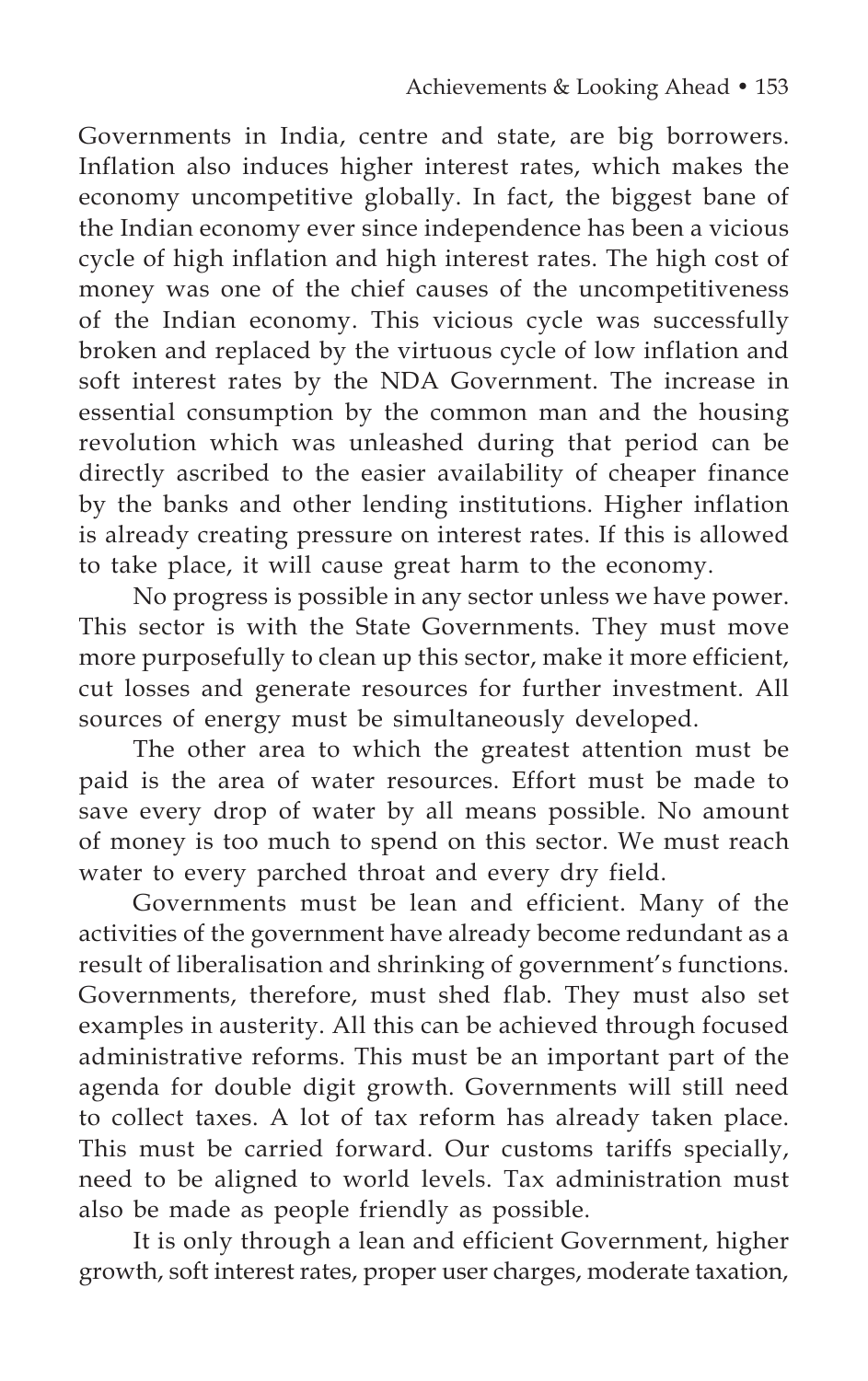properly targeted subsidies and higher return on Government investments that India can achieve a better and sustainable fiscal balance. In this connection, the Fiscal Responsibility and Budget Management Act passed by Parliament during the NDA regime assumes great significance.

The external sector of the Indian economy was managed during the NDA regime most efficiently. In fact, it became a model for others. It must continue to be so managed. Comfortable foreign exchange reserves have given India a lot of elbow room globally including in foreign policy. We have emerged from being borrowers from the IMF to being lenders to it. India has also emerged as a large giver of aid to other developing countries while signing off on aid with many developed countries. For all practical purposes, India is already a member of the G7. The rupee is already largely convertible even on the capital account. A time has come when India should take the plunge and make the rupee fully convertible.

India has managed globalisation better than most developing countries. Globalisation is a fact of modem life. The question is not whether India should globalise or not. The question is how we should face its inevitability. Globalisation can be both good and bad. It should be our effort to filter the bad and embrace the good. In the last decade itself, the benefits of globalisation have become evident in the information technology, manufacturing and services sectors. Cities like Bangalore and companies like Ranbaxy, Dr. Reddy's etc. have gone global. Outsourcing is already creating outcry abroad specially in the USA. Indian professionals are all over the world, managing multinational companies. Indian companies are becoming multinationals themselves. More and more Indians are travelling abroad, investing abroad. Bollywood is conquering the world.

Globalisation should in no case be exploitative. We should not allow ourselves to be exploited by outsiders, nor should we exploit the others outside. No country is better suited to carry this message of benign and fruitful global cooperation than India. Our interaction with the rest of the world throughout history has been non-exploitative. It has been based more on soft power than on military might. By assimilating foreigners who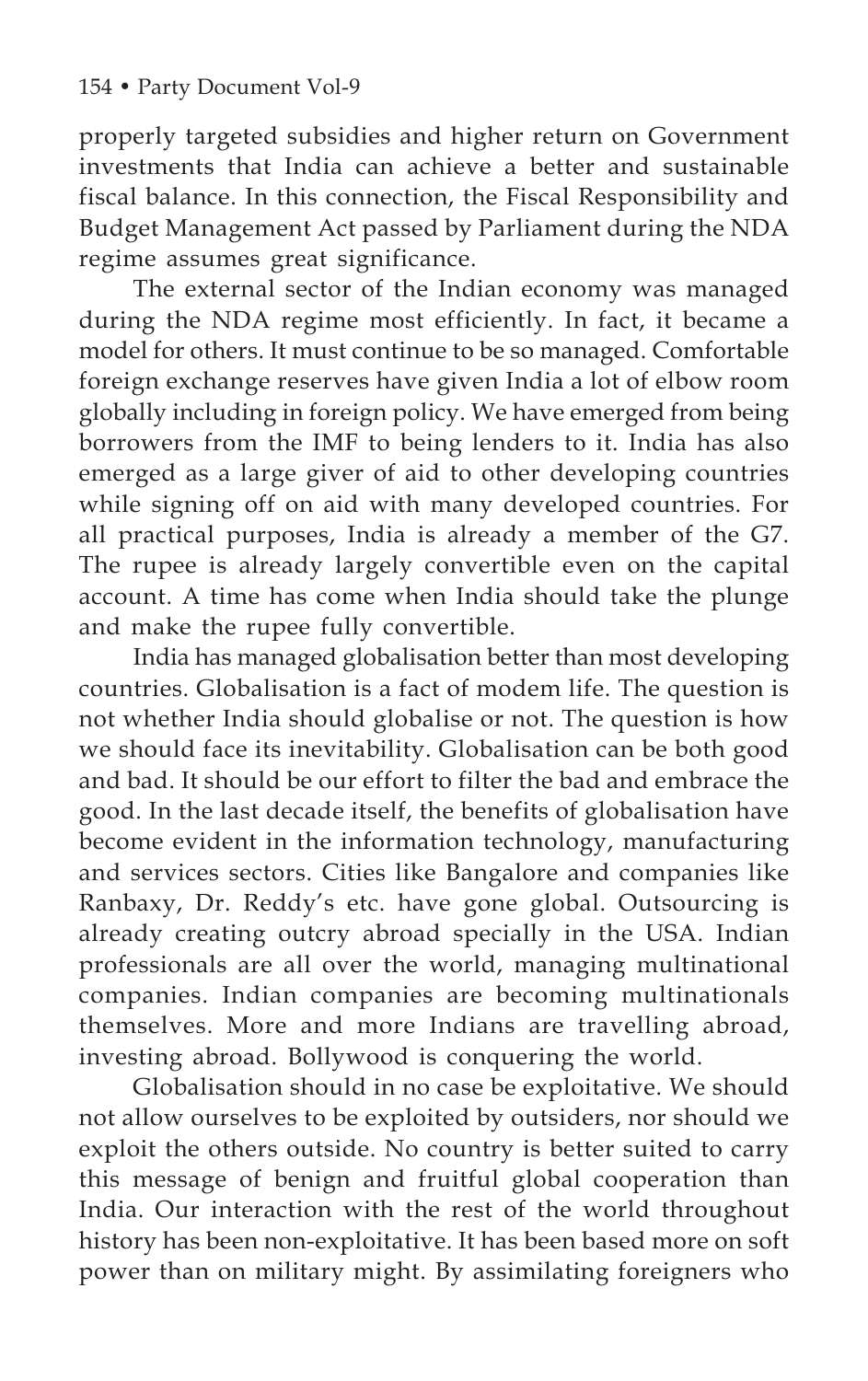came to India with ourselves we have demonstrated the same spirit. The world should be brought to believe in Vasudhaiva Kutumbkum just as we believe in it.

Much of the recent Indian success, both at home and abroad,. can be directly ascribed to the development of India's human resource. We are a young nation today. This is going to be the great advantage of India for the next four decades or so globally. But, only a small fraction of our people have access to institutions of excellence today, but even this small fraction has brought more glory to India in recent years than all the Governments put together since independence. India is well-known today not merely as a supplier of cheap and skilled manpower, it is more famous for its prowess in science and technology including cutting edge technologies. In the knowledge-based economy of the future, India must be a major player. This will be an important contributor to double digit growth. So, we must ensure that more and more of our people have access to more and more institutions of excellence in the coming years. The Sarva Shiksha Abhiyan, started by the NDA Government will lay a stronger foundation for it but we must set up more IITs, AIIMSs, and other technical and professional institutes.

At the same time we must also look after the health of our human resource. Quality medical facilities must be made available in the remotest areas. While private sector will, no doubt, play an important role in both education and health, the primary responsibility must lie with the Government.

Double digit growth will be difficult to achieve if there is no peace within the country. Threats to peace and law and order, therefore, will have to be tackled by the government with strength and determination. Cross-border terrorism, insurgency, criminal activity, economic crime and social unrest must be effectively controlled so that economic activity flourishes. Similarly, our neighbours will have to be given the stem message that they cannot mess round with us.

Generally, people and investors in particular, must have the assurance of the durability of our policies. Surprises, specially unpleasant surprises, must be avoided. The direction of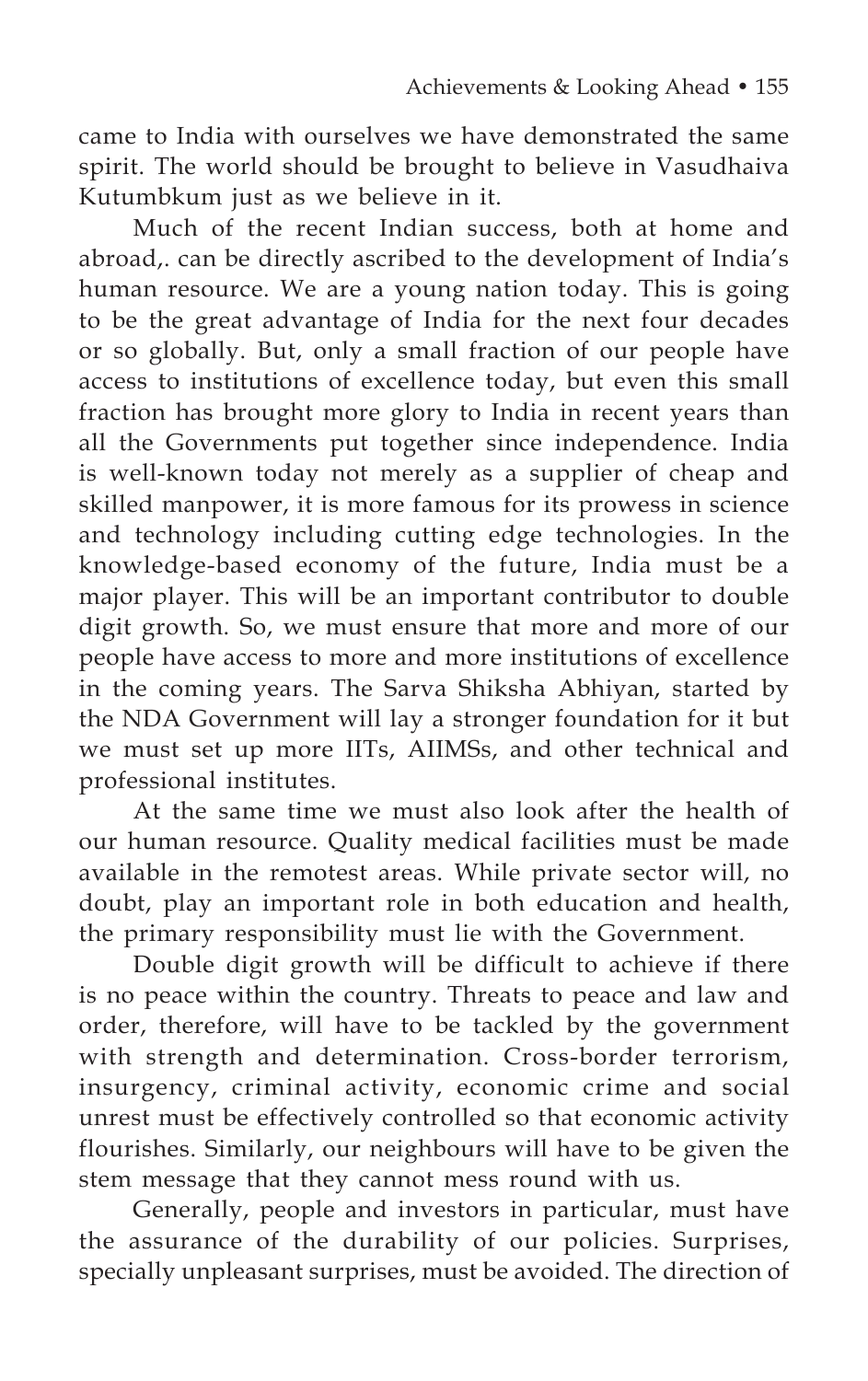economic policy must be clearly laid-out. The unfinished agenda of reforms must be carried forward on the basis of consensus. Issues like privatisation of PSUs, labour market reform, role of foreign investment, globalisation, role of Governments, quality of expenditure, subsidies and user charges etc. are issues on which there is no national consensus today. In fact, the fragile consensus that seems to have existed so far is also fast disappearing. The constituency for economic reforms is shrinking. This issue, therefore, needs to be debated afresh.

Economic reforms do not merely relate to the stock markets or to privatisation of PSUs. Economic reforms, as understood by us during the Vajpayee era, have to be comprehensive and people friendly. No economic reform in India can be worthwhile unless it includes the reform of agriculture and the rural economy. Unfortunately, in our country the debate on economic reforms has been confined to a few issues only. This has created enormous misunderstanding about the concept, nature and impact of economic reforms. The Left parties, for their own vested interest, are opposed to reforms. Their mindset is like the mindset of passengers who have got into a train compartment, occupied the seats and do not want others to enter the compartment. Their concern is limited to their own constituency, the rest could fend for themselves. I had recently asked a question of the Minister of Labour and Employment about the total number of people in the last five years who had become unemployed as a result of closure of factories. The Minister's reply is revealing. The figure for the year 2000 is 11,904, for  $2001 - 11,599$ , for  $2002 - 10,025$ , for  $2003 - 8,673$ and for 2004—9,759. It is not in millions as claimed by the demagogues.

Some pain in any adjustment is inevitable. This pain is directly felt by the people when it relates to any increase in user charges or any reduction in subsidies. Over a period of time, our people have got used to these free lunches. Nobody is bothered about where the money will come from. Obviously, the state is supposed to bear the burden. The capacity of the state to bear this burden has long vanished. Governments have borrowed more and more to keep the old system moving. In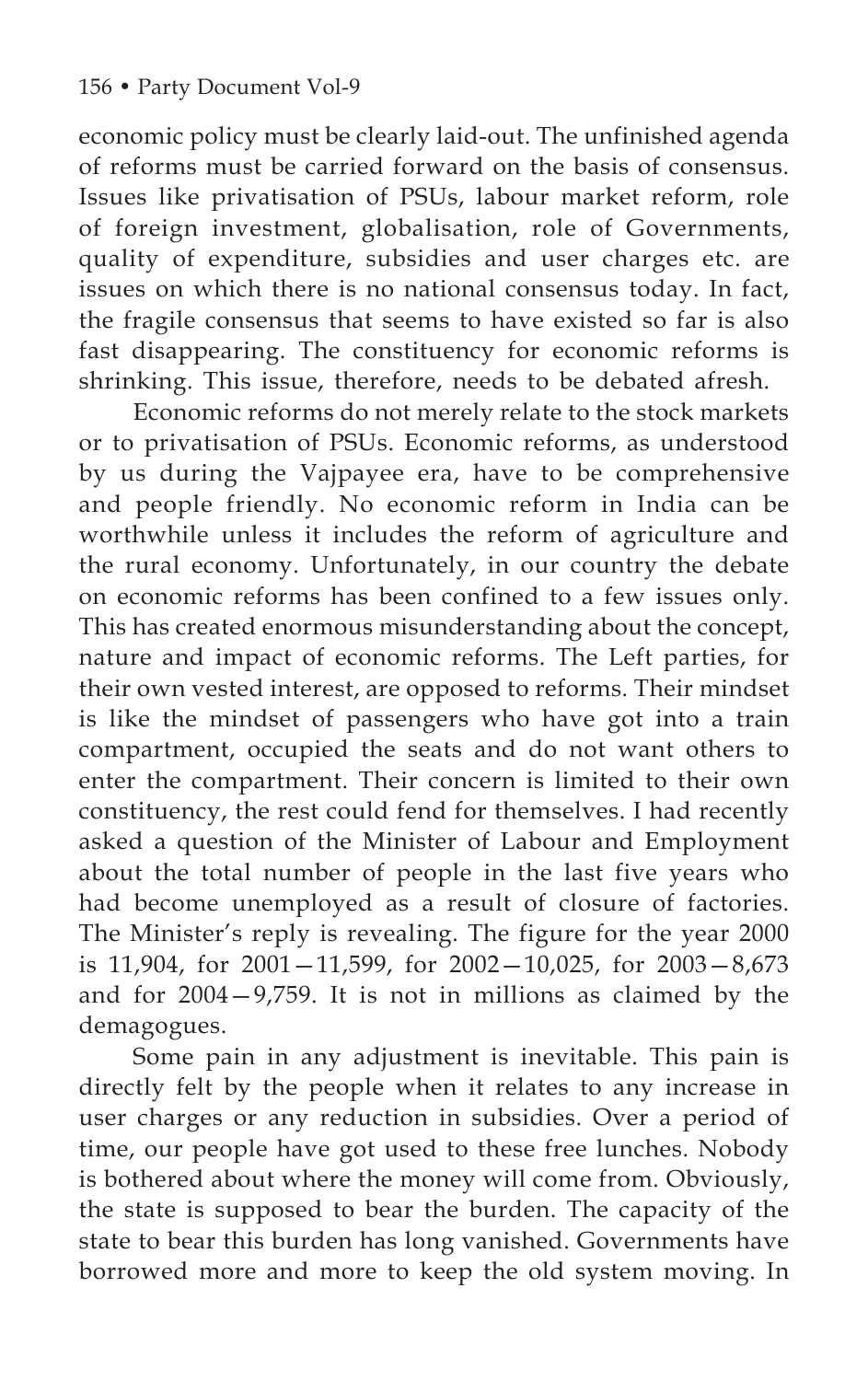the process, they have done great damage to the economy. Electricity is a case in point. Free electricity to farmers has often meant no electricity to farmers. The same is true of other services as well

The gain to the people is ephemeral. They gain with one hand and lose with the other. Large borrowings by the Governments mean higher prices, among other things. The laws of economics are as ruthless as the laws of nature. The consequences are unavoidable. The choice is clear-we produce wealth and distribute it among the people by using our resources wisely or we waste them on doles and perpetuate poverty. Winning elections is important, but not more important than the future of our country and the well-being of generations still unborn.

It is now being increasingly realised that democracy, far from being a drag, has actually been our strength. It is going to be increasingly so in future. Our democracy must, therefore, be fully protected and preserved. The cancer of the four Cs namely, Criminalisation, Corruption, Casteism and Communalism must be tackled resolutely and effectively by the political class in order to ensure that the state does not stand in the way of legitimate economic activity and double digit growth.

 $\Box$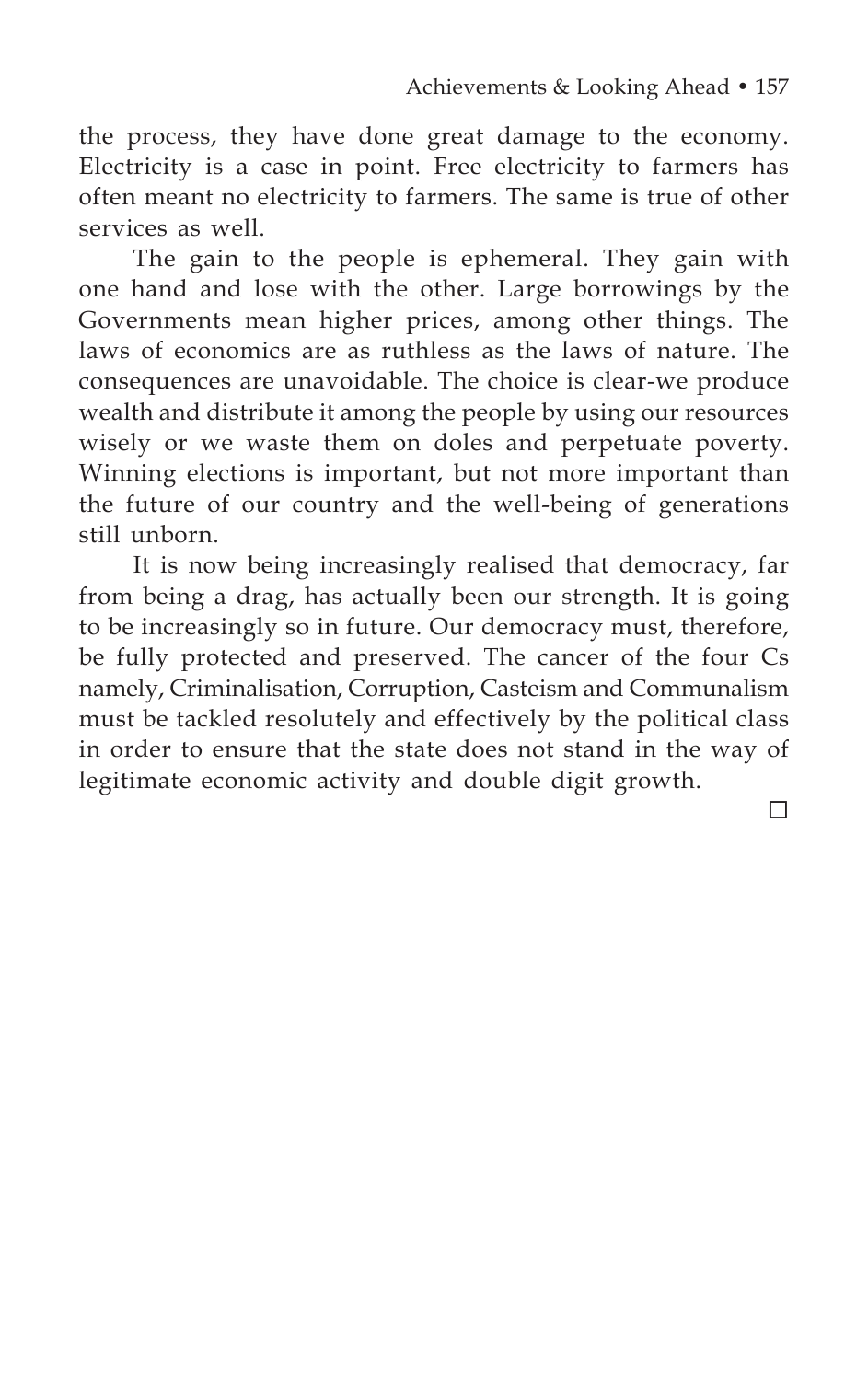# **Balanced Development**

# **—Vijay Kapur**

In its perspective of development Bharatiya Janata Party assigns<br>Lequal importance to growth and to balance and equity-intern its perspective of development Bharatiya Janata Party assigns regional, inter-sectoral and inter-personal. That is why NDA's vision document, issued prior to the general election of May 2004, states "faster growth with employment, equity, social justice, reduction in regional imbalances and the urban-rural divide" as its 'guiding principle'.

It is argued by some development economists that balance and equity are desirable end conditions, always to be strived for. But, making balance and equity as essential features of the process of development may be unrealistic and, even, counter-productive. It is said that economic progress, measured by per capita income, is initially accompanied by rising inequality, but that the disparities ultimately go away as the benefits of development permeate more widely. It is argued, therefore, that the primary objective should be rapid development and that for achieving it even the stimuli provided by transient imbalances and inequality may be availed of. This thesis is unequivocally rejected by Pandit Deen Dayal Upadhyay and other ideologues of the Jan Sangh and the BJP, for whom humanistic development and social harmony (samajik samarasta) had been articles of faith. The party believes that inequality and imbalance have a built-in tendency to perpetuate themselves. Inequality does not permit people at the lower end of the wealth or income scale to fully realise their potential and to exploit their capabilities. In fact, inequalities accompanied by conspicuous consumption have a crushing effect on savings and capital formation. Grow first and distribute later is a recipe for disaster not only in the context of economic development but also in relation to the evolution of nationhood in which every citizen has a sense of full participation and esteem.

BJP strongly believes in harmonious development of various regions of the country and various sectors of the economy in a manner that they are bound in a relationship of mutual reinforcement and none of them have to suffer exploitation by others. In particular, The writer is former Union Minister of External Affairs.<sup>Process</sup> the party rejects the short-term and static view of agriculture as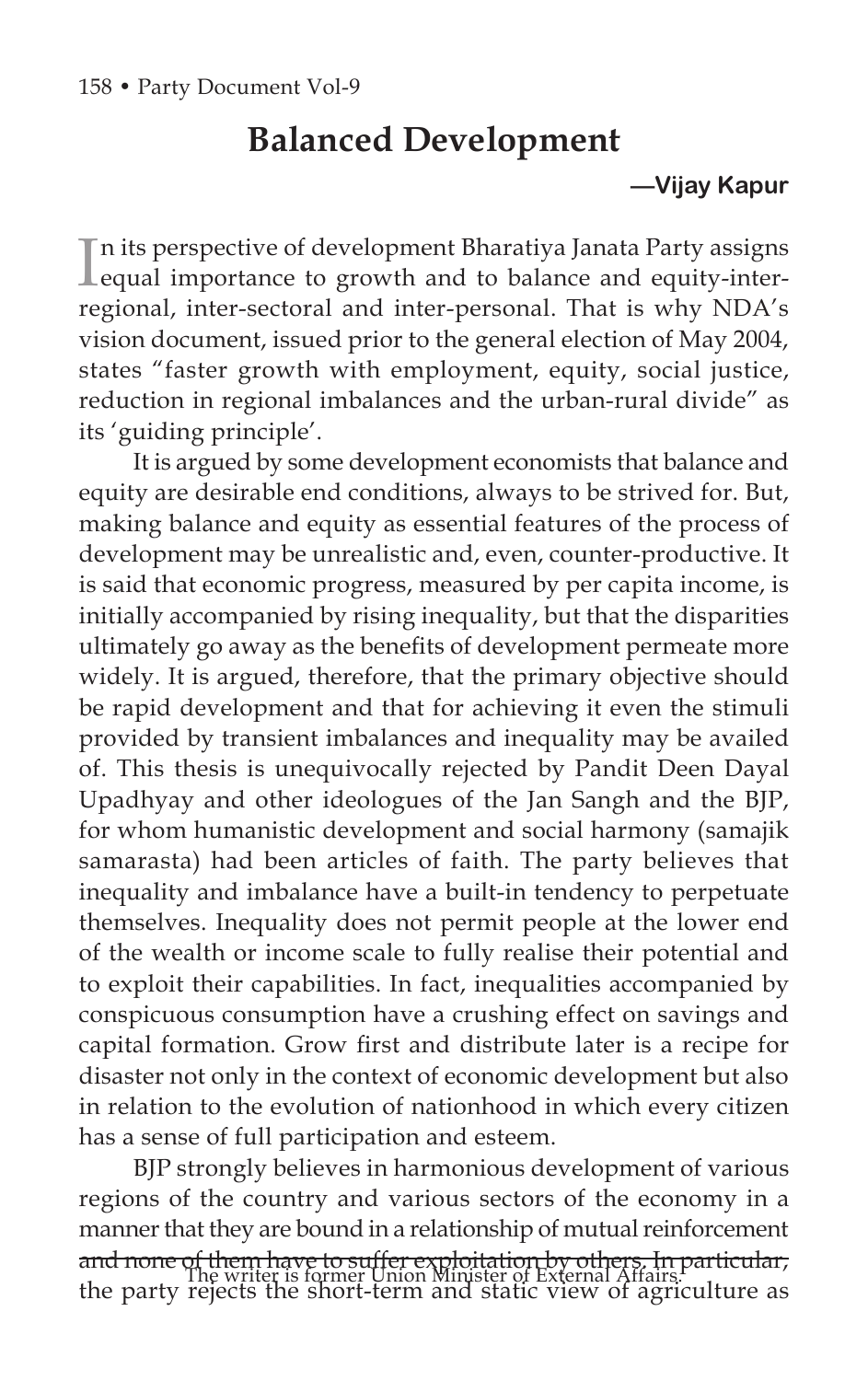a sector to be squeezed for surplus, to sustain urban-industrial development (as was practised in the Soviet Union and as is, to an extent, implicit in the Nehru-Mahalanobis model of development). In stead, it takes a dynamic and long term view of agriculture as a sector to, be invested in and encouraged so that the rural masses dependent on it benefit and provide food surplus as well as demand push for urban-industrial growth.

# **Agriculture-industry terms of Trade**

At the meeting of its National Executive at Ranchi in November 2004, the party passed an extensive resolution in which it set out the numerous and wide ranging initiatives taken by the NDA Government to revive dynamism in agriculture and to ensure that it is given technical, financial and other wherewithal necessary to substantially raise output and to ensure attractive returns to the vast rural masses engaged in it. The party's package of measures, that need to be vigorously followed up by the Central and the State Governments, is described elsewhere in this volume. Here it is necessary to mention that in a forthright manner it was stated that in stead of just minimum support prices, based on the cost of raising agricultural crops but circumscribed by the prices that the urban poor can be called upon to pay, the agriculture-industry terms of trade should be holistically looked at. Tilting the terms of trade decisively in favour of agriculture will not only benefit the farmers and the landless labour but will also promote growth of industry whose supply side problems today are far exceeded by demand side constraints. Benefits will also accrue in terms of reduction in rural-urban migration and upward movement of wages in the organised sector.

It is pertinent to mention here that, as is stated in the mid-term Appraisal of the 10th Plan prepared by the Planning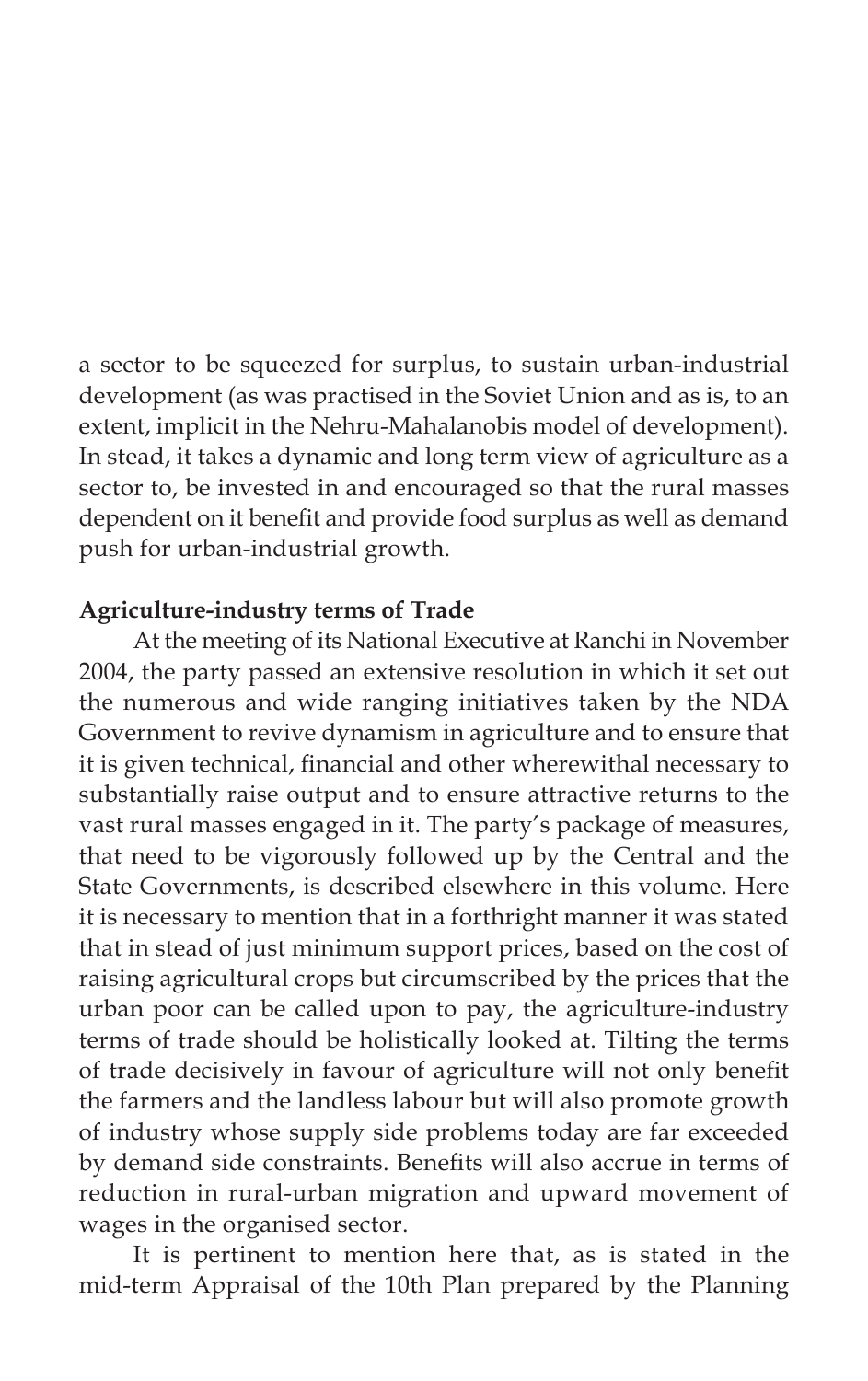### 160 • Party Document Vol-9

Commission, there has been a slow down in growth of both crops and livestock since the mid 1990s. Growth in the use of inputs has also decelerated and that has been accompanied by a reduction in output prices relative to input prices. It is also observed in the Appraisal that agricultural prices have declined relative to the prices of non-food consumer goods. It is pointed out that deceleration in output growth coinciding with the decline in the relative prices of agricultural produce suggests that there is a serious demand problem. According to the National Accounts Statistics, the rural per capita food consumption has been declining despite the fall in relative food prices. The set back to agriculture is, thus, both on the supply and on the demand side. The remedy to the problem on the demand side, obviously, lies in a shift of the agriculture-industry terms of trade in favour of the former as also in taking a wide range of initiatives to promote employment in rural and urban areas. That approach is at the center of BJP's ideology of economic development.

# **Rural development**

The apathy of the UPA Government in the first year of its rule towards the acute distress prevailing in rural India is described in the following words by Utsa Patnaik, Professor of Economics at the Centre for Economic Studies and Planning, Jawaharlal Nehru University: "…...in first year of UPA rule, rural development expenditures taking (the five) heads (agriculture, rural development, irrigation and flood control, special areas programmes and village and small scale industry) have been slashed to an all-time low of 0.6 per cent of NNP (net national product). The absolute outlay (budgetary estimate) was a paltry Rs. 13.5 thousand crore as anyone may check from the latest Economic Survey, and this sum is actually the same, even without any adjustment for price rise, as that spent under Rajiv Gandhi 15 years ago in 1989-90. This brutal contraction in spending last year has added to the present continuing crisis of jobs and has increased hunger. Very seldom has a newly elected government administered such a slap in the face to its own constituents. Facing drought, under the same heads the NDA had spent Rs. 42,000 crore in 2002-03 fiscal and increased it to Rs. 51,000 crore in 2003-04, the latter sum still amounting to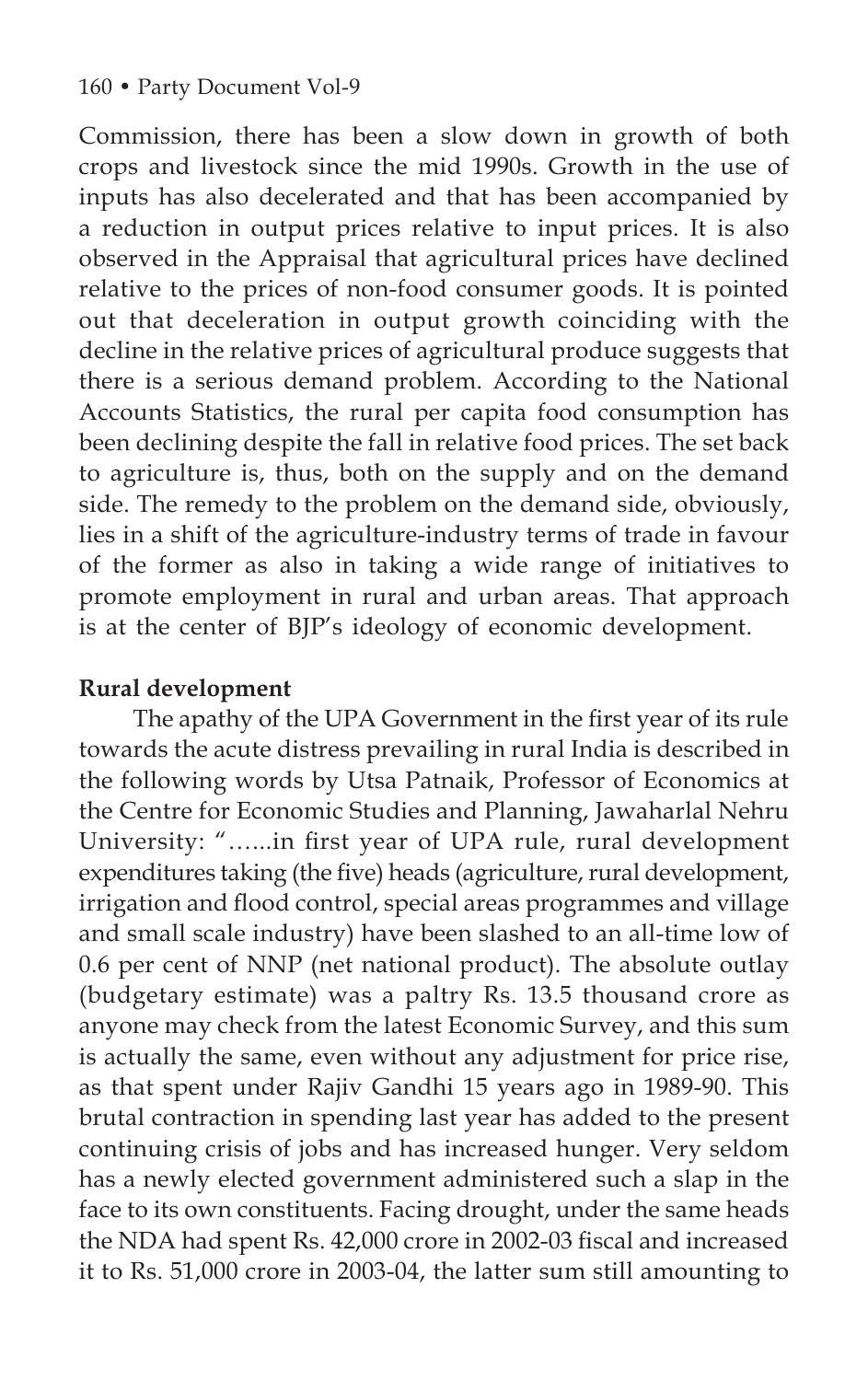less than 2.5 per cent of NNP. Who could have imagined that the new government formed as a result of the peoples' agony would slash rural budgeted development expenditures to less than a third of the already inadequate spending by the NDA."

In the six years in office at the Centre, the BJP led NDA Government has established a framework for rural development and for alleviation of rural poverty which, broadly, consists of the following:

- 1. The Swarnjayanti Gram Swarojgar Yojana (SGSY), which is an integrated programme for self-employment of the rural poor launched in April 1999 following the restructure of the erstwhile Integrated Rural Development Programme and allied schemes. The objective of SGSY is to bring the poor families above the poverty line by organising them into Self Help Groups (SHGs), training them and helping them in capacity building and provision of income generating assets through bank credit and Government subsidies. There is emphasis on the provision of marketing linkages and technical support. There is a large reservation in the programme for Scheduled Castes (SCs) and Scheduled Tribes (STs) and women. The success of the scheme is brought out by an independent evaluation arranged by the Government. In the year 2002-03, over 92 per cent of the benefited families belonged to the below poverty line (BPL) category. Women constituted over 63 per cent as Swarojgaris and over 47 per cent were from SCs and STs category. The average annual incremental income earned by individuals was Rs. 8,800 and by groups Rs.34,930. It is remarkable that recovery of the loans from SHGs is as high as 89 per cent. A total of 17.41 lakh SHGs have been formed under the SGSY in the five years since its inception, which number is considerably higher than that of the SHGs promoted under the pre-existing NABARD scheme.
- 2. Sampoorn Grameen Rozgar Yojana (SGRY) is a wage employment scheme launched in September 2001, the primary objective of which is to provide additional wage employment in rural areas and thereby promote food security. The secondary objective is the creation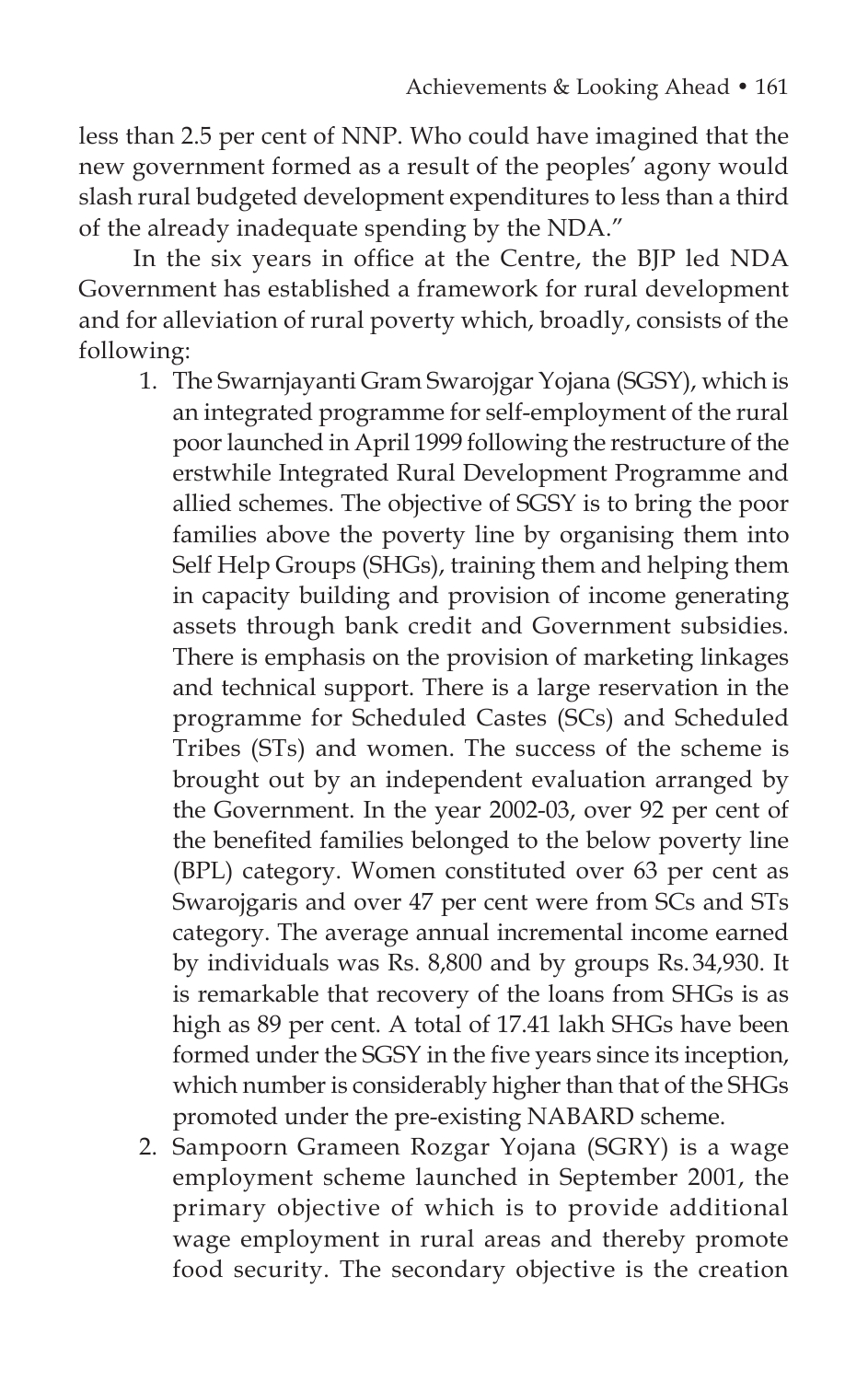of durable community, social and economic assets and infrastructural development. It is a centrally sponsored scheme on cost sharing basis whereby the cost of food grains is borne by the Centre and the cash component is shared by the Centre and the states in the ratio of 75:25. The independent evaluation of the scheme undertaken in 2003-04 shows that over 77 per cent of the work taken up was completed during the year itself. Over 30 days of wage employment was generated on the average. The additional employment generated in 2003-04 was over 87 crore man-days. The major strength of the programme is its self-targeting. Most of the beneficiaries belong to the BPL group, who do not have any other opportunities for employment. In addition, the programme has succeeded in creating community assets.

 The purposive implementation of this important scheme by the NDA Government stands in stark contrast with the indecisive conduct of the UPA Government. It has been long on rhetoric for the poor but short on concrete action to provide additional wage employment in the rural areas. For enacting the National Rural Employment Guarantee Act it has needlessly indulged in polemics and prevarication. The question the determination of which is said to have delayed the enactment is whether the employment guarantee should be only for people below the poverty line or whether it should be made available universally. Professor Amartya Sen has quite rightly pointed out that the issue is not of much consequence. He has observed: "One (issue) is whether, in addition to giving employment to those who are seeking it, you ought to check what their level of income is. In a sense this goes against the employment guarantee logic which is to say that, since the wages are not terribly high, only those who need employment will seek it. You don't need a further guarantee to make sure they are also poor. So for not just the equity of the arrangement but also the efficiency, it should be possible to do it in terms of self-selection, as often happens in famine relief – you offer employment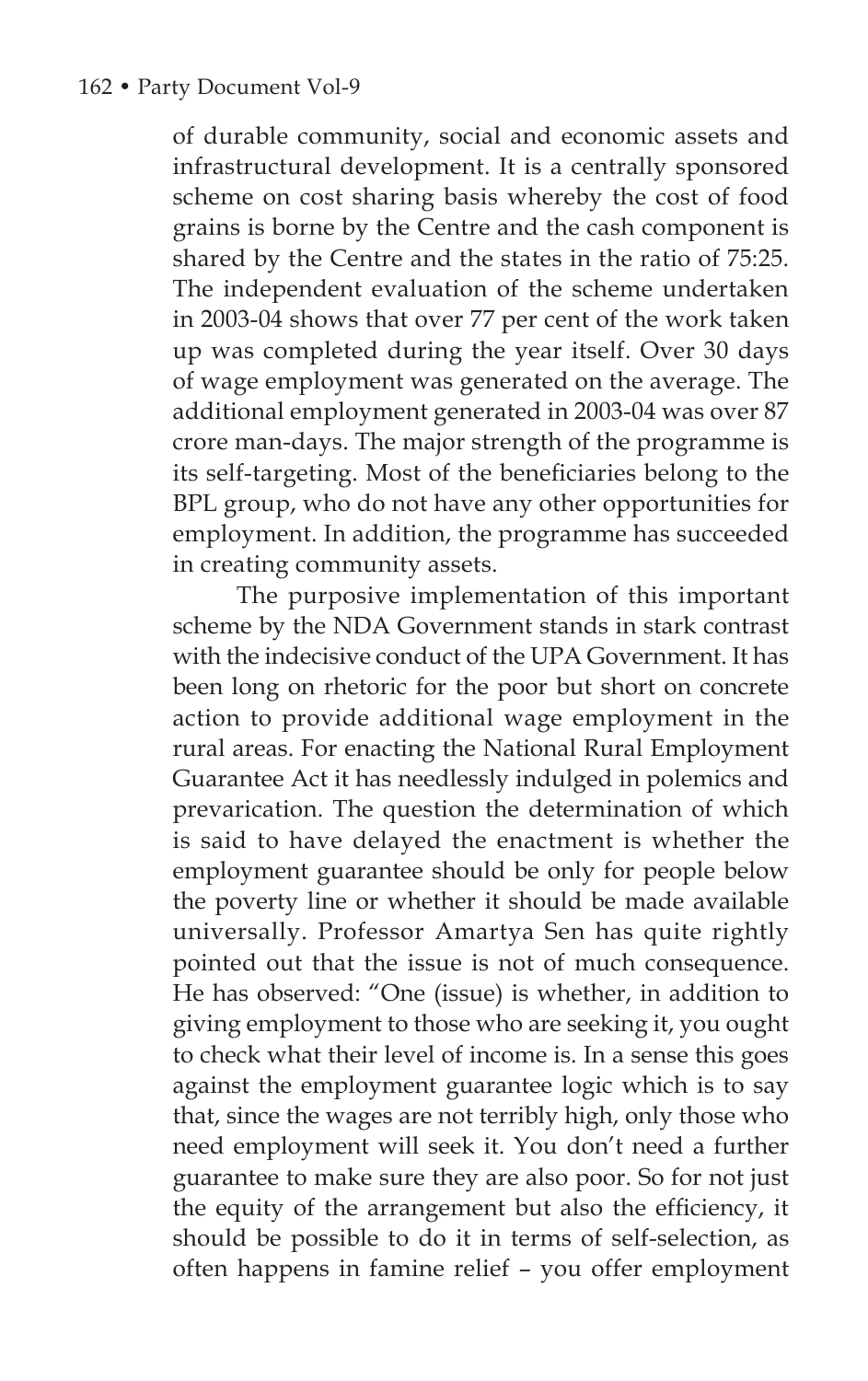to anyone who will come and work – If you're willing to do a hard day's work to get that wage, you must need it. Otherwise, you wouldn't be doing it. Now that is the logic of the employment guarantee approach. To add the income clause seems to raise issues about the basic rationale of the approach." The urgency of the scheme should not be compromised by raising issues that are of little consequence, other than generating polemics of political value. The UPA Government should rather be concerned with formulating the operational details of the scheme in a manner that it is implemented efficiently, transparently and without corruption. It is lack of attention to implementational details that augur ill for the success of the scheme.

- 3. The NDA Government greatly enhanced the allocation of funds to the Indira Awas Yojana (IAY) and also raised the ceiling on construction assistance, which is now as Rs. 25,000 per unit for the plane areas and as Rs. 27,500 for the hilly/difficult areas. It is estimated that about 23 lakh houses are built every year for weaker sections in the rural areas of which IAY accounts for 15 lakh and the remaining 8 lakh houses are assisted by HUDCO and other organisations.
- 4. With a view to providing connectivity, so necessary for development and exploitation of economic opportunities, the one hundred per cent centrally funded Pradhan Mantri Gram Sadak Yojana was launched in December 2000. Its objective was to provide connectivity by all weather roads to about 1.70 lakh unconnected rural habitations with population of 500 or more by 2007. Upto 2003-04 fiscal a budgetary provision of Rs. 9,825 crore was made for the scheme and an amount of Rs. 9,682 crore was actually released to the states. During 2000-01 to 2002-03, 19,637 road works were completed. With administrative support, technical assistance (training, specifications and quality control) and introduction of innovative materials (waste plastic blended bitumen, fly-ash as soil stabiliser, etc.) it was ensured that the roads constructed under the Yojana were of good standard and durability. The economic benefits and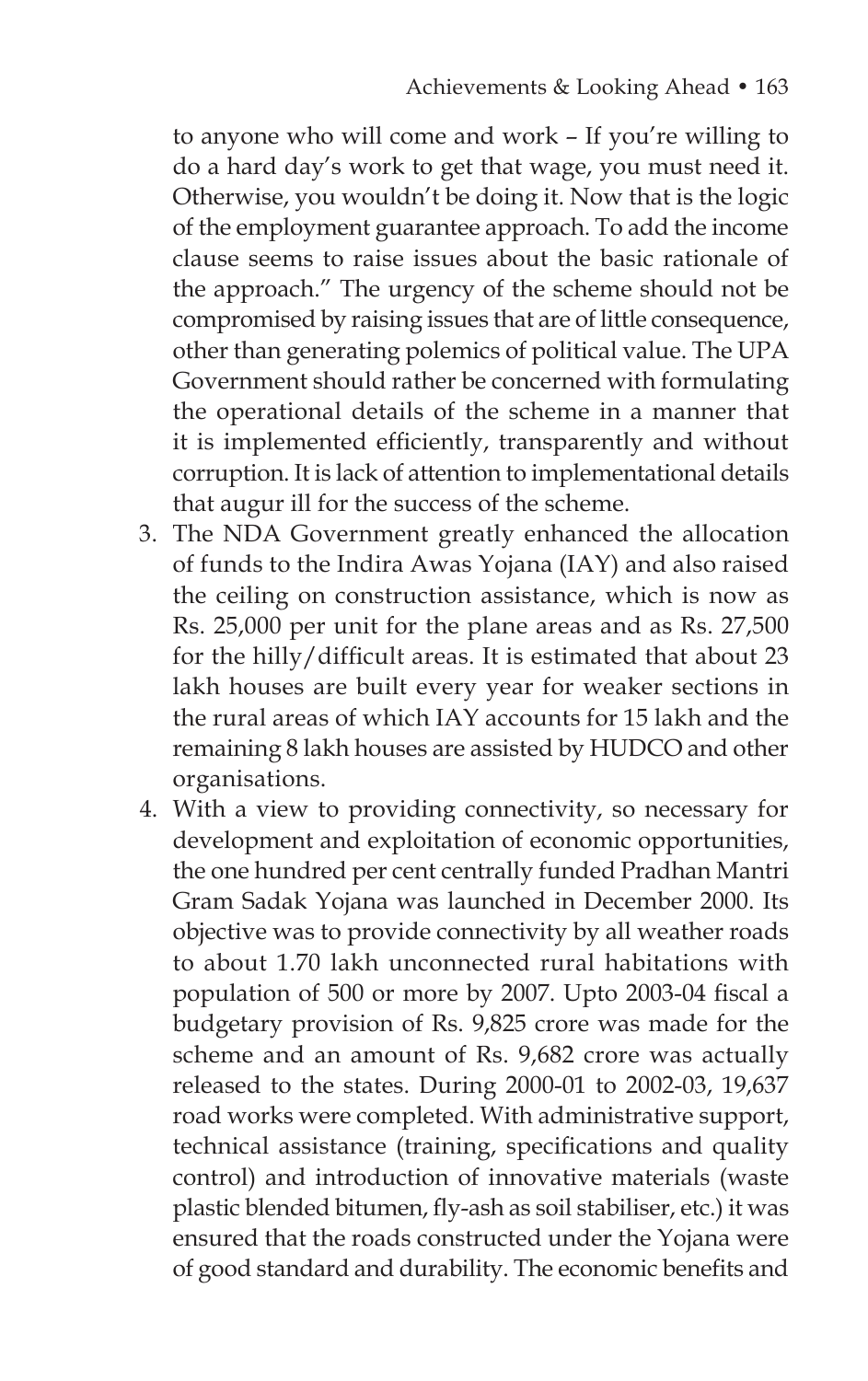employment accruing from the scheme has won recognition from the rural people and international funding agencies.

 It is unfortunate that the scheme has been deemphasised by the UPA Government. The allocation of funds to it has slackened and there have been delays in their release to State Governments, particularly those run by opposition parties.

5. The NDA Government took effective action to energise Panchayati Raj Institutions at all the three levels, for which elections have been held in most of the states. State Finance Commissions were established in most of the states and have also submitted their recommendations concerning devolution of funds to the Panchayat bodies. In establishing details of the various schemes of rural development, it was ensured that the involvement of the Panchayat bodies was maximised. For example, the SGSY is implemented as an integrated scheme by all the three tiers of the Panchayati Raj Institutions and the funds are shared by the district, intermediate and village panchayats in the ratio of 20:30:50.

# **Urban Poverty**

As regards the alleviation of urban poverty, the framework established by the NDA Government consists of Swarnjayanti Shahari Rojgar Yojana (SJSRY), Valmiki Ambedkar Awas Yojana (VAMBAY), the Antyodaya Ann Yojana (AAY) and the involvement of urban local bodies as implementing agencies. Under SJSRY, in the first three years of the 10th Plan over 3,27,000 persons have been trained. The VAMBAY was introduced in 2001-02 to provide shelters and for upgrading the existing shelters of the BPL population living in urban slums.

The policy framework to alleviate rural and urban poverty needs to be further built upon, by learning lessons from the experience in recent years and by removing procedural bottlenecks and weaknesses-of administration. Increasing purposiveness of the schemes and improving the definition of the target groups will have to be constant endeavours of the Centre and the State Governments.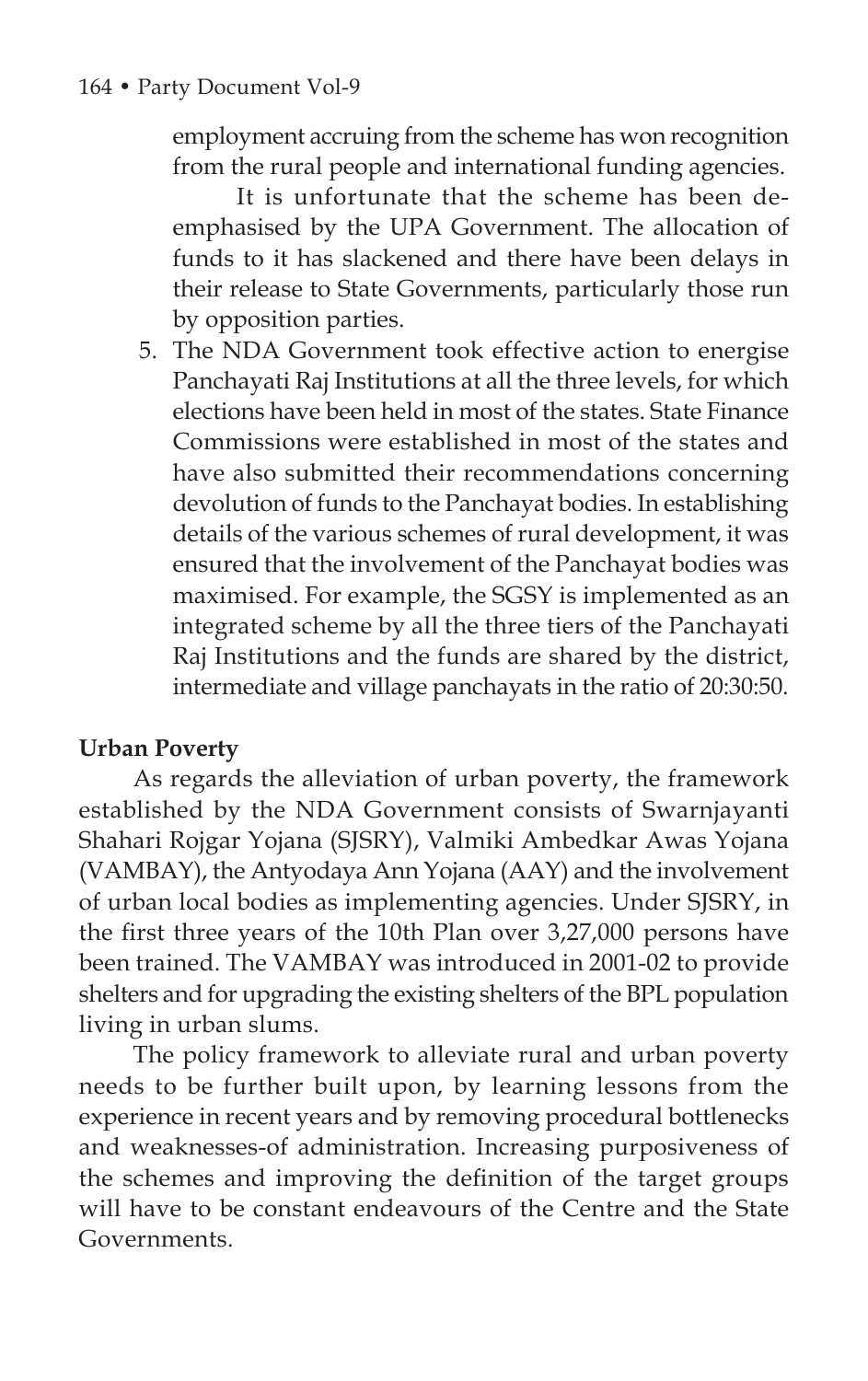### **Urban housing and Infrastructure**

The last few years have witnessed an unprecedented upsurge in urban housing, as a result of which availability of housing stock has increased rapidly, the velocity of trade in real estate has increased, a lot of employment has been generated and increased demand of building materials has given boost to steel, cement and other relevant industries. The genesis of this upsurge is in a variety of measures taken by the NDA Government. By reducing interest rates to unprecedentedly low levels and easing the banking procedures people have now been given easy access to housing loans at reasonable rates of interest and convenient repayment terms. Availability of urban land for housing has been enhanced by the repeal in January 1999 of the Urban Land (Ceiling & Regulation) Act, 1976, by permitting entry of private developers and by greatly increased supply of serviced land by urban development authorities. Sale and purchase of property has been rendered easier by persuading the states to reduce stamp duty to tend towards the proposed figure of 5 per cent. That, along with concession in capital gains tax provided the gains are invested for the acquisition of a house, has reduced the motivation of using black money in real estate trading.

The new dynamism in urban housing, which has been witnessed in recent years, is a development of great significance. It is essential that this development be carried forward in a way that it may be sustained over a long period of time and the interests of the lower income people are safeguarded both against the vagaries of the market as well as malpractices of the property developers and the land mafia. The NDA Government had taken the decision to have legislation enacted in all States for proper regulation of real estate developers. For that purpose model legislation was to be prepared and a bill for Delhi had to be drafted. It is unfortunate that this initiative of considerable significance has not since been followed up.

It has to be recognised that the urban development authorities and state housing boards will have to substantially shoulder the responsibility for the provision of affordable housing to lower income people. Emphasis on this responsibility of the state agencies was laid during the tenure of the NDA Government. For Delhi, for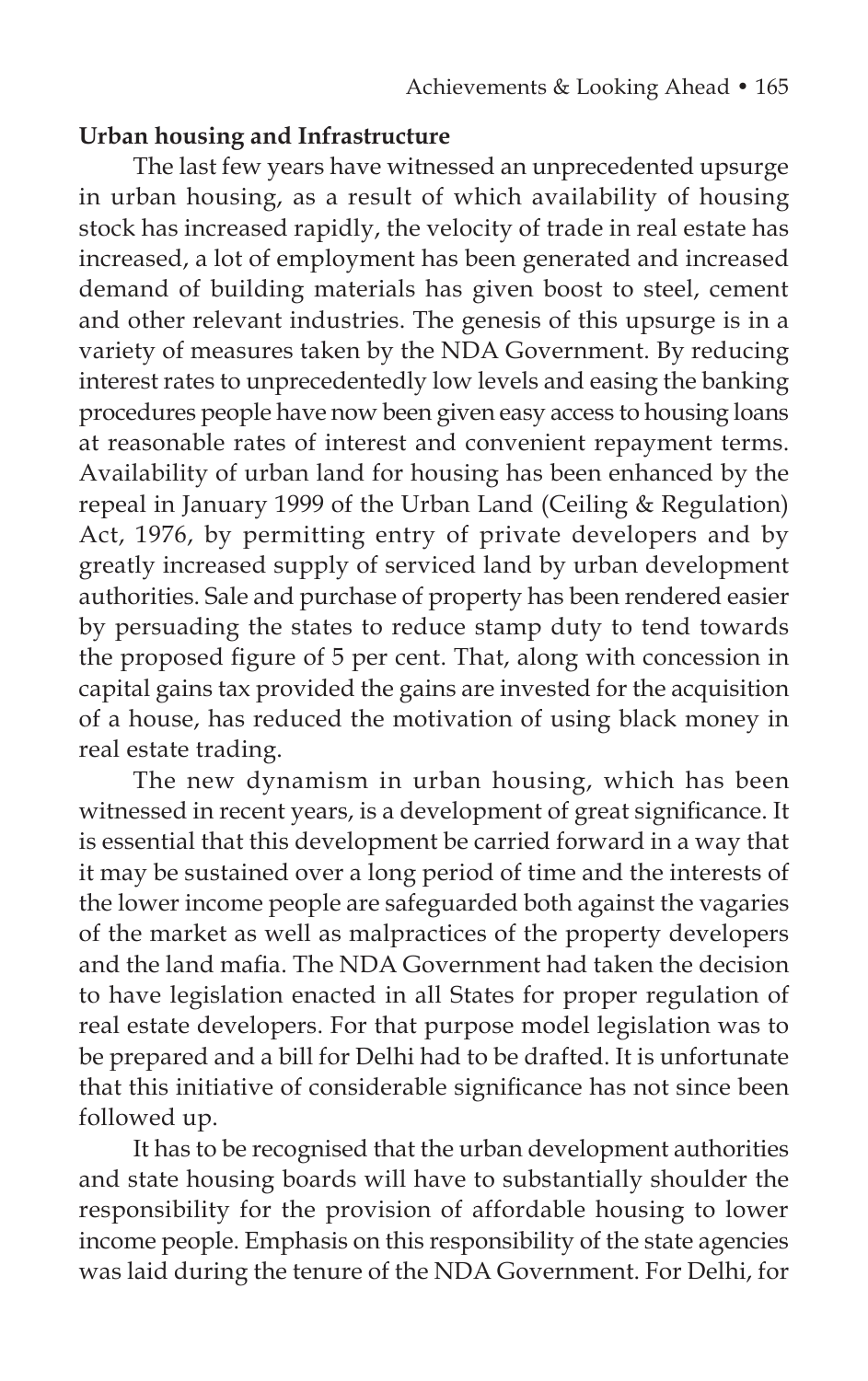instance, during those 6 years the Delhi Development Authority released for allotment more flats than ever before. Construction of a greatly enhanced number of flats was initiated. New technologies for construction were adopted so that the quality of the flats was commensurate with the rising expectations of the people and modes of modern living.

BJP strongly believes that for self-sustaining development and upgradation of urban and rural habitations, it is important that the rights over land are properly defined and determined and appropriate documents in that behalf are given to the property holders. The rights must be mortgagable so that the property holders may obtain institutional finance for construction and upgradation of their properties. That is why in September 2004 meeting of Chief Ministers of the BJP ruled states, it was decided that preparation of maps and record of rights of cities and rural *abadi* areas should be undertaken. That task, indeed, is very complex. Mapping of built towns is extremely difficult, but is now being made increasingly possible by remote sensing and ground positioning devices. Even more difficult is the determination of rights over urban properties, as it may entail adjudication of competing claims. Notwithstanding the complexities of these tasks, they cannot be postponed any further. So, at the September 2004 meeting it was decided that some pilot projects be taken up and, indeed, action on those lines has been taken in states such as Gujarat, Madhya Pradesh and Rajasthan.

The importance of this initiative may be appreciated by reference to the conditions prevailing in Delhi. Almost three decades ago, a large number of slum dwellers were removed from the central part of the city and were allotted small plots of land in what are termed as 'resettlement colonies'. No documents concerning their tenurial rights were, however, given. In the absence of clarity about their rights the people could not undertake orderly construction of their houses; nor could they invoke institutional finance for the purpose. Over the years, the situation has been getting more complex because many of the plots have been sold and resold, obviously without any documentation. The conditions in the resettlement colonies are appalling and a serious effort for their improvement can begin only with the provision of proper tenurial documents to the current plot holders. That should be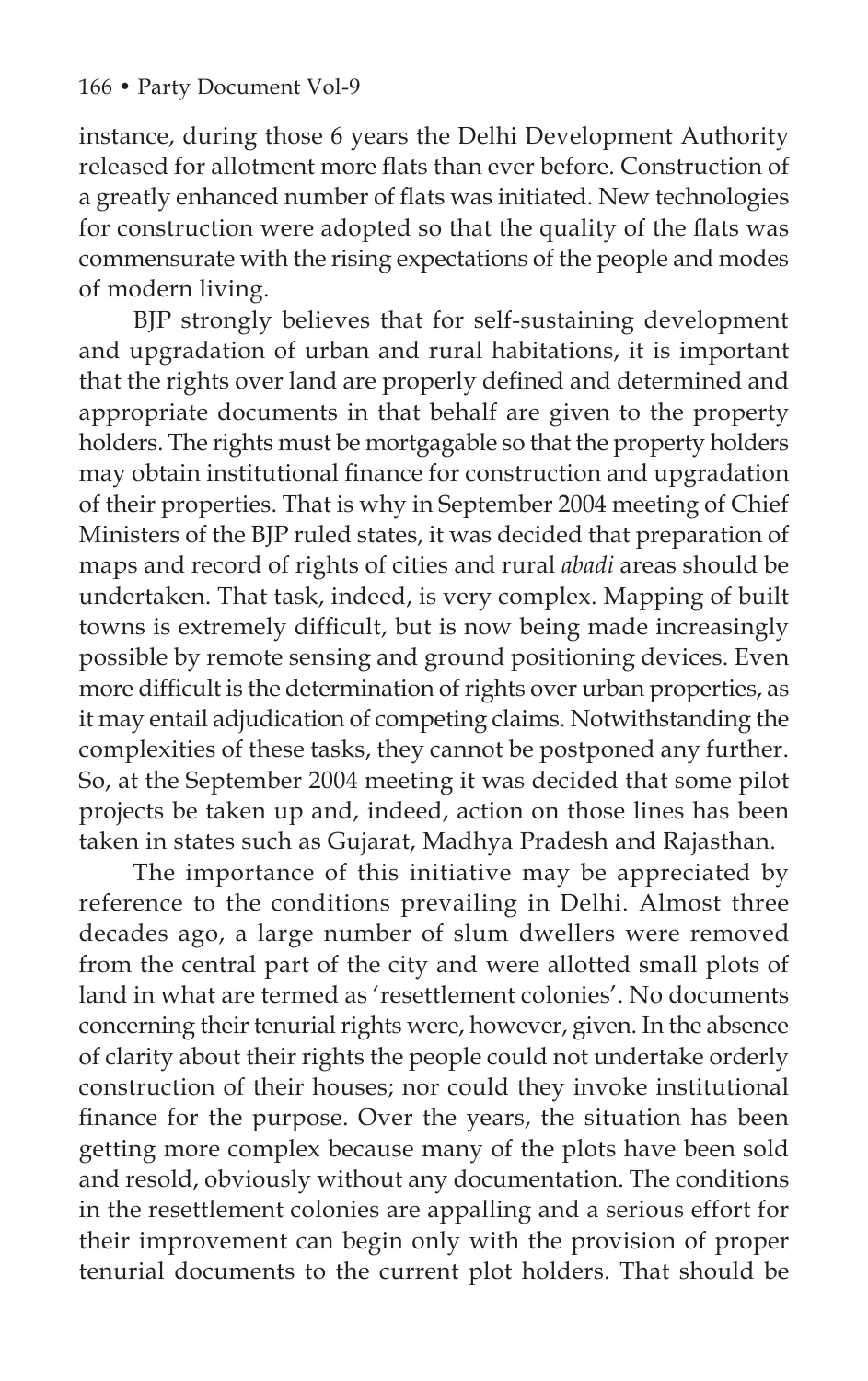done without any additional payment and with the minimum of procedural hassles.

Similar is the situation in the so called unauthorised colonies. These colonies were established on agricultural land by private colonizers in contravention of the zoning regulations. There again the housing development is of a poor quality and property trading is outside the ambit of law and accounted money. The NDA Government has shown extreme compassion in dealing with these colonies and has announced that all colonies built before March 2002 would be regularized on rather easy terms. The decision still remains to be taken to its logical conclusion because of the pendency of the matter in courts of law and because of the needless nit picking by the UPA Government for political reasons. The NDA Government also showed compassion by promising to regularize as industrial areas those unauthorised colonies in which 70 percent of the land had already come under industrial use. That decision also remains to be finally implemented.

All these measures of bringing the irregular areas into the main stream of urban development are most desirable and should be implemented in as apolitical a manner possible. However, a quantum change in the conditions of the irregular areas will occur only when the property rights in those areas are properly determined and are documented. The way shown at the meeting of the Chief Ministers of BJP ruled states needs to be followed.

The NDA Government has been extremely sensitive to the need of upgrading infrastructure in cities, large and small. For the centrally sponsored scheme for infrastructure development in mega cities, which applies to Mumbai, Kolkata, Chennai, Bangalore and Hyderabad, an amount of Rs. 1,050 crore has been provided in the Tenth Plan as compared to the actual allocation of only Rs. 424 crore during the 9th Plan. Similarly, assistance has been enhanced under the scheme of integrated development of small and medium towns. Urban local bodies and development authorities have been encouraged to derive financial support from HUDCO and other institutional sources.

In January 2002, the NDA Government permitted foreign direct investment (FDI) upto 100 percent for development of integrated townships, including housing, commercial premises, hotels, resorts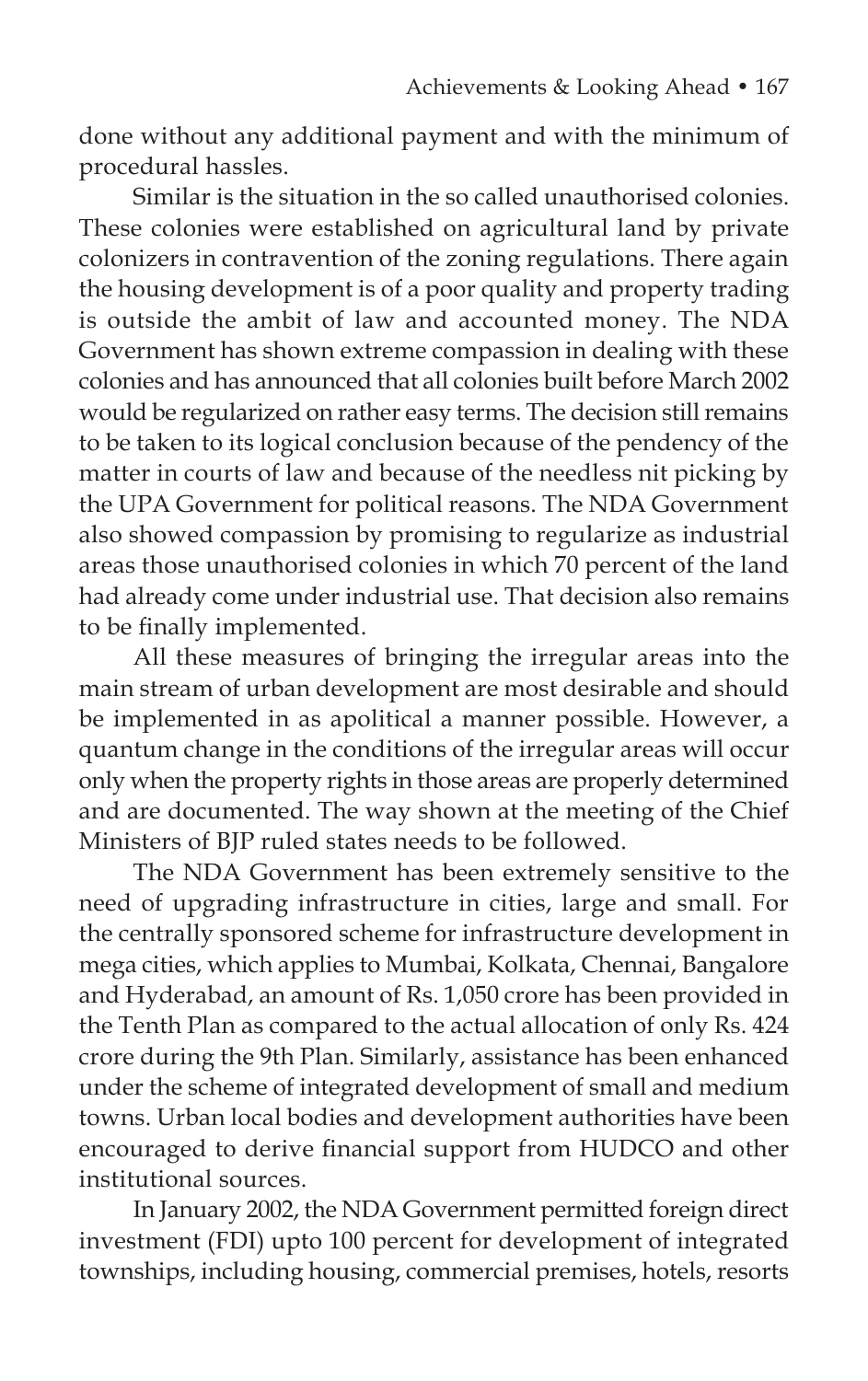and city and regional level urban infrastructure. So far approval has been given for setting up integrated townships at Gurgaon and Hyderabad. This move, it is hoped, will result in the development of some world class townships.

# **Rural Urban Interface**

The BJP-led NDA Government has broken new ground in understanding the interface between rural and urban areas and in initiating policies for ensuring their harmonious development and to encourage virtually seamless rural–urban transformation. The rural areas, whose income earning activity is primarily agriculture, have a vast surplus of labour. The marginal productivity of such labour is virtually zero, which means that vast amounts of it can be off-loaded, without affecting production in the agricultural sector. As we proceed on the path of economic development, such surplus labour shifts out of rural areas and proceeds to cities and towns in search of employment, preferably in the organised sector and, as a second best, in the unorganised urban sectors. Their migration is a phenomenon of major significance, which has economic and social ramifications of great importance. The effect of such migration on the shape of our cities is too well-known to be explained here. Instead, it will be more fruitful to provide an idea of NDA's thinking on tackling the problems raised by rural–urban migration.

The most important concern is to encourage development in the rural areas, not only in agriculture but also in non-agricultural enterprises and vocations. Thereby avenues can be created within rural areas for gainful absorption of the labour which is surplus in agriculture. The NDA Government mooted the proposals for Sampoorn Gramin Vikas and Provision of Urban Facilities in Rural Areas (PURA). It is unfortunate that these proposals, of late, have been de-emphasised. The Bharat Nirman Programme announced by the UPA Government is still amorphous and lacks the specificity of a serious programme.

At the Conference of the Chief Ministers of BJP ruled states held in September 2004, great emphasis was laid on improving infrastructure in rural areas so that economic activities may sprout across a wide spectrum. In particular, it was decided that the restrictions existing in the various laws on use of agricultural land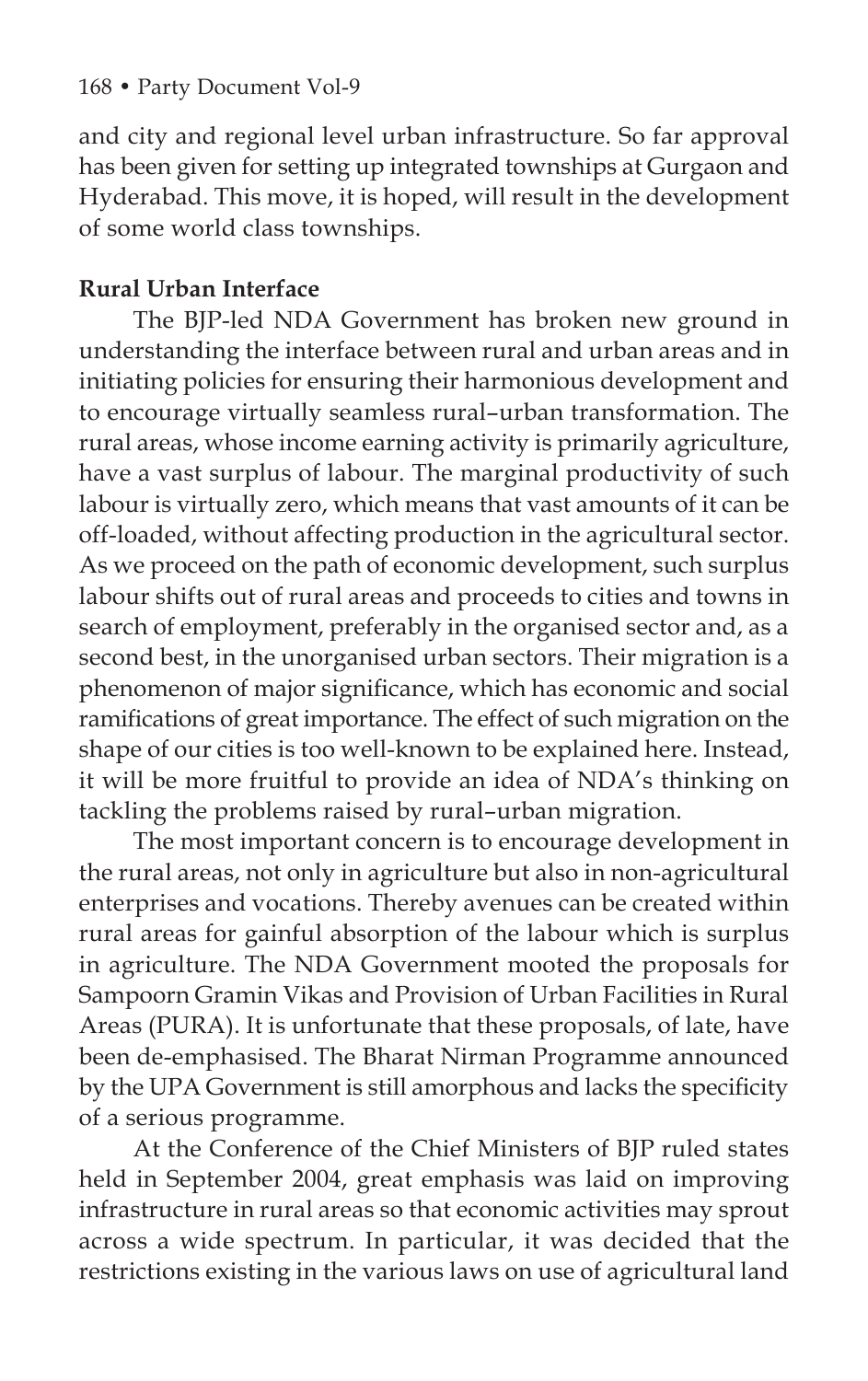for non-agricultural activities should be removed. Many of the BJP ruled states have since proceeded to do so, taking full care that interests of tribal communities continue to be protected.

The NDA's approach to tackle the problems faced by our cities and towns, reeling under the burden of migration from rural areas is best documented in the guidelines given in July 2003 to the Delhi Development Authority for the preparation of the new Master Plan for Delhi. The guidelines focused on a new land policy, flexibility of land use, re-development of old and degraded areas and urban slums, housing for the urban poor, public and private partnership in the development of new colonies and using intensive development along major transportation routes so as to exploit the symbiosis between transportation and human settlement.

The urban land policy practised in most cities of India has so far been of large scale acquisition, development and disposal of land by Government agencies. The NDA Government realised that, quite contrary to the intention of that policy, it had resulted in the proliferation of unauthorised colonies and *jhuggi-jhonpri*  clusters. Since, under the policy, the farmers can only get the price of compulsory acquisition they receive less than the opportunity price of their land and altogether miss out the value addition that occurs when the use of land is upgraded from agriculture to urban. To escape such deprivation they resist requisition by indulging in dilatory litigation, or sell their land for unauthorised colonisation through the intermediation of colonizers and land mafia. In any case the farmers feel cheated and adopt an adversarial posture on urban expansion. There is always a substantial time gap between acquisition, development and disposal of land, during which period it remains an invitation to encroachment, particularly by the poor migrants coming from rural areas in search of urban employment. Aided by inadequate protection of the acquired land and weak enforcement of building regulations, a large number of unauthorized colonies and *jhuggi-jhonpri* clusters have come up and characterize a substantial part of our cities today. The NDA Government, therefore, emphasised that it is necessary to seek a suitable alternative to the past policy of large scale acquisition and disposal of land for urban extension. The alternative approach (generally termed as 'land pooling') would obviate the acquisition of land by the official agencies ahead of its development and would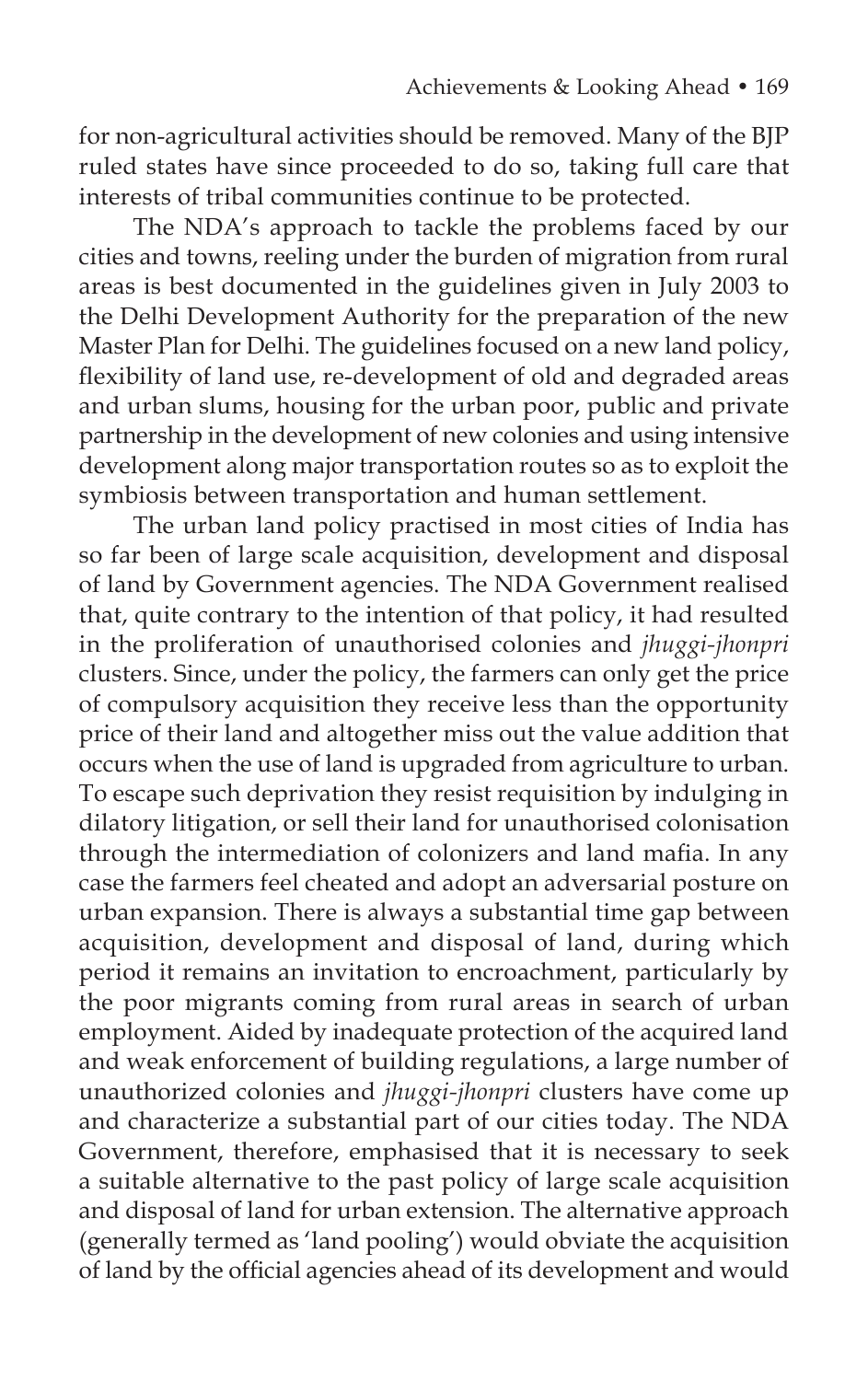also provide the farmers a fair share in the developed urban land. The approach would also give the private sector its due role in urban development and housing.

It is a matter of regret that the guideline on an alternative land policy has been completely abandoned in the draft of the new Master Plan for Delhi, which has been published under the UPA Government. An opportunity is being missed for securing proper development of the city, reasonable remuneration to the farmers and a harmonious development of the urban periphery.

The NDA Government observed that in our kind of social and economic milieu urban and housing development, in the first shot, tends to be of an unsatisfactory standard. It, therefore, emphasized the need to encourage redevelopment. For that, barriers to redevelopment (such as the restrictive provisions of the slum laws, lack of recognition of irregular colonies, land use rigidities, unworkable building bye laws, etc.) must be removed. Also, positive incentives should be provided in the form of financial credit, one time relaxation of floor area ratio, etc.

The NDA Government's guideline on dealing with *jhuggijhonpri* clusters is also compassionate and realistic. It envisages a judicious mix of in-situ re-development and relocation. In the latter option due attention must be given to the location of employment opportunities of the *jhuggi* dwellers.

Most of the other guidelines provided by the NDA Government have been included in the draft Master Plan for Delhi but they still lack the details necessary for their orderly and transparent implementation.

# **Mass Transportation: Delhi Metro**

In urban development, the most important contribution of NDA Government is in the area of mass rapid transportation. It recognised that in our mega cities the commuter densities in the important arteries are so high that they can be handled only by rail-based systems. Also, the metro systems are beneficial both to dwellers of the inner part of the city as well as to those living on the periphery or in the suburbs; the latter are enabled to bear the rent of the suburb end still aspire for the wages of the city core. The Government, therefore, decided to fully support the establishment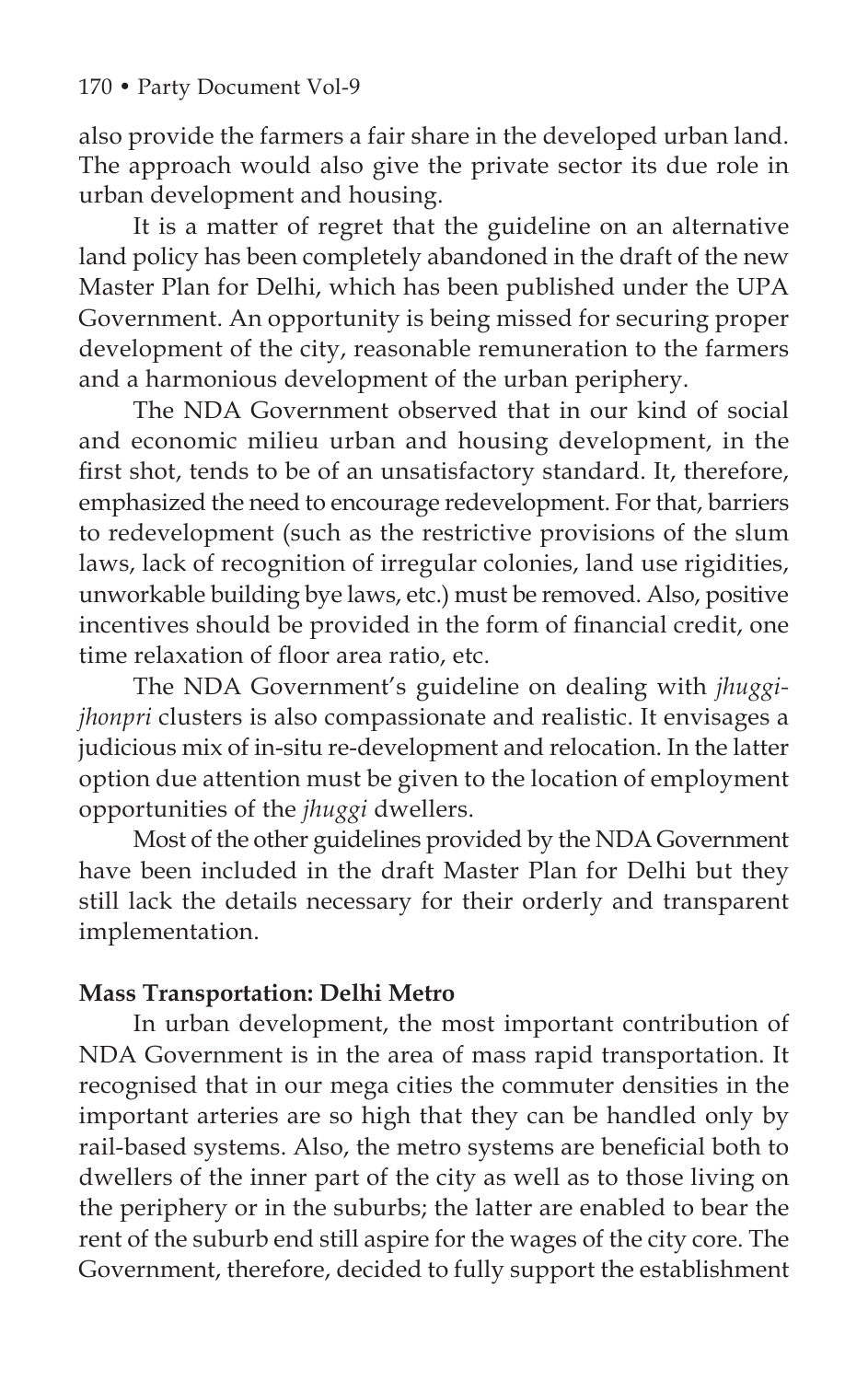of metros. The case in point is Delhi Metro. The proposal for Delhi Metro was mooted as early as mid 1950s, when a feasibility study was undertaken. Since a decision for implementing the project could not be taken, another feasibility study was ordered and that sequence continued for decades. When the NDA Government assumed office, a broad decision had been taken to build Delhi Metro and the framework of the Delhi Metro Rail Corporation (DMRC) (with equal equity participation by the Centre and Delhi Government) had been established. However, the funding had to be tied up and the necessary operational decisions for implementing the project had to be taken. That is what the NDA Government accomplished with exemplary speed and clarity. A Group of Ministers established under the chairmanship of Shri L.K. Advani took the requisite decisions and resolved knotty issues, such as that of the appropriate gauge for Delhi Metro. Full technical, financial and administrative autonomy was provided to DMRC. It was assisted in the complex tasks of acquisition of land and properties and of settling the persons so displaced. It is a matter of national pride that the first phase of 67 kilometres of Metro Rail, which was originally scheduled to be completed in 10 years, is being built in just 7 years. In technical excellence it is a model project in India.

In the year 2002, DMRC management came to the conclusion that one of the arms of the Metro, namely Connaught Place to Nangloi, would not be commercially remunerative and felt that it should be replaced by the Barakhamba Road-Janakpuri-Dwarka line. That, however, would entail an additional expenditure of Rs. 1,800 crore. Seeking that additional amount by way of loan assistance would have raised cost of the project and, therefore, tariff for the commuters. Hence, a proposal was made that the Central Government exempt the entire Metro project from customs and excise duties (aggregating to Rs. 1,400 crore) and the Delhi Government provide exemption from sales tax (Rs. 400 crore). The proposal for the exemption from customs and excise duties was unprecedented and was, naturally, stoutly opposed by the Ministry of Finance. It is a tribute to the purposiveness and the determination of the Group of Ministers that, over ruling the objection from Finance, the exemption was granted. The line Barakhamba Road-Janakpuri-Dwarka is now under construction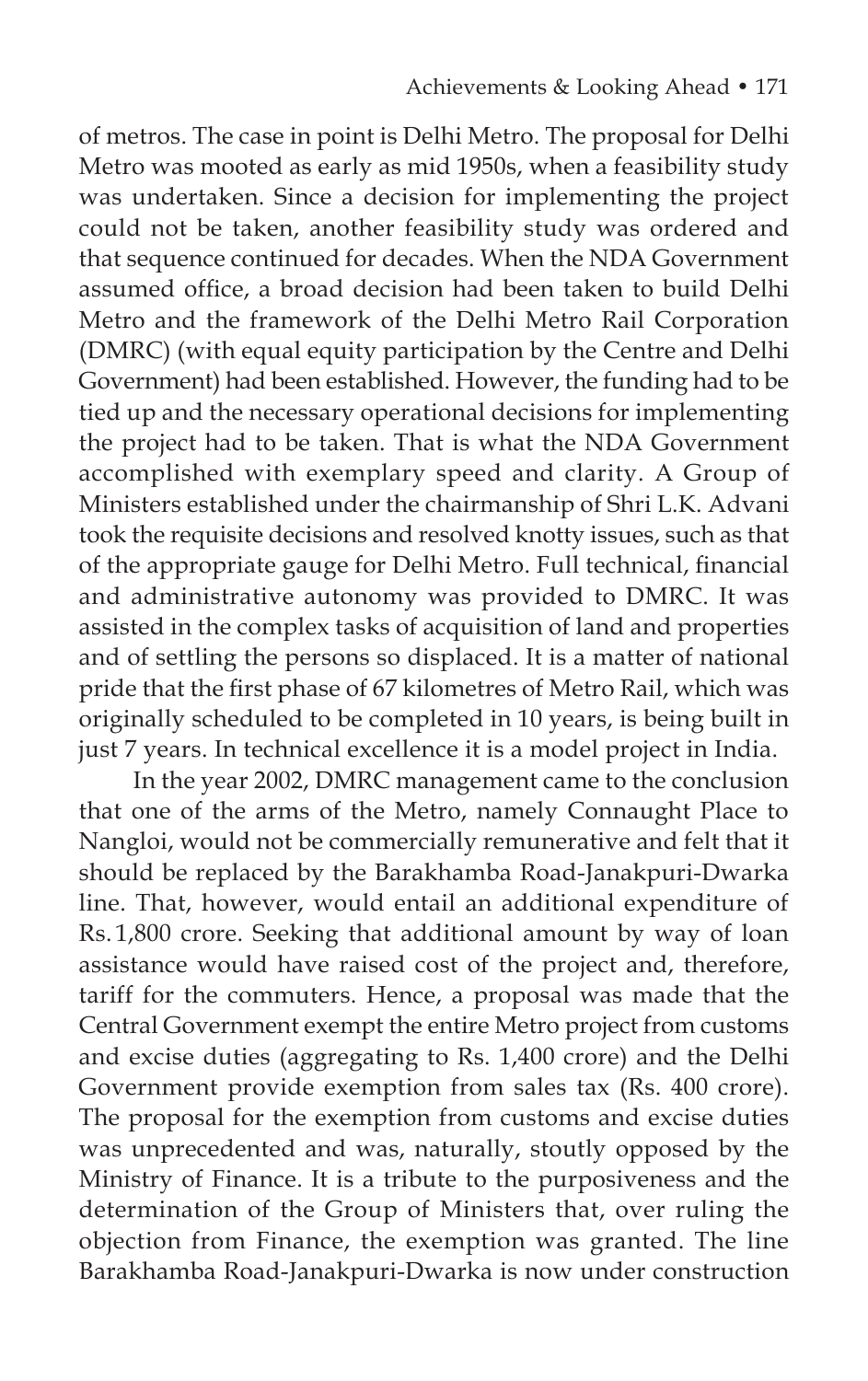#### 172 • Party Document Vol-9

and is set to be commissioned early in 2006.

Similarly, the decision on the adoption of broad gauge, as against the standard gauge recommended by DMRC, was taken after extensive technical consultations. The decision reflects the vision of the Government that at some point seamless travel would be possible between the city Metro and the inter-city railways.

The NDA Government was quite clear about the role of mass rapid transportation in all large cities. It encouraged the State Governments to evolve schemes for MRTS in their major cities and also provided in that behalf the technical assistance of DMRC. Some schemes have since been evolved for cities like Hyderabad and Bangalore. They cannot, however, become a reality unless the new Government shows the same determination and capacity to take decisions as the NDA Government had.

### Regional Imbalance

In a country of great geographical, ethnic and socio-economic diversity, moderating regional imbalances is of paramount importance for the evolution of a cohesive nationhood. It had been thought that the existence of centralised planning and a judicious use of the Centre's prerogative to make differential allocation of resources would keep the regional imbalances under check. It had also been thought that by location of public sector undertakings development of some backward regions could be promoted. The experience of this approach has been a mixed bag. There exist some examples of development of tribal and backward areas having been seeded by the location of public sector units. For instance, the factory of the Hindustan Aeronautics Limited at Koraput, a tribal area of Orissa, which manufactures aviation engines is a success story and a tribute to the resilience of the local youth, who have imbibed training and have performed as competent and disciplined workers. Similar is the case of the factory of Bharat Dynamics Limited in Medak district of Andhra Pradesh, which manufactures sophisticated missiles. The general picture, however, is bleak. Large parts of the country, particularly those in central and eastern India continue to languish in backwardness. Even within the more advanced States there are regions which continue to remain backward. Obviously, our traditional approach of dealing with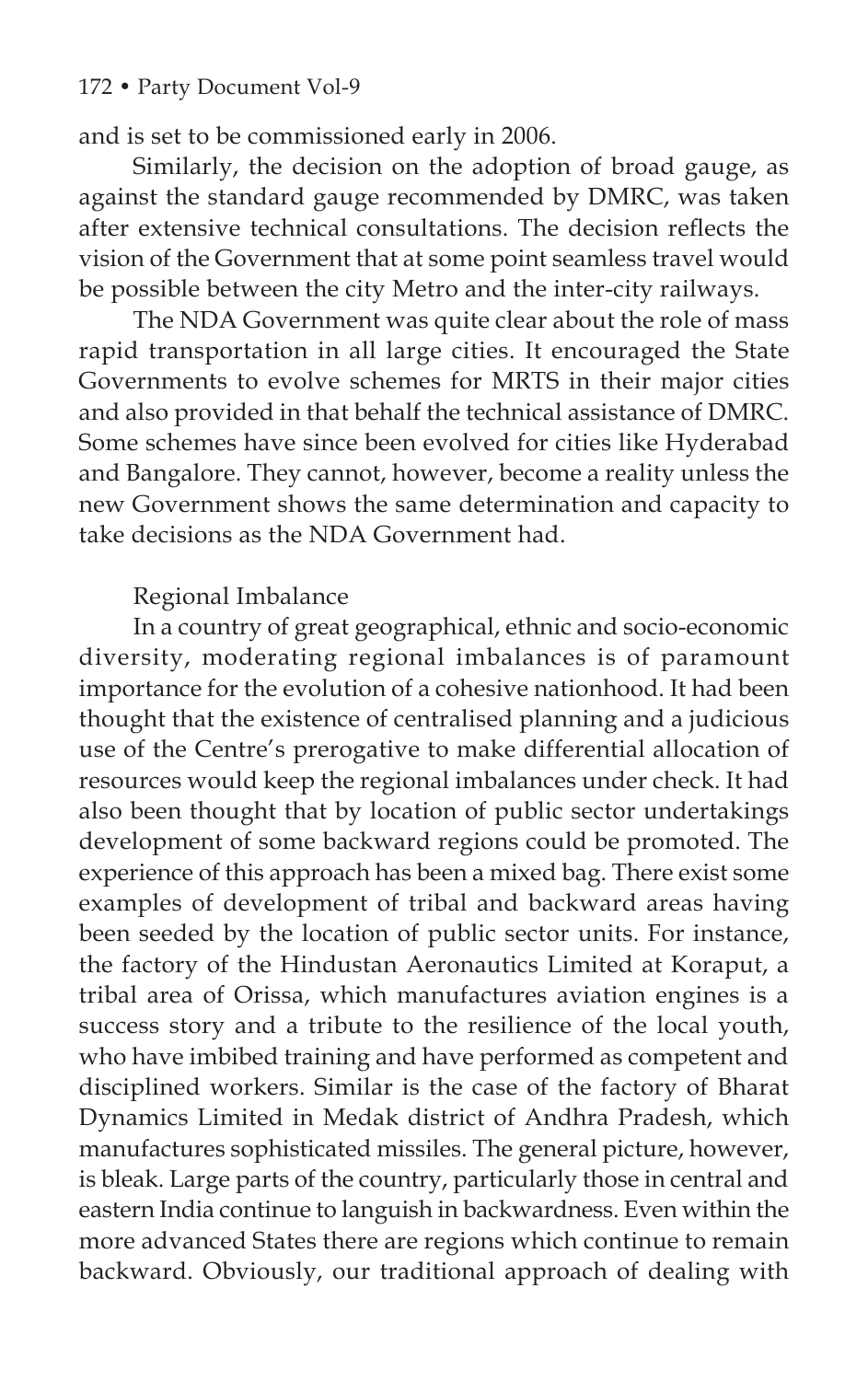regional disparities has not worked. That approach would further weaken in the future because of the lesser opportunities for PSU location and the greater play of market forces that will determine issues of enterprise location.

The Tenth Plan has recognised that the concept of regional disparities would need to go beyond economic indicators and encompass social dimensions as well. It had advocated a multipronged approach to provide additional funding to backward regions in each state, coupled with governance and institutional reforms. A core element of the strategy of the Tenth Plan is the targeting of less developed areas with funds for capital investments and innovative delivery mechanisms linked to institutional reforms. The Rashtriya Sam Vikas Yojana (RSVY) was initiated in 2002-03 with a view to assisting the development of backward areas through additional grants for developmental programmes that would help reduce imbalances, speed up development and help these areas overcome poverty, besides facilitating the states to take up productivity enhancing reforms. The Mid Term Appraisal recognises that RSVY has got off to a promising start and the concept needs to be developed further in the light of experience. The position of the UPA Government on RSVY, however, is still not clear and, meanwhile, the Yojana has virtually stagnated.

There are two issues that BJP State Governments have persistently raised 1 and they are relevant to securing financial resources for development of backward areas. One concerns central subsidy for maintaining vast areas as forests, which fetch little economic returns to the local people and fiscal returns to the State Government but which provide environmental benefit to the country as a whole. The second issue is of enhancing royalty on major minerals, particularly coal, royalty on which has remained constrained by the consideration of viability of the coal industry. Both the demands are justified and the Central Government must respond to them generously, of course, the additional resources flowing to the State Governments may be tied, in some measure, to the areas in which forests or minerals occur, and those are generally inhabited by tribal population.

To the North-East, the NDA Government gave special attention, particularly by attempting convergence of support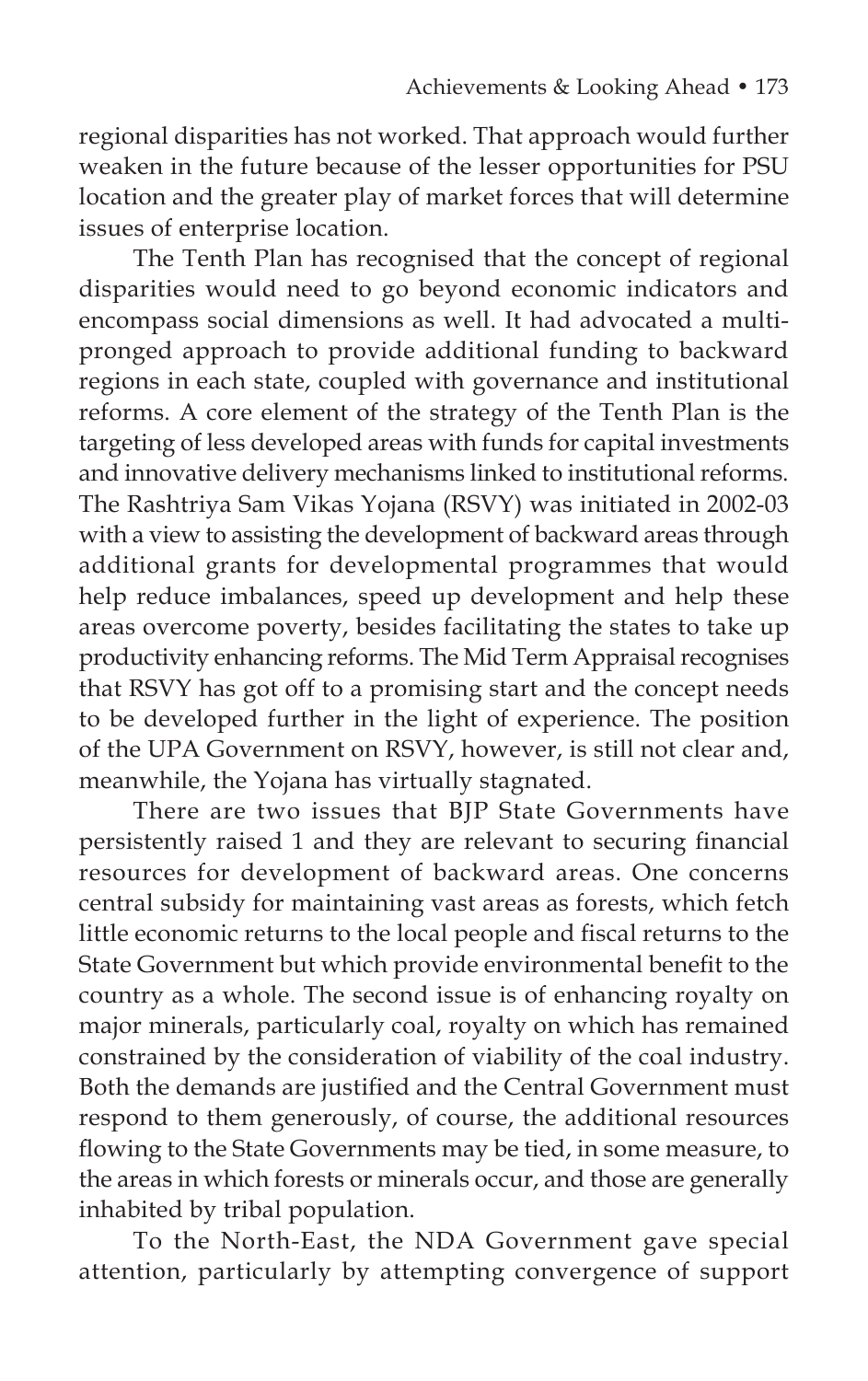### 174 • Party Document Vol-9

through the separate Ministry of North-Eastern Affairs. Experience has shown that mere provision of financial transfers to the region does not yield results unless it is accompanied by improvements in institutional efficiency of the North-Eastern Council, the State Governments and the public undertakings and the banks operating in the region. Concurrent attention has to be given to development and management of insurgency, as both impact each other vitally.

# Conclusion

¨

The above brief narration reflects the new approach that the NDA Government built in its six years in office to replace the ossified prescriptions of the Nehru – Mahalanobis model. The new approach addresses the entire expanse of India and all the people, particularly those at the lower end of the economic scale. It is also in consonance with the economic dynamics of our time.